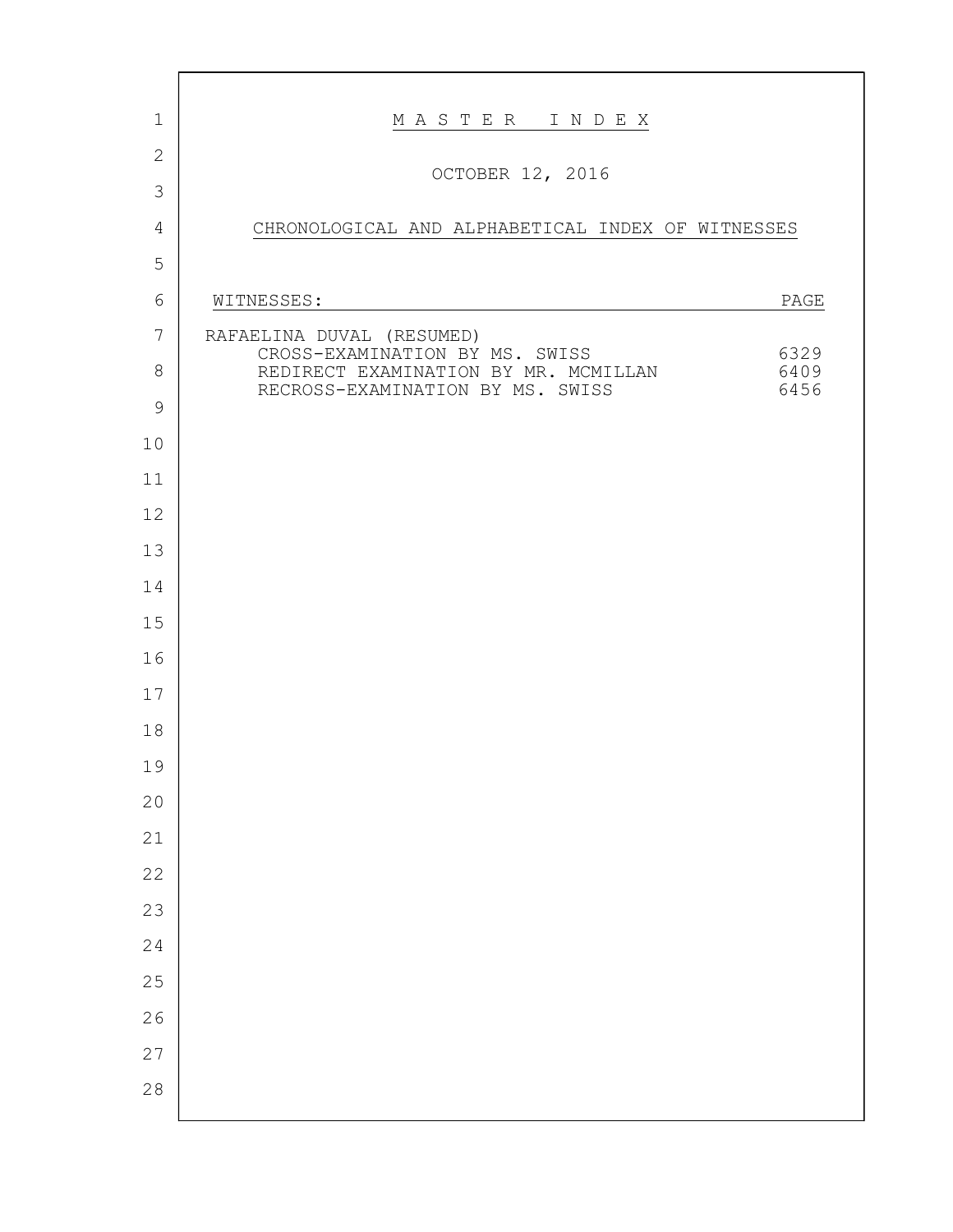| $\mathbf 1$    |                      | MASTER INDEX     |              |                                                                               |                       |
|----------------|----------------------|------------------|--------------|-------------------------------------------------------------------------------|-----------------------|
| $\overline{2}$ |                      | OCTOBER 12, 2016 |              |                                                                               |                       |
| 3              |                      |                  |              |                                                                               |                       |
| $\overline{4}$ |                      |                  | EXHIBITS     |                                                                               |                       |
| 5              | DEFENDANTS'          |                  | MARKED       | RECEIVED                                                                      | WITHDRAWN<br>REJECTED |
| 6              | 1249                 |                  | 6343         |                                                                               |                       |
| $\overline{7}$ | 1250.84<br>1251.8    |                  | 6351<br>6353 |                                                                               |                       |
| $8\,$          | $1252.7 - 8$<br>1253 |                  | 6360<br>6389 |                                                                               |                       |
| $\mathcal{G}$  | 48                   |                  | 6330         |                                                                               |                       |
| 10             |                      |                  |              |                                                                               |                       |
| 11             |                      |                  |              | (EXHIBITS ADMITTED INTO EVIDENCE WERE<br>DONE VIA STIPULATION OFF THE RECORD. |                       |
| 12             |                      |                  |              | PLEASE REFER TO CLERK'S TRANSCRIPT.)                                          |                       |
| 13             |                      |                  |              |                                                                               |                       |
| 14             |                      |                  |              |                                                                               |                       |
| 15             |                      |                  |              |                                                                               |                       |
| 16             |                      |                  |              |                                                                               |                       |
| 17             |                      |                  |              |                                                                               |                       |
| 18             |                      |                  |              |                                                                               |                       |
| 19<br>20       |                      |                  |              |                                                                               |                       |
| 21             |                      |                  |              |                                                                               |                       |
| 22             |                      |                  |              |                                                                               |                       |
| 23             |                      |                  |              |                                                                               |                       |
| 24             |                      |                  |              |                                                                               |                       |
| 25             |                      |                  |              |                                                                               |                       |
| 26             |                      |                  |              |                                                                               |                       |
| 27             |                      |                  |              |                                                                               |                       |
| $2\,8$         |                      |                  |              |                                                                               |                       |
|                |                      |                  |              |                                                                               |                       |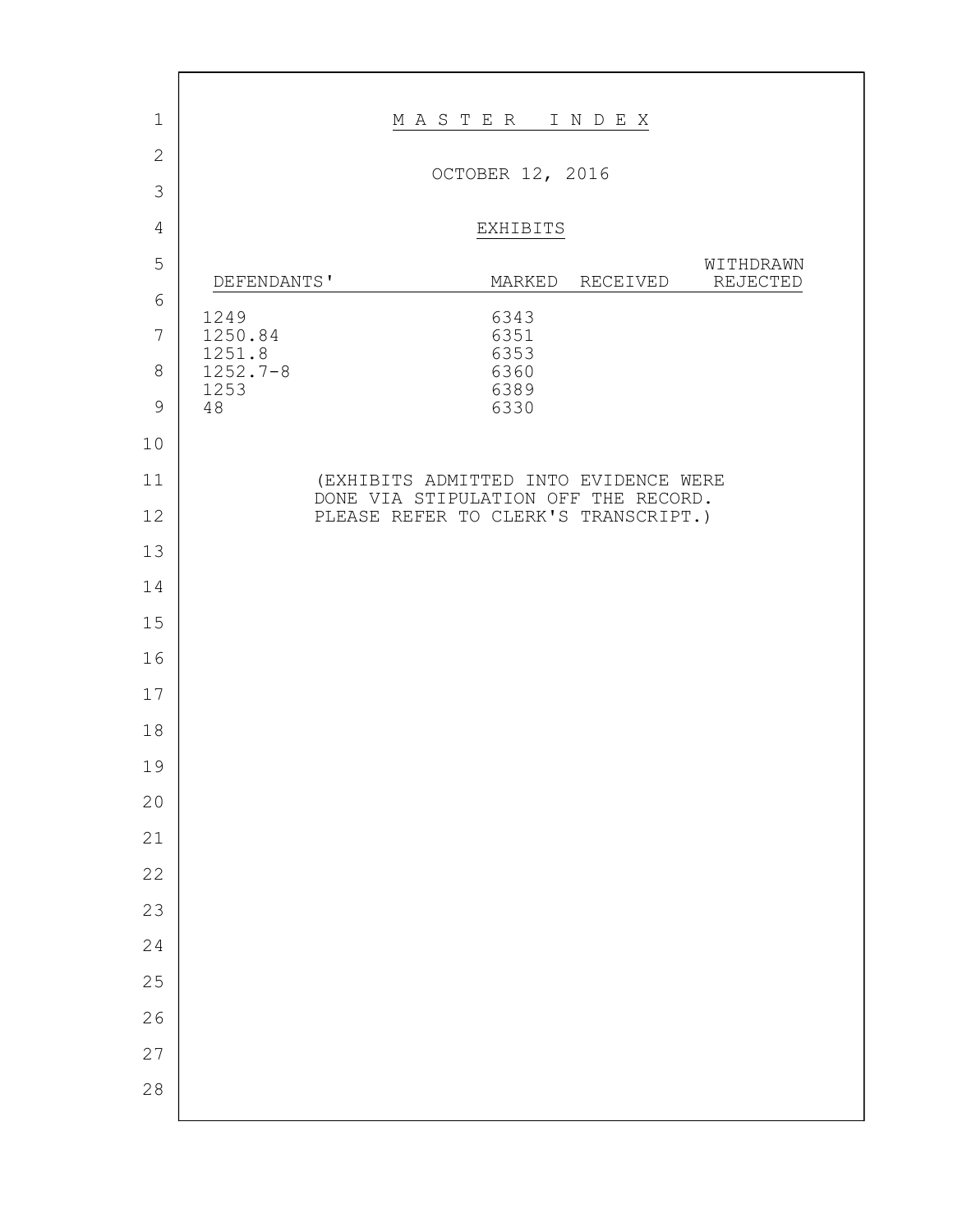1 2 3 4 5 6 7 8 9 10 11 12 13 14 15 16 17 18 19 20 21 22 23 24 25 26 27 28 CASE NUMBER: BC470714 CASE NAME: DUVAL V COUNTY OF LOS ANGELES, ET AL LOS ANGELES, CALIFORNIA WEDNESDAY, OCTOBER 12, 2016 DEPARTMENT: 89 HON. WILLIAM A. MACLAUGHLIN, JUDGE APPEARANCES: (AS HERETOFORE NOTED.) REPORTER: ALISIA PATRICIO, CSR NO. 13606 TIME: 8:36 A.M.  $---OOO---$ THE COURT: I HAVE THE LIST OF EXHIBITS IDENTIFIED. AND ON THE FIRST PAGE, 3, 4, 6, 8, 9 ARE RECORDS -- YOU SEE HOSPITALS, EAST LA REGIONAL CENTER, SODERBERG, AND OCCUPATIONAL THERAPY DEVELOPMENTAL EVALUATION. IS THERE A STIPULATION TO THESE OR ANY PART OF THESE? MR. GUTERRES: YOUR HONOR, ON 3, 4, 6, 8, AND 9, 9 IS ALREADY PART OF EXHIBIT 24, SO I DON'T KNOW IF WE REALLY NEED IT, BUT -- I MEAN, I DON'T REALLY HAVE A STRONG OBJECTION, IT'S JUST ALREADY IN AS PART OF ANOTHER EXHIBIT. IT'S AN ATTACHMENT TO THE JURISDICTION DISPOSITION REPORT, WHICH IS EXHIBIT 24, WHICH HAS ALREADY BEEN ADMITTED. THE COURT: AND ALL THESE PAGES, 1328 THROUGH 1334, ARE ALL PART OF EXHIBIT 24? MR. GUTERRES: I BELIEVE THAT'S CORRECT, YOUR HONOR. THIS IS THE OCCUPATIONAL THERAPIST'S -- THE COURT: RIGHT.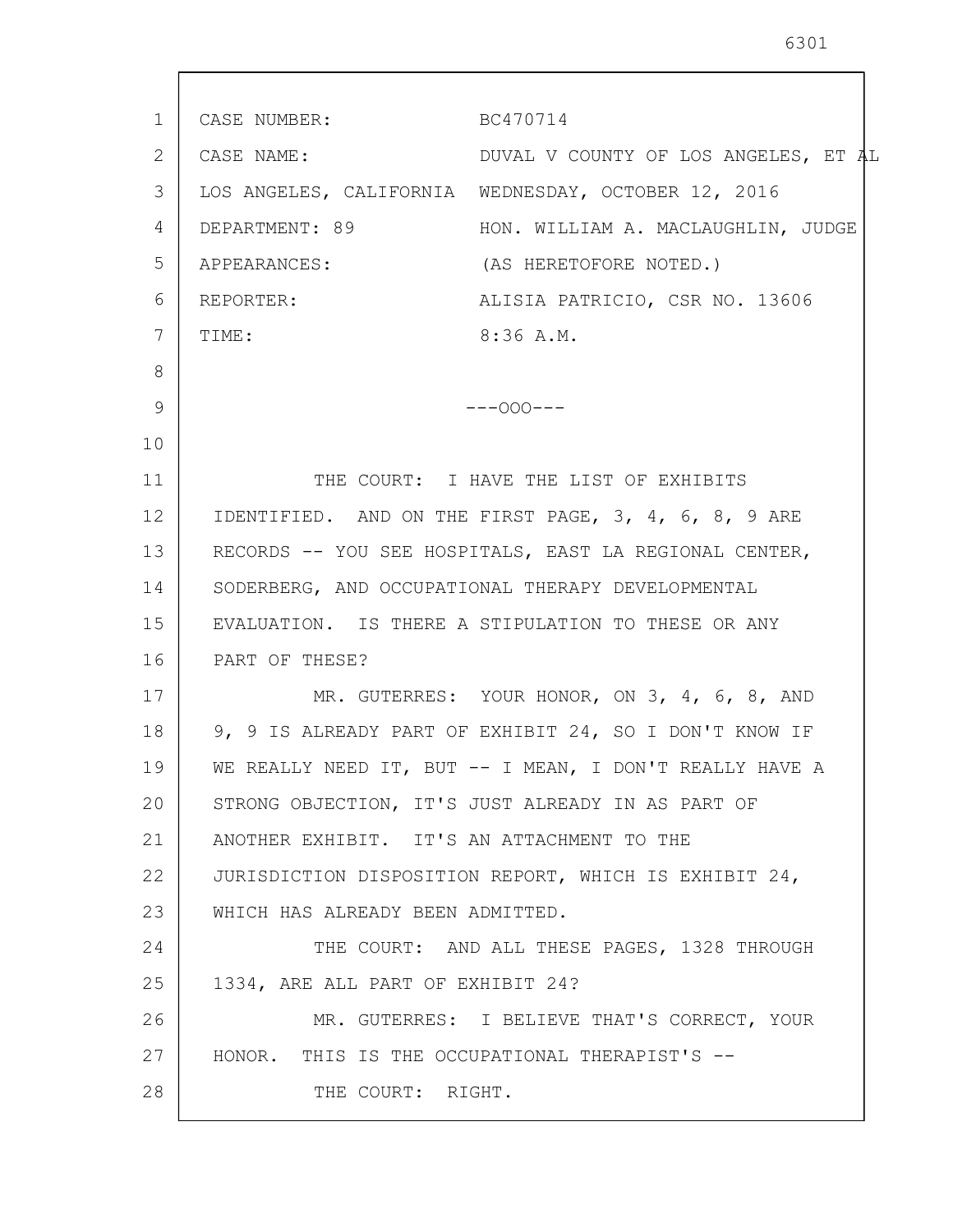| $\mathbf{1}$ | MR. GUTERRES: -- REPORT.                                |
|--------------|---------------------------------------------------------|
| 2            | THE COURT: OKAY. AND 24 IS IN EVIDENCE, SO              |
| 3            | DO YOU WANT THAT AS A SEPARATE EXHIBIT?                 |
| 4            | MR. MCMILLAN: YOUR HONOR, AS TO NO. 9, OUR              |
| 5            | FEELING IS THAT EXHIBIT 24 IS 372 PAGES. AND JUST FOR   |
| 6            | EASE OF PRESENTATION TO THE JURY AND CLOSING, AND I     |
| 7            | THINK ALSO FOR THEM IN THE BACK ROOM, IF THEY'RE ABLE   |
| 8            | TO JUST HAVE THE DOCUMENT, IT'S ONLY A FIVE-PAGE        |
| 9            | DOCUMENT, RATHER THAN HAVING THEM DIG THROUGH 372       |
| 10           | PAGES, UNTABBED PAGES.                                  |
| 11           | THE COURT: WELL, MR. GUTERRES DOESN'T HAVE              |
| 12           | ANY REAL OBJECTION ANYWAY.                              |
| 13           | MR. MCMILLAN: OKAY.                                     |
| 14           | THE COURT: SO 9 WILL BE RECEIVED.                       |
| 15           | MR. GUTERRES: OKAY. IF THAT'S THE CASE THEN,            |
| 16           | YOUR HONOR, THAT'S REALLY MY -- IT'S JUST THAT A NUMBER |
| 17           | OF THESE ARE ALREADY IN EXHIBIT 24. I KNOW THE          |
| 18           | METHODIST HOSPITAL RECORDS, DR. YIM'S RECORDS, EAST LA  |
| 19           | RECORDS, YOU KNOW, A LOT WAS INCLUDED ALREADY AS PART   |
| 20           | OF THE ADDITIONAL INFORMATION REPORTS TO THE COURT      |
| 21           | AND/OR THE ACTUAL JURISDICTIONAL/DISPOSITION REPORT     |
| 22           | WHICH IS EXHIBIT 24. OTHERWISE, I DON'T REALLY HAVE AN  |
| 23           | OBJECTION TO -- AS I UNDERSTAND IT, ON EXHIBIT 8, THEY  |
| 24           | ONLY WANT THE ONE ADDITIONAL PAGE AS OPPOSED TO THE     |
| 25           | ENTIRE RECORDS OF DR. SODERBERG.                        |
| 26           | THE COURT: JUST HAVE THE ONE PAGE LISTED?               |
| 27           | MR. PARIS: THAT'S CORRECT.                              |
| 28           | THE CLERK: I'M GOING TO NEED A COPY OF THAT             |
|              |                                                         |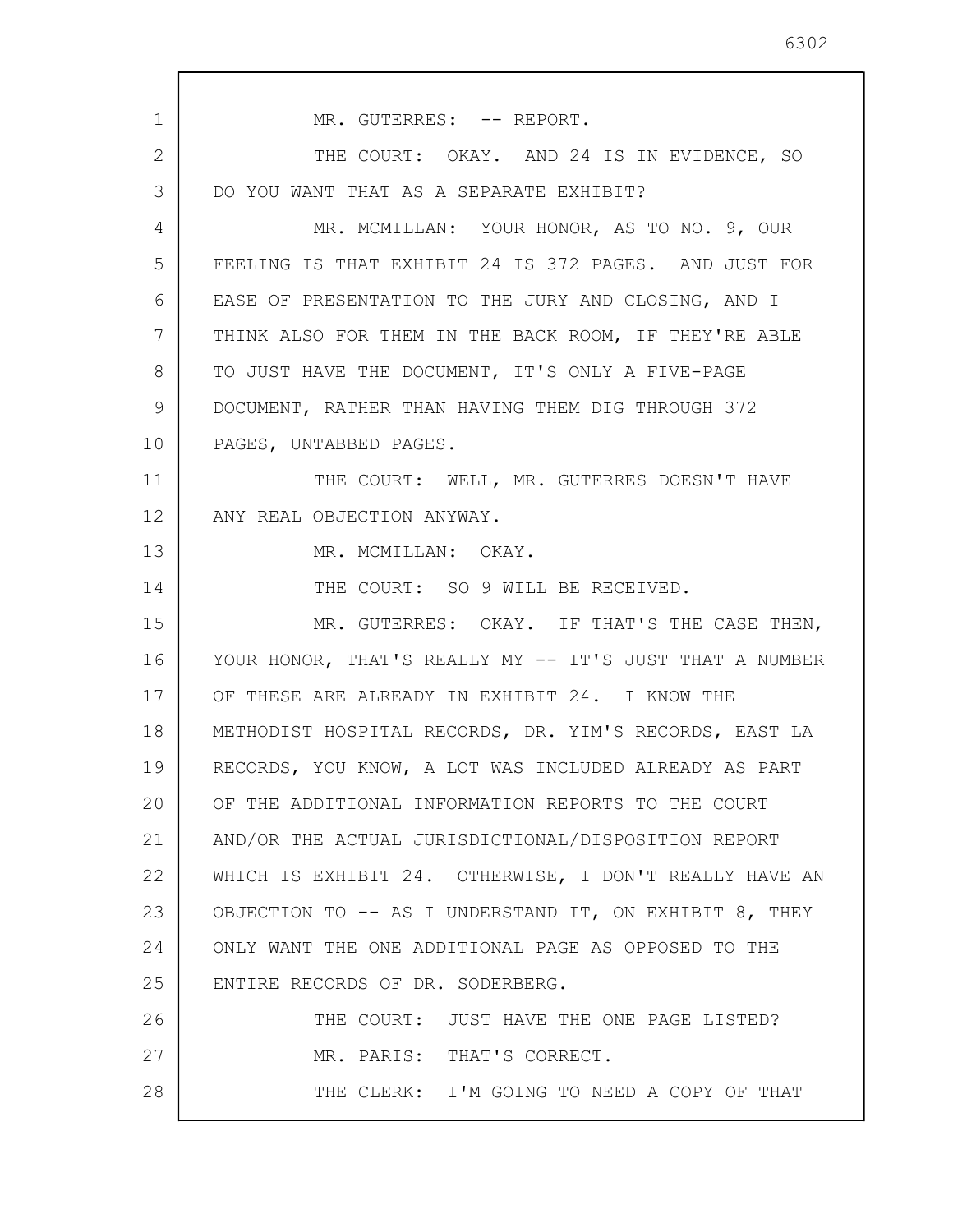1 2 3 4 5 6 7 8 9 10 11 12 13 14 15 16 17 18 19 20 21 22 23 24 25 26 27 28 LIST BECAUSE I'M NOT SURE WHAT THAT PAGE IS. MR. PARIS: IT'S THE ONE THAT WAS ALREADY IDENTIFIED, 1284. THE COURT: 001284. (A DISCUSSION WAS HELD OFF THE RECORD.) MR. MCMILLAN: YOUR HONOR, THE ONLY ISSUE THAT WE WOULD HAVE WITH THE METHODIST AND DR. YIM RECORDS --AND I DON'T KNOW THAT WE'VE DONE THIS YET, BUT WE NEED TO DO A PAGE-BY-PAGE COMPARISON TO MAKE SURE THAT THE COMPLETE RECORDS THAT WERE PROVIDED BY THE HOSPITAL CUSTODIAN AND CUSTODIAN OF DR. YIM'S OFFICE MATCH UP WITH WHAT WAS PUT IN THE EXHIBIT 24, THE JURIS/DISPO REPORT, BECAUSE ONE OF OUR ISSUES IN THIS CASE IS THAT INCOMPLETE INFORMATION WAS PROVIDED TO THE COURT. AND WE CAN DO THAT MAYBE OVER THE LUNCH HOUR, GO THROUGH PAGE BY PAGE TO MAKE SURE EVERYTHING IS THERE. MR. GUTERRES: YOUR HONOR, I HAVE NO OBJECTION TO -- THAT SAVES TIME. THERE'S GOING TO BE OTHERS WE'RE GOING TO HAVE MORE OF A FIGHT ON. THE COURT: YEAH. MR. GUTERRES: SO I DON'T HAVE A PROBLEM. THAT'S FINE, 3 THROUGH 9. THE COURT: 3 THROUGH 9? MR. GUTERRES: IF THEY WANT THE ENTIRE EXHIBIT 8, WHICH IS SODERBERG'S, I HAVE NO OBJECTION TO SODERBERG'S ENTIRE EXHIBIT 8 GOING IN. MR. PARIS: JUST THIS ONE PAGE FROM EXHIBIT 8 WILL SUFFICE.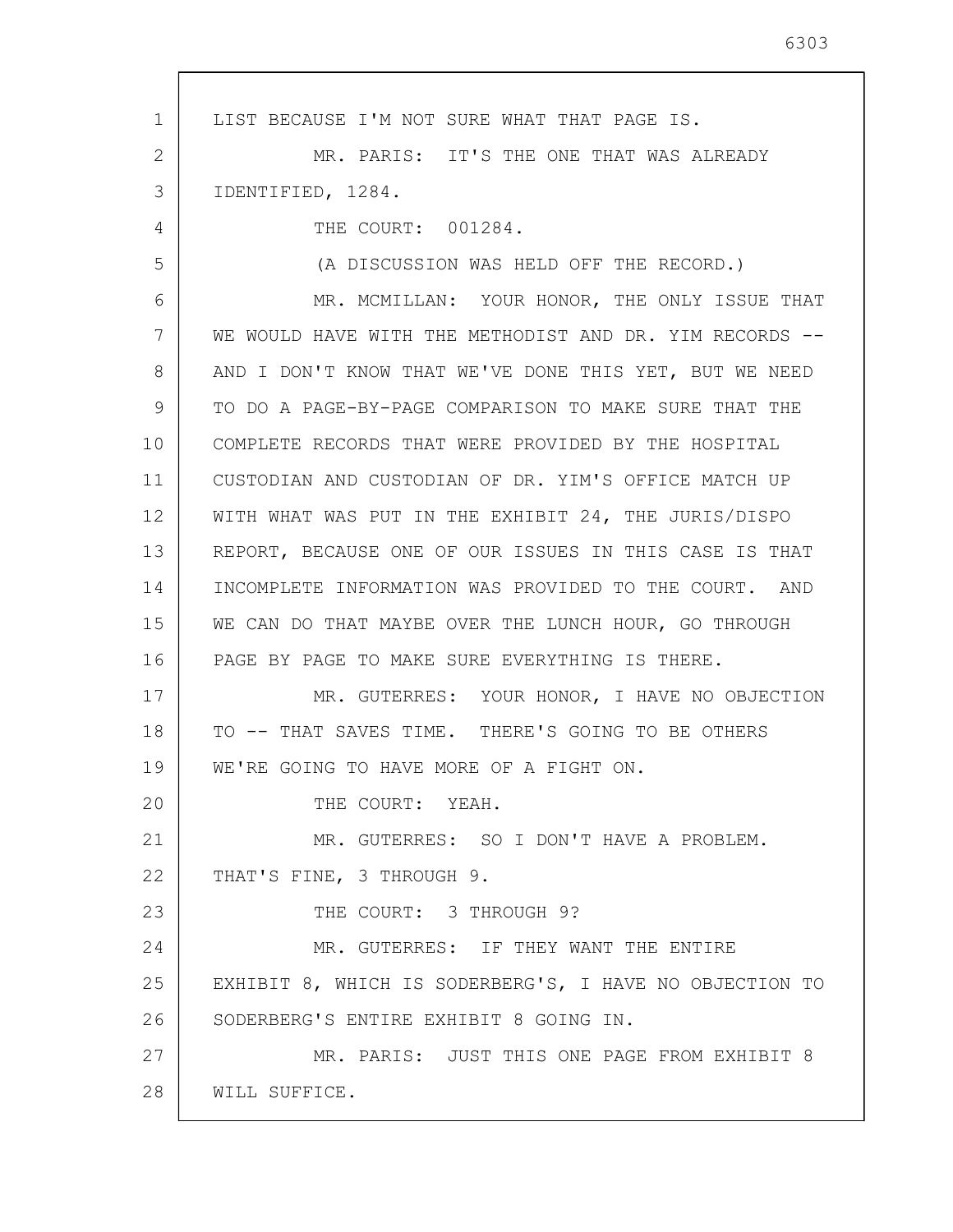| $\mathbf{1}$ | THE COURT: YOU JUST WANT THE ONE PAGE FROM              |
|--------------|---------------------------------------------------------|
| 2            | SODERBERG?                                              |
| 3            | MR. PARIS: THAT'S CORRECT, YOUR HONOR.                  |
| 4            | THE COURT: ALL RIGHT. WELL, THE PAGES LISTED            |
| 5            | ON 3, 4, 6, 8, AND 9, THERE'S NO OBJECTION BY THE       |
| 6            | DEFENDANT; CORRECT?                                     |
| 7            | MS. NAU: THAT'S CORRECT, YOUR HONOR.                    |
| 8            | MR. GUTERRES: YES, YOUR HONOR. I'M SORRY.               |
| 9            | THE COURT: OKAY. SO THE PAGES IDENTIFIED IN             |
| 10           | 3, 4, 6, 8, AND 9 WILL BE RECEIVED.                     |
| 11           | MR. GUTERRES: WE HAVE NO OBJECTION TO 29.               |
| 12           | (A DISCUSSION WAS HELD OFF THE RECORD.)                 |
| 13           | THE COURT: IS THAT --                                   |
| 14           | MR. PARIS: ONE SECOND, YOUR HONOR.                      |
| 15           | MR. MCMILLAN: YOUR HONOR, SOME OF THESE                 |
| 16           | THINGS WE DISCUSSED AT THE END OF THE DAY YESTERDAY,    |
| 17           | AND THAT WAS PLAINTIFF'S REQUEST FOR LIMITING           |
| 18           | INSTRUCTION ON SOME OF THE COURT DOCUMENTS. THEY ARE    |
| 19           | HEARSAY DOCUMENTS, BUT WE NEED THEM IN EVIDENCE TO      |
| 20           | SHOW, YOU KNOW, AS EVIDENCE THAT THE STATEMENTS WERE    |
| 21           | MADE OR WERE NOT MADE OR WHATEVER FOR THE COURT.        |
| 22           | THE CONCERN IS THAT THE JURY UNDERSTANDS THAT           |
| 23           | THEY'RE NOT NECESSARILY BEING ADMITTED AND PROVIDED TO  |
| 24           | THE JURY FOR THE TRUTH OF THE MATTERS ASSERTED IN THE   |
| 25           | DOCUMENTS BECAUSE THEY'RE SECOND- AND THIRD-WORD        |
| 26           | HEARSAY IN SOME INSTANCES, BUT RATHER THEY'RE BEING     |
| 27           | ADMITTED SO THE JURY CAN SEE WHAT WAS SAID AND WHAT THE |
| 28           | SOCIAL WORKERS WERE THINKING AT THE TIME, IF THAT'S     |

 $\overline{\phantom{a}}$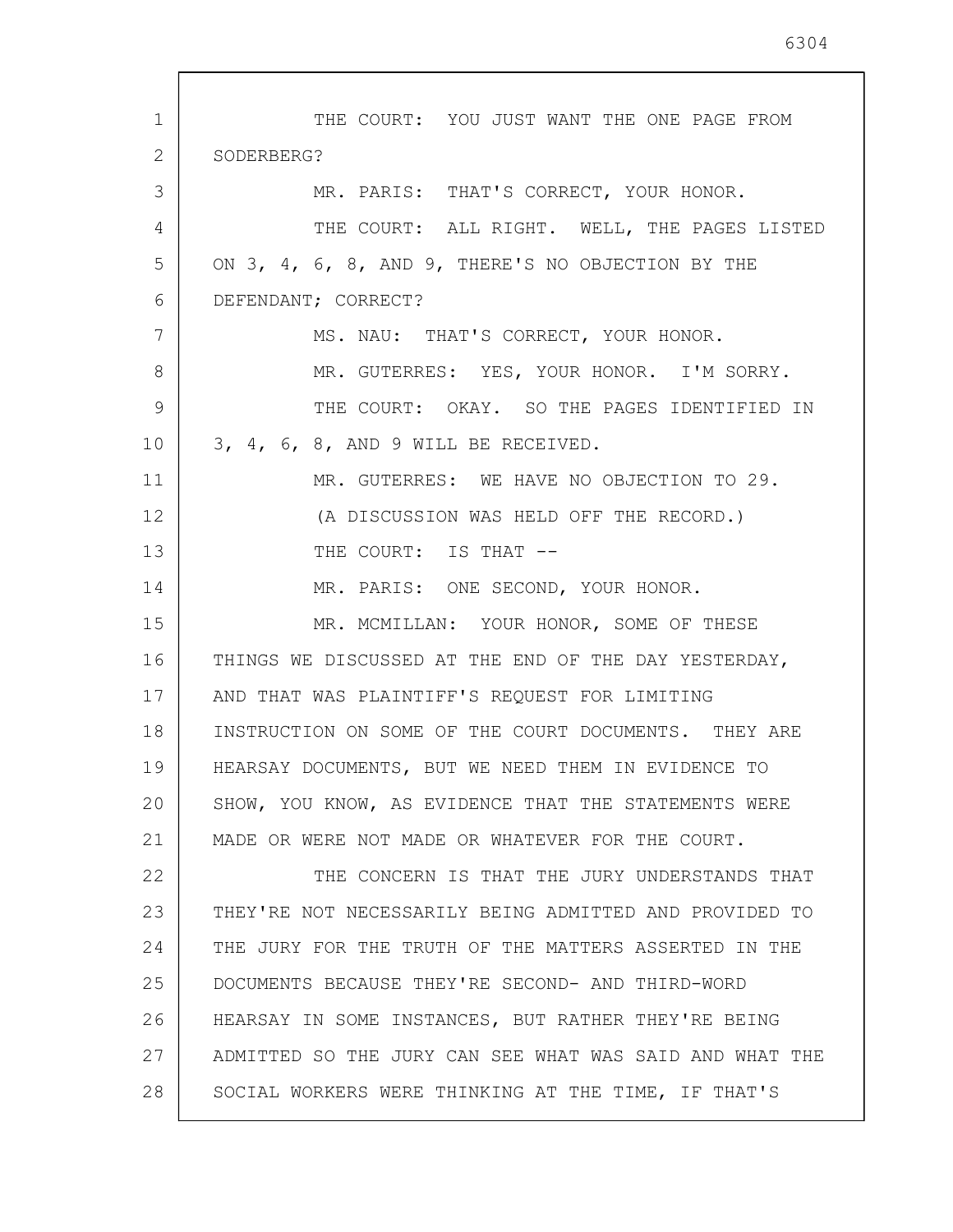1 2 3 4 5 6 7 8 9 10 11 12 13 14 15 16 17 18 19 20 21 22 23 24 25 26 27 28 WHAT WAS GOING ON, BUT NOT NECESSARILY FOR THE TRUTH OF THE MATTERS STATED IN THOSE DOCUMENTS. SO WE PROPOSED A LIMITING INSTRUCTION SORT OF IN CONFORMANCE WITH WHAT WE HAD TALKED ABOUT -- OR WHAT PLAINTIFF HAD TALKED ABOUT YESTERDAY EVENING BEFORE WE DEPARTED. THE COURT: RIGHT. AND YOU HAD A SUGGESTED INSTRUCTION ON THAT THIS MORNING? MR. MCMILLAN: I DID, AND I PROVIDED A COPY TO COUNSEL. WE HAVEN'T HAD A CHANCE TO MEET AND CONFER ON IT YET, BUT THAT WOULD BE PLAINTIFF'S REQUEST, IS THAT WE DO WANT THESE REPORTS AND THINGS COMING IN BECAUSE THEY HAVE TO BE THERE. IT'S LIKE A DEFAMATION CASE, THE DEFAMATORY STATEMENT HAS TO BE IN EVIDENCE. BUT IN OUR VIEW, THERE NEEDS TO BE A CLEAR INSTRUCTION TO THE JURY THAT THEY'RE NOT TO BE, YOU KNOW, DEEMED TRUE, BUT RATHER THAT, YOU KNOW, THEY'RE FOR THE PURPOSE OF SHOWING WHAT WAS SAID OR WHAT WAS THOUGHT AT THE TIME BY WHOEVER DRAFTED THE REPORT, THAT SORT OF THING. MR. GUTERRES: YOUR HONOR, THE CONCERN I HAVE, YOU KNOW, THAT'S TRUE OF NOT ONLY COURT REPORTS, AND LIMITING IT TO COURT REPORTS IS WHAT I THINK MIGHT BE PROBLEMATIC. WE'VE GOT OUT-OF-COURT STATEMENTS, MEDICAL RECORDS, THERAPEUTIC RECORDS, ALL SORTS OF RECORDS THAT ARE GOING IN. SO WHAT I'VE BEEN PROVIDED IS A PROPOSED INSTRUCTION THAT LIMITS THAT TO ONLY THE COURT REPORTS, AND I DON'T THINK THAT THAT'S NECESSARILY AN ACCURATE STATEMENT.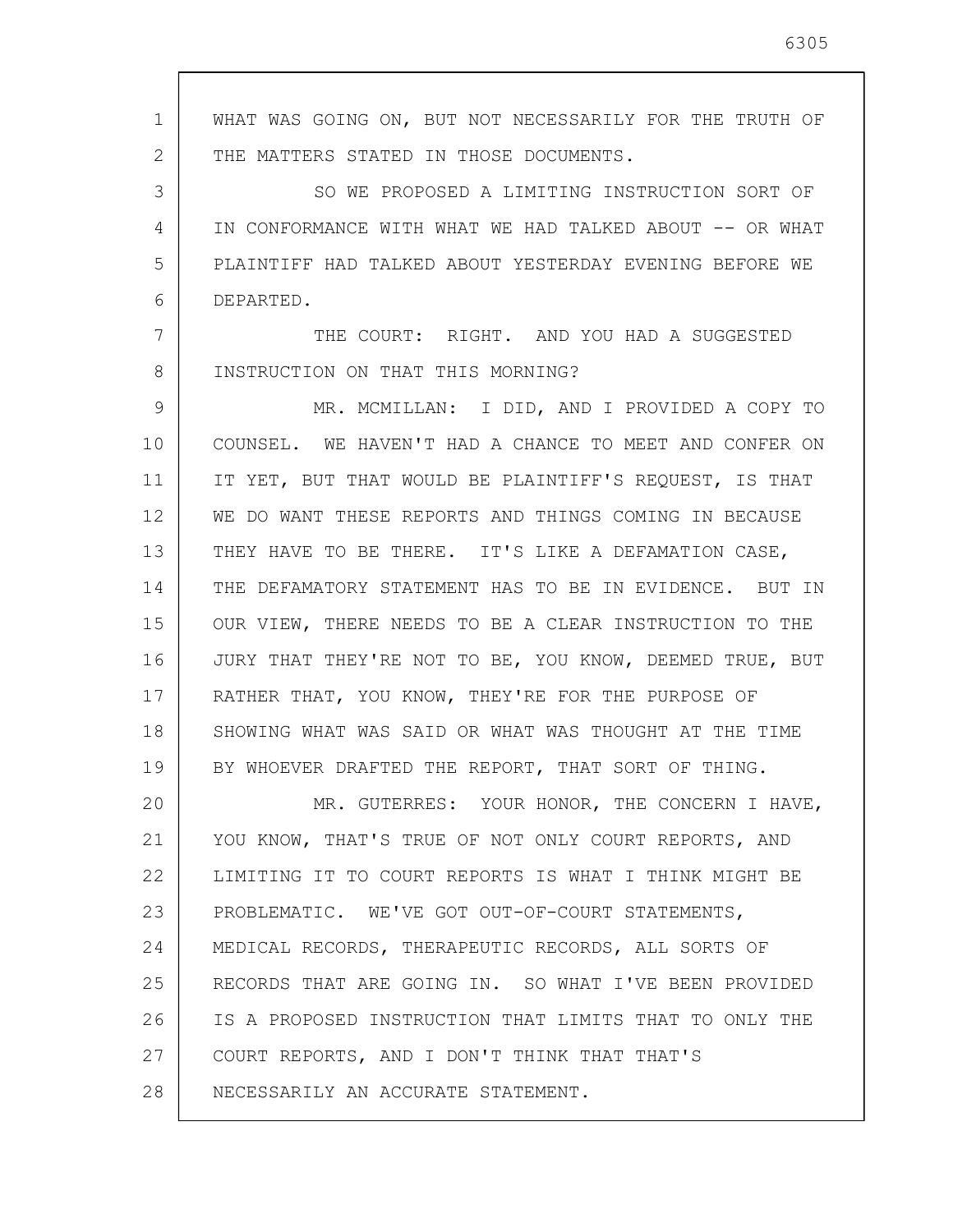| $\mathbf{1}$ | MR. MCMILLAN: WHAT'S AT ISSUE IN THE CASE,              |
|--------------|---------------------------------------------------------|
| 2            | YOUR HONOR, I DON'T KNOW -- FOR EXAMPLE, THE MEDICAL    |
| 3            | RECORDS -- I DON'T KNOW THERE'S ANY CHALLENGE FROM      |
| 4            | EITHER SIDE. WITH THE EXCEPTION OF ONE THING THAT       |
| 5            | LOOKS LIKE IT MIGHT BE AN INTERLINEATION, I DON'T THINK |
| 6            | THERE'S ANY CHALLENGE FROM ANYBODY ON EITHER SIDE WITH  |
| 7            | RESPECT TO THE MEDICAL RECORDS, THAT THERE'S UNTRUE OR  |
| 8            | MISLEADING STATEMENTS IN THOSE RECORDS THAT WERE        |
| 9            | CREATED BY THIRD-PARTY DOCTORS LONG BEFORE AND EVEN     |
| 10           |                                                         |
|              | LONG AFTER THE JUVENILE DEPENDENCY PROCESS.             |
| 11           | WHAT'S AT ISSUE HERE IS WHETHER OR NOT THERE            |
| 12           | WERE FALSE AND MISLEADING STATEMENTS MADE IN THE        |
| 13           | REPORTS TO THE COURT THAT THE COURT MADE ITS DECISION   |
| 14           | BASED ON.                                               |
| 15           | SO THAT, I GUESS, WOULD BE PLAINTIFF'S                  |
| 16           | RESPONSE TO DEFENDANTS' CONCERNS.                       |
| 17           | THAT BEING SAID, I DON'T KNOW -- WELL, WE'LL            |
| 18           | JUST LEAVE IT AT THAT FOR THE MOMENT. I DON'T KNOW      |
| 19           | THAT WE NECESSARILY HAVE A PROBLEM EXPANDING IT TO ALL  |
| 20           | DOCUMENTS, FRANKLY, BECAUSE, SURE, IN THE CLASSIC       |
| 21           | SENSE, I THINK MOST OF THESE THINGS HAVE HEARSAY        |
| 22           | INFORMATION IN THEM.                                    |
| 23           | THE COURT: ALL RIGHT. WELL, IT SEEMS TO ME              |
| 24           | WHAT MR. GUTERRES IS SAYING IS TRUE, THAT IN MANY OF    |
| 25           | THESE DOCUMENTS, THERE MAY BE SOMETHING SAID WHICH --   |
| 26           | WHICH IS HEARSAY. AND SO IF -- ARE YOU --               |
| 27           | MR. GUTERRES: YOUR HONOR, MAYBE WE CAN JUST             |
| 28           | MOVE ON, AND MR. MCMILLAN AND I AT OUR SIDE CAN HAVE A  |
|              |                                                         |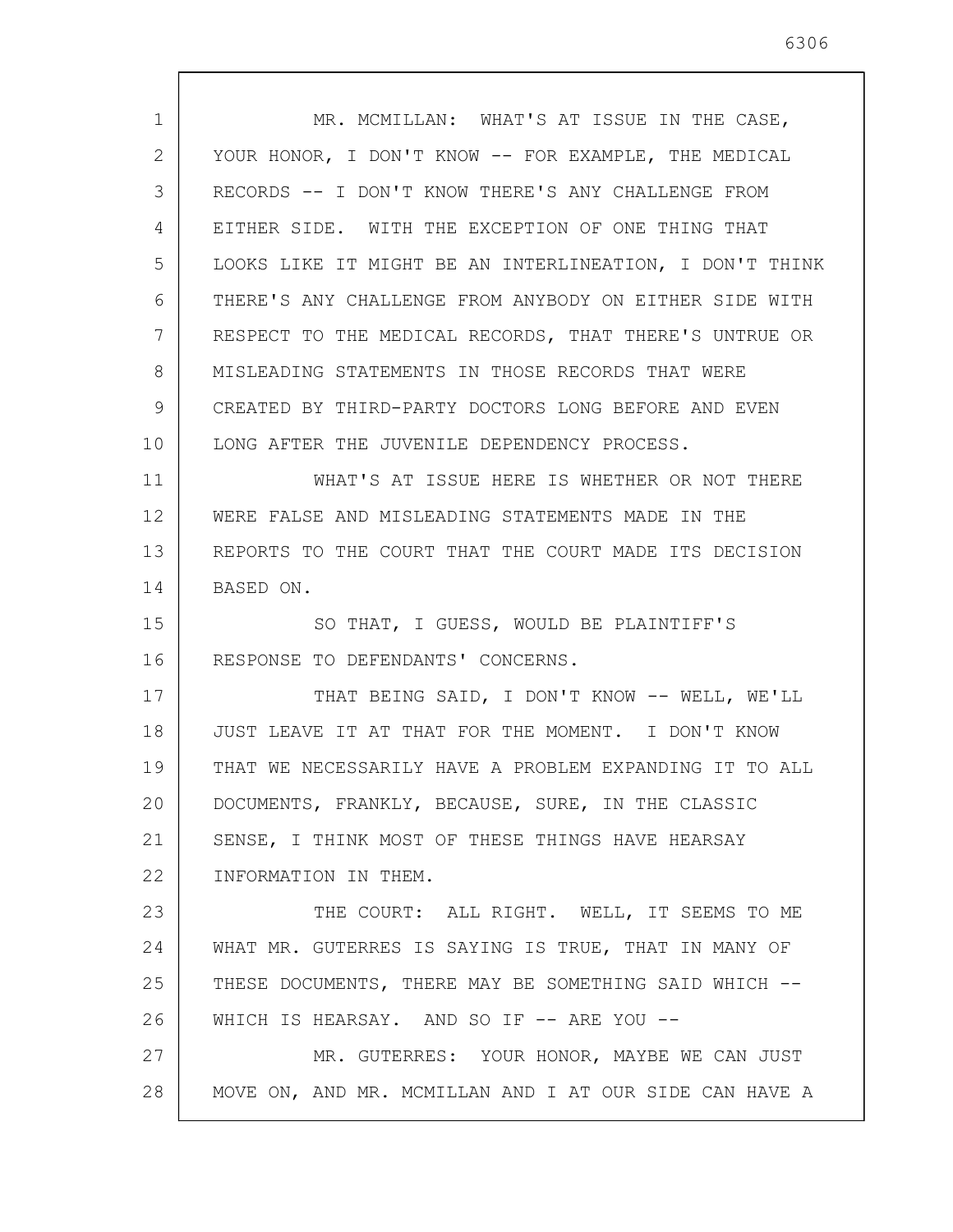1 2 3 4 5 6 7 8 9 10 11 12 13 14 15 16 17 18 19 20 21 22 23 24 25 26 27 28 DISCUSSION ABOUT HOW -- WHAT KIND OF LIMITING -- WE HAVEN'T REALLY HAD A CHANCE TO TAKE A LOOK AT IT AND DISCUSS IT. WE'RE KIND OF THROWING IDEAS TO THE COURT, BUT IN THE INTEREST OF TIME, WE'RE HAPPY TO JUST ADVISE WHICH REPORTS WE DON'T HAVE AN ISSUE WITH. MR. MCMILLAN: AND YOUR HONOR, WE DON'T HAVE A PROBLEM WITH THAT SO LONG AS IT'S CLEAR THAT WE WOULD BE AGREEING IN CONCEPT SUBJECT TO THE IDEA THAT THERE'S GOING TO BE SOME KIND OF LIMITING INSTRUCTION, IF THAT IS, IN FACT, WHAT YOUR HONOR DECIDES TO DO. THE COURT: WHATEVER THE WORDING OF THE LIMITING INSTRUCTION IS, IS YOUR PROPOSAL THAT THE COURT WOULD GIVE A LIMITING INSTRUCTION LISTING A LONG LIST OF EXHIBITS THAT ARE RECEIVED ONLY FOR THE LIMITED PURPOSE OF NOT FOR THE TRUTH OF THE MATTER STATED BUT ONLY TO SHOW WHAT IS SAID? MR. MCMILLAN: UM -- THE COURT: OR WAS SAID? MR. MCMILLAN: I HAVEN'T DONE IT THAT WAY BEFORE. I MEAN, I'M NOT ADVERSE TO THE IDEA OF GIVING A LIST OF DOCUMENTS THAT WAY. THE WAY THAT I'VE DONE THIS BEFORE IS THE WAY IT IS HERE: JUST THE COURT REPORTS YOU'VE SEEN, THEY'RE BEING ADMITTED FOR THE LIMITED PURPOSE OF SHOWING WHAT WAS SAID OR THOUGHT BY THE AUTHOR AT THE TIME, NOT TRUTH OF THE MATTERS ASSERTED. AND THAT'S ESSENTIALLY WHAT WE'RE LOOKING FOR, IT'S JUST TO ACCOMMODATE MR. GUTERRES'S CONCERNS. I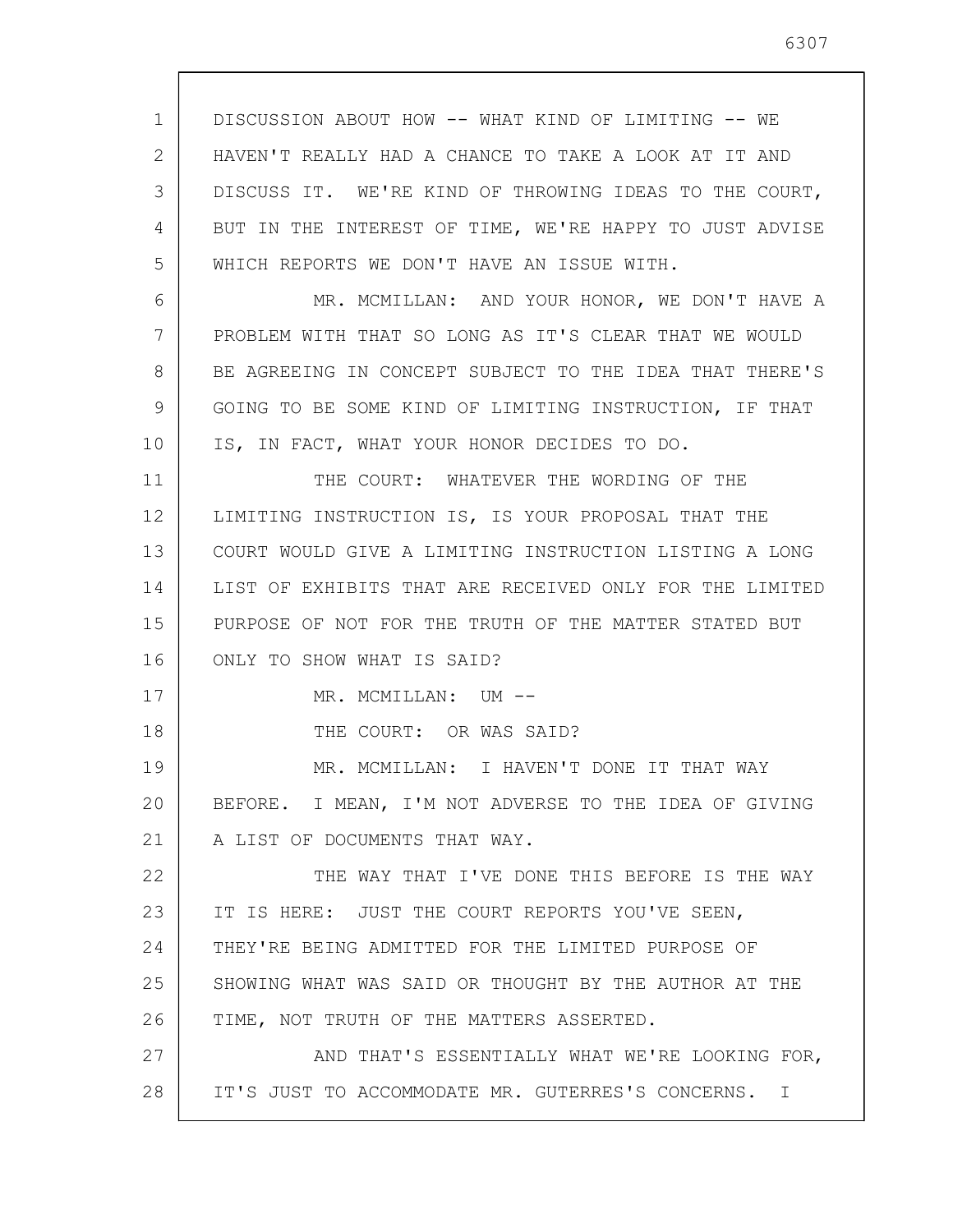1 2 3 4 5 6 7 8 9 10 11 12 13 14 15 16 17 18 19 20 21 22 23 24 25 26 27 28 DON'T NECESSARILY HAVE AN OBJECTION TO EXPANDING THAT, JUST OUR POSITION IS THAT WHAT'S AT ISSUE IN THE CASE REALLY IS ALLEGEDLY FALSE STATEMENTS AND OMISSIONS MADE TO THE COURT BY THE GOVERNMENT IN ITS REPORTS. SO THAT'S WHY IT'S SORT OF NARROWED DOWN TO JUST THE STUFF THAT'S REALLY AT ISSUE HERE. I DON'T SEE THE MEDICAL RECORDS AND OTHER THINGS -- I MEAN, YEAH, THERE MAY BE SOME INACCURATE INFORMATION HERE AND THERE IN SOME OF THEM, BUT I DON'T SEE THAT AS BEING THE FOCUS OF THE CASE OR THE ISSUE THAT'S REALLY IN DISPUTE IN THE CASE. THE COURT: ALL RIGHT. WELL, IN ANY EVENT, TELL ME WHAT YOU ARE PROPOSING. MR. MCMILLAN: WHAT I'M PROPOSING IS THE LIMITING INSTRUCTION THAT I'VE GIVEN -- OR THAT I'VE PROVIDED TO THE COURT THIS MORNING. THAT'S WHAT PLAINTIFF IS PROPOSING. MS. SWISS: YOUR HONOR, MAY OUR IT PROFESSIONAL POWER UP TO MAKE SURE IT ALL WORKS WHILE WE'RE DOING THIS? THE COURT: YES, GO AHEAD. I HAVE TO TAKE A SHORT RECESS. (RECESS) THE COURT: LET ME GO BACK TO MY OUESTION, THEN. UNFORTUNATELY, WE HAVEN'T GOTTEN VERY MUCH DONE, BUT THE -- BUT WE DO NEED TO GET THESE ISSUES LOOKED AT. SO FAR IN THE TRIAL, I HAVEN'T TOLD THE JURY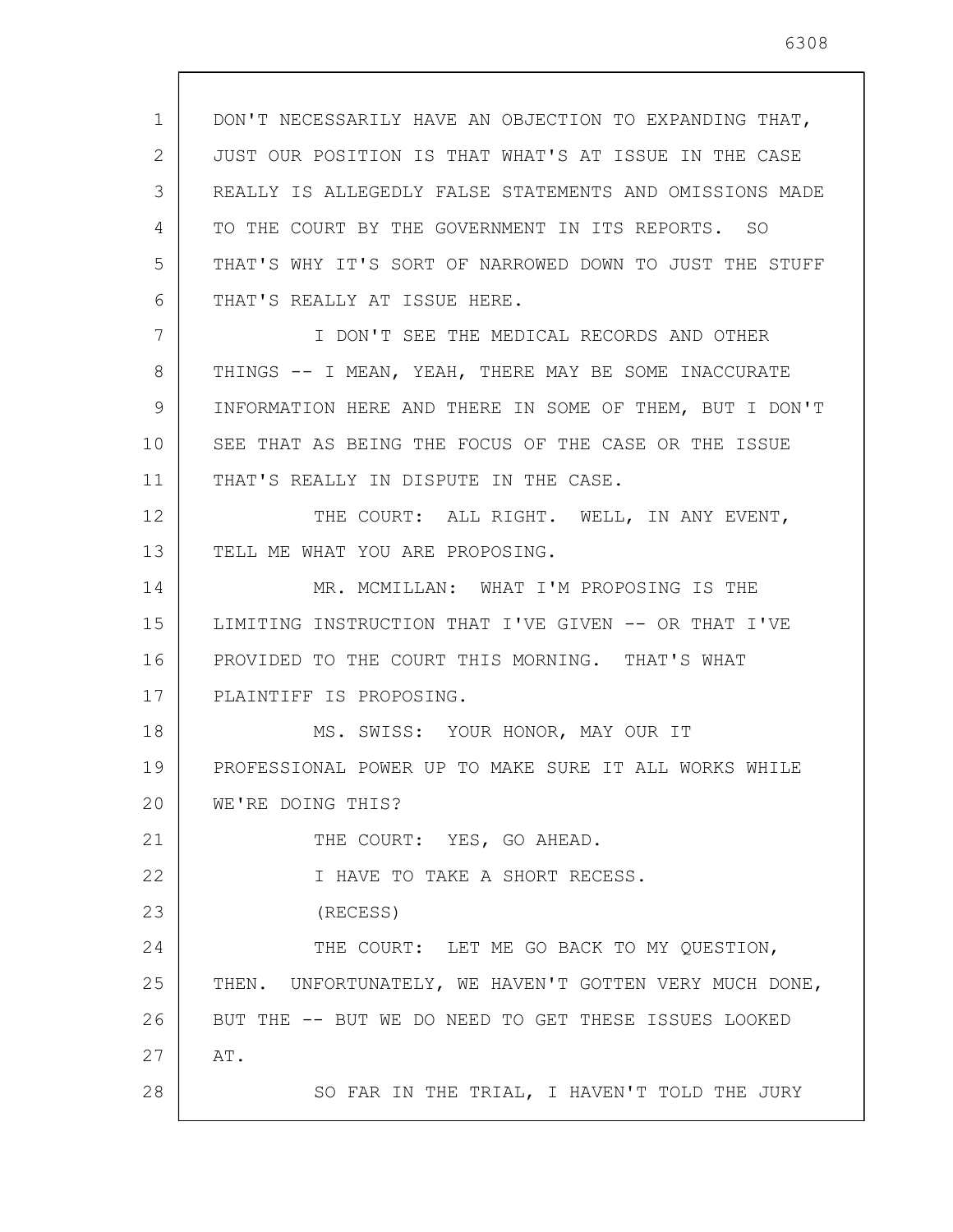1 2 3 4 5 6 7 8 9 10 11 12 13 14 15 16 17 18 19 20 21 22 23 24 25 26 27 28 THAT ANY EVIDENCE HAS BEEN ADMITTED FOR A LIMITED PURPOSE. SO -- AND CHANCES ARE PRETTY GOOD THAT THAT MAY OR MAY NOT HAPPEN, BUT SO MANY OF THE EXHIBITS, THE JURY NEVER KNOWS WHETHER AN EXHIBIT HAS BEEN ADMITTED AT ALL, ONE WAY OR ANOTHER, BECAUSE WE DON'T DO EXHIBITS IN FRONT OF THE JURY. SO ARE YOU PROPOSING, THEN, THAT AN INSTRUCTION WOULD BE GIVEN AS TO WHAT EXHIBITS HAVE BEEN RECEIVED FOR A LIMITED PURPOSE? I DON'T KNOW HOW ELSE WE WOULD LET THE JURY KNOW THAT SOMETHING HAS BEEN ADMITTED FOR A LIMITED PURPOSE. MR. MCMILLAN: THAT IS THE PLAINTIFF'S SUGGESTION. THE COURT: OKAY. SO WE WOULD HAND THEM INSTRUCTION, A LIST OF WHATEVER EXHIBITS HAVE BEEN ADMITTED FOR A LIMITED PURPOSE; CORRECT? YOU KNOW, I GAVE YOU SOMETHING, THIS IS PRETTY CLOSE TO 206. I HAVEN'T COMPARED IT, BUT CACI HAS THE INSTRUCTION ON EVIDENCE RECEIVED FOR A LIMITED PURPOSE, AND WE CAN FIX THAT TO INCLUDE THE NUMBERS OF EXHIBITS ADMITTED FOR A LIMITED PURPOSE. MR. MCMILLAN: THAT WOULD SUFFICE. THE COURT: OKAY. DOES THAT SOUND SENSIBLE TO YOU, MR. GUTERRES? MR. GUTERRES: I THINK THAT WORKS, YOUR HONOR. THE COURT: OKAY. SO WILL WE BE ABLE THEN --YOU HAVE IDENTIFIED IN HERE CERTAIN RECORDS, BUT THAT DESCRIPTION MAY OR MAY NOT WORK FOR US, BUT WE COULD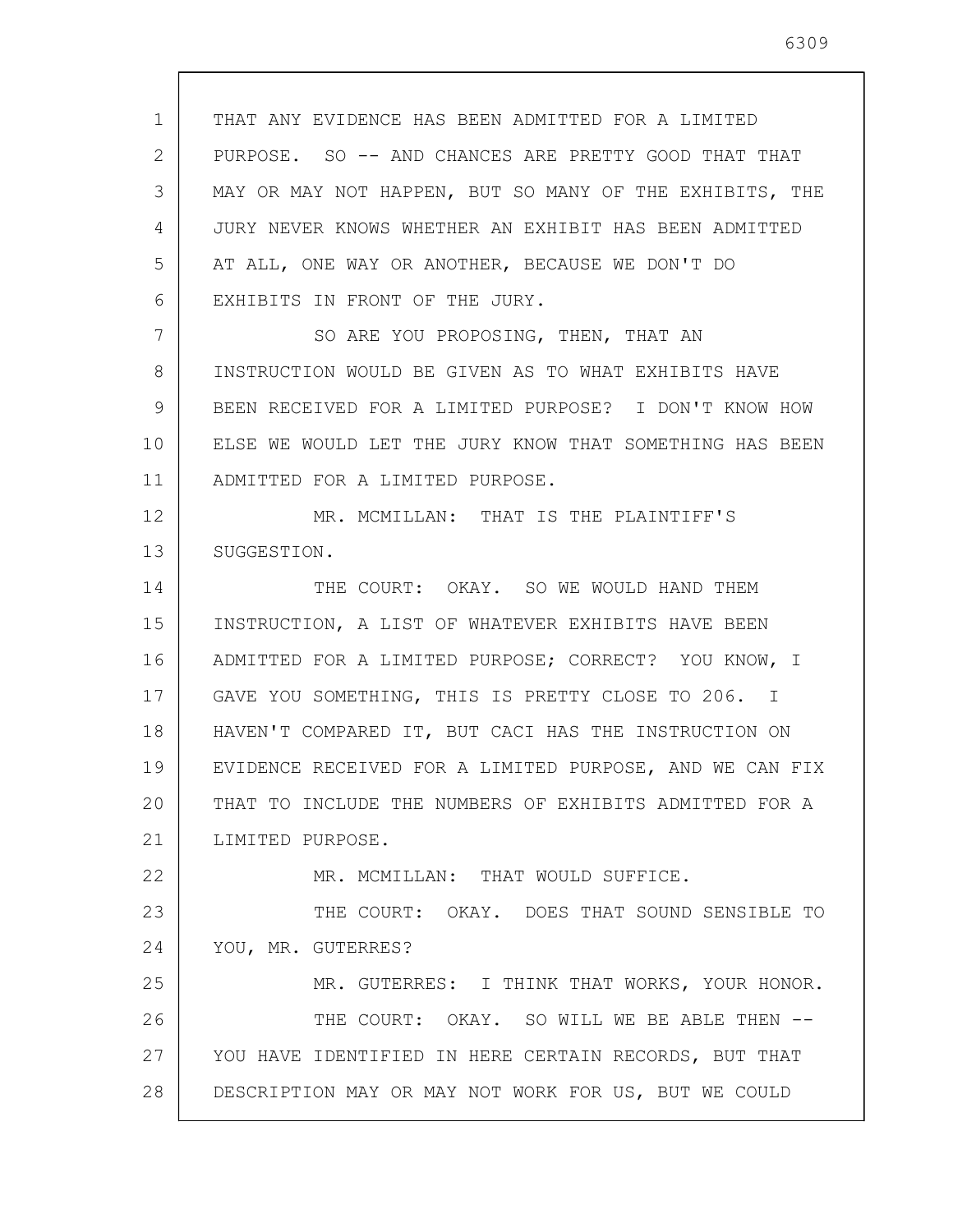1 2 3 4 5 6 7 8 9 10 11 12 13 14 15 16 17 18 19 20 21 22 23 24 25 26 27 28 TAKE A LOOK AT THE INSTRUCTION AS LONG AS WE HAVE THE CONCEPT. AND SO MY QUESTION IS, AS WE GO THROUGH THESE, THEN, EITHER THEY'LL BE -- THE DOCUMENT WILL BE RECEIVED INTO EVIDENCE, RECEIVED INTO EVIDENCE FOR A LIMITED PURPOSE ONLY, OR NOT RECEIVED. MR. MCMILLAN: THAT MAKES SENSE. THE COURT: ALL RIGHT. NOW, ON THE ONES THAT WE JUST TALKED ABOUT ON THE FIRST PAGE OF THE INDEX PROVIDED TO US BY MR. PARIS, AND ALSO IN THE LIST OF EXHIBITS MARKED FOR IDENTIFICATION PREPARED BY THE CLERK, WE'VE INDICATED THAT 3, 4, 6, 8, AND 9, AS TO THE PAGES WHICH ARE DESIGNATED AND HAVE BEEN MARKED FOR IDENTIFICATION, WOULD BE RECEIVED. MR. GUTERRES, IF THERE IS SOME PART OF THESE DOCUMENTS -- OF ANY OF THE DOCUMENTS THAT WE'VE RECEIVED INTO EVIDENCE WHICH YOU BELIEVE SHOULD BE RECEIVED FOR A LIMITED PURPOSE, WOULD IT WORK THAT WE'LL GO AS FAR AS WE CAN AND THEN YOU -- KNOWING WHAT IS GOING TO BE RECEIVED EITHER IN ITS ENTIRETY OR FOR A LIMITED PURPOSE, YOU CAN ADVISE US LATER, AND MR. MCMILLAN COULD AS WELL, OF ANY PORTION THEY BELIEVE SHOULD BE ALSO INCLUDED IN THE LIST OF RECEIVED FOR A LIMITED PURPOSE. MR. GUTERRES: THAT'S FINE. I THINK WE CAN PROBABLY -- ONCE WE GET THOSE EXHIBITS IN, WE CAN THEN SHARE OUR LISTS AS TO WHICH ONES WE THINK SHOULD BE IN FOR A LIMITED PURPOSE AND THEN PROVIDE THAT TO THE COURT. AND IF THERE'S A DISPUTE, WE CAN THEN HAVE THE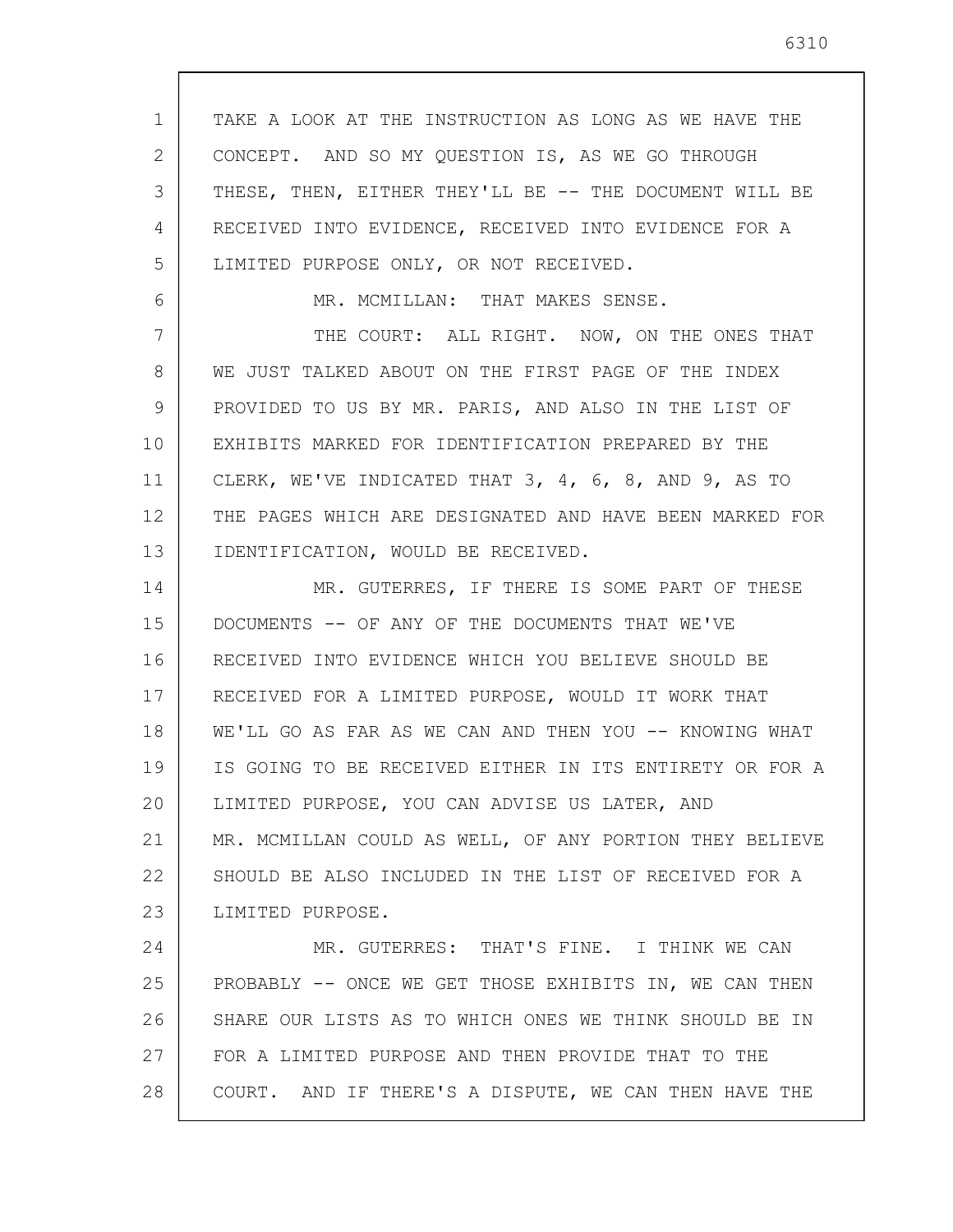COURT DECIDE.

1

8

9

2 3 4 5 6 7 THE COURT: ALL RIGHT. AND THEN I SUPPOSE THAT I SHOULD RESERVE TO YOU THE RIGHT TO WITHDRAW AN EXHIBIT -- IF THE COURT'S RULING IS IT'S FOR ONLY A LIMITED PURPOSE, THAT THEN WHOEVER HAS OFFERED THAT EXHIBIT WOULD HAVE THE OPTION OF WITHDRAWING IT FROM -- AS BEING OFFERED IN EVIDENCE.

MR. MCMILLAN: THAT MAKES SENSE.

MR. GUTERRES: THAT'S FINE, YOUR HONOR.

10 11 12 13 THE COURT: OKAY. SO THEN AS TO -- AGAIN, I'M STILL ON THE FIRST PAGE, BUT NO. 29, REQUEST TO CHANGE COURT ORDER DATED FEBRUARY 2, 2010, YOU ARE OFFERING THAT FOR A LIMITED PURPOSE.

14 15 16 BUT YOU DON'T HAVE ANY OBJECTION TO THE EXHIBIT ONE WAY OR THE OTHER, DO YOU, MR. GUTERRES? MR. GUTERRES: NO, YOUR HONOR.

17 18 19 20 21 22 23 THE COURT: ALL RIGHT. SO 29 IS GOING TO BE RECEIVED. AND THAT IS ONE THAT -- DO YOU WANT TO THINK FURTHER ABOUT THIS BEING RECEIVED FOR A LIMITED PURPOSE? IN OTHER WORDS, HE'S SAYING ON THESE COURT DOCUMENTS THAT PURPOSE OF THESE DOCUMENTS ISN'T TO PROVE A FACT, IT'S SIMPLY TO SHOW WHAT WAS -- WHAT WAS DONE OR WHAT WAS STATED.

24 25 26 27 28 MR. GUTERRES: THAT'S FINE, YOUR HONOR. THE COURT: SO 29 CAN BE RECEIVED FOR A LIMITED PURPOSE? MR. GUTERRES: YES, YOUR HONOR. THE COURT: ALL RIGHT. THEN NEXT IN ORDER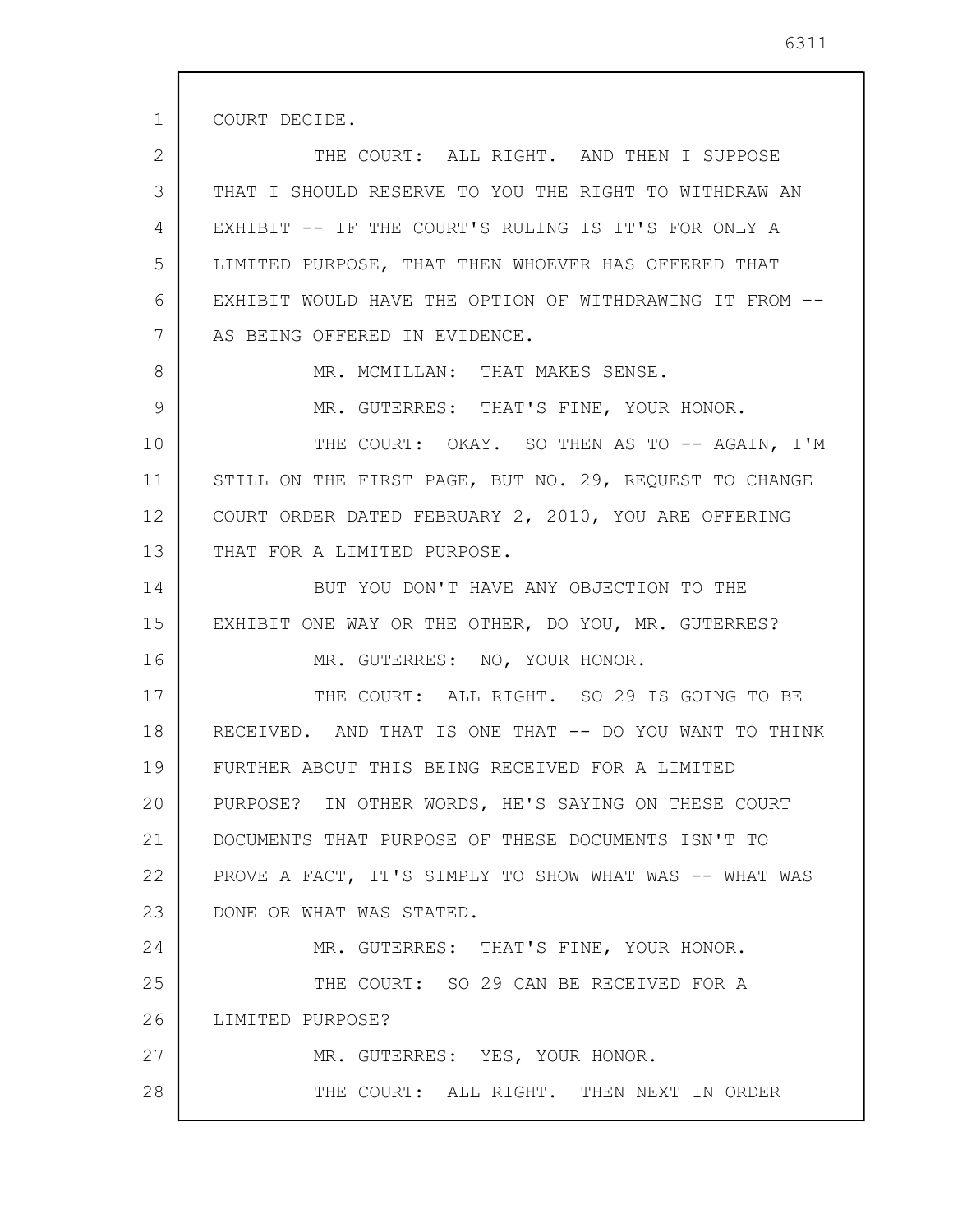1 2 3 4 5 6 7 8 9 10 11 12 13 14 15 16 17 18 19 20 21 22 23 24 25 26 27 28 WOULD BE 31, WHICH IS BEING OFFERED -- ACTUALLY, IT WAS IDENTIFIED BY THE DEFENDANT. IS THAT TO BE RECEIVED FOR A LIMITED PURPOSE? MR. GUTERRES: IT'S ACTUALLY -- IT'S THE COURT'S ORDER, YOUR HONOR, SO. THE COURT: WELL, THE COURT'S ORDER IS THE COURT'S ORDER. MR. MCMILLAN: THAT'S CORRECT, YOUR HONOR, THE COURT'S ORDER IS THE COURT'S ORDER, BUT, YOU KNOW, THE ESTABLISHED RULE ON COURT DOCUMENTS, PARTICULARLY COURT ORDERS OR JUDGMENTS, IS THAT THE FACT OF THE MATTER OF THE ENTRY OF THE JUDGMENT IS EVIDENCE THAT THE JUDGMENT WAS ENTERED, BUT THE STATEMENTS IN THE JUDGMENT ITSELF ARE NOT NECESSARILY, YOU KNOW, NONHEARSAY. SO IF WE LOOK, I THINK IT'S SANTOSKY VS. KRAMER WHERE WE TALK ABOUT -- AND IT COMES IN THE CONTEXT OF JUDICIAL NOTICE OF DOCUMENTS THAT WERE FILED BY THE COURTS, I THINK --WE CAN ACCEPT THE EVIDENCE INTO EVIDENCE FOR THE PURPOSE OF ESTABLISHING THAT THE EVENTS OCCURRED, AND A JUDGMENT WAS ISSUED, AND EVEN, WHERE THERE'S SPECIFIC FINDINGS, WHAT THOSE FINDINGS WERE. BUT THOSE ARE NOT ACCEPTED INTO EVIDENCE, TYPICALLY, FOR THE TRUTH OF THE MATTER ASSERTED. SO PLAINTIFF WOULD ASSERT THE SIMILAR OBJECTION THAT WE DON'T HAVE A PROBLEM WITH IT COMING IN SO LONG AS IT'S FOR THE LIMITED PURPOSE OF SHOWING THAT WHATEVER HAPPENED THERE HAPPENED. THE COURT: WELL, I'M DOUBTFUL OF THIS --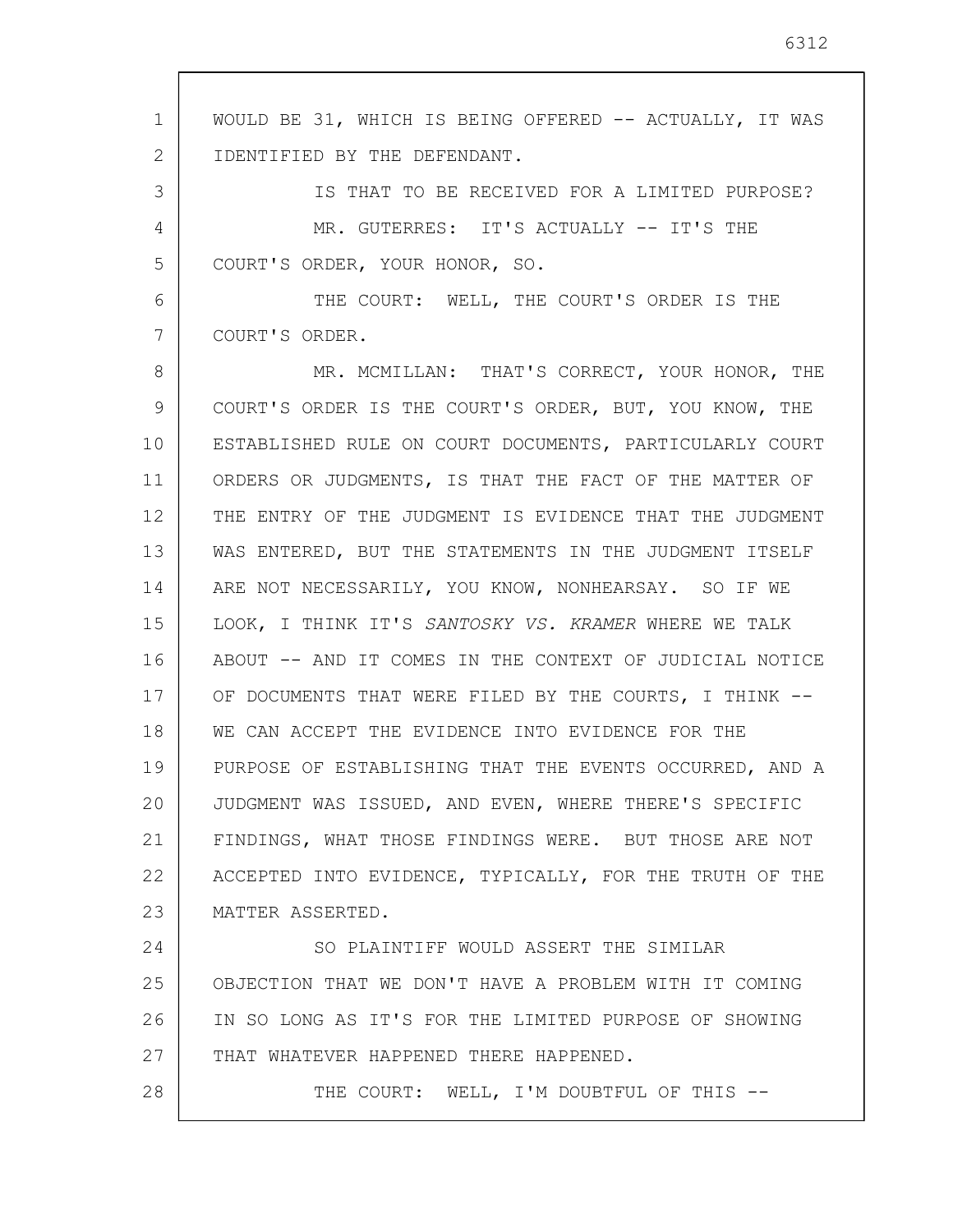1 2 3 4 5 6 7 8 9 10 11 12 13 14 15 16 17 18 19 20 21 22 23 24 25 26 27 28 THAT'S NOT QUITE A CORRECT STATEMENT. I'M NOT SURE I'VE EVER HAD ANYONE RAISE THAT ISSUE WITH ME BEFORE. BUT I KNOW THE COURT HAS THE AUTHORITY TO JUDICIALLY NOTICE AN ORDER OF THE COURT, AND I BELIEVE WITHOUT A LIMITATION. SO I'M GOING TO RECEIVE THIS. BECAUSE IT IS SUBJECT TO JUDICIAL NOTICE, AND -- AND IT'S BEING OFFERED BY THE DEFENDANT, I'M RECEIVING IT WITHOUT LIMITATION. MR. MCMILLAN: UNDERSTOOD, YOUR HONOR. I UNDERSTAND THAT. PLAINTIFF MAINTAINS THEIR OBJECTION, AND IF YOU DON'T MIND -- THE COURT: NO, GO AHEAD. MR. MCMILLAN: -- I'D LIKE TO PROVIDE BRIEFING ON THAT ISSUE. THE COURT: YEAH. I'M WILLING TO REVISIT THAT WHEN YOU HAVE AN OPPORTUNITY. I DON'T WANT TO KEEP GETTING -- MR. MCMILLAN: IT WOULD BE SHORT. THE COURT: OKAY. GOOD. MR. MCMILLAN: IT WOULD BE SHORT, LIKE ONE PARAGRAPH. MR. GUTERRES: YOUR HONOR DOESN'T HAVE ENOUGH PAPERWORK BACK THERE? THE COURT: JUST CITE ME TO SOMETHING. MR. MCMILLAN: ALL RIGHT. I'LL GET JUST THE CASE CITE AND I'LL BRING IT -- THE COURT: YEAH, I'LL READ IT. MR. MCMILLAN: OKAY. I'LL BRING IT MAYBE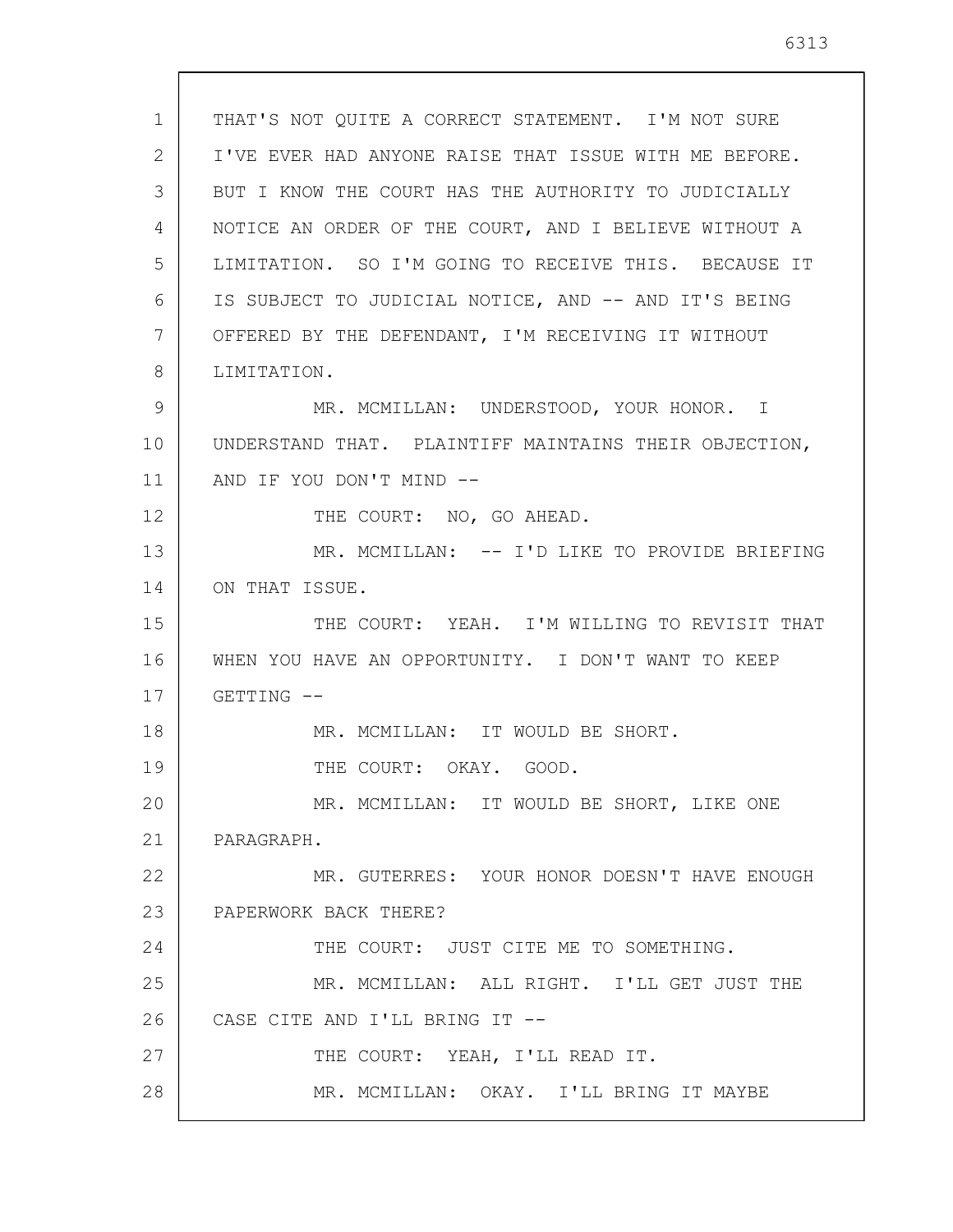TOMORROW MORNING.

1

2 3 4 5 6 7 8 9 10 11 12 13 14 15 16 17 18 19 20 21 22 23 24 25 26 27 28 THE COURT: OKAY. NOW, THE SAME THING WOULD BE TRUE OF NO. 32, WHICH IS A COURT ORDER. NOW, 43 IS LAST MINUTE INFORMATION FOR THE COURT AND THAT'S BEING OFFERED BY THE PLAINTIFF FOR THE LIMITED PURPOSE OF SHOWING WHAT WAS REPORTED. MR. MCMILLAN: CORRECT. THE COURT: AND NOT FOR THE TRUTH OF THIS. DO YOU AGREE WITH THAT, MR. GUTERRES? MR. GUTERRES: THAT'S FINE, YOUR HONOR. THE COURT: SO 43 WILL BE RECEIVED FOR A LIMITED PURPOSE. 45 IS THE REQUEST TO CHANGE COURT ORDER, AND I BELIEVE THAT, IN KEEPING WITH THE OTHER REQUEST TO CHANGE A COURT ORDER WHICH WE RECEIVED FOR A LIMITED PURPOSE, THAT THAT WOULD BE AGREEABLE, MR. GUTERRES. MR. GUTERRES: YES, YOUR HONOR. THE COURT: ALL RIGHT. SO 45 WILL BE RECEIVED FOR THE LIMITED PURPOSE. NO. 52, THIS IS DR. EGGE'S. MR. GUTERRES: WE HAVE NO OBJECTION TO 52, YOUR HONOR. THE COURT: OKAY. MR. MCMILLAN: IT'S LIMITED PURPOSE, YOUR HONOR, THE LETTER -- I NEED TO LOOK AND MAKE SURE WHICH ONE THIS IS, BUT I BELIEVE THAT -- OH, HE HAS IT OUT. YEAH, THIS WOULD BE FOR A LIMITED PURPOSE. IT'S A LETTER FROM MS. SCHEELE TO DR. EGGE, AND, YEAH, IT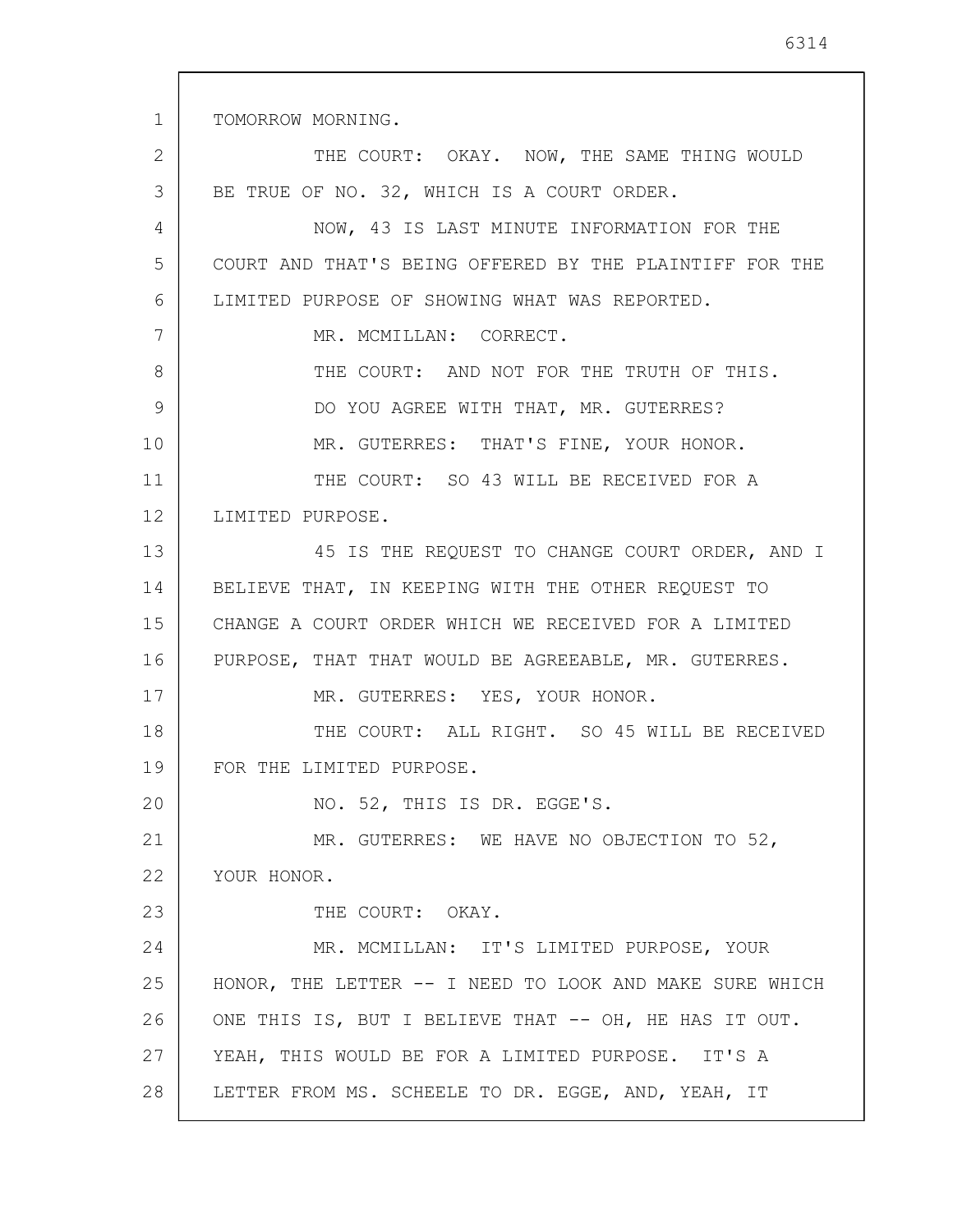1 2 3 4 5 6 7 8 9 10 11 12 13 14 15 16 17 18 19 20 21 22 23 24 25 26 27 28 WOULD BE FOR THE LIMITED PURPOSE OF SHOWING WHAT WAS SAID, WHAT WAS REPORTED BY DR. EGGE TO SOCIAL SERVICES. MR. GUTERRES: WELL, YOUR HONOR, THIS IS THE DOCTOR'S OPINION AND STATEMENTS REGARDING WHAT TESTS HAVE AND HAVE NOT BEEN DONE. THE COURT: I DON'T REMEMBER THE LETTER BUT I DON'T DOUBT WHAT YOU'RE TELLING ME. A BASIS FOR RECEIVING THE LETTER -- THE LETTER ITSELF IS HEARSAY. AN EXCEPTION TO THE HEARSAY RULE THAT COULD PERMIT THE ADMISSIBILITY OF THE LETTER IS A BUSINESS RECORD. IF THAT'S THE GROUND FOR OFFERING THE LETTER, HOWEVER, A BUSINESS RECORD CAN BE RECEIVED ONLY TO THE EXTENT IT IS A RECORD OF AN ACT, CONDITION, OR EVENT. THEREFORE, ANY OPINION PORTION OF THE LETTER WOULD NOT BE RECEIVED. IT THEREFORE SEEMS TO ME THAT IF EVERYONE AGREES TO THAT AS A BUSINESS RECORD, THAT WE CAN HOPELESSLY COMPLICATE THIS AS FAR AS A JURY IS CONCERNED BY RECEIVING THE LETTER FOR -- RECEIVING THOSE PARTS OF THE LETTER IN EVIDENCE THAT ARE A RECORD OF AN ACT, CONDITION, OR EVENT, AND RECEIVING THE FURTHER PART THAT REPRESENTS OPINION FOR THE LIMITED PURPOSE OF DEMONSTRATING WHAT WAS TOLD. MR. PARIS: YOUR HONOR, PLAINTIFF CAN WITHDRAW EXHIBIT 52. WE DON'T --MR. GUTERRES: YOUR HONOR -- MR. PARIS: IT SOUNDS OVERLY COMPLEX. WE DON'T NEED TO CONFUSE THE JURY WITH THAT FORM OF A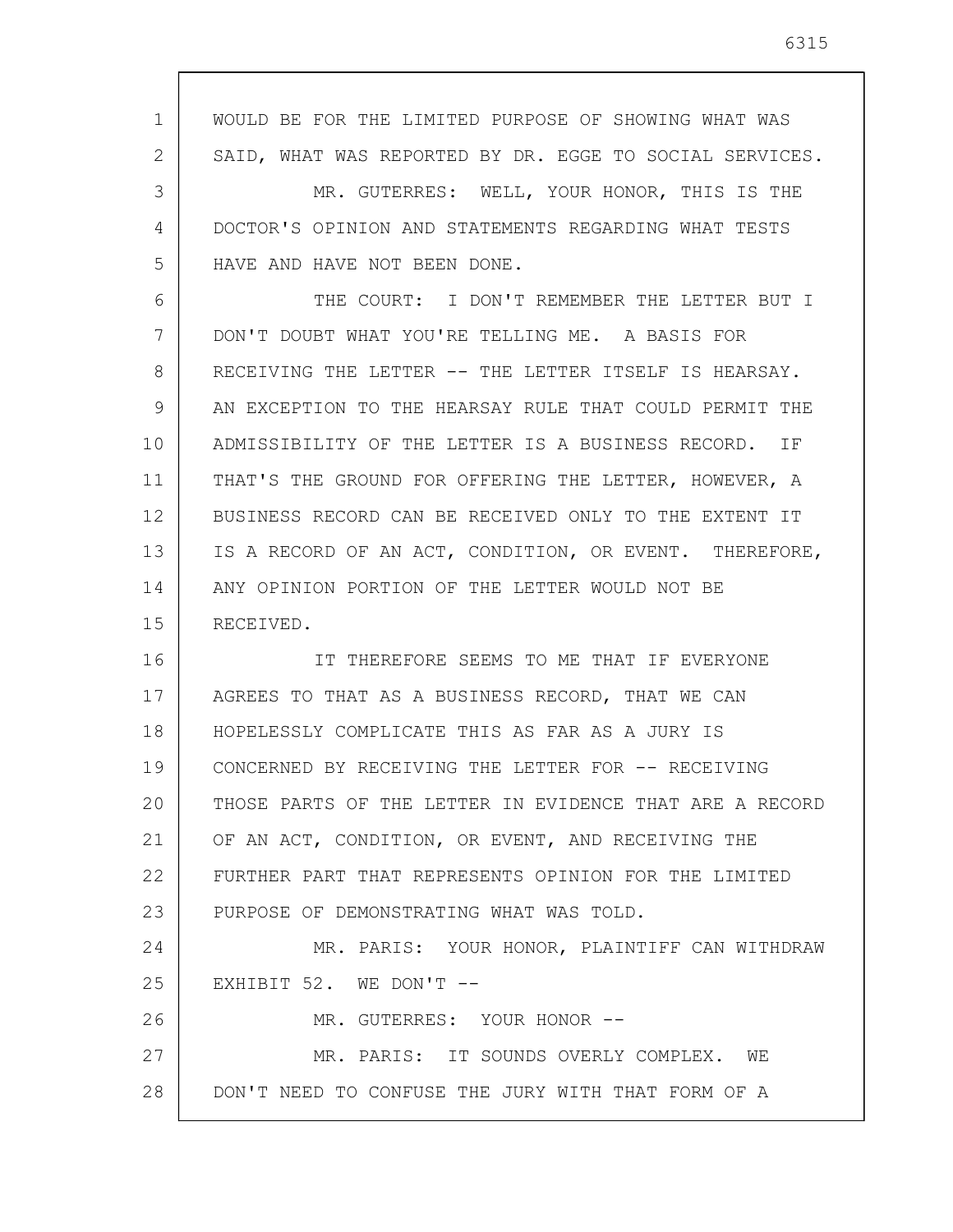1 2 3 4 5 6 7 8 9 10 11 12 13 14 15 16 17 18 19 20 21 22 23 24 25 26 27 28 LIMITING INSTRUCTION FOR THIS LETTER, SO WE WILL WITHDRAW THE REQUEST FOR 52. MR. GUTERRES: WE WOULD REQUEST THAT IT BE ADMITTED. THE COURT: NOW, DON'T DO IT BECAUSE I'VE HOPELESSLY COMPLICATED IT. BUT IT POINTS OUT -- LOOK, WE HAVE THE SAME ISSUE WITH OTHER THINGS. SO DEFENDANT IS OFFERING 52. ALL RIGHT. AND I'LL -- I'LL HAVE TO TAKE A LOOK AT THE LETTER TO SEE WHAT IT SAYS. I DON'T REMEMBER. NO. 53 IS A LETTER FROM THE PLAINTIFF TO SCHEELE BEING OFFERED BY DEFENDANT. ANY OBJECTION? MR. MCMILLAN: NO, WE DON'T HAVE ANY OBJECTION TO THAT, YOUR HONOR. THE COURT: 53 WILL BE RECEIVED. 82 ARE THE DELIVERED SERVICE LOGS FOR THE PERIOD DESIGNATED AND THE PAGES DESIGNATED. MR. GUTERRES: YES, DEFENSE WOULD OBJECT. THE COURT: OBJECTION TO THE? MR. GUTERRES: TO THE ENTIRETY. I MEAN, IT'S GOT -- IF WE'RE GOING TO BE TALKING ABOUT HEARSAY, THOSE ARE ALL STATEMENTS -- IT'S CONTACTS WITH THIRD PARTIES, STATEMENTS ABOUT WHO THEY'VE TALKED TO, AND --ET CETERA. THAT WOULD BE TRUE FOR BOTH 82 AND 85 BECAUSE BOTH OF THEM ARE DELIVERED SERVICE LOGS. THE COURT: ALL RIGHT. SO THESE WILL HAVE TO BE SET ASIDE.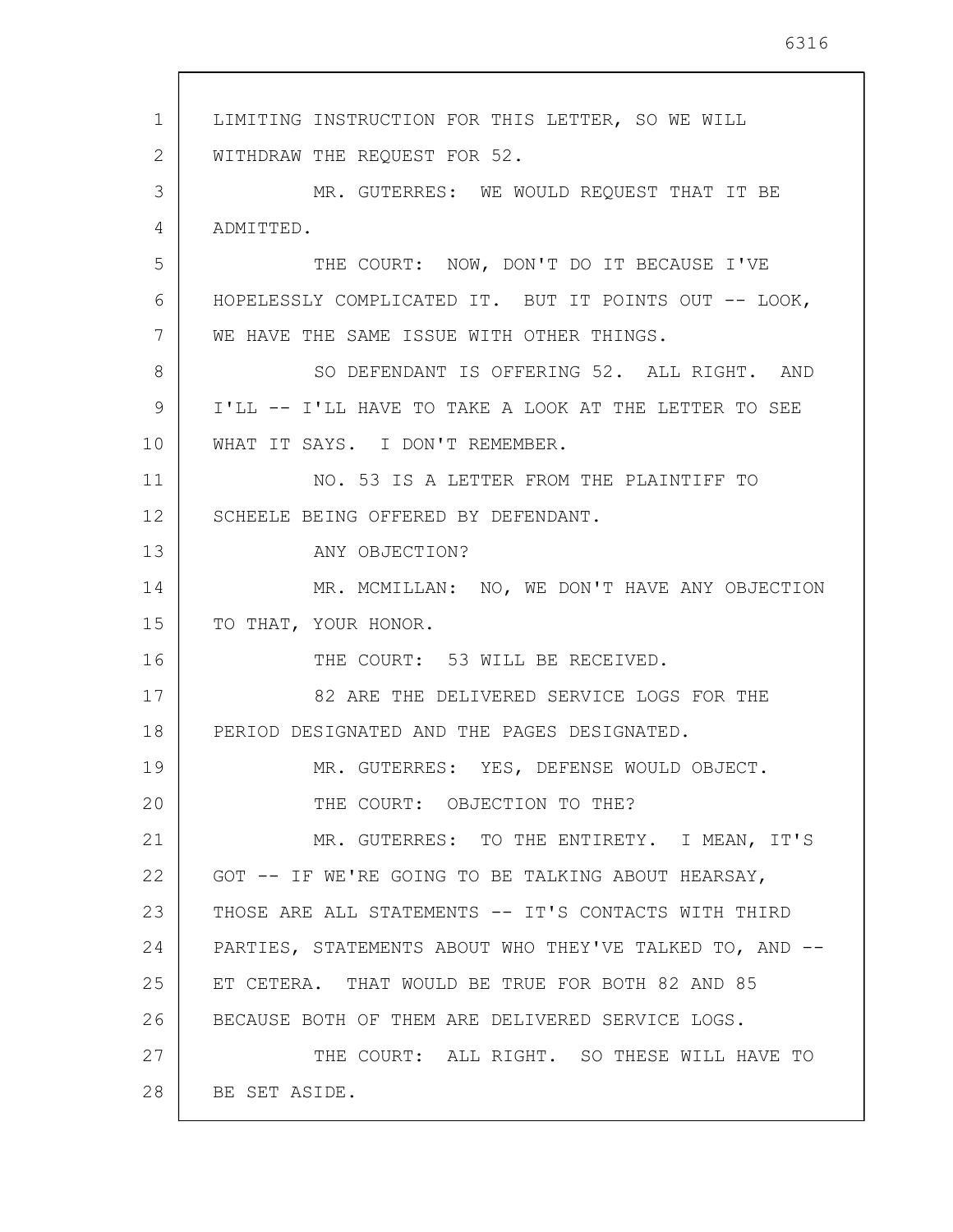1 2 MR. MCMILLAN: YOUR HONOR, THERE'S SEVERAL DIFFERENT APPROACHES TO THIS.

3 4 5 6 7 8 9 10 11 12 13 14 15 ONE, FIRST OF ALL, IT'S AN OFFICIAL COUNTY RECORD THAT IS REQUIRED BY LAW TO BE MAINTAINED. THE WAY IT ACTUALLY WORKS IS CWS/CMS IS A STATE-RUN, STATE-OWNED, STATE-OPERATED DATABASE, AND THERE'S AN AGREEMENT BETWEEN THE STATE AND EVERY COUNTY IN THE STATE TO USE THIS DATABASE TO INSERT THEIR TRUTHFUL, HONEST, ACCURATE INFORMATION SO THAT ALL OF THESE REPORTS CAN BE GENERATED BY THE CWS/CMS SYSTEM AT THE PARTICULAR LOCATION OR SITE WHERE THE COUNTY IS PROCESSING THESE PETITIONS, DETENTION REPORTS, JURISDICTION REPORTS, THOSE SORTS OF THINGS. SO, NUMBER ONE, IT'S DATA THAT'S REQUIRED TO BE MAINTAINED BY LAW.

16 17 18 THE COURT: SO -- AND I DO UNDERSTAND THAT. SO WHAT I REALLY NEED IS WHAT EXCEPTION TO THE HEARSAY RULE ARE YOU RELYING UPON IN OFFERING 82 AND 85?

19 20 21 22 23 24 25 26 27 28 MR. MCMILLAN: THAT, NUMBER ONE, IT'S LEGALLY OPERATIVE LANGUAGE. IT IS THE INFORMATION THAT IS AT THE CENTER OF THE DISPUTE IN THIS CASE. VERY SIMILAR TO A DEFAMATION CASE WHERE THE DEFAMATORY STATEMENT IS ITSELF HEARSAY, BUT IT'S LEGALLY OPERATIVE LANGUAGE. SO, NUMBER ONE, IT'S LEGALLY OPERATIVE. NUMBER TWO, IT'S A BUSINESS RECORD. NUMBER THREE, WITH RESPECT TO PARTICULAR REPORTS THAT ARE CONTAINED IN THE DSL THAT WERE MADE BY THE DEFENDANTS IN THIS CASE, SOME OF THOSE WOULD BE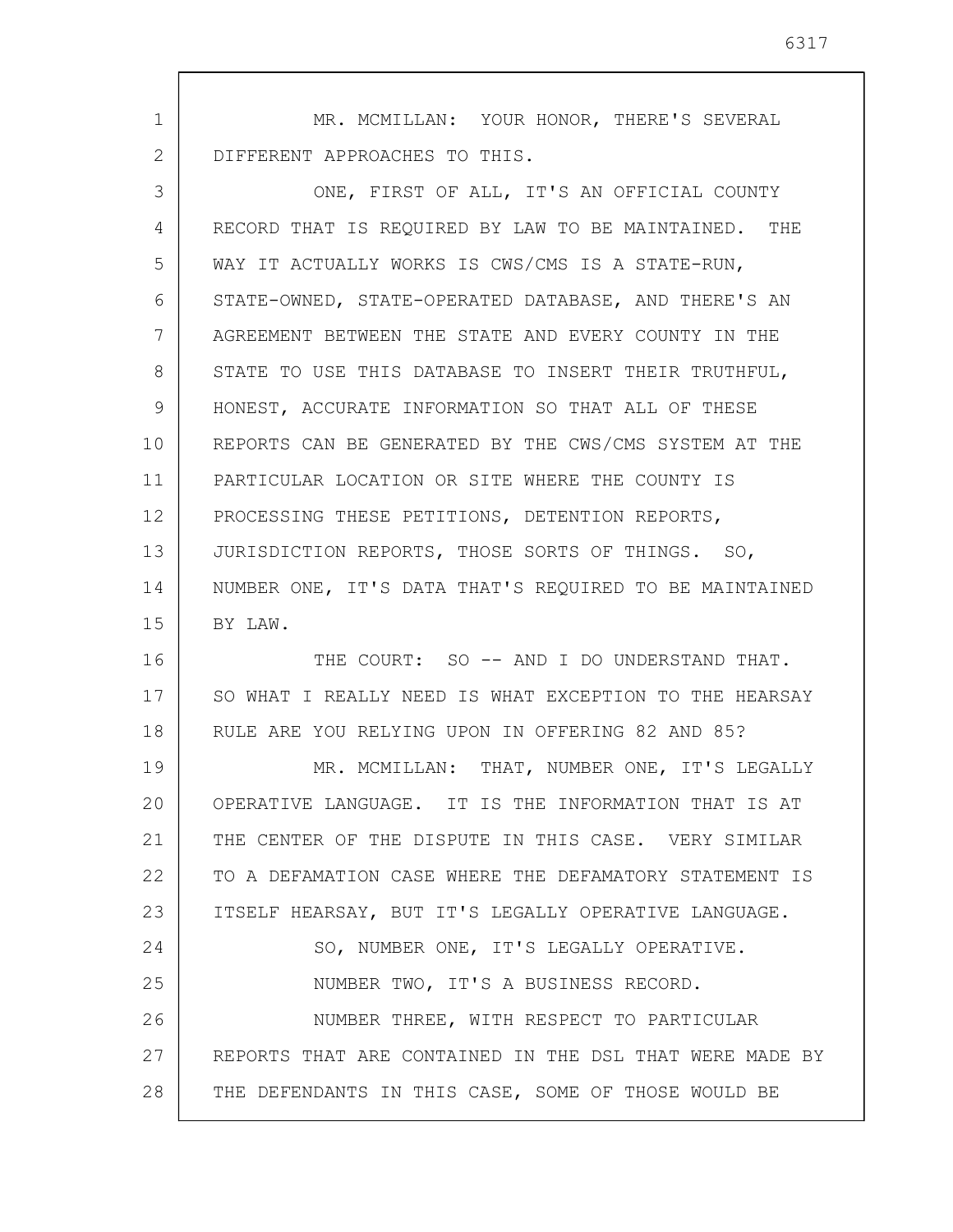1 2 3 4 5 6 7 8 9 10 11 12 13 14 15 16 17 18 19 20 21 22 23 24 25 26 27 28 ADMISSIONS AGAINST INTEREST OR STATEMENTS OF PARTY OPPONENTS OR PARTY-AFFILIATED OPPONENTS. I DON'T HAVE A PROBLEM NECESSARILY WITH A LIMITING INSTRUCTION, BUT AGAIN, THEY'RE NOT NECESSARILY THERE FOR THE TRUTH OF THE MATTERS ASSERTED BECAUSE THEY -- FOR OUR PURPOSE, I'M NOT SURE IF THEY WOULD BE, BUT THEY ARE A RECORD OF WHAT THE PARTICULAR SOCIAL WORKER IN QUESTION REPORTED INTO THE SYSTEM. SO IN THAT SENSE, I'M NOT EVEN SURE THEY'RE A HEARSAY PURPOSE. THE COURT: SO YOU'RE SUGGESTING THERE'S A NONHEARSAY PURPOSE? MR. MCMILLAN: CORRECT. THE COURT: MR. GUTERRES? MR. GUTERRES: YOUR HONOR, THERE ARE BASICALLY 100 PAGES OF CONTACTS THAT THEY'VE TRIED TO SNEAK IN SPANNING A TIME FRAME OF OCTOBER 1ST OF 2009 THROUGH AUGUST OF 2010 IN EXHIBIT 82, AND IN EXHIBIT 85, AGAIN, ANOTHER 17 PAGES OF -- THAT SPANS A TIME FRAME OF AUGUST OF 2010 THROUGH OCTOBER. TO THE EXTENT THAT THERE ARE ALLEGED REPRESENTATIONS MADE THAT PLAINTIFF IS ASSERTING WERE MISLEADING OR -- MR. MCMILLAN'S ALREADY READ THOSE, AND HAS CROSS-EXAMINED. SO AS TO THOSE PARTICULAR STATEMENTS, THEY'VE ALREADY BEEN TESTIFIED TO. AND AS TO THE OTHERS, IT'S NOT RELEVANT, IT'S MISLEADING, AND IT'S GOING TO CONFUSE THE ISSUES. I THINK TO THE EXTENT THAT HE WANTS TO INTRODUCE THIS TO ADDRESS THOSE STATEMENTS THAT ARE AT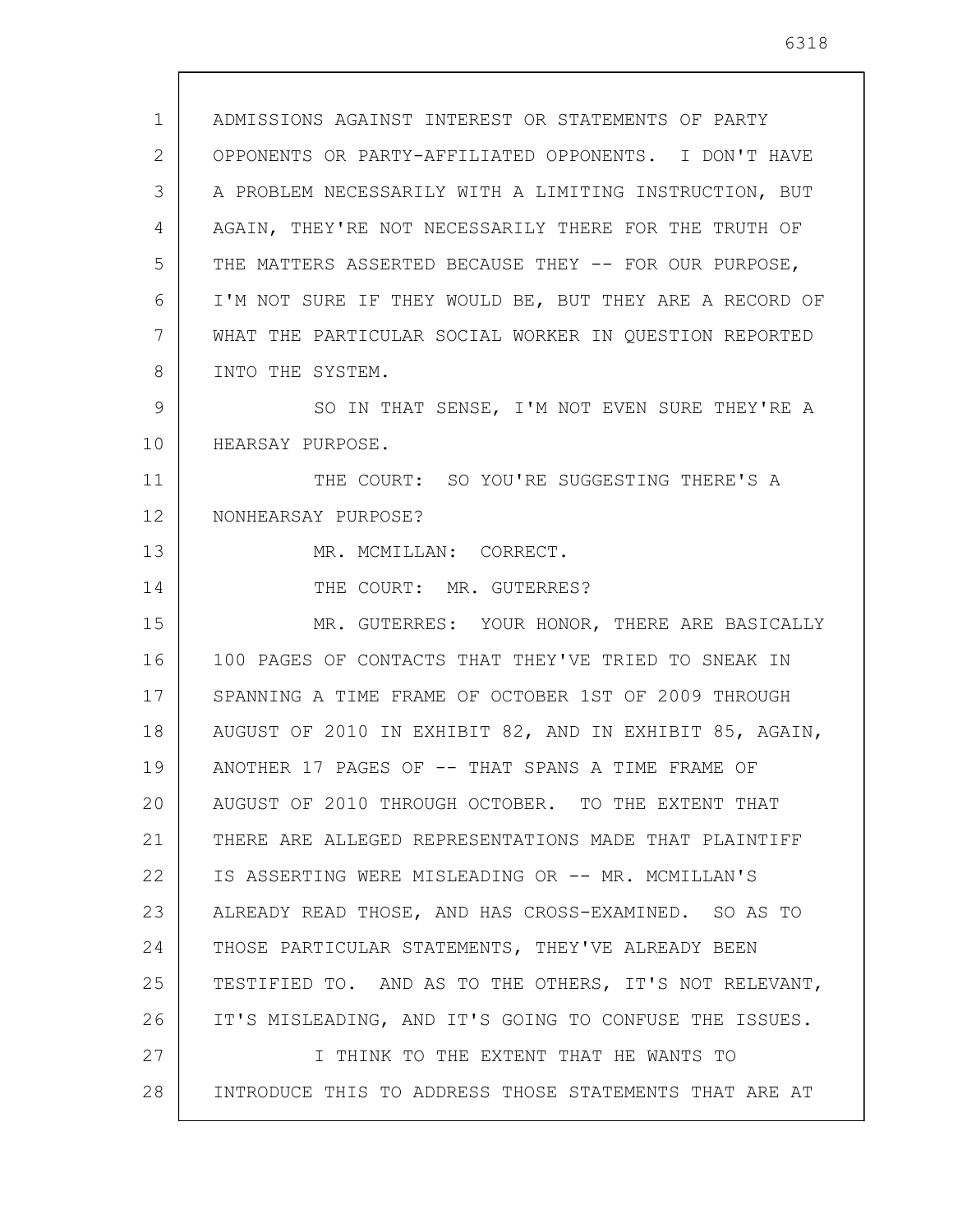1 2 3 4 5 6 7 8 9 10 11 12 13 14 15 16 17 18 19 20 21 22 23 24 25 26 27 28 ISSUE, IT'S CUMULATIVE ALSO BECAUSE HE'S ALREADY BASICALLY READ IT TO THE WITNESS AND THE WITNESS HAS ALREADY TESTIFIED TO THOSE. SO THAT WOULD BE OUR OBJECTION, YOUR HONOR. THE COURT: ALL RIGHT. I'LL HAVE TO TAKE A LOOK AT THEM. MR. MCMILLAN: YOUR HONOR, IF I MIGHT JUST ADD ONE THING. WHILE IT'S TRUE, AS TO SELECT SEGMENTS OF THE CWS RECORDS, THOSE WERE READ TO THE PARTICULAR WITNESS IN THE DEPOSITION, CROSS-EXAMINED ON THOSE PARTICULAR SELECT PIECES, BUT THERE'S A LOT OF OTHER INFORMATION IN THERE THAT WOULD BE EXCULPATORY IN NATURE THAT WAS NOT PRESENTED OR DISCLOSED TO THE COURT IN REPORTING. AND THEN THERE'S ALSO OTHER MONITORING REPORTS THAT PROVIDE A COMPARISON OF WHAT MS. SCHEELE DID VERSUS WHAT OTHER DISINTERESTED, NEUTRAL MONITORS WERE DOING IN REPORTING. SO IN THAT SENSE, AGAIN, THE ENTIRE RECORD IS MEANINGFUL AND, IN OUR VIEW, VERY HIGHLY RELEVANT TO WHAT WENT ON HERE. THE WHOLE CASE IS ABOUT WHAT THEY KNEW VERSUS WHAT THEY REPORTED. WHAT THEY KNEW, OR WHAT THEY PURPORTEDLY KNEW, IS IN THOSE DELIVERED SERVICE LOGS AND IT'S REQUIRED BY LAW TO BE THERE. THE COURT: ALL RIGHT. WELL, NO RULING. MR. GUTERRES: YOUR HONOR, ONE LAST THING ON EXHIBIT 85. THOSE ARE ALL CONTACTS THAT START AUGUST OF 2010, WHICH IS AFTER THE TRIAL IN THE DEPENDENCY COURT. SO IT REALLY HAS NO BEARING ON ANY ALLEGED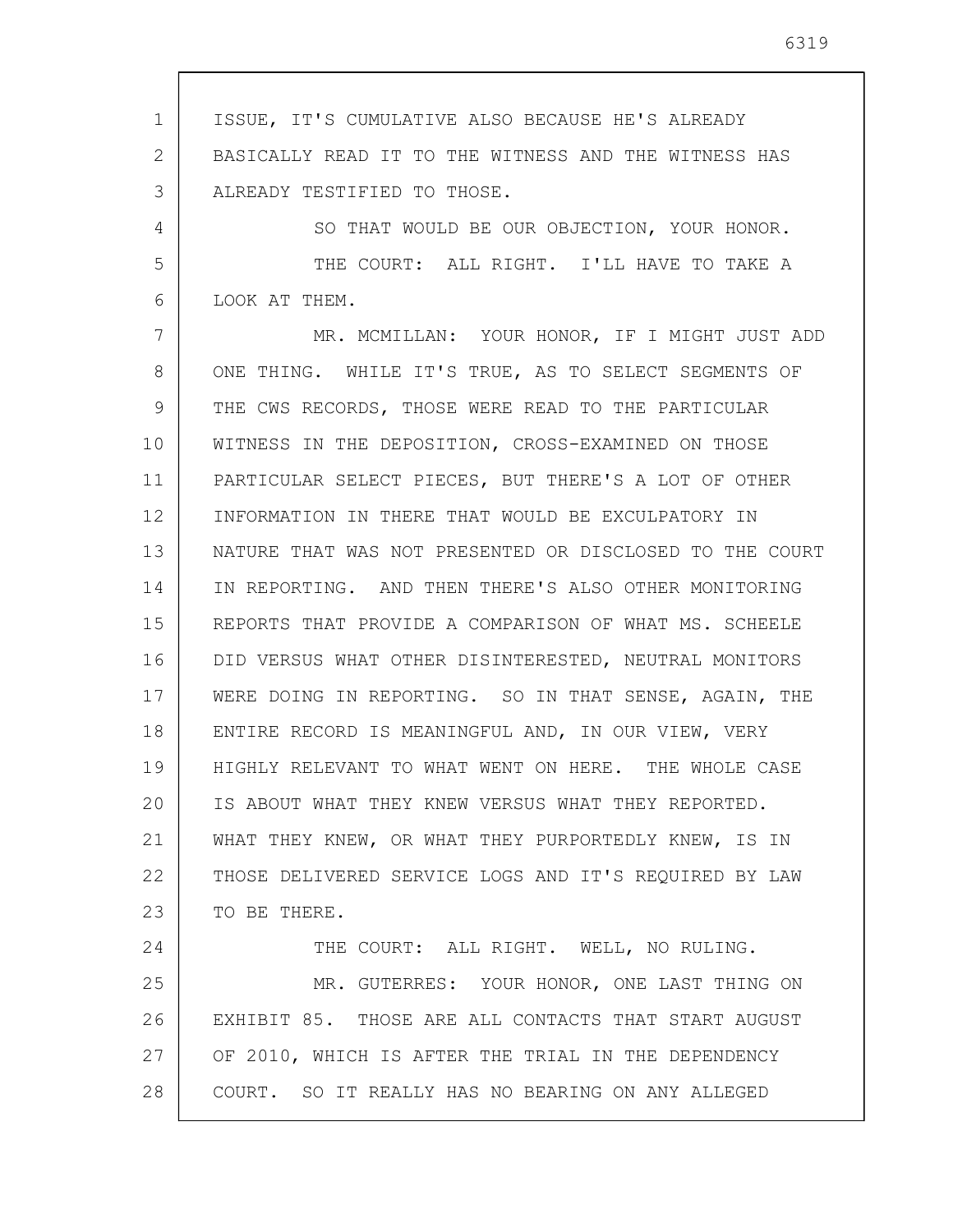1 2 3 ISSUES WITH REGARD TO REPRESENTATION THAT ULTIMATELY LED TO THE DECISION OF THE COURT WHICH IS AT ISSUE HERE.

4 5 6 7 8 9 10 11 12 13 MR. MCMILLAN: AND YOUR HONOR, JUST BRIEF RESPONSE TO THAT. YESTERDAY, DURING MS. DUVAL'S CROSS-EXAMINATION, THEY WERE BRINGING HER ALL KINDS OF DOCUMENTS THAT CAME AFTER THE FACT, AFTER THE JUDGMENT WAS ENTERED. I'M NOT SURE IF NOW THEY'RE SAYING THAT NONE OF THOSE ARE RELEVANT EITHER AND THEY'RE GOING TO WITHDRAW THAT OR WHAT, BUT THE FACT REMAINS THAT THEY ARE GOING INTO ISSUES THAT WENT BEYOND -- IN THEIR CROSS-EXAMINATION, IMMEDIATELY, THEY WENT INTO ISSUES THAT GO BEYOND THE JUDGMENT.

14 15 16 17 18 19 MS. SWISS: THE ONLY DOCUMENT USED IN THE CROSS-EXAMINATION OF PLAINTIFF WAS A LANGUAGE FORM SHE SIGNED ON SEPTEMBER 9, 2010, WHICH IS IRRELEVANT TO THE CONTACT NOTES FROM AUGUST 16TH TO OCTOBER 4TH. SO THE REPRESENTATION THAT THERE WERE ALL KINDS OF DOCUMENTS, I DON'T BELIEVE IS TRUE.

20 21 22 23 THE COURT: YEAH, I'VE HEARD ENOUGH. NO RULING. WE'LL TAKE SOME DAYS OFF FROM THE JURY FOR ME TO READ THESE HUNDREDS OF PAGES THAT OBVIOUSLY ARE GOING TO BE IN CONFLICT. SO WE'LL DO THAT.

24 25 NEXT ONE IS 98, LETTER TO JUDGE NASH FROM DR. CHARLES NIESEN.

26 27 28 MR. GUTERRES: DEFENSE HAS NO OBJECTION. THE COURT: PARDON, MR. GUTERRES? MR. GUTERRES: WE HAVE NO OBJECTION, YOUR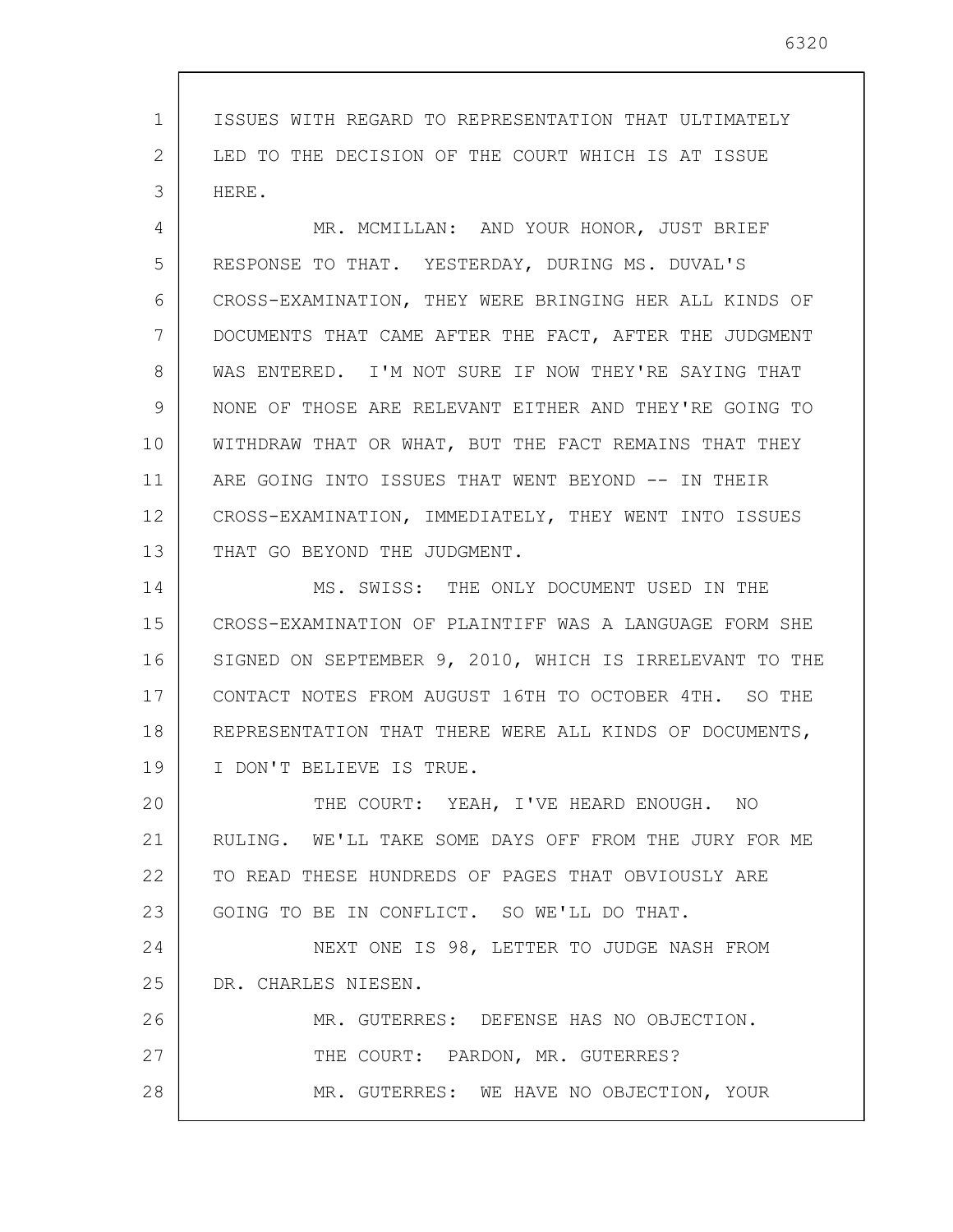| 1  | HONOR.                                                 |
|----|--------------------------------------------------------|
| 2  | THE COURT: ALL RIGHT. 98 WILL BE RECEIVED.             |
| 3  | NEXT IS 167, WHICH IS TWO PAGES OF RD'S                |
| 4  | MEDICAL RECORDS FROM LA COUNTY USC MEDICAL CENTER.     |
| 5  | MR. GUTERRES: SO, FOR EXAMPLE, IN THIS                 |
| 6  | MEDICAL EXAMINATION FORM, IT'S GOT INFORMATION OF WHAT |
| 7  | MS. DUVAL REPRESENTED TO THE INDIVIDUAL AT THE COUNTY  |
| 8  | WITH REGARD TO BABY RYAN'S ALLERGIES. OUR POSITION     |
| 9  | WOULD BE, WELL, THAT'S MAYBE WHAT SHE REPRESENTED BUT  |
| 10 | TO THE EXTENT IT'S BEING BROUGHT IN AS TO THE TRUTH OF |
| 11 | THE MATTER ASSERTED, I THINK IT WOULD BE HEARSAY.      |
| 12 | THE COURT: IS THAT TRUE OF BOTH PAGES?                 |
| 13 | MR. GUTERRES: FOR -- YES. IT BASICALLY                 |
| 14 | SPEAKS TO, ON PAGE 1, WHAT SHE INDICATES TO THE DOCTOR |
| 15 | WITH REGARD TO BABY RYAN'S FOOD ALLERGIES.             |
| 16 | THE COURT: ALL RIGHT. SO YOU'RE OBJECTING ON           |
| 17 | THE GROUND OF HEARSAY?                                 |
| 18 | MR. GUTERRES: YES. OR IT CAN BE BROUGHT IN             |
| 19 | FOR THE LIMITED PURPOSE.                               |
| 20 | THE COURT: OF WHAT WAS SAID?                           |
| 21 | MR. MCMILLAN: YOUR HONOR, WITH RESPECT TO              |
| 22 | PAGE 002019, IF IT'S FOR A LIMITED PURPOSE, PLAINTIFF  |
| 23 | HAS NO OBJECTION TO THAT.                              |
| 24 | WITH RESPECT TO 002030, THAT IS ACTUALLY THE           |
| 25 | DOCUMENT WHERE THE COUNTY'S CHILD ABUSE EXPERT MEDICAL |
| 26 | DOCTOR, DR. EVANS, WENT THROUGH HER OWN ASSESSMENT AS  |
| 27 | TO WHETHER OR NOT THE CHILD EXPERIENCED SEVERE PAIN,   |
| 28 | SEXUAL ABUSE, EXHIBITS UNUSUAL, UNCONTROLLABLE         |

 $\mathbf{r}$ 

 $\overline{\phantom{a}}$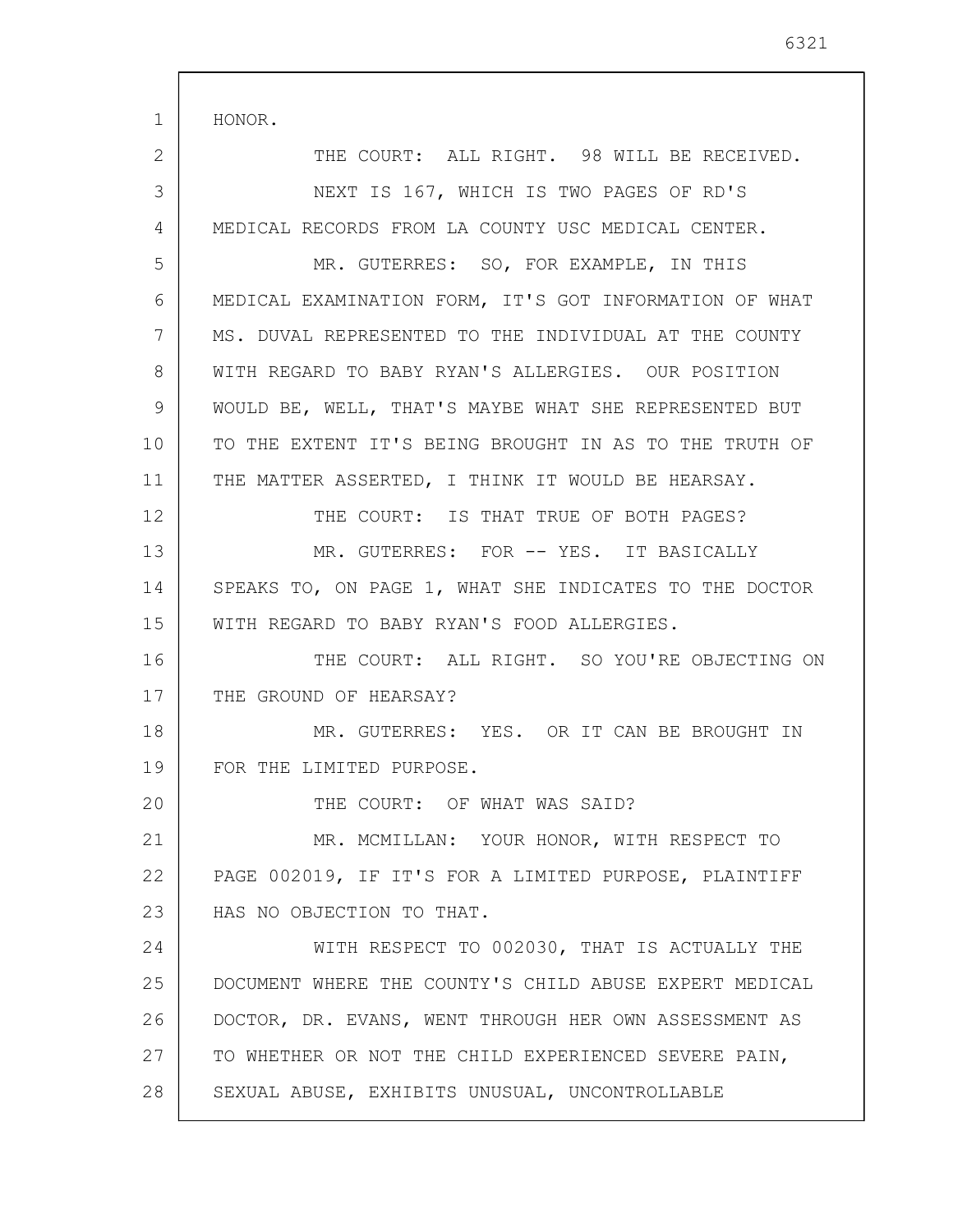1 2 3 4 5 6 7 8 9 10 11 12 13 14 15 16 17 18 19 20 21 22 23 24 25 26 27 28 BEHAVIOR, DOES THE CHILD SEEM TO BE DISCONNECTED -- SHE CHECKED "NO" ON ALL OF THOSE. SO OUR POSITION WOULD BE THAT THE COUNTY'S EXPERT DID AN ASSESSMENT ON THIS CHILD AND CAME TO HER CONCLUSIONS, AND THAT HER CONCLUSIONS ARE AN ADMISSION. THEY GO DIRECTLY TO THE ISSUE OF EXIGENCY. THE COURT: ALL RIGHT. I'LL HAVE TO LOOK AT THE DOCUMENT. PAGE 2019 OF EXHIBIT 167 WILL BE RECEIVED FOR A LIMITED PURPOSE. NO RULING AT THIS TIME ON PAGE 2030. NO. 175, RD'S MEDICAL RECORDS FROM HARBOR-UCLA MEDICAL CENTER. MR. GUTERRES: I HAVE NO OBJECTION TO -- THAT'S FINE, YOUR HONOR, 175. THE COURT: MAY BE RECEIVED? MR. GUTERRES: YES. THE COURT: ALL RIGHT. IT WILL BE RECEIVED. OFF THE RECORD FOR A MOMENT. (A DISCUSSION WAS HELD OFF THE RECORD.) THE COURT: WHEN WE HAVE A CHANCE TO RESUME THIS, WHICH WILL BE PROBABLY 4:00 O'CLOCK THIS AFTERNOON, WE'LL BE AT EXHIBIT 176. (A DISCUSSION WAS HELD OFF THE RECORD.) THE COURT: ALL RIGHT. WE'RE ON THE RECORD. COUNSEL ARE PRESENT. WE'RE OUTSIDE THE PRESENCE OF THE JURY. MR. MCMILLAN, I THINK PERHAPS MR. PARIS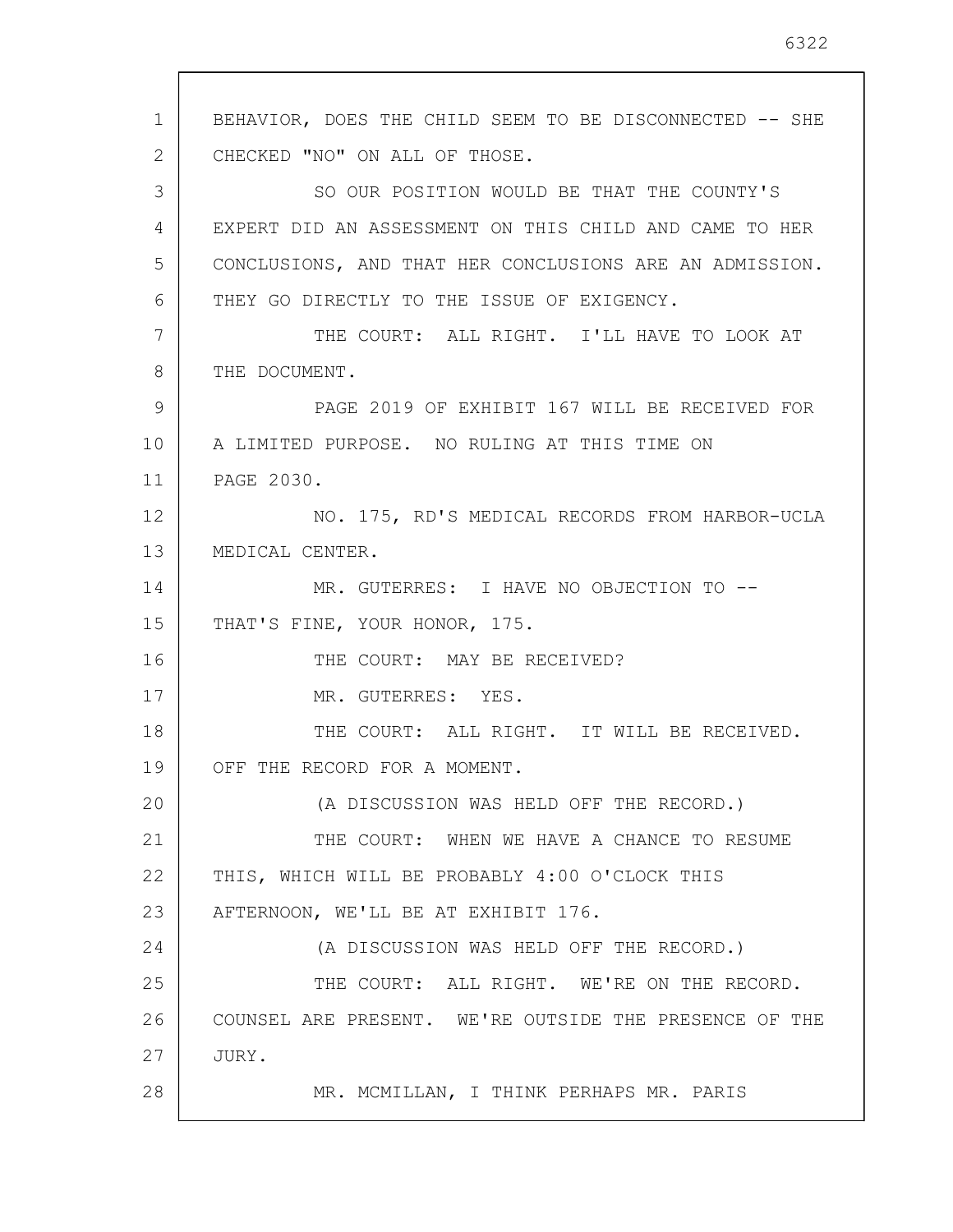1 2 3 4 5 6 7 8 POINTED THIS OUT TO YOU, THAT WHILE YOU WERE ON A VERY SHORT BREAK, THAT EXHIBIT 175 THAT'S MARKED IN THE INDEX PROVIDED TO US BY MR. PARIS, THAT IT INCLUDES WHAT APPEARS TO BE WOULD BE THE ENTIRE RECORD OF HARBOR-UCLA MEDICAL CENTER, PAGES 2169 THROUGH 2255. BUT MR. GUTERRES POINTED OUT TO US THAT THE ONLY -- ONLY ONE PAGE OF EXHIBIT 175 HAS BEEN IDENTIFIED ON THE RECORD, AND THAT IS PAGE 2251.

9 10 11 12 13 14 15 16 17 18 19 MR. MCMILLAN: YOUR HONOR, I'M NOT SURE THAT THAT'S CORRECT. I HAVE TO LOOK AT -- WE'VE BEEN GETTING THE ROUGH TRANSCRIPTS. I HAVE TO GO BACK AND LOOK AT DR. ACHAR'S TESTIMONY. BUT I BELIEVE -- THIS IS JUST FROM MEMORY, SO I DON'T WANT TO -- I DON'T WANT THE COURT TO THINK THAT, IF I'M WRONG ON THIS, I'M INTENTIONALLY MISREPRESENTING ANYTHING -- BUT I BELIEVE THAT VIRTUALLY THE ENTIRETY OR MOST OF DR. ACHAR'S TESTIMONY ABOUT THE CONDITION OF THE CHILD WAS BASED ON THE FAILURE TO THRIVE MEDICAL RECORDS, WHICH WE DID IDENTIFY AND DISCUSS IN DETAIL DURING HIS TESTIMONY.

20 21 22 23 24 25 26 27 28 AND I BELIEVE THAT THAT IS WHEN -- I HAVE TO LOOK AND SEE WHAT THAT PARTICULAR PAGE IS. I SUSPECT IT'S THE PAGE FROM THE NOVEMBER 3RD RECORD THAT HAD THE INTERLINEATION SORT OF TRAILING OFF THE SIDE OF THE PAGE, AND I THINK THAT'S WHAT THAT RECORD IS. BUT WE ACTUALLY IDENTIFIED AND DISCUSSED THE ENTIRE RECORD. IN FACT, I THINK THAT THERE WAS SIGNIFICANT CROSS-EXAMINATION OF DR. ACHAR ON THE ISSUE OF THAT RECORD, WHETHER OR NOT HE GOT A COMPLETE RECORD.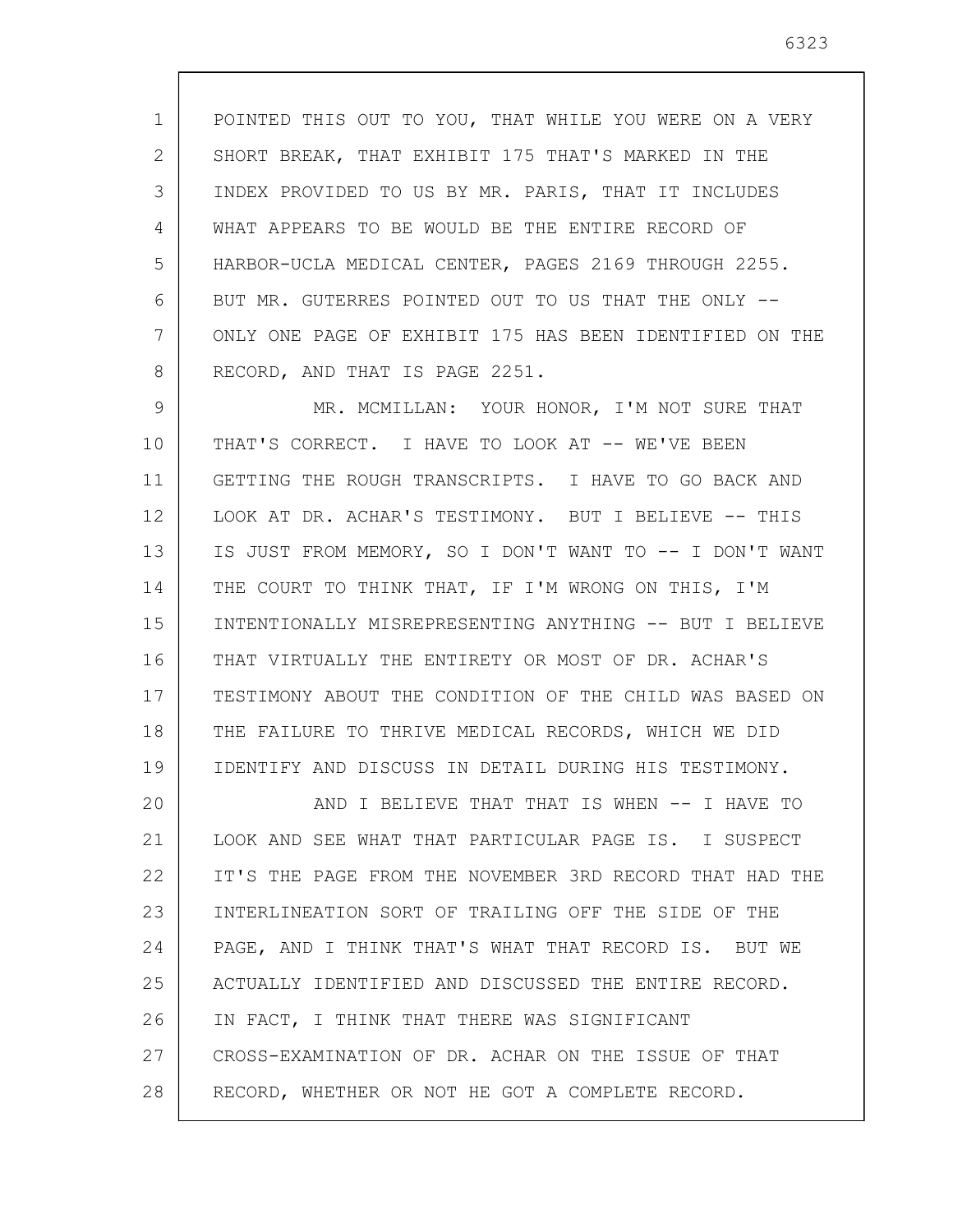| $\mathbf 1$ | AND AS I RECALL, WE ACTUALLY WENT THROUGH A             |
|-------------|---------------------------------------------------------|
| 2           | LITTLE EXHIBIT WAR WITH THAT, YOU KNOW, PLAINTIFF'S     |
| 3           | EXHIBITS VERSUS DEFENDANT'S EXHIBITS. AND THE POINT OF  |
| 4           | ALL THAT WAS TO SHOW THAT DR. ACHAR ACTUALLY DID GET    |
| 5           | THE COMPLETE MEDICAL RECORD AS IT WAS PROVIDED TO US.   |
| 6           | THAT'S MY RECOLLECTION OF TESTIMONY. WHETHER            |
| 7           | OR NOT THAT'S SUFFICIENT, I -- WE CAN TALK ABOUT THAT,  |
| 8           | BUT I DO RECALL THAT BEING THE ISSUE WITH DR. ACHAR.    |
| 9           | THE COURT: WELL, WE'LL HAVE TO REVISIT 175              |
| 10          | WHEN YOU HAVE AN OPPORTUNITY TO CHECK WHATEVER YOU'RE   |
| 11          | GOING TO CHECK, AND WE'LL HAVE THE DISCUSSION. BUT I    |
| 12          | HAVE -- I DO HAVE AN OBJECTION. AND MEDICAL RECORDS     |
| 13          | CAN QUALIFY AS -- I'LL JUST REPEAT IT -- CAN QUALIFY AS |
| 14          | A BUSINESS RECORD, AND A BUSINESS RECORD IS ADMISSIBLE  |
| 15          | ONLY TO THE EXTENT THAT IT'S A RECORD OF AN ACT,        |
| 16          | CONDITION, OR EVENT. AS A RESULT OF THAT, ALMOST --     |
| 17          | ALMOST NEVER, AND I CAN TELL YOU NOT WITHIN MY          |
| 18          | RECOLLECTION, DO MEDICAL RECORDS FROM A HOSPITAL COME   |
| 19          | INTO EVIDENCE IN TOTO, ABSENT A STIPULATION.            |
| 20          | SO IF THEY ARE BEING OFFERED, EVEN THOUGH HE'S          |
| 21          | RELIED ON THEM, THEY DO NOT BECOME EVIDENCE IN THE      |
| 22          | CASE. AN EXPERT IS ENTITLED TO TESTIFY AS TO WHAT       |
| 23          | THEY'VE RELIED UPON, BUT THE FACT THEY RELIED UPON THEM |
| 24          | IS NOT A GROUND FOR ADMISSIBILITY. SO THEY WOULD HAVE   |
| 25          | TO HAVE AN INDEPENDENT GROUND OF ADMISSIBILITY.         |
| 26          | AND IF THESE RECORDS, EITHER THERE'S A                  |
| 27          | STIPULATION THEY ARE THE RECORDS, OR THE RECORDS HAVE   |
| 28          | BEEN DELIVERED TO THE COURT WITH A DECLARATION OF       |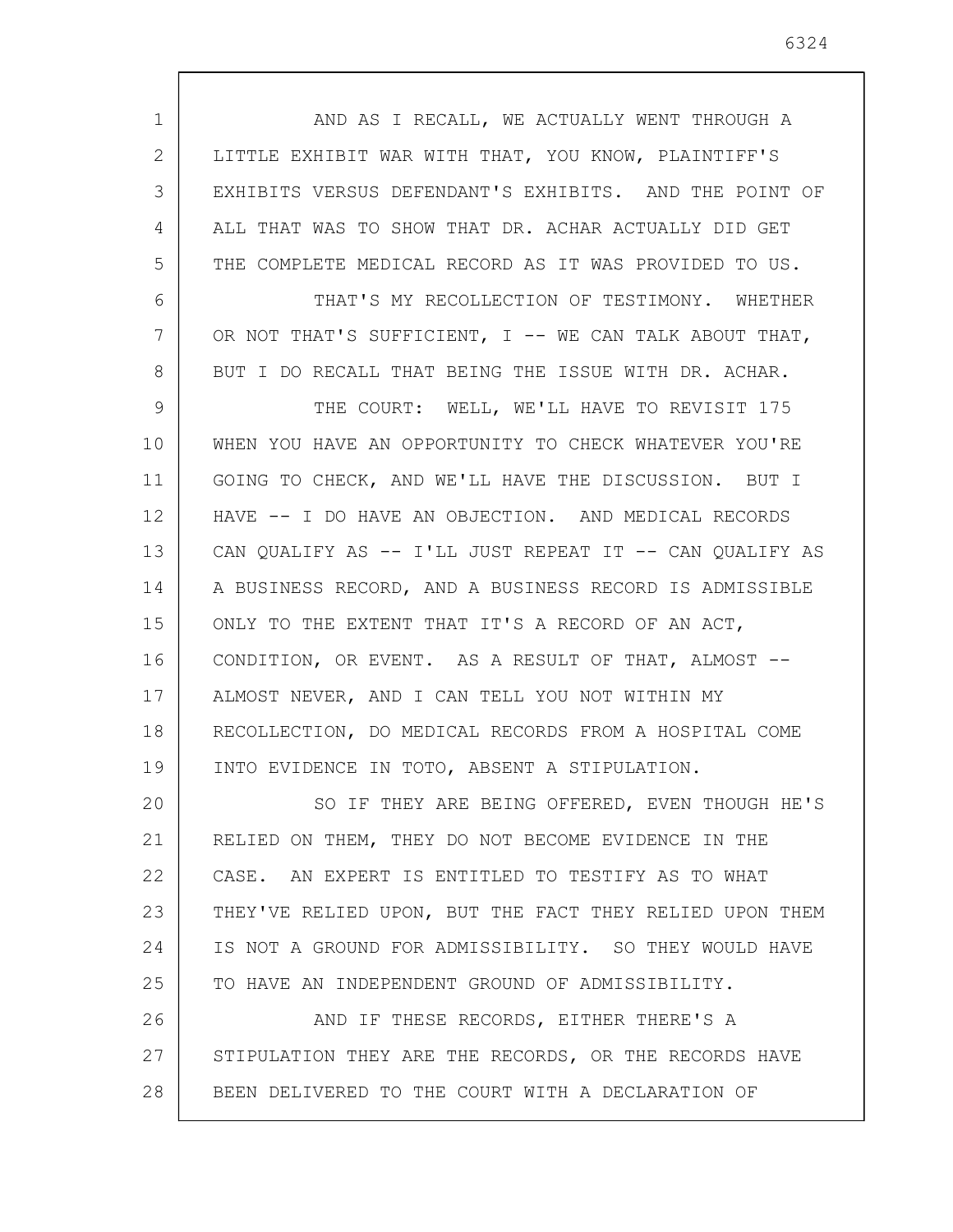1 2 3 4 5 6 7 8 9 10 11 12 13 14 15 16 17 18 19 20 21 22 23 24 25 26 27 28 AFFIDAVIT OF A CUSTODIAN OF RECORDS SUFFICIENT TO SATISFY THE REQUIREMENTS OF SECTION -- I THINK IT'S 1271 OF THE EVIDENCE CODE, I'LL CONSIDER IT. AND IF THERE IS A SUFFICIENT BASIS FOR THE RECORDS, THEN ONLY THAT PORTION WHICH IS THE RECORD OF AN ACT, CONDITION, OR EVENT WILL BE ADMISSIBLE, AND WILL BE INCUMBENT ON THE PLAINTIFF OF THESE 86 PAGES TO BE ABLE TO POINT OUT TO THE COURT WHAT SATISFIES THAT CONDITION AND WHAT DOESN'T. AND IF I AGREE, THEN THE RECORDS WOULD HAVE TO BE REDACTED AND ONLY THAT PORTION WOULD COME IN. NOW, THE ONE PAGE THAT WAS IN ISSUE, APPARENTLY THERE WAS AN AGREEMENT THAT THAT CAN BE RECEIVED, BUT WE'LL WAIT AND SEE WHAT -- WHAT YOUR --LOOKING BACK AT WHATEVER RECORDS YOU HAVE, AND MAYBE YOU EVEN HAVE THE TRANSCRIPT. SO I DON'T RECALL, BUT IT'S ENTIRELY POSSIBLE, CERTAINLY, THAT THESE ARE RECORDS THAT CAN BE RELIED UPON. BUT THE FACT, AS I'VE STATED, THAT AN EXPERT RELIED ON THEM DOESN'T MAKE THEM ADMISSIBLE. MR. GUTERRES: UNDERSTOOD, YOUR HONOR. AND WE DO HAVE AND WE CAN LODGE WITH THE COURT THE DEPOSITION OF THE CUSTODIAN OF RECORDS FOR HARBOR-UCLA, AND HE BROUGHT WITH HIM THE ENTIRE CHART, WHICH WAS THEN ATTACHED TO THE DEPOSITION. THE COURT: ALL RIGHT. WELL, THAT PROVIDES FOUNDATION; IT DOESN'T PROVIDE ADMISSIBILITY. THE RULE OF ADMISSIBILITY IS AS I'VE STATED. MR. MCMILLAN: UNDERSTOOD, YOUR HONOR.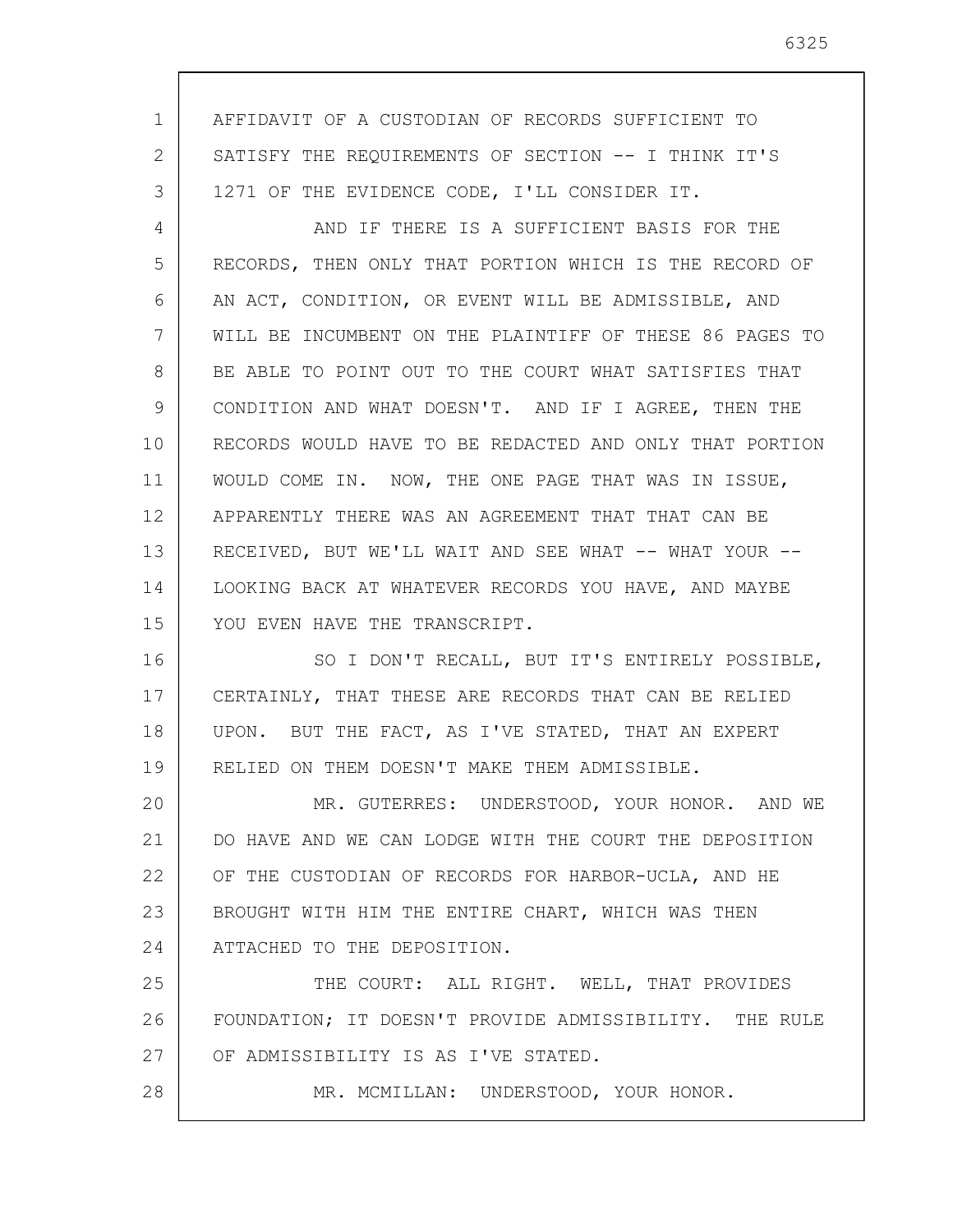1 2 3 4 5 6 7 8 9 10 11 12 13 14 15 16 17 18 19 20 21 22 23 24 25 26 27 28 MR. GUTERRES: AND YOUR HONOR, WE WOULD JUST REQUEST THAT OBVIOUSLY TO THE EXTENT THERE'S MORE OF THESE WHERE PLAINTIFF DISAGREES WITH THE COURT'S INFORMATION WITH REGARD TO WHAT'S BEEN IDENTIFIED, THAT AT LEAST WE BE NOTIFIED IN ADVANCE SO THAT WE'RE NOT -- I'M JUST RELYING ON THE PLAINTIFF'S REPRESENTATION THAT HE'S ACCURATELY REFLECTED WHAT THE EXHIBITS ARE, AND THEN -- THE COURT: WELL, AND MR. MCMILLAN CAN CHECK IF HE CHOOSES TO, AND MORE IS IDENTIFIED THAN THE CLERK'S RECORD SHOWS TO BE IDENTIFIED. BUT I DO RELY ON THE CLERK'S RECORD OF WHAT'S BEEN IDENTIFIED. I CAN ALSO CHECK BACK ON MY OWN NOTES BECAUSE I TYPICALLY MAKE A NOTE OF WHAT HAS BEEN TESTIFIED TO BY A WITNESS. AND I DON'T RELY ON THAT AS MUCH AS I RELY ON THE CLERK'S RECORD. SO THERE WOULD BE A NUMBER OF QUESTIONS TO BE ANSWERED ABOUT 1275 -- EXCUSE ME, ABOUT EXHIBIT -- WHATEVER IT WAS WE JUST TALKED ABOUT. MR. MCMILLAN: 175, YOUR HONOR. THE COURT: 175. MR. MCMILLAN: AND YOUR HONOR, I UNDERSTAND THAT. AGAIN, I MADE THE POINT THIS IS JUST FROM MY RECOLLECTION, AS TO THE LIST THAT WAS PUT TOGETHER. THE FIRST TIME I FIGURED OUT THERE WAS AN ISSUE WAS JUST NOW WHEN I WALKED IN FROM THE RESTROOM. AND I DO HAVE THE ROUGH TRANSCRIPT FROM DR. ACHAR, AND I'LL LOOK THROUGH THAT, BUT I'M FAIRLY SURE THAT WE DID IDENTIFY SPECIFICALLY BY EXHIBIT NUMBER, AS WE WERE GOING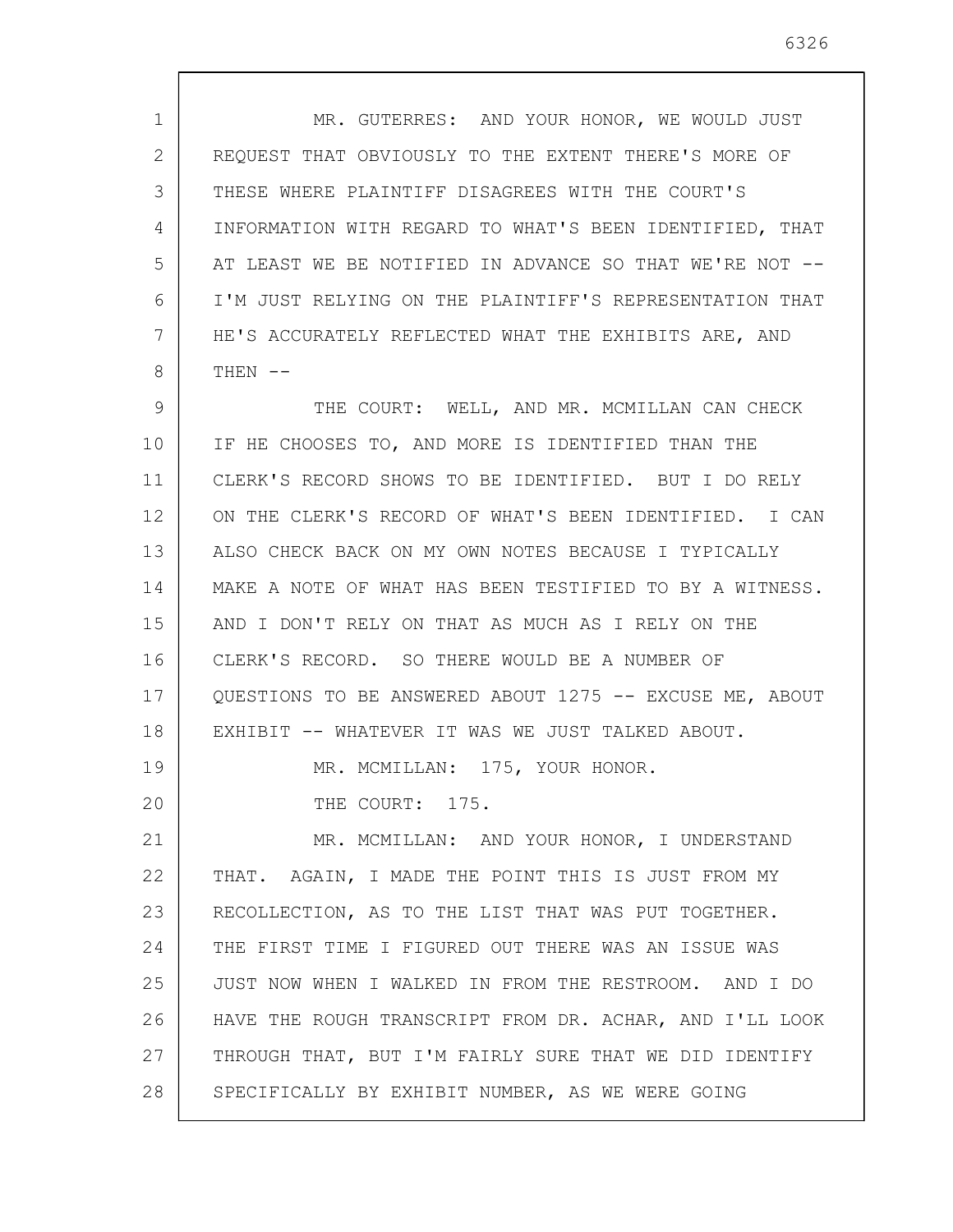1 2 3 4 5 6 7 8 9 10 11 12 13 14 15 16 17 18 19 20 21 22 23 24 25 26 27 28 THROUGH HIS LIST, THE EXHIBITS THAT HE WAS TALKING ABOUT. THE COURT: ALL RIGHT. BUT AGAIN, THAT IS NOT A GROUND OF ADMISSIBILITY. MR. MCMILLAN: UNDERSTOOD. THE COURT: SO, FRANKLY, YOU CAN CHECK THAT. I DON'T THINK IT'S GOING TO MAKE A LOT OF DIFFERENCE BECAUSE -- FOR THE REASONS I'VE STATED, THAT THAT -- THE FACT AN EXPERT'S RELIED ON SOMETHING, DOESN'T MAKE IT ADMISSIBLE. MR. MCMILLAN: RIGHT. I UNDERSTAND THAT, YOUR HONOR, AND I WAS ACTUALLY JUST RESPONDING TO THE --THE COURT: IT JUST REALLY GOES TO FOUNDATION FOR THE OPINION, YOU KNOW, THE EXPERT IS ENTITLED TO RELY UPON -- I FORGET THE SECTION, 801 OR 802, THAT SAYS THAT THEY CAN EXPRESS OPINIONS BASED ON RELIABLE SOURCES OF INFORMATION. THERE'S NO OBJECTION TO HIS OPINIONS. AND HAD THERE BEEN, I'M QUITE SURE THE RULING WOULD HAVE BEEN THAT THE MEDICAL RECORDS OF A KNOWN INSTITUTION SUCH AS HARBOR-UCLA WOULD BE A PROPER BASIS FOR RELIANCE OF AN EXPERT. BUT THAT'S A WHOLE DIFFERENT ISSUE. ALL RIGHT. SO WE HAVE -- I HAVE AN E-MAIL FROM JUROR NO. 8, MS. MANZANO: "I WOULD LIKE TO REQUEST LEAVE EARLY TOMORROW, OCTOBER 13TH, FOR MY MOM'S DOCTOR'S APPOINTMENT WITH THE CITY OF HOPE ONCOLOGY AT 4:00 P.M. I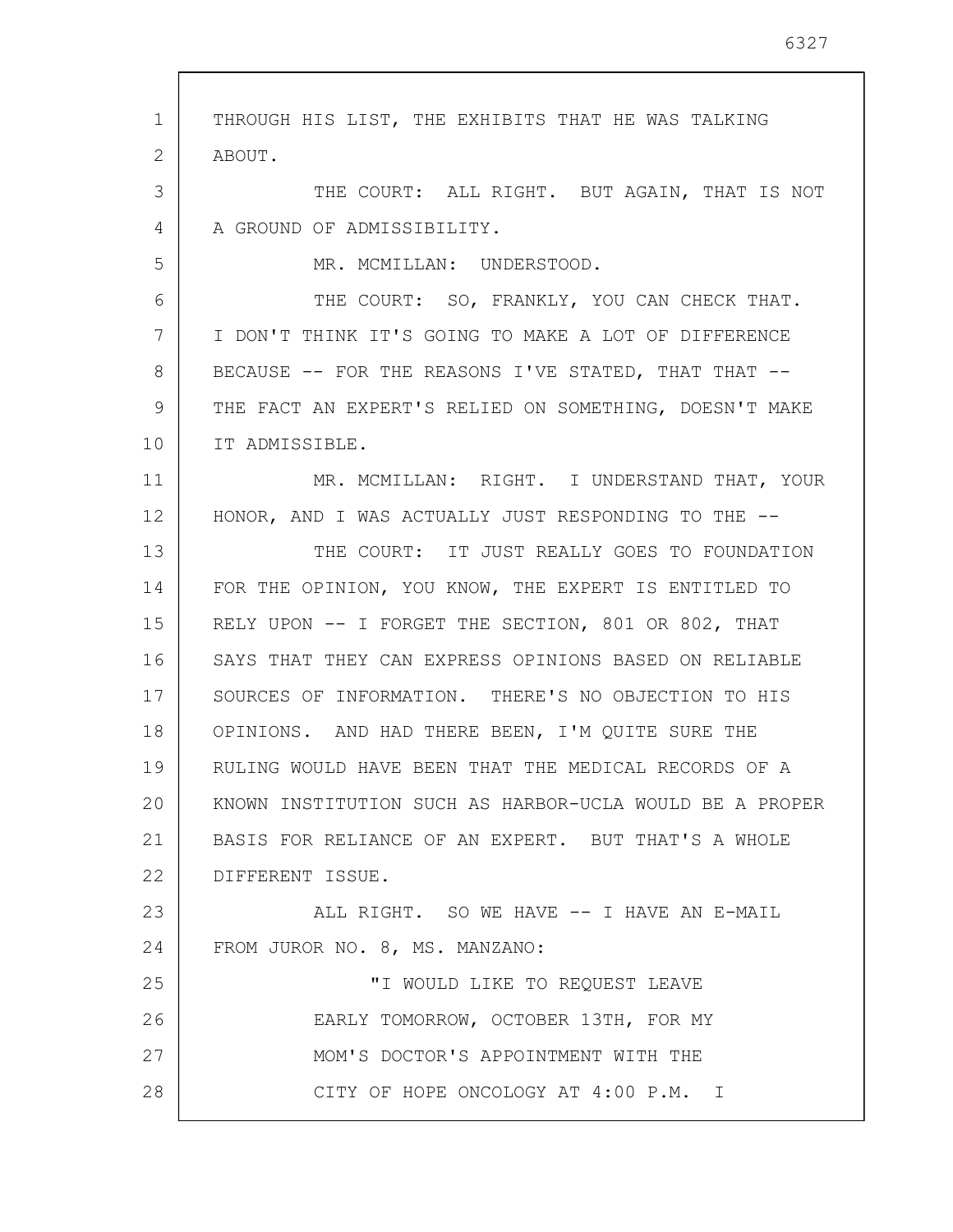1 2 3 4 5 6 7 8 9 10 11 12 13 14 15 16 17 18 19 20 21 22 23 24 25 26 27 28 /// WOULD LIKE TO ASK FOR PERMISSION TO LEAVE THE COURTROOM AT 3:00 P.M." I'M GOING TO GRANT THAT REQUEST. THE CITY OF HOPE, AS WE ALL KNOW, DEALS WITH CANCER ISSUES, AND I THINK THAT SHE SHOULD BE ABLE TO ACCOMPANY HER MOTHER. SO TOMORROW WILL BE 3:00. ALL RIGHT. ARE WE ALL SET FOR THIS MORNING, OR IS IT TIME FOR LUNCH? I GUESS THE LAUGH MEANS THAT WE'RE ALL READY. SO NOW WE WILL ASK DEANNA TO GET OUR JURORS IN. (JURY PRESENT) THE COURT: ALL RIGHT EVERYONE MAY BE SEATED. WE'RE ON THE RECORD. EVERYBODY IS PRESENT. MS. DUVAL, YOU MAY RESUME THE STAND. BEFORE WE CONTINUE, MS. MANZANO, I HAVE RECEIVED YOUR INQUIRY, AND YES, WE WILL DO THIS TOMORROW. JUROR NO. 8: THANK YOU, SIR. THE COURT: YOU'RE WELCOME. ALL RIGHT. MS. SWISS, WOULD YOU LIKE TO CONTINUE? RAFAELINA DUVAL, WAS CALLED AS A WITNESS AND, HAVING BEEN PREVIOUSLY SWORN, WAS EXAMINED AND TESTIFIED AS FOLLOWS: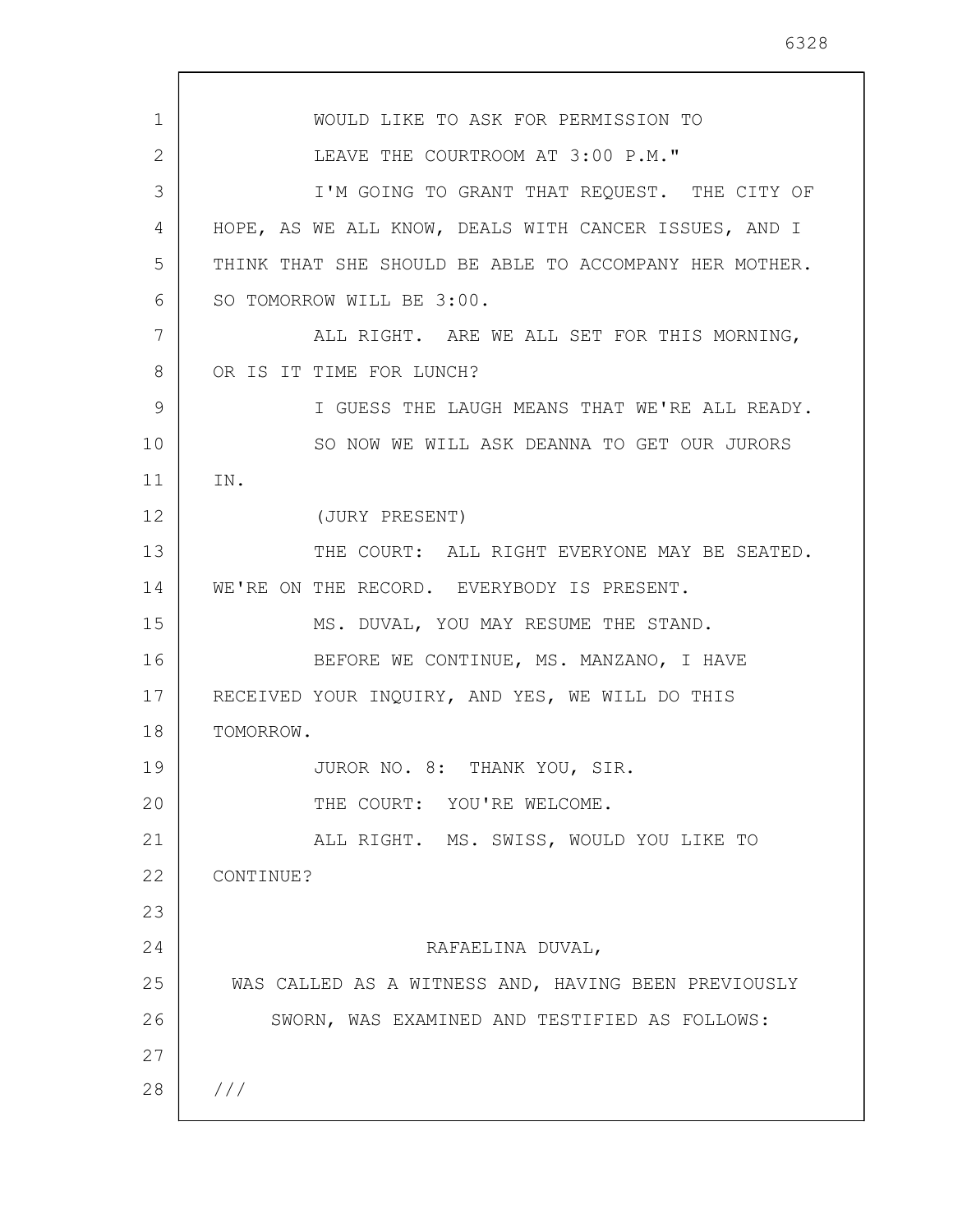| $\mathbf 1$ | CROSS-EXAMINATION                                      |
|-------------|--------------------------------------------------------|
| 2           | BY MS. SWISS:                                          |
| 3           | GOOD MORNING, MS. DUVAL.<br>Q                          |
| 4           | A<br>GOOD MORNING.                                     |
| 5           | NOW, YOU WERE PRESENT FOR THE ADJUDICATION<br>Q        |
| 6           | HEARING IN THE DEPENDENCY CASE; CORRECT?               |
| 7           | A I WAS.                                               |
| 8           | Q AND THAT WAS THE TRIAL THAT HAPPENED IN AUGUST       |
| 9           | OF 2010?                                               |
| 10          | A YES.                                                 |
| 11          | Q OKAY. NOW, BEFORE THAT TRIAL, YOU PREPARED           |
| 12          | WITH YOUR ATTORNEY; CORRECT?                           |
| 13          | I'M SORRY. I DON'T KNOW WHAT YOU MEAN,<br>$\mathbb A$  |
| 14          | PREPARED?                                              |
| 15          | Q WELL, YOU DISCUSSED WITH YOUR ATTORNEY WHAT          |
| 16          | WITNESSES YOU WOULD CALL TO TESTIFY ON YOUR BEHALF?    |
| 17          | MR. MCMILLAN: ATTORNEY-CLIENT PRIVILEGE, YOUR          |
| 18          | HONOR. OBJECTION.                                      |
| 19          | THE COURT: SUSTAINED.                                  |
| 20          | BY MS. SWISS:                                          |
| 21          | YOU HAD YOUR BINDER OF MEDICAL RECORDS THAT<br>O       |
| 22          | YOU WANTED TO SUBMIT TO THE COURT FOR CONSIDERATION IN |
| 23          | THE TRIAL?                                             |
| 24          | NO.<br>A                                               |
| 25          | Q<br>NO?                                               |
| 26          | YOU FILED A WITNESS LIST WITH THE DEPENDENCY           |
| 27          | COURT, ISN'T THAT TRUE?                                |
| 28          | MR. MCMILLAN: OBJECTION. LACKS FOUNDATION.             |

 $\mathsf{l}$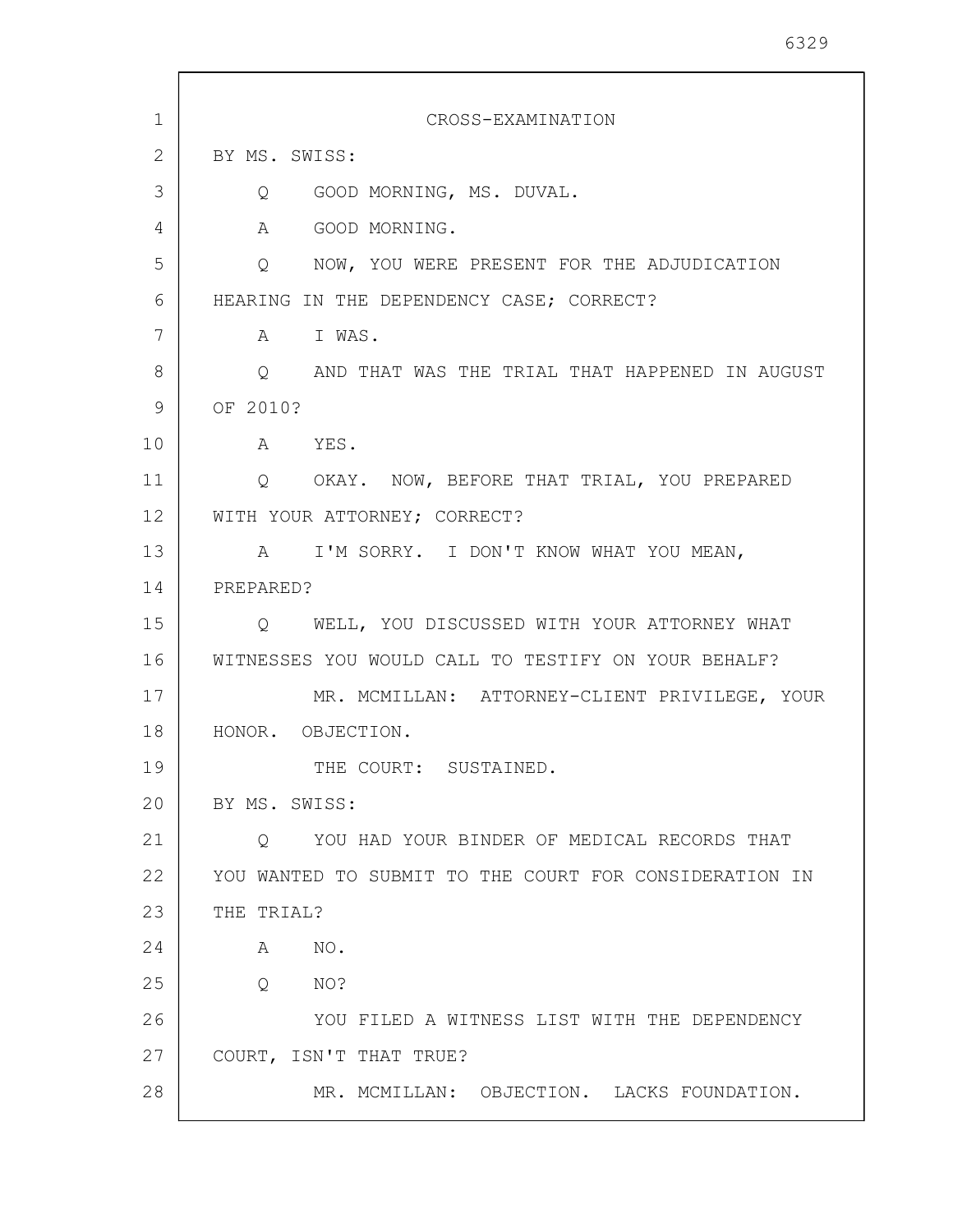1 2 3 4 5 6 7 8 9 10 11 12 13 14 15 16 17 18 19 20 21 22 23 24 25 26 27 28 CALLS FOR SPECULATION ON THE PART OF THIS WITNESS. THE COURT: OVERRULED. THE WITNESS: I DON'T REMEMBER THAT DOCUMENT. BY MS. SWISS: Q LET'S TAKE A LOOK AT EXHIBIT 48. (DEFENDANTS' EXHIBIT NO. 48, WAS MARKED FOR IDENTIFICATION BY THE COURT.) BY MS. SWISS: Q PLEASE TAKE A LOOK AT EXHIBIT 48. DOES THAT REFRESH YOUR RECOLLECTION THAT YOU FILED A WITNESS LIST IN THE CASE? MR. MCMILLAN: OBJECTION, YOUR HONOR. MISSTATES THE DOCUMENT. THE COURT: OVERRULED. THE WITNESS: I'M SORRY, I DON'T RECALL SEEING THIS. MAYBE THAT MY ATTORNEY FILED IT ON MY BEHALF, BUT I DON'T RECALL EVER SEEING THIS PARTICULAR DOCUMENT. MAYBE HE DIDN'T SHOW IT TO ME. BY MS. SWISS: Q OKAY. A SORRY. Q AND ROBERT HOWELL IS YOUR ATTORNEY; CORRECT? A YES, HE WAS. Q AND THE CAPTION IS IN RE: MATTER OF RYAN AND THEN HIS LAST NAME? A YES. Q AND THE CAPTION IS MOTHER'S WITNESS LIST? A YES.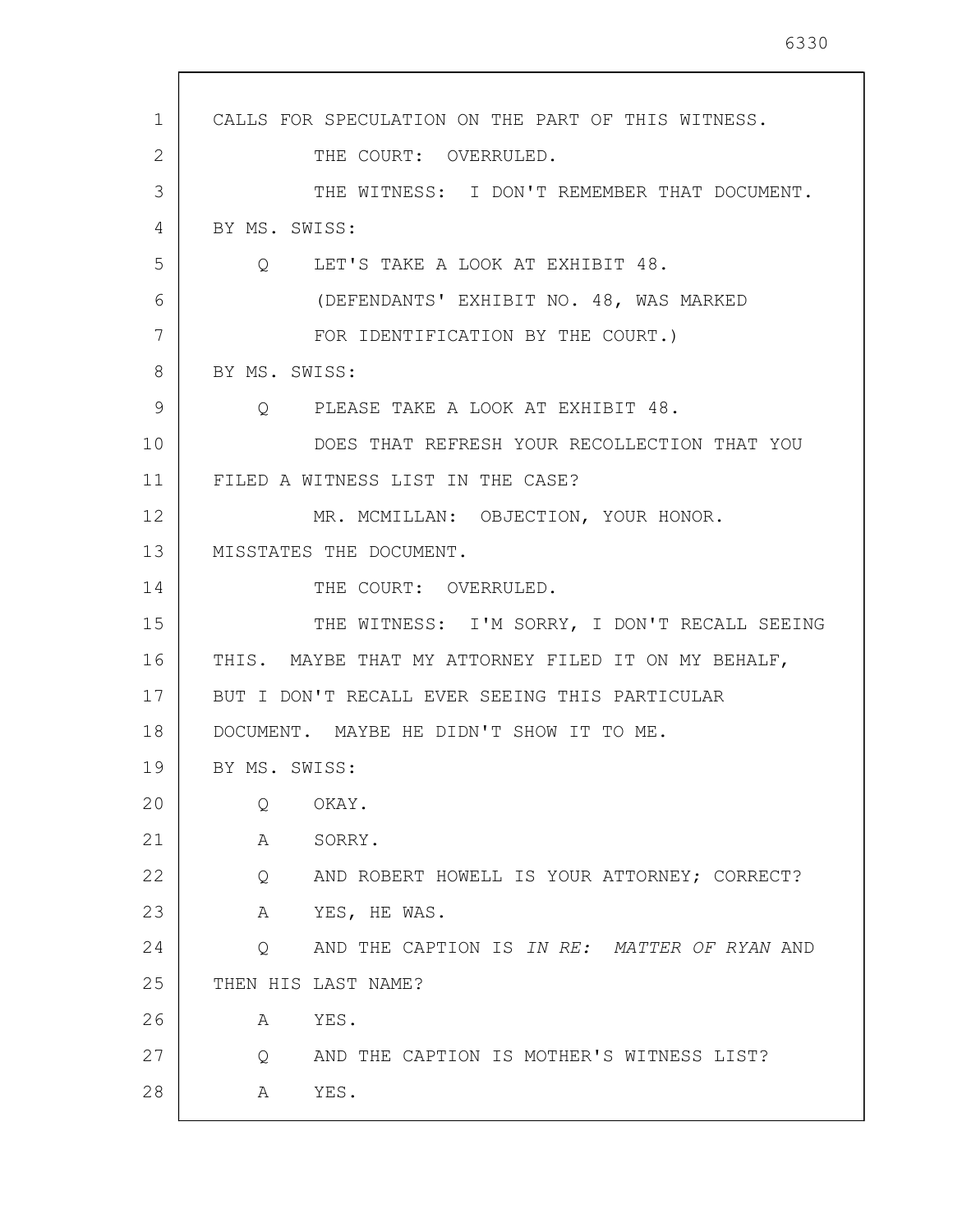| $\mathbf{1}$ | Q AND YOU'RE RYAN'S MOTHER; CORRECT?                 |
|--------------|------------------------------------------------------|
| 2            | A IAM.                                               |
| 3            | AND THE DOCUMENT IS SIGNED BY ROBERT HOWELL,<br>Q    |
| 4            | ATTORNEY FOR MOTHER, RAFAELINA DUVAL?                |
| 5            | A YES.                                               |
| 6            | Q AND THE DOCUMENT HAS A STAMP ON THERE, FILED       |
| 7            | WITH THE LOS ANGELES SUPERIOR COURT; CORRECT? ON THE |
| 8            | FIRST PAGE, PAGE 990?                                |
| 9            | A YES.                                               |
| 10           | O NOW, THE WITNESSES THAT YOU INTENDED TO CALL       |
| 11           | AT THE TRIAL, THEY INCLUDED YOURSELF; RIGHT?         |
| 12           | MR. MCMILLAN: OBJECTION. LACKS FOUNDATION.           |
| 13           | CALLS FOR SPECULATION ON THE PART OF THIS WITNESS.   |
| 14           | THE COURT: SUSTAINED AS TO FOUNDATION.               |
| 15           | ALTHOUGH THE QUESTION CAN BE ASKED                   |
| 16           | DIFFERENTLY.                                         |
| 17           | BY MS. SWISS:                                        |
| 18           | Q BUT YOU TESTIFIED AT THE ADJUDICATION; RIGHT?      |
| 19           | YES.<br>A                                            |
| 20           | AND MR. MILLS TESTIFIED?<br>Q                        |
| 21           | YES.<br>A                                            |
| 22           | Q AND YOUR LACTATION CONSULTANT,                     |
| 23           | MS. BAGHDASSARIAN, SHE TESTIFIED?                    |
| 24           | YES, SHE DID.<br>A                                   |
| 25           | AND MS. PENDER TESTIFIED?<br>Q                       |
| 26           | I BELIEVE SO. I THINK SO.<br>A                       |
| 27           | AND MS. NELSON, SHE TESTIFIED?<br>Q                  |
| 28           | I DON'T REMEMBER IF SHE DID OR NOT.<br>A             |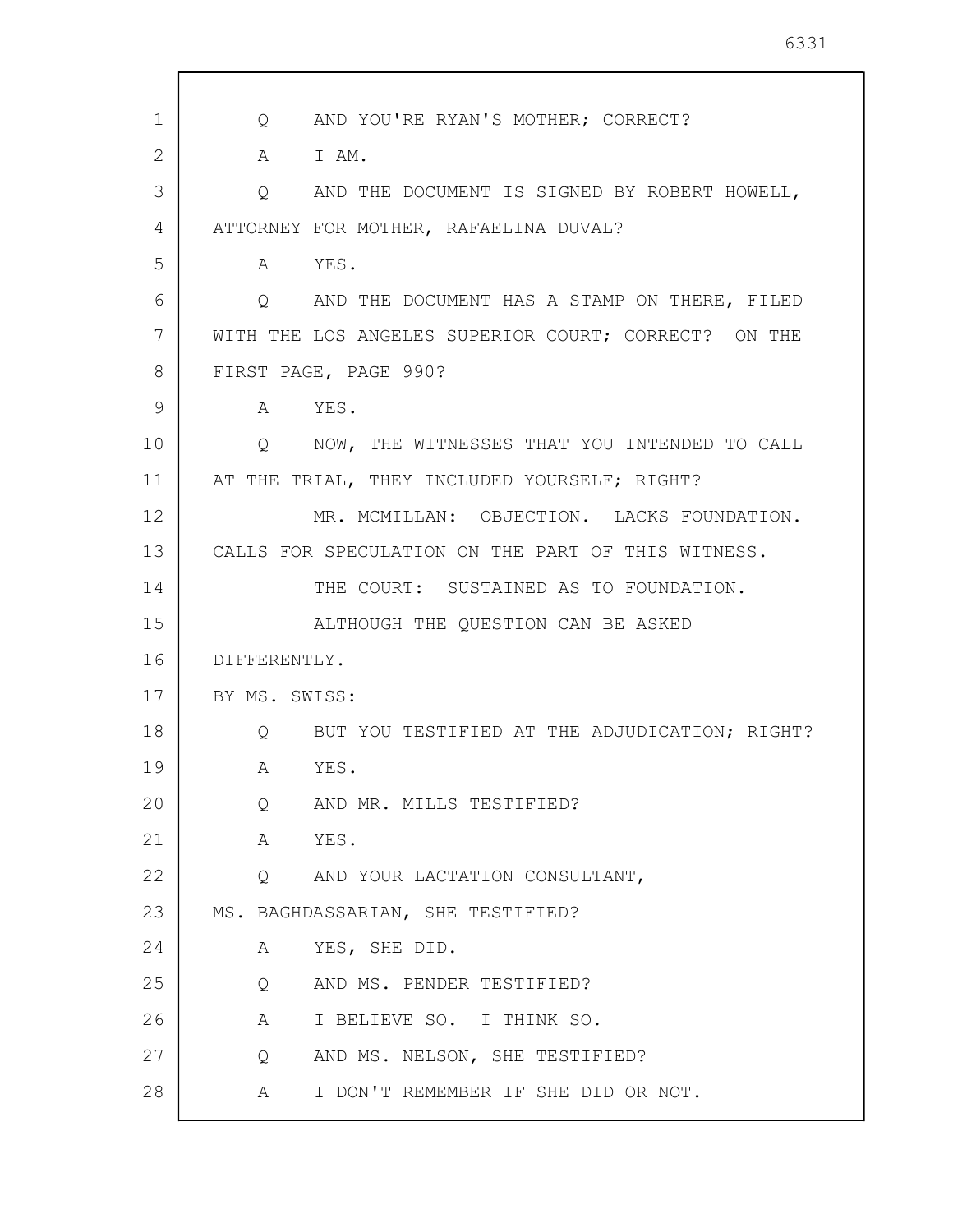| $\mathbf 1$ |                   | Q OKAY. AND YOU HAD TWO EXPERT WITNESSES              |
|-------------|-------------------|-------------------------------------------------------|
| 2           |                   | TESTIFY AS WELL; CORRECT?                             |
| 3           | A                 | YES.                                                  |
| 4           | $Q \qquad \qquad$ | AND THAT WAS DR. LOTT; CORRECT?                       |
| 5           | A                 | YES.                                                  |
| 6           | Q                 | AND DR. NIESEN?                                       |
| 7           | A                 | YES.                                                  |
| 8           | Q                 | AND YOU DIDN'T CALL ANY OTHER WITNESSES TO            |
| 9           | TESTIFY; CORRECT? |                                                       |
| 10          |                   | A I DON'T REMEMBER IF THERE WERE ANYONE ELSE WHO      |
| 11          | TESTIFIED.        |                                                       |
| 12          | Q                 | WELL, YOUR MOTHER DIDN'T TESTIFY; CORRECT?            |
| 13          | Α                 | CORRECT.                                              |
| 14          | Q                 | AND YOUR FATHER DID NOT TESTIFY; CORRECT?             |
| 15          | A                 | NO.                                                   |
| 16          | Q                 | NONE OF YOUR FAMILY MEMBERS TESTIFIED?                |
| 17          | A                 | NO.                                                   |
| 18          | Q                 | AND YOUR FRIEND, NORISSA ENNIS, SHE DIDN'T            |
| 19          | TESTIFY?          |                                                       |
| 20          | Α                 | NO.                                                   |
| 21          | Q                 | AND DR. YIM, SHE DIDN'T TESTIFY; RIGHT?               |
| 22          | A                 | NO.                                                   |
| 23          | Q                 | DR. GILL, SHE DIDN'T TESTIFY?                         |
| 24          | A                 | NO.                                                   |
| 25          | Q                 | NOW, DO YOU RECALL IF YOU SUBMITTED AN EXHIBIT        |
| 26          |                   | LIST FOR DOCUMENTS TO BE PUT IN FRONT OF THE JUVENILE |
| 27          |                   | COURT DURING THE TRIAL?                               |
| 28          | A                 | I DON'T REMEMBER.                                     |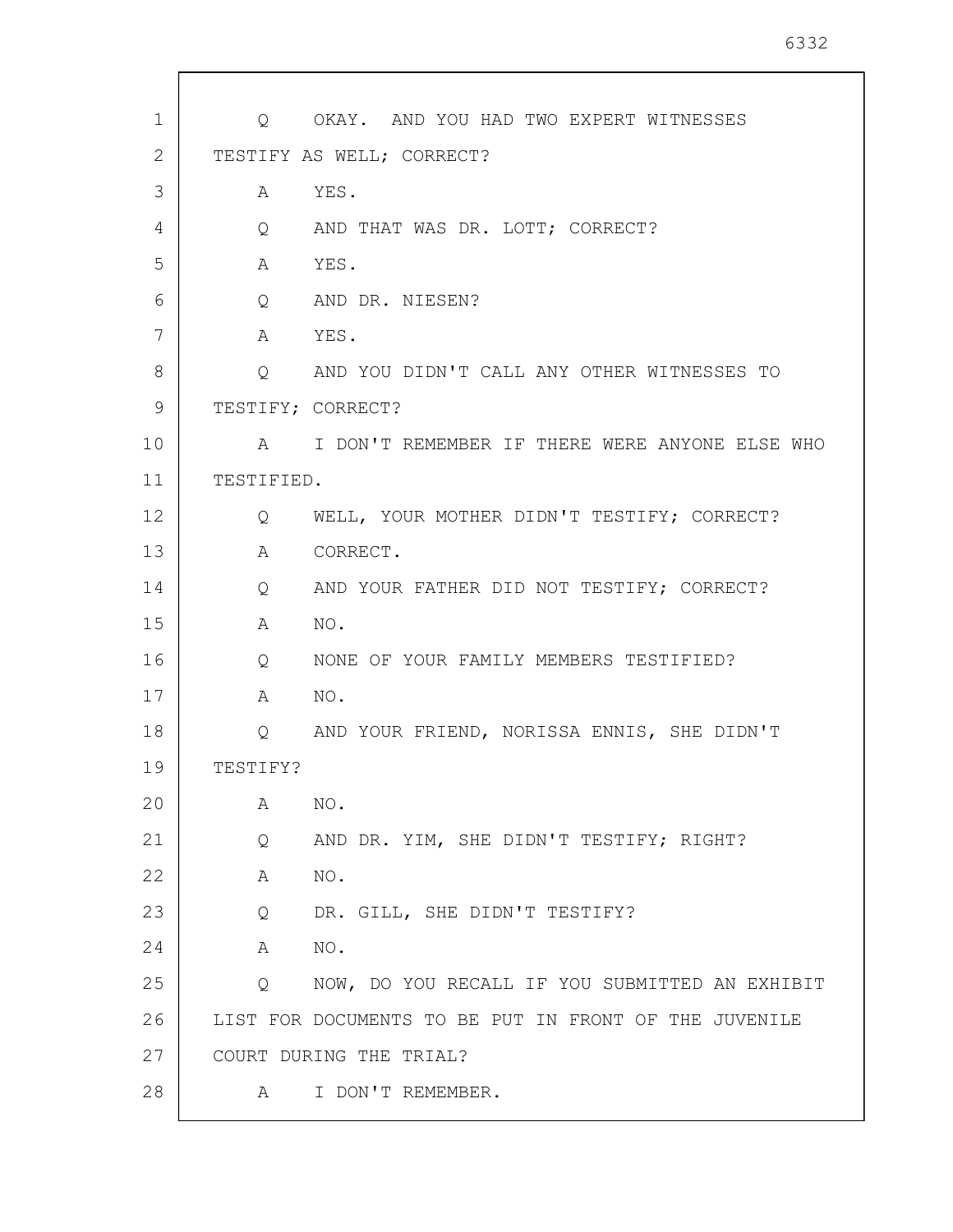1 2 3 4 5 6 7 8 9 10 11 12 13 14 15 16 17 18 19 20 21 22 23 24 25 26 27 28 Q IF YOU COULD TURN THE PAGE TO EXHIBIT 49, AND THAT'S BATES-STAMPED 993 AND 994. AND IT ACTUALLY CONTINUES TO 1003. MS. DUVAL, DOES THAT REFRESH YOUR RECOLLECTION THAT YOU INTENDED TO OFFER EXHIBITS AT THE TIME OF THE TRIAL IN THE ADJUDICATION? MR. MCMILLAN: OBJECTION. LACKS FOUNDATION. CALLS FOR SPECULATION. ASSUMES FACTS ON THE PART OF THIS WITNESS. THE COURT: THE OBJECTION LACKING FOUNDATION IS SUSTAINED. BUT AGAIN, THE SUBJECT MATTER MAY BE -- THE QUESTION COULD BE REFRAMED. BY MS. SWISS: Q MS. DUVAL, THIS IS A DOCUMENT FILED BY YOUR ATTORNEY, MR. ROBERT HOWELL, CORRECT? A YES, HE FILED THIS. Q AND IT'S SIGNED ROBERT HOWELL, ATTORNEY FOR MOTHER, RAFAELINA DUVAL, ON PAGE 994? A YES. Q AND IT'S IN RE: MATTER OF RYAN AND THEN HIS LAST NAME? A YES. Q AND IT'S CAPTIONED MOTHER'S EXHIBIT LIST; CORRECT? A YES. Q AND IT'S GOT THE FILE STAMP ON IT THAT IT WAS FILED WITH THE COURT?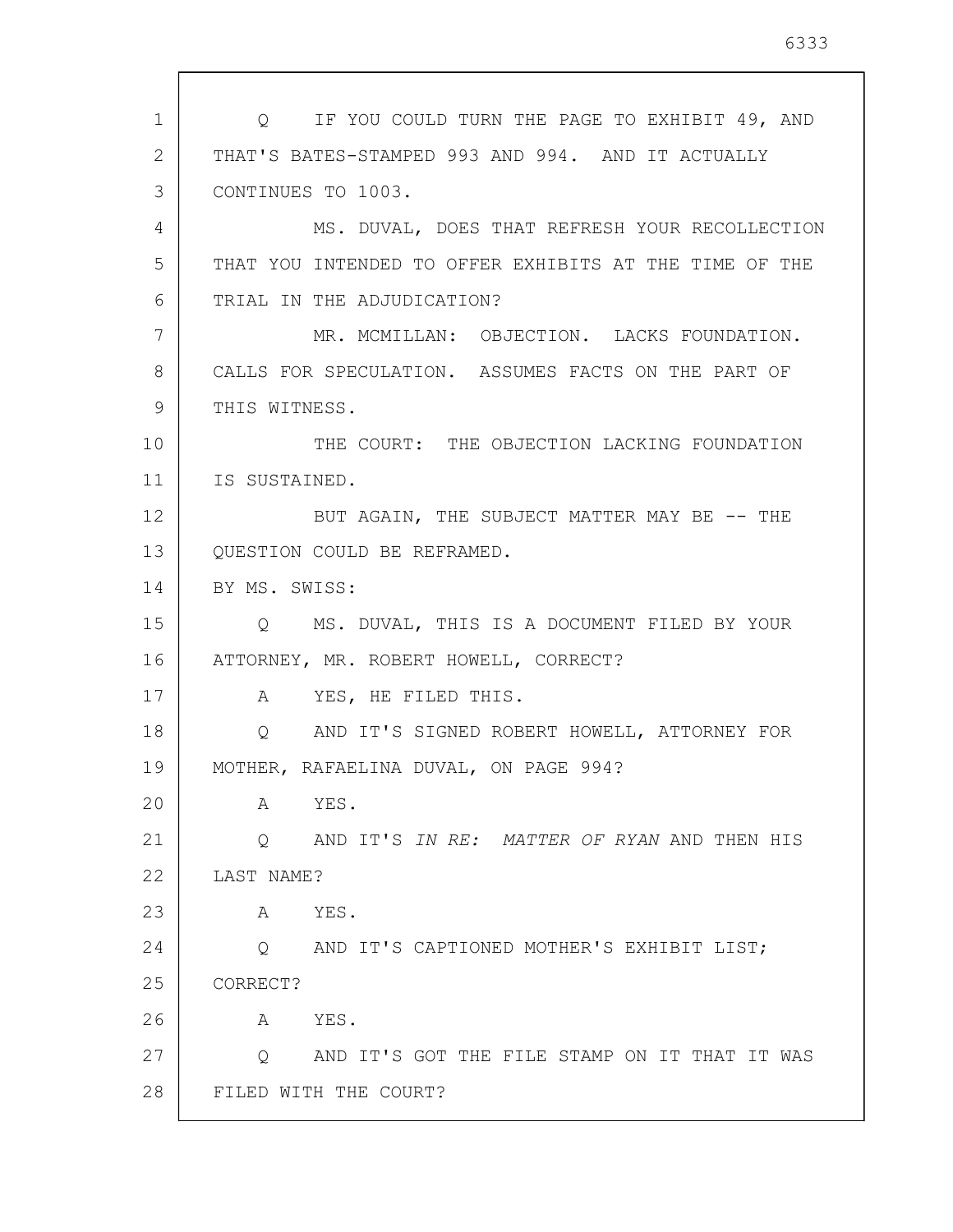| 1  | YES.<br>A                                              |
|----|--------------------------------------------------------|
| 2  | JUNE 7, 2010?<br>$Q \qquad \qquad$                     |
| 3  | A YES.                                                 |
| 4  | NOW, THIS DOCUMENT YOUR ATTORNEY FILED ON YOUR<br>Q    |
| 5  | BEHALF, IT HAS THREE ATTACHMENTS; CORRECT? EXHIBITS A, |
| 6  | B, AND C?                                              |
| 7  | YES, I SEE THERE ARE THREE ATTACHMENTS HERE.<br>A      |
| 8  | O AND EXHIBIT A IS A TELEPHONE MESSAGE BY              |
| 9  | DR. YIM?                                               |
| 10 | A YES.                                                 |
| 11 | Q AND THAT'S REGARDING A CONVERSATION SHE HAD          |
| 12 | WITH YOU ON JUNE 22, 2009?                             |
| 13 | HOLD ON A SECOND, PLEASE.<br>A                         |
| 14 | IT'S BATES 996.<br>$Q \qquad \qquad$                   |
| 15 | A YES, I'M QUICKLY READING THE MESSAGE. I'M            |
| 16 | SORRY.                                                 |
| 17 | YES, I SEE THAT.                                       |
| 18 | AND EXHIBIT B IS ANOTHER PHONE MESSAGE BY<br>Q         |
| 19 | DR. YIM REGARDING A CONVERSATION WITH THE FATHER ON    |
| 20 | JUNE 25, 2009; CORRECT?                                |
| 21 | THAT'S BATES 998.                                      |
| 22 | A YES, I SEE THAT.                                     |
| 23 | Q AND EXHIBIT C TO YOUR EXHIBIT LIST IS THE            |
| 24 | LETTER FROM YOUR LACTATION CONSULTANT,                 |
| 25 | MS. BAGHDASSARIAN, TO DR. YIM, DATED APRIL 16, 2009?   |
| 26 | YES.<br>A                                              |
| 27 | Q STARTS ON BATES NO. 1000?                            |
| 28 | A YES, I SEE THAT.                                     |
|    |                                                        |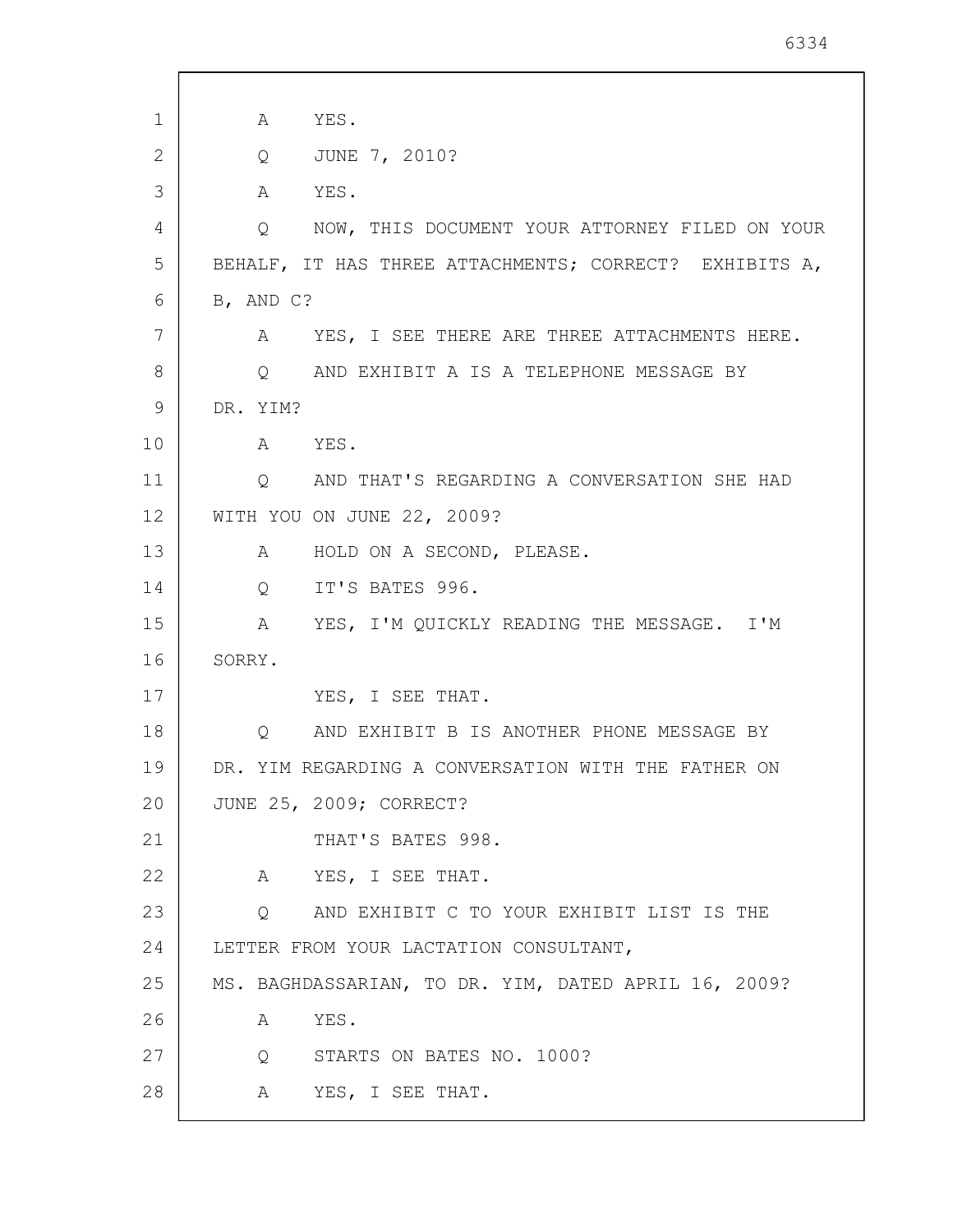| 1<br>Q AND THERE'S ACTUALLY A FOURTH EXHIBIT,<br>2<br>LETTER D, MOTHER'S LOG OF MEDICAL APPOINTMENTS, THAT<br>3<br>WAS SUBMITTED TO THE JUVENILE COURT. THAT'S<br><b>BATES 1003.</b><br>4<br>5<br>DO YOU SEE THAT?<br>6<br>A YES.<br>7<br>THOSE ARE THE EXHIBITS THAT YOUR ATTORNEY<br>$\overline{Q}$<br>8<br>FILED ON YOUR BEHALF TO USE AT THE TRIAL?<br>9<br>YES.<br>A<br>10<br>Q NOW, WE'VE HAD A LOT OF DISCUSSION IN THIS<br>11<br>CASE ABOUT YOUR DISAGREEMENTS WITH STATEMENTS MADE IN<br>12<br>COURT REPORTS.<br>13<br>DO YOU REMEMBER, GENERALLY, THAT TESTIMONY?<br>14<br>A YES.<br>15<br>Q IT'S BEEN QUITE A BIT.<br>16<br>NOW, IN THE DEPENDENCY CASE, YOUR ATTORNEY<br>17<br>FILED ON YOUR BEHALF SOME OBJECTIONS TO SOME OF THOSE<br>18<br>STATEMENTS IN THE REPORTS.<br>19<br>DO YOU RECALL THAT?<br>20<br>A<br>21<br>BUT I DON'T KNOW WHAT YOU'RE REFERRING TO.<br>22<br>IF YOU COULD TAKE A LOOK AT EXHIBIT 50.<br>Q<br>23<br>I AM THERE.<br>A<br>24<br>AND THAT'S ANOTHER DOCUMENT FILED ON YOUR<br>$\circ$<br>25<br>BEHALF BY YOUR ATTORNEY; CORRECT?<br>26<br>A<br>YES.<br>27 |                                                 |
|----------------------------------------------------------------------------------------------------------------------------------------------------------------------------------------------------------------------------------------------------------------------------------------------------------------------------------------------------------------------------------------------------------------------------------------------------------------------------------------------------------------------------------------------------------------------------------------------------------------------------------------------------------------------------------------------------------------------------------------------------------------------------------------------------------------------------------------------------------------------------------------------------------------------------------------------------------------------------------------------------------------------------------------------------------------------------------------------------|-------------------------------------------------|
|                                                                                                                                                                                                                                                                                                                                                                                                                                                                                                                                                                                                                                                                                                                                                                                                                                                                                                                                                                                                                                                                                                    |                                                 |
|                                                                                                                                                                                                                                                                                                                                                                                                                                                                                                                                                                                                                                                                                                                                                                                                                                                                                                                                                                                                                                                                                                    |                                                 |
|                                                                                                                                                                                                                                                                                                                                                                                                                                                                                                                                                                                                                                                                                                                                                                                                                                                                                                                                                                                                                                                                                                    |                                                 |
|                                                                                                                                                                                                                                                                                                                                                                                                                                                                                                                                                                                                                                                                                                                                                                                                                                                                                                                                                                                                                                                                                                    |                                                 |
|                                                                                                                                                                                                                                                                                                                                                                                                                                                                                                                                                                                                                                                                                                                                                                                                                                                                                                                                                                                                                                                                                                    |                                                 |
|                                                                                                                                                                                                                                                                                                                                                                                                                                                                                                                                                                                                                                                                                                                                                                                                                                                                                                                                                                                                                                                                                                    |                                                 |
|                                                                                                                                                                                                                                                                                                                                                                                                                                                                                                                                                                                                                                                                                                                                                                                                                                                                                                                                                                                                                                                                                                    |                                                 |
|                                                                                                                                                                                                                                                                                                                                                                                                                                                                                                                                                                                                                                                                                                                                                                                                                                                                                                                                                                                                                                                                                                    |                                                 |
|                                                                                                                                                                                                                                                                                                                                                                                                                                                                                                                                                                                                                                                                                                                                                                                                                                                                                                                                                                                                                                                                                                    |                                                 |
|                                                                                                                                                                                                                                                                                                                                                                                                                                                                                                                                                                                                                                                                                                                                                                                                                                                                                                                                                                                                                                                                                                    |                                                 |
|                                                                                                                                                                                                                                                                                                                                                                                                                                                                                                                                                                                                                                                                                                                                                                                                                                                                                                                                                                                                                                                                                                    |                                                 |
|                                                                                                                                                                                                                                                                                                                                                                                                                                                                                                                                                                                                                                                                                                                                                                                                                                                                                                                                                                                                                                                                                                    |                                                 |
|                                                                                                                                                                                                                                                                                                                                                                                                                                                                                                                                                                                                                                                                                                                                                                                                                                                                                                                                                                                                                                                                                                    |                                                 |
|                                                                                                                                                                                                                                                                                                                                                                                                                                                                                                                                                                                                                                                                                                                                                                                                                                                                                                                                                                                                                                                                                                    |                                                 |
|                                                                                                                                                                                                                                                                                                                                                                                                                                                                                                                                                                                                                                                                                                                                                                                                                                                                                                                                                                                                                                                                                                    |                                                 |
|                                                                                                                                                                                                                                                                                                                                                                                                                                                                                                                                                                                                                                                                                                                                                                                                                                                                                                                                                                                                                                                                                                    |                                                 |
|                                                                                                                                                                                                                                                                                                                                                                                                                                                                                                                                                                                                                                                                                                                                                                                                                                                                                                                                                                                                                                                                                                    |                                                 |
|                                                                                                                                                                                                                                                                                                                                                                                                                                                                                                                                                                                                                                                                                                                                                                                                                                                                                                                                                                                                                                                                                                    |                                                 |
|                                                                                                                                                                                                                                                                                                                                                                                                                                                                                                                                                                                                                                                                                                                                                                                                                                                                                                                                                                                                                                                                                                    |                                                 |
|                                                                                                                                                                                                                                                                                                                                                                                                                                                                                                                                                                                                                                                                                                                                                                                                                                                                                                                                                                                                                                                                                                    | I VAGUELY REMEMBER SOMETHING I READ YESTERDAY,  |
|                                                                                                                                                                                                                                                                                                                                                                                                                                                                                                                                                                                                                                                                                                                                                                                                                                                                                                                                                                                                                                                                                                    |                                                 |
|                                                                                                                                                                                                                                                                                                                                                                                                                                                                                                                                                                                                                                                                                                                                                                                                                                                                                                                                                                                                                                                                                                    |                                                 |
|                                                                                                                                                                                                                                                                                                                                                                                                                                                                                                                                                                                                                                                                                                                                                                                                                                                                                                                                                                                                                                                                                                    |                                                 |
|                                                                                                                                                                                                                                                                                                                                                                                                                                                                                                                                                                                                                                                                                                                                                                                                                                                                                                                                                                                                                                                                                                    |                                                 |
|                                                                                                                                                                                                                                                                                                                                                                                                                                                                                                                                                                                                                                                                                                                                                                                                                                                                                                                                                                                                                                                                                                    |                                                 |
|                                                                                                                                                                                                                                                                                                                                                                                                                                                                                                                                                                                                                                                                                                                                                                                                                                                                                                                                                                                                                                                                                                    |                                                 |
|                                                                                                                                                                                                                                                                                                                                                                                                                                                                                                                                                                                                                                                                                                                                                                                                                                                                                                                                                                                                                                                                                                    | AND IT'S BATES 1015 AND 1016?<br>$\overline{Q}$ |
| 28<br>YES.<br>A                                                                                                                                                                                                                                                                                                                                                                                                                                                                                                                                                                                                                                                                                                                                                                                                                                                                                                                                                                                                                                                                                    |                                                 |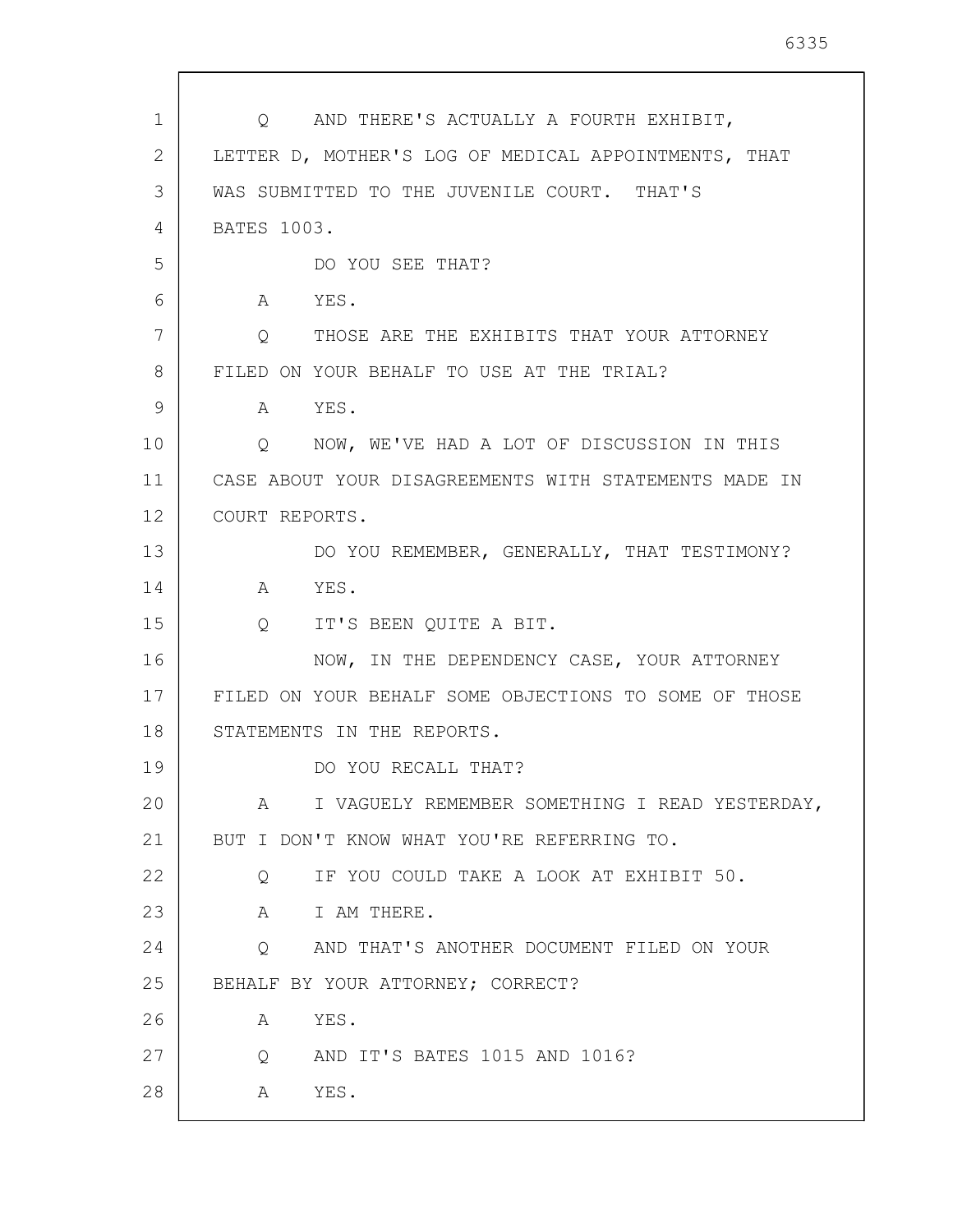| $\mathbf 1$ | Q AND IT'S SIGNED BY ROBERT HOWELL, ATTORNEY FOR             |
|-------------|--------------------------------------------------------------|
| 2           | MOTHER, RAFAELINA DUVAL?                                     |
| 3           | A YES.                                                       |
| 4           | $\overline{Q}$<br>AND IT WAS FILED IN THE MATTER OF RYAN AND |
| 5           | THEN HIS LAST NAME?                                          |
| 6           | A YES.                                                       |
| 7           | Q AND IT'S CAPTIONED MOTHER'S 355 OBJECTIONS.                |
| 8           | DO YOU SEE THAT?                                             |
| 9           | A YES.                                                       |
| 10          | Q<br>AND YOUR ATTORNEY FILED ON YOUR BEHALF WITNESS          |
| 11          | STATEMENTS CONTAINED IN THE DETENTION REPORT,                |
| 12          | STATEMENTS MADE BY DR. EVANS; RIGHT?                         |
| 13          | $A \sim$<br>$T = -$                                          |
| 14          | Q UNDER NO. 1?                                               |
| 15          | $A \quad \alpha$<br>THAT'S WHAT IT SAYS HERE.                |
| 16          | OKAY. AND YOUR ATTORNEY OBJECTED TO<br>$\overline{Q}$        |
| 17          | STATEMENTS MADE IN THE DETENTION REPORT BY WENDY CRUMP?      |
| 18          | THAT AS WELL, YES.<br>A                                      |
| 19          | Q AND STATEMENTS MADE IN THE DETENTION REPORT BY             |
| 20          | DR. JASMEET GILL; CORRECT?                                   |
| 21          | A YES.                                                       |
| 22          | Q AND YOUR ATTORNEY'S OBJECTION WAS OBJECTING TO             |
| 23          | THOSE STATEMENTS UNLESS THE PARTIES ARE MADE AVAILABLE       |
| 24          | AT THE TIME OF TRIAL; CORRECT?                               |
| 25          | MR. MCMILLAN: OBJECTION. LACKS FOUNDATION.                   |
| 26          | SPECULATION ON THE PART OF THIS WITNESS.                     |
| 27          | THE COURT: SUSTAINED.                                        |
| 28          | ///                                                          |
|             |                                                              |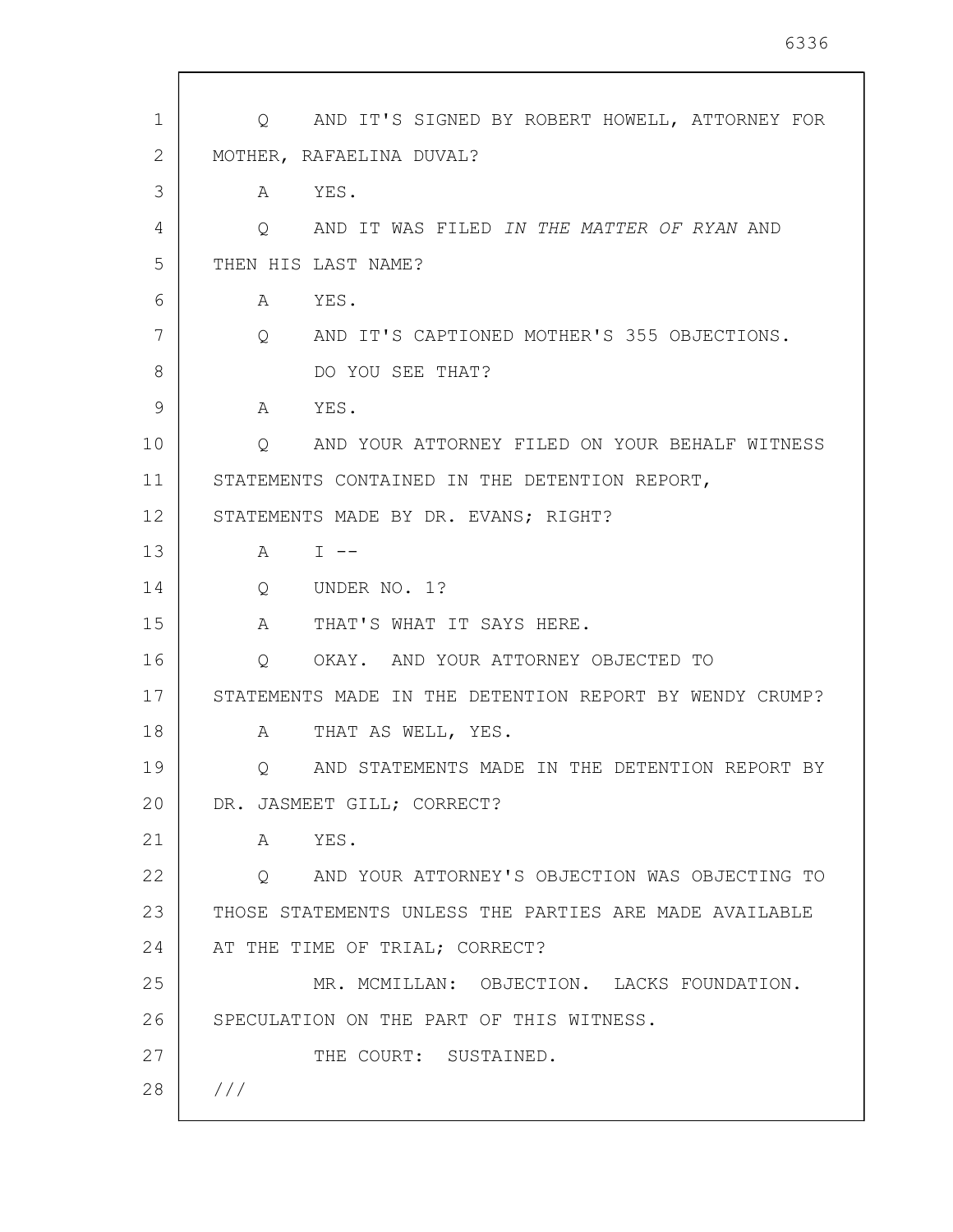1 2 3 4 5 6 7 8 9 10 11 12 13 14 15 16 17 18 19 20 21 22 23 24 25 26 27 28 BY MS. SWISS: Q WELL, IN THE DOCUMENT, LINES 19 AND 20, YOUR ATTORNEY'S OBJECTION WAS TO THE STATEMENTS UNLESS THE PEOPLE CAME IN TO TESTIFY THEMSELVES; CORRECT? MR. MCMILLAN: OBJECTION. FOUNDATION. SPECULATION AS TO THIS WITNESS. THE COURT: SUSTAINED AS TO THIS WITNESS. BY MS. SWISS: Q NOW, YOUR ATTORNEY DID NOT CALL DR. EVANS TO TESTIFY AT THE ADJUDICATION; CORRECT? A NO. Q AND YOU DIDN'T CALL WENDY CRUMP TO TESTIFY? MR. MCMILLAN: OBJECTION. FOUNDATION. SPECULATION AS TO THIS WITNESS. THE COURT: SUSTAINED AS TO THE FORM OF THE QUESTION. YOU CAN ASK THAT DIFFERENTLY. BY MS. SWISS: Q YOUR ATTORNEY DID NOT CALL WENDY CRUMP TO COME AND TESTIFY AT THE ADJUDICATION; CORRECT? A I'M NOT SURE. I THINK HE WANTED TO CALL HER. I'M NOT SURE WHAT HAPPENED AS TO WHY SHE DIDN'T APPEAR. THAT'S MY UNDERSTANDING. Q BUT SHE DIDN'T APPEAR; CORRECT? A CORRECT, SHE DIDN'T APPEAR. Q AND AGAIN, DR. GILL, SHE DIDN'T TESTIFY; RIGHT? A SHE DIDN'T APPEAR EITHER.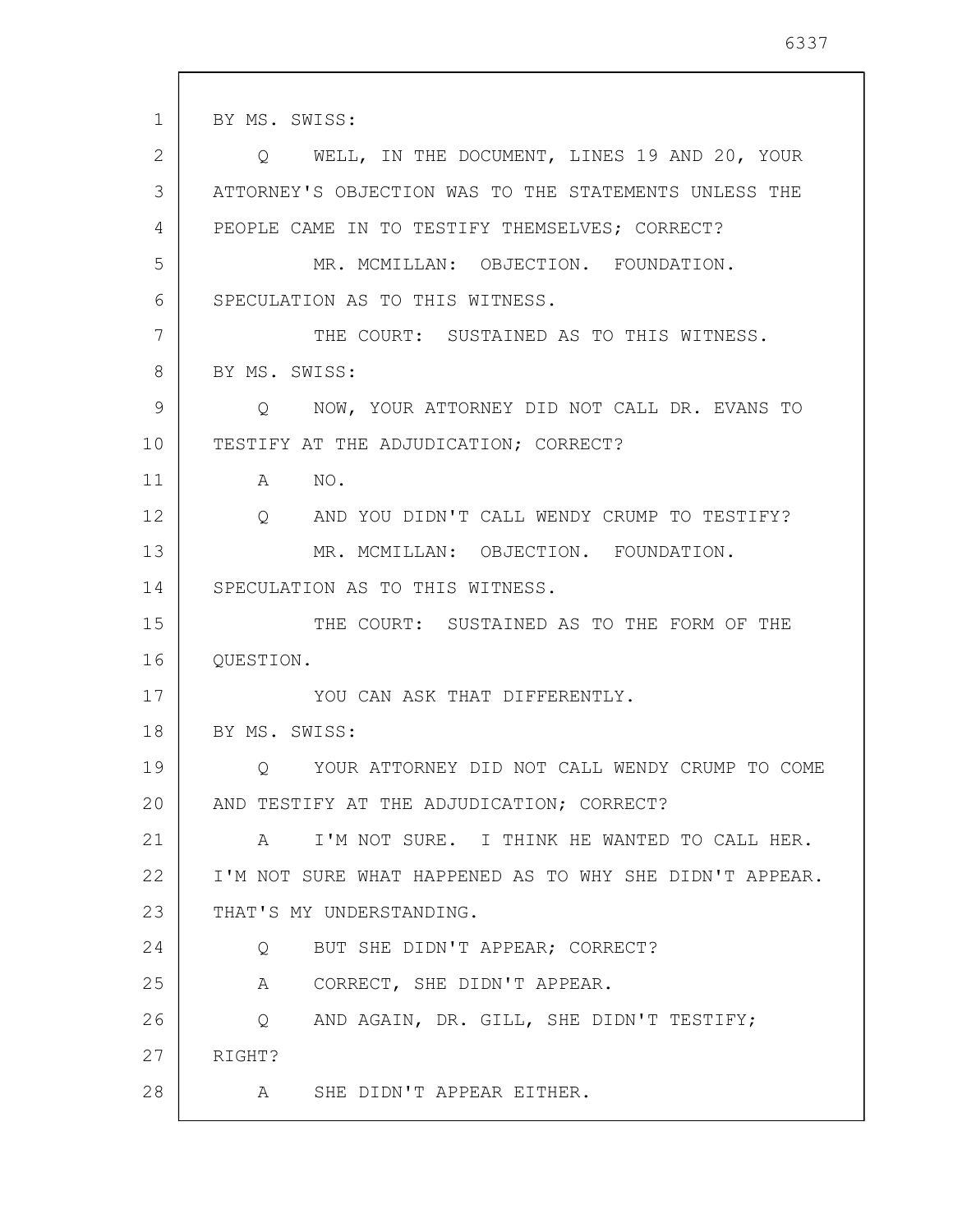| $\mathbf{1}$   | Q NOW, BACK TO DR. LOTT AND DR. NIESEN,                 |
|----------------|---------------------------------------------------------|
| $\overline{2}$ | MR. BUDIN CAME HERE AND TESTIFIED THAT YOU TOLD HIM     |
| 3              | THAT TWO EXPERTS WERE NOT ALLOWED TO TESTIFY ON YOUR    |
| 4              | BEHALF.                                                 |
| 5              | DO YOU REMEMBER THAT?                                   |
| 6              | A I REMEMBER HIM SAYING THAT, YES.                      |
| 7              | Q BUT DR. LOTT AND DR. NIESEN, THOSE WERE THE           |
| 8              | EXPERTS THAT TESTIFIED ON YOUR BEHALF; CORRECT?         |
| 9              | A THEY DID TESTIFY.                                     |
| 10             | Q SO MR. BUDIN WAS MISTAKEN?                            |
| 11             | MR. MCMILLAN: OBJECTION. ARGUMENT.                      |
| 12             | FOUNDATION. SPECULATION.                                |
| 13             | THE COURT: OVERRULED.                                   |
| 14             | THE WITNESS: BOTH DR. LOTT AND DR. NIESEN               |
| 15             | WERE VERY LIMITED AS TO THEIR TESTIMONY, SO TO ME IT'S  |
| 16             | LIKE AS IF THEY DIDN'T TESTIFY BECAUSE THE OPINIONS     |
| 17             | THEY HAD WERE NOT FULLY EXPRESSED DURING THE            |
| 18             | PROCEEDINGS. AND THAT'S WHAT I CONVEYED TO MY           |
| 19             | THERAPY -- DURING THERAPY, HOW FRUSTRATED I WAS.        |
| 20             | BY MS. SWISS:                                           |
| 21             | $Q \sim$<br>BUT THAT'S NOT WHAT MR. BUDIN SAID; RIGHT?  |
| 22             | MR. MCMILLAN: OBJECTION. ARGUMENT.                      |
| 23             | MISSTATES TESTIMONY.                                    |
| 24             | THE COURT: SUSTAINED.                                   |
| 25             | BY MS. SWISS:                                           |
| 26             | WELL, YOU AGREE WITH ME THAT MR. BUDIN CAME<br>Q        |
| 27             | HERE AND TESTIFIED THEY YOU TOLD HIM THAT THEY WERE NOT |
| 28             | ALLOWED TO TESTIFY; RIGHT?                              |

 $\overline{\phantom{a}}$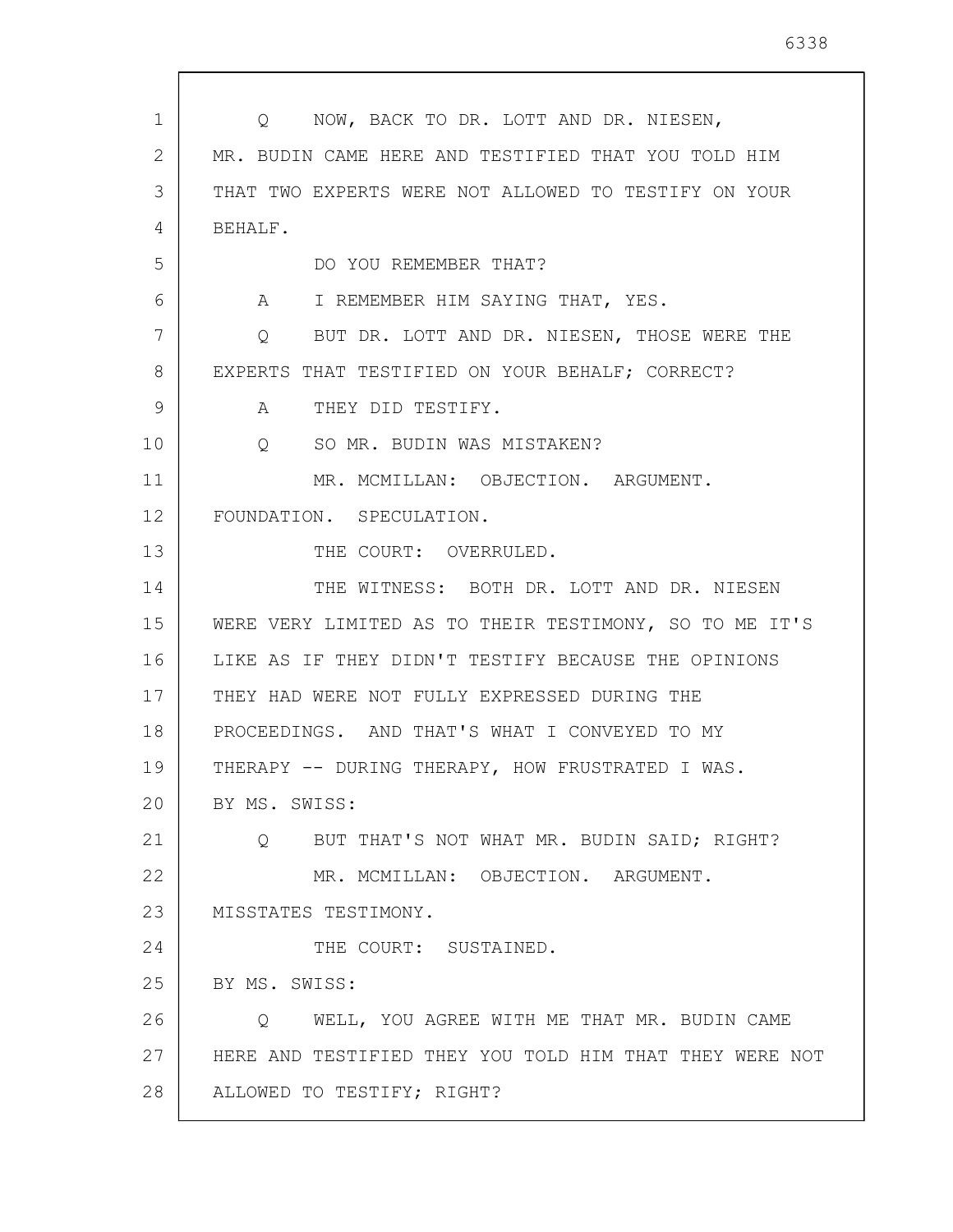1 2 3 4 5 6 7 8 9 10 11 12 13 14 15 16 17 18 19 20 21 22 23 24 25 26 27 28 A I JUST TOLD YOU WHAT I SAID TO MR. BUDIN. Q OKAY. NOW, AT THE END OF THE EVIDENCE IN THE ADJUDICATION, BEFORE THE JUDICIAL OFFICER MADE HER DECISION, DO YOU RECALL THE ATTORNEYS MAKING ARGUMENTS TO THE JUDGE ON HOW THE JUDGE SHOULD RULE? A I DON'T REMEMBER RIGHT NOW. IT WAS SO MUCH GOING ON AT ONCE, RIGHT NOW I DON'T REMEMBER. Q DO YOU RECALL MR. HOWELL TELLING THE JUDGE WHY THE COURT SHOULD RULE IN YOUR FAVOR? MR. MCMILLAN: OBJECTION. LACKS FOUNDATION. SPECULATION. THE COURT: OVERRULED. THE WITNESS: I DON'T RECALL RIGHT NOW. I DON'T REMEMBER EVERYTHING THAT WAS SAID RIGHT NOW. BY MS. SWISS: Q DO YOU RECALL THE ATTORNEY FOR THE COUNTY MAKING ARGUMENTS WHY THEY SHOULD -- WHY THE COURT SHOULD RULE BASED ON THE RECOMMENDATIONS OF DCFS? A I CAN'T RECALL RIGHT NOW. THE COURT: MS. DUVAL, WILL YOU TRY TO KEEP YOUR VOICE UP A LITTLE BIT? I WANT TO MAKE SURE EVERYONE CAN HEAR YOU. THE WITNESS: SORRY. YES. BY MS. SWISS: Q AND DO YOU RECALL THAT THE ARGUMENT MADE BY THE ATTORNEY FOR THE COUNTY WAS THAT THE PETITION SHOULD BE SUSTAINED AGAINST YOU AND THAT BABY RYAN SHOULD REMAIN WITH HIS FATHER BECAUSE THAT WAS IN THE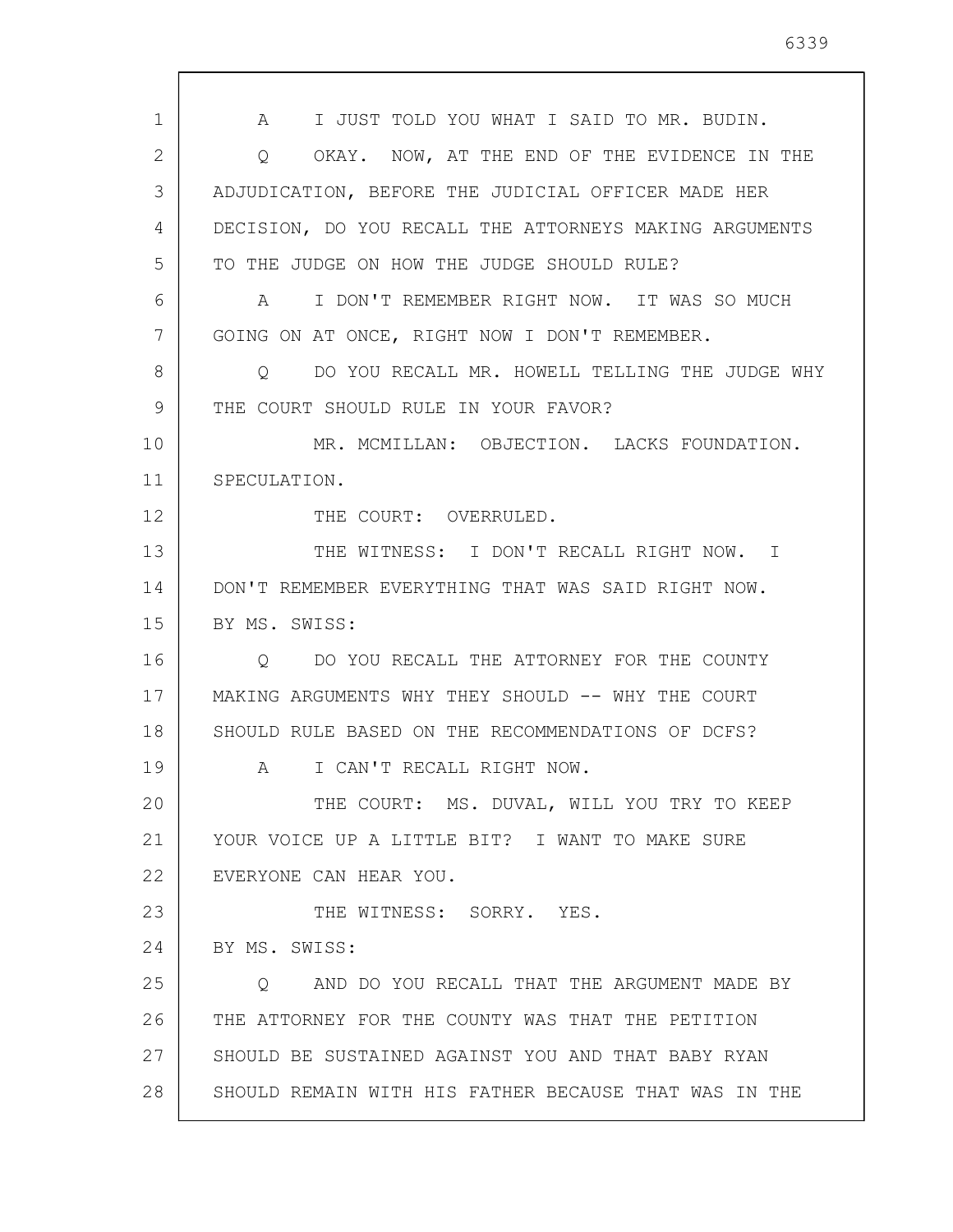1 2 3 4 5 6 7 8 9 10 11 12 13 14 15 16 17 18 19 20 21 22 23 24 25 26 27 28 BEST INTEREST OF THE CHILD? A I DON'T REMEMBER IF THAT WAS EXACTLY WHAT WAS SAID BUT -- IF IT IS, I DON'T KNOW. Q AND DO YOU RECALL THE ATTORNEY FOR BABY RYAN AGREEING WITH THE DEPARTMENT'S RECOMMENDATION TO SUSTAIN THE PETITION AND FOR RYAN TO REMAIN WITH HIS FATHER BECAUSE THAT'S IN HIS BEST INTEREST? MR. MCMILLAN: OBJECTION. FOUNDATION. SPECULATION. THE COURT: OVERRULED. THE WITNESS: AS I SIT HERE, I DON'T RECALL, BUT IF YOU HAVE SOMETHING TO SHOW ME, I'LL BE GLAD TO READ IT AND SEE IF I REMEMBER. BY MS. SWISS: Q DO YOU RECALL THAT THE FATHER'S ATTORNEY ALSO AGREED WITH THE DEPARTMENT'S RECOMMENDATION TO SUSTAIN THE PETITION AND THAT RYAN SHOULD REMAIN IN THE CUSTODY OF HIS FATHER BECAUSE THAT WAS IN THE BEST INTEREST OF THE CHILD? A I DON'T RECALL RIGHT NOW. Q NOW, YESTERDAY YOU DID TESTIFY THAT THE COURT IN THE ADJUDICATION MADE SOME RULINGS; CORRECT? A YES. Q AND THE COURT DID SUSTAIN THE PETITION; CORRECT? A YES. Q AND THE COURT ORDERED THAT RYAN SHOULD REMAIN IN THE CUSTODY OF HIS FATHER BECAUSE THAT WAS IN HIS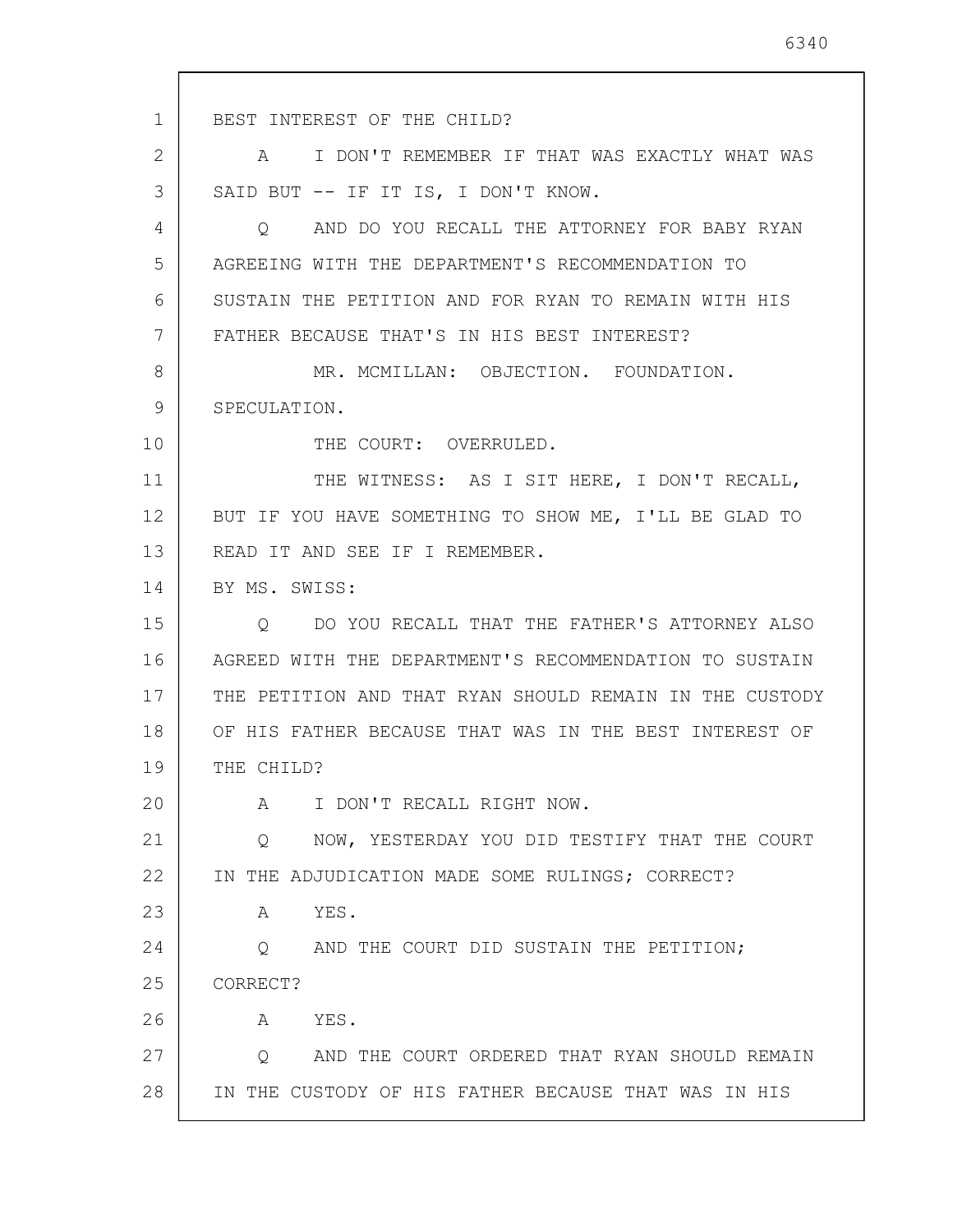1 2 3 4 5 6 7 8 9 10 11 12 13 14 15 16 17 18 19 20 21 22 23 24 25 26 27 28 BEST INTEREST; CORRECT? MR. MCMILLAN: OBJECTION. MISSTATES HER TESTIMONY AS OF YESTERDAY. THE COURT: OVERRULED. THE WITNESS: I'M SORRY, CAN YOU REPEAT THE QUESTION? MR. KING: IF WE CAN HAVE IT READ BACK, PLEASE. THE COURT: YES. PLEASE READ IT BACK. AND PLEASE TRY TO KEEP YOUR VOICE UP, MS. DUVAL. THE WITNESS: OKAY. (THE PREVIOUS QUESTION WAS READ BACK BY THE COURT REPORTER AS FOLLOWS: "QUESTION: AND THE COURT ORDERED THAT RYAN SHOULD REMAIN IN THE CUSTODY OF HIS FATHER BECAUSE THAT WAS IN HIS BEST INTEREST; CORRECT?") THE WITNESS: I BELIEVE THAT'S WHAT THE COURT SAID. BY MS. SWISS: Q AND YOU TESTIFIED YESTERDAY THAT ONE OF THE REASONS THAT THE COURT MADE ITS RULING WAS BECAUSE THERE WAS EVIDENCE THAT YOU WEREN'T FOLLOWING THE DIRECTIONS OF DR. YIM AS TO WHAT TO FEED THE BABY? THAT'S WHAT YOU SAID YESTERDAY? A WHAT I SAID YESTERDAY WAS THAT THE -- I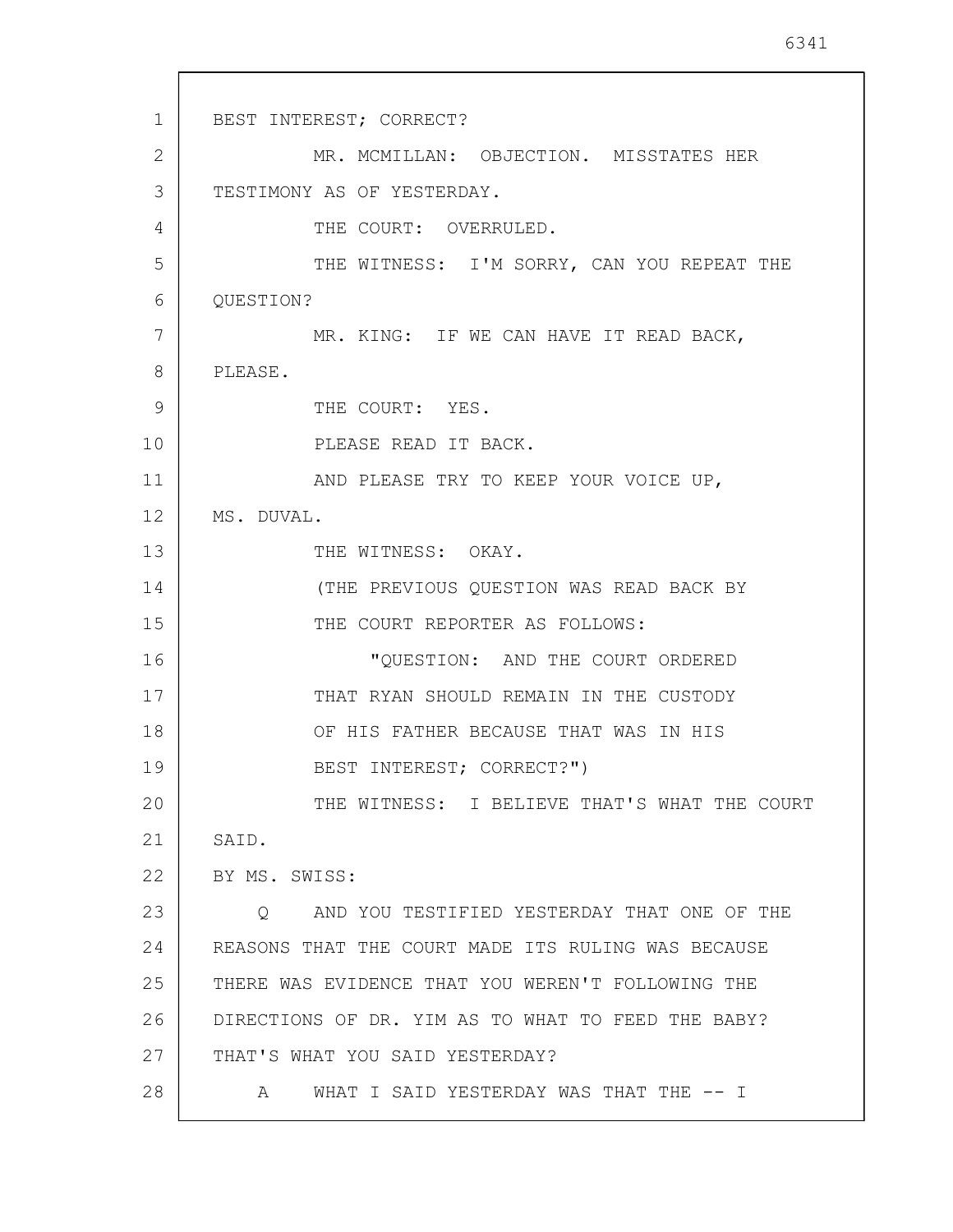| 1  | REMEMBER THE COURT STATING ITS REASONS AS OF WHY THEY           |
|----|-----------------------------------------------------------------|
| 2  | WERE SUBSTANTIATING THE PETITION FROM THE DEPARTMENT.           |
| 3  | AND AS I SIT HERE, I RECALL ABOUT TWO REASONS WHY.              |
| 4  | AND ONE OF THOSE WAS ABOUT DR. YIM; RIGHT?<br>$Q \qquad \qquad$ |
| 5  | YES.<br>$\mathbb A$                                             |
| 6  | THERE WAS ACTUALLY QUITE A NUMBER OF REASONS<br>Q               |
| 7  | THAT THE COURT GAVE IN MAKING ITS RULING; ISN'T THAT            |
| 8  | TRUE?                                                           |
| 9  | MR. MCMILLAN: LACKS FOUNDATION. SPECULATION.                    |
| 10 | THE COURT: OVERRULED.                                           |
| 11 | THE WITNESS: IT COULD BE.                                       |
| 12 | BY MS. SWISS:                                                   |
| 13 | WELL, YOU ATTENDED THE HEARING; RIGHT?<br>Q                     |
| 14 | I DID.<br>A                                                     |
| 15 | Q YOU WERE THERE ON AUGUST 9, 2010?                             |
| 16 | YES.<br>A                                                       |
| 17 | AND ISN'T IT TRUE THAT THE COURT FOUND THAT<br>$\mathsf{Q}$     |
| 18 | NONE OF THE PARTIES DISPUTED THAT RYAN WAS DIAGNOSED            |
| 19 | WITH FAILURE TO THRIVE?                                         |
| 20 | I HAVE NO RECOLLECTION, BUT IT SOUNDS LIKE --<br>A              |
| 21 | I DON'T DISPUTE IT, SO.                                         |
| 22 | AND THERE WAS NO DISPUTE THAT RYAN WAS<br>Q                     |
| 23 | DIAGNOSED WITH DEVELOPMENTAL DELAYS; RIGHT?                     |
| 24 | CORRECT.<br>A                                                   |
| 25 | AND ISN'T IT TRUE THAT THE COURT FOUND THAT<br>$\mathsf{Q}$     |
| 26 | YOU, MS. DUVAL, WERE RESPONSIBLE FOR RYAN'S FAILURE TO          |
| 27 | THRIVE?                                                         |
| 28 | IF THAT'S WHAT YOU'RE SAYING. I DON'T<br>A                      |
|    |                                                                 |

 $\sqrt{ }$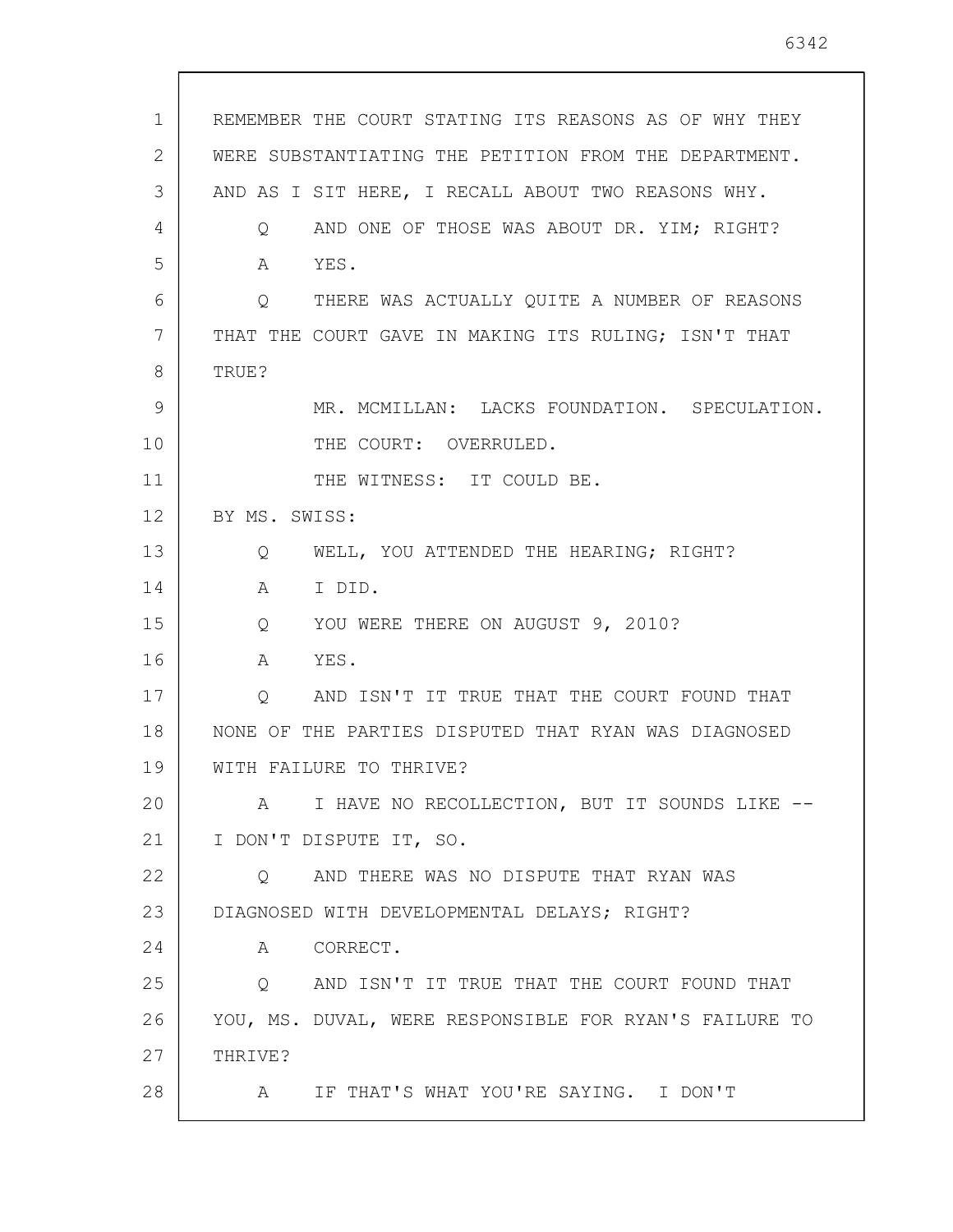| $\mathbf{1}$ | REMEMBER IF THAT'S EXACTLY HOW THE COURT SAID IT, BUT    |
|--------------|----------------------------------------------------------|
| 2            | IF YOU HAVE SOMETHING TO REFRESH MY MEMORY.              |
| 3            | Q WE CAN MARK THE NEXT EXHIBIT IN ORDER.                 |
| 4            | THE CLERK: THAT WOULD BE 1249.                           |
| 5            | BY MS. SWISS:                                            |
| 6            | O EXHIBIT 1249 WILL BE VOLUME 2 OF 2 OF THE              |
| 7            | RECORD OF THE TRANSCRIPT FROM THE DEPENDENCY APPEAL.     |
| 8            | (DEFENDANTS' EXHIBIT NO. 1249, WAS                       |
| 9            | MARKED FOR IDENTIFICATION BY THE                         |
| 10           | COURT.)                                                  |
| 11           | BY MS. SWISS:                                            |
| 12           | Q WE'RE GOING TO TAKE A LOOK AT PAGE 306, AND            |
| 13           | THAT PAGE IS PART OF THE STATEMENTS OF THE COURT IN      |
| 14           | RULING ON THE ADJUDICATION ON AUGUST 9, 2010.            |
| 15           | I'M LOOKING AT THE SECOND PARAGRAPH, LINES 7             |
| 16           | THROUGH 13.                                              |
| 17           | DO YOU SEE THAT, MS. DUVAL?                              |
| 18           | A I SEE THAT.                                            |
| 19           | AND DOES THAT REFRESH YOUR RECOLLECTION THAT             |
| 20           | THE COURT FOUND THAT YOU WERE RESPONSIBLE FOR RYAN'S     |
| 21           | FAILURE TO THRIVE?                                       |
| 22           | A THAT REFRESHES MY RECOLLECTION, YES.                   |
| 23           | Q AND THE COURT ALSO FOUND THAT RYAN WAS                 |
| 24           | SUBSTANTIALLY IN YOUR CARE?                              |
| 25           | A YES.                                                   |
| 26           | AND THE COURT ALSO FOUND THAT YOU WERE RYAN'S<br>$\circ$ |
| 27           | PRIMARY CARETAKER AND HE HAD LIMITED CONTACT WITH HIS    |
| 28           | FATHER?                                                  |
|              |                                                          |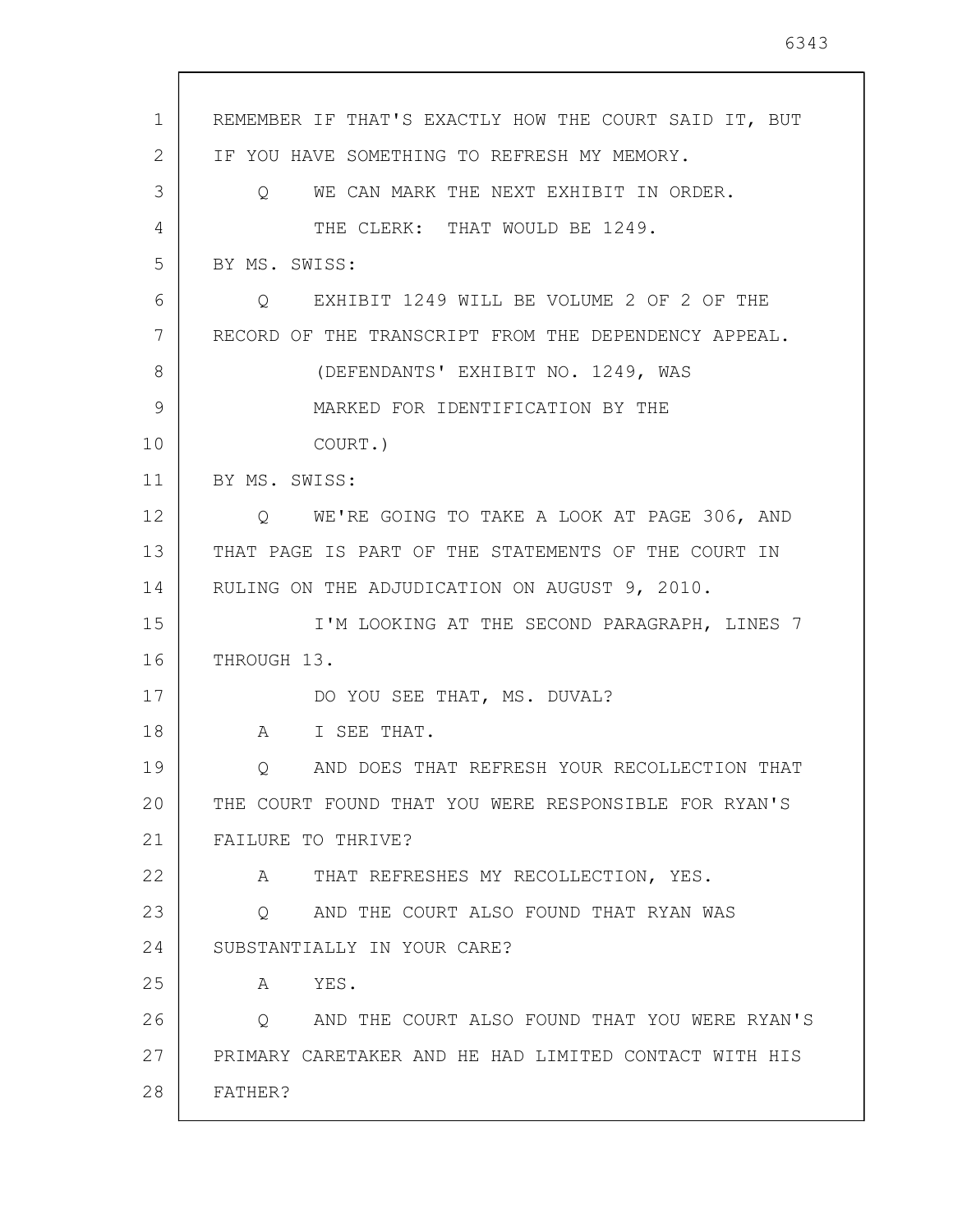1 2 3 4 5 6 7 8 9 10 11 12 13 14 15 16 17 18 19 20 21 22 23 24 25 26 27 28 A YES. Q AND THE COURT ALSO FOUND THAT, WHEN RYAN BEGAN TO VISIT HIS FATHER, THAT YOU DIRECTED WHAT THE FATHER WAS TO FEED AND NOT FEED BABY RYAN? A THAT'S WHAT THE COURT FOUND. Q NOW, THE COURT ALSO FOUND THAT RYAN WAS DISMISSED AS A PATIENT FROM DR. YIM BECAUSE OF THE FAILURE TO FOLLOW DR. YIM'S RECOMMENDATIONS ON WHAT TO FEED THE BABY? A THAT'S WHAT IT SAYS HERE, YES. Q AND ON PAGE 307, THE COURT ALSO FOUND THAT -- THE COURT ALSO MADE A STATEMENT THAT YOU WOULD LIKE THE COURT -- YOU, MS. DUVAL, WOULD LIKE THE COURT TO BELIEVE THAT RYAN WAS DISMISSED AS A PATIENT BECAUSE OF THE PARENTS' CONFLICT; CORRECT? A THAT'S WHAT IT SAYS HERE, YES. Q AND THE COURT FOUND THAT THAT WAS JUST NOT SUPPORTED BY THE EVIDENCE; RIGHT? MR. MCMILLAN: OBJECTION. YOUR HONOR, CAN I HAVE A QUICK SIDEBAR? THE OBJECTION IS BASED ON FOUNDATIONAL AND REFRESHMENT OF RECOLLECTION -- IMPROPER REFRESHMENT OF RECOLLECTION. THE COURT: ALL RIGHT. (THE FOLLOWING PROCEEDINGS WERE HELD AT SIDEBAR.) THE COURT: WE'RE AT SIDEBAR. COUNSEL ARE PRESENT.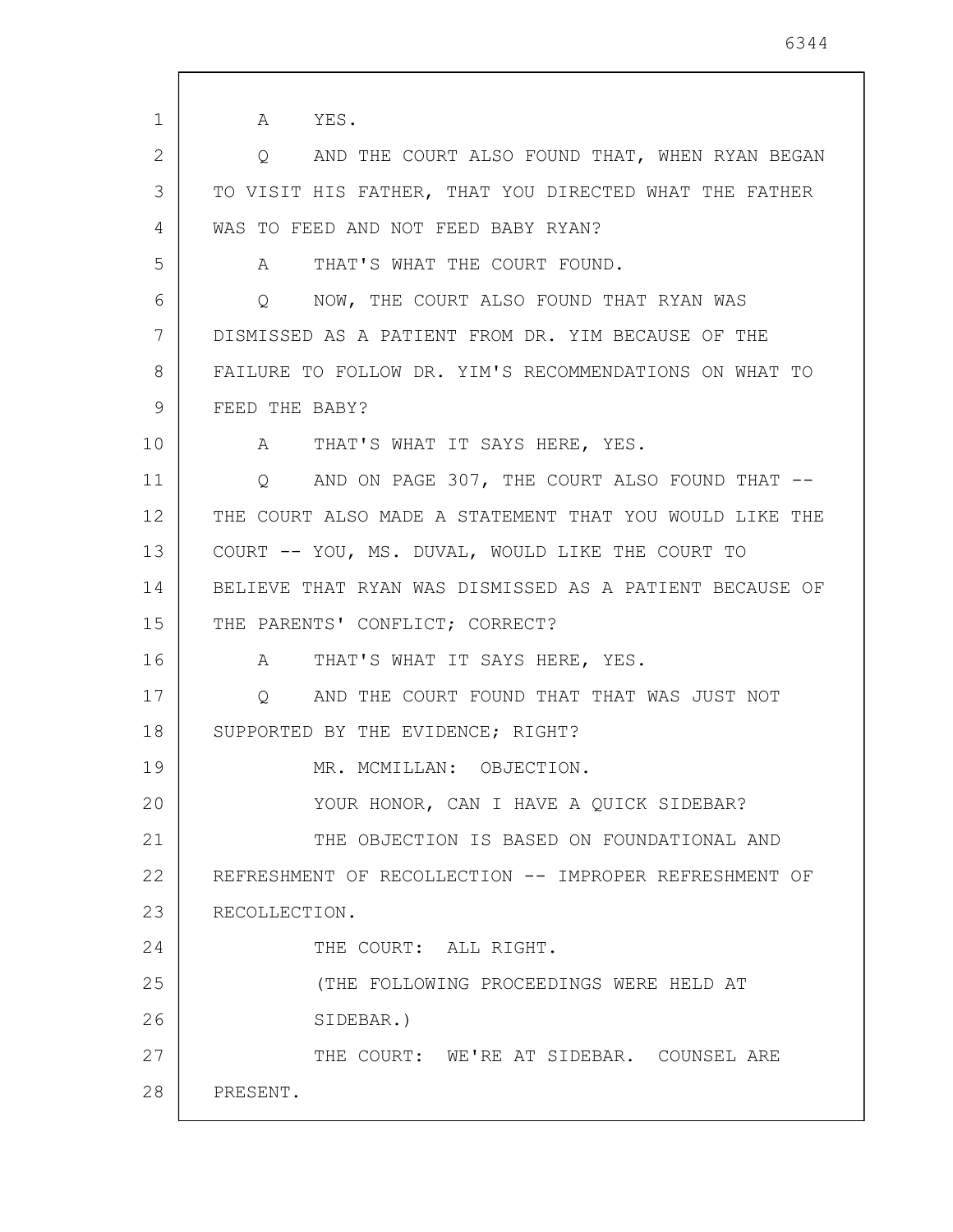| $\mathbf{1}$ | YES, MR. MCMILLAN?                                      |
|--------------|---------------------------------------------------------|
| 2            | MR. MCMILLAN: ESSENTIALLY, THIS IS NO                   |
| 3            | DIFFERENT FROM JUST READING THE DOCUMENT. SHE'S GOING   |
| 4            | LINE BY LINE, JUST SAYING, "RIGHT?" THERE'S NO          |
| 5            | QUESTION ABOUT WHETHER OR NOT SHE REMEMBERS SPECIFIC    |
| 6            | FINDINGS OR ANYTHING ELSE. THERE'S NO QUESTIONS ABOUT   |
| 7            | WHETHER OR NOT OR READING THIS TO HERSELF REFRESHES HER |
| 8            | RECOLLECTION OR WHAT THAT REFRESHED RECOLLECTION NOW    |
| 9            | IS. ESSENTIALLY, WHAT SHE'S DOING IS JUST READING A     |
| 10           | LINE AND SAYING "THAT'S RIGHT, THAT'S RIGHT, THAT'S     |
| 11           | RIGHT." IT'S REALLY NO DIFFERENT FROM WHAT WAS          |
| 12           | OBJECTED TO YESTERDAY.                                  |
| 13           | THE COURT: I THINK THAT'S CORRECT.                      |
| 14           | IF YOU'RE ASKING HER FOR HER RECOLLECTION OF            |
| 15           | WHAT THE JUDGE DID AND SHE SAYS SHE HAS NO              |
| 16           | RECOLLECTION, YOU'RE ENTITLED TO SHOW HER THE -- A      |
| 17           | DOCUMENT TO SEE IF THAT REFRESHES HER RECOLLECTION.     |
| 18           | BUT IT IS CORRECT, AND I DID MENTION THIS YESTERDAY,    |
| 19           | THAT YOU CAN'T JUST READ FROM THE DOCUMENT.<br>THE      |
| 20           | QUESTION IS DOES IT REFRESH HER RECOLLECTION OR NOT,    |
| 21           | AND IF IT DOES, DID THE JUDGE MAKE ANY FINDING ON       |
| 22           | SOMETHING OR -- SHE CAN SAY "YES," THEN WHAT WAS IT?    |
| 23           | IF SHE SAYS, "I DON'T RECALL," YOU CAN SHOW IT TO HER   |
| 24           | AND ASK IF THAT REFRESHES HER RECOLLECTION, AND EITHER  |
| 25           | IT DOES OR IT DOESN'T. IF IT DOES, THEN SHE SHOULD      |
| 26           | TESTIFY AS TO WHAT HER RECOLLECTION IS, AND NOT JUST    |
| 27           | READ FROM THE DOCUMENT.                                 |
| 28           | MS. SWISS: UNDERSTOOD. TRYING NOT TO READ.              |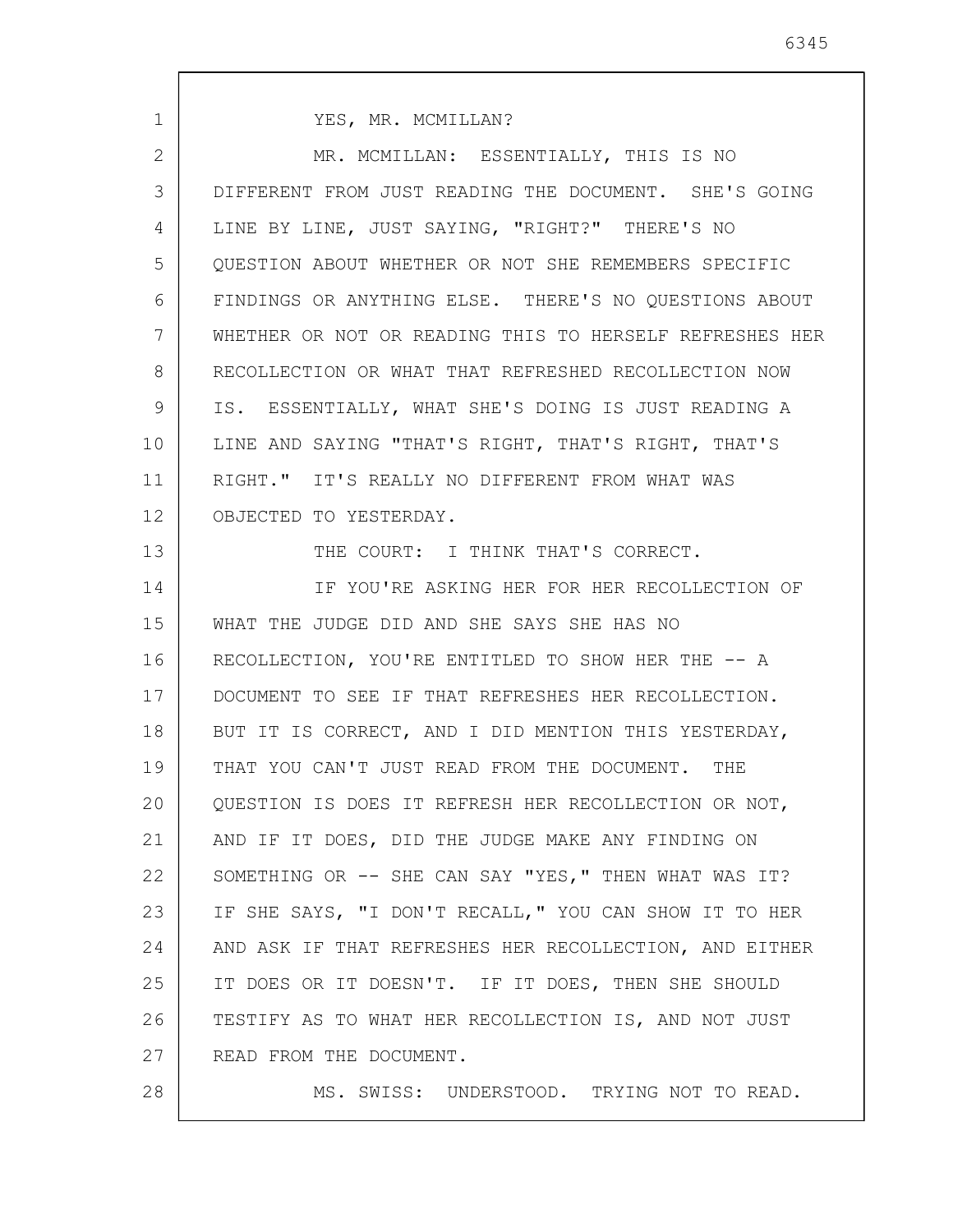| $\mathbf 1$     | I'M TRYING TO MAKE IT AS WHAT THE COURT'S STATEMENTS   |
|-----------------|--------------------------------------------------------|
| 2               | WERE, SO I WILL BE MORE COGNIZANT.                     |
| 3               | THE COURT: OKAY. THANK YOU.                            |
| 4               | (THE FOLLOWING PROCEEDINGS WERE HELD IN                |
| 5               | OPEN COURT IN THE PRESENCE OF THE                      |
| 6               | JURY.)                                                 |
| 7               | BY MS. SWISS:                                          |
| 8               | Q MS. DUVAL, ISN'T IT TRUE THAT IN THE                 |
| 9               | DEPENDENCY COURT, THE COURT MADE A FINDING THAT YOU    |
| 10              | WERE NOT GIVING RYAN THE RECOMMENDED FOODS THAT WERE   |
| 11              | RECOMMENDED BY THE PROFESSIONALS?                      |
| 12 <sup>°</sup> | MR. MCMILLAN: FOUNDATION. SPECULATION.                 |
| 13              | OBJECTION.                                             |
| 14              | THE COURT: OVERRULED.                                  |
| 15              | THE WITNESS: YES, IT SAYS THAT'S --                    |
| 16              | MR. MCMILLAN: OBJECTION. MOVE TO STRIKE.               |
| 17              | THE COURT: I'M SORRY TO INTERRUPT, BUT THE             |
| 18              | QUESTION IS DO YOU HAVE A RECOLLECTION OF THE COURT    |
| 19              | MAKING A CERTAIN FINDING THAT SHE STATED TO YOU. IF    |
| 20              | YOU -- SO YOU NEED TO ANSWER THAT EITHER YES, YOU HAVE |
| 21              | A RECOLLECTION OF SOMETHING THAT THE COURT DID, OR YOU |
| 22              | DON'T. AND THAT'S UP TO YOU. I DON'T KNOW WHAT         |
| 23              | YOUR -- WHAT YOUR MEMORY IS. BUT YOU -- DO YOU         |
| 24              | UNDERSTAND WHAT I'M TELLING YOU?                       |
| 25              | IN OTHER WORDS, YOU'RE LOOKING AT THIS                 |
| 26              | TRANSCRIPT, AND THE QUESTION IS YOUR MEMORY, NOT       |
| 27              | SPECIFICALLY WHAT'S IN THE TRANSCRIPT.                 |
| 28              | THE WITNESS: NO, I DON'T RECALL RIGHT NOW.             |

 $\overline{\phantom{a}}$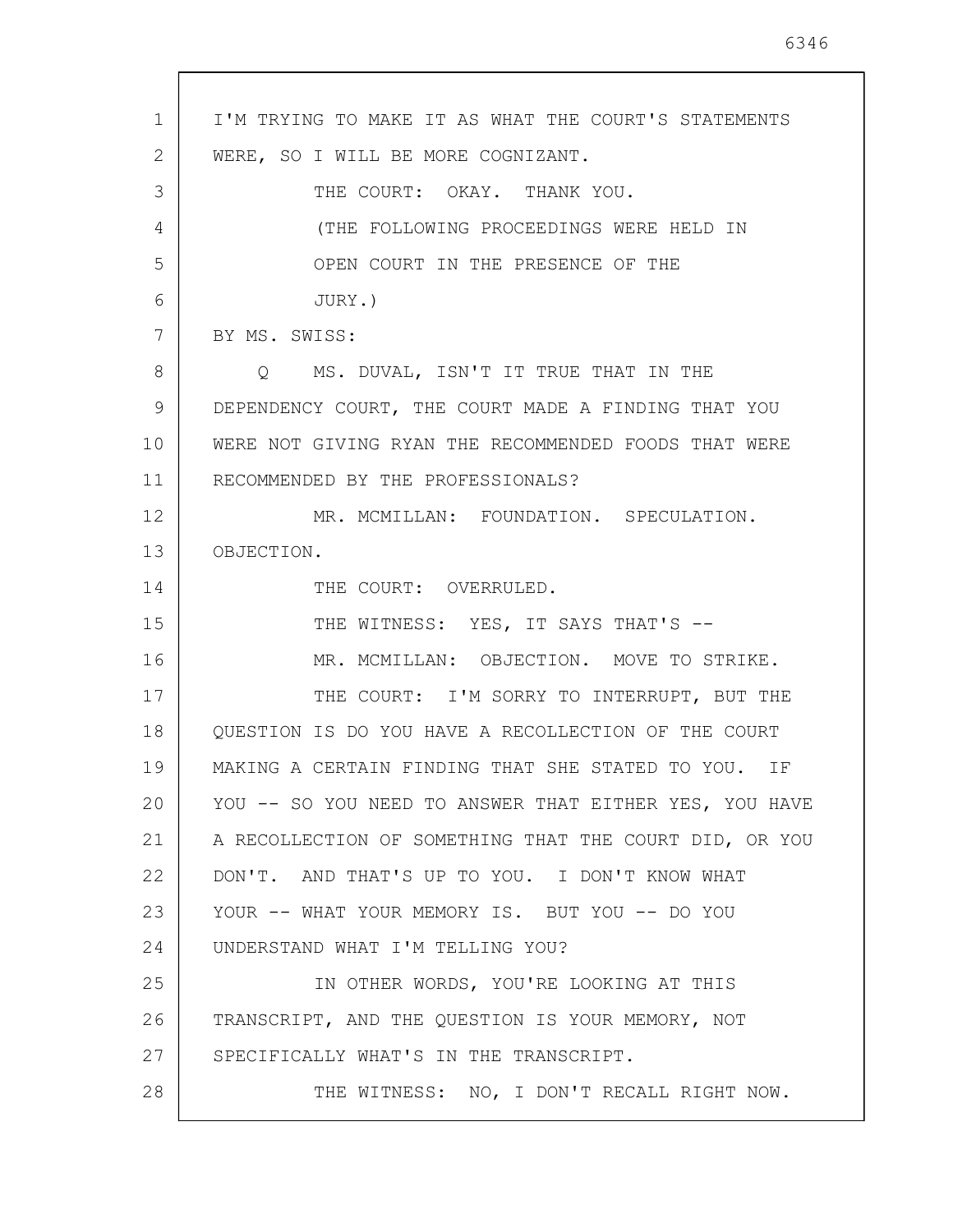1 2 3 4 5 6 7 8 9 10 11 12 13 14 15 16 17 18 19 20 21 22 23 24 25 26 27 28 BY MS. SWISS: Q IF YOU CAN TAKE A LOOK AT PAGE 305, LINES 16 TO 23. JUST READ THAT TO YOURSELF. A I'M DONE. Q DOES THAT REFRESH YOUR RECOLLECTION THAT THE COURT FOUND -- OF THE COURT'S FINDING -- THE COURT: AND I'M SORRY TO INTERRUPT, BUT I HEARD YOU SAY "PAGE 305." DO YOU MEAN PAGE 307? MS. SWISS: YES, PAGE 307, LINES 16 TO 23. THE COURT: ALL RIGHT. WELL, BOTH THE REPORTER AND I HEARD 305. THE WITNESS: I HEARD FROM 305. THE COURT: DID YOU AS WELL? ALL RIGHT. SO SHE'S ASKING YOU NOW TO LOOK AT PAGE 307, LINES 16 TO 23, AND JUST ASKING YOU TO READ THAT TO YOURSELF, NOT OUT LOUD. AND LET HER KNOW AFTER YOU'VE READ IT. THE WITNESS: I'M READY. BY MS. SWISS: Q DOES THAT REFRESH YOUR RECOLLECTION OF THE COURT'S FINDING? A IT DOES. Q AND WHAT'S YOUR RECOLLECTION? A THAT -- THAT ALTHOUGH I NEVER WITHHELD FOODS, THAT THE COURT FELT THAT I FAILED TO GIVE THE RECOMMENDED FOODS BY MEDICAL PROFESSIONALS. MR. MCMILLAN: OBJECTION, YOUR HONOR. MOVE TO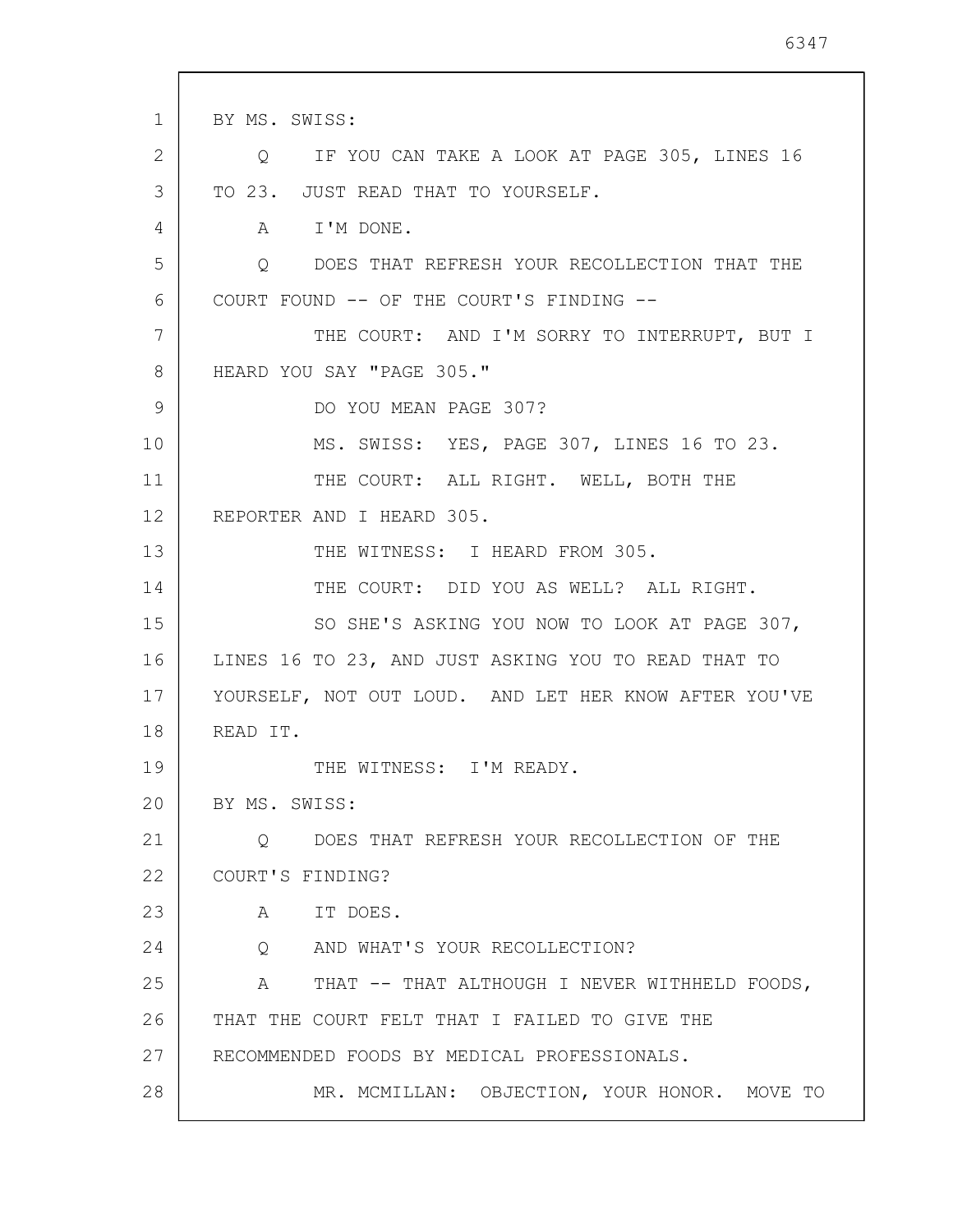1 2 3 4 5 6 7 8 9 10 11 12 13 14 15 16 17 18 19 20 21 22 23 24 25 26 27 28 STRIKE. THE WITNESS WAS JUST READING THE DOCUMENT AS OPPOSED TO A MEMORY. THE COURT: THE MOTION IS DENIED. GO AHEAD, BUT WHEN YOU'RE ASKED A QUESTION ABOUT YOUR MEMORY, THEN STATE WHAT YOUR MEMORY IS. AND WE'LL GO AHEAD AND SHE'LL ASK MORE QUESTIONS, AND WE'LL TRY TO MAKE THIS CLEARER TO YOU IF NECESSARY. GO AHEAD AND ASK YOUR NEXT QUESTION. BY MS. SWISS: Q NOW, ISN'T IT TRUE, MS. DUVAL, THAT IN MAKING ITS RULING IN THE DEPENDENCY CASE, THE JUDICIAL OFFICER MADE A FINDING THAT THERE WERE MEDICAL TESTS DONE TO RULE OUT THE POSSIBLE CAUSES FOR THE FAILURE TO THRIVE AND THAT THE RESULTS OF THOSE TESTS WERE ALL NEGATIVE? MR. MCMILLAN: OBJECTION. LACKS FOUNDATION. SPECULATION. COMPOUND. EVIDENCE CODE SECTION 765. THE COURT: OVERRULED. DO YOU REMEMBER THE QUESTION? THE WITNESS: I DON'T REMEMBER IF THAT'S WHAT THE COURT SAID. THE COURT: WE'LL HAVE THE REPORTER READ IT BACK TO YOU. (THE PREVIOUS QUESTION WAS READ BACK BY THE COURT REPORTER AS FOLLOWS: "QUESTION: NOW, ISN'T IT TRUE, MS. DUVAL, THAT IN MAKING ITS RULING IN THE DEPENDENCY CASE, THE JUDICIAL OFFICER MADE A FINDING THAT THERE WERE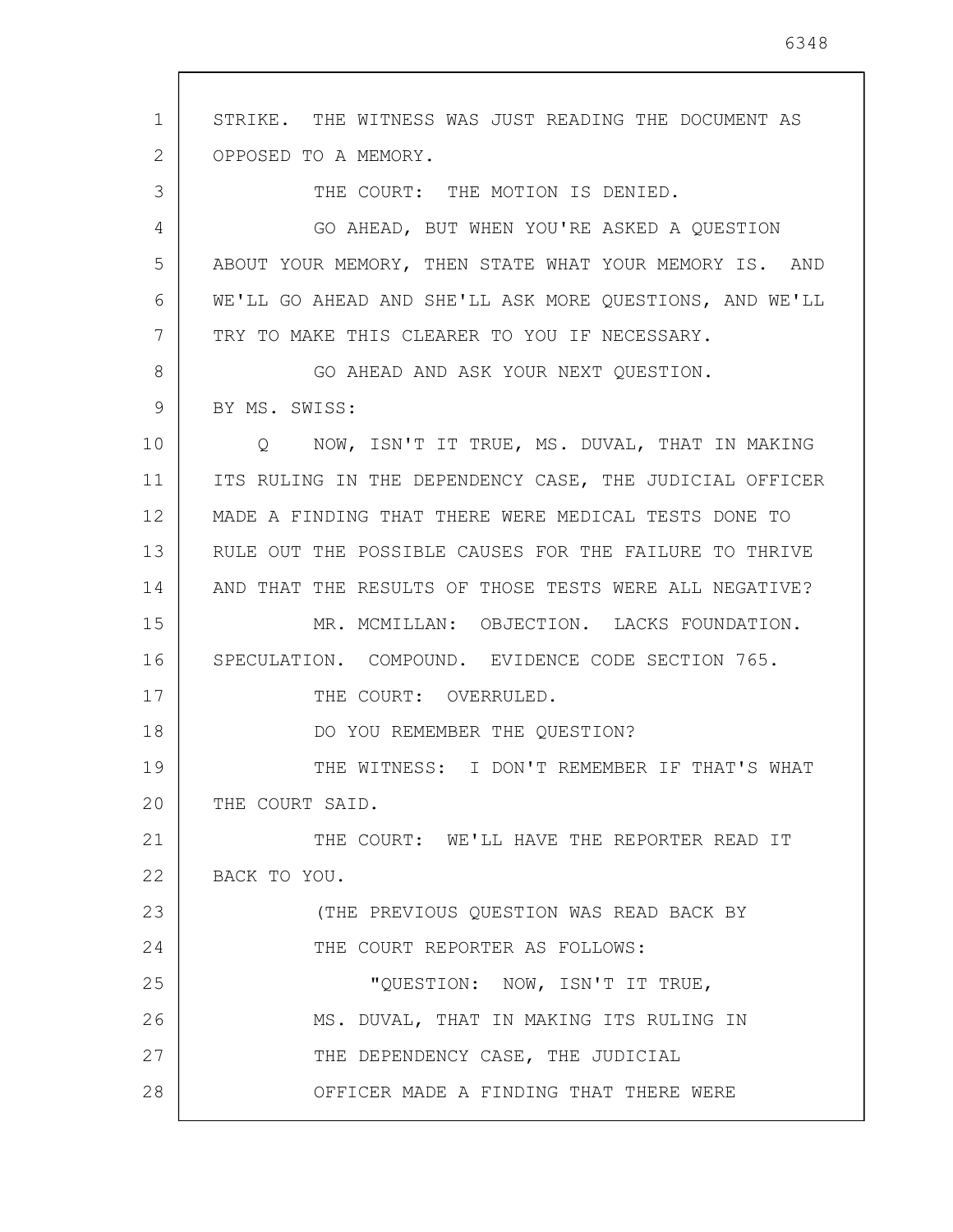1 2 3 4 5 6 7 8 9 10 11 12 13 14 15 16 17 18 19 20 21 22 23 24 25 26 27 28 MEDICAL TESTS DONE TO RULE OUT THE POSSIBLE CAUSES FOR THE FAILURE TO THRIVE AND THAT THE RESULTS OF THOSE TESTS WERE ALL NEGATIVE?") THE WITNESS: I DON'T REMEMBER. BY MS. SWISS: Q IF YOU COULD LOOK AT PAGE 311, LINES 19 TO 26. PLEASE READ THAT TO YOURSELF AND LET ME KNOW WHEN YOU'RE READY. A I'M SORRY, WHAT LINE? Q PAGE 311, LINES 19 TO 26. A THANKS. I'M DONE. Q DOES THAT REFRESH YOUR RECOLLECTION THAT THE COURT MADE A FINDING THAT -- THE COURT: NO, NO. THE QUESTION IS: DOES THAT REFRESH YOUR RECOLLECTION? AFTER READING THAT, DOES THAT REFRESH YOUR RECOLLECTION? DO YOU NOW REMEMBER SOMETHING? THE WITNESS: NO. THE COURT: ALL RIGHT. THEN THAT'S YOUR ANSWER. BY MS. SWISS: Q MS. DUVAL, DO YOU RECALL THE COURT IN THE DEPENDENCY CASE MAKING THE FINDING THAT MR. MILLS CONFIRMED THAT THE REASON RYAN WAS DISMISSED FROM DR. YIM'S PRACTICE WAS BECAUSE YOU WERE NOT FOLLOWING THE DOCTOR'S RECOMMENDATIONS ON WHAT TO FEED THE BABY?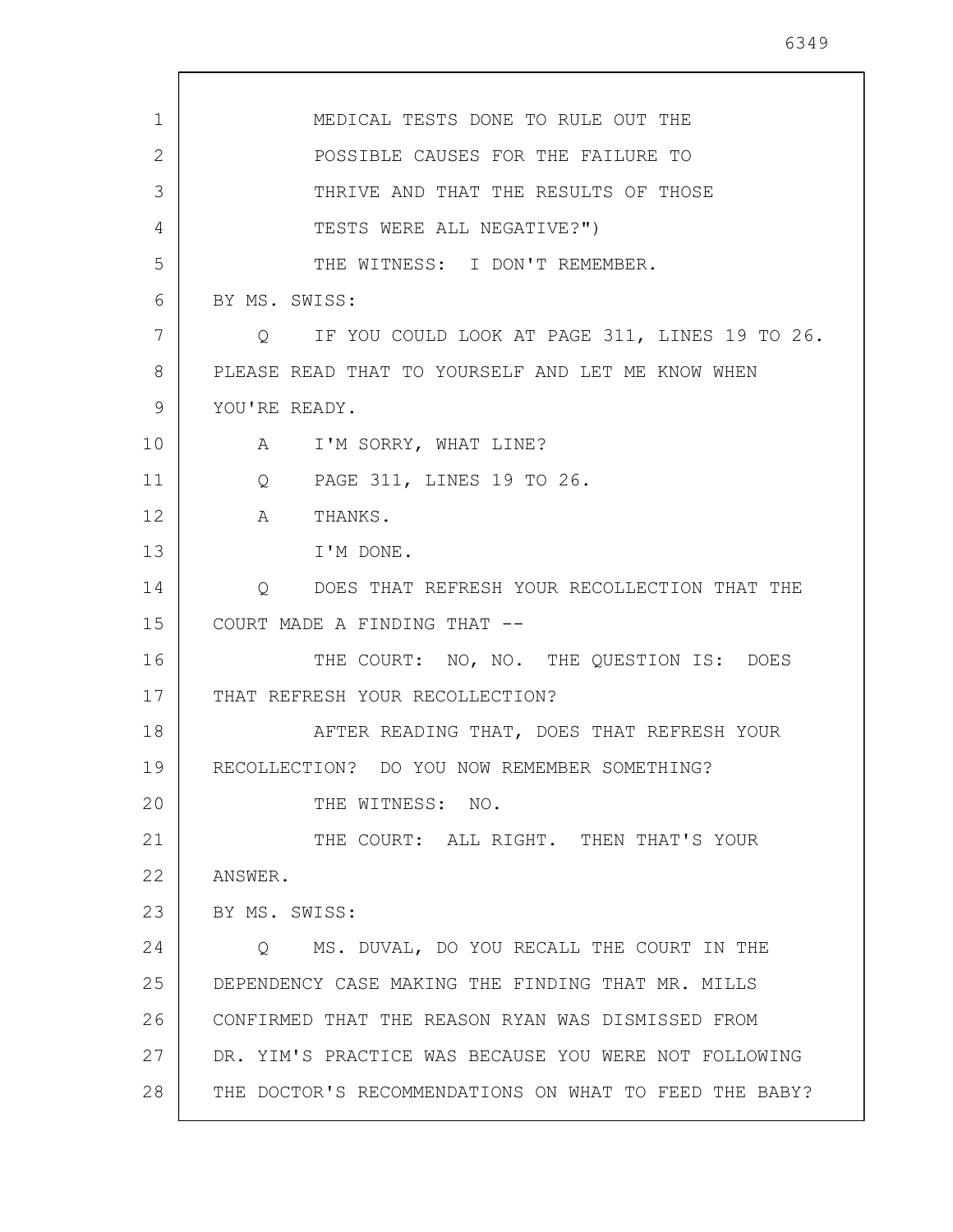1 2 3 4 5 6 7 8 9 10 11 12 13 14 15 16 17 18 19 20 21 22 23 24 25 26 27 28 A I DON'T RECALL. Q YOU CAN TAKE A LOOK AT PAGE 315, LINES 21 TO 28, CONTINUING TO PAGE 316, 1 TO 5. A I'M DONE. Q DOES THAT REFRESH YOUR RECOLLECTION? A NO. Q MS. DUVAL, AFTER THE ADJUDICATION, YOU TESTIFIED YESTERDAY THAT YOUR -- THAT YOU FILED AN APPEAL; CORRECT? A YES. Q AND YOU HAD A NEW ATTORNEY FOR THAT APPEAL; CORRECT? A YES. Q KAREN DODD? A YES. Q AND MS. DODD FILED A BRIEF TO THE COURT OF APPEAL ON YOUR BEHALF? MR. MCMILLAN: FOUNDATION -- OBJECTION. FOUNDATION. SPECULATION. THE COURT: OVERRULED. DO YOU KNOW? THE WITNESS: YES. THE COURT: ALL RIGHT. BY MS. SWISS: Q AND IT WAS PRETTY LENGTHY; RIGHT? I MEAN, OVER 100 PAGES? A I DON'T REMEMBER HOW MANY PAGES IT WAS. Q AND ON YOUR APPEAL, YOU ARGUED -- YOUR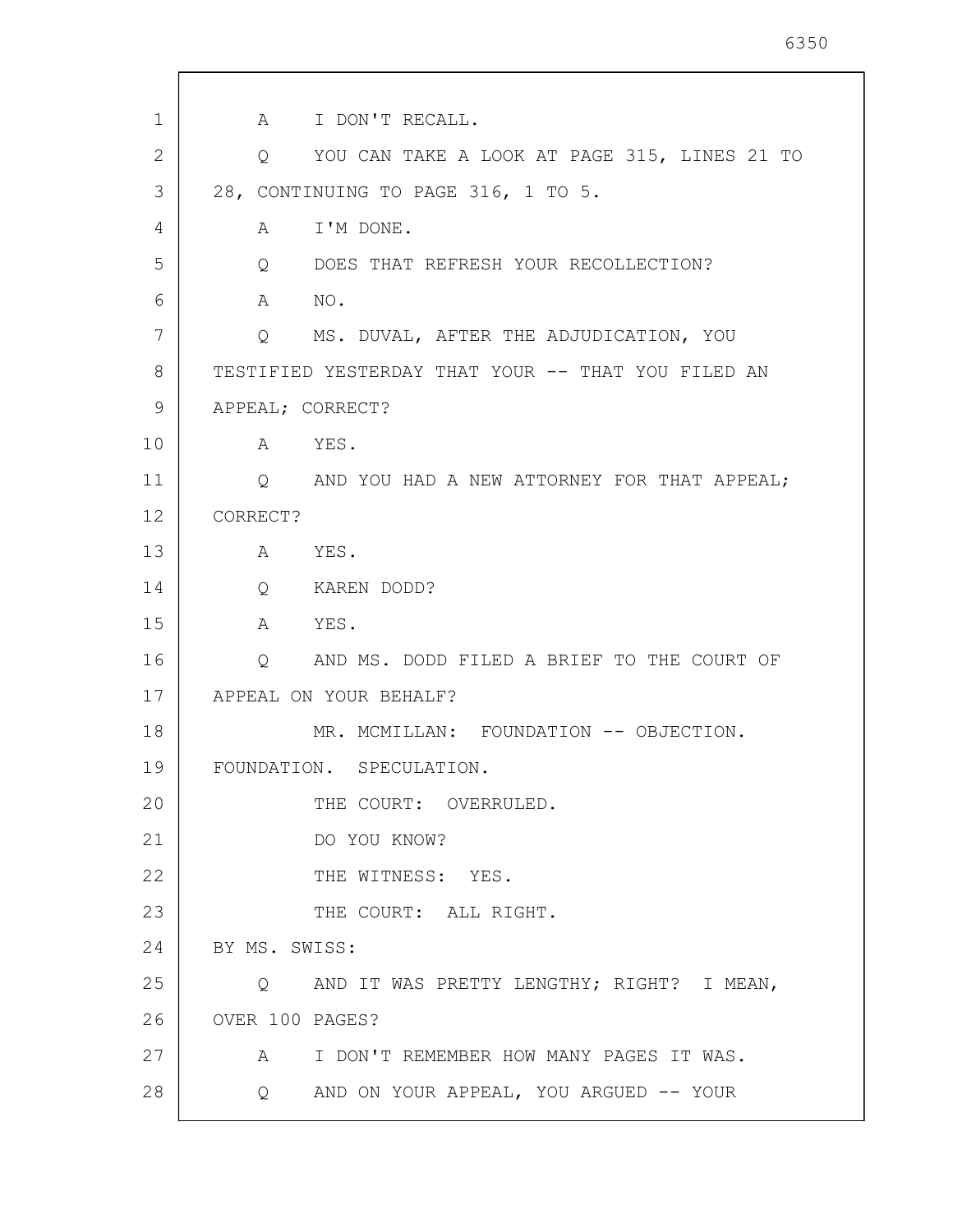1 2 3 4 5 6 7 8 9 10 11 12 13 14 15 16 17 18 19 20 21 22 23 24 25 26 27 28 ATTORNEYS ARGUED ON YOUR BEHALF THAT BABY RYAN SHOULD HAVE BEEN ABLE TO UNDERGO THE MRI AND THE TESTING; ISN'T THAT TRUE? A SOUNDS LIKE WHAT WAS ON THE BRIEF. I DON'T REMEMBER EVERYTHING THAT WAS ON THE BRIEF, BUT IT SOUNDS LIKE IT. Q AND ISN'T IT TRUE THAT IN YOUR APPELLATE BRIEF YOU ALSO ARGUED THAT THE STATEMENTS THAT YOU WERE DISCHARGED FROM DR. YIM'S PRACTICE BECAUSE YOU WEREN'T FOLLOWING HER RECOMMENDATIONS -- YOU ALSO MADE THE ARGUMENT THAT THAT WASN'T TRUE; CORRECT? A I DON'T REMEMBER IF THAT'S THE ARGUMENT THAT'S MADE ON THE BRIEF. I WILL HAVE TO LOOK AT THE BRIEF TO REFRESH MY RECOLLECTION. Q WE CAN MARK THE NEXT EXHIBIT IN ORDER, SHOULD BE 1250, AND THAT IS APPELLATE MOTHER'S OPENING BRIEF IN THE CASE IN RE: R.D. (DEFENDANTS' EXHIBIT NO. 1250.84, WAS MARKED FOR IDENTIFICATION BY THE COURT.) BY MS. SWISS: Q IF YOU COULD TAKE A LOOK AT PAGE 84, THE HEADING THERE. MS. DUVAL, DOES THAT HEADING ON PAGE 84 REFRESH YOUR RECOLLECTION AS TO WHAT ARGUMENT YOU MADE ON THE APPEAL? A YES. Q AND WHAT IS THAT RECOLLECTION?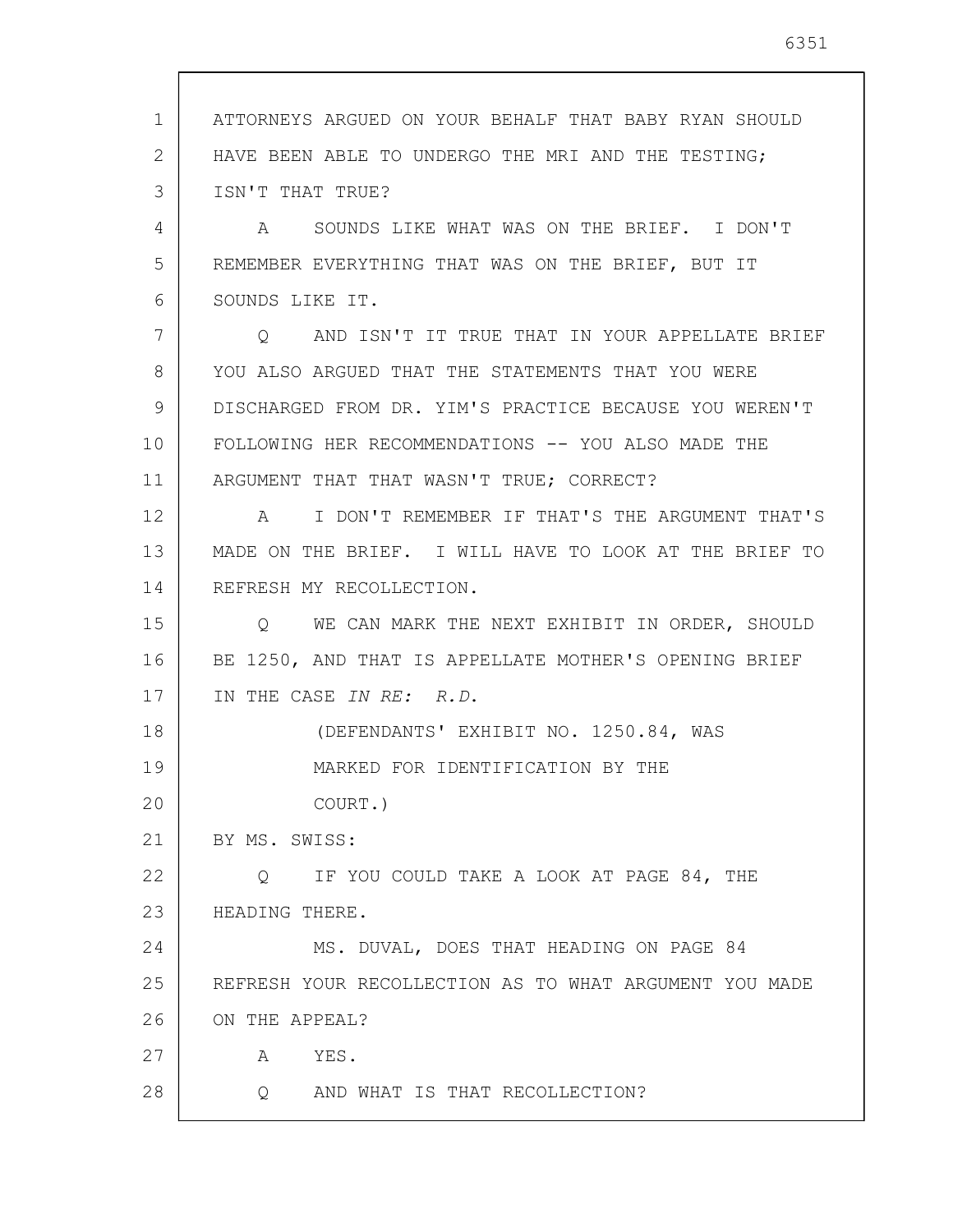| $\mathbf 1$ | THAT THERE WAS NOTHING IN THE MEDICAL RECORDS<br>A        |
|-------------|-----------------------------------------------------------|
| 2           | THAT SHOW I WAS NOT FOLLOWING THE DOCTOR'S                |
| 3           | RECOMMENDATIONS.                                          |
| 4           | AND YOU TESTIFIED YESTERDAY THAT YOU LOST THAT<br>$\circ$ |
| 5           | APPEAL; CORRECT?                                          |
| 6           | A YES.                                                    |
| 7           | Q AND DID YOU -- AND YOU RECEIVED A -- YOU                |
| 8           | RECEIVED A COPY OF THE APPELLATE COURT'S RULING?          |
| 9           | A YES.                                                    |
| 10          | AND DO YOU RECALL THAT THE COURT OF APPEAL<br>Q           |
| 11          | MADE A FINDING THAT RD WAS BORN HEALTHY WITHOUT           |
| 12          | COMPLICATIONS?                                            |
| 13          | MR. MCMILLAN: OBJECTION. FOUNDATION.                      |
| 14          | SPECULATION. ALSO LEGAL OPINION CONCLUSION AS TO          |
| 15          | FINDINGS BY THE APPELLATE COURT.                          |
| 16          | THE COURT: OVERRULED.                                     |
| 17          | THE QUESTION IS DO YOU RECALL WHETHER OR NOT              |
| 18          | THE APPELLATE COURT MADE THE FINDING THAT SHE STATED.     |
| 19          | DO YOU RECALL?                                            |
| 20          | THE WITNESS: WHAT ARE THE FINDINGS? SORRY.                |
| 21          | BY MS. SWISS:                                             |
| 22          | ISN'T IT TRUE THAT THE APPELLATE COURT MADE<br>$\circ$    |
| 23          | ITS RULING THAT RD WAS BORN HEALTHY WITHOUT               |
| 24          | COMPLICATIONS?                                            |
| 25          | MR. MCMILLAN: OBJECTION. MISSTATES THE                    |
| 26          | OPINION.                                                  |
| 27          | THE WITNESS: I DON'T RECALL.                              |
| 28          | THE COURT: ALL RIGHT. OVERRULED.                          |

 $\mathsf{l}$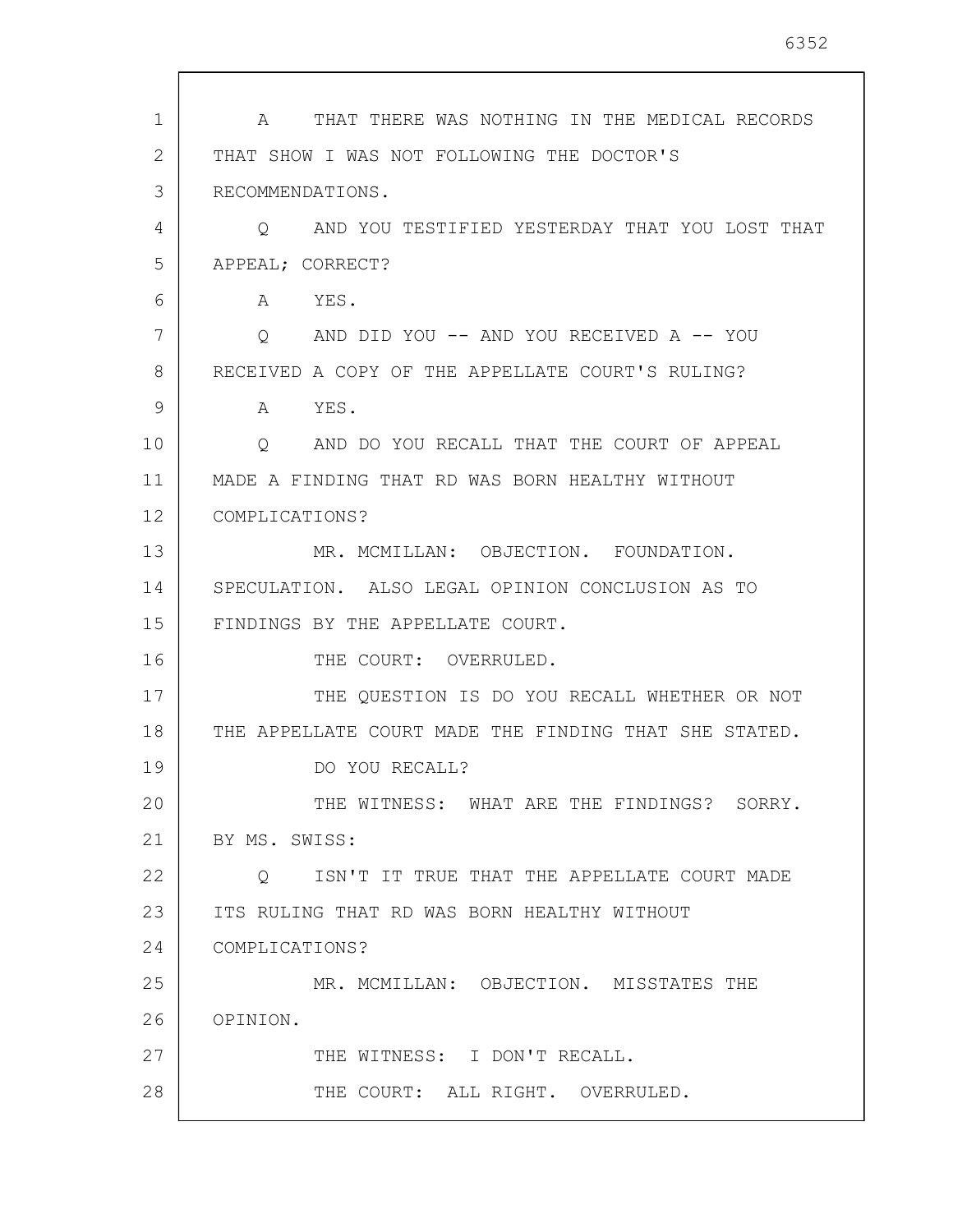1 2 3 4 5 6 7 8 9 10 11 12 13 14 15 16 17 18 19 20 21 22 23 24 25 26 27 28 SHE STATED SHE DOESN'T RECALL. BY MS. SWISS: Q WE CAN MARK THE NEXT EXHIBIT IN ORDER, EXHIBIT 1251. IT'S THE APPELLATE COURT'S DECISION IN THE MATTER OF IN RE: R.D. (DEFENDANTS' EXHIBIT NO. 1251.8, WAS MARKED FOR IDENTIFICATION BY THE COURT.) BY MS. SWISS: Q IF YOU CAN TAKE A LOOK AT PAGE 8, THE SECOND BIG PARAGRAPH STARTING WITH "WE FIND." A I'M DONE READING IT. Q DOES THAT REFRESH YOUR RECOLLECTION? A NO. Q DO YOU RECALL THAT THE APPELLATE COURT MADE A FINDING THAT SUBSTANTIAL EVIDENCE SUPPORTED THE DEPENDENCY COURT'S DECISION TO REMOVE RYAN FROM YOUR CUSTODY AND PLACE HIM WITH HIS FATHER? MR. MCMILLAN: OBJECTION, YOUR HONOR. IMPROPER -- IT'S IMPROPER REFRESHMENT OF RECOLLECTION. THE COURT: THE OBJECTION TO THE FORM OF THE QUESTION IS SUSTAINED. BY MS. SWISS: Q DO YOU RECALL THE APPELLATE COURT'S FINDING? THE COURT: MS. DUVAL --THE WITNESS: I'M TRYING --THE COURT:  $-$ - YOU'RE READING THE DOCUMENT. RIGHT NOW, THE QUESTION IS: DO YOU RECALL, AS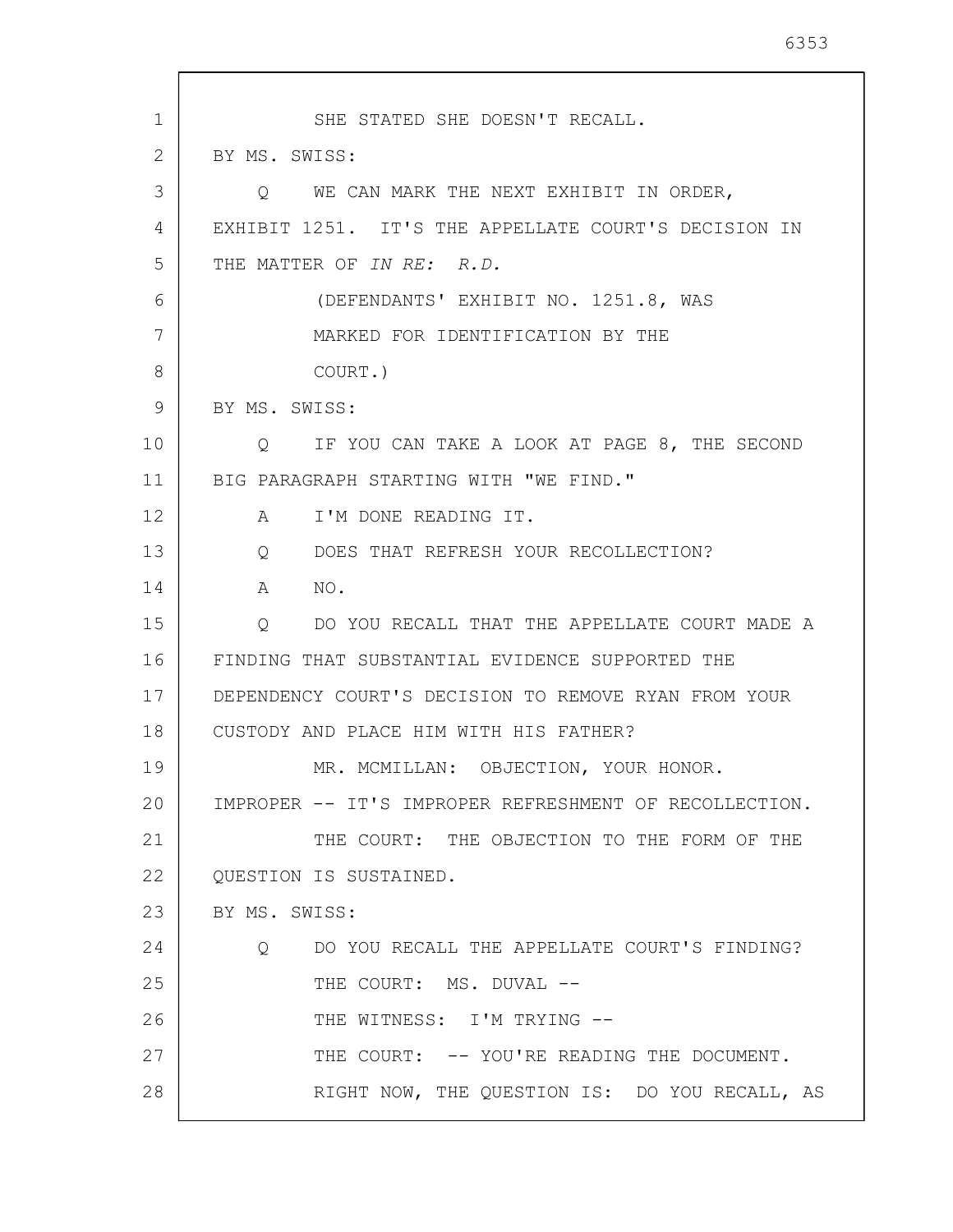```
1
2
 3
 4
 5
 6
7
8
 9
10
11
12
13
14
15
16
17
18
19
20
21
22
23
24
25
26
27
28
      YOU'RE SITTING HERE --
               THE WITNESS: NOT RIGHT NOW.
               THE COURT: -- THE FINDING OF THE APPELLATE
      COURT? 
               THE WITNESS: I DON'T REMEMBER.
               THE COURT: ALL RIGHT. THEN JUST WAIT UNTIL
      ANOTHER QUESTION IS ASKED. 
      BY MS. SWISS:
          Q NOW, IF YOU LOOK IN THAT SAME PARAGRAPH, IF 
      YOU COULD JUST READ THE LAST SENTENCE TO YOURSELF AND 
      LET ME KNOW WHEN YOU'RE FINISHED. 
          A OKAY. 
          Q DOES THAT REFRESH YOUR RECOLLECTION AS TO THE 
      COURT'S FINDING? 
          A NOT RIGHT NOW. 
          Q DO YOU DISAGREE THAT THE SENTENCE YOU JUST 
      READ IS PART OF THE COURT'S FINDINGS? 
              MR. MCMILLAN: OBJECTION. CALLS FOR A LEGAL 
      CONCLUSION OR OPINION FROM A LAY WITNESS. ALSO 
      ARGUMENT. 
               THE COURT: SUSTAINED. 
      BY MS. SWISS:
          Q NOW, IN THE APPELLATE COURT'S OPINION, 
      EXHIBIT 1251 -- STRIKE THAT.
               THE APPELLATE COURT DIDN'T MAKE ANY FINDING 
      REGARDING THE STATEMENTS OF DR. YIM, DID IT? 
              MR. MCMILLAN: LACKS FOUNDATION. CALLS FOR 
      SPECULATION ON THE PART OF THIS WITNESS.
```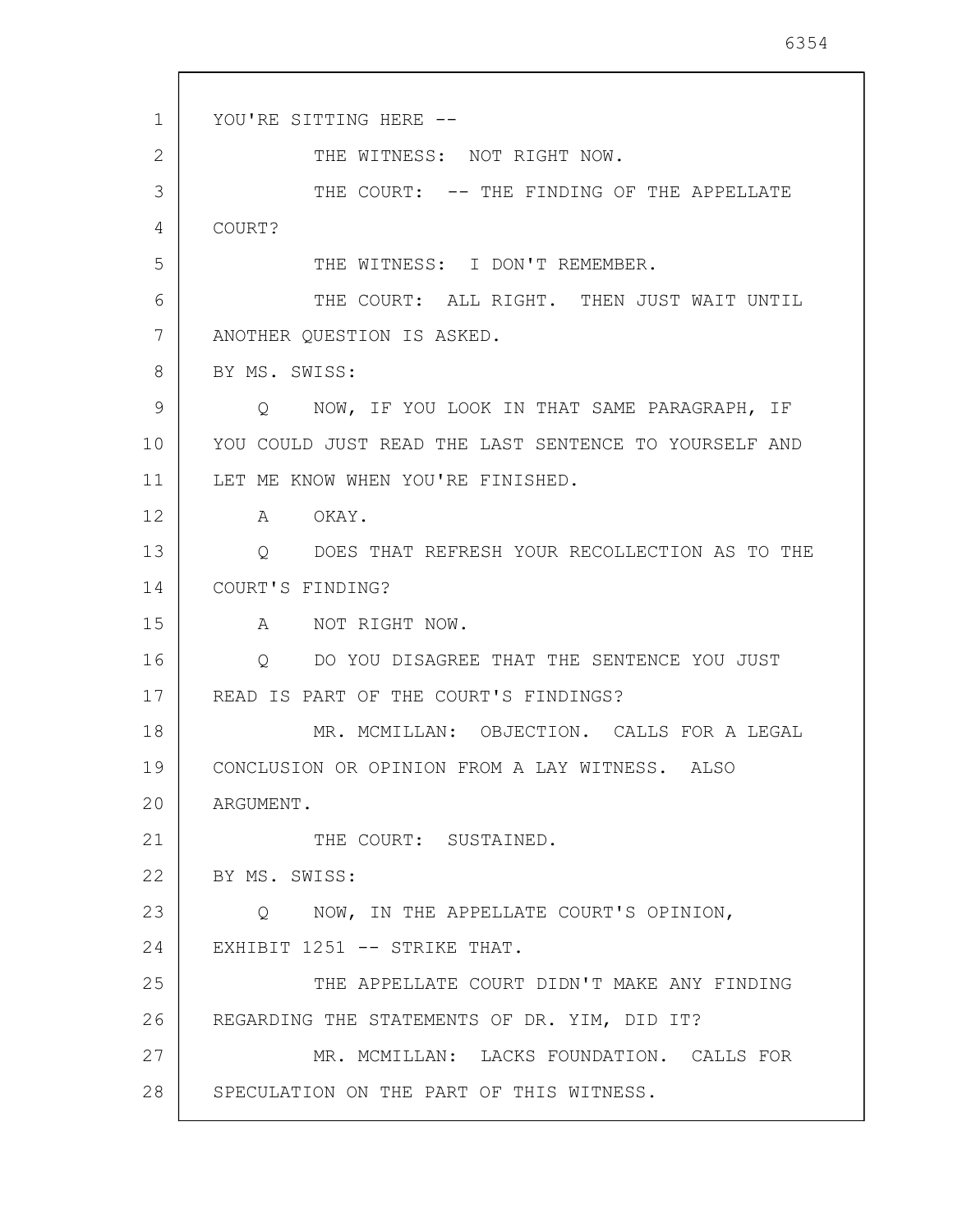| 1  |                   | THE COURT: SUSTAINED.                                  |
|----|-------------------|--------------------------------------------------------|
| 2  | BY MS. SWISS:     |                                                        |
| 3  | O                 | YOU REVIEWED THIS APPELLATE DECISION WHEN YOU          |
| 4  |                   | RECEIVED IT; CORRECT?                                  |
| 5  | A                 | NOT ENTIRELY, NO.                                      |
| 6  |                   | O YOUR UNDERSTANDING WAS THAT YOU LOST THE             |
| 7  |                   | APPEAL? UNDERSTOOD?                                    |
| 8  | A                 | YES.                                                   |
| 9  |                   | Q NOW, YOU TESTIFIED YESTERDAY THAT YOU'VE ALSO        |
| 10 |                   | BEEN LITIGATING AGAINST MR. MILLS IN THE FAMILY COURT; |
| 11 | CORRECT?          |                                                        |
| 12 | $\mathbb A$       | YES.                                                   |
| 13 | Q                 | AND YOU TESTIFIED YESTERDAY THAT YOU HAD FILED         |
| 14 |                   | AN APPEAL IN THE FAMILY COURT AS WELL; CORRECT?        |
| 15 | A                 | YES.                                                   |
| 16 | $\mathsf{Q}$      | AND IN THAT APPEAL, YOU REPRESENTED YOURSELF?          |
| 17 | A                 | YES.                                                   |
| 18 | Q                 | AND IN THAT APPEAL, MR. MILLS ALSO REPRESENTED         |
| 19 | HIMSELF; CORRECT? |                                                        |
| 20 | A                 | YES.                                                   |
| 21 | Q                 | AND THE COUNTY WAS NOT ANY PARTY TO THE FAMILY         |
| 22 |                   | COURT PROCEEDINGS; CORRECT?                            |
| 23 | Α                 | NOT DIRECTLY, NO.                                      |
| 24 | $\circ$           | AND DCFS DIDN'T FILE ANY BRIEFS IN THE FAMILY          |
| 25 | COURT?            |                                                        |
| 26 | Α                 | NO.                                                    |
| 27 | Q                 | RIGHT?                                                 |
| 28 |                   | AND THAT DCFS DIDN'T FILE ANY BRIEFS IN THE            |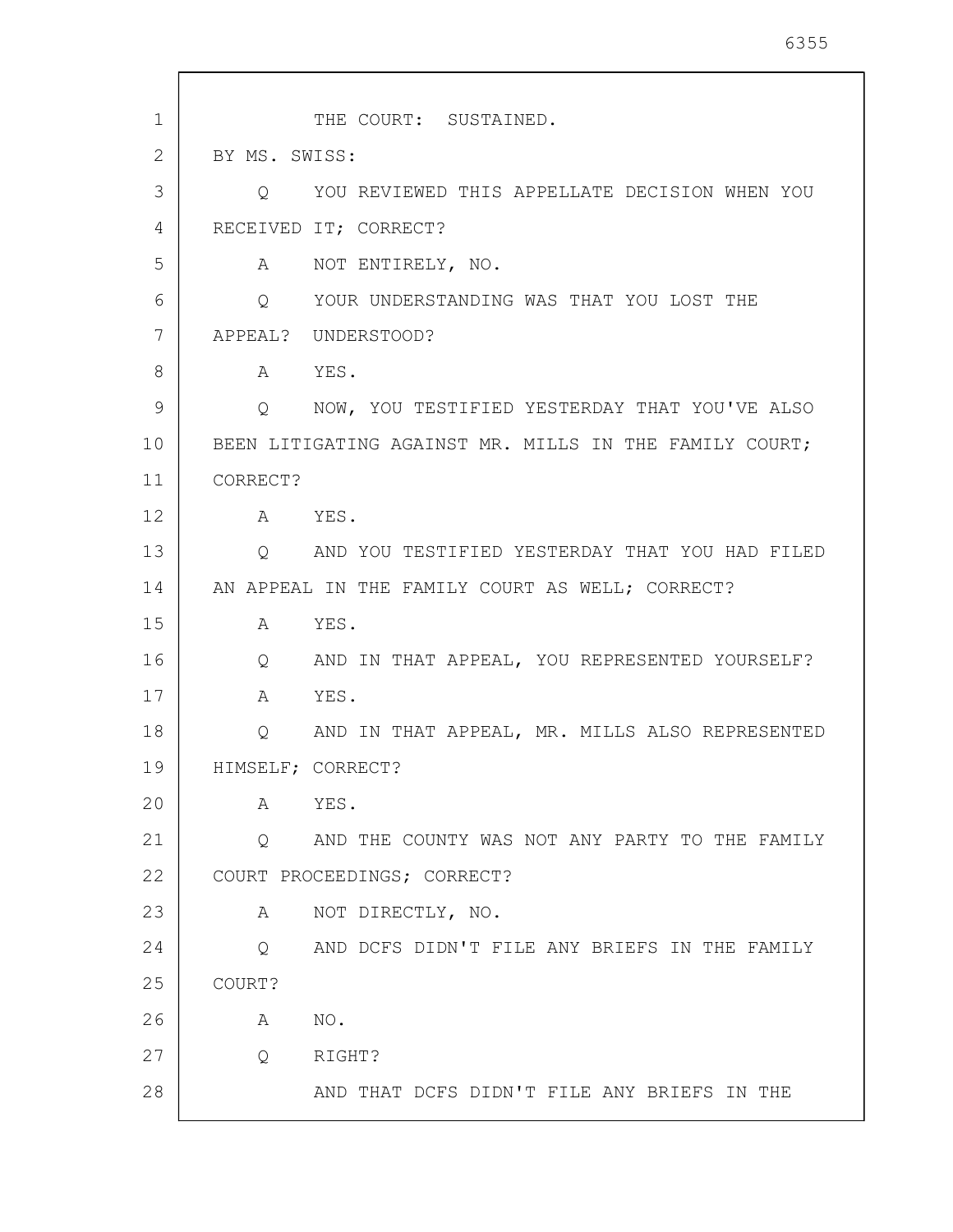| 1  | APPELLATE COURT IN THE FAMILY CASE; CORRECT?                      |
|----|-------------------------------------------------------------------|
| 2  | A CORRECT.                                                        |
| 3  | Q SO IN THE FAMILY COURT, YOU FILED YOUR OWN                      |
| 4  | BRIEF; RIGHT?                                                     |
| 5  | A YES.                                                            |
| 6  | Q AND YOU DID THE RESEARCH, YOU PREPARED IT AND                   |
| 7  | FILED IT?                                                         |
| 8  | A YES.                                                            |
| 9  | O AND THEN YOU RECEIVED THE FAMILY COURT'S --                     |
| 10 | I'M SORRY -- YOU RECEIVED THE APPELLATE COURT'S RULING            |
| 11 | FROM THE FAMILY LAW CASE; CORRECT?                                |
| 12 | YES.<br>$\mathbb A$                                               |
| 13 | Q AND THAT WAS FROM MARCH OF 2014?                                |
| 14 | A I DON'T RECALL THE EXACT DATE, BUT WHENEVER IT                  |
| 15 | WAS, I RECEIVED IT WHEN THEY SENT IT.                             |
| 16 | Q AND WHEN YOU RECEIVED THAT APPEAL OPINION, YOU                  |
| 17 | READ THAT; CORRECT?                                               |
| 18 | A NOT ENTIRELY, NO.                                               |
| 19 | Q YOU DIDN'T READ THE WHOLE OPINION? IS THAT                      |
| 20 | WHAT I HEARD?                                                     |
| 21 | YES.<br>A                                                         |
| 22 | Q THE APPEAL YOU FILED IN THE FAMILY COURT, THAT                  |
| 23 | WAS BASED ON THE FAMILY COURT'S DECISION NOT TO MODIFY            |
| 24 | THE ORDERS REGARDING CUSTODY AND VISITATION; RIGHT?               |
| 25 | AFTER OUR TRIAL IN 2012, YES.<br>A                                |
| 26 | YOU HAD A TRIAL IN THE FAMILY COURT; RIGHT?<br>Q                  |
| 27 | YES.<br>A                                                         |
| 28 | $Q \qquad \qquad$<br>AND YOU ASKED THE COURT TO MODIFY VISITATION |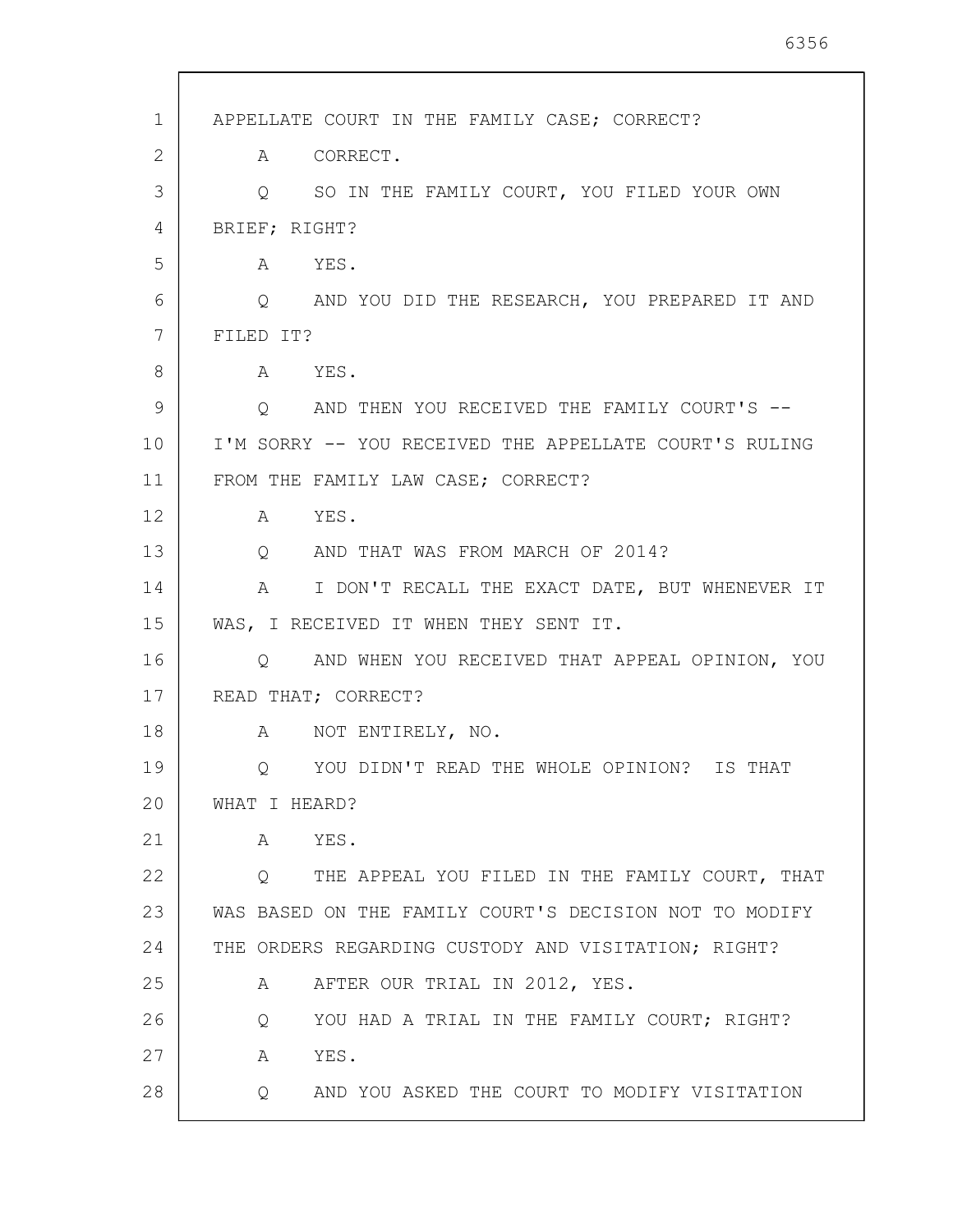| 1  | WITH YOUR SON; RIGHT?                                       |
|----|-------------------------------------------------------------|
| 2  | YES.<br>A                                                   |
| 3  | AND CUSTODY; RIGHT?<br>$Q \qquad \qquad$                    |
| 4  | YES.<br>A                                                   |
| 5  | AND THE FAMILY COURT DISAGREED; CORRECT?<br>Q               |
| 6  | YES.<br>A                                                   |
| 7  | $Q \qquad \qquad$<br>AND THEN YOU FILED YOUR APPEAL; RIGHT? |
| 8  | A YES.                                                      |
| 9  | AND YOU ARGUED IN THE FAMILY COURT THAT<br>$\circ$          |
| 10 | MR. MILLS AND DCFS AND THE DOCTORS WERE CONSPIRING          |
| 11 | AGAINST YOU IN THE DEPENDENCY PROCEEDINGS?                  |
| 12 | MR. MCMILLAN: OBJECTION. ASSUMES FACTS.                     |
| 13 | ARGUMENT.                                                   |
| 14 | THE COURT: OVERRULED.                                       |
| 15 | DID YOU MAKE THAT ARGUMENT?                                 |
| 16 | THE WITNESS: I MADE SEVERAL ARGUMENTS. I                    |
| 17 | DON'T RECALL ALL OF THEM RIGHT NOW. BUT THE ONES I DO       |
| 18 | RECALL, IT WAS ABOUT FALSE STATEMENTS BEING GIVEN TO        |
| 19 | THE JUVENILE COURT THAT ENDED WITH THIS EXIT ORDER.         |
| 20 | BY MS. SWISS:                                               |
| 21 | SO YOU ARGUED TO THE FAMILY COURT THAT THE<br>$\circ$       |
| 22 | SOCIAL WORKERS LIED ABOUT YOU; RIGHT?                       |
| 23 | I DID.<br>A                                                 |
| 24 | Q AND YOU ARGUED IN THE FAMILY COURT THAT                   |
| 25 | MR. MILLS WAS LYING ABOUT YOU; RIGHT?                       |
| 26 | A I DON'T REMEMBER EXACTLY IF THAT'S WHAT I                 |
| 27 | SAID, BUT COULD BE.                                         |
| 28 | AND YOU ALSO ARGUED IN THE FAMILY COURT THAT<br>$\circ$     |
|    |                                                             |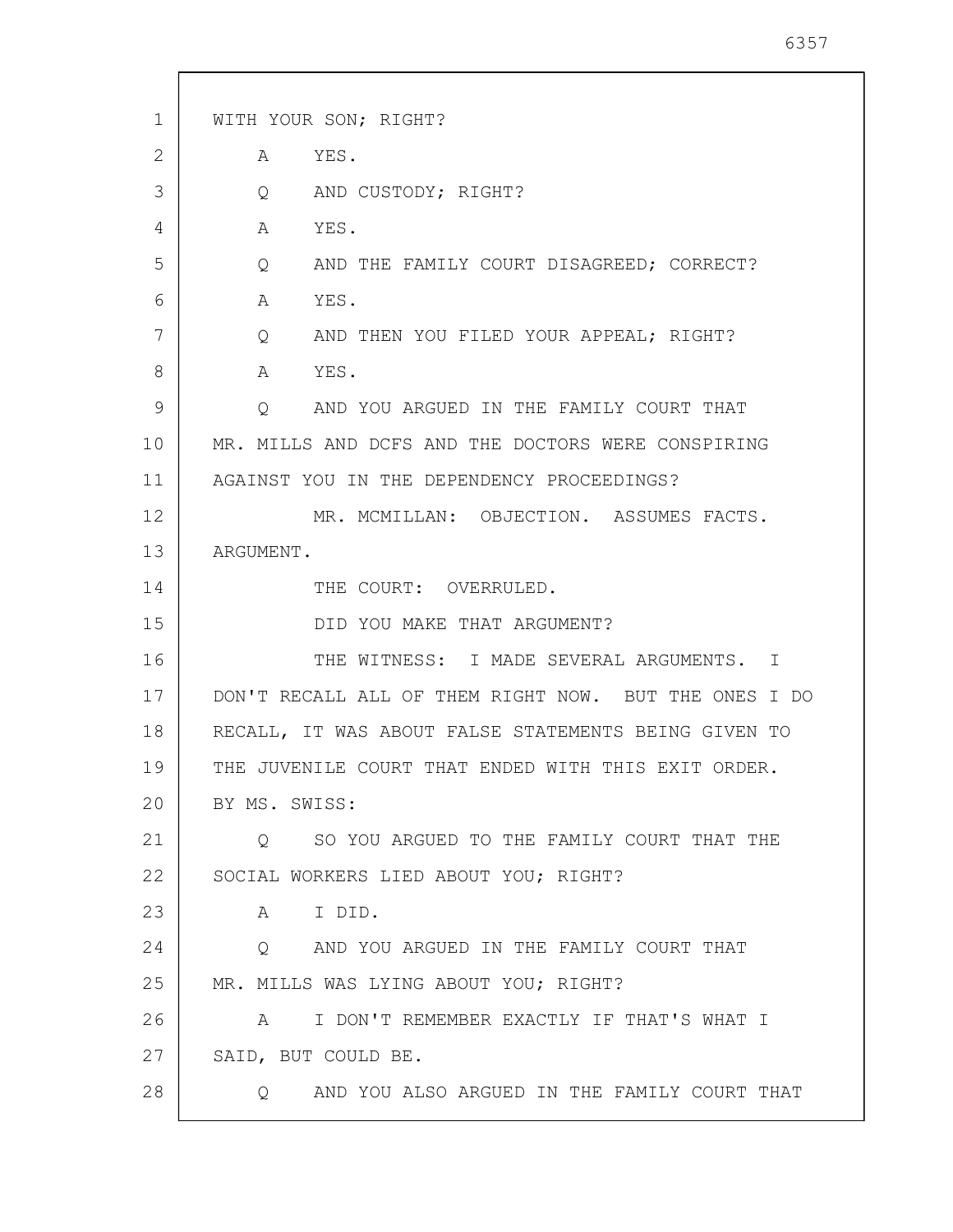1 2 3 4 5 6 7 8 9 10 11 12 13 14 15 16 17 18 19 20 21 22 23 24 25 26 27 28 DCFS HAD DISCRIMINATED AGAINST YOU ON THE BASIS OF RACE, COUNTRY OF ORIGIN, DISABILITY? A I RECALL SPECIFICALLY ARGUING THE DISCRIMINATION ON DISABILITY AND ATTACHING DOCUMENTS -- EVIDENCE TO SUPPORT THAT, YES. Q AND THAT'S WHAT YOU FILED IN FAMILY COURT; RIGHT? A YES. Q NOW, YOU ALSO ARGUED IN THE FAMILY COURT THAT YOU UNDERSTOOD THAT THE DEPENDENCY CASE THAT YOU APPEALED, YOU LOST; RIGHT? YOU TOLD THE FAMILY COURT THAT? A I MAY HAVE SAID SO. I DON'T RECALL AT THIS MOMENT IF THAT'S EXACTLY WHAT I SAID, BUT COULD BE. Q DO YOU RECALL ARGUING IN THE FAMILY COURT THAT THE APPELLATE DECISION FROM THE DEPENDENCY CASE WAS BASED ON RECORDS THAT WERE SUPPOSED TO MAKE YOU LOOK LIKE AN UNFIT MOTHER? A I DON'T RECALL SPECIFICALLY IF THAT'S WHAT I SAID, BUT COULD BE. Q NOW, YOU SAID THAT YOU HAD THIS TRIAL IN THE FAMILY COURT; RIGHT? A YES. Q AND AFTER THAT TRIAL IN THE FAMILY COURT, THAT'S WHERE THE COURT ORDERED THAT YOUR VISITATION IS THREE DAYS A WEEK FOR EIGHT HOURS TOTAL? A IT'S NOT THREE DAYS A WEEK. I -- THE VISITATION WAS TWO DAYS, TWO AND A HALF HOURS, AND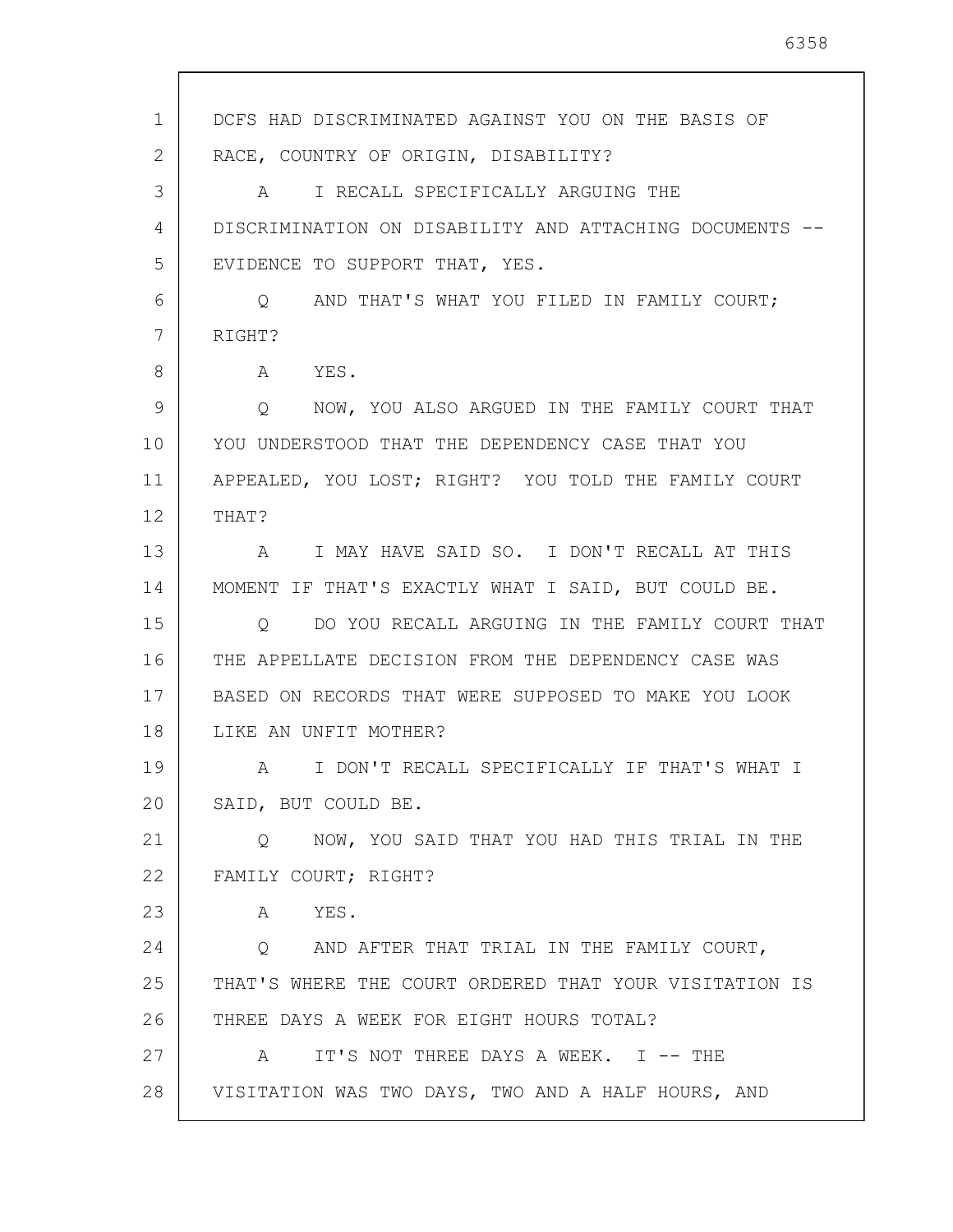| 1  | TWICE A MONTH, THREE HOURS. SO ONE -- TWO WEEKS OUT OF    |
|----|-----------------------------------------------------------|
| 2  | THE MONTH, IT'S A LITTLE LONGER.                          |
| 3  | AND THE FAMILY COURT ALSO ORDERED THAT YOU<br>$\circ$     |
| 4  | WERE NOT TO FEED RYAN ANY FOOD THAT WAS NOT PROVIDED BY   |
| 5  | THE FATHER?                                               |
| 6  | A BASED ON THE EXIT ORDERS, YES.                          |
| 7  | Q AND THE FAMILY COURT ALSO ORDERED YOU TO PAY            |
| 8  | THE CHILD SUPPORT; RIGHT?                                 |
| 9  | A YES.                                                    |
| 10 | O AND AT THE TIME OF THAT TRIAL IN APRIL OF               |
| 11 | 2013, YOU WERE BEHIND ON CHILD SUPPORT OVER \$10,000;     |
| 12 | CORRECT?                                                  |
| 13 | ONLY FOR THE PERIOD IN DEPENDENCY. THOSE TEN<br>A         |
| 14 | MONTHS THAT WE WERE IN DEPENDENCY, ONLY FOR THAT. EVER    |
| 15 | SINCE, CHILD SUPPORT IS PAID ON TIME.                     |
| 16 | Q NOW, YOU TESTIFIED YESTERDAY THAT YOU ALSO              |
| 17 | LOST YOUR APPEAL IN THE FAMILY COURT; RIGHT?              |
| 18 | I DID.<br>A                                               |
| 19 | AND THE APPELLATE COURT FOR THE FAMILY                    |
| 20 | PROCEEDING ALSO MADE SOME SPECIFIC FINDINGS; ISN'T THAT   |
| 21 | TRUE?                                                     |
| 22 | I DON'T REMEMBER SPECIFICALLY WHAT THE FAMILY<br>A        |
| 23 | COURT APPEAL SAID, NOT RIGHT NOW.                         |
| 24 | DO YOU RECALL THAT THE FAMILY -- THE APPELLATE<br>$\circ$ |
| 25 | COURT FOR THE FAMILY LAW DECISION -- WELL, YOU AGREE --   |
| 26 | STRIKE THAT.                                              |
| 27 | YOU AGREE WITH ME THAT THE APPELLATE COURT                |
| 28 | AFFIRMED WHAT THE FAMILY COURT'S RULING WAS; CORRECT?     |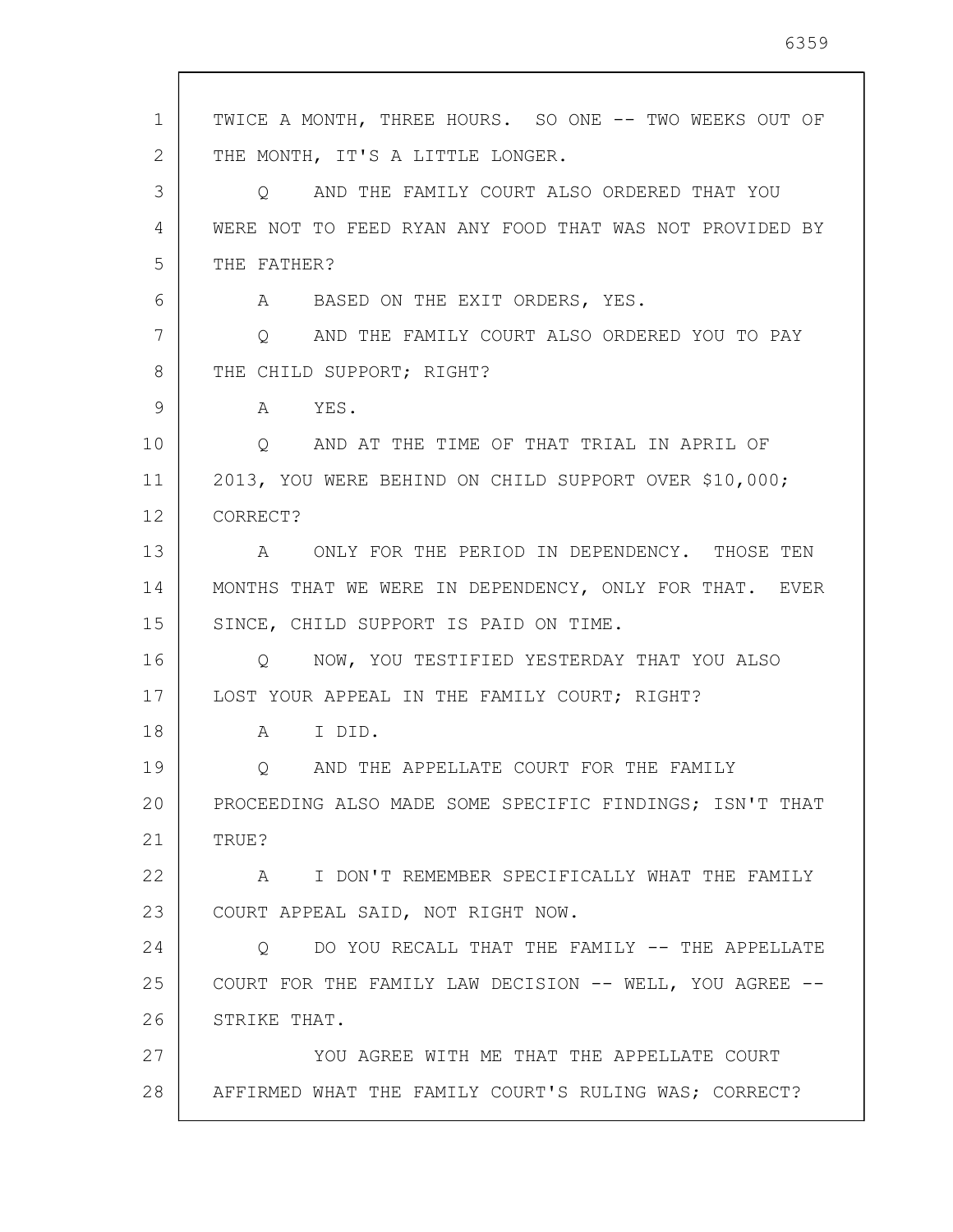1 2 3 4 5 6 7 8 9 10 11 12 13 14 15 16 17 18 19 20 21 22 23 24 25 26 27 28 A THAT WAS THE OUTCOME, YES. Q AND YOU RECALL THAT ONE OF THE REASONS FOR THAT DECISION WAS THAT YOU HAVEN'T TAKEN RESPONSIBILITY FOR RYAN'S FAILURE TO THRIVE CONDITION? MR. MCMILLAN: OBJECTION, YOUR HONOR. CALLS FOR A LEGAL OPINION FROM A LAY WITNESS. ALSO -- ALSO, IT IS MISLEADING AS TO THE APPEAL PURPOSE OR STANDARDS. THE COURT: OBJECTIONS ARE OVERRULED. DO YOU RECALL THAT OR NOT? THE WITNESS: NO. THE COURT: ALL RIGHT. BY MS. SWISS: Q I'D LIKE TO MARK THE NEXT EXHIBIT IN ORDER, EXHIBIT 1252, AND THAT'S THE DECISION BY THE COURT OF APPEAL IN THE MATTER RAFAELINA DUVAL VS. RYAN MILLS, DATED MARCH 11, 2014. (DEFENDANTS' EXHIBIT NO. 1252.7-8, WAS MARKED FOR IDENTIFICATION BY THE COURT.) BY MS. SWISS: Q I'D LIKE YOU TO TAKE A LOOK AT PAGE 7, STARTING WITH "IN THIS CASE," CONTINUING ON TO PAGE 8, THAT FIRST PARAGRAPH. A I'M DONE. THE COURT: YOU'VE READ IT? ALL RIGHT. BY MS. SWISS: Q DOES THAT REFRESH YOUR RECOLLECTION? A NO.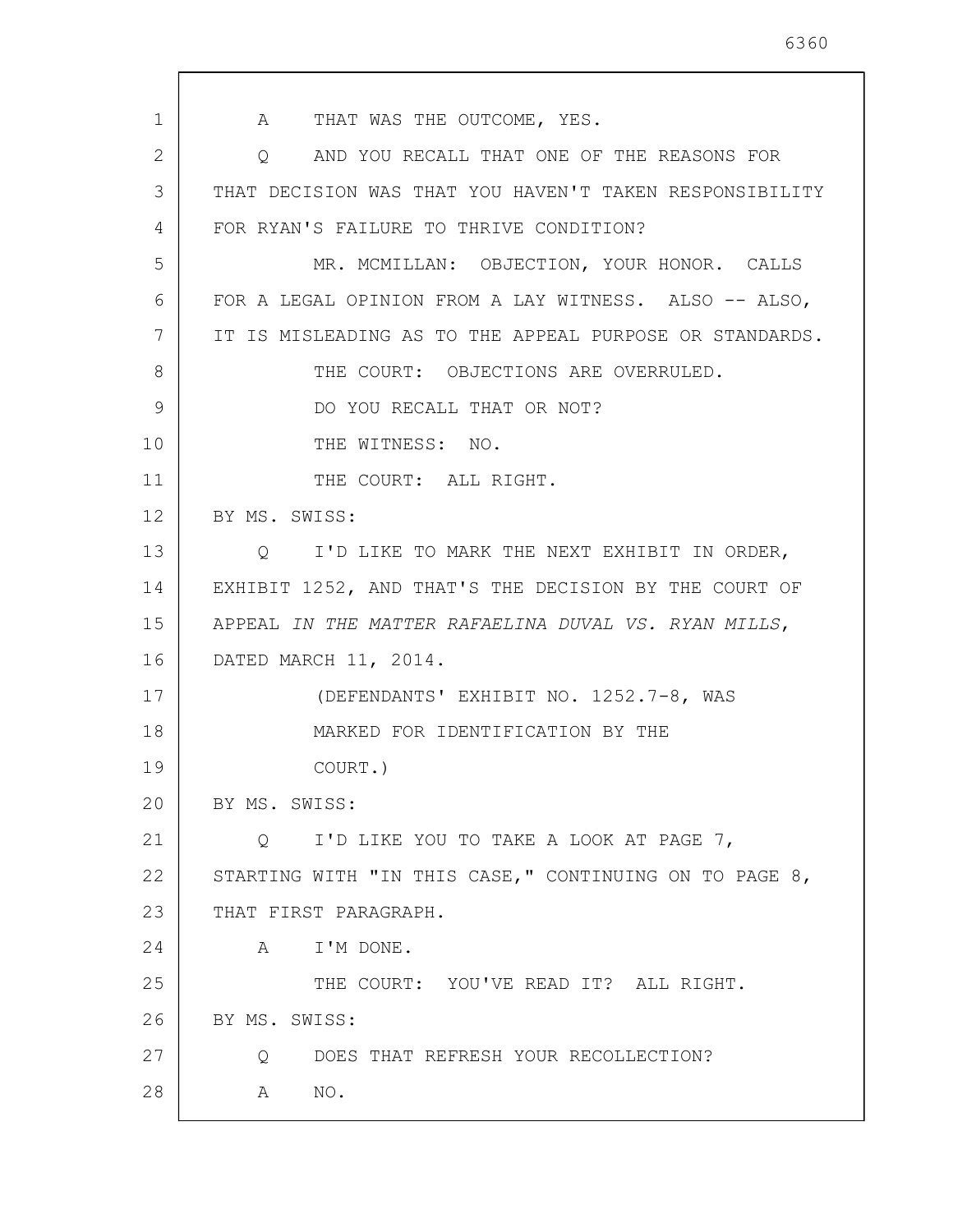| 1              | THE COURT: BREAK?                                         |
|----------------|-----------------------------------------------------------|
| $\overline{2}$ | THE WITNESS: YEAH.                                        |
| 3              | THE COURT: MS. SWISS, WE'RE GOING TO TAKE A               |
| 4              | MORNING RECESS AT THIS TIME FOR APPROXIMATELY             |
| 5              | 10 MINUTES. ALL JURORS, PLEASE REMEMBER THE               |
| 6              | ADMONITION.                                               |
| 7              | (JURY EXCUSED)                                            |
| 8              | MR. MCMILLAN: YOUR HONOR?                                 |
| 9              | THE COURT: YES -- JUST WE'RE ON THE RECORD.               |
| 10             | COUNSEL ARE PRESENT OUTSIDE THE PRESENCE OF THE JURY.     |
| 11             | YES.                                                      |
| 12             | MR. MCMILLAN: YES, YOUR HONOR. AND I'M NOT                |
| 13             | SURE THAT I'M FORMULATING THE OBJECTION PROPERLY, BUT     |
| 14             | THE REAL PROBLEM THAT I HAVE WITH GOING INTO THE,         |
| 15             | QUOTE/UNQUOTE, FINDINGS, FACTUAL FINDINGS OF AN           |
| 16             | APPELLATE COURT IN AN APPELLATE COURT DECISION, IS THAT   |
| 17             | WHEN WE'RE LOOKING AT AN APPEAL THAT'S TAKEN BASED ON     |
| 18             | THE SUBSTANTIAL EVIDENCE STANDARD OF REVIEW, THE          |
| 19             | APPELLATE COURT DOESN'T MAKE ANY FACTUAL FINDINGS.<br>THE |
| 20             | APPELLATE COURT TAKES ALL OF THE FACTS THAT ARE           |
| 21             | SUPPORTIVE OF THE UNDERLYING JUDGMENT AS TRUE, AND THEN   |
| 22             | SAYS, IS THERE ENOUGH EVIDENCE HERE THAT WAS BEFORE THE   |
| 23             | TRIAL COURT TO SUPPORT WHAT THE TRIAL COURT DID? AND      |
| 24             | THE FINDING IS EITHER WE MEET SUBSTANTIAL EVIDENCE OR     |
| 25             | WE DON'T.                                                 |
| 26             | SO TO COME IN HERE AND START SAYING THAT THE              |
| 27             | APPELLATE COURT MADE FINDINGS THAT YOU DIDN'T FEED YOUR   |
| 28             | CHILD, MADE FINDINGS THAT THIS, THAT, OR THE OTHER        |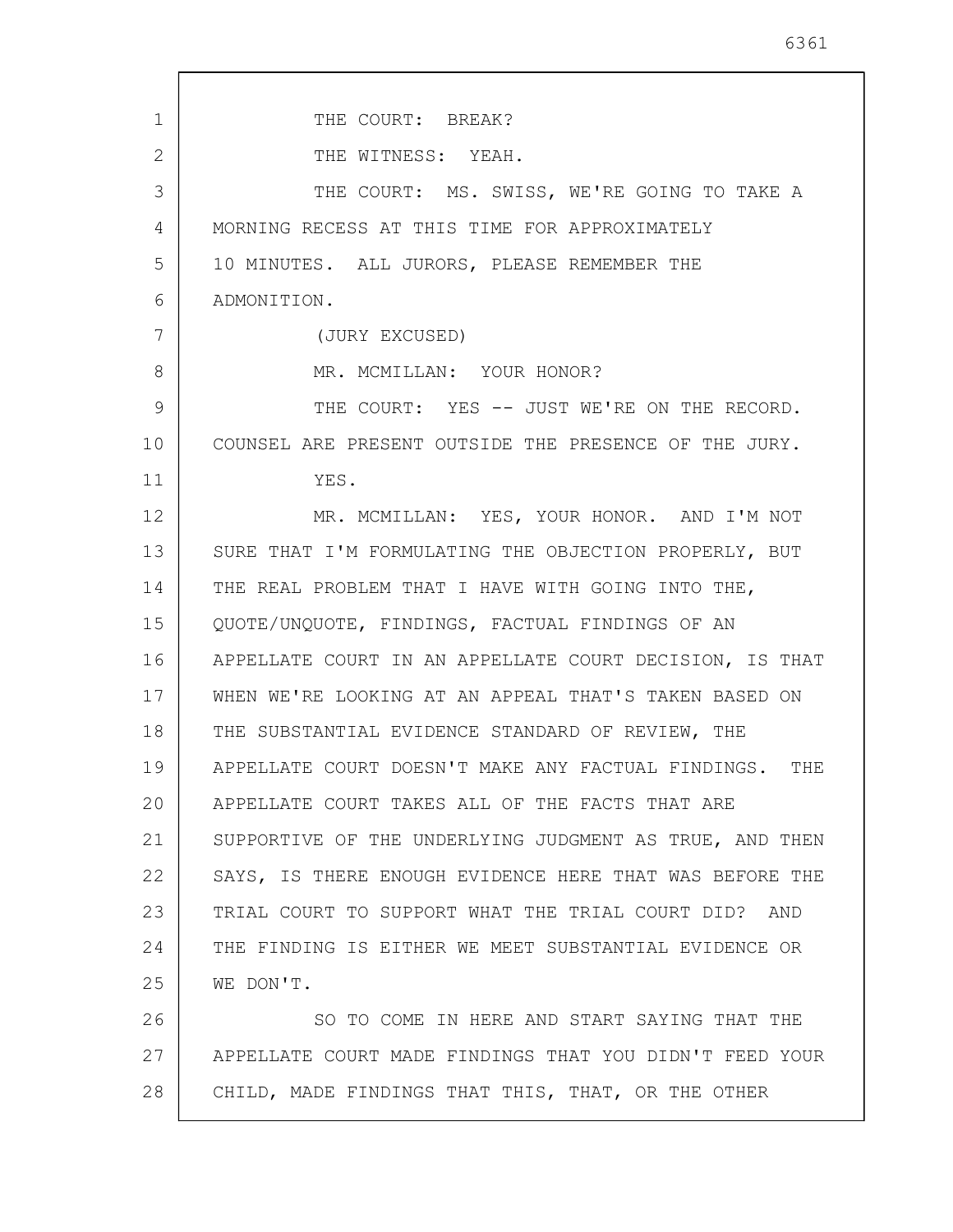1 2 3 4 5 6 7 8 9 10 11 12 13 14 15 16 17 18 19 20 21 22 23 24 25 26 27 28 THING DID OR DIDN'T HAPPEN, IS MISLEADING TO THE JURY. THEY'RE NOT APPELLATE ATTORNEYS. THEY DON'T -- I PRESUME THEY DON'T UNDERSTAND IT, EVEN THOUGH THEY'VE HAD AN APPELLATE ATTORNEY TRY TO EXPLAIN IT. IT'S COMPLEX LAW. AND ATTORNEYS GET STANDARDS OF REVIEW WRONG ALL THE TIME. AND IF ATTORNEYS CAN'T FIGURE IT OUT, I DON'T SEE HOW A JURY CAN NECESSARILY FIGURE IT OUT. SO I REALLY TAKE ISSUE WITH THE ENTIRE LINE OF QUESTIONING WHERE WE'RE ASKING THE WITNESS, "THE APPELLATE COURT MADE THESE FINDINGS; RIGHT? THIS FINDING? THAT FINDING? THE OTHER FINDING?" THE ONLY ISSUE ON THE APPEAL IS EITHER THE STANDARD OF REVIEW WAS MET, SO THE APPEAL WAS AFFIRMED, OR IT WASN'T. NOW, I DON'T HAVE, NECESSARILY, PROBLEMS WITH ARGUMENTS THAT SHE MAY HAVE MADE ON APPEAL, BUT WITH RESPECT TO APPELLATE COURT FINDINGS OF FACT, IT DOESN'T HAPPEN. IT'S MISLEADING. SO THAT'S MY CONTINUING OBJECTION TO THE WAY IT'S BEEN ADDRESSED. THE COURT: ALL RIGHT. I WASN'T AWARE OF A CONTINUING OBJECTION UNTIL NOW. AND WHAT ARE YOU ASKING THE COURT TO DO? MR. MCMILLAN: I WOULD LIKE THE COURT TO, NUMBER ONE, LET THE JURY KNOW THAT THESE FINDINGS ON APPEAL ARE NOT FINDINGS. I THINK THERE NEEDS TO BE A CURATIVE INSTRUCTION. AND, NUMBER TWO, TO I GUESS REALLY JUST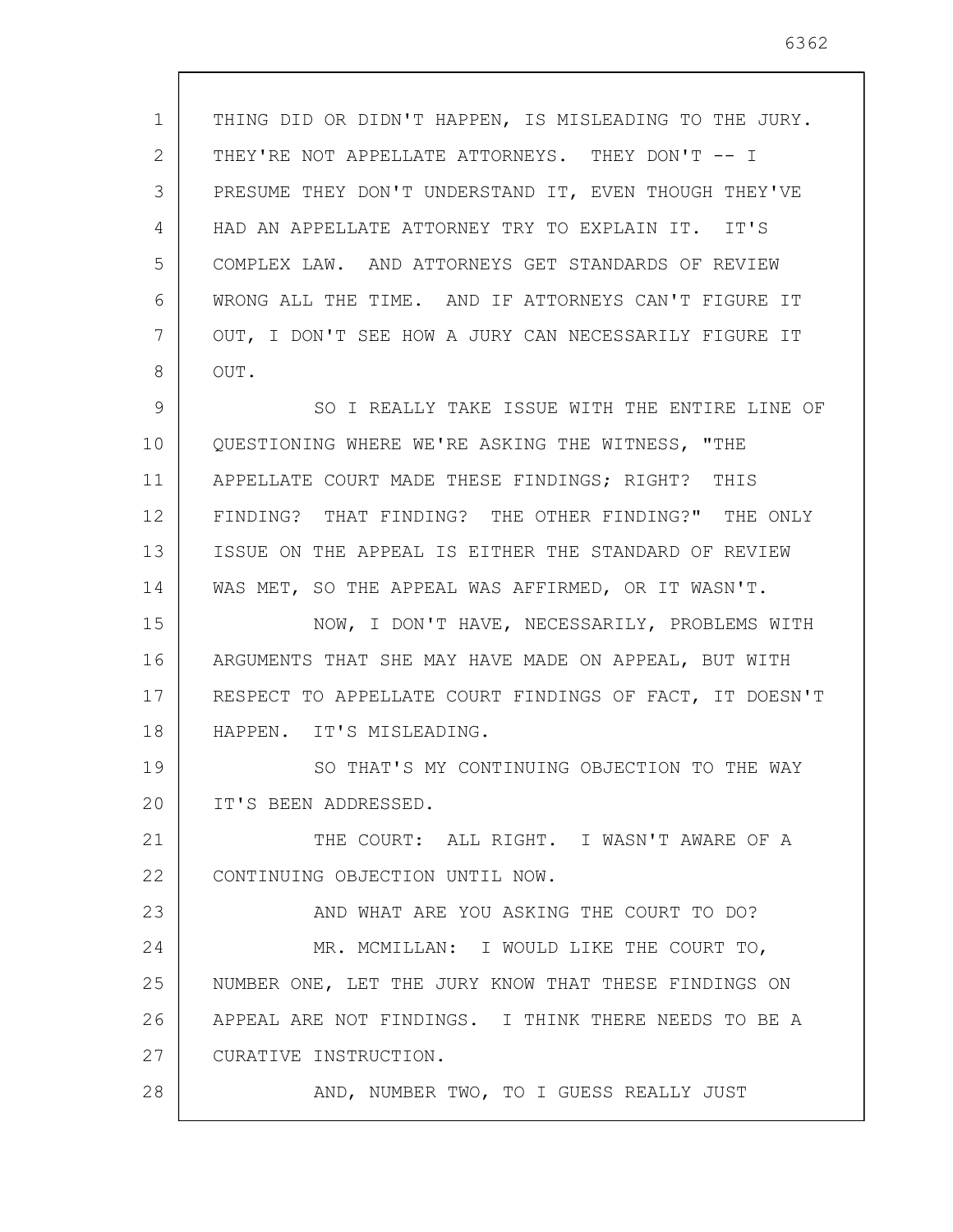| 1  | ADMONISH MS. SWISS THAT THESE ARE NOT FINDINGS AND SHE  |
|----|---------------------------------------------------------|
| 2  | SHOULDN'T BE ASKING THE QUESTIONS IN THAT MANNER        |
| 3  | BECAUSE IT'S MISLEADING.                                |
| 4  | THE COURT: THE QUESTIONS RELATING TO THE --             |
| 5  | THE QUESTIONS THAT WERE ASKED PERTAINING TO FINDINGS OF |
| 6  | THE COURT OF APPEAL IN THE FAMILY LAW CASE WERE         |
| 7  | IMPROPER.                                               |
| 8  | MS. SWISS: YOUR HONOR, THERE WAS NO                     |
| 9  | OBJECTION.                                              |
| 10 | THE COURT: WELL, THERE WERE A COUPLE OF                 |
| 11 | OBJECTIONS, BUT I OVERRULED OBJECTIONS BECAUSE I DIDN'T |
| 12 | FEEL THAT THEY WERE STATING CORRECT GROUNDS TO          |
| 13 | CHALLENGE WHAT WAS OCCURRING.                           |
| 14 | NOW THAT THE ISSUE HAS ARISEN OF A STANDING             |
| 15 | OBJECTION AND A STATEMENT OF DIFFERENT GROUNDS THAN     |
| 16 | WERE ASSERTED AT THE TIME, I'M NOW CONSIDERING THE      |
| 17 | SUBJECT.                                                |
| 18 | AS AN EXAMPLE OF A QUESTION TO WHICH AN                 |
| 19 | OBJECTION WAS MADE WHICH I OVERRULED IS AS FOLLOWS:     |
| 20 | FOLLOWING THE QUESTION:                                 |
| 21 | Q. AND YOU RECALL THAT ONE OF THE                       |
| 22 | REASONS FOR THE DECISION WAS YOU                        |
| 23 | HAVEN'T TAKEN RESPONSIBILITY FOR RYAN'S                 |
| 24 | FAILURE TO THRIVE CONDITION?                            |
| 25 | MR. MCMILLAN: OBJECTION, YOUR HONOR.                    |
| 26 | CALLS FOR A LEGAL OPINION FROM A LAY                    |
| 27 | WITNESS. ALSO -- ALSO, IT IS                            |
| 28 | MISLEADING AS TO THE APPEAL PURPOSE OR                  |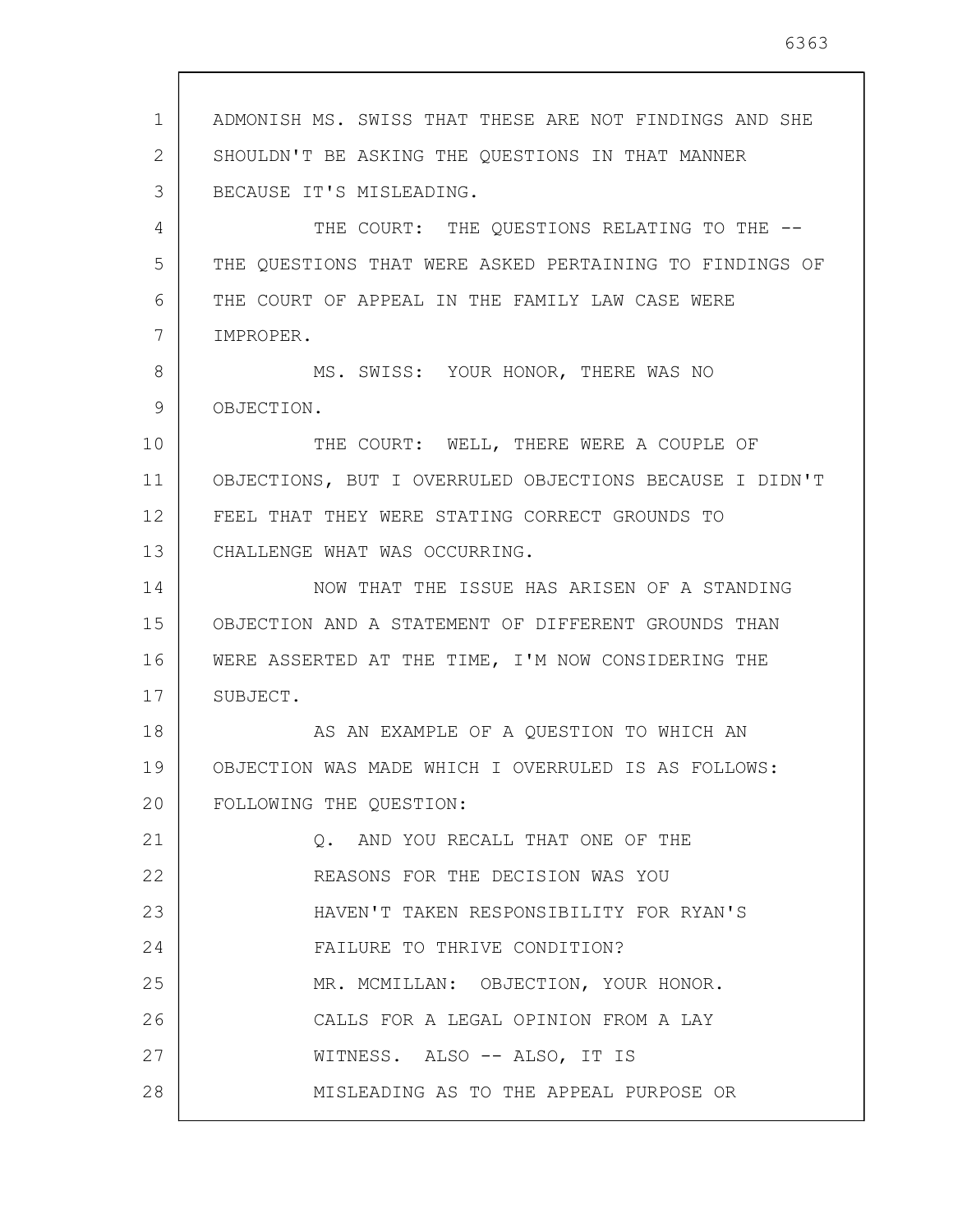1 2 3 4 5 6 7 8 9 10 11 12 13 14 15 16 17 18 19 20 21 22 23 24 25 26 27 28 STANDARDS." I OVERRULED THAT OBJECTION AT THE TIME BECAUSE I DID NOT FEEL IT WAS CALLING FOR A LEGAL OPINION, BUT -- BY A LAY WITNESS. AND THE OBJECTION ABOUT MISLEADING AS TO APPEAL PURPOSE OR STANDARD APPEARS TO BE NOW WHAT MR. MCMILLAN HAS ELABORATED UPON BUT FRANKLY WAS NOT UNDERSTOOD BY ME AT THE TIME AS RAISING THIS ISSUE. THE PROBLEM IS THAT IN THE ASKING OF THESE QUESTIONS, YOU HAVE CONTINUED TO ASK QUESTIONS BY RECITING THE VERY INFORMATION FROM THE OPINION THAT YOU WOULD OTHERWISE NOT BE ABLE TO OBTAIN FROM THE WITNESS. AND IT IS TRUE THAT THERE WAS NO SUCH FINDING BY THE APPELLATE COURT. WHAT THE APPELLATE COURT DID WAS, AMONG OTHER THINGS, SAY THAT THIS IS A SETTLED MATTER. IT'S THE LAST SENTENCE: "IT IS RES JUDICATA, A SETTLED MATTER, AND CANNOT BE REVISITED BY THE FAMILY COURT." REFERRING TO FINDINGS THAT MAY HAVE BEEN MADE IN THE DEPENDENCY CASE. SO WITH THE OBJECTION NOW HAVING BEEN MADE, OR AT LEAST THE FURTHER EXPLANATION BY MR. MCMILLAN ON THE BASIS OF HIS OBJECTION, I THINK IT IS CORRECT, AND THIS IS NOT A PROPER WAY OF TRYING TO PRESENT EVIDENCE TO THE JURY OF WHAT AN APPELLATE COURT HAS SAID OR DONE. NOW, HE AGREES -- MR. MCMILLAN AGREES THAT QUESTIONS CAN BE ASKED OF CONTENTIONS THAT WERE MADE,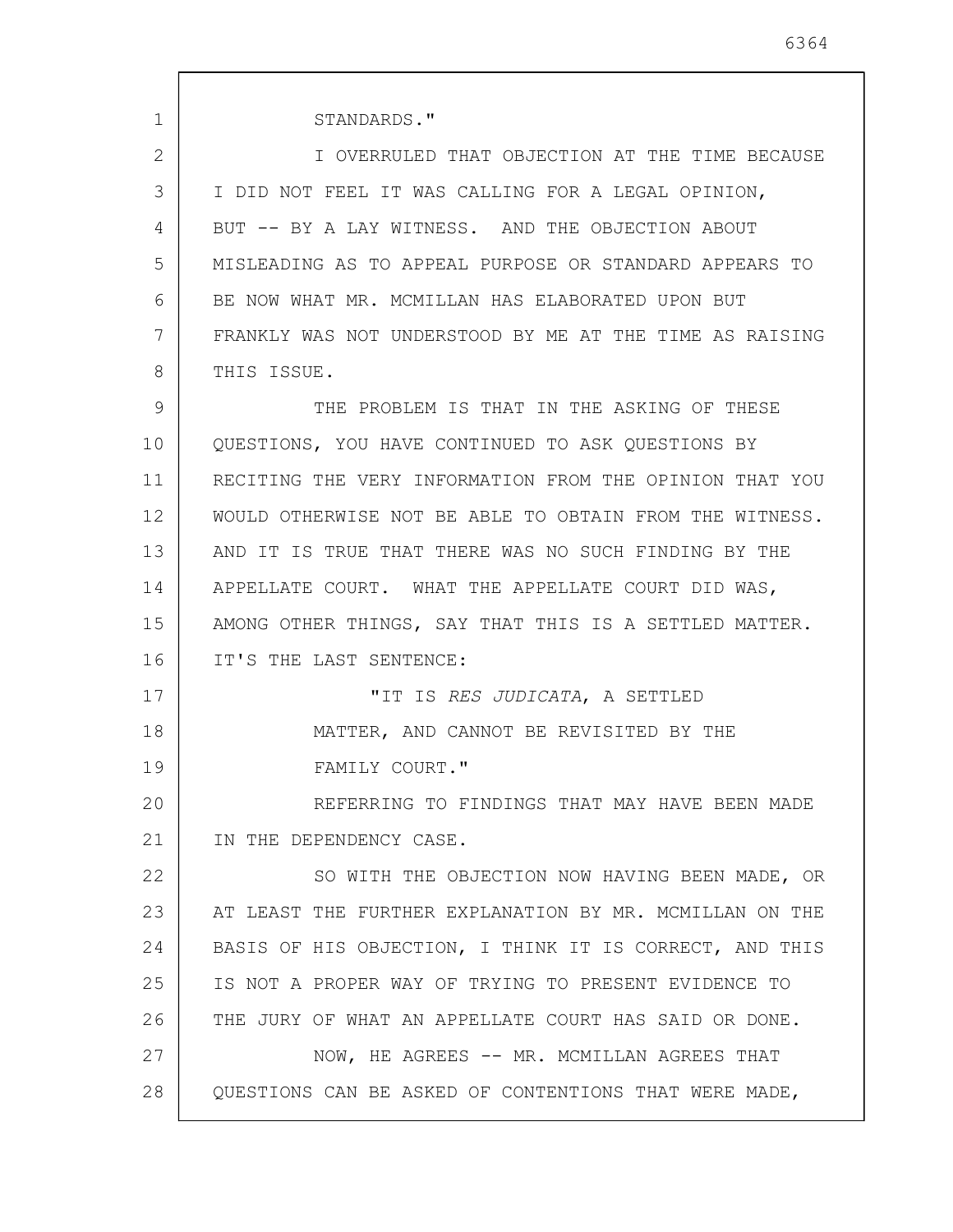1 2 3 4 5 AND PARTICULARLY SO IN THE FAMILY LAW CASE WHERE SHE WAS REPRESENTING HERSELF. AND CERTAINLY THERE CAN BE -- I DON'T BELIEVE HE OBJECTED TO THOSE. I CAN LOOK BACK AND SEE, BUT I DON'T THINK HE DID OBJECT TO THOSE QUESTIONS, WHAT SHE CONTENDED.

6 7 8 9 10 11 12 13 14 15 16 17 I THINK IT IS ALSO FAIR GAME TO ASK WHAT CONTENTIONS WERE MADE IN THE APPEAL FROM THE JUVENILE CASE WHERE SHE WAS REPRESENTED BY AN ATTORNEY BECAUSE SHE MAY OR MAY NOT RECALL WHAT CONTENTIONS WERE MADE, AS, IN FACT, I THINK SHE INDICATED, AT LEAST TO SOME, THAT SHE DID NOT KNOW. BUT I THINK THAT'S ALSO FAIR GAME, AND I -- THERE MAY HAVE BEEN SOME OBJECTIONS TO THOSE, BUT I DON'T THINK THAT'S THE SUBJECT NOW THAT MR. MCMILLAN IS ADDRESSING. BECAUSE HE WAS REPRESENTING HER INTEREST, SHE MAY OR MAY NOT KNOW WHAT ARGUMENTS MADE ON HER BEHALF -- WHAT WAS MADE ON HER BEHALF.

18 19 20 21 22 23 24 BUT I THINK TO ASK QUESTIONS IN -- MANY OF THESE QUESTIONS IN THE FORM THAT YOU HAVE, WHERE -- AND EVEN THOUGH IT IS CROSS-EXAMINATION, FOR YOU TO BE PRESENTING THE APPELLATE COURT OPINIONS IN YOUR QUESTION AND ASKING HER TO AGREE OR NOT AGREE I DON'T THINK IS AN APPROPRIATE LINE OF QUESTIONING FOR THIS WITNESS.

25 26 27 28 IF YOU WANT A JURY TO BE ADVISED OF -- OR TO LEARN OF WHAT THE REASONING WAS AND ANY FINDINGS -- AND I SAY IF THERE WERE ANY -- BY APPELLATE COURT IN ANY OF THESE MATTERS, THEN YOU'LL HAVE TO CONSIDER BY WHAT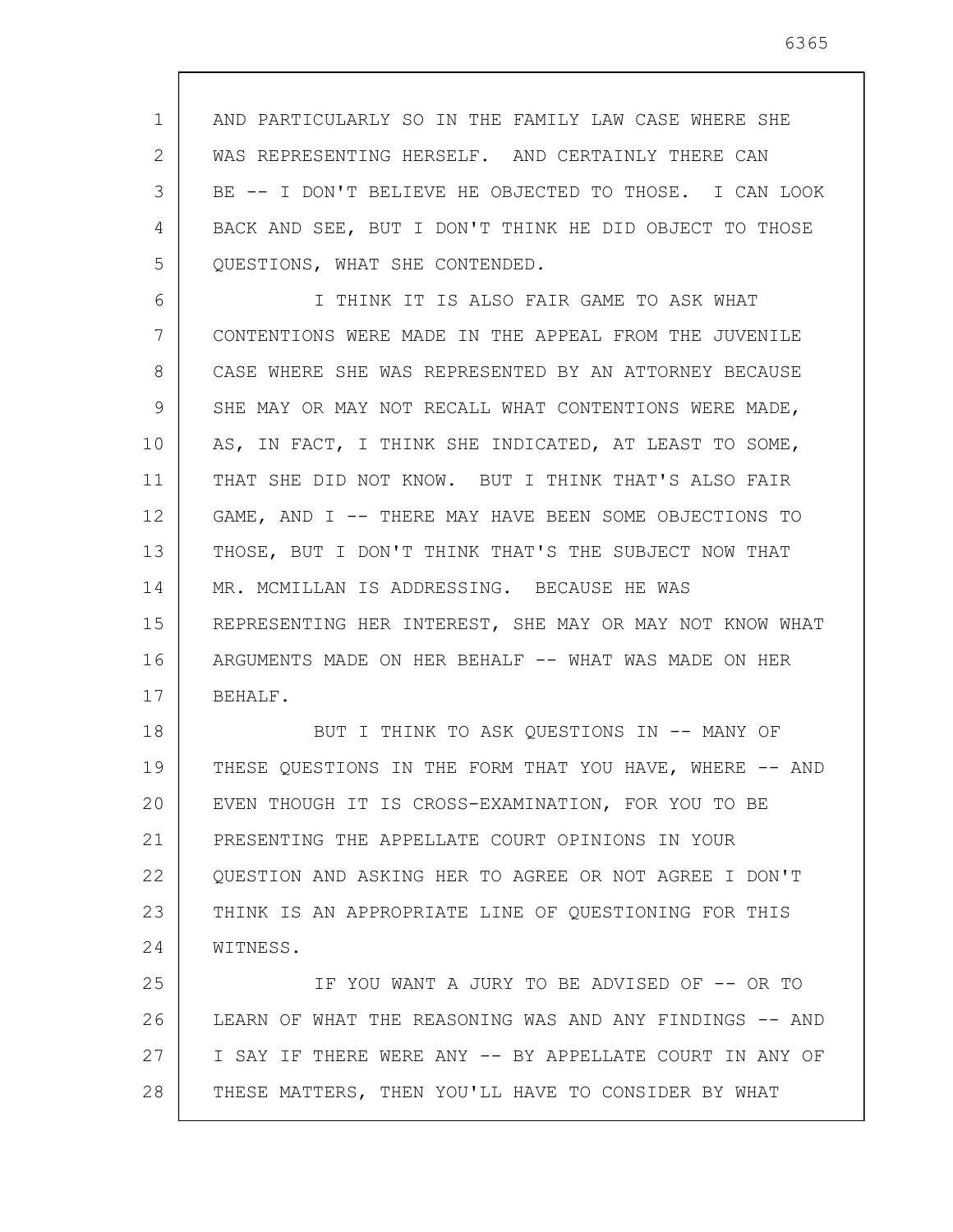1 2 3 4 5 6 MEANS YOU COULD GET THAT INFORMATION BEFORE THE JURY. BUT I DON'T THINK IT WILL OCCUR BY QUESTIONING THE WITNESS AND ASKING QUESTIONS IN SUCH A WAY THAT IN EFFECT ARE RECITING PARTS OF THE OPINION. THAT ISN'T HOW THAT INFORMATION WILL GET BEFORE A JURY, IF IT EVER DOES.

7 8 9 10 11 12 13 14 15 SO TO THE EXTENT THAT YOU HAVE NOW MADE THIS OBJECTION OF A GENERAL NATURE, I'M AGREEING WITH THE OBJECTION, MR. MCMILLAN, TO THE EXTENT -- AND I'M NOT SURE TO WHAT EXTENT YOUR OBJECTION IS BEING MADE, WHEN YOU -- YOU MIGHT HAVE REFERRED TO THIS LINE OF QUESTIONING. I DON'T KNOW WHERE THAT LINE NECESSARILY BEGINS IN YOUR ESTIMATION. BUT I AM AGREEING THAT THIS IS NOT AN APPROPRIATE WAY OF ATTEMPTING TO PUT BEFORE THE JURY WHAT AN APPELLATE COURT HAS SAID.

16 17 18 19 20 21 22 23 24 25 26 27 28 IT WAS FAIR TO ASK IF SHE LOST, AND IT'S FAIR TO ASK IF YOU APPEALED, CERTAINLY, AND I DON'T BELIEVE THERE WERE ANY OBJECTIONS TO EITHER QUESTIONS ABOUT APPEALING OR ABOUT WHETHER SHE PREVAILED OR NOT. I THINK IT WAS ALSO FAIR -- AND I DON'T RECALL IF THERE WERE SOME OBJECTIONS TO AN EXHIBIT LIST AND TO A WITNESS LIST, BUT YOU DID CHANGE YOUR QUESTIONS TO ASK, IN ESSENCE: WHO DID TESTIFY, AND WHAT DOCUMENTS DID YOU PRESENT? AND I DON'T THINK AS TO THOSE THERE WERE ANY OBJECTIONS, BUT IF THERE WERE, I THINK PROPERLY OVERRULED. AND I DON'T THINK THAT'S ANY ARGUMENT THAT'S BEING MADE BY MR. MCMILLAN AT THE PRESENT TIME. SO THERE WERE A NUMBER OF THINGS ABOUT THIS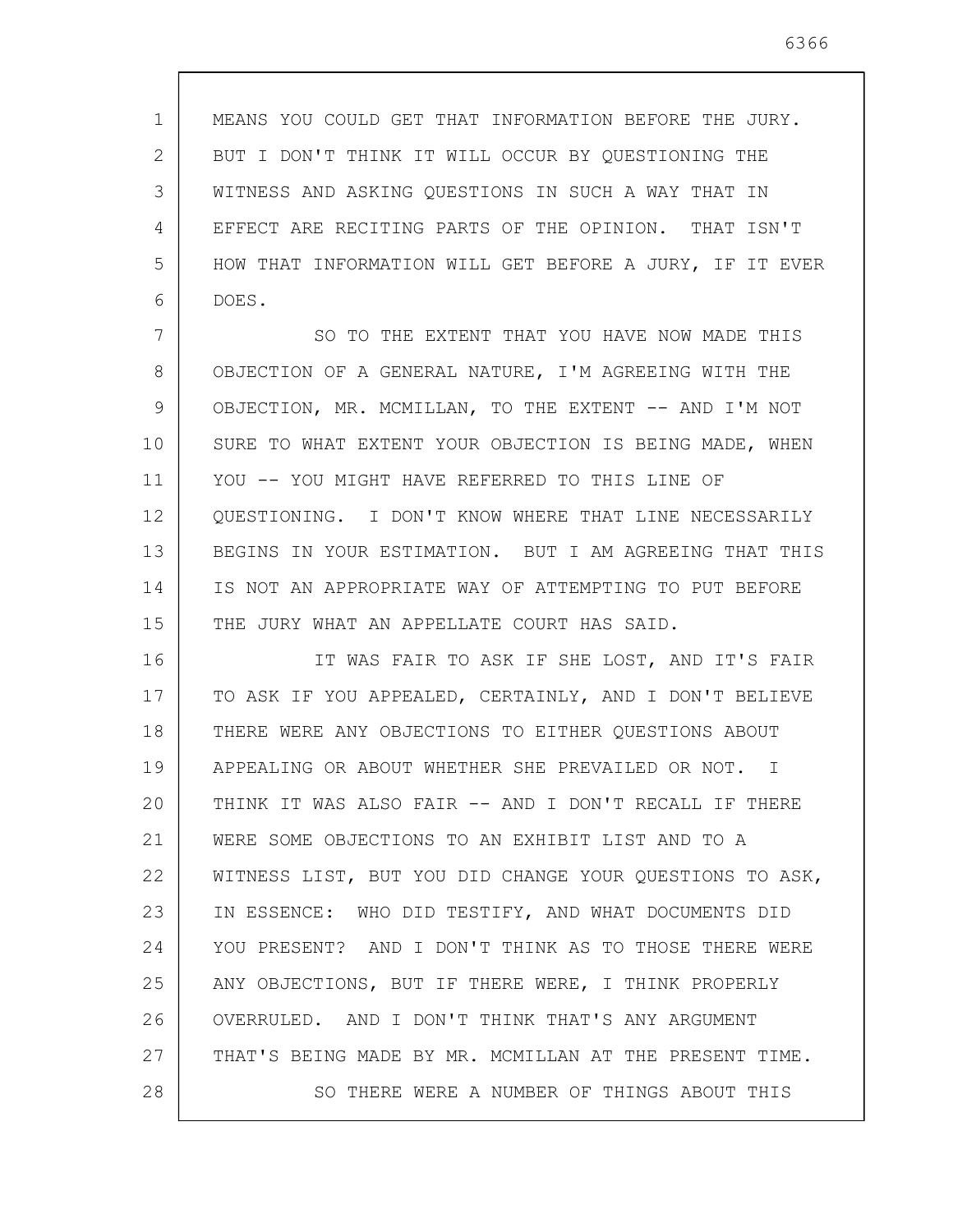1 2 3 4 WHOLE PROCESS THAT YOU CAN ASK THE WITNESS ABOUT, BUT NOT TO INTRODUCE BY MEANS OF QUESTIONING THE WITNESS SOMETHING THAT THE APPELLATE COURT HAS SAID. THE RESULT, SHE CAN TESTIFY TO.

5 6 7 8 9 10 11 12 MS. SWISS: YOUR HONOR, YESTERDAY, IN MR. MCMILLAN'S DIRECT EXAMINATION, HE SPECIFICALLY ASKED MS. DUVAL, STARTING WITH THE DEPENDENCY, THE ADJUDICATION, IF SHE WAS THERE AND WHAT THE COURT'S RULING WAS AND THE REASONS FOR THAT RULING. AND SHE TESTIFIED TO HER RECOLLECTION. I FEEL LIKE I SHOULD BE ABLE TO CROSS-EXAMINE HER ON THE ADDITIONAL REASONS THAT WERE LEFT OUT.

13 14 15 16 17 18 19 20 21 22 23 24 25 26 27 28 THE COURT: BUT SHE WAS A WITNESS TO THAT. THAT'S VERY DIFFERENT THAN QUESTIONING ABOUT THE APPELLATE COURT DECISION. SHE'S NOT A WITNESS TO THAT. SHE WAS A WITNESS TO PROCEEDINGS IN THE DEPENDENCY COURT. AND SHE DID TESTIFY TO -- YESTERDAY TO AT LEAST ONE THING THAT SHE RECALLED HAVING BEEN SAID BY THE COURT. SHE IS NOT A WITNESS TO WHAT THE APPELLATE COURT HAS SAID. AND BOTH OF THESE I THINK WERE NONPUBLISHED OPINIONS. AND IT IS NOT AN APPROPRIATE WAY TO TRY TO GET TO THE CONTENT OF THOSE OPINIONS WHERE SHE IS NOT A WITNESS, SHE SIMPLY HAS READ IT. YOU MAY AS WELL ASK -- PUT MR. MCMILLAN ON THE STAND AND ASK HIM WHAT THE COURT SAID. MS. SWISS: WE'D NEVER GET OUT OF HERE. MR. MCMILLAN: I DON'T MIND GOING UP THERE. THE COURT: I DON'T THINK THAT'S SOMETHING YOU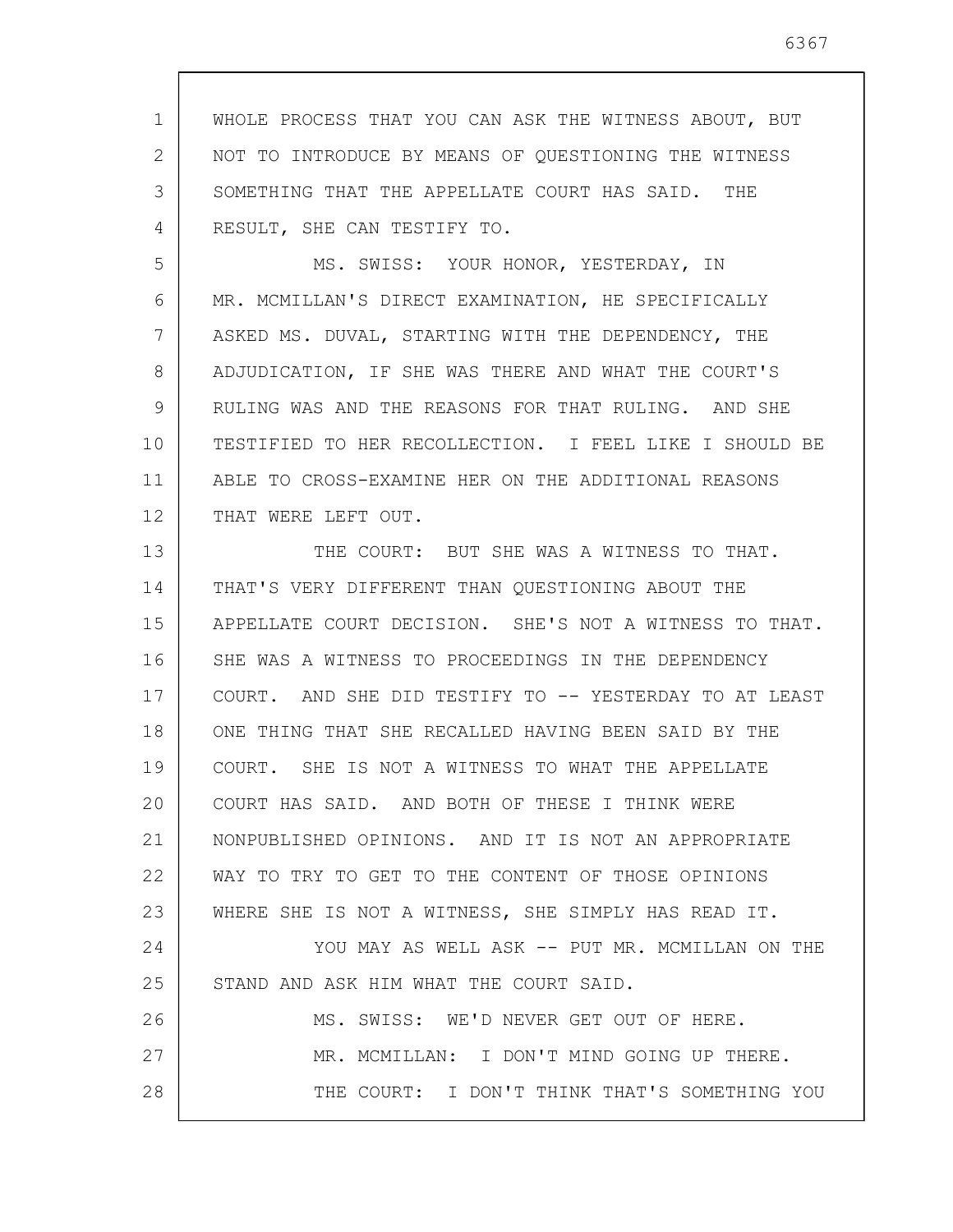WANT TO DO ANYWAY.

| $\mathbf{2}$ | BUT I THINK THERE IS A DIFFERENCE BETWEEN WHAT         |
|--------------|--------------------------------------------------------|
| 3            | SHE OBSERVED VISUALLY, AUDIBLY, WHATEVER, AT THE       |
| 4            | HEARING. I THINK IT'S A FAIR QUESTION ABOUT WHAT       |
| 5            | WITNESSES SHE CALLED OR DIDN'T CALL. I THINK IT'S FAIR |
| 6            | THAT SHE HAD THE OPPORTUNITY TO PRESENT WITNESSES AND  |
| 7            | DOCUMENTARY EVIDENCE. BUT I DON'T THINK IT'S FAIR TO   |
| 8            | BE QUESTIONING HER ABOUT WHAT AN APPELLATE COURT HAS   |
| 9            | SAID.                                                  |
| 10           | I DON'T THINK THAT'S -- I'M NOT SUGGESTING             |
| 11           | THAT I KNOW HOW YOU GET THAT INFORMATION BEFORE THE    |
| 12           | JURY. I'M JUST SAYING I KNOW THAT THAT'S NOT THE WAY   |
| 13           | IT WILL BE DONE.                                       |
| 14           | MS. SWISS: UNDERSTOOD.                                 |
| 15           | THE COURT: SO NOW WHAT, MR. MCMILLAN?                  |
| 16           | MR. MCMILLAN: YOUR HONOR, JUST WITH RESPECT            |
| 17           | TO THE QUESTIONS THAT INCLUDED THE WORDS "FINDINGS OF  |
| 18           | THE APPELLATE COURT, THIS, THAT," I WOULD REQUEST A    |
| 19           | CURATIVE INSTRUCTION TO THE JURY THAT THE COURT OF     |
| 20           | APPEAL DOESN'T MAKE FINDINGS OTHER THAN AS TO THE      |
| 21           | STANDARDS OF REVIEW AND WHETHER OR NOT THOSE WERE MET, |
| 22           | AND THEN EITHER AFFIRMING OR REVERSING IN THE MANDATE. |
| 23           | THE FINDINGS WOULD BE THE OUTCOME, AND WHETHER OR NOT  |
| 24           | THE STANDARD OF REVIEW WAS MET.                        |
| 25           | MS. SWISS: THE QUESTIONS THAT I ASKED ARE NOT          |
| 26           | EVIDENCE. AND THEY WEREN'T OBJECTED TO AT THE TIME,    |
| 27           | $SO = -$                                               |
| 28           | THE COURT: WELL, SOME WERE OBJECTED TO. I              |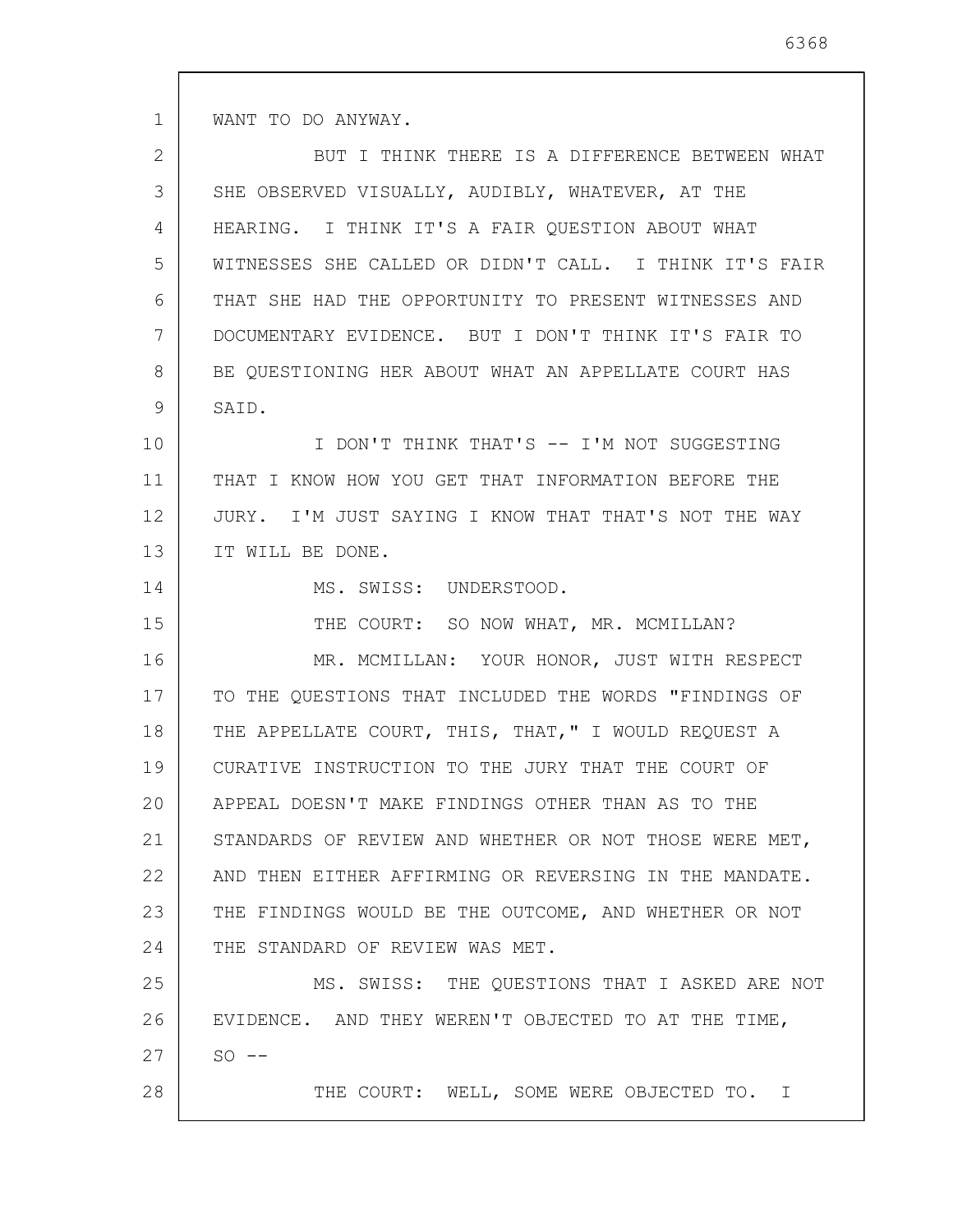1 2 3 4 5 6 DON'T THINK ALL OF THEM WERE. I DON'T WANT TO GO BACK THROUGH TO SEE TO WHICH ONES OBJECTIONS WERE MADE -- AND MAYBE THEY WERE TO EACH. I DON'T RECALL. I HAVEN'T GONE BACK THROUGH THE TRANSCRIPT TO MAKE THAT DETERMINATION AS TO WHETHER THERE WAS AN OBJECTION TO EVERY QUESTION.

7 8 9 10 11 12 13 14 15 16 17 18 19 20 IT IS TRUE THAT -- THAT WHAT MS. SWISS HAS JUST STATED, THAT QUESTIONS ARE NOT EVIDENCE. AND I HAVE GIVEN THAT INSTRUCTION IN PRELIMINARY INSTRUCTIONS ALREADY GIVEN TO THE JURY AND MAY OR MAY NOT REPEAT THAT INSTRUCTION IN THE CONCLUDING INSTRUCTIONS. TYPICALLY, I DON'T GIVE THE SAME INSTRUCTION AT THE END OF A CASE THAT I GAVE AT THE BEGINNING OF THE CASE, ALTHOUGH ALL INSTRUCTIONS, WHENEVER THEY ARE GIVEN, ARE SENT TO THE JURY. AND THE JURY WILL -- HAS HEARD -- I THINK THERE WERE TWO DIFFERENT INSTRUCTIONS IN 100 SERIES -- I KNOW THERE'S ONE, I BELIEVE THERE'S ACTUALLY TWO WHICH MENTION THAT WHAT COUNSEL SAY IS NOT EVIDENCE. AND ALSO THAT I GAVE THE INSTRUCTION THAT QUESTIONS ARE NOT EVIDENCE; IT IS ONLY THE ANSWER.

21 22 23 24 25 SO THAT INSTRUCTION HAS ALREADY BEEN GIVEN TO THE JURY. AND AT THE MOMENT, I'M NOT INCLINED TO GIVE A FURTHER INSTRUCTION, ALTHOUGH I WILL PERMIT YOU TO DRAFT WHAT YOU THINK SUCH AN INSTRUCTION SHOULD BE AND I'LL CONSIDER WHETHER TO GIVE IT OR NOT.

26 27 28 MS. SWISS: IN THAT REGARD, YOUR HONOR, THE COURT HAS ALREADY COMMENTED THAT MR. MCMILLAN'S DIRECT EXAMINATION THROUGHOUT THIS CASE HAS BEEN IN THE FORM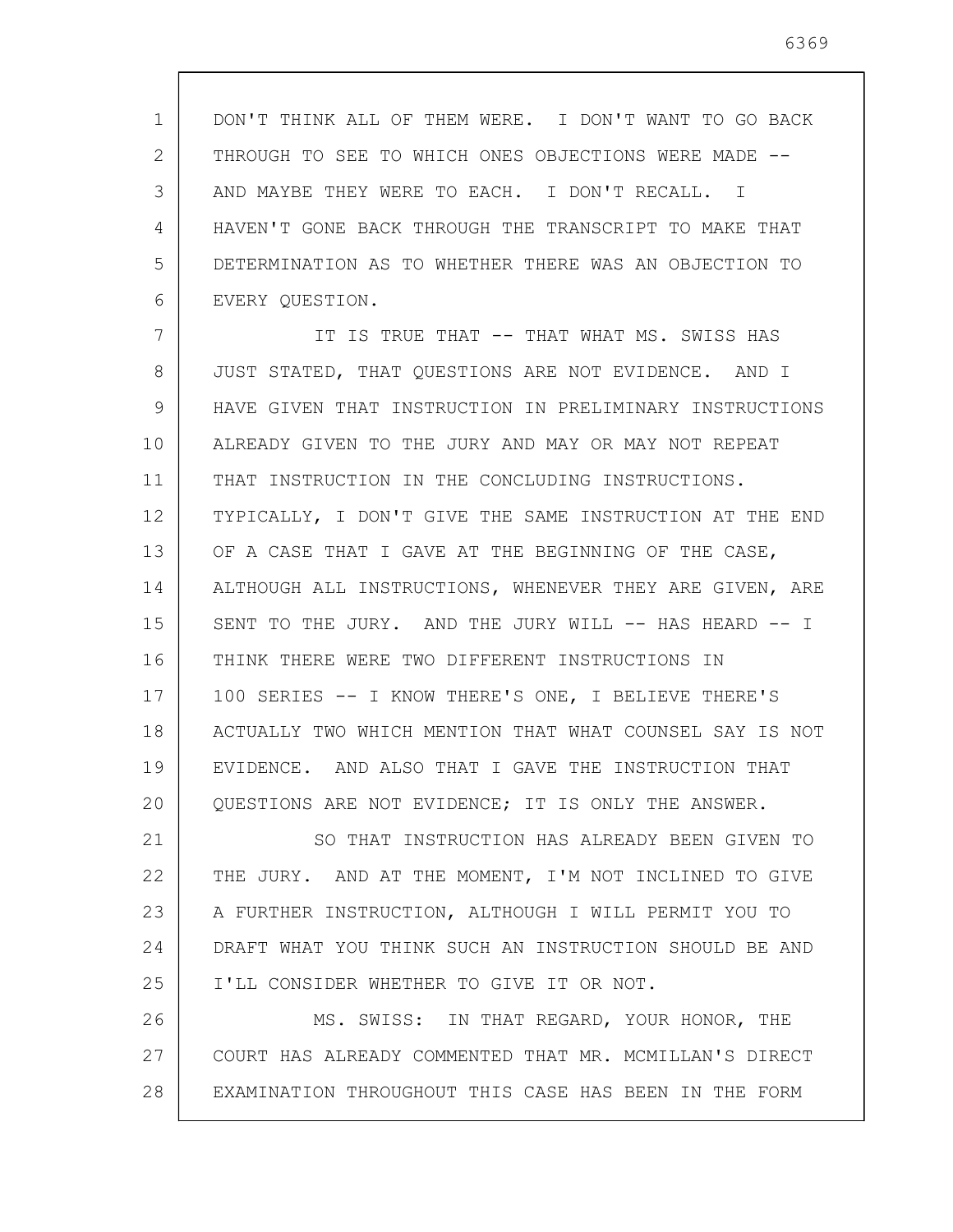1 2 3 4 5 6 7 8 9 10 11 12 13 14 15 16 17 18 19 20 21 22 23 24 25 26 27 28 OF LEADING QUESTIONS. SO WE WOULD ASK THE COURT TO CONSIDER SOME TYPE OF INSTRUCTION ON THAT AS WELL, THAT LEADING OUESTIONS ON DIRECT SHOULD NOT BE CONSIDERED --THE COURT: WELL --MS. SWISS: -- AS PROPER. THE COURT: -- AGAIN, I'D HAVE THE SAME RESPONSE. I'M LESS INCLINED TO DO THAT -- WE'VE HAD A PROGRESSION IN THE MANNER IN WHICH I HAVE RULED ON MR. MCMILLAN'S RATHER FREQUENT LEADING QUESTIONS. ORIGINALLY, I SIMPLY AFFIRMED THE OBJECTIONS WHEN THEY WERE MADE. MORE RECENTLY, I HAVE GIVEN --UNFORTUNATELY, MORE TIMES THAN I WISH I HAD BEEN CALLED UPON TO DO -- DIRECTIONS TO ASK ONLY DIRECT QUESTIONS AND NOT TESTIFY. I BELIEVE THAT NOTHING FURTHER IS NECESSARY AT THIS TIME, ALTHOUGH IF THERE IS A CONTINUING, REPEATED LEADING QUESTIONS WHICH ARE REALLY TESTIMONIAL IN NATURE, THEN I'LL HAVE TO CONSIDER WHAT FURTHER I MIGHT DO. BUT I THINK, WHEN THINGS LIKE THAT ARE OCCURRING, THAT A PROGRESSIVE APPROACH TO THE RULING AND ADMONITION TO COUNSEL IS AN APPROPRIATE APPROACH. I WILL SAY, MR. MCMILLAN, THAT IT IS TRUE THAT A GREAT MAJORITY OF YOUR QUESTIONS ARE LEADING QUESTIONS. THEY REALLY BECOME TESTIMONIAL IN NATURE. AND I HAVE POINTED THAT OUT, NOW, IN FRONT OF THE JURY. I'VE TOLD YOU THAT AT SIDEBAR; I NOW, IN RULING, HAVE DONE SO IN FRONT OF THE JURY. AND I WOULDN'T WANT IT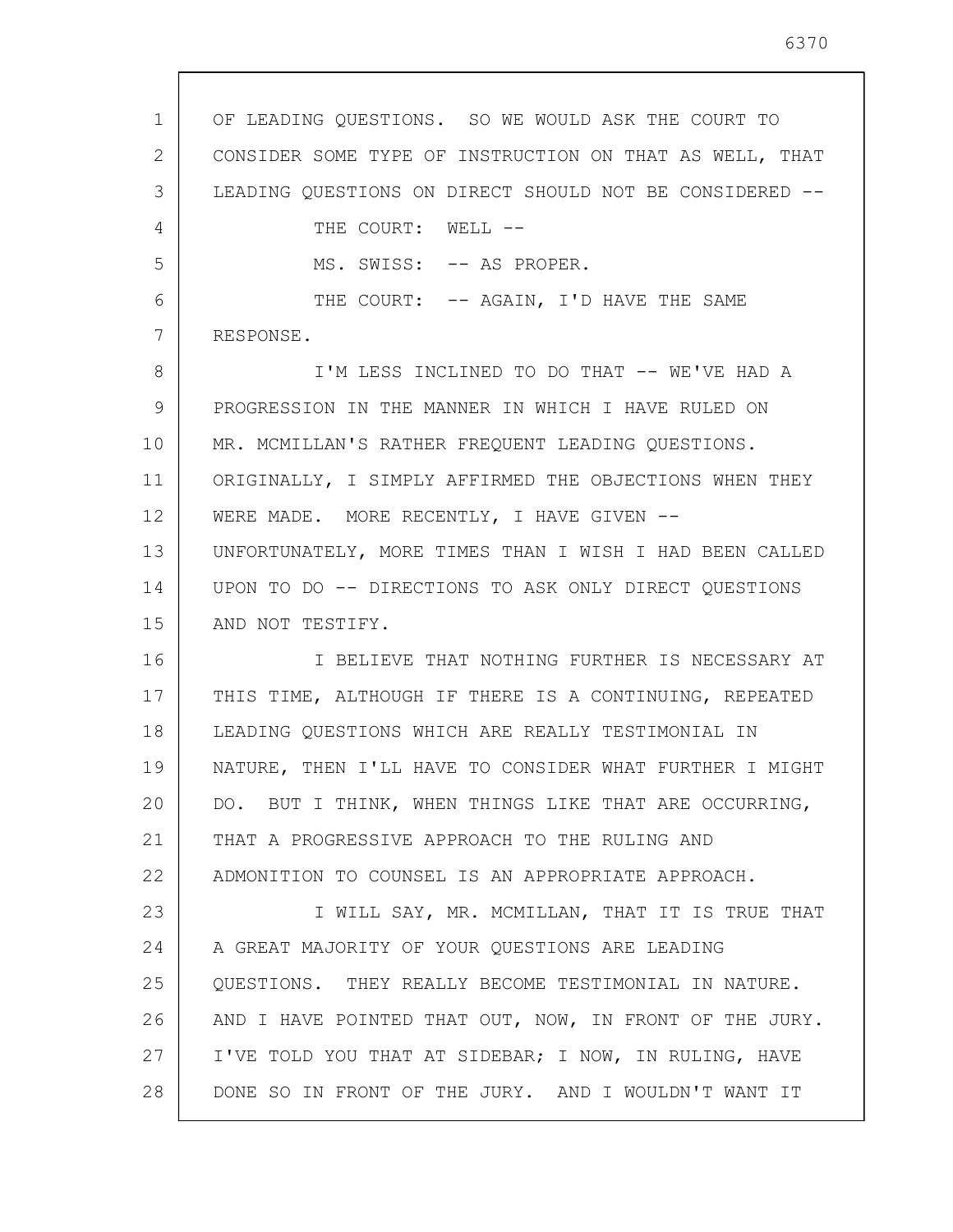1 2 3 4 5 6 TO GO ANY FURTHER WITH ANY KIND OF DIRECTION OR REPRIMAND BEFORE THE JURY. THAT'S SOMETHING THAT I WOULD DO ONLY IF I FELT THAT THE CONDUCT WHICH THE COURT FINDS TO BE OBJECTIONABLE CONTINUED DESPITE THE COURT'S RULINGS AND ADMONITIONS. AND I DO WANT YOU TO REMEMBER THAT.

7 8 9 10 11 12 13 14 15 I DON'T WANT TO DO IT AS TO ANY OF YOU. AND I MUST SAY I RECOGNIZE THE DIFFICULTY IN FRAMING QUESTIONS. CROSS-EXAMINATION IS EASIER THAN DIRECT EXAMINATION. IT MAY TAKE MORE PREPARATION, SO I -- BUT JUST IN TERMS OF FRAMING THE QUESTIONS, IT'S EASIER TO ASK A LEADING QUESTION CROSS-EXAMINATION THAN IT IS TO ASK DIRECT QUESTIONS WHEN YOU'RE THE PROPONENT OR CALLING THE WITNESS AND IT'S NOT AN ADVERSARIAL WITNESS. SO I RECOGNIZE THE DIFFICULTY.

16 17 18 19 20 21 22 23 24 25 26 27 28 AND IN SOME INSTANCES, A LEADING QUESTION -- NOT ALL LEADING QUESTIONS ARE SUBJECT TO OBJECTION. SOME OF THEM ARE OFTEN UNNECESSARY AFTER A WITNESS HAS SAID SOMETHING AND THEN THE ATTORNEY SAYS, "SO YOU'RE SAYING SO AND SO," RIGHT AFTER THEY JUST SAID IT. WELL, THAT'S A LEADING QUESTION. IF IT'S ON AN IMPORTANT SUBJECT, I SUSTAIN THE OBJECTION. IF I LOOK AT IT AS REALLY BEING NOTHING MORE THAN SUMMARY IN NATURE, AND PARTICULARLY WHERE THERE MAY NOT HAVE BEEN A PERFECTLY CLEAR ANSWER ON THE PART OF A WITNESS, THAT IS PERMISSIBLE FOR -- HOPEFULLY FOR BETTER UNDERSTANDING. BUT BY AND LARGE, IF IT'S YOUR WITNESS, NOT THE 776 WITNESS, THE QUESTIONS NEED TO BE DIRECT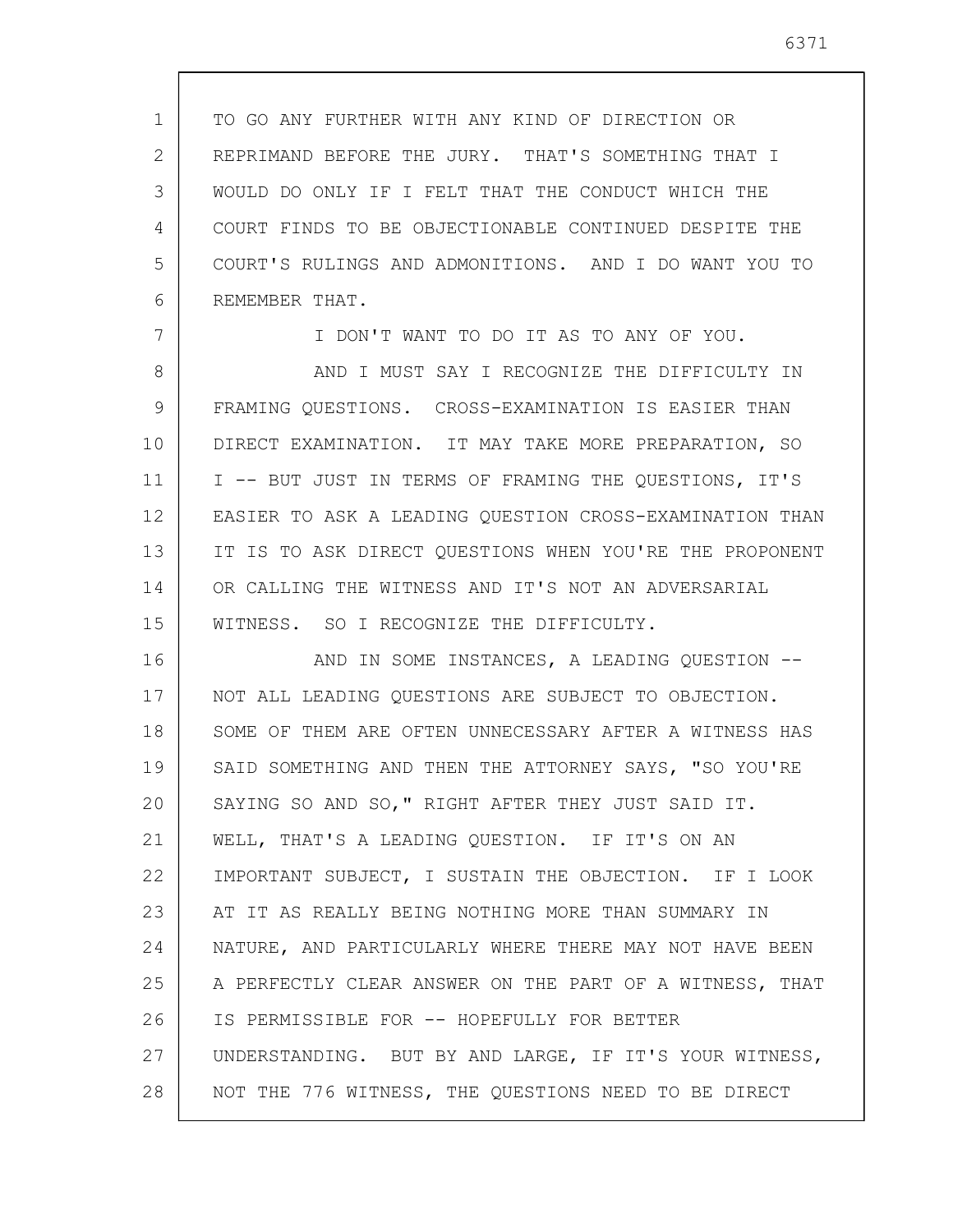| 1  | QUESTIONS, NOT LEADING AND SUGGESTIVE QUESTIONS. SO I    |
|----|----------------------------------------------------------|
| 2  | HOPE WE DON'T HAVE TO GO ANY FURTHER WITH THAT AS WELL.  |
| 3  | SO I HOPE I'VE ANSWERED YOUR CONCERN. AND I'M            |
| 4  | NOT SUGGESTING THAT YOU NECESSARILY AGREE WITH WHAT      |
| 5  | I'VE SAID, BUT AT LEAST I'VE EXPLAINED TO YOU HOW I'VE   |
| 6  | APPROACHED THIS AND THAT I DO INTEND, IF IT CONTINUES,   |
| 7  | TO CONSIDER SOMETHING FURTHER. AND THAT REALLY SHOULD    |
| 8  | BE AVOIDED IF AT ALL POSSIBLE. AND THAT'S TRUE OF ALL    |
| 9  | COUNSEL. I THINK YOU'RE ALL ENTITLED TO SOME LEEWAY,     |
| 10 | BUT THAT LEEWAY DOES NOT INCLUDE CONTINUED TESTIMONIAL   |
| 11 | QUESTIONS, NOR AN INSTANCE LIKE THIS WHERE I THINK THAT  |
| 12 | YOU WERE REALLY ATTEMPTING TO GET THE WITNESS TO RECITE  |
| 13 | OR AGREE WITH CERTAIN THINGS THAT HAVE BEEN SAID.        |
| 14 | BUT IT IS TRUE THAT CERTAINLY IN THE APPELLATE           |
| 15 | DECISION ON THE FAMILY LAW CASE, THEY DIDN'T MAKE        |
| 16 | FINDINGS. IN FACT, THEIR RULING WAS IT'S ALREADY BEEN    |
| 17 | DECIDED AND SAYING "WE'RE NOT GOING BACK THERE."         |
| 18 | I DON'T KNOW ABOUT ALL OF YOU, BUT I'D LIKE A            |
| 19 | SHORT BREAK MYSELF.                                      |
| 20 | MR. MCMILLAN: THANK YOU, YOUR HONOR.                     |
| 21 | (RECESS)                                                 |
| 22 | (JURY PRESENT)                                           |
| 23 | THE COURT: ALL RIGHT. EVERYONE MAY BE                    |
| 24 | SEATED. WE'RE ON THE RECORD. EVERYBODY IS PRESENT.       |
| 25 | MS. SWISS, WOULD YOU LIKE TO CONTINUE, PLEASE?           |
| 26 | MS. SWISS: THANK YOU, YOUR HONOR.                        |
| 27 | BY MS. SWISS:                                            |
| 28 | MS. DUVAL, YOU TESTIFIED PREVIOUSLY REGARDING<br>$\circ$ |
|    |                                                          |

6372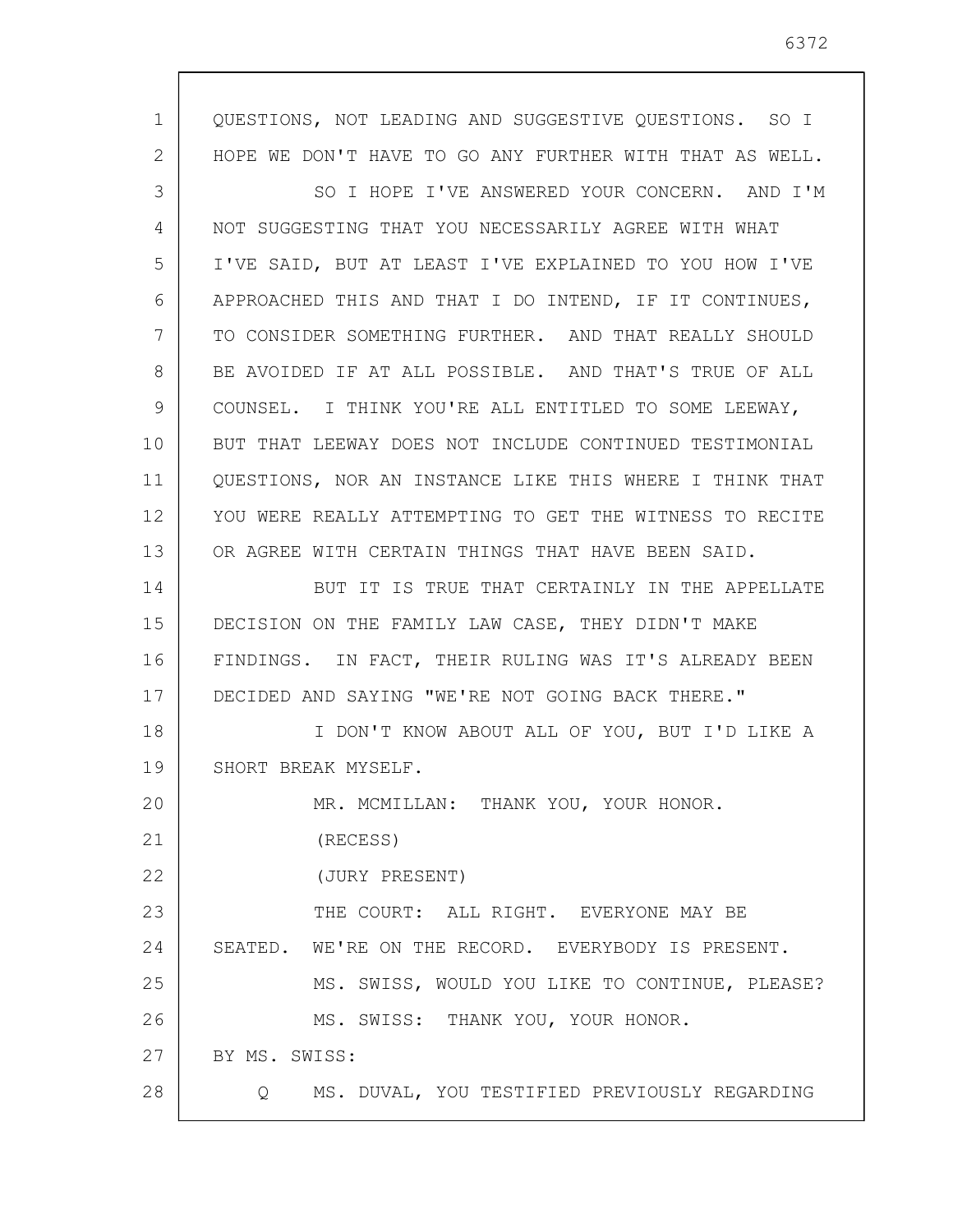1 2 3 4 5 6 7 8 9 10 11 12 13 14 15 16 17 18 19 20 21 22 23 24 25 26 27 28 MONITORED VISITS AT THE DCFS OFFICE. DO YOU REMEMBER, GENERALLY, THAT TESTIMONY? A WHICH SPECIFIC ONE DO YOU MEAN? Q JUST IN GENERAL, YOU TESTIFIED THAT YOU ENGAGED IN VISITS WITH YOUR SON THAT WERE SUPERVISED; RIGHT? A YES. Q OKAY. AND YOUR FRIEND, NORISSA ENNIS, SHE SUPERVISED A NUMBER OF THOSE VISITS; CORRECT? A YES. Q AND WHEN MS. ENNIS WAS SUPERVISING YOUR VISITS, DID YOU ASK HER TO CLEAN THE VISITATION ROOMS? A I DON'T RECALL EVER ASKING HER TO CLEAN THE ROOM FOR ME. Q DID YOU ASK MS. ENNIS IF YOU COULD CHANGE ROOMS BECAUSE THEY WERE DIRTY? A NOT TO MS. ENNIS, NO. Q I'M SORRY? A NOT TO MS. ENNIS, NO. Q AND YOU DIDN'T REQUEST ANY ACCOMMODATIONS FROM MS. ENNIS DURING THE VISITS; CORRECT? A NOT TO MS. ENNIS, NO. Q NOW, MUNCHAUSEN BY PROXY, WE'VE TALKED ABOUT THAT A LOT IN THIS CASE. ISN'T IT TRUE, MS. DUVAL, THAT THE FIRST MENTION OF MUNCHAUSEN BY PROXY IN THE DEPENDENCY CASE WAS A COMMENT MADE BY YOUR ATTORNEY AT THE DETENTION HEARING?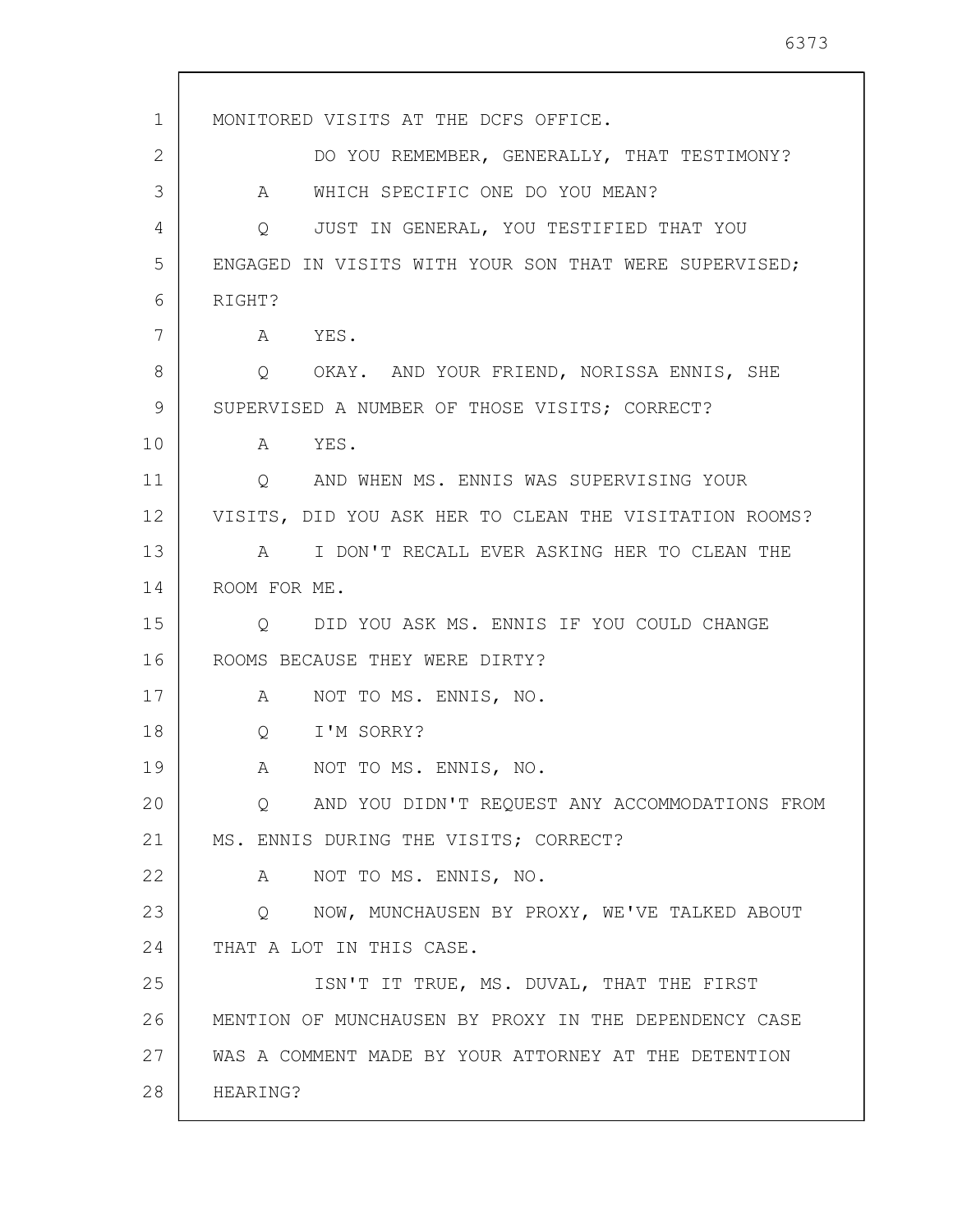| $\mathbf{1}$ | MR. MCMILLAN: OBJECTION. LACKS FOUNDATION.                         |
|--------------|--------------------------------------------------------------------|
| 2            | CALLS FOR SPECULATION. ARGUMENT. ASSUMES FACTS.                    |
| 3            | THE COURT: SUSTAINED AS TO SPECULATION.                            |
| 4            | YOU COULD ASK THAT DIFFERENTLY.                                    |
| 5            | BY MS. SWISS:                                                      |
| 6            | O YOU ATTENDED THE DETENTION HEARING ON                            |
| 7            | NOVEMBER 3, 2009; CORRECT?                                         |
| 8            | A I DID, YES.                                                      |
| 9            | Q AND YOUR ATTORNEY WAS SCOTT CLARK; CORRECT?                      |
| 10           | A YES.                                                             |
| 11           | Q AND HE MADE ARGUMENTS TO THE COURT ON YOUR                       |
| 12           | BEHALF; CORRECT?                                                   |
| 13           | A HE DID, YES.                                                     |
| 14           | AND ISN'T IT TRUE THAT HE ARGUED TO THE COURT<br>$Q \qquad \qquad$ |
| 15           | ON NOVEMBER 3, 2009, THAT THIS WASN'T A CASE OF                    |
| 16           | MUNCHAUSEN SYNDROME BY PROXY?                                      |
| 17           | MR. MCMILLAN: OBJECTION. LACKS FOUNDATION.                         |
| 18           | CALLS FOR SPECULATION.                                             |
| 19           | THE COURT: OVERRULED.                                              |
| 20           | THE WITNESS: IN RESPONSE TO THE PETITION,                          |
| 21           | YES, HE DID.                                                       |
| 22           | BY MS. SWISS:                                                      |
| 23           | HE SAID THAT TO THE COURT; CORRECT?<br>Q                           |
| 24           | A<br>YES.                                                          |
| 25           | AND ISN'T IT TRUE THAT THE NEXT TIME THAT<br>$\circ$               |
| 26           | MUNCHAUSEN SYNDROME BY PROXY WAS BROUGHT UP IN THE                 |
| 27           | DEPENDENCY CASE WAS WHEN YOU TOLD MS. BUSTOS DURING                |
| 28           | YOUR UP-FRONT ASSESSMENT THAT YOU THOUGHT MR. MILLS AND            |

L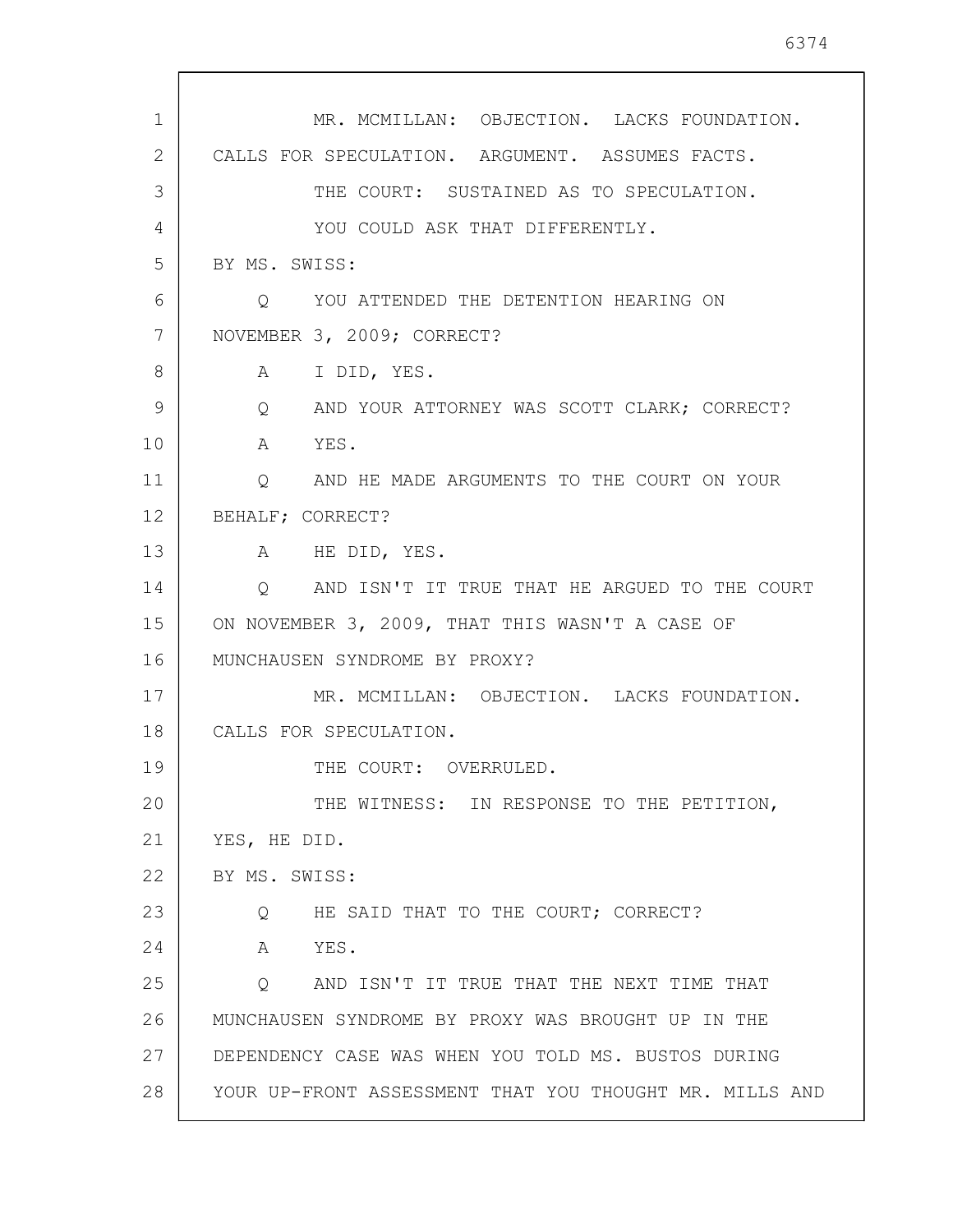| 1  | HIS FAMILY WERE ACCUSING YOU OF HAVING MUNCHAUSEN             |
|----|---------------------------------------------------------------|
| 2  | SYNDROME BY PROXY?                                            |
| 3  | A YES.                                                        |
| 4  | AND MS. BUSTOS PUT THAT IN HER REPORT; RIGHT?<br>Q            |
| 5  | A I'M NOT SURE WHAT YOU MEAN BY SHE PUT THAT IN               |
| 6  | THE REPORT.                                                   |
| 7  | WELL, MS. BUSTOS WAS HERE.<br>Q                               |
| 8  | YOU WERE HERE FOR THAT TESTIMONY; RIGHT?                      |
| 9  | A YES.                                                        |
| 10 | AND WE DISCUSSED THE UP-FRONT ASSESSMENT, THE<br>$\mathsf{Q}$ |
| 11 | DOCUMENT THAT SHE HAD PREPARED?                               |
| 12 | A YES.                                                        |
| 13 | Q AND IT'S TRUE THAT SHE TESTIFIED THAT SHE                   |
| 14 | WROTE DOWN IN HER REPORT THAT YOU REPORTED TO HER THAT        |
| 15 | THE FATHER'S FAMILY WAS ACCUSING YOU OF HAVING                |
| 16 | MUNCHAUSEN SYNDROME BY PROXY; RIGHT?                          |
| 17 | THAT WAS PART OF HER REPORT, YES.<br>A                        |
| 18 | AND THEN THAT REPORT WAS SUBMITTED TO THE<br>Q                |
| 19 | JUVENILE COURT; CORRECT?                                      |
| 20 | MR. MCMILLAN: OBJECTION. LACKS FOUNDATION.                    |
| 21 | CALLS FOR SPECULATION ON THE PART OF THIS WITNESS.            |
| 22 | THE COURT: SUSTAINED.                                         |
| 23 | BY MS. SWISS:                                                 |
| 24 | O YOU WERE AWARE THAT THE UP-FRONT ASSESSMENT                 |
| 25 | WAS SENT TO DCFS; CORRECT?                                    |
| 26 | MR. MCMILLAN: LACKS FOUNDATION. CALLS FOR                     |
| 27 | SPECULATION ON THE PART OF THIS WITNESS. OBJECTION.           |
| 28 | THE COURT: OVERRULED.                                         |
|    |                                                               |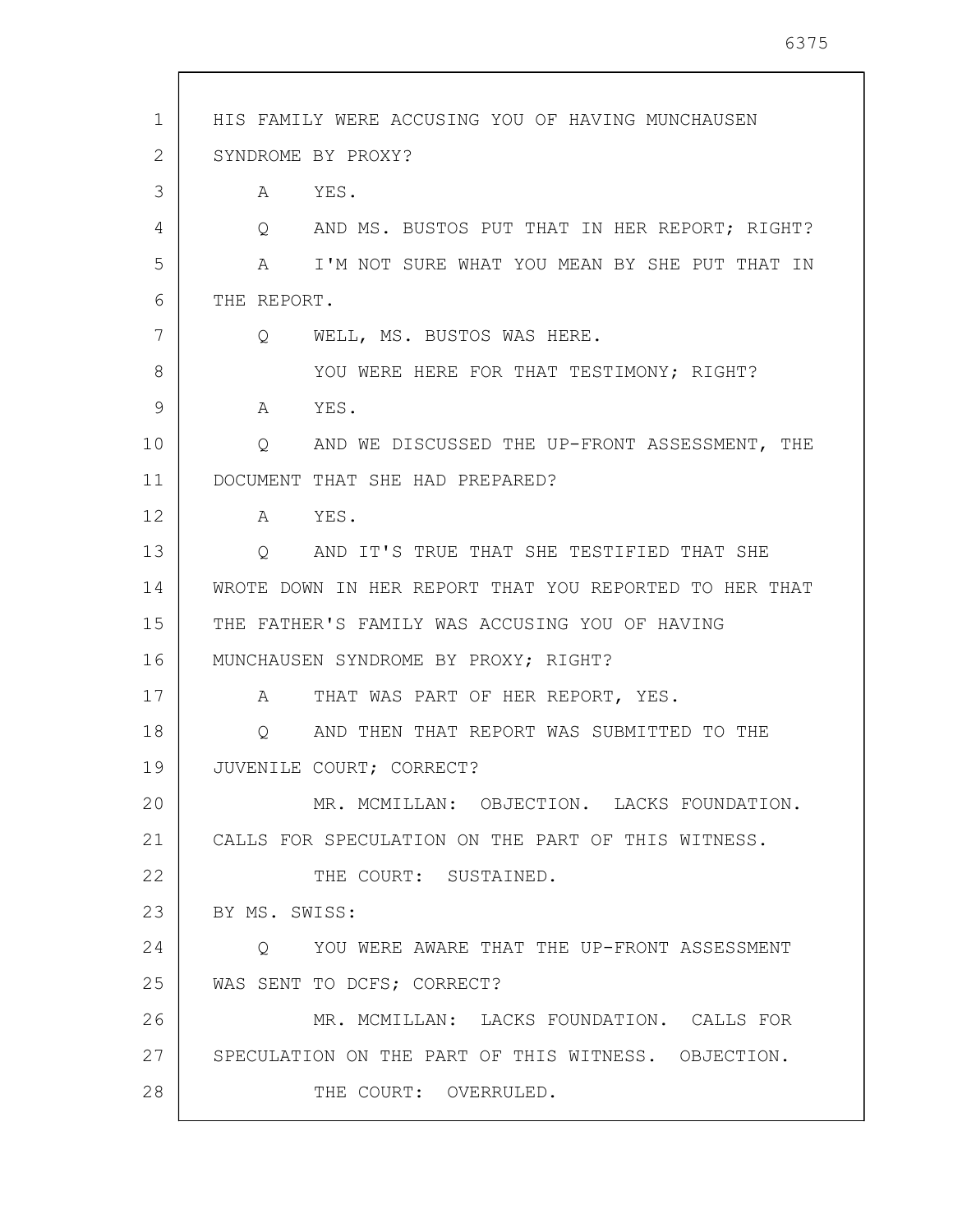1 2 3 4 5 6 7 8 9 10 11 12 13 14 15 16 17 18 19 20 21 22 23 24 25 26 27 28 THE WITNESS: I DIDN'T KNOW WHAT WAS GOING TO HAPPEN TO THAT ASSESSMENT. BY MS. SWISS: Q WELL, YOU SIGNED A CONSENT FORM WHEN YOU AGREED TO THE UP-FRONT ASSESSMENT, CORRECT, AT HILLSIDES? A THE CONSENT TO PARTICIPATE, YES. Q AND PART OF THAT CONSENT WAS THE UNDERSTANDING THAT DCFS WOULD GET THAT REPORT; RIGHT? MR. MCMILLAN: OBJECTION. ARGUMENT. LACKS FOUNDATION. SPECULATION. THE COURT: OVERRULED. THE WITNESS: I DON'T RECALL IF I READ THAT AT THE MOMENT BUT -- I DON'T RECALL. BY MS. SWISS: Q AND YESTERDAY YOU TESTIFIED -- YOU TESTIFIED THAT BEFORE THE JURISDICTION/DISPOSITION HEARING THAT YOUR ATTORNEY BROUGHT YOU THAT JURISDICTION/DISPOSITION REPORT WITH ALL OF THOSE ATTACHMENTS, THE 300-SOMETHING PAGES. DO YOU REMEMBER THAT TESTIMONY? A YOU'RE REFERRING TO THE HEARING ON JANUARY 4TH, 2010? Q YES. A YES. Q OKAY. AND ONE OF THE ATTACHMENTS TO THAT REPORT WAS THE UP-FRONT ASSESSMENT; RIGHT? MR. MCMILLAN: OBJECTION. LACKS FOUNDATION.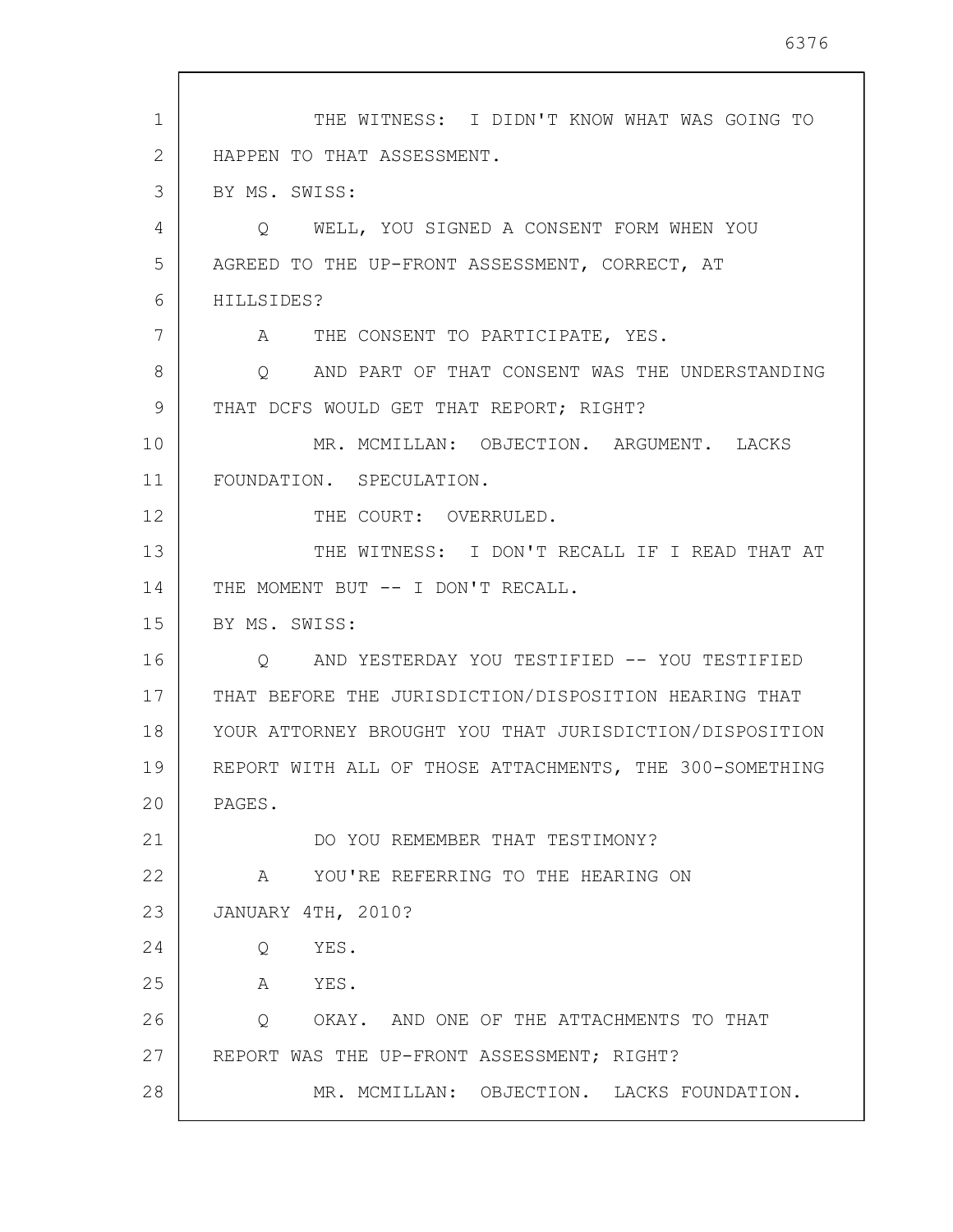| $\mathbf{1}$ | CALLS FOR SPECULATION.                                  |
|--------------|---------------------------------------------------------|
| 2            | THE COURT: OVERRULED.                                   |
| 3            | THE WITNESS: YES, THAT WAS ONE OF THE                   |
| 4            | ATTACHMENTS THERE.                                      |
| 5            | BY MS. SWISS:                                           |
| 6            | Q AND YOU DISAGREED THAT THE SOCIAL WORKERS --          |
| 7            | MS. NELSON SUBMITTED THE STATEMENTS REGARDING           |
| 8            | MUNCHAUSEN BY PROXY TO THE COURT; RIGHT?                |
| 9            | MR. MCMILLAN: OBJECTION. VAGUE AND AMBIGUOUS            |
| 10           | AS PHRASED.                                             |
| 11           | THE COURT: SUSTAINED. IT'S UNCLEAR TO ME.               |
| 12           | BY MS. SWISS:                                           |
| 13           | Q WELL, YOU TESTIFIED YESTERDAY IN MARCH OF 2010        |
| 14           | THAT YOU FILED YOUR CIVIL RIGHTS COMPLAINT WITH THE     |
| 15           | DCFS CIVIL RIGHTS UNIT; CORRECT?                        |
| 16           | A YES, I DID.                                           |
| 17           | O AND PART OF THAT CIVIL RIGHTS COMPLAINT WAS           |
| 18           | THAT CANDIS NELSON IMPROPERLY REFERRED TO YOU AS HAVING |
| 19           | MUNCHAUSEN SYNDROME BY PROXY?                           |
| 20           | THAT WAS ONE OF MY COMPLAINTS WITH THAT, YES.<br>A      |
| 21           | Q OKAY. AND YOU AGREE WITH ME THAT MS. NELSON           |
| 22           | RECEIVED THE INFORMATION ABOUT MUNCHAUSEN BY PROXY FROM |
| 23           | THE UP-FRONT ASSESSMENT; CORRECT?                       |
| 24           | MR. MCMILLAN: OBJECTION. LACKS FOUNDATION.              |
| 25           | CALLS FOR SPECULATION ON THE PART OF THIS WITNESS.      |
| 26           | THE COURT: SUSTAINED.                                   |
| 27           | BY MS. SWISS:                                           |
| 28           | Q DO YOU KNOW WHERE MS. NELSON GOT THE                  |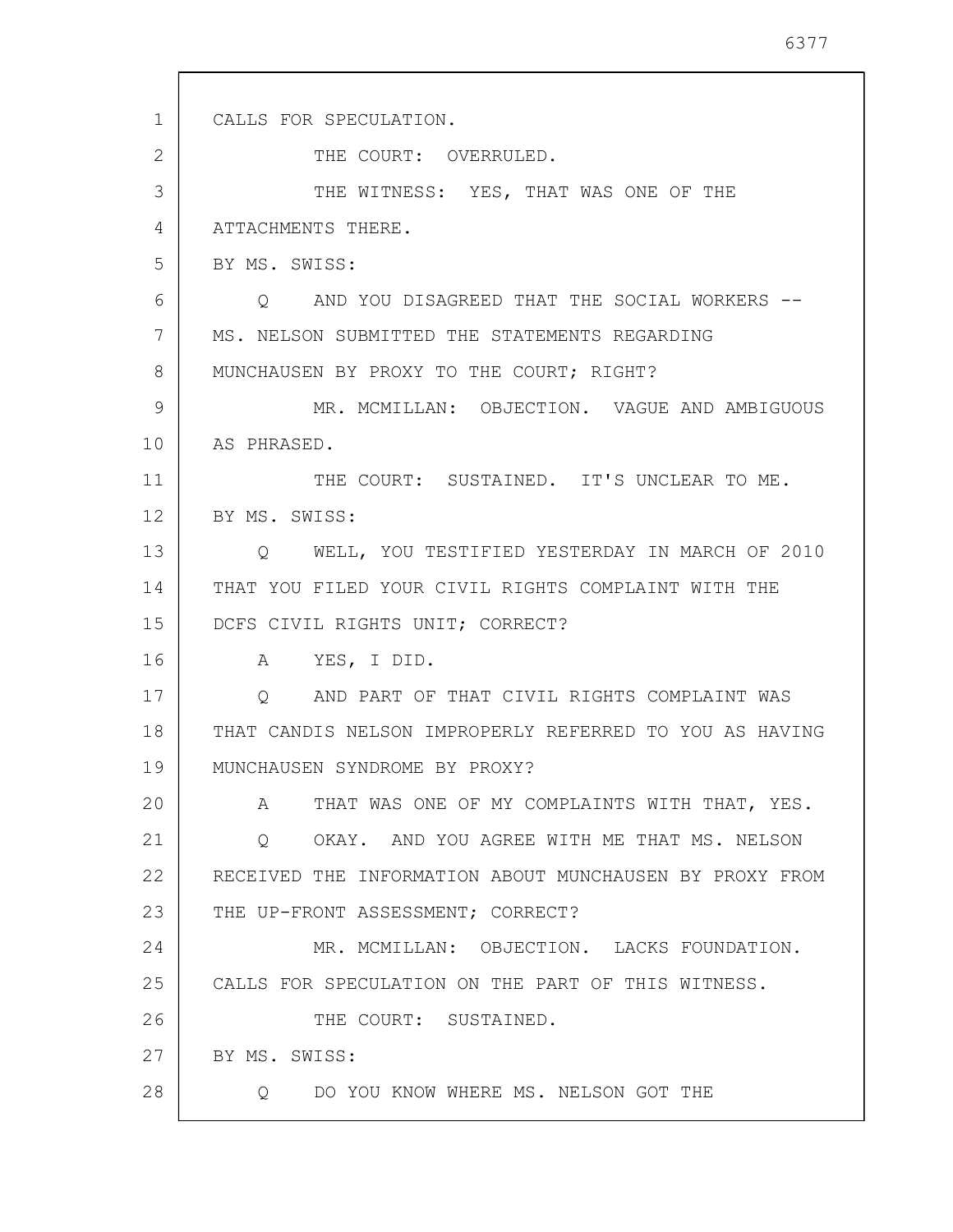1 2 3 4 5 6 7 8 9 10 11 12 13 14 15 16 17 18 19 20 21 22 23 24 25 26 27 28 INFORMATION REGARDING MUNCHAUSEN SYNDROME BY PROXY? A I DON'T KNOW. IT COULD BE ANYWHERE. I'M NOT SURE WHERE SHE WAS GETTING IT FROM. Q BUT YOU WOULD AGREE WITH ME THAT THE UP-FRONT ASSESSMENT STATED -- MADE A STATEMENT REGARDING MUNCHAUSEN BY PROXY, AND THAT WAS ATTACHED TO HER REPORT; RIGHT? MR. MCMILLAN: OBJECTION. COMPOUND. THE COURT: OVERRULED. THE WITNESS: I'M SORRY. CAN YOU REPEAT THE QUESTION, PLEASE? BY MS. SWISS: Q SURE. YOU AGREE WITH ME THAT YOU RECEIVED THE JURISDICTION/DISPOSITION REPORT; RIGHT? AND THAT WAS THE ONE PREPARED BY MS. NELSON; RIGHT? A YES. Q AND IT ATTACHED THE UP-FRONT ASSESSMENT; RIGHT? A OKAY. Q AND THE UP-FRONT ASSESSMENT MADE THE STATEMENTS ABOUT MUNCHAUSEN BY PROXY; RIGHT? A THE UP-FRONT ASSESSMENT HAD THE STATEMENT I MADE ABOUT MUNCHAUSEN, YES. Q WELL, IT ALSO HAD STATEMENTS THAT FURTHER PSYCHIATRIC EVALUATION SHOULD BE DONE FOR A NUMBER OF THINGS; CORRECT? MR. MCMILLAN: OBJECTION. INCOMPLETE. MISLEADING. MISSTATES THE DOCUMENT.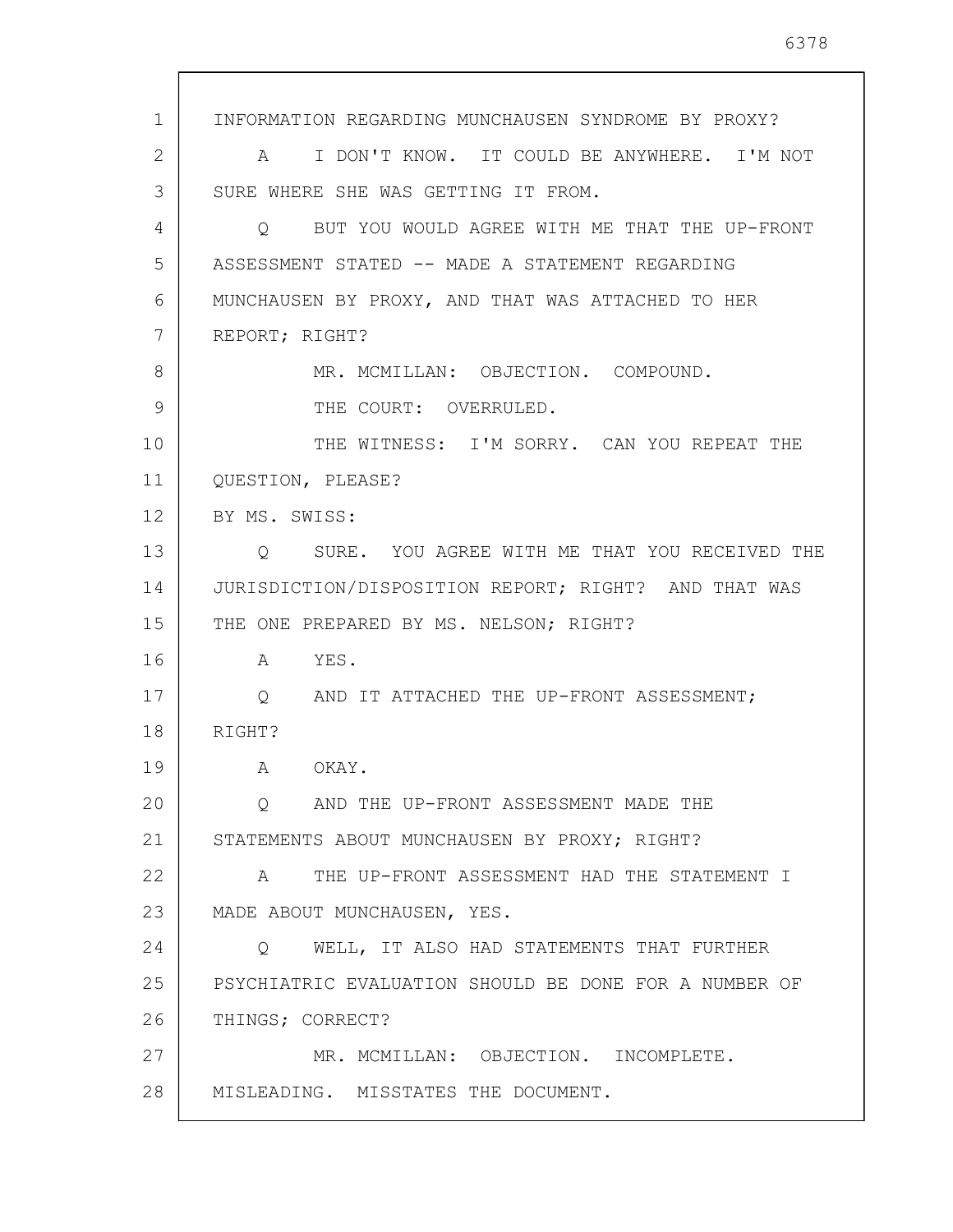1 2 3 4 5 6 7 8 9 10 11 12 13 14 15 16 17 18 19 20 21 22 23 24 25 26 27 28 THE COURT: OVERRULED. THE WITNESS: NO, I DISAGREE WITH THAT. THE WAY I UNDERSTOOD THE REPORT WAS THAT THERE WAS NO EVIDENCE FOR MUNCHAUSEN AND THAT IF THE DEPARTMENT WANTED TO OR CONTINUED TO HAVE THAT CONCERN THEY SHOULD REQUEST FOR FURTHER TESTING. BUT SHE DIDN'T DIAGNOSE ME WITH MUNCHAUSEN THEN, NO. BY MS. SWISS: Q NO, NO ONE DIAGNOSED YOU WITH IT, I AGREE. AND IF MY QUESTION WAS UNCLEAR, I APOLOGIZE. WELL, WE DISCUSSED YESTERDAY THAT THE RECOMMENDATIONS IN THE JURISDICTION/DISPOSITION REPORT REQUESTED A 730 EVALUATION FOR THE WHOLE FAMILY; RIGHT? MR. MCMILLAN: OBJECTION -- OBJECTION. IT MISSTATES THE DOCUMENTARY EVIDENCE. THE COURT: OVERRULED. THE WITNESS: I'M SORRY. COULD YOU REPEAT THE QUESTION? I LOST THE THREAD. BY MS. SWISS: Q SURE. THE JURISDICTION/DISPOSITION REPORT REQUESTED A 730 EVALUATION FOR BOTH YOU AND MR. MILLS; RIGHT? MR. MCMILLAN: OBJECTION. LACKS FOUNDATION. ALSO MISSTATES THE DOCUMENT. THE COURT: OVERRULED. BY MS. SWISS: Q WELL, WE DISCUSSED IT YESTERDAY; DO YOU RECALL THAT?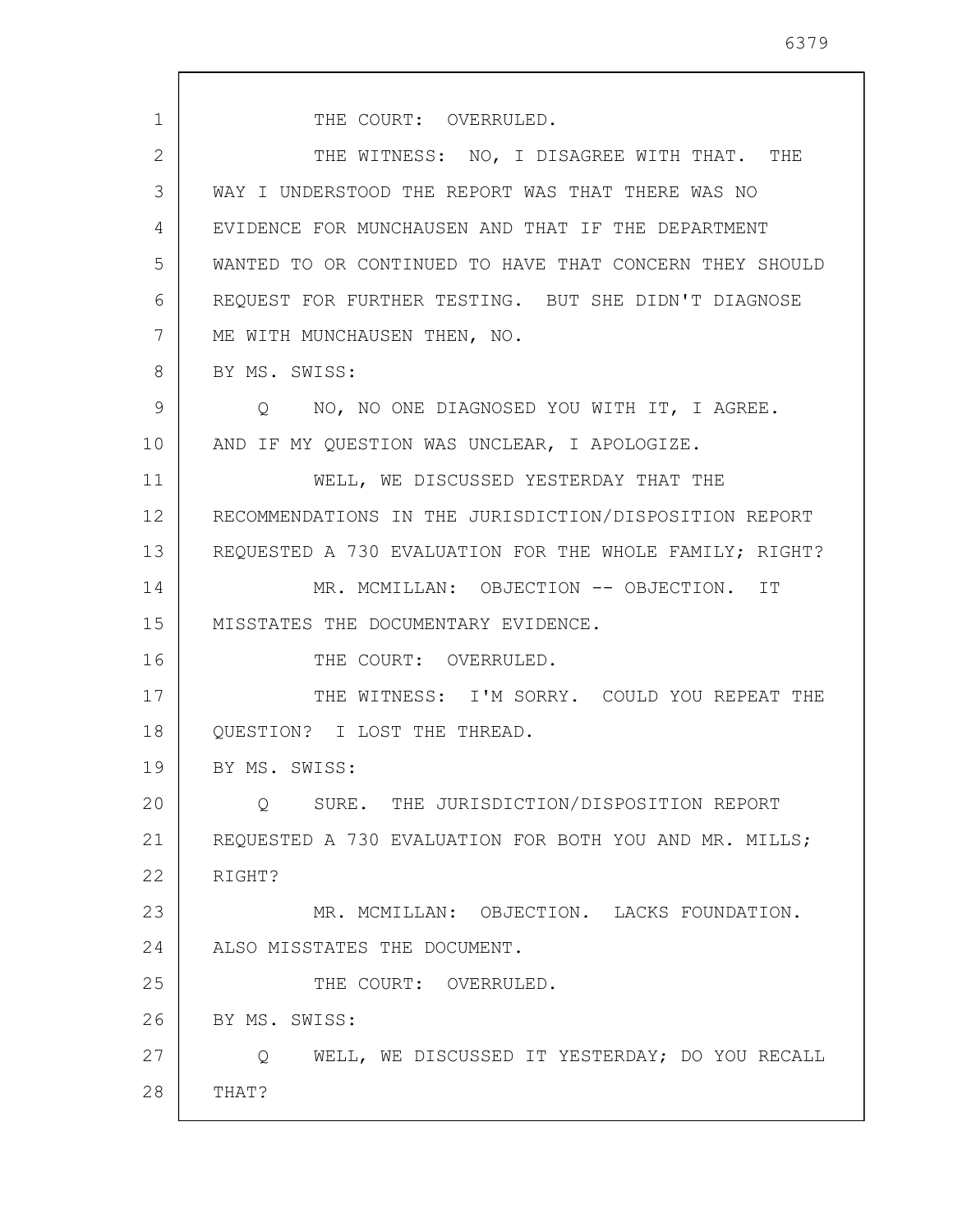1 2 3 4 5 6 7 8 9 10 11 12 13 14 15 16 17 18 19 20 21 22 23 24 25 26 27 28 I'M JUST TRYING TO LAY A FOUNDATION TO MY NEXT QUESTION. A I DON'T RECALL THE WORDING OF IT. SORRY. Q OKAY. SO YOU FILED A COMPLAINT AGAINST MS. NELSON FOR MENTIONING MUNCHAUSEN BY PROXY TO THE COURT; RIGHT? YOUR CIVIL RIGHTS COMPLAINT? A YES. Q AND YOU NEVER FILED ANY TYPE OF COMPLAINT AGAINST MS. BUSTOS; RIGHT? A NO. Q AND YOU NEVER FILED ANY KIND OF COMPLAINT AGAINST HILLSIDES? A NO. Q NOW, ANOTHER PART OF YOUR CIVIL RIGHTS COMPLAINT THAT YOU TESTIFIED TO YESTERDAY WITH YOUR ATTORNEY WAS THAT YOU WERE OFFENDED WHEN MS. SCHEELE ASKED YOU IF YOU WERE PREGNANT. DO YOU RECALL THAT? A YES. Q AND ISN'T IT TRUE THAT IN THE UP-FRONT ASSESSMENT, MS. BUSTOS ALSO ASKED YOU IF YOU WERE PREGNANT? A I DON'T RECALL IF SHE DID AT THIS TIME, BUT -- Q IF YOU CAN -- I'M SORRY. A BUT HOW YOU ASK I THINK MAKES A BIG DIFFERENCE. SO I DON'T RECALL IF MS. BUSTOS ASKED. Q I'M LOOKING FOR EXHIBIT 290. NOW, DURING THE UP-FRONT ASSESSMENT,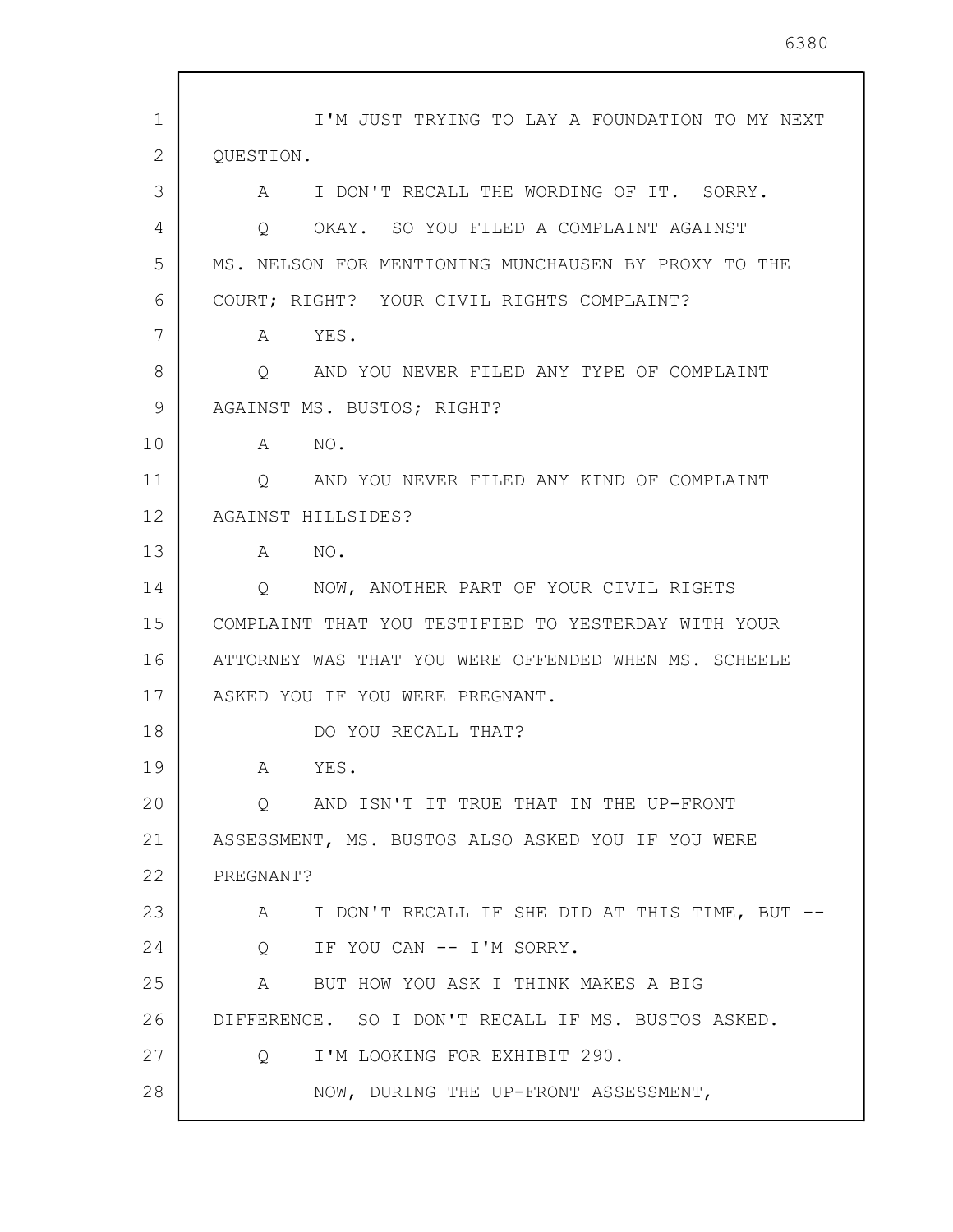| 1  | MS. BUSTOS ASKED YOU A SERIES OF QUESTIONS; RIGHT?      |
|----|---------------------------------------------------------|
| 2  | SHE DID.<br>A                                           |
| 3  | AND SHE TYPED THE ANSWERS INTO A COMPUTER<br>$\circ$    |
| 4  | PROGRAM?                                                |
| 5  | SHE HAD A TABLET WITH HER, SO WHATEVER -- SHE<br>A      |
| 6  | WAS TAKING NOTES.                                       |
| 7  | OKAY.<br>Q                                              |
| 8  | A<br>SOME SORT OF NOTES.                                |
| 9  | IF YOU COULD TAKE A LOOK AT -- EXHIBIT 290 IS<br>Q      |
| 10 | THE UP-FRONT ASSESSMENT, AND IT'S BATES 3923 THROUGH    |
| 11 | 3930.                                                   |
| 12 | IF I COULD DIRECT YOUR ATTENTION TO PAGE 3924,          |
| 13 | IF YOU COULD READ THE PARAGRAPH UNDER MEDICAL STATUS    |
| 14 | JUST TO YOURSELF, AND LET ME KNOW WHEN YOU'RE FINISHED. |
| 15 | I AM DONE READING THIS STATEMENT.<br>A                  |
| 16 | DOES THAT PARAGRAPH REFRESH YOUR RECOLLECTION<br>O      |
| 17 | AS TO WHETHER MS. BUSTOS ASKED YOU IF YOU WERE PREGNANT |
| 18 | DURING THE UP-FRONT ASSESSMENT?                         |
| 19 | NO, BUT IT SEEMS LIKE SHE PUT IN HERE THAT I<br>Α       |
| 20 | SAID NO.                                                |
| 21 | AND AGAIN, YOU DIDN'T FILE ANY KIND OF<br>O             |
| 22 | COMPLAINT AGAINST MS. BUSTOS; RIGHT?                    |
| 23 | I DID NOT.<br>A                                         |
| 24 | AND NOT AGAINST HILLSIDES?<br>$Q \qquad \qquad$         |
| 25 | NO.<br>Α                                                |
| 26 | NOW, IN AUGUST OF 2009, YOU HAD A FAMILY LAW<br>Q       |
| 27 | ATTORNEY; CORRECT?                                      |
| 28 | YES.<br>A                                               |

 $\overline{\phantom{a}}$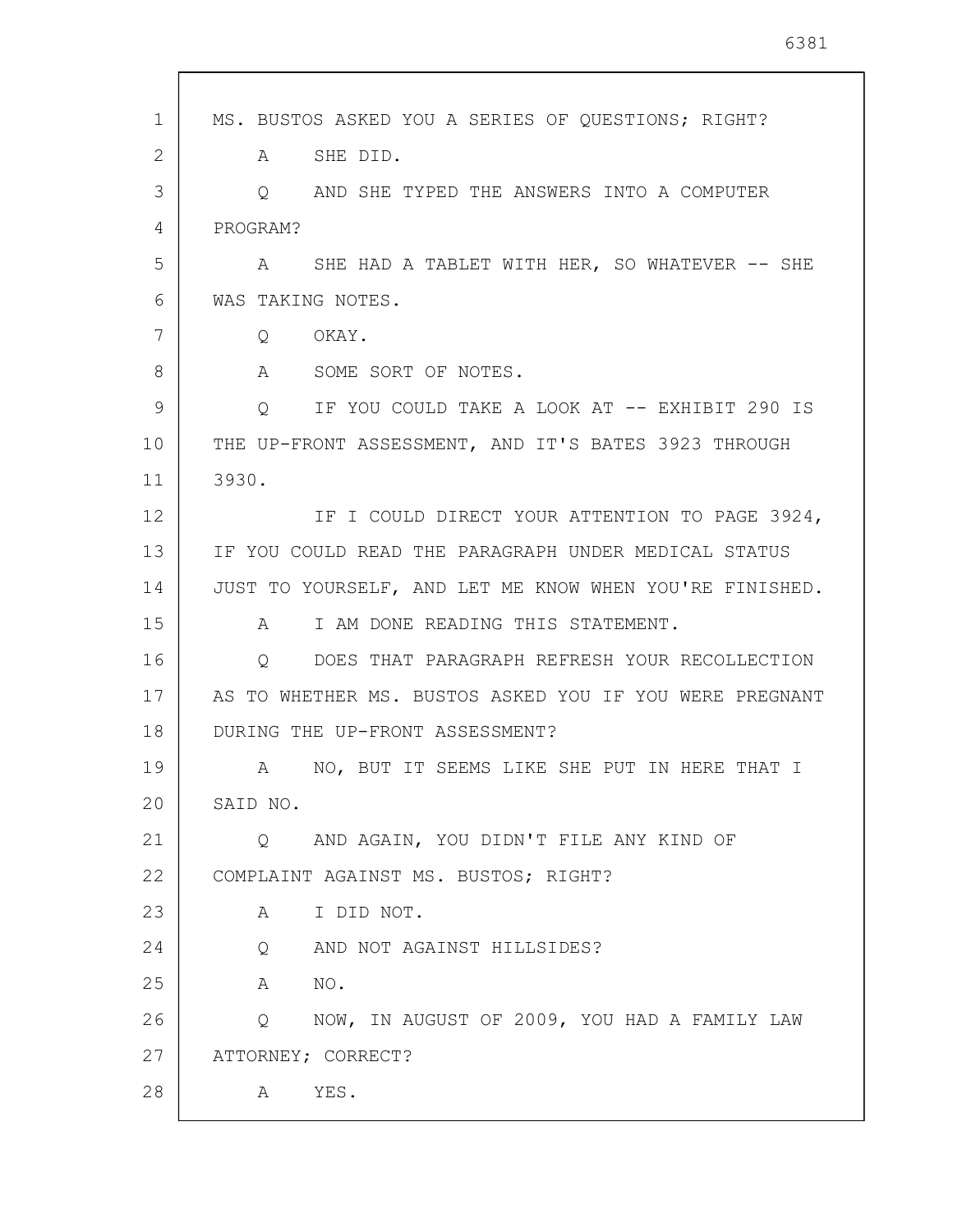1 2 3 4 5 6 7 8 9 10 11 12 13 14 15 16 17 18 19 20 21 22 23 24 25 26 27 28 Q AND THAT WAS AZAD JINGOZIAN, J-I-N-G-O-Z-I-A-N; IS THAT RIGHT? A YES. Q AND YOU HAD THAT ATTORNEY REPRESENTING YOU IN THE CUSTODY ISSUES WITH MR. MILLS; IS THAT RIGHT? A YES, HE WAS REPRESENTING ME AT THE TIME. Q AND AT THAT TIME IS WHEN ALL THE BACK AND FORTH WAS GOING ON ABOUT FINDING A DOCTOR FOR BABY RYAN; IS THAT RIGHT? A YES, THERE WAS A REQUEST FOR CONSENT TO FIND DOCTORS. Q AND YOU TESTIFIED THAT YOU WERE VERY CONCERNED THAT RYAN WASN'T GAINING WEIGHT PROPERLY AT THAT TIME; RIGHT? A YES. Q AND THAT HE WAS DEVELOPMENTALLY DELAYED, YOU WERE ALSO CONCERNED FOR THAT? A YES. Q AND THERE WAS A SERIES OF BACK-AND-FORTH LETTERS BETWEEN YOUR FAMILY LAW ATTORNEY AND MR. MILLS'S FAMILY LAW ATTORNEY AT THAT TIME; RIGHT? MR. MCMILLAN: OBJECTION. LACKS FOUNDATION. CALLS FOR SPECULATION. THE COURT: SUSTAINED. BY MS. SWISS: Q IN AUGUST -- ON AUGUST 6, 2009, DID YOU HAVE YOUR FAMILY LAW ATTORNEY WRITE A LETTER TO MR. MILLS'S FAMILY ATTORNEY?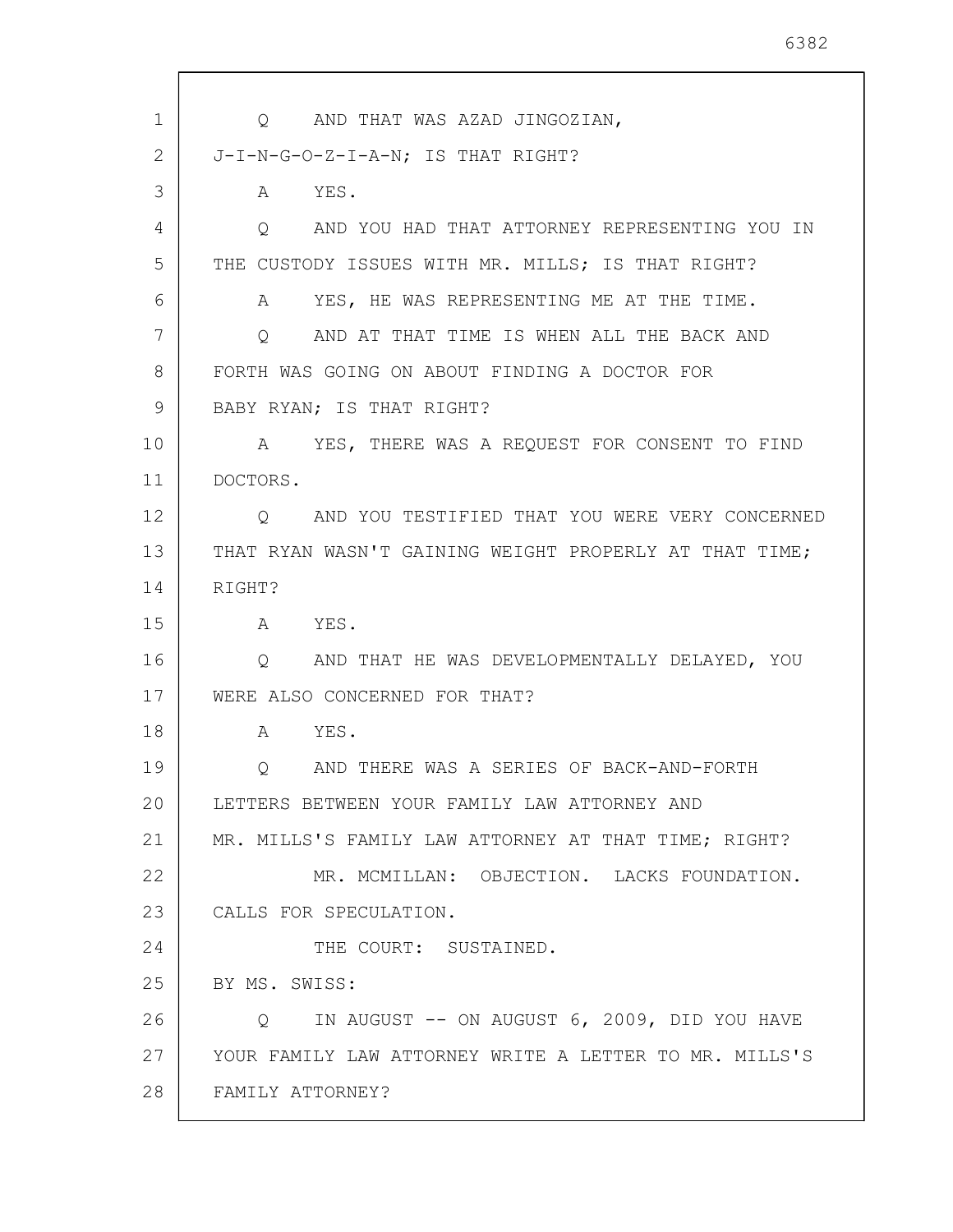1 2 3 4 5 6 7 8 9 10 11 12 13 14 15 16 17 18 19 20 21 22 23 24 25 26 27 28 MR. MCMILLAN: OBJECTION. LACKS FOUNDATION. CALLS FOR SPECULATION. THE COURT: OVERRULED. THE WITNESS: SOME OF THOSE LETTERS WERE WRITTEN WITHOUT EVEN MY KNOWLEDGE. SO THE RESPONSES BACK AND FORTH, SOME OF THOSE I HAD NO SPECIFIC KNOWLEDGE OF. MS. SWISS: MOVE TO STRIKE AS NONRESPONSIVE. THE COURT: THE OBJECTION IS SUSTAINED. THE MOTION TO STRIKE IS GRANTED. THE ENTIRE ANSWER WILL BE STRICKEN AND THE JURY DISREGARD IT. YOU MAY ASK THE OUESTION AGAIN IF YOU LIKE. MS. SWISS: IF I COULD ASK THE REPORTER TO READ IT BACK, PLEASE. THE COURT: ALL RIGHT. WE'LL ASK THE REPORTER TO READ BACK THE QUESTION. (THE PREVIOUS QUESTION WAS READ BACK BY THE COURT REPORTER AS FOLLOWS: "QUESTION: IN AUGUST -- ON AUGUST 6, 2009, DID YOU HAVE YOUR FAMILY LAW ATTORNEY WRITE A LETTER TO MR. MILLS'S FAMILY ATTORNEY?") THE WITNESS: I DON'T RECALL. BY MS. SWISS: Q DO YOU RECALL HAVING YOUR ATTORNEY SEND A LETTER TO MR. MILLS'S ATTORNEY IN AUGUST 2009 SAYING THAT, IN FACT, BABY RYAN'S DEVELOPMENT WAS NORMAL FOR HIS AGE?

6383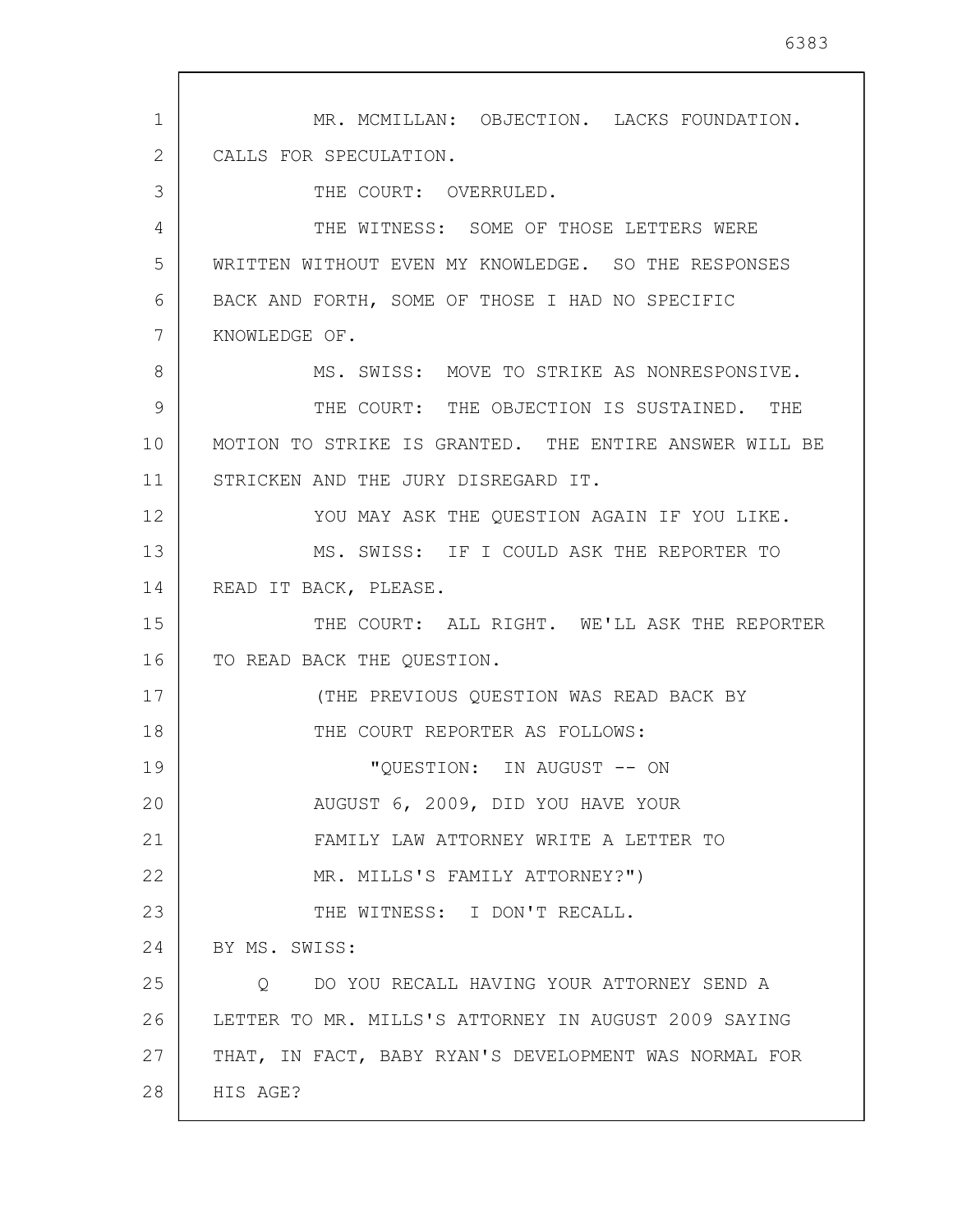| 1  | MR. MCMILLAN: OBJECTION. FOUNDATION.               |
|----|----------------------------------------------------|
| 2  | SPECULATION. IMPROPER REFRESHMENT OF RECOLLECTION. |
| 3  | THE COURT: SUSTAINED.                              |
| 4  | BY MS. SWISS:                                      |
| 5  | Q I'LL SHOW YOU PAGES FROM EXHIBIT 1064. IT'S      |
| 6  | BATES-LABELED JVCT956 TO 957.                      |
| 7  | A I'M SORRY. WHAT NUMBER?                          |
| 8  | Q I'M GOING TO HAND IT TO YOU.                     |
| 9  | MS. DUVAL, DO YOU RECOGNIZE THIS DOCUMENT?         |
| 10 | A YES.                                             |
| 11 | Q THIS IS A DOCUMENT SENT FROM YOUR FAMILY LAW     |
| 12 | ATTORNEY, MR. JINGOZIAN; CORRECT?                  |
| 13 | A YES.                                             |
| 14 | Q AND IT'S ADDRESSED TO MR. AMIR AHARONOV --       |
| 15 | LAST NAME, A-H-A-R-O-N-O-V.                        |
| 16 | CORRECT?                                           |
| 17 | A YES.                                             |
| 18 | O AND THAT'S MR. MILLS'S FAMILY LAW ATTORNEY;      |
| 19 | CORRECT?                                           |
| 20 | A YES, AT THE TIME.                                |
| 21 | AT THE TIME.<br>Q                                  |
| 22 | AND THE LETTER IS DATED AUGUST 6, 2009;            |
| 23 | CORRECT?                                           |
| 24 | YES.<br>A                                          |
| 25 | NOW, TAKING A LOOK AT THAT SECOND PARAGRAPH,<br>Q  |
| 26 | DOES THAT REFRESH YOUR RECOLLECTION OF MY --       |
| 27 | YES.<br>$\mathbb A$                                |
| 28 | Q -- QUESTION A FEW MINUTES AGO OF WHETHER YOU     |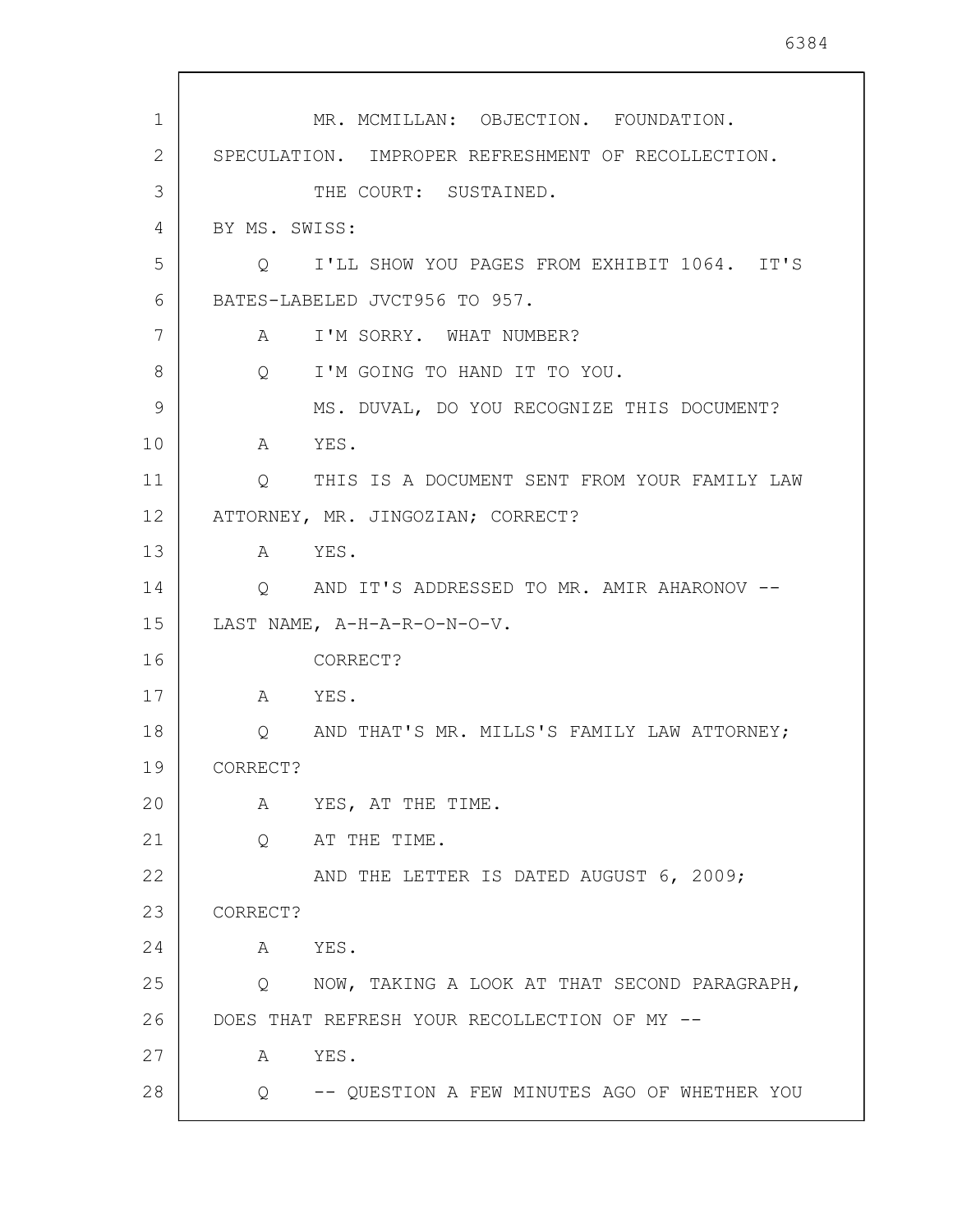| $\mathbf 1$ | ASKED YOUR ATTORNEY TO SEND A LETTER TO MR. MILLS'S             |
|-------------|-----------------------------------------------------------------|
| 2           | ATTORNEY SAYING THAT BABY RYAN'S DEVELOPMENT WAS NORMAL         |
| 3           | FOR HIS AGE?                                                    |
| 4           | MR. MCMILLAN: OBJECTION. MISSTATES THE                          |
| 5           | LETTER. LACKS FOUNDATION. CALLS FOR SPECULATION.                |
| 6           | THE COURT: SUSTAINED AS TO THE FOUNDATION.                      |
| 7           | BY MS. SWISS:                                                   |
| 8           | Q MS. DUVAL, DID YOU INSTRUCT YOUR ATTORNEY TO                  |
| 9           | SEND THIS LETTER?                                               |
| 10          | A IN PART, YES.                                                 |
| 11          | AND YOU GAVE HIM INFORMATION TO WRITE IN THE<br>$\circ$         |
| 12          | LETTER?                                                         |
| 13          | MR. MCMILLAN: OBJECTION. ATTORNEY-CLIENT                        |
| 14          | PRIVILEGE.                                                      |
| 15          | THE COURT: SUSTAINED.                                           |
| 16          | BY MS. SWISS:                                                   |
| 17          | Q YOUR ATTORNEY PUT SOME INFORMATION IN THE                     |
| 18          | LETTER REGARDING YOUR SON; RIGHT?                               |
| 19          | A HE DID.                                                       |
| 20          | AND TO YOUR KNOWLEDGE, HAD YOUR ATTORNEY MET<br>Q.              |
| 21          | YOUR SON?                                                       |
| 22          | HE DID.<br>A                                                    |
| 23          | YOU TOLD -- ON HOW MANY OCCASIONS DID YOUR<br>$Q \qquad \qquad$ |
| 24          | ATTORNEY SEE YOUR SON?                                          |
| 25          | I DON'T RECALL RIGHT NOW, BUT AT LEAST TWO.<br>A                |
| 26          | AND WAS THAT AROUND AUGUST 6, 2009, WHEN THIS<br>Q              |
| 27          | LETTER WAS WRITTEN?                                             |
| 28          | I BELIEVE PRIOR TO THAT.<br>A                                   |

 $\mathsf{l}$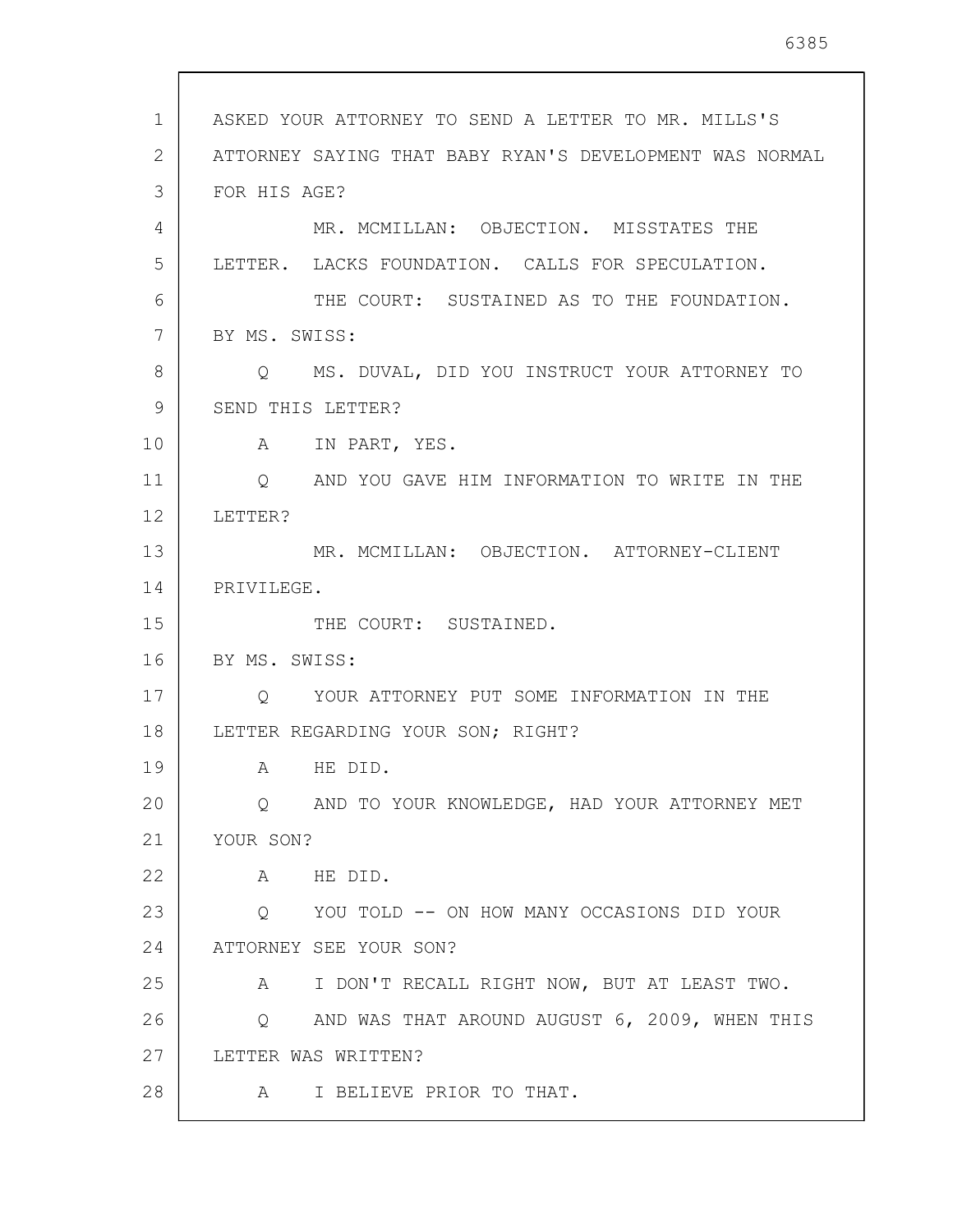| 1              | Q DID YOU REQUEST YOUR ATTORNEY SEND TO              |
|----------------|------------------------------------------------------|
| $\mathbf{2}$   | MR. MILLS'S ATTORNEY STATEMENTS ABOUT RYAN'S         |
| 3              | DEVELOPMENT WHEN HE WAS A YEAR OLD?                  |
| $\overline{4}$ | MR. MCMILLAN: OBJECTION. ATTORNEY-CLIENT             |
| 5              | PRIVILEGE.                                           |
| 6              | THE COURT: SUSTAINED.                                |
| 7              | BY MS. SWISS:                                        |
| 8              | Q WHEN RYAN WAS A YEAR OLD, I THINK YOU              |
| 9              | TESTIFIED HE COULD CRAWL BACKWARDS?                  |
| 10             | A HE COULD.                                          |
| 11             | Q AND YOU -- AT A YEAR OLD, HE COULD ROLL BY         |
| 12             | HIMSELF?                                             |
| 13             | A SOMETIMES.                                         |
| 14             | Q AND WHEN HE WAS A YEAR OLD, HE COULD STAND         |
| 15             | WITH ASSISTANCE?                                     |
| 16             | A YES.                                               |
| 17             | Q AND WHEN HE WAS A YEAR OLD, HE WOULD INTERACT      |
| 18             | WITH PEOPLE AROUND HIM?                              |
| 19             | YES.<br>A                                            |
| 20             | AND SO AT THAT TIME YOU THOUGHT HE WAS<br>O          |
| 21             | DEVELOPING NORMALLY; RIGHT?                          |
| 22             | MR. MCMILLAN: OBJECTION. LACKS FOUNDATION.           |
| 23             | SPECULATION.                                         |
| 24             | THE COURT: OVERRULED.                                |
| 25             | THE WITNESS: NO, AT THE TIME, I HAD CONCERNS         |
| 26             | THAT HE WAS MISSING MAJOR MILESTONES. THERE WAS ALSO |
| 27             | SPECIFIC ISSUES THAT NEEDED TO BE ADDRESSED THAT --  |
| 28             | THAT HE SHOULD HAVE ALREADY BEEN DOING AND HE WASN'T |
|                |                                                      |

 $\sqrt{ }$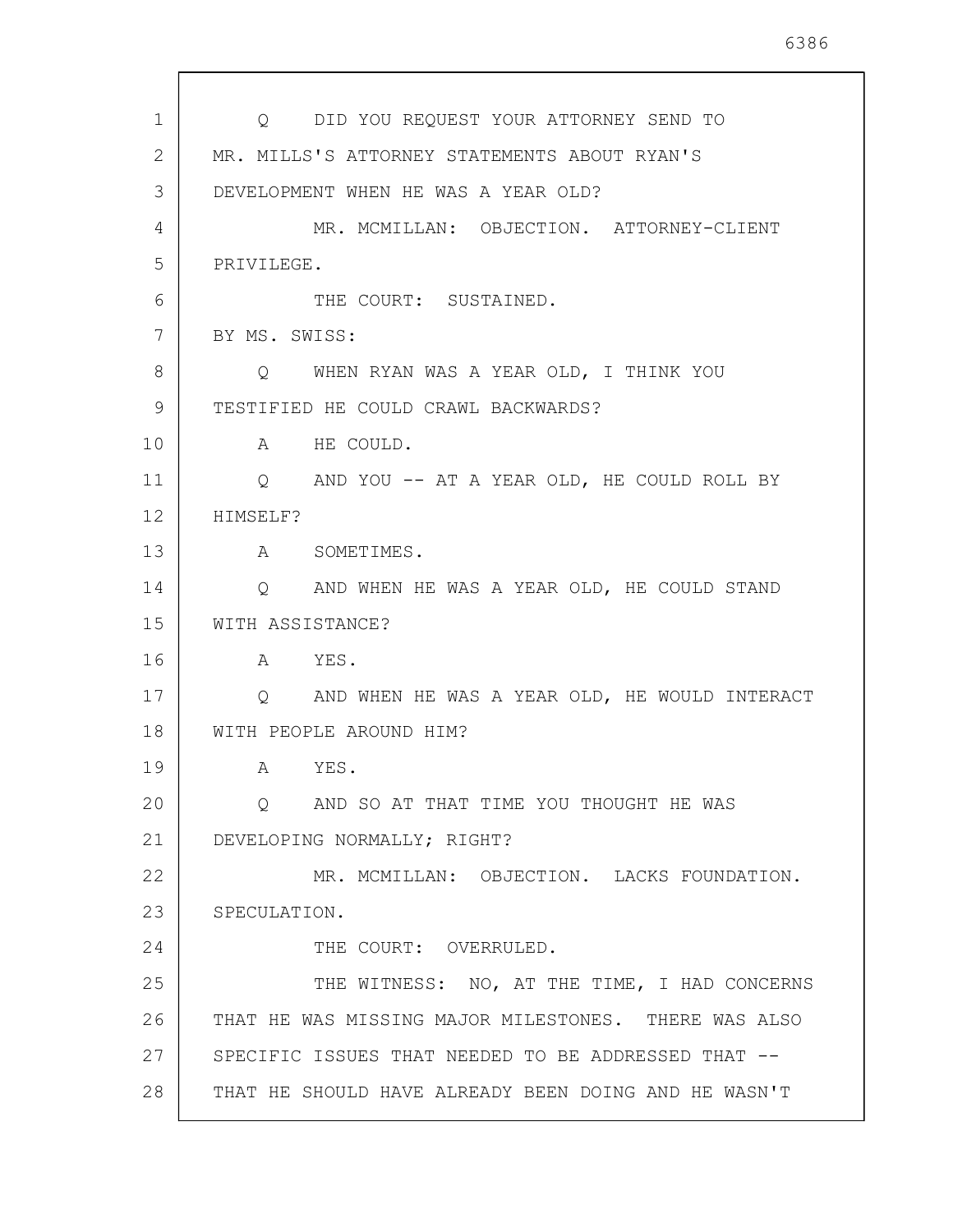| $\mathbf 1$<br>DOING YET.<br>2<br>BY MS. SWISS:<br>3<br>O YOUR ATTORNEY TOLD MILLS'S ATTORNEY THAT |  |
|----------------------------------------------------------------------------------------------------|--|
|                                                                                                    |  |
|                                                                                                    |  |
|                                                                                                    |  |
| BABY RYAN WAS NORMAL; TRUE?<br>4                                                                   |  |
| 5<br>MR. MCMILLAN: OBJECTION. MISSTATES --                                                         |  |
| 6<br>ACTUALLY, OBJECTION. LACKS FOUNDATION. CALLS FOR                                              |  |
| 7<br>SPECULATION. IT'S ARGUMENT.                                                                   |  |
| 8<br>THE COURT: SUSTAINED AS TO SPECULATION.                                                       |  |
| BY MS. SWISS:<br>9                                                                                 |  |
| 10<br>Q WELL, MS. DUVAL, ON THE SECOND PARAGRAPH, THE                                              |  |
| 11<br>FIRST SENTENCE, IF YOU COULD READ THAT TO YOURSELF.                                          |  |
| 12<br>LET ME KNOW WHEN YOU'RE READY.                                                               |  |
| 13<br>A I'VE READ IT.                                                                              |  |
| 14<br>Q DOES THAT REFRESH YOUR RECOLLECTION AS TO                                                  |  |
| 15<br>WHETHER YOUR ATTORNEY TOLD MR. MILLS'S ATTORNEY THAT                                         |  |
| THE BABY WAS NORMAL AS OF THIS LETTER?<br>16                                                       |  |
| 17<br>MR. MCMILLAN: OBJECTION. FOUNDATION.                                                         |  |
| 18<br>SPECULATION. ALSO IMPROPER REFRESHMENT OF                                                    |  |
| 19<br>RECOLLECTION.                                                                                |  |
| 20<br>THE COURT: SUSTAINED AS TO IMPROPER                                                          |  |
| 21<br>REFRESHING OF RECOLLECTION.                                                                  |  |
| 22<br>BY MS. SWISS:                                                                                |  |
| 23<br>Q NOW, DURING THIS BACK-AND-FORTH TIME BETWEEN                                               |  |
| 24<br>YOUR FAMILY LAW ATTORNEY AND MR. MILLS'S FAMILY LAW                                          |  |
| 25<br>ATTORNEY IN THE EVENTS LEADING UP TO THE VISIT WITH                                          |  |
| 26<br>MS. CRUMP THAT STARTED THIS WHOLE THING, BACK IN AUGUST                                      |  |
| 27<br>OF 2009, YOU HAD CONCERNS THAT BABY RYAN HAD SOME FOOD                                       |  |
| 28<br>ALLERGIES; IS THAT RIGHT?                                                                    |  |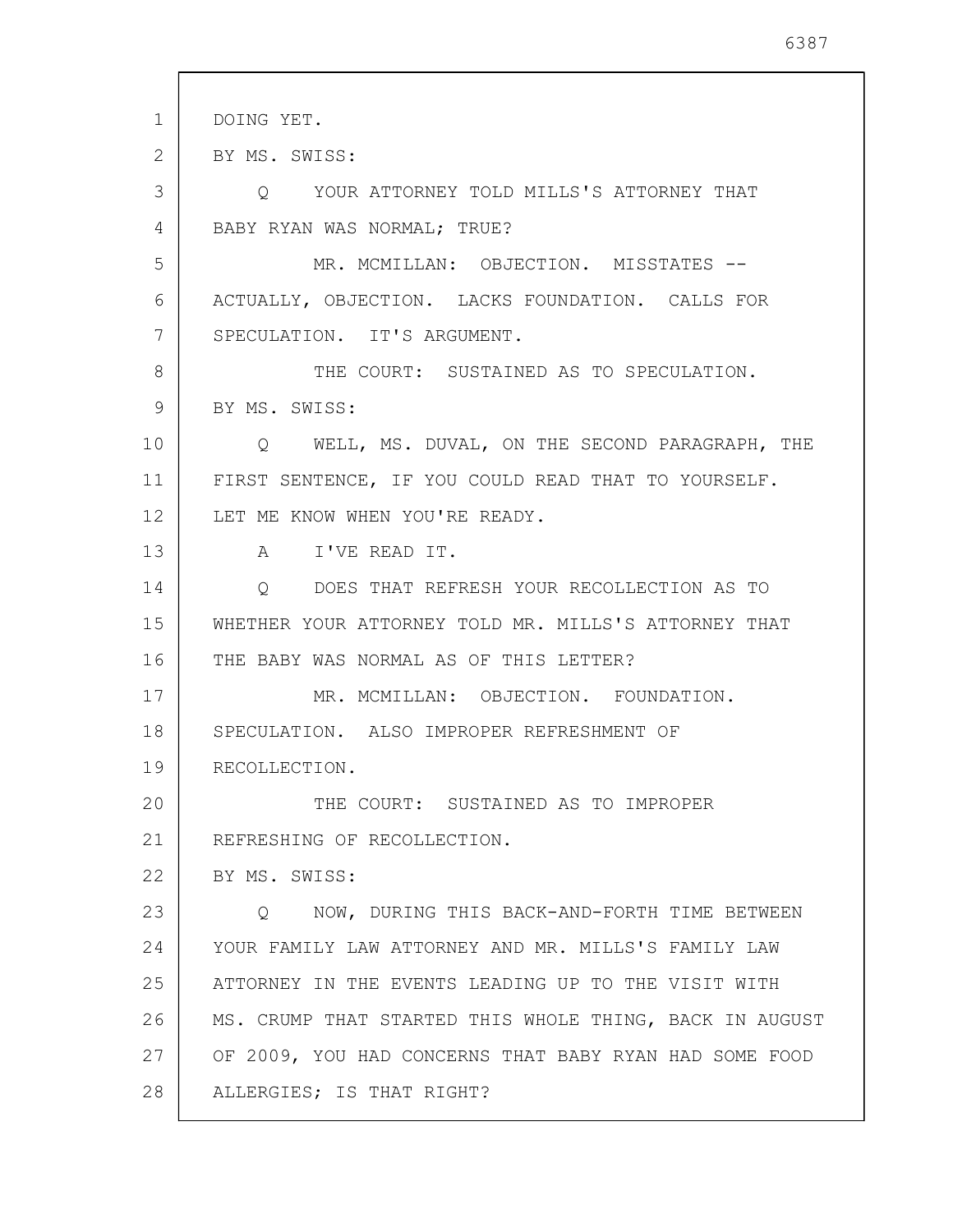1 2 3 4 5 6 7 8 9 10 11 12 13 14 15 16 17 18 19 20 21 22 23 24 25 26 27 28 A YES. Q AND SPECIFICALLY YOU WERE CONCERNED THAT HE HAD ALLERGIES TO MILK; RIGHT? A THAT'S -- YES. Q AND ALSO FISH; RIGHT? A YES. Q AND IN OCTOBER 2009, YOU TOOK THE BABY TO DR. SODERBERG; RIGHT? A I DID, YES. Q AND DR. SODERBERG TOLD YOU THAT BABY RYAN DIDN'T HAVE ANY FOOD ALLERGIES; IS THAT CORRECT? MR. MCMILLAN: OBJECTION. MISSTATES TESTIMONY. MISSTATES EVIDENCE. THE COURT: OVERRULED. THE WITNESS: SHE HAD SAID THAT THERE WAS A PLUS/MINUS 1 ON MILK. BY MS. SWISS: Q BUT THAT MEANT HE WASN'T ALLERGIC TO MILK; RIGHT? MR. MCMILLAN: OBJECTION. FOUNDATION. SPECULATION. CALLS FOR EXPERT OPINION FROM LAY WITNESS. THE COURT: SUSTAINED. BY MS. SWISS: Q YOUR UNDERSTANDING WAS THAT HE WAS NOT ALLERGIC TO MILK; RIGHT? MR. MCMILLAN: OBJECTION. ARGUMENT. THE COURT: OVERRULED.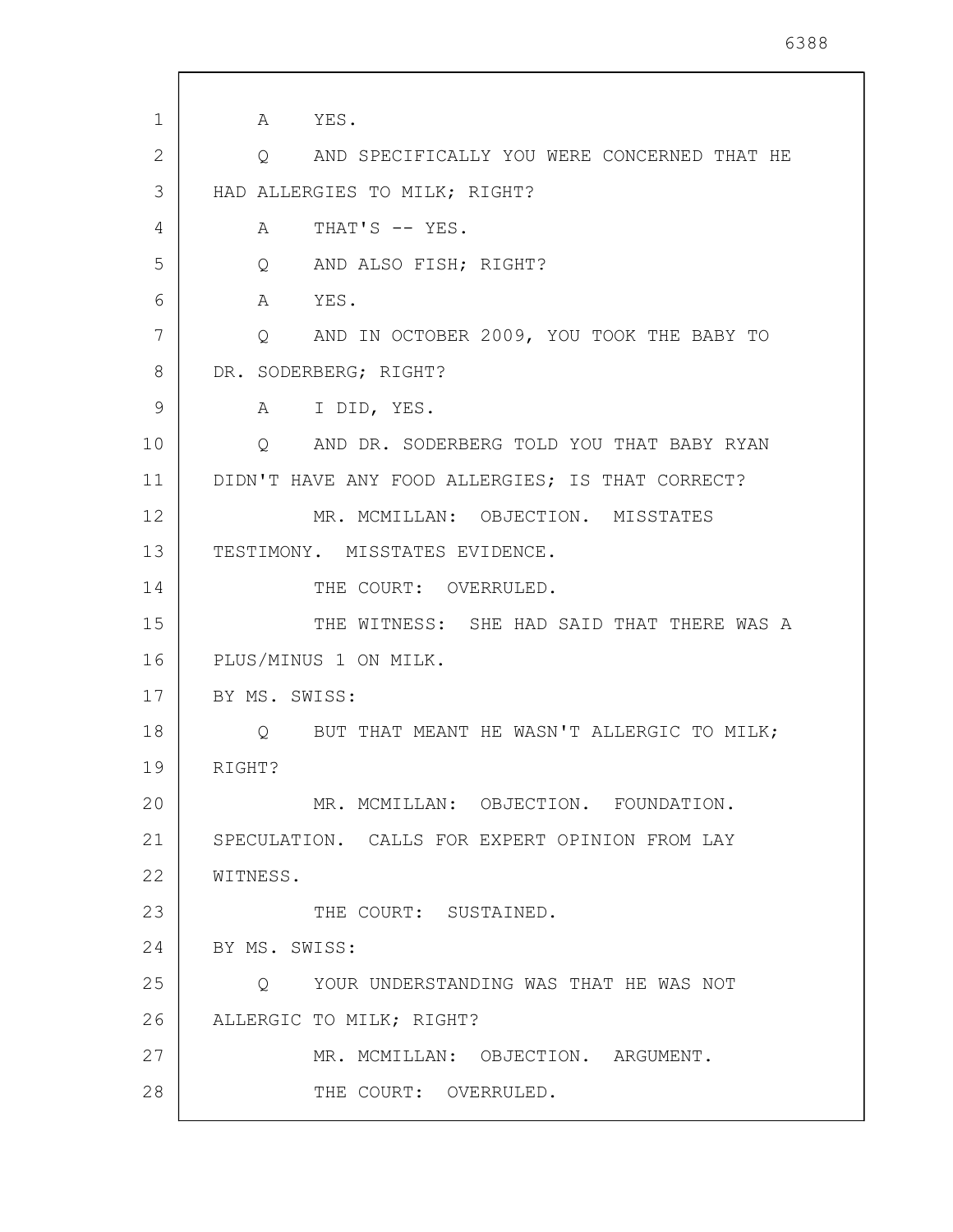| 1            | THE WITNESS: AT THE TIME, THE REPORT SHE GAVE                      |
|--------------|--------------------------------------------------------------------|
| $\mathbf{2}$ | ME WAS PLUS/MINUS 1, SO IT COULD BE, COULD NOT BE.                 |
| 3            | SO -- TO MILK SPECIFICALLY. TO OTHER THINGS, HE DIDN'T             |
| 4            | HAVE ALLERGIES.                                                    |
| 5            | BY MS. SWISS:                                                      |
| 6            | Q I'D LIKE TO SHOW YOU A DOCUMENT IN THE NEXT                      |
| 7            | EXHIBIT IN ORDER -- I'M SORRY, I LOST THE NUMBER.                  |
| 8            | THE CLERK: 1253.                                                   |
| 9            | BY MS. SWISS:                                                      |
| 10           | 1253.<br>$Q \qquad \qquad$                                         |
| 11           | (DEFENDANTS' EXHIBIT NO. 1253, WAS                                 |
| 12           | MARKED FOR IDENTIFICATION BY THE                                   |
| 13           | COURT.)                                                            |
| 14           | BY MS. SWISS:                                                      |
| 15           | MS. DUVAL, DO YOU RECOGNIZE THAT DOCUMENT?<br>$Q \qquad \qquad$    |
| 16           | YES.<br>A                                                          |
| 17           | AND THAT IS THE DECLARATION OF RAFAELINA DUVAL<br>Q                |
| 18           | THAT WAS FILED IN THIS LITIGATION; CORRECT?                        |
| 19           | A YES.                                                             |
| 20           | AND IF YOU TURN TO PAGE 17, THAT'S YOUR<br>Q                       |
| 21           | SIGNATURE; CORRECT?                                                |
| 22           | A YES.                                                             |
| 23           | AND YOU SIGNED THIS DECLARATION UNDER PENALTY<br>$Q \qquad \qquad$ |
| 24           | OF PERJURY THAT THE CONTENTS WERE TRUE AND CORRECT?                |
| 25           | YES.<br>А                                                          |
| 26           | AND IT'S DATED MARCH 31, 2015?<br>Q                                |
| 27           | YES.<br>А                                                          |
| 28           | NOW, IF I CAN -- NOW, THIS DECLARATION, YOU<br>Q                   |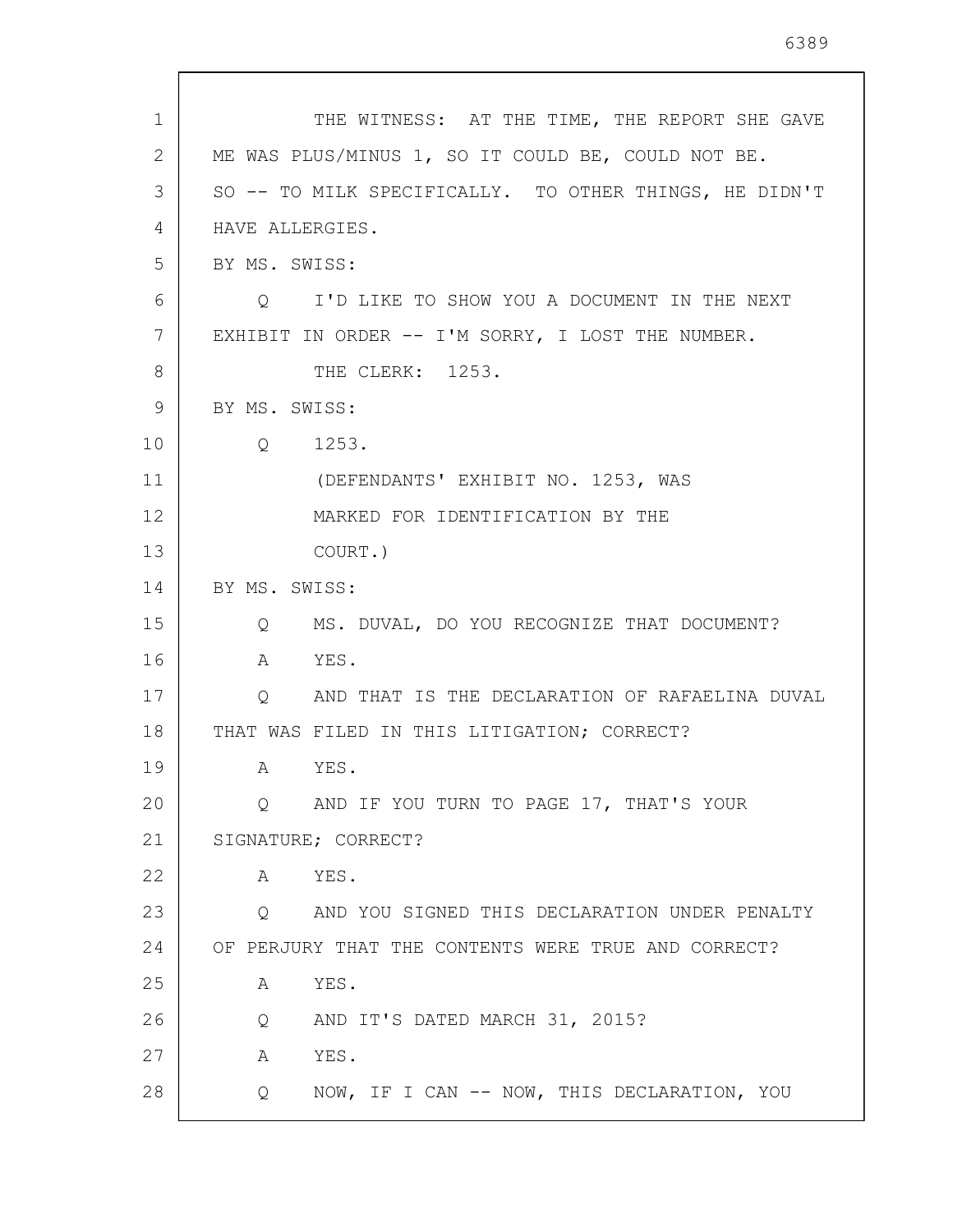1 2 3 4 5 6 7 8 9 10 11 12 13 14 15 16 17 18 19 20 21 22 23 24 25 26 27 28 /// PREPARED IT; RIGHT? A MY ATTORNEYS PREPARED IT FOR ME. Q AND YOU REVIEWED IT; CORRECT? A YES. Q AND YOU MADE SURE THAT YOU WERE TELLING THE TRUTH UNDER PENALTY OF PERJURY BEFORE YOU SIGNED IT; RIGHT? A YES. Q AND YOU WANTED TO MAKE SURE YOU WERE TELLING THE TRUTH BEFORE YOU FILED IT WITH THE COURT; RIGHT? A YES. Q OKAY. IF I CAN DIRECT YOUR ATTENTION TO PAGE 7, PARAGRAPH 35. MS. SWISS: WITH THE COURT'S PERMISSION, I'D LIKE TO READ THAT PARAGRAPH. MR. MCMILLAN: ONE MOMENT, YOUR HONOR. WHICH PARAGRAPH? MS. SWISS: PARAGRAPH 35. I HANDED YOU A COPY. MR. MCMILLAN: OH, YOU DID. I'M SORRY. I DIDN'T SEE THAT. MS. SWISS: IT'S PAGE 7. PERMISSION TO READ THE FIRST SENTENCE OF PARAGRAPH 35. THE COURT: ANY OBJECTION? MR. MCMILLAN: NO, YOUR HONOR. THE COURT: GO AHEAD.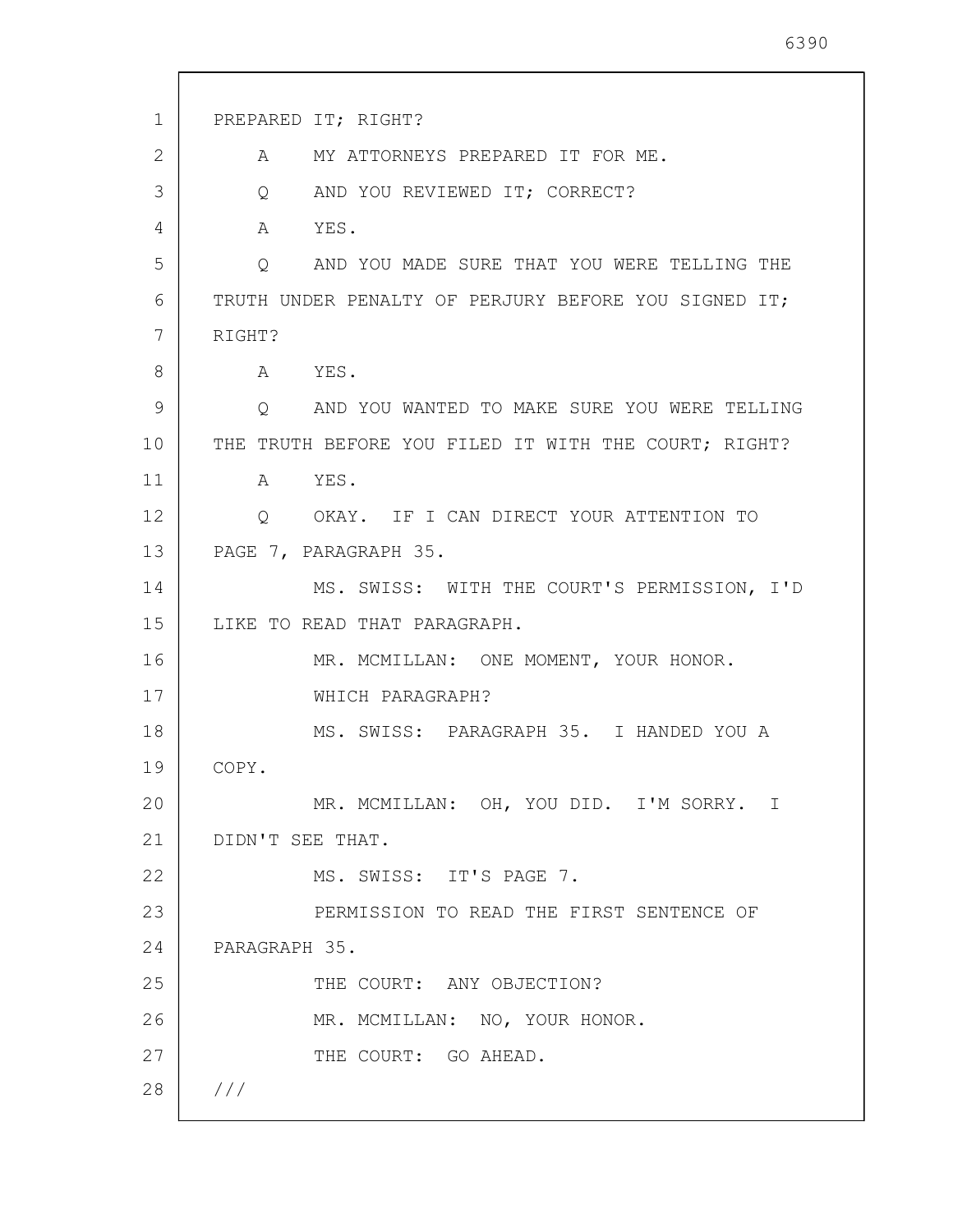1 2 3 4 5 6 7 8 9 10 11 12 13 14 15 16 17 18 19 20 21 22 23 24 25 26 27 28 BY MS. SWISS: Q IT STATES: "I PROMPTLY MADE AN APPOINTMENT WITH DR. SODERBERG, WHO FOUND NO ALLERGIES, AND RD'S BLOOD TESTS CAME BACK NEGATIVE." NOW, ON NOVEMBER 3RD, AFTER YOU'D ALREADY BEEN TO DR. SODERBERG, YOU THEN TOOK THE BABY TO THE FAILURE TO THRIVE CLINIC; CORRECT? A I DID, YES. Q AND THAT WAS NOVEMBER 3RD, 2009; TRUE? A YES. Q AND THAT'S WHEN YOU SAW DR. EGGE; RIGHT? A YES. Q AND YOU MADE SOME -- YOU SPOKE WITH DR. EGGE; RIGHT? A I DID, I SPOKE TO DR. EGGE. Q AND YOU GAVE HER A LITTLE BIT OF HISTORY OF WHAT WAS GOING ON WITH THE BABY; RIGHT? A YES. Q AND SPECIFICALLY, YOU TOLD DR. EGGE THAT BABY RYAN WAS ALLERGIC TO TOMATOES AND MILK; ISN'T THAT CORRECT? A I DON'T RECALL RIGHT NOW SPECIFICALLY WHAT I TOLD DR. EGGE, BUT IN THE PAST, I -- I HAD A CONCERN AT ONE POINT THAT HE HAD AN ALLERGY TO MILK AND TOMATO. Q AND THAT WAS TRUE AS OF NOVEMBER 3RD, 2009, YOUR CONCERN?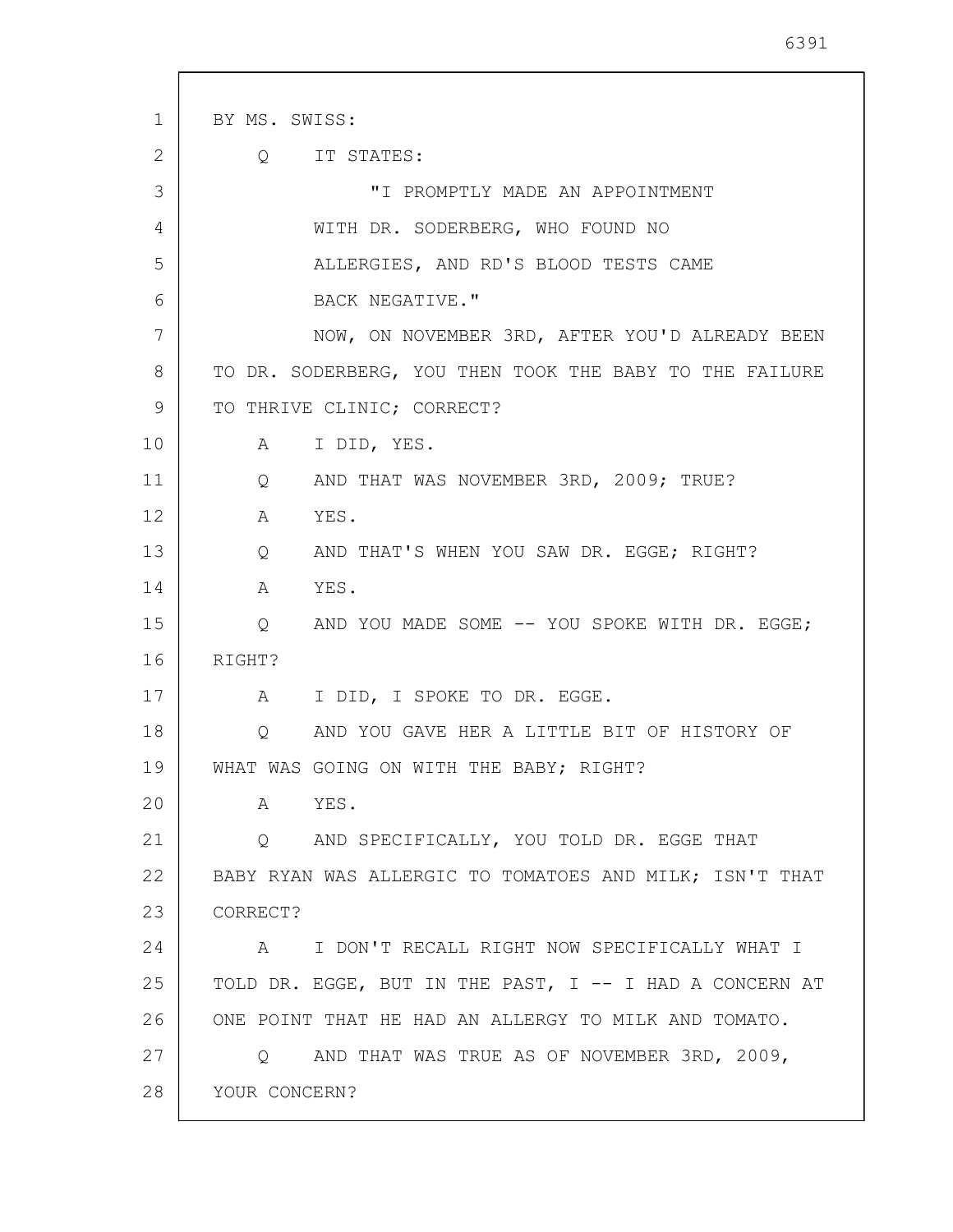1 2 3 4 5 6 7 8 9 10 11 12 13 14 15 16 17 18 19 20 21 22 23 24 25 26 27 28 A BY THEN I HAD SEEN DR. SODERBERG, SO I WAS WAITING FOR THE BLOOD TEST RESULTS BY THEN. Q BUT YOU HAD THE RESULTS FROM DR. SODERBERG IN OCTOBER; RIGHT? MR. MCMILLAN: OBJECTION. VAGUE AND AMBIGUOUS AS TO WHICH RESULTS. THE COURT: SUSTAINED. I THINK AT THIS TIME WE'LL TAKE THE BREAK FOR THE NOON RECESS. MS. SWISS: THANK YOU, YOUR HONOR. THE COURT: I'M GOING TO ASK OUR ALTERNATE JURORS, HAHN AND KMET, TO STAY FOR JUST A MOMENT SO I CAN TALK TO YOU. SO ALL OTHER JURORS, WE'LL RESUME AT 1:30. ALL JURORS, PLEASE REMEMBER THE ADMONITION DURING RECESS TO HAVE NO CONTACT WITH ANYONE. DO NOT SEEK OR RECEIVE ANY INFORMATION ABOUT ANY ISSUE, PERSON, OR SUBJECT MATTER OF THIS CASE. DO NOT FORM ANY OPINION NOR EXPRESS ANY OPINION. WE ARE NOW IN RECESS. (JURY EXCUSED) THE COURT: YOU CAN STEP DOWN, MS. DUVAL. THE WITNESS: THANK YOU. THE COURT: WE'RE ON THE RECORD. COUNSEL ARE PRESENT. OUR JURORS KMET AND HAHN ARE PRESENT. MS. KMET, WHAT I WANTED TO ASK YOU -- AND I'LL START OUT BY PREFACING MY QUESTION BY SAYING THAT MEMORY IS THE SECOND THING TO GO -- BUT I HAVE A MEMORY

6392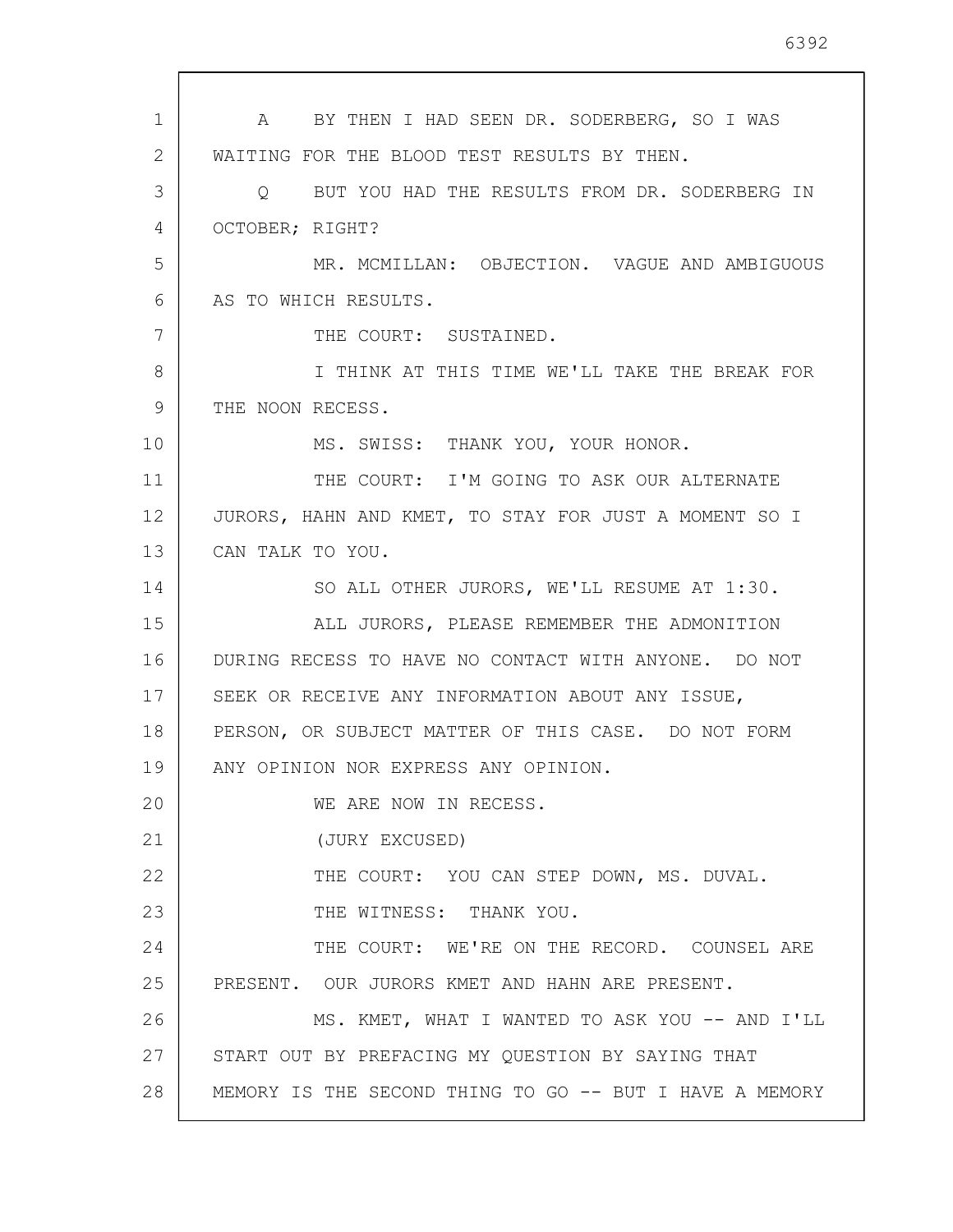| 1  | THAT DURING -- WHEN WE BEGAN THE JURY SELECTION ABOUT   |
|----|---------------------------------------------------------|
| 2  | YOU INDICATING YOU HAD A -- I REMEMBER IT AS BEING A    |
| 3  | TRIP OR SOME OTHER OBLIGATION IN THE LATTER PART OF     |
| 4  | OCTOBER. AND I TOLD YOU AT THE TIME, "DON'T WORRY;      |
| 5  | WE'RE GOING TO BE DONE."                                |
| 6  | SO MY MEMORY IS CORRECT?                                |
| 7  | MS. KMET: YES.                                          |
| 8  | THE COURT: MAYBE IT'S NOT THE SECOND THING.             |
| 9  | AND REFRESH ME, AT THE TIME, I DIDN'T GET A             |
| 10 | DETAILED -- I REMEMBER IT BEING THE DATE OF             |
| 11 | OCTOBER 28TH. IS THAT --                                |
| 12 | MS. KMET: OCTOBER 25TH.                                 |
| 13 | THE COURT: 25TH?                                        |
| 14 | MS. KMET: YES. AND IT'S OUT OF THE COUNTRY.             |
| 15 | THE COURT: AND YOU'RE LEAVING -- AND THIS IS            |
| 16 | PREPLANNED AND PREARRANGED?                             |
| 17 | MS. KMET: YES. AND IT'S NONREFUNDABLE.                  |
| 18 | THE COURT: OKAY. AND -- ALL RIGHT. I'M                  |
| 19 | GOING TO LET YOU GO TAKE THE NOON RECESS, BUT I'LL KEEP |
| 20 | THAT IN MIND. AND WE'LL KEEP IN TOUCH WITH YOU OVER     |
| 21 | IT, DEPENDING ON HOW THE TRIAL GOES, TO MAKE SURE.      |
| 22 | BECAUSE I REMEMBER TELLING YOU AT THE TIME, "DON'T      |
| 23 | WORRY ABOUT IT; WE'LL BE DONE." AND I MAY OR MAY NOT    |
| 24 | HAVE TOLD YOU, WHICH I OFTEN DO, THAT IF YOU WERE       |
| 25 | SELECTED AS A JUROR THAT YOU COULD BE EXCUSED. I DON'T  |
| 26 | REMEMBER DOING THAT IN THIS CASE; I REMEMBER A          |
| 27 | DISCUSSION. BUT I AM AWARE OF IT, AND YOU HAVE          |
| 28 | REFRESHED MY RECOLLECTION AS TO THE DATE. SO I WILL     |
|    |                                                         |

 $\overline{\phantom{a}}$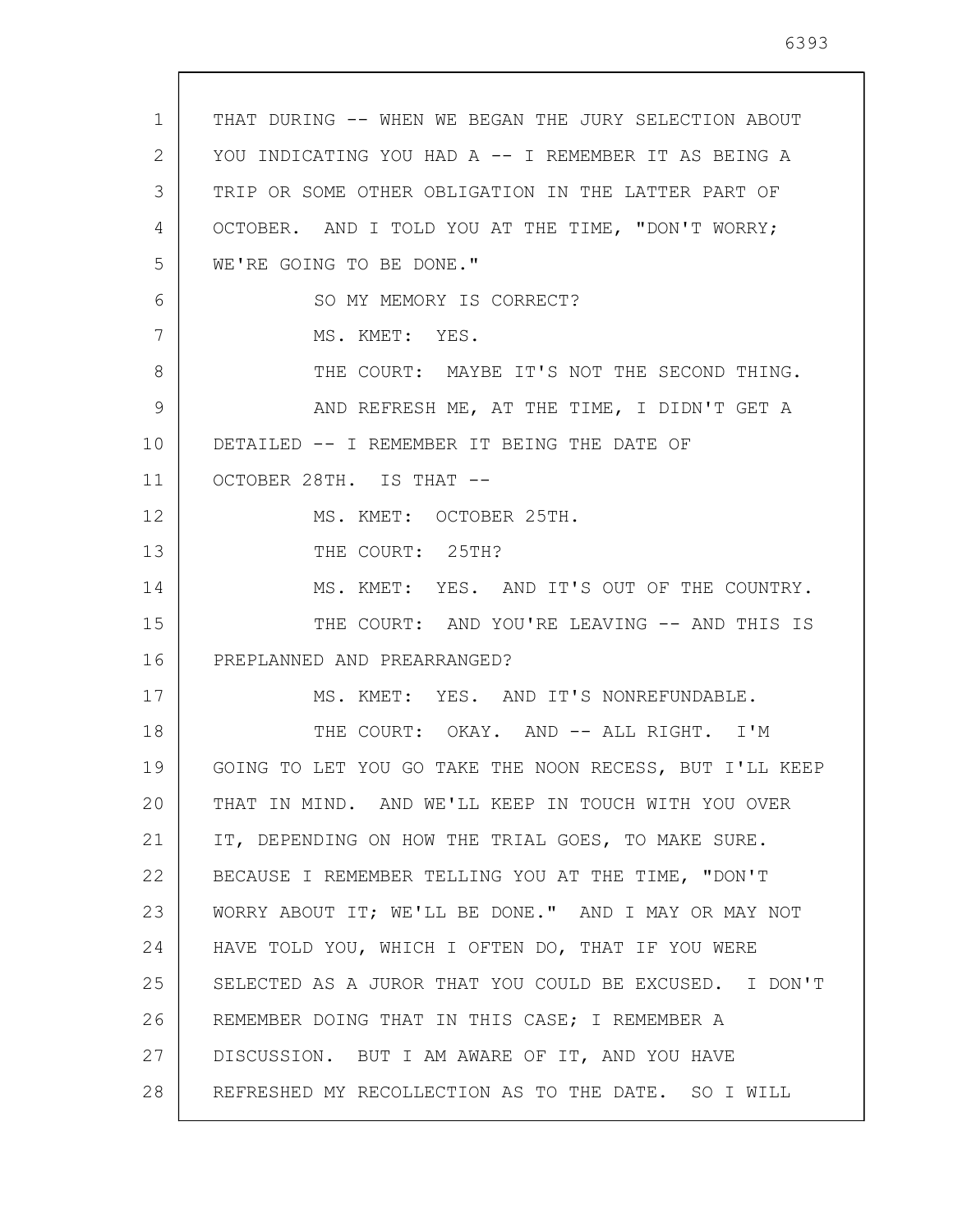1 2 3 4 5 6 7 8 9 10 11 12 13 14 15 16 17 18 19 20 21 22 23 24 25 26 27 28 KEEP IT IN MIND AND WILL NOT FORGET THAT. MS. KMET: YOU DID SAY, "IF WE'RE NOT, YOU CAN GO." THE COURT: OKAY. MS. KMET: BECAUSE THAT WAS VERY IMPORTANT. THE COURT: I DID. THAT'S NORMALLY WHAT I WOULD SAY. SO OKAY, YOU CAN GO. AND MS. HAHN, I HAVE YOUR MESSAGE ABOUT THE PLANNED TRIP YOU AND YOUR HUSBAND HAVE. IS THAT STILL ON? MS. HAHN: YES. THE COURT: OKAY. I'LL -- I DO HAVE THE DETAILS OF THAT IN THE MESSAGE YOU CONVEYED TO ME. SO I WANTED TO ACKNOWLEDGE TO BOTH OF YOU THAT I AM AWARE OF YOUR SITUATION, WILL NOT FORGET IT, AND WE'LL BE IN TOUCH WITH YOU, PROBABLY MS. HAHN BEFORE MS. KMET. AND I'LL GET BACK TO YOU, PERHAPS SOMETIME TODAY, BUT CERTAINLY VERY SOON. ALL RIGHT? MS. HAHN: OKAY. THE COURT: OKAY. THANK YOU FOR REFRESHING MY MEMORY ON THIS. AND WE'RE NOW IN RECESS. WE'LL SEE YOU BACK AT 1:30. (LUNCH RECESS) THE COURT: EVERYONE READY? MR. MCMILLAN: I BELIEVE SO. THE COURT: ALL RIGHT. LET'S GET THE JURORS IN, PLEASE.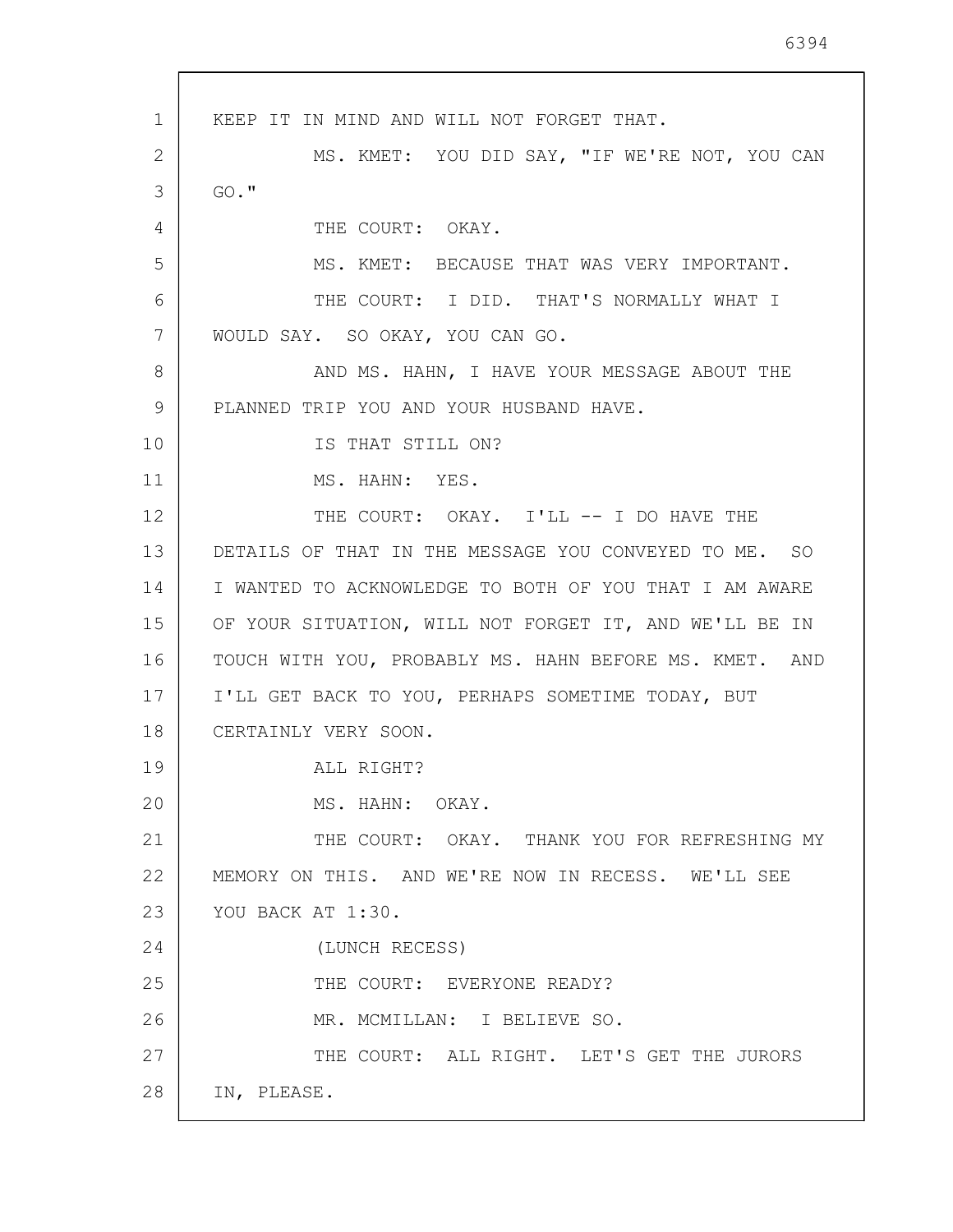1 2 3 4 5 6 7 8 9 10 11 12 13 14 15 16 17 18 19 20 21 22 23 24 25 26 27 28 (JURY PRESENT) THE COURT: EVERYONE MAY BE SEATED. WE'RE ON THE RECORD. EVERYONE IS PRESENT. MS. DUVAL, YOU MAY BE SEATED TOO. MS. NAJARA, I RECEIVED THE MESSAGE YOU SENT THROUGH DEANNA. I'M ANTICIPATING THAT THERE WON'T BE A PROBLEM. IF IT TURNS OUT THAT I THINK THERE IS, I'LL LET YOU KNOW. LET'S GO AHEAD. BY MS. SWISS: Q GOOD AFTERNOON, MS. DUVAL. A GOOD AFTERNOON. Q NOW, YOU ONLY MET WITH DR. SODERBERG IN HER OFFICE THAT ONE TIME; CORRECT? A YES. Q AND THAT WAS OCTOBER 27TH, 2009, THEREABOUTS? A ABOUT, YES. Q AND YOU WERE HERE WHEN DR. SODERBERG TESTIFIED; CORRECT? A I WAS. Q AND YOU HEARD HER TESTIFY THAT AT THAT VISIT, SHE DID THE SKIN TEST FOR BABY RYAN'S ALLERGIES; CORRECT? A YES. Q AND SHE TOLD YOU THE RESULTS OF THAT SKIN TEST AT THAT APPOINTMENT ON OCTOBER 27TH, 2009; CORRECT? A I DON'T RECALL IF THAT'S WHAT SHE SAID, BUT. Q BUT THAT'S TRUE, RIGHT, SHE GAVE YOU THE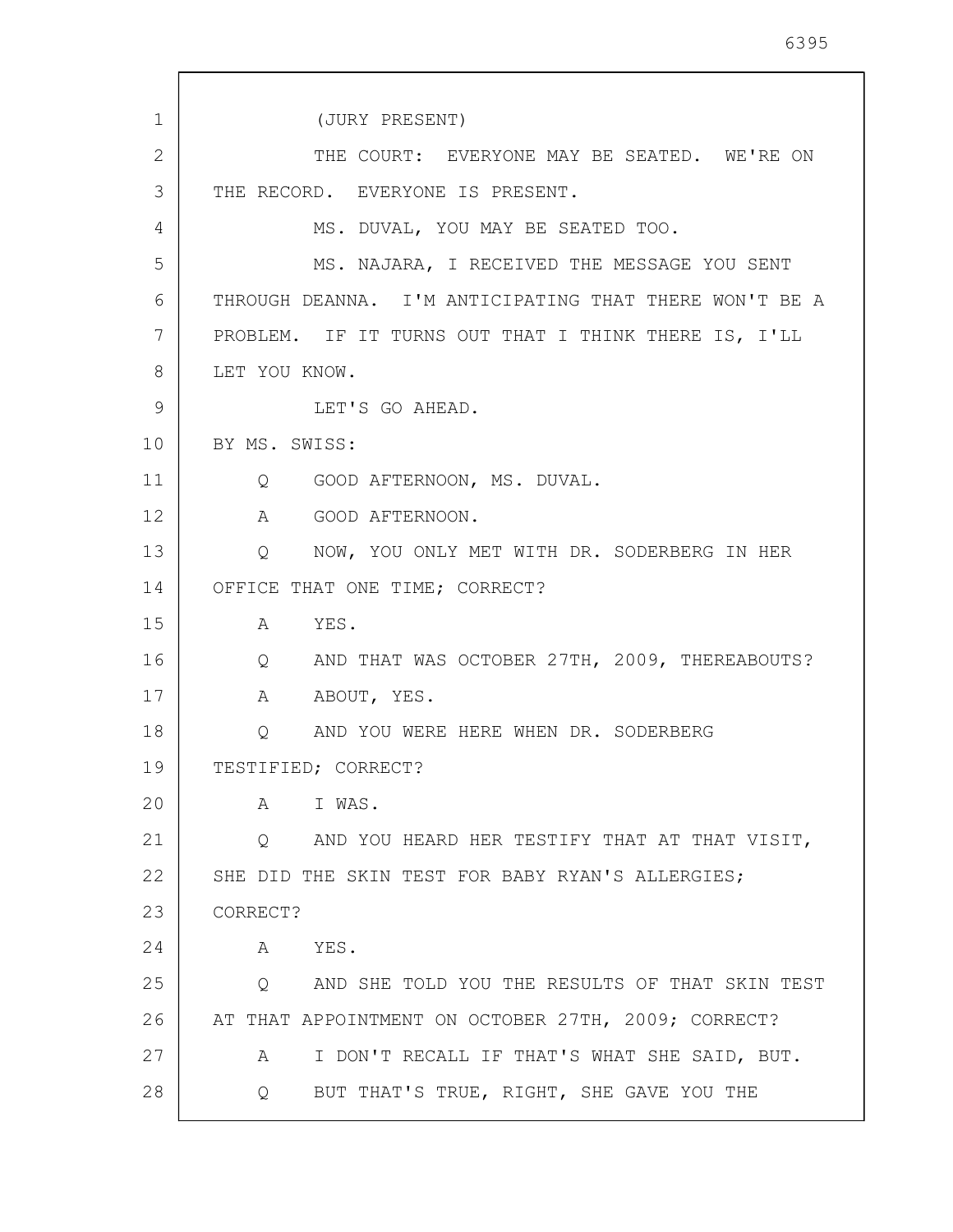| $\mathbf 1$ | RESULTS OF THE SKIN TEST THERE IN THE OFFICE THAT DAY?              |
|-------------|---------------------------------------------------------------------|
| 2           | A YES.                                                              |
| 3           | AND THE RESULTS OF THE SKIN TEST WERE THAT<br>Q                     |
| 4           | PLUS 1 FOR MILK AND EGGS; RIGHT?                                    |
| 5           | CORRECT.<br>A                                                       |
| 6           | AND COMPLETELY NEGATIVE FOR EVERYTHING ELSE;<br>$\overline{Q}$      |
| 7           | RIGHT?                                                              |
| 8           | A YES.                                                              |
| 9           | Q SO WHEN YOU WENT TO THE FAILURE TO THRIVE                         |
| 10          | CLINIC ON NOVEMBER 3RD, YOU HAD THE RESULTS OF THE SKIN             |
| 11          | TEST THAT DR. SODERBERG DID; RIGHT?                                 |
| 12          | A ONLY THAT ONE, YES.                                               |
| 13          | Q OKAY. NOW, IN THIS CASE, IN THE DEPENDENCY                        |
| 14          | CASE, YOU NEVER HAD ANY DIRECT CONTACT WITH MUZEYYEN                |
| 15          | BALABAN; CORRECT?                                                   |
| 16          | A I DON'T THINK SO, NO.                                             |
| 17          | AND YOU NEVER HAD ANY CONTACT WITH TIKA SMITH?<br>$Q \qquad \qquad$ |
| 18          | I DON'T RECALL IF I DID.<br>$A \quad \alpha$                        |
| 19          | NOTHING COMES TO MIND; RIGHT?<br>Q                                  |
| 20          | NO.<br>A                                                            |
| 21          | Q OKAY. NOW, WE TALKED EARLIER, AND YOU                             |
| 22          | DISCUSSED YESTERDAY WITH YOUR ATTORNEY THE CIVIL RIGHTS             |
| 23          | COMPLAINT THAT YOU FILED IN MARCH OF 2010.                          |
| 24          | YES.<br>A                                                           |
| 25          | DID YOU EVER INFORM THE JUVENILE COURT THAT<br>$\circ$              |
| 26          | YOU HAD FILED THE CIVIL RIGHTS COMPLAINT CLAIMING THAT              |
| 27          | YOU WERE BEING DISCRIMINATED AGAINST BY THE SOCIAL                  |
| 28          | WORKERS?                                                            |
|             |                                                                     |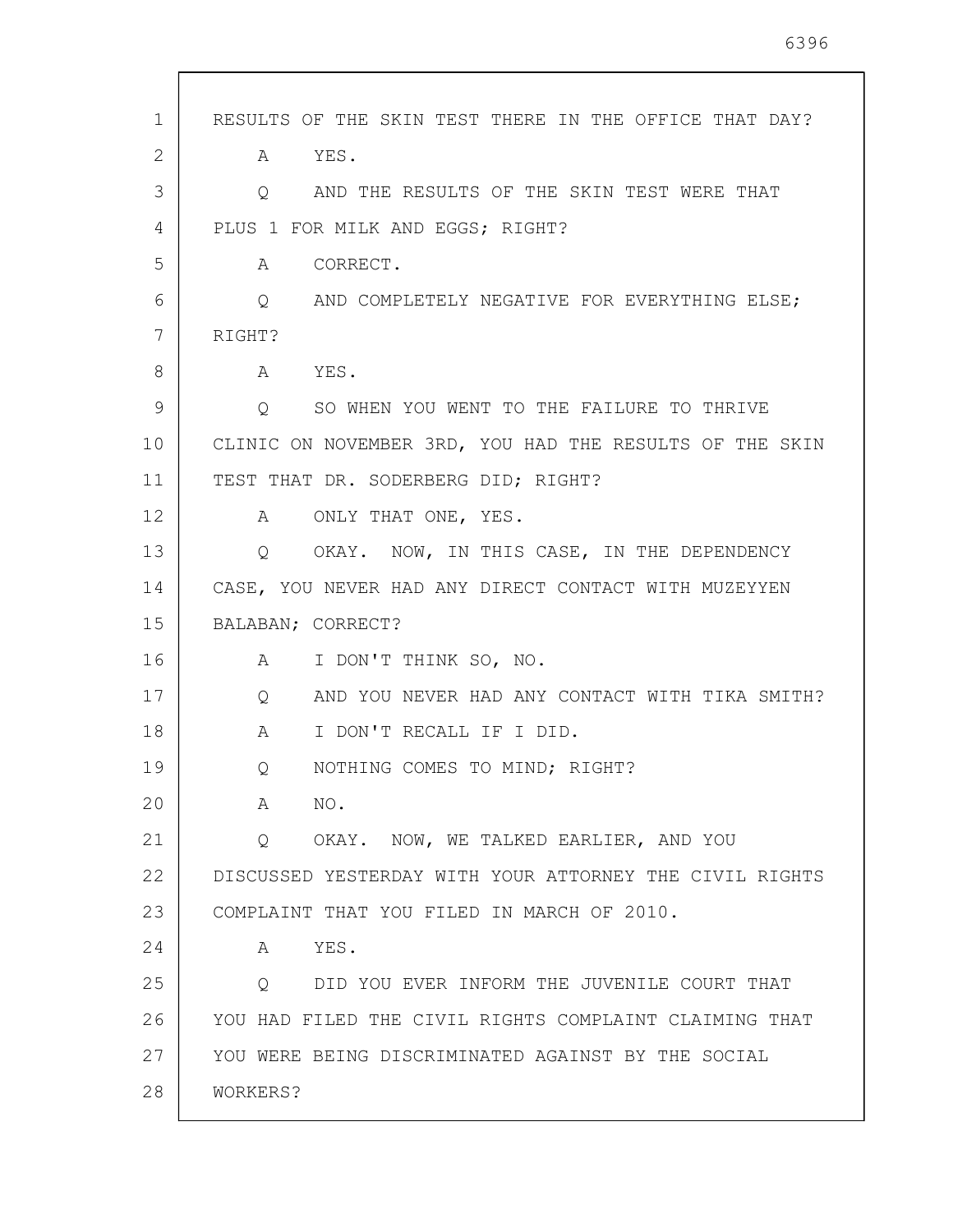1 2 3 4 5 6 7 8 9 10 11 12 13 14 15 16 17 18 19 20 21 22 23 24 25 26 27 28 A NO. Q AND YOU -- AND YOUR ATTORNEY ON YOUR BEHALF NEVER INFORMED THE COURT -- MR. MCMILLAN: OBJECTION -- BY MS. SWISS:  $Q \leftarrow -$  ABOUT  $--$ MR. MCMILLAN: SORRY. GO AHEAD. BY MS. SWISS: Q AND YOUR ATTORNEY ON YOUR BEHALF, TO YOUR KNOWLEDGE, NEVER BROUGHT THAT TO THE JUVENILE COURT'S ATTENTION? MR. MCMILLAN: OBJECTION. LACKS FOUNDATION. CALLS FOR SPECULATION. THE COURT: SUSTAINED AS TO SPECULATION. BY MS. SWISS: Q DO YOU KNOW IF YOUR ATTORNEY EVER BROUGHT THAT TO THE COURT'S ATTENTION, THE CIVIL RIGHTS COMPLAINT? A I DON'T KNOW IF HE DID. Q NOW, DR. YIM, WHEN SHE WAS TREATING BABY RYAN, SHE RECOMMENDED TO YOU THAT YOU START SOLIDS AT ABOUT SIX MONTHS OF AGE; TRUE? MR. MCMILLAN: OBJECTION. MISSTATES PRIOR TESTIMONY. THE COURT: OVERRULED. THE WITNESS: CAN YOU REPEAT THE QUESTION, PLEASE? BY MS. SWISS: Q DR. YIM RECOMMENDED THAT YOU START BABY RYAN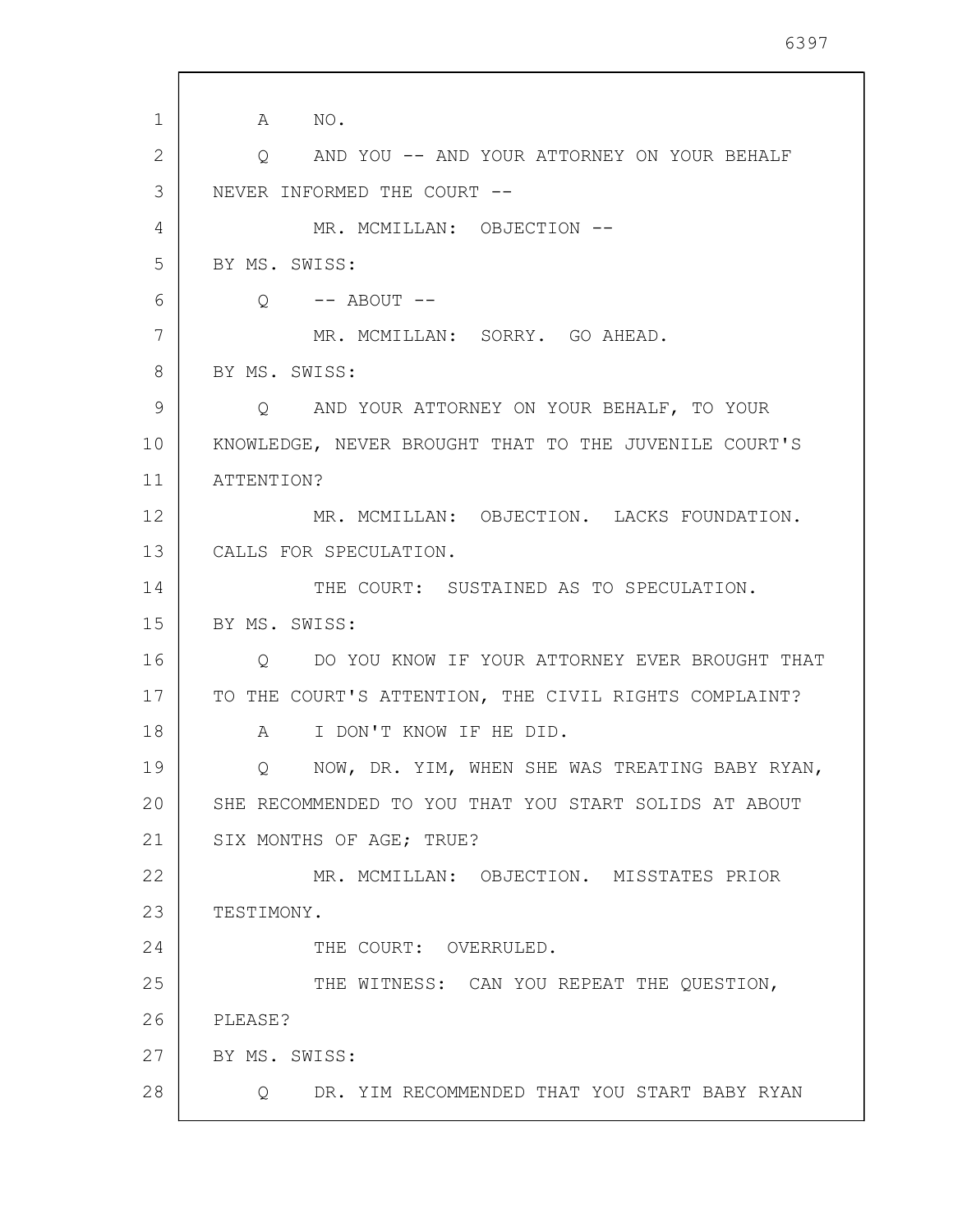1 2 3 4 5 6 7 8 9 10 11 12 13 14 15 16 17 18 19 20 21 22 23 24 25 26 27 28 ON SOLID FOODS WHEN HE WAS ABOUT SIX MONTHS OF AGE? A YES, WE TALKED ABOUT IT. Q AND YOU WANTED TO DELAY THAT, THE INTRODUCTION OF SOLID FOODS; TRUE? A YES, I GAVE HER MY CONCERNS FOR DELAYING IT. Q AND YOU WEREN'T ACTUALLY THE FIRST PERSON TO GIVE BABY RYAN SOLID FOODS; ISN'T THAT TRUE? MR. MCMILLAN: LACKS FOUNDATION. CALLS FOR SPECULATION. THE COURT: SUSTAINED AS TO SPECULATION. BY MS. SWISS: Q DO YOU KNOW WHO THE FIRST PERSON WAS TO GIVE RYAN SOLID FOODS? A I DON'T. I THOUGHT I WAS THE FIRST ONE. Q NOW, BABY RYAN STARTED HAVING VISITS WITH HIS FATHER, MR. MILLS, AROUND SIX MONTHS; RIGHT? A YES. Q AND YOU HAD CONVERSATIONS WITH MR. MILLS ABOUT FEEDING THE BABY; RIGHT? A YES. Q AND IT WAS IMPORTANT TO YOU THAT HE RECEIVE BREAST MILK; RIGHT? A YES. Q AND IT WAS IMPORTANT TO YOU TO DELAY SOLID FOODS SO -- RIGHT? MR. MCMILLAN: OBJECTION. ARGUMENTIVE. THE COURT: OVERRULED. THE WITNESS: I'M SORRY. I'M NOT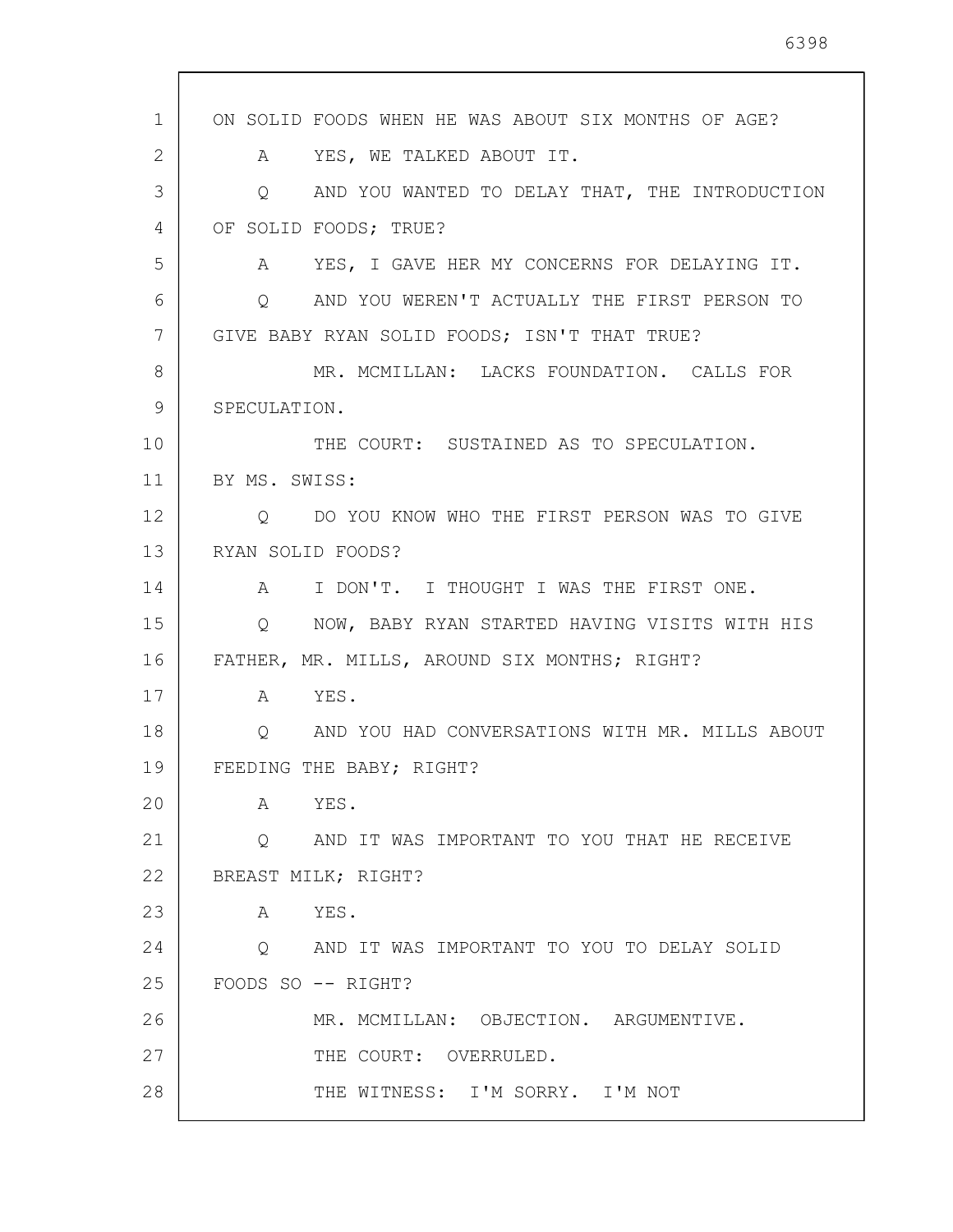1 2 3 4 5 6 7 8 9 10 11 12 13 14 15 16 17 18 19 20 21 22 23 24 25 26 27 28 UNDERSTANDING YOUR QUESTION. BY MS. SWISS: Q I'LL REPHRASE. A THANKS. Q WHEN BABY RYAN STARTED VISITING WITH HIS DAD, WHEN HE WAS SIX MONTHS OLD, YOU WERE STILL OF THE OPINION OF DELAYING THE INTRODUCTION OF SOLID FOODS; ISN'T THAT TRUE? A YES, I HAD THAT CONCERN. Q AND YOU DISCUSSED THAT WITH MR. MILLS; RIGHT? A YES, I DID. Q AND MR. MILLS HAD A DIFFERENT OPINION ON WHEN TO START SOLIDS; ISN'T THAT TRUE? A YES. Q AND HE ACTUALLY STARTED INTRODUCING SOLID FOODS TO BABY RYAN WITHOUT YOUR CONSENT; ISN'T THAT TRUE? MR. MCMILLAN: OBJECTION. LACKS FOUNDATION. CALLS FOR SPECULATION. THE COURT: OVERRULED. THE WITNESS: I ACTUALLY DIDN'T KNOW THAT. I DIDN'T KNOW THAT THROUGHOUT THAT TIME, HE WAS GIVING HIM SOLID FOODS. BY MS. SWISS: Q AT SOME POINT, YOU FOUND OUT THAT MR. MILLS WAS GIVING THE BABY SOLID FOODS; CORRECT? A YES. Q AND YOU WERE UPSET ABOUT THAT, WEREN'T YOU?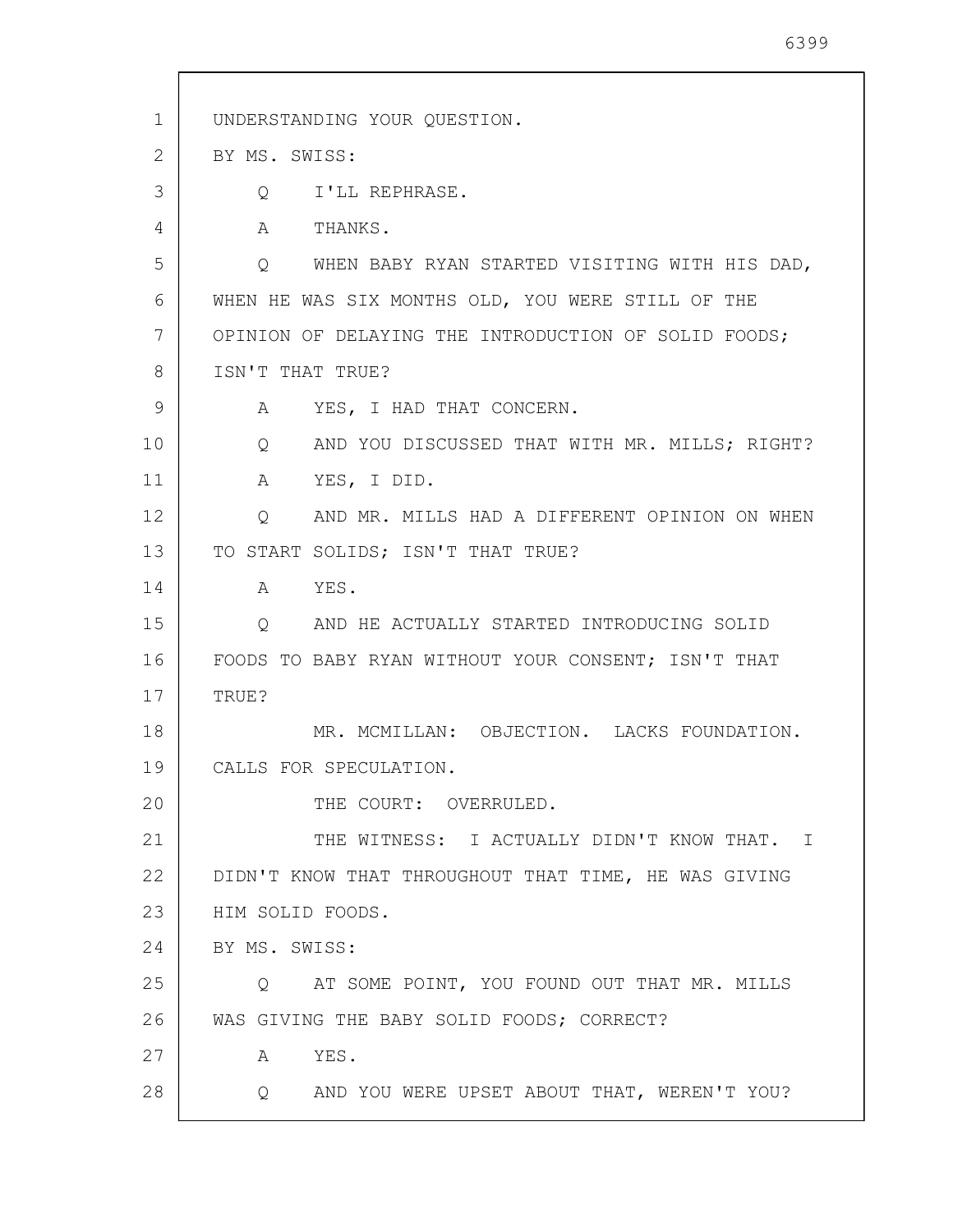1 2 3 4 5 6 7 8 9 10 11 12 13 14 15 16 17 18 19 20 21 22 23 24 25 26 27 28 A I WAS SHOCKED. THAT'S WHEN I ASKED, I NEVER GOT A STRAIGHTFORWARD RESPONSE. SO ANGRY? NO. SURPRISED AND NOT KNOWING WHY I COULDN'T GET A STRAIGHT ANSWER, YES. Q IN FACT, YOU WERE SO SURPRISED THAT YOU BROUGHT THE ISSUE TO THE ATTENTION OF THE FAMILY COURT; ISN'T THAT TRUE? A I MAY HAVE, YES. Q I'M GOING TO SHOW YOU A DOCUMENT MARKED EXHIBIT 1064. IT'S BATES-STAMPED JVCT919 THROUGH 923. MS. DUVAL, DO YOU RECOGNIZE THIS DOCUMENT, EXHIBIT 1064, BATES 919 TO 923? A YES. Q AND THIS IS THE DECLARATION THAT YOU SUBMITTED TO THE FAMILY COURT; TRUE? A YES. Q AND THIS WAS AT THE TIME THAT YOU WERE REPRESENTING YOURSELF IN THE FAMILY COURT; TRUE? A YES. Q AND THE SIGNATURE ON THE LAST PAGE, THAT'S YOURS; TRUE? PAGE 923? A YES. Q AND YOU SIGNED IT ON JUNE 10, 2009? A YES. Q YOU PREPARED THIS DECLARATION? A I MAY HAVE GOTTEN HELP PREPARING IT, BUT I SAW IT, YES. Q WELL, YOU WERE REPRESENTING YOURSELF; RIGHT?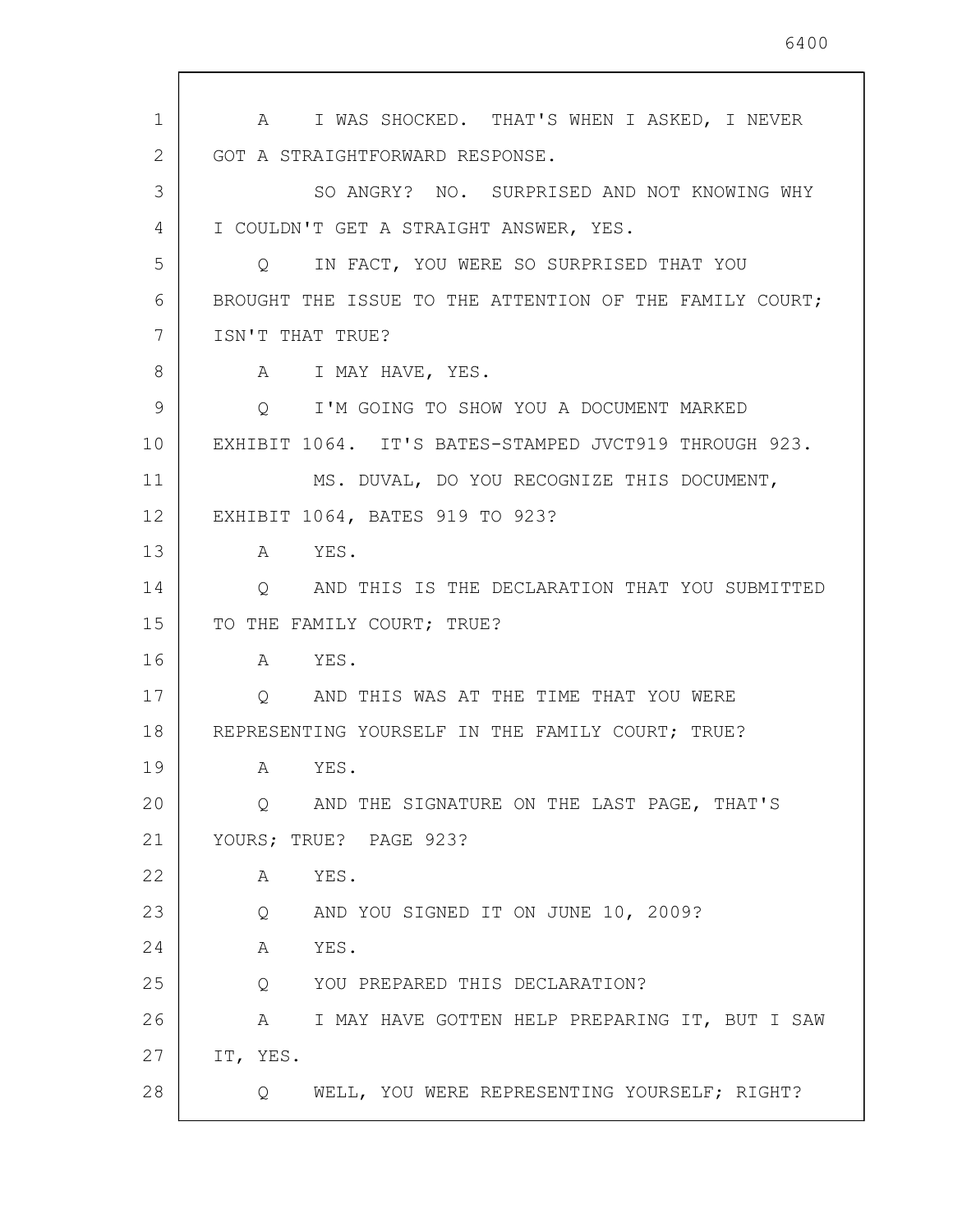| 1  | TRUE, YES.<br>A                                                    |
|----|--------------------------------------------------------------------|
| 2  | AND YOU FILED IT WITH THE FAMILY COURT?<br>Q                       |
| 3  | YES.<br>A                                                          |
| 4  | AND YOU TOLD THE TRUTH IN THIS DECLARATION;<br>Q                   |
| 5  | RIGHT?                                                             |
| 6  | A I DID.                                                           |
| 7  | NOW, ISN'T IT TRUE, MS. DUVAL, YOU ARGUED TO<br>$Q \qquad \qquad$  |
| 8  | THE FAMILY COURT THAT MR. MILLS WAS GIVING THE BABY                |
| 9  | SOLID FOODS WITHOUT YOUR KNOWLEDGE?                                |
| 10 | LET ME REFRESH MY RECOLLECTION REALLY QUICKLY.<br>$A \quad \alpha$ |
| 11 | I'M SORRY.                                                         |
| 12 | CAN I GET THE QUESTION REREAD? SORRY.                              |
| 13 | THE COURT: YES.                                                    |
| 14 | PLEASE REREAD IT.                                                  |
| 15 | (THE PREVIOUS QUESTION WAS READ BACK BY                            |
| 16 | THE COURT REPORTER AS FOLLOWS:                                     |
| 17 | "QUESTION: NOW, ISN'T IT TRUE,                                     |
| 18 | MS. DUVAL, YOU ARGUED TO THE FAMILY                                |
| 19 | COURT THAT MR. MILLS WAS GIVING THE                                |
| 20 | BABY SOLID FOODS WITHOUT YOUR                                      |
| 21 | KNOWLEDGE?")                                                       |
| 22 | THE WITNESS: I'M SEEING HERE WHAT I TOLD THE                       |
| 23 | FAMILY COURT, AND BY THIS TIME, I HAD KNOWLEDGE. IT                |
| 24 | WAS THE FACT THAT HE JUST DECIDED TO DO IT WITHOUT                 |
| 25 | TALKING ABOUT IT.                                                  |
| 26 | BY MS. SWISS:                                                      |
| 27 | Q SO MR. MILLS WAS FEEDING THE BABY SOLIDS                         |
| 28 | WITHOUT TELLING YOU; RIGHT?                                        |
|    |                                                                    |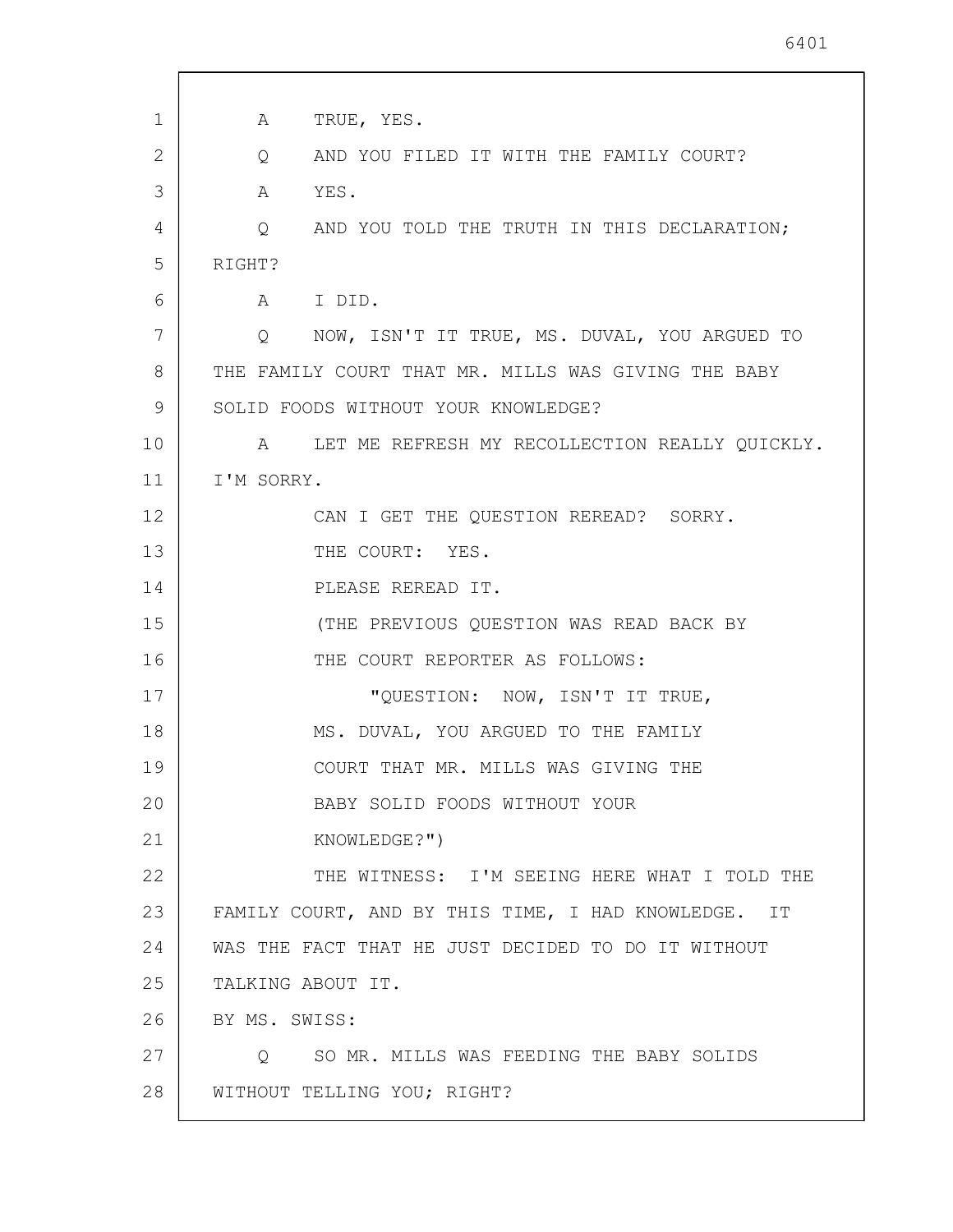1 2 3 4 5 6 7 8 9 10 11 12 13 14 15 16 17 18 19 20 21 22 23 24 25 26 27 28 A YES. Q AND THIS DECLARATION -- I'M SORRY. I'M NOT SURE IF I ASKED YOU. THIS DECLARATION YOU SUBMITTED TO THE COURT WAS IN JUNE 2009; RIGHT? A YES. Q SO BY THEN THE BABY WAS OVER TEN MONTHS OLD? A YES. Q NOW, YESTERDAY, WITH YOUR ATTORNEY, YOU DISCUSSED DAMAGES THAT YOU'RE CLAIMING IN THIS LAWSUIT. DO YOU RECALL THAT? A YES. Q AND YOU TESTIFIED REGARDING SEVERAL SPREADSHEETS THAT YOU HAD CREATED; RIGHT? A YES. Q AND THE RECEIPTS FOR SOME OF THOSE EXPENSES, YOU -- YOU SUBMITTED FOR -- I'M SORRY. STRIKE THAT. AND YOU ATTACHED SOME OF THOSE RECEIPTS, AND YOU DISCUSSED THOSE WITH YOUR ATTORNEY YESTERDAY; CORRECT? A YES. Q AND THOSE ARE RECEIPTS FOR SOME OF THE EXPENSES THAT YOU'RE CLAIMING? A YES. Q NOW, THOSE EXPENSES THAT YOU'RE CLAIMING, THOSE ARE COSTS THAT YOU INCURRED; TRUE? A YES. Q AND THOSE ARE COSTS THAT YOU FEEL SHOULD BE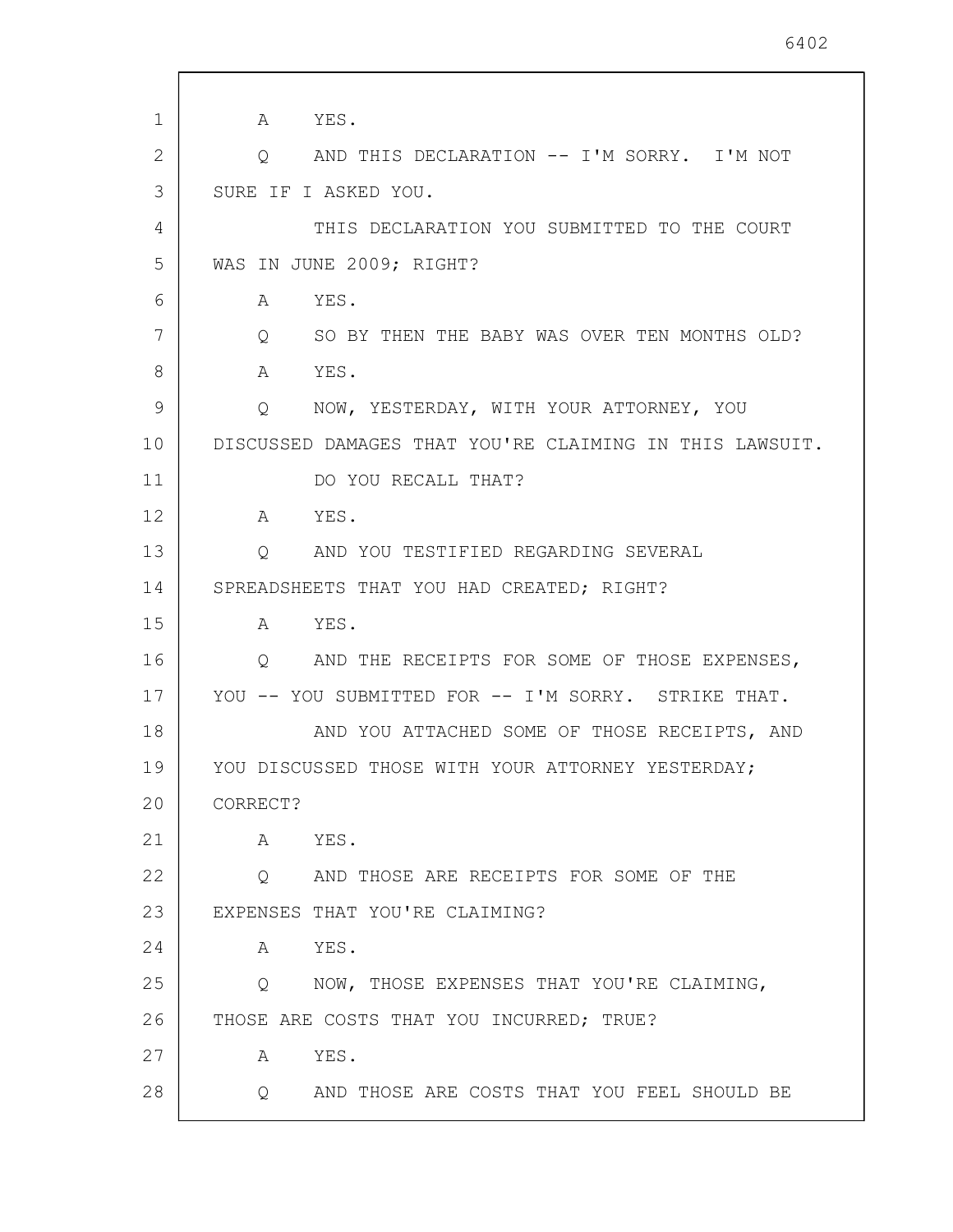1 2 3 4 5 6 7 8 9 10 11 12 13 14 15 16 17 18 19 20 21 22 23 24 25 26 27 28 REIMBURSED BY SOMEBODY ELSE; TRUE? A BY THE COUNTY, YES. Q AND YOU SHOULDN'T HAVE TO PAY FOR ANY OF THOSE; TRUE? A I PAID FOR THEM, SO. Q BUT YOU WANT TO BE REIMBURSED? A HOPEFULLY, YES. Q NOW, YOU TESTIFIED YESTERDAY THAT SOME OF THOSE REQUESTS FOR REIMBURSEMENTS ARE FOR ACTIVITIES THAT YOU ENGAGED WITH YOUR SON DURING YOUR VISITS; TRUE? A YES. Q FOR EXAMPLE, GOING TO THE ARCADE; RIGHT? A YES. Q AND IT'S YOUR POSITION THAT COUNTY SHOULD HAVE TO REIMBURSE YOU FOR YOUR SON GOING TO THE ARCADE? A NOT JUST MY SON GOING TO THE ARCADE, NO. Q NO? A NOT JUST MY SON GOING TO THE -- Q NOT JUST YOUR SON. BUT YOU AS WELL? A YES. MR. MCMILLAN: OBJECTION. VAGUE. THE COURT: OVERRULED. BY MS. SWISS: Q THAT WAS A YES? A YES. Q IF -- AND ALSO FOR THE MONITOR; RIGHT?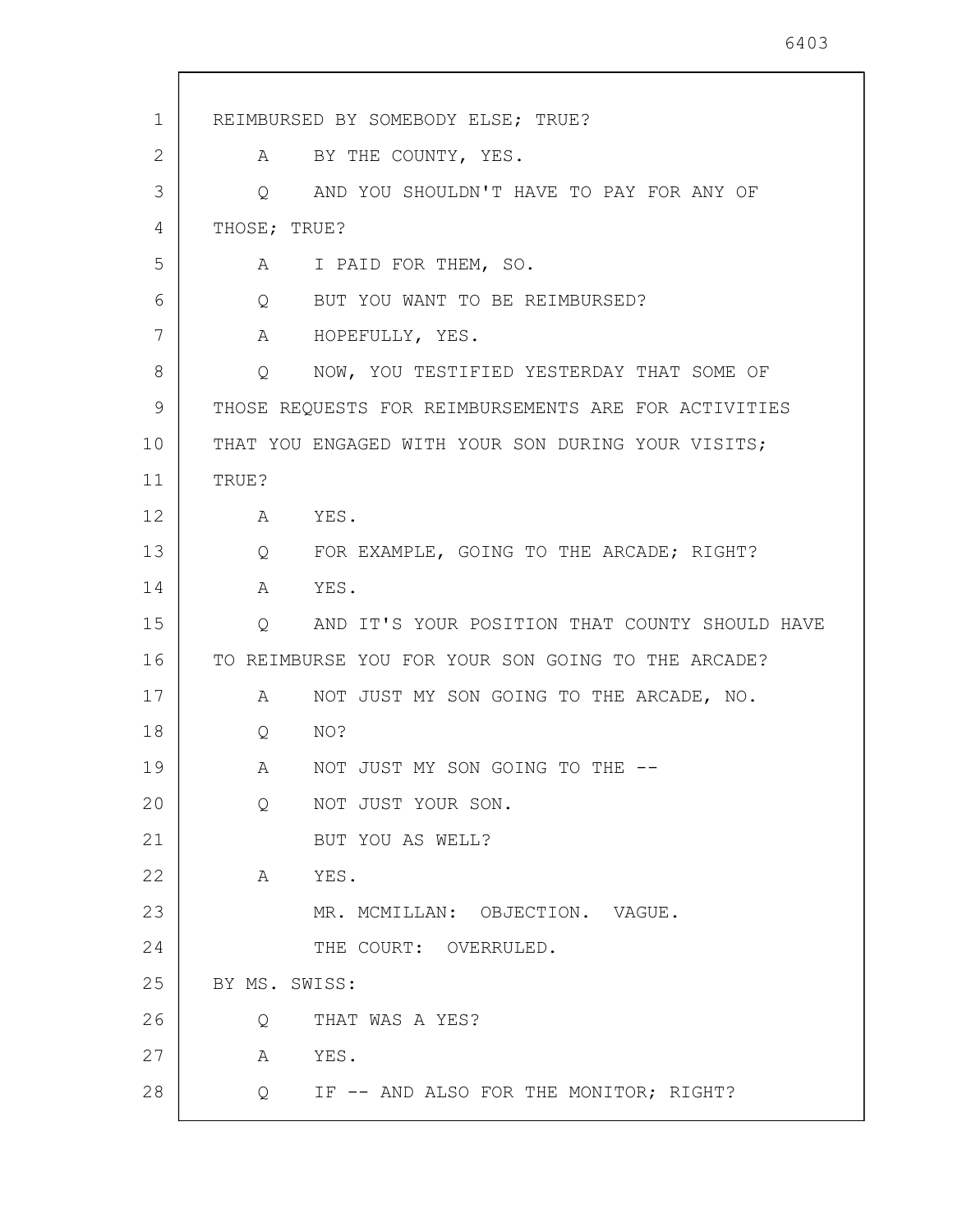1 2 3 4 5 6 7 8 9 10 11 12 13 14 15 16 17 18 19 20 21 22 23 24 25 26 27 28 A YES. Q SO IF YOU DID NOT HAVE TO HAVE THE MONITOR, WOULDN'T YOU STILL TAKE YOUR SON TO THE ARCADE ON OCCASION? MR. MCMILLAN: SPECULATION. OBJECTION. THE COURT: OVERRULED. THE WITNESS: NOT UNDER THE CIRCUMSTANCES THAT I HAVE TO NOW. BY MS. SWISS: Q YOU TESTIFIED THAT RYAN LIKES GOING TO THE ARCADE; RIGHT? A HE DOES. Q AND YOU'D WANT TO DO FUN THINGS WITH HIM; RIGHT? A I DO. Q AND SO YOU PAY FOR THOSE THINGS, ALL PARENTS DO; RIGHT? A YES. Q MR. MCMILLAN SHOWED THE PICTURE OF THE EASTER BUNNY, AND YOU AND YOUR SON; RIGHT? A YES. Q AND YOU WANTED TO BE -- YOU WANTED TO BE REIMBURSED FOR THAT PICTURE WITH THE EASTER BUNNY? A IT'S PART OF MY ACTIVITY DURING THE VISITATION. Q SO IF YOU DIDN'T HAVE THE SUPERVISED VISITATION, YOU WOULDN'T HAVE BOUGHT THE PICTURE WITH THE EASTER BUNNY?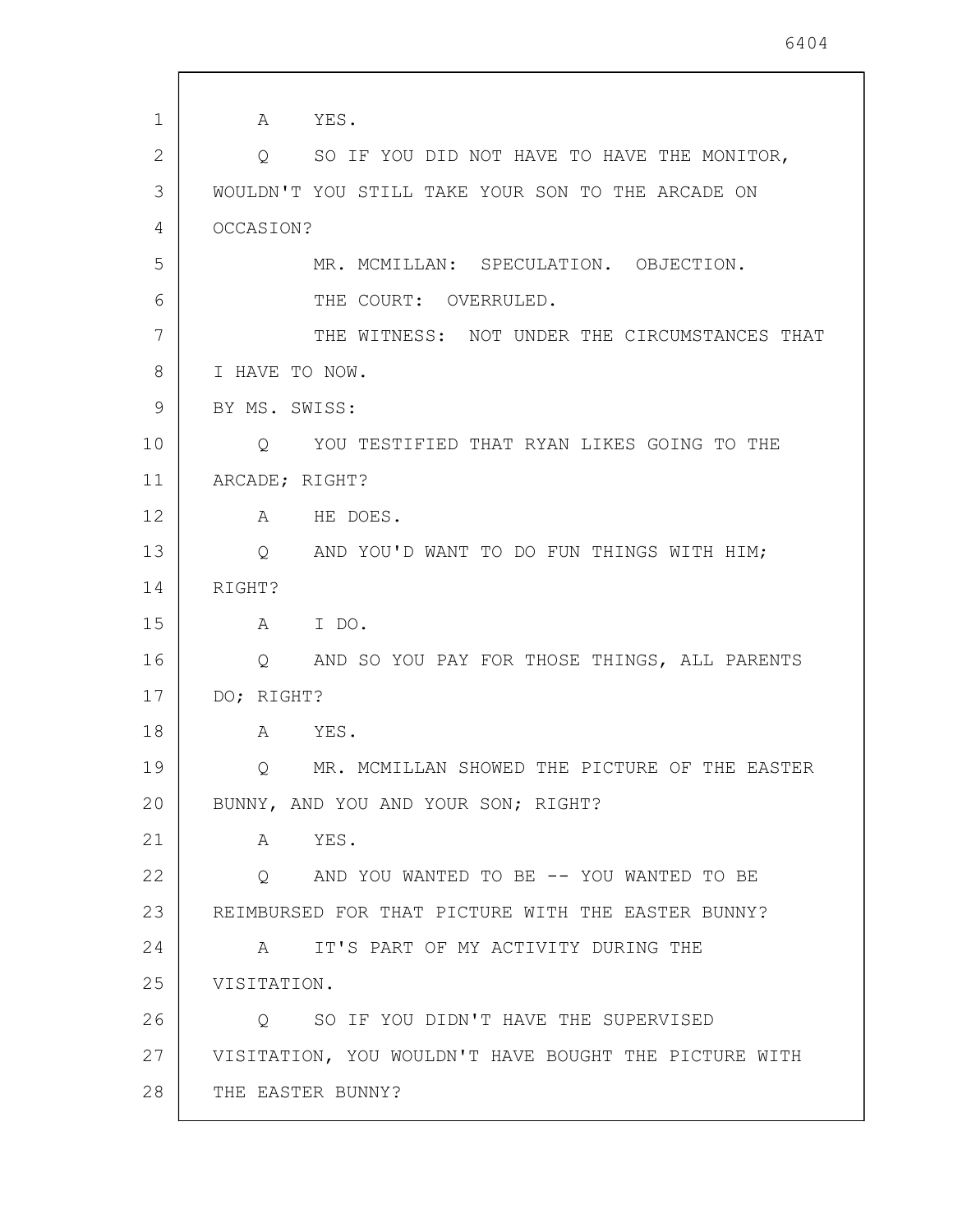| $\mathbf{1}$ | A I PROBABLY WILL HAVE DONE SOMETHING A LITTLE                |
|--------------|---------------------------------------------------------------|
| 2            | DIFFERENT THAN WHAT I DID.                                    |
| 3            | NOW, THE CHILD SUPPORT PAYMENTS, THOSE<br>Q                   |
| 4            | PAYMENTS ARE MONEY THAT YOU PAY FOR RYAN; TRUE?               |
| 5            | A YES.                                                        |
| 6            | NOW, DCFS HAS NOT BEEN INVOLVED IN YOUR LIFE<br>$Q_{\rm max}$ |
| 7            | SINCE THE ADJUDICATION IN AUGUST 2010; TRUE?                  |
| 8            | A YOU COULD SAY THAT, YES.                                    |
| 9            | SO DCFS HAS NOT BEEN A PART OF THE MONITORING<br>Q            |
| 10           | OF VISITS SINCE 2010; TRUE?                                   |
| 11           | A CORRECT.                                                    |
| 12           | DCFS DIDN'T DICTATE WHERE YOU HAD YOUR VISITS<br>Q            |
| 13           | SINCE 2010; TRUE?                                             |
| 14           | A YES.                                                        |
| 15           | Q NOW, YOU TESTIFIED YESTERDAY THAT AFTER THE                 |
| 16           | ADJUDICATION, YOU MISSED ABOUT TWO MONTHS OF VISITS;          |
| 17           | TRUE?                                                         |
| 18           | AN ESTIMATE, SOMETHING LIKE THAT.<br>$\mathbf{A}$             |
| 19           | Q AND THAT WAS AFTER DCFS WAS NO LONGER INVOLVED              |
| 20           | IN YOUR CASE; TRUE?                                           |
| 21           | YES.<br>Α                                                     |
| 22           | AND THE MISSED VISITS WERE ISSUES UNRELATED TO<br>Q           |
| 23           | THE COUNTY; TRUE?                                             |
| 24           | I DON'T VIEW IT THAT WAY, BUT --<br>A                         |
| 25           | WELL, THE ISSUES WITH THE MISSED VISITS WERE<br>Q             |
| 26           | BECAUSE YOU AND MR. MILLS WERE TRYING TO FIGURE OUT THE       |
| 27           | MONITOR; TRUE?                                                |
| 28           | A I COULDN'T AFFORD A PROFESSIONAL MONITOR.                   |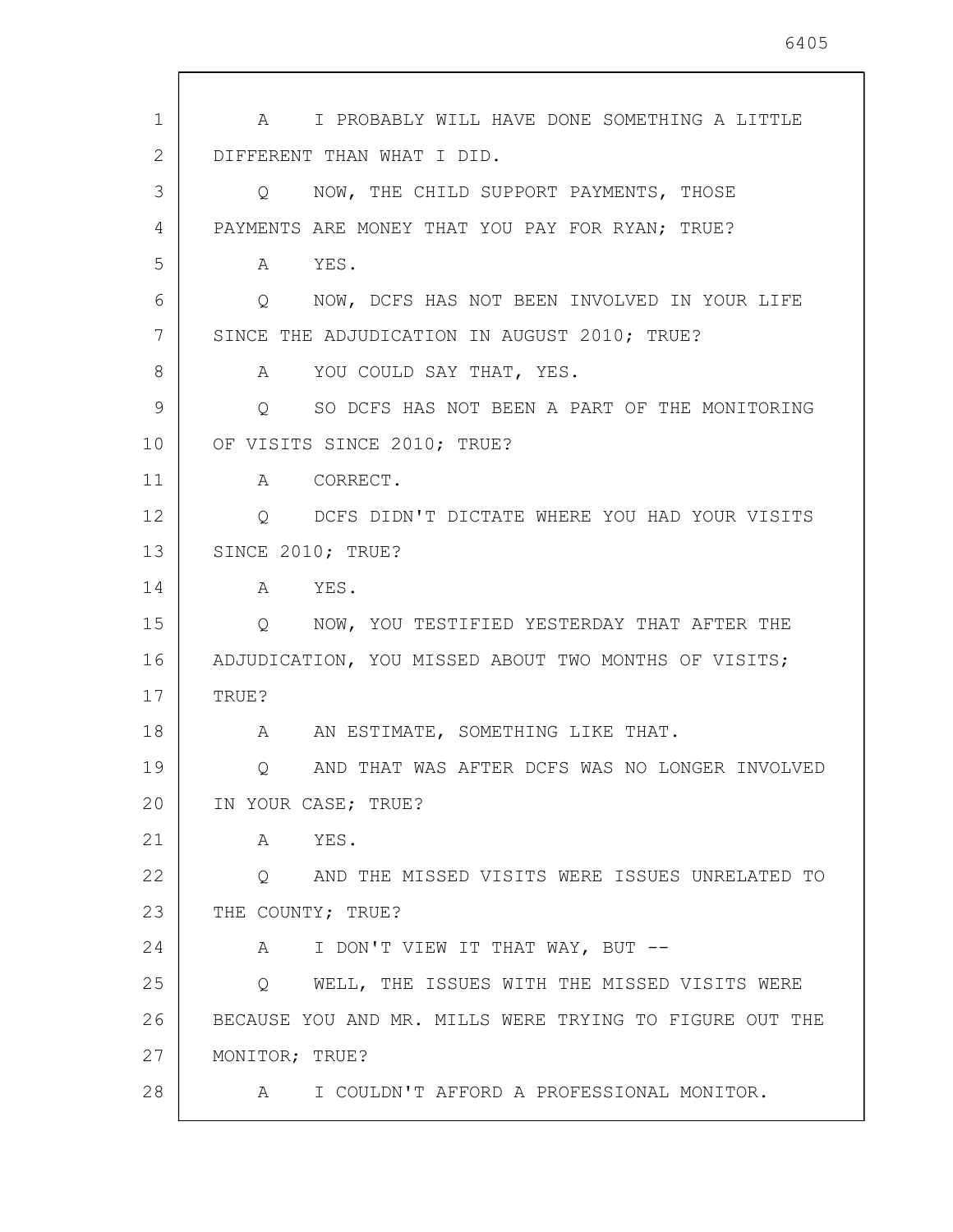1 2 3 4 5 6 7 8 9 10 11 12 13 14 15 16 17 18 19 20 21 22 23 24 25 26 27 28 THAT WAS THE ISSUE WITH -- WITH THAT. Q THAT WAS THE ISSUE? A RIGHT. Q NOW, YESTERDAY YOU TESTIFIED THAT ONCE DCFS BECAME INVOLVED IN THE CASE IN 2009, THAT YOUR INCOME DECREASED. DO YOU RECALL THAT? A I DON'T RECALL IF THAT'S EXACTLY WHAT I SAID. I SAID I HAD -- I DO RECALL SAYING THAT I HAD TO TAKE SOME TIME OFF. Q BUT SPECIFICALLY REGARDING YOUR INCOME, DO YOU RECALL TESTIFYING THAT YOUR SALARY DECREASED BECAUSE YOU HAD TO SPEND SO MUCH TIME DEALING WITH DCFS AND THE WHOLE PROCESS? MR. MCMILLAN: OBJECTION. MISSTATES TESTIMONY. THE COURT: OVERRULED. THE WITNESS: I DON'T RECALL EXACTLY WHAT I SAID. I'M SORRY. BY MS. SWISS: Q IS THAT A TRUE STATEMENT, THAT YOUR SALARY DECREASED ONCE DCFS BECAME INVOLVED? A THROUGH MY BUSINESS, YES. I HAD TO LET GO SOME CLIENTS DURING DEPENDENCY. Q AND THE DEPENDENCY CASE, THAT WAS FROM ROUGHLY OCTOBER, END OF OCTOBER 2009 THROUGH AUGUST 2010; TRUE? A YES. Q AND ISN'T IT TRUE, MS. DUVAL, THAT IN 2010,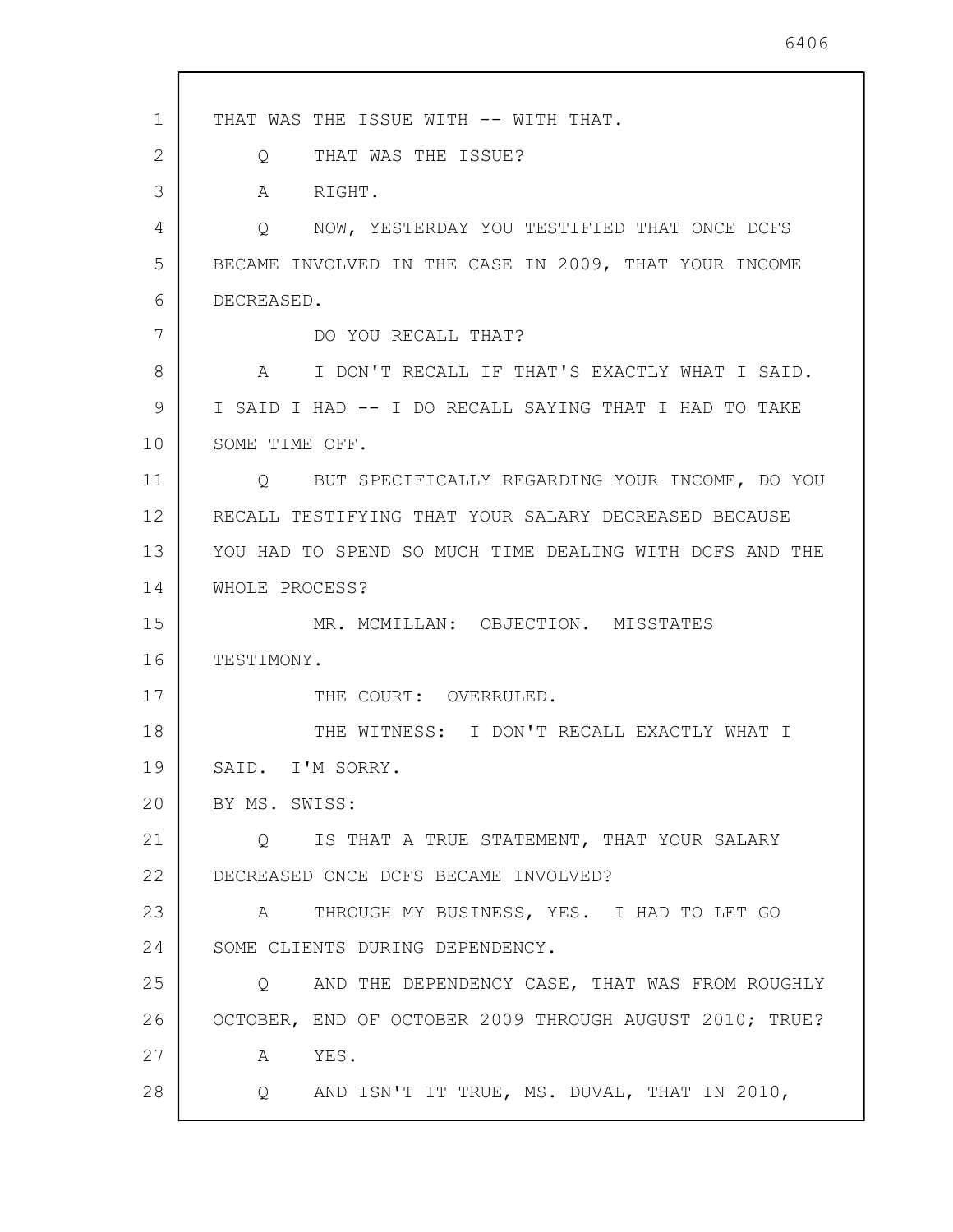1 2 3 4 5 6 7 8 9 10 11 12 13 14 15 16 17 18 19 20 21 22 23 24 25 26 27 28 YOUR SALARY ACTUALLY INCREASED FROM 2009? MR. MCMILLAN: OBJECTION. YOUR HONOR. VAGUE, AMBIGUOUS. AND COMPOUND. IF I CAN HAVE A SIDEBAR? THE COURT: ALL RIGHT. (THE FOLLOWING PROCEEDINGS WERE HELD AT SIDEBAR.) THE COURT: WE'RE AT SIDEBAR. MR. MCMILLAN? MR. MCMILLAN: YEAH. WHAT'S HAPPENING HERE IS MS. SWISS IS CONFLATING HER LOSS OF BUSINESS INCOME -- SHE HAD HER OWN SIDE BUSINESS DOING ACCOUNTING. SHE'S MAKING NO CLAIM FOR THAT. SHE'S GIVING NO AMOUNTS FOR THAT; SHE'S NOT MAKING A CLAIM. BUT MS. SWISS IS CONFLATING SALARY WITH BUSINESS INCOME. SHE'S ALREADY TESTIFIED THAT, YEAH, SHE LOST BUSINESS INCOME, BUT NOT AS TO THE AMOUNT. AND NOW WE HAVE THIS CONTRAST, "WELL, YOUR SALARY WENT UP." BUT IT SOUNDS TO ME LIKE THE TWO ARE BEING CONFLATED. MS. SWISS: WELL, YOU CAN CLEAR ANY AMBIGUITIES ON REDIRECT, BUT MY POINT IS COUNSEL DISCUSSED EXHIBIT 593 YESTERDAY, WHICH TALKED ABOUT HER SELF-EMPLOYMENT INCOME, AND THE AMOUNTS REFLECT THAT THEY INCREASED IN 2010, 2011, AND 2012. MR. MCMILLAN: THAT'S WAGES. SELF-EMPLOYMENT INCOME IS BLANK. THAT'S A COMPLETELY DIFFERENT LINE ITEM. MS. SWISS: OKAY. WAGES, THE NUMBERS GO UP.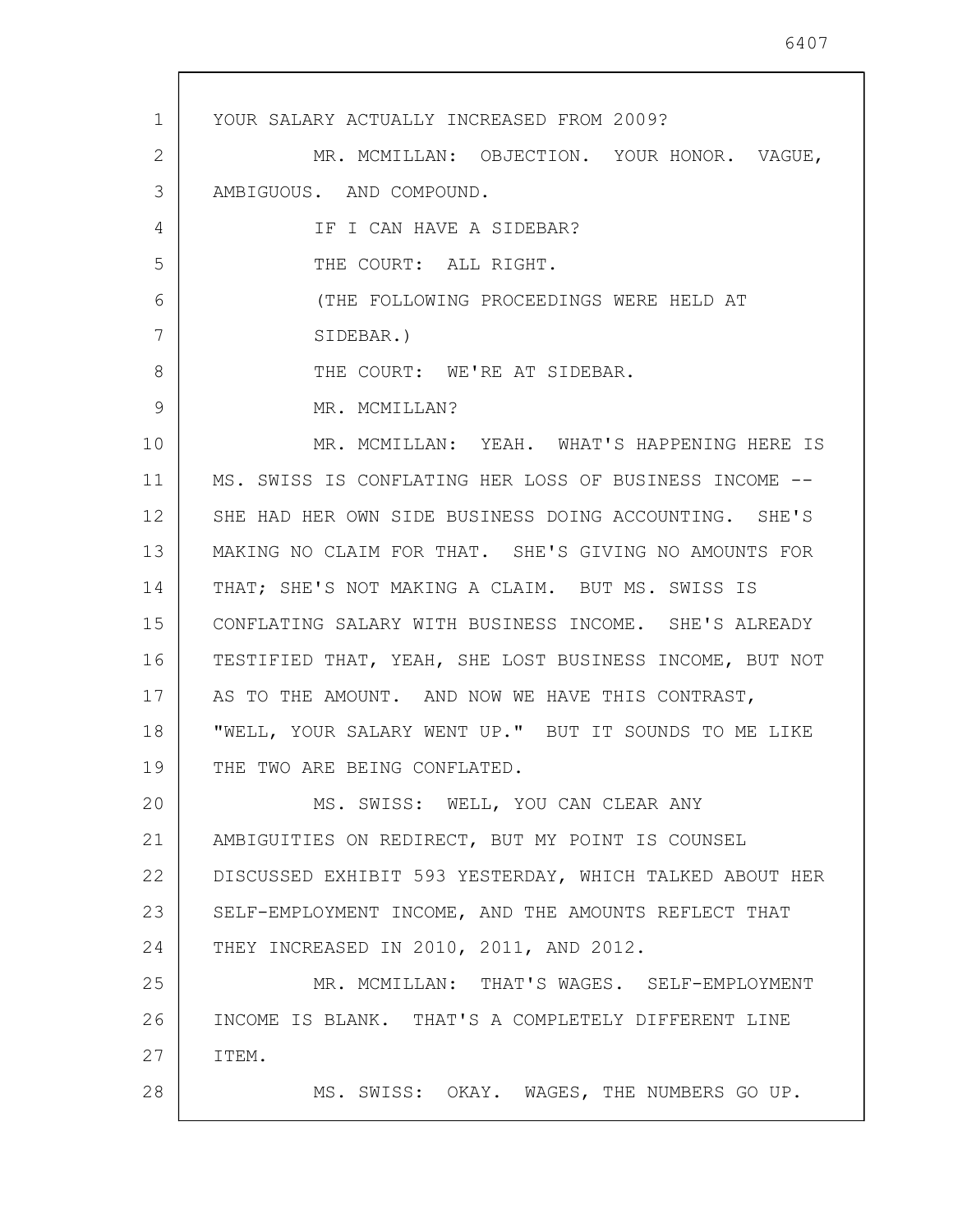| $\mathbf{1}$ | THAT'S ALL I'M GOING TO TALK ABOUT. YOU CAN CLEAR THAT |
|--------------|--------------------------------------------------------|
| 2            | UP ON REDIRECT.                                        |
| 3            | MR. MCMILLAN: THAT'S FINE. I'M NOT -- AS               |
| 4            | LONG AS YOU'RE NOT TALKING ABOUT WAGES. WAGES IS A     |
| 5            | JOB. BUSINESS IS A SIDE BUSINESS.                      |
| 6            | MS. SWISS: OKAY.                                       |
| 7            | THE COURT: ALL RIGHT.                                  |
| 8            | (THE FOLLOWING PROCEEDINGS WERE HELD IN                |
| 9            | OPEN COURT IN THE PRESENCE OF THE                      |
| 10           | JURY.)                                                 |
| 11           | BY MS. SWISS:                                          |
| 12           | I'M NOT SURE IF THERE'S A QUESTION PENDING.<br>Q       |
| 13           | THE COURT: THE QUESTION WAS:                           |
| 14           | "AND ISN'T IT TRUE, MS. DUVAL,                         |
| 15           | THAT IN 2010 YOUR SALARY ACTUALLY                      |
| 16           | INCREASED FROM 2009?"                                  |
| 17           | THE WITNESS: SLIGHTLY, YES.                            |
| 18           | BY MS. SWISS:                                          |
| 19           | Q I'M SORRY?                                           |
| 20           | YES.<br>Α                                              |
| 21           | IT DID?<br>Q                                           |
| 22           | YES.<br>А                                              |
| 23           | AND YOUR WAGES ACTUALLY INCREASED IN 2011 AS<br>Q      |
| 24           | WELL?                                                  |
| 25           | Α<br>YES.                                              |
| 26           | AND ALSO IN 2012; TRUE?<br>Q                           |
| 27           | YES.<br>Α                                              |
| 28           | MS. SWISS: NO FURTHER QUESTIONS.                       |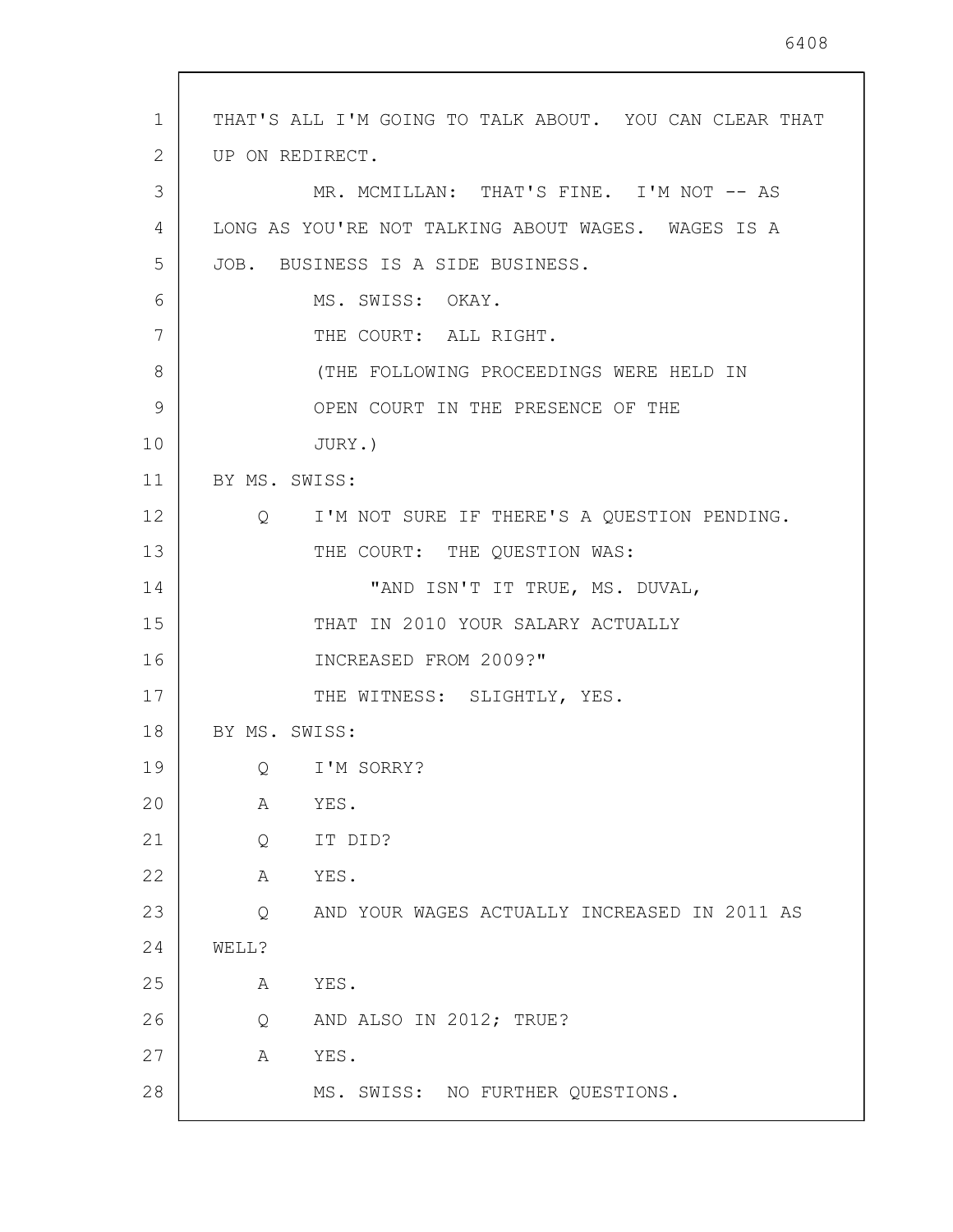| $\mathbf 1$ | THE COURT: MR. MCMILLAN?                               |
|-------------|--------------------------------------------------------|
| 2           | MR. MCMILLAN: THANK YOU, YOUR HONOR.                   |
| 3           |                                                        |
| 4           | REDIRECT EXAMINATION                                   |
| 5           | BY MR. MCMILLAN:                                       |
| 6           | Q WE'LL START WITH THE LAST THING FIRST SINCE          |
| 7           | THAT'S FRESHEST ON OUR MIND.                           |
| 8           | YOU TESTIFIED -- GEE WHIZ, I DON'T KNOW WHEN           |
| 9           | THAT WAS, YESTERDAY OR THE DAY BEFORE -- ABOUT A SIDE  |
| 10          | BUSINESS THAT YOU WERE RUNNING, DOING SOME ACCOUNTING. |
| 11          | DO YOU REMEMBER THAT TESTIMONY?                        |
| 12          | YES.<br>A                                              |
| 13          | Q DID YOU DRAW WAGES OR SALARY FROM THAT SIDE          |
| 14          | BUSINESS?                                              |
| 15          | A NO.                                                  |
| 16          | Q OKAY. DID YOU MAKE A CLAIM HERE IN THIS CASE         |
| 17          | FOR ANY LOSS OF THAT SIDE BUSINESS?                    |
| 18          | I THINK YOU TESTIFIED YOU HAD TO SHUT IT DOWN;         |
| 19          | RIGHT?                                                 |
| 20          | YES.<br>A                                              |
| 21          | DID YOU MAKE A CLAIM HERE FOR ANY LOSS THAT<br>Q       |
| 22          | YOU INCURRED AS A RESULT OF SHUTTING DOWN YOUR SIDE    |
| 23          | BUSINESS?                                              |
| 24          | MS. SWISS: OBJECTION. OUTSIDE THE SCOPE.               |
| 25          | THE COURT: OVERRULED.                                  |
| 26          | THE WITNESS: NO.                                       |
| 27          | BY MR. MCMILLAN:                                       |
| 28          | SO THAT'S NOT HERE? THAT'S NOT PART OF THIS<br>Q       |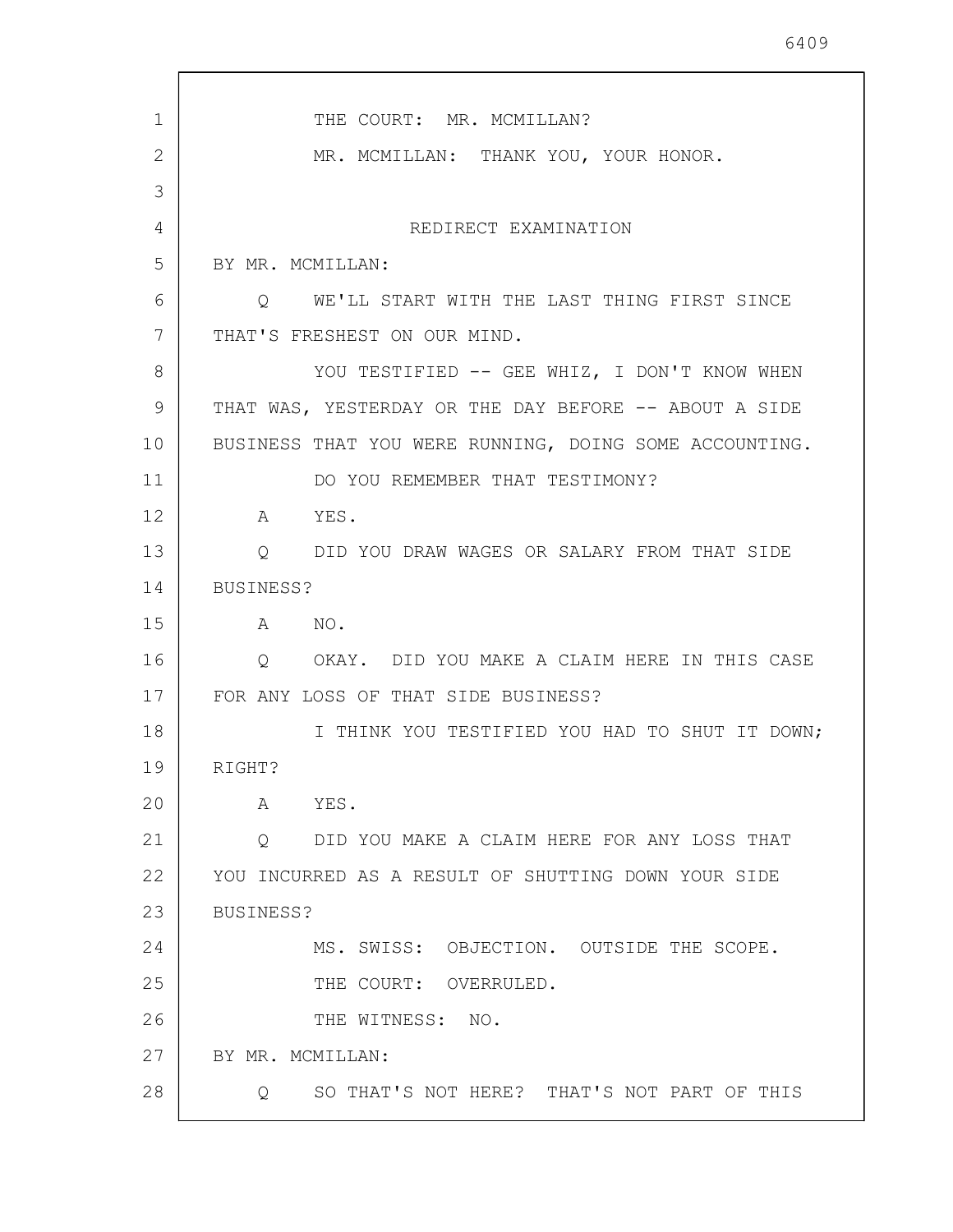| 1  | CASE?                                                     |
|----|-----------------------------------------------------------|
| 2  | NO <sub>z</sub><br>A                                      |
| 3  | WHEN WE'RE TALKING ABOUT SALARY, WHAT IS THAT?<br>$\circ$ |
| 4  | WHAT ARE WE TALKING ABOUT?                                |
| 5  | SALARY IS WHAT I GOT PAID DURING MY -- LET'S<br>A         |
| 6  | SAY MY DAY JOB.                                           |
| 7  | Q AND I THINK IT WAS EXHIBIT NO. FIVE- --                 |
| 8  | MR. MCMILLAN: DO YOU HAVE THE SPREADSHEET? I              |
| 9  | THINK IT'S 586 OR SOMETHING.                              |
| 10 | BY MR. MCMILLAN:                                          |
| 11 | Q WHILE WE'RE LOOKING, MAYBE I CAN JUST DO IT             |
| 12 | VERBALLY.                                                 |
| 13 | YOU REMEMBER YOU SUBMITTED A SPREADSHEET -- I             |
| 14 | THINK IT WAS YESTERDAY, ACTUALLY -- THAT DETAILED WHAT    |
| 15 | YOU BELIEVED WERE THE LOSSES THAT YOU'VE INCURRED IN      |
| 16 | THIS CASE?                                                |
| 17 | MS. SWISS: OBJECTION. LEADING.                            |
| 18 | THE COURT: OVERRULED.                                     |
| 19 | THE WITNESS: YES.                                         |
| 20 | BY MR. MCMILLAN:                                          |
| 21 | ON THAT SPREADSHEET -- AND I THINK WE'VE GOT<br>$\circ$   |
| 22 | IT.                                                       |
| 23 | MR. MCMILLAN: THANK YOU.                                  |
| 24 | BY MR. MCMILLAN:                                          |
| 25 | IT'S EXHIBIT NO. 586. AND IF YOU DON'T HAVE<br>Q          |
| 26 | IT THERE IN FRONT OF YOU, I CAN GRAB IT FOR YOU.          |
| 27 | I DON'T.<br>A                                             |
| 28 | Q OKAY. ON THAT SPREADSHEET THERE, POINT OUT              |
|    |                                                           |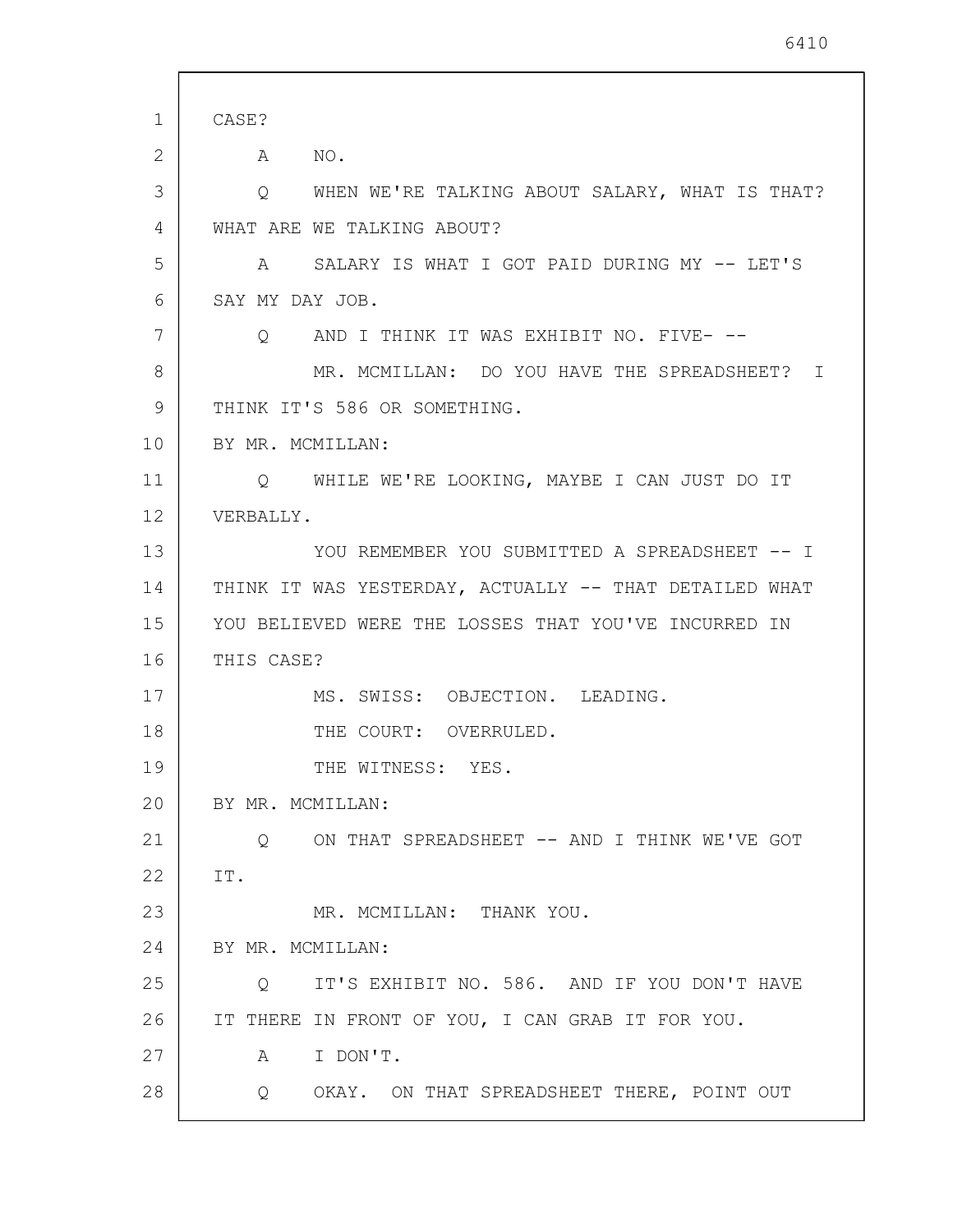| 1  | FOR ME, IF YOU WOULD, WHERE IT IS THAT YOU MAKE A CLAIM      |
|----|--------------------------------------------------------------|
| 2  | OF ANY KIND FOR LOST BUSINESS -- OR LOST SALARY?             |
| 3  | NOWHERE IN THIS SPREADSHEET I'M MAKING A CLAIM<br>A          |
| 4  | FOR LOST SALARY. HOWEVER, I'M MAKING A CLAIM FOR LOST        |
| 5  | TIME.                                                        |
| 6  | UNDER WHICH HEADING IS THAT REFLECTED?<br>Q                  |
| 7  | $A \quad \alpha$<br>UNDER SICK/PERSONAL VACATION HOURS LOST. |
| 8  | OKAY. AND WHAT WAS IT THAT YOU WERE TRYING TO<br>Q           |
| 9  | EXPRESS HERE ON YOUR SPREADSHEET IN TERMS OF YOUR            |
| 10 | SICK/PERSONAL VACATION HOURS LOST? WHAT DOES THAT            |
| 11 | MEAN? WHAT ARE WE TALKING ABOUT?                             |
| 12 | MS. SWISS: OBJECTION. EXCEEDS THE SCOPE.                     |
| 13 | THE COURT: OVERRULED.                                        |
| 14 | THE WITNESS: WELL, I HAD TO USE MY SICK TIME,                |
| 15 | MY PERSONAL TIME, MY VACATION TIME TO GO TO COURT, GO        |
| 16 | TO VISITATION EARLY. OTHERWISE, I WOULD HAVE BEEN            |
| 17 | UNPAID FOR THE TIME THAT I TOOK OFF.                         |
| 18 | BY MR. MCMILLAN:                                             |
| 19 | THANK YOU. I ALWAYS LIKE TO WORK IN REVERSE,<br>Q            |
| 20 | SO LET'S GO TO THE NEXT ONE.                                 |
| 21 | MISSED VISITS. MS. SWISS ASKED YOU ABOUT SOME                |
| 22 | OF THE VISITS THAT YOU MISSED DURING THE TIME AFTER          |
| 23 | AUGUST 2010.                                                 |
| 24 | DO YOU RECALL THAT TESTIMONY?                                |
| 25 | A VAGUELY, YES.                                              |
| 26 | AND I THINK THE QUESTION WAS SOMETHING ALONG<br>$\circ$      |
| 27 | THE LINES OF DCFS DIDN'T HAVE ANYTHING TO DO WITH THOSE      |
| 28 | MISSED VISITS.                                               |

 $\overline{\phantom{a}}$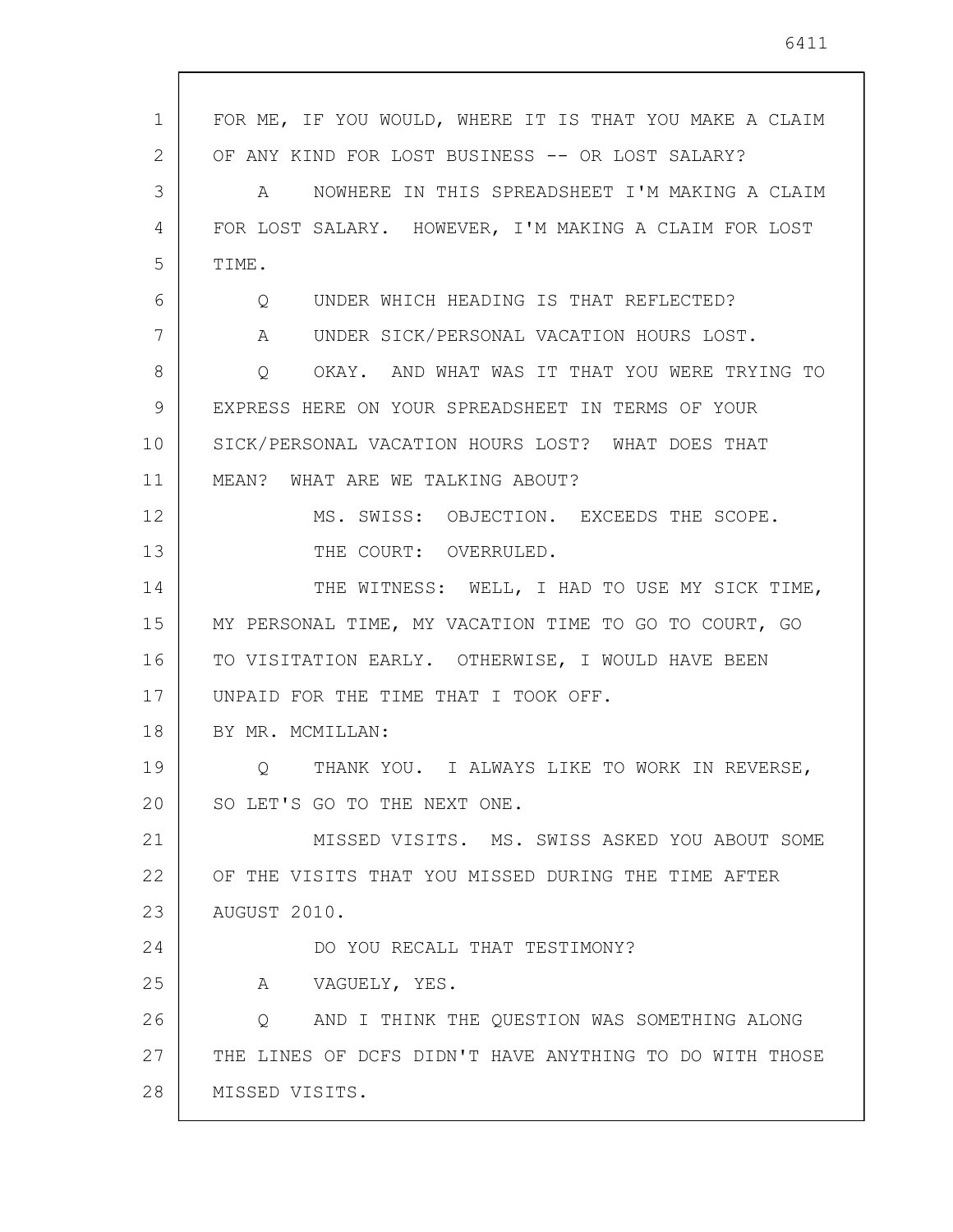1 2 3 4 5 6 7 8 9 10 11 12 13 14 15 16 17 18 19 20 21 22 23 24 25 26 27 28 DO YOU RECALL THAT? A YES. Q AND I THINK YOUR ANSWER WAS "NOT DIRECTLY." WHAT DID YOU MEAN BY THAT? A HAD THE ALLEGATIONS NOT BEEN SUSTAINED, HAD EVERYTHING THAT WENT ON IN DEPENDENCY HADN'T HAPPENED, I WOULD HAVE NOT BEEN IN THAT SITUATION ALTOGETHER WHERE I HAD TO HAVE MONITORED VISITATIONS WITH MY SON. Q SO ASIDE FROM THE MONITORED VISITATIONS WITH YOUR SON, IS THERE ANY OTHER WAY THAT YOUR INVOLVEMENT WITH DCFS HAS IMPACTED YOUR LIFE? MS. SWISS: OBJECTION. EXCEEDS THE SCOPE. THE COURT: SUSTAINED. BY MR. MCMILLAN: Q OKAY. ON THE ISSUE OF CHILD SUPPORT, I THINK THAT MS. SWISS JUST ASKED YOU ABOUT THE CHILD SUPPORT THAT YOU NOW HAVE TO PAY FOR YOUR SON. DO YOU REMEMBER THAT? A YES. Q WHO DO YOU WRITE THOSE CHECKS TO? A RYAN MILLS. Q YOU DON'T WRITE THEM TO YOUR SON? A NO. Q AND BEFORE DCFS BECAME INVOLVED IN YOUR LIFE, WERE YOU PAYING CHILD SUPPORT? A NO. Q WERE YOU RECEIVING CHILD SUPPORT? A YES.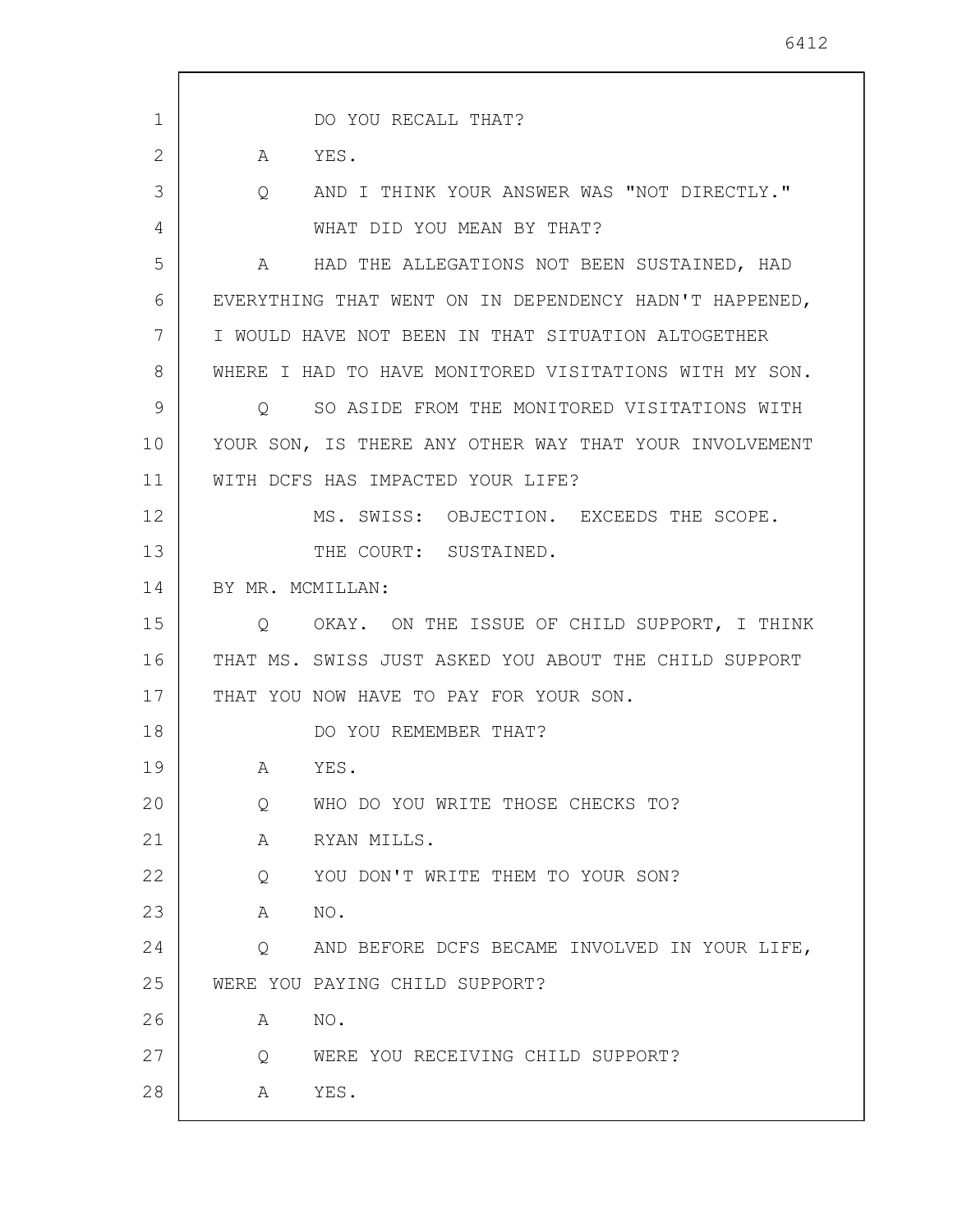1 2 3 4 5 6 7 8 9 10 11 12 13 14 15 16 17 18 19 20 21 22 23 24 25 26 27 28 Q HOW MUCH? MS. SWISS: OBJECTION. RELEVANCE. THE COURT: SUSTAINED. BY MR. MCMILLAN: Q OKAY. THE EASTER BUNNY PICTURE -- WE'LL COME BACK TO THAT. THIS IS WARMING UP. NOW, THERE WAS QUITE A BIT A DISCUSSION WITH MS. SWISS ABOUT THIS ISSUE BETWEEN YOU AND MR. MILLS OVER WHEN TO START FEEDING THE BABY SOLID FOODS. DO YOU REMEMBER THAT? A YES. Q AND SHE ASKED YOU IF YOU'D TALKED TO DR. YIM ABOUT WHAT TO DO IN RELATION TO FEEDING THE BABY SOLID FOODS. DO YOU RECALL THAT? A YES. Q WHAT DID YOU TELL DR. YIM, IF ANYTHING, IN RELATION TO A CONCERN ABOUT FEEDING THE BABY SOLID FOODS AT SIX MONTHS? A I HAD TALKED TO DR. YIM ABOUT THE FACT THAT HE WASN'T SITTING UP IN HIS HIGH CHAIR YET. AND I HAD A CONCERN THAT, WITH WHAT WE'RE FEEDING, THE LAST THING I WANT IS TO HAVE A CHOKING BABY OR SOMETHING GOING THE OPPOSITE WAY, ESPECIALLY WITH THE FEEDING HISTORY WE'VE BEEN HAVING. AND SHE UNDERSTOOD. AND SHE WAS OKAY WITH THAT. MS. SWISS: OBJECTION. MOVE TO STRIKE "SHE WAS OKAY," THE LAST SENTENCE, AS SPECULATION.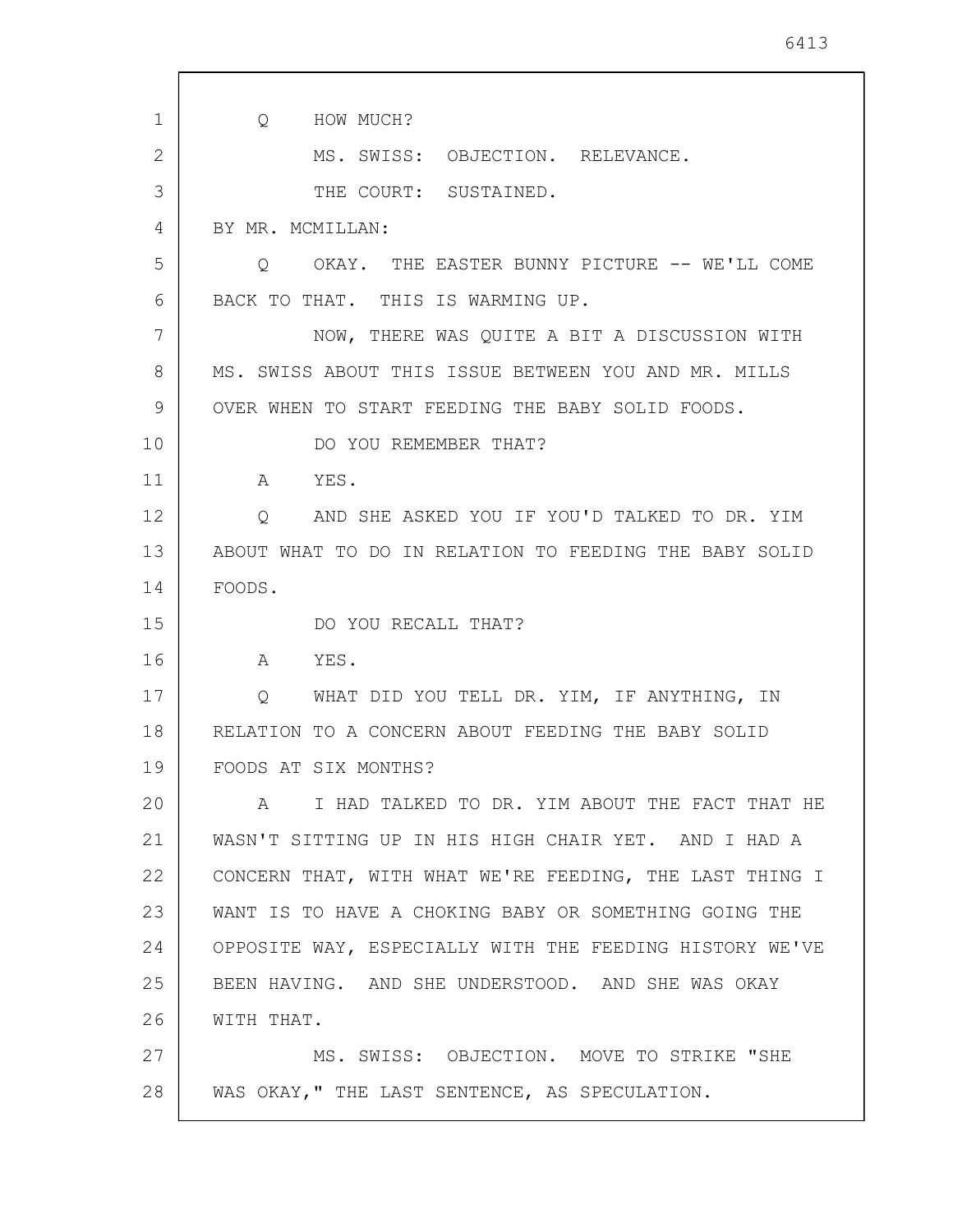1 2 3 4 5 6 7 8 9 10 11 12 13 14 15 16 17 18 19 20 21 22 23 24 25 26 27 28 THE COURT: MOTION TO -- OBJECTION TO THE SPECULATION IS SUSTAINED. THE MOTION TO STRIKE IS GRANTED. AND THE STATEMENT THAT "SHE WAS OKAY WITH THAT" WILL BE ORDERED STRICKEN. MR. MCMILLAN: THANK YOU, YOUR HONOR. BY MR. MCMILLAN: Q IN THIS CONVERSATION THAT YOU HAD WITH DR. YIM, DID SHE RESPOND TO YOUR CONCERNS? A SHE DID. Q WHAT DID SHE TELL YOU? A SHE TOLD ME SHE UNDERSTOOD MY CONCERN AND SHE WAS FINE IF WE DELAYED IT A LITTLE BIT MORE. Q DO YOU REMEMBER ROUGHLY WHEN IT WAS IN TERMS OF TIMING WHEN YOU HAD THIS CONVERSATION? A IT WAS THE VISIT WHEN SHE WAS TESTING FOR MILESTONES. SO IT WOULD HAVE BEEN AROUND THE SIX-MONTH MARK. Q NOW, AT SOME POINT, WE KNOW YOU DID BEGIN FEEDING SOLID FOODS. DO YOU RECALL THAT TESTIMONY FROM MS. SWISS THIS AFTERNOON? MS. SWISS: OBJECTION. LEADING. THE COURT: OVERRULED. THE WITNESS: YES. BY MR. MCMILLAN: Q WHEN WAS THAT EXACTLY? A IT WAS AT SEVEN AND A HALF MONTHS. IT WAS IN THE MIDDLE OF MARCH -- MID-MARCH OF 2009.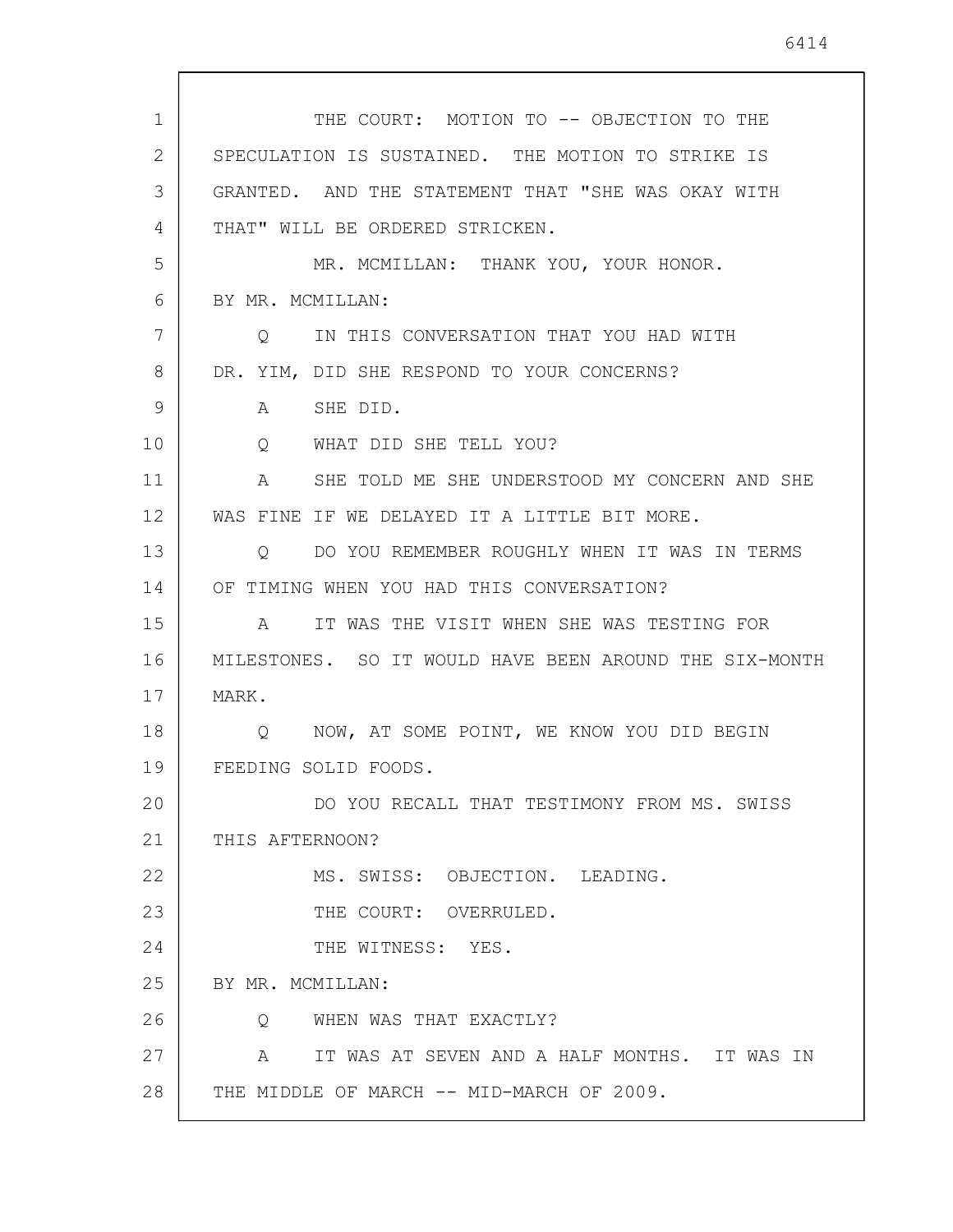| 1  | O AT THAT POINT IN TIME -- PUTTING YOURSELF BACK       |
|----|--------------------------------------------------------|
| 2  | TO THAT POINT IN TIME, NOT WHAT YOU KNOW TODAY -- WHAT |
| 3  | WAS YOUR UNDERSTANDING WITH RESPECT TO WHETHER OR NOT  |
| 4  |                                                        |
|    | THE BABY HAD ALREADY BEEN EATING SOLID FOODS? WHETHER  |
| 5  | IT WAS WITH YOU OR SOMEBODY ELSE?                      |
| 6  | THAT HE WASN'T. HE WASN'T GIVEN SOLID FOODS<br>A       |
| 7  | ANYWHERE. ALL I UNDERSTOOD WAS THAT HE WAS GIVEN       |
| 8  | TEETHING BISCUITS. THAT'S ALL I KNEW THEN.             |
| 9  | WERE YOU ALSO GIVING HIM TEETHING BISCUITS?<br>Q       |
| 10 | YES.<br>A                                              |
| 11 | EXHIBIT NO. -- ACTUALLY WE HAVE THE EASTER<br>Q        |
| 12 | BUNNY BACK UP, IT'S ALL WARMED UP, SO LET'S JUST DEAL  |
| 13 | WITH THAT.                                             |
| 14 | THIS EASTER BUNNY PICTURE, DO YOU RECALL WHERE         |
| 15 | THAT WAS?                                              |
| 16 | A YES.                                                 |
| 17 | O WHY DID YOU GO TO THAT PARTICULAR PLACE THAT         |
| 18 | DAY, ON THAT VISIT?                                    |
| 19 | A BECAUSE MY SON LOVES IT THERE.                       |
| 20 | DID YOU HAVE TO PAY TO GET IN?<br>O                    |
| 21 | MS. SWISS: OBJECTION. RELEVANCE.                       |
| 22 | THE COURT: SUSTAINED.                                  |
| 23 | BY MR. MCMILLAN:                                       |
| 24 | LOOKING AT THAT PICTURE -- AND THIS SORT OF<br>$\circ$ |
| 25 | LEADS INTO DR. SODERBERG, SO LET'S GO BACK TO HER AND  |
| 26 | LOOK AT -- I THINK IT'S EXHIBIT NO. 8, BATES           |
| 27 | NO. 001266.                                            |
| 28 | DO YOU HAVE THAT THERE IN FRONT OF YOU?                |
|    |                                                        |

 $\sqrt{ }$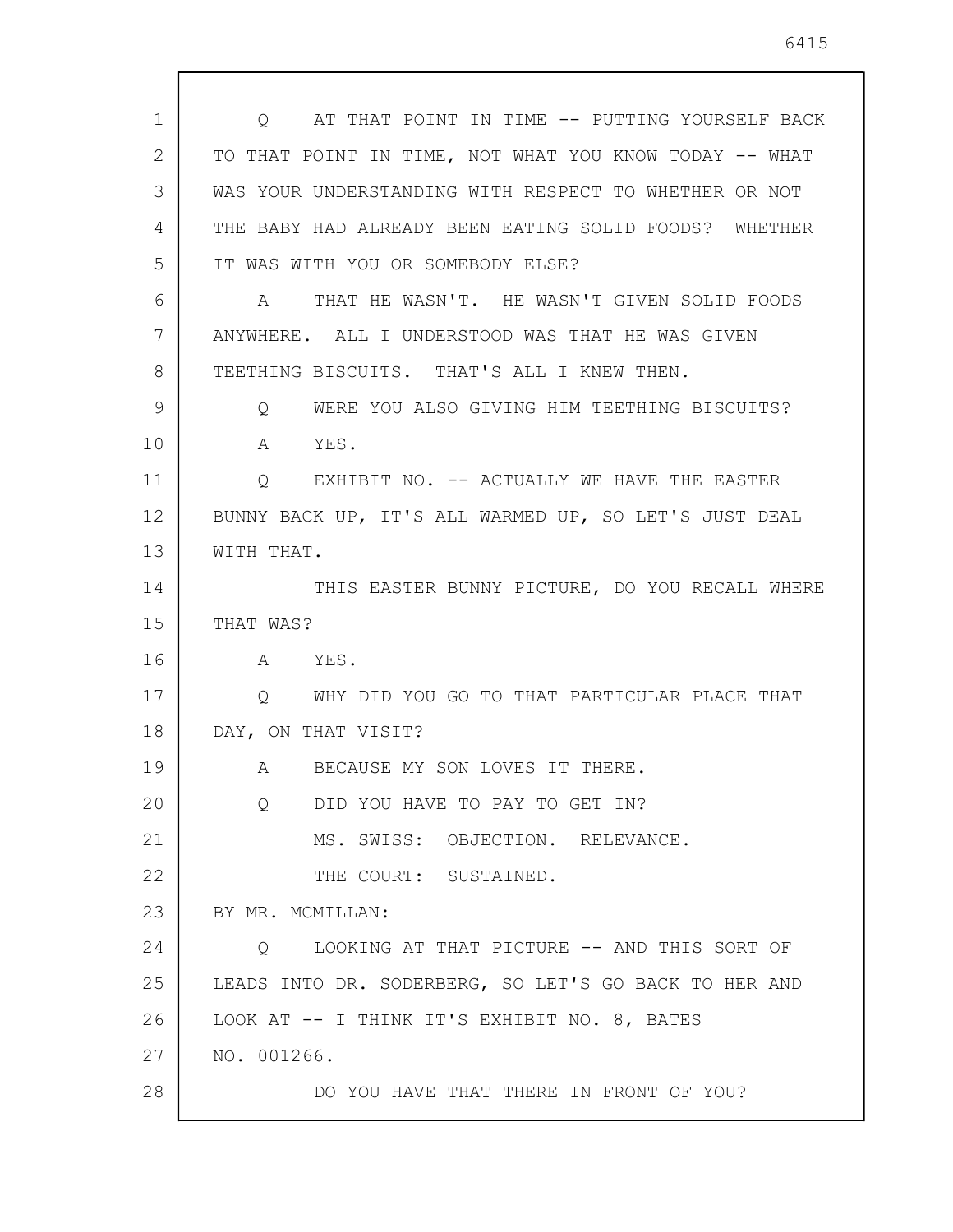1 2 3 4 5 6 7 8 9 10 11 12 13 14 15 16 17 18 19 20 21 22 23 24 25 26 27 28 A I DON'T. Q LET ME FIND IT. IT'S BATES NO. 001266. NOW, YOU RECALL MS. SWISS WAS ASKING YOU ABOUT YOUR VISIT TO DR. SODERBERG ON THE DAY WHEN SHE DID THAT SKIN TEST ON BABY RYAN. DO YOU RECALL THAT TESTIMONY? A YES. Q AND I THINK YOU'D SAID SOMETHING ALONG THE LINES OF IT WAS PLUS/MINUS 1 FOR MILK. DO YOU RECALL THAT? A YES, THAT'S WHAT I SAID. Q OKAY. I'D LIKE TO DRAW YOUR ATTENTION TO 1266, IT'S ABOUT THE MIDDLE OF THE PAGE -- YOU KNOW, I'LL JUST POINT IT OUT FOR YOU BECAUSE IT MIGHT BE DIFFICULT FOR YOU TO FIND IT. RIGHT HERE. IN REVIEWING THAT ENTRY ON THE DOCUMENT, DOES THAT REFRESH YOUR RECOLLECTION AS TO WHAT THE TEST RESULTS WERE IN DR. SODERBERG'S OFFICE THAT DAY? A YES. MS. SWISS: OBJECTION. IMPROPER REFRESHMENT OF RECOLLECTION. THE COURT: WELL, SUSTAINED. YOU HAVE -- YOU'D HAVE TO ASK FIRST IF SHE HAS A RECOLLECTION. MR. MCMILLAN: OH, I'M SORRY. BY MR. MCMILLAN: Q LET ME BACK UP. BEFORE REVIEWING THAT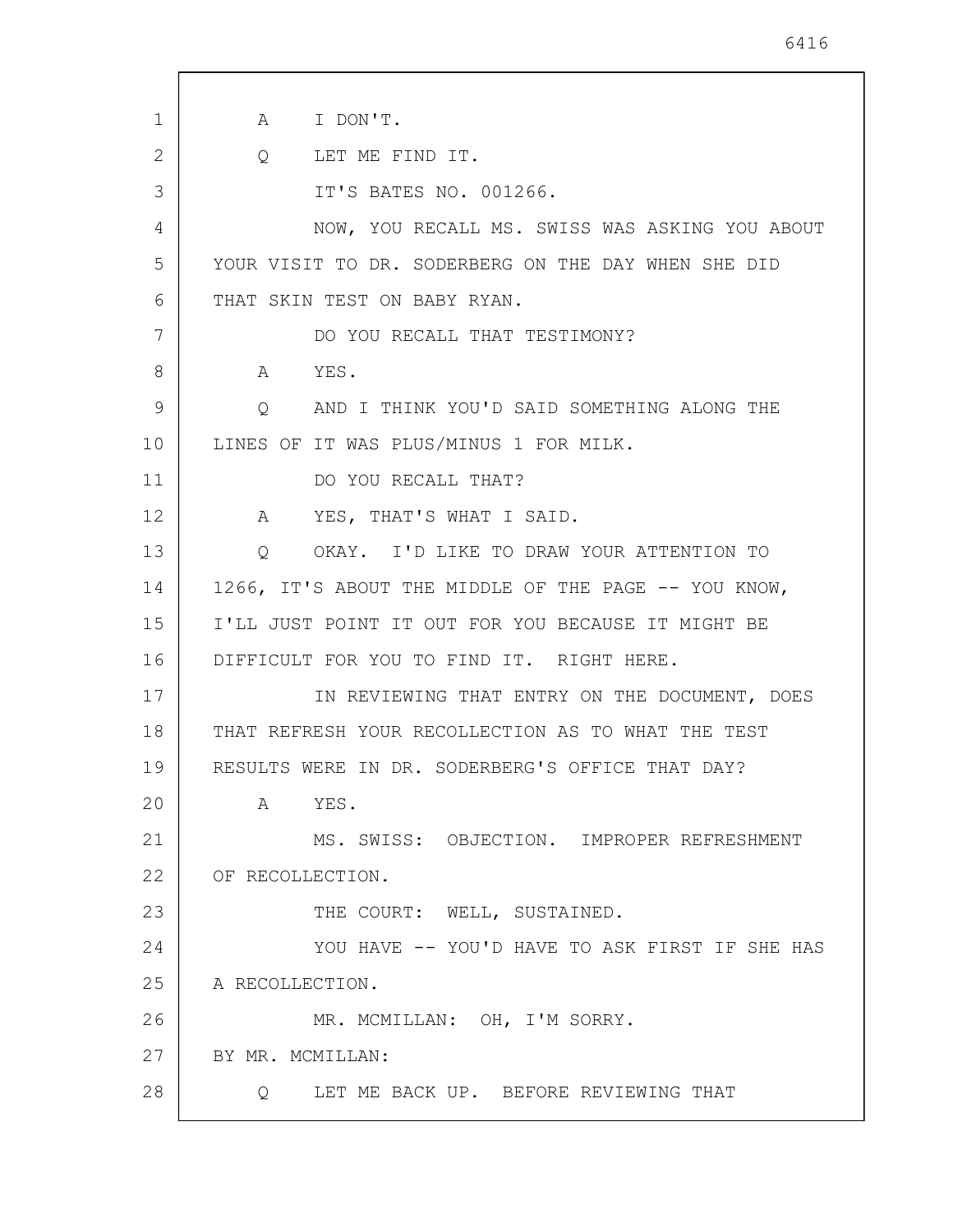| 1  | DOCUMENT, DID YOU HAVE A CLEAR RECOLLECTION OF WHAT THE           |
|----|-------------------------------------------------------------------|
| 2  | TEST RESULTS WERE FOR THE SKIN TEST THAT DAY ON                   |
| 3  | BABY RYAN?                                                        |
| 4  | $A \quad \alpha$<br>VAGUELY.                                      |
| 5  | Q SO YOU DID HAVE A RECOLLECTION?                                 |
| 6  | I JUST REMEMBER THAT IT WAS A PLUS 1 TO MILK.<br>$A \quad \alpha$ |
| 7  | OKAY. AND LOOKING AT THIS DOCUMENT, DOES THAT<br>$\circ$          |
| 8  | ALTER YOUR RECOLLECTION IN ANY WAY?                               |
| 9  | MS. SWISS: OBJECTION. FOUNDATION. IMPROPER                        |
| 10 | REFRESHMENT OF RECOLLECTION.                                      |
| 11 | THE COURT: SUSTAINED.                                             |
| 12 | YOU HAVE TO ASK IF IT REFRESHES HER                               |
| 13 | RECOLLECTION.                                                     |
| 14 | MR. MCMILLAN: OKAY.                                               |
| 15 | BY MR. MCMILLAN:                                                  |
| 16 | IN LOOKING AT THAT DOCUMENT, DOES THE DATA<br>O                   |
| 17 | THERE REFRESH YOUR RECOLLECTION AS TO WHAT THE RESULTS            |
| 18 | WERE THAT DAY?                                                    |
| 19 | YES.<br>A                                                         |
| 20 | OKAY. NOW THAT YOUR RECOLLECTION HAS BEEN<br>$\circ$              |
| 21 | REFRESHED, CAN YOU TELL US WHAT THE RESULTS WERE?                 |
| 22 | A YES.                                                            |
| 23 | MS. SWISS: OBJECTION. THE WITNESS IS                              |
| 24 | READING.                                                          |
| 25 | THE COURT: SHE ANSWERED YES. THE OBJECTION                        |
| 26 | IS OVERRULED.                                                     |
| 27 | THEN YOU HAVE TO ASK WHAT IS HER RECOLLECTION.                    |
| 28 | AND YOU HAVE TO ANSWER IT WITHOUT LOOKING AT                      |
|    |                                                                   |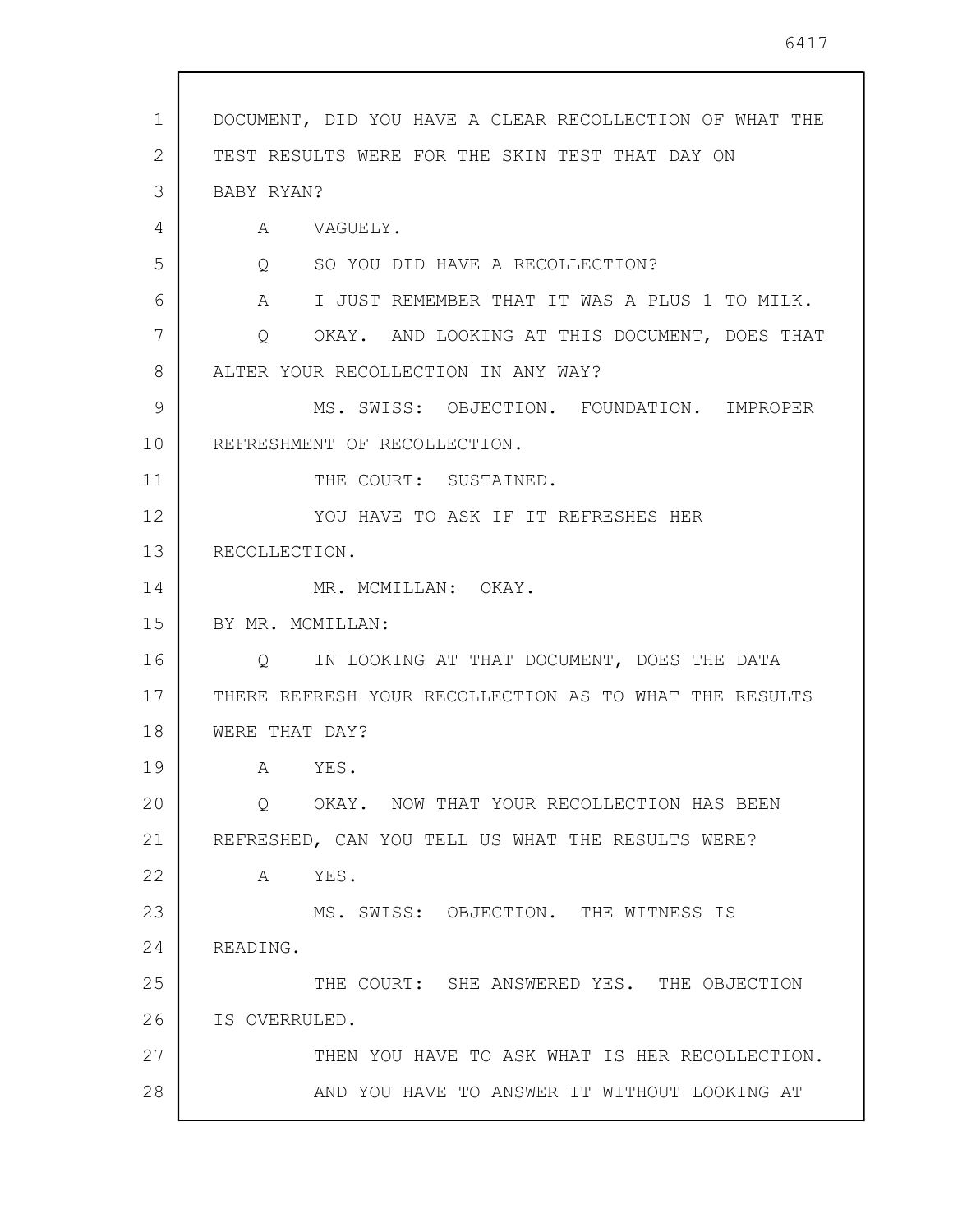1 2 3 4 5 6 7 8 9 10 11 12 13 14 15 16 17 18 19 20 21 22 23 24 25 26 27 28 THE DOCUMENT IF YOU'RE TESTIFYING ABOUT YOUR RECOLLECTION. DO YOU WANT TO ASK THOSE QUESTIONS? MR. MCMILLAN: YES. LET'S DO THIS TO AVOID -- THE COURT: HAVE I REFRESHED YOUR RECOLLECTION? BY MR. MCMILLAN: Q LET'S JUST CLOSE THAT BOOK FOR A MOMENT NOW THAT YOU'VE READ THE DOCUMENT. IS YOUR RECOLLECTION REFRESHED? A YES. Q GIVE US YOUR REFRESHED RECOLLECTION. A 1+ TO MILK AND EGGS, AND ALL OTHER NEGATIVE. Q OKAY. AND THEN UP AT TO TOP -- YOU CAN OPEN IT AGAIN NOW. A WHAT NUMBER? Q I'M SORRY, NO. 8. THE COURT: 1266 OF EXHIBIT 8. BY MR. MCMILLAN: Q RIGHT, 1266 OF EXHIBIT 8. A I'M THERE. Q NOW, IF YOU CAN LOOK AT THE PICTURE ON THAT SCREEN THERE -- OH, YOU KNOW WHAT, MAYBE IT'S EASIER FOR YOU -- LET ME TELL YOU WHICH EXHIBIT NUMBER. 662. THE COURT: YOU CAN ALSO LOOK AT IT ON THE SCREEN, WHICHEVER IS MORE -- WELL, SHE HAS IT RIGHT THERE. WHICHEVER YOU'RE MORE COMFORTABLE WITH.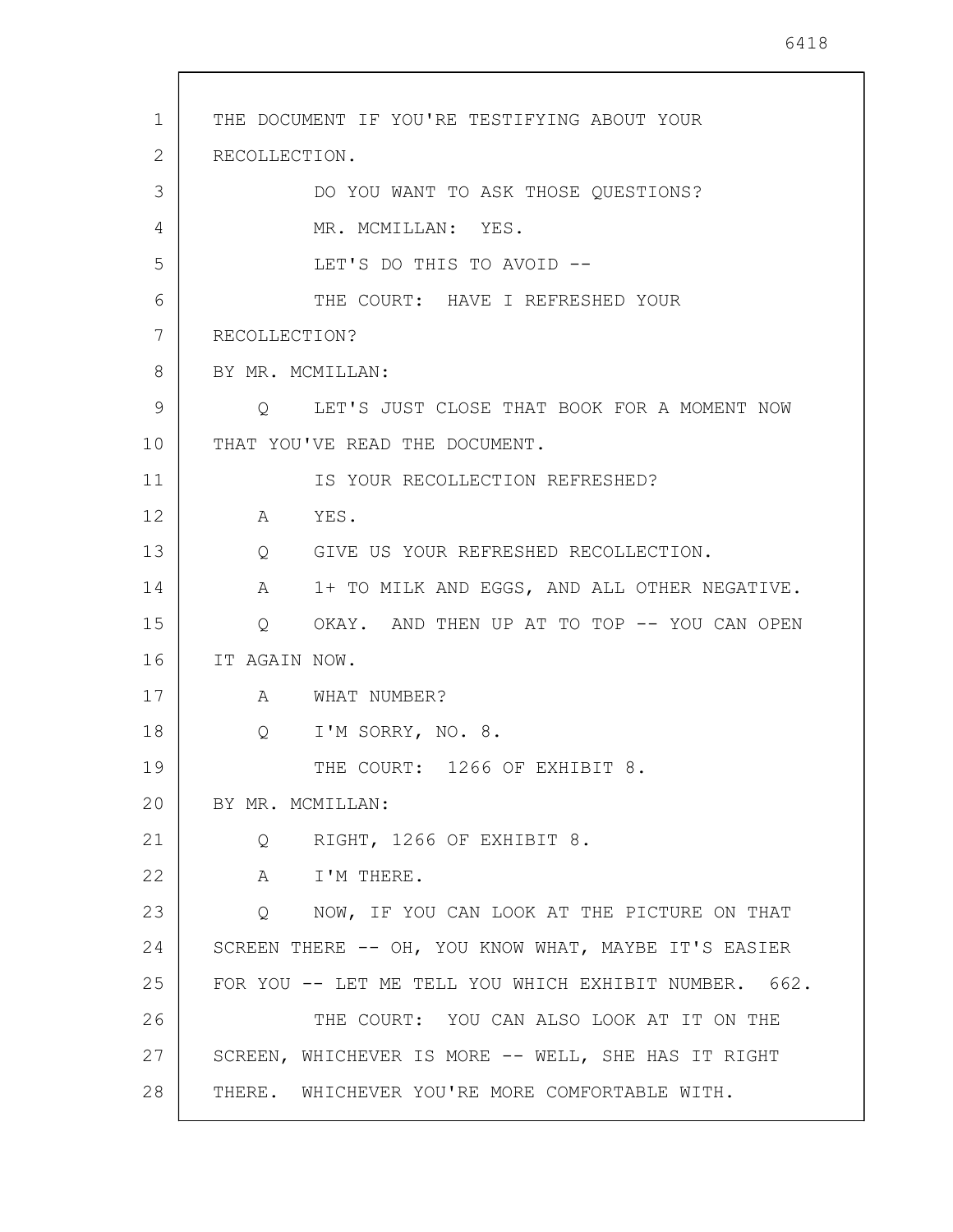| $\mathbf{1}$ | BY MR. MCMILLAN:                                      |
|--------------|-------------------------------------------------------|
| 2            | Q ABOUT HOW OLD IS HE IN THIS PICTURE?                |
| 3            | A SEVEN YEARS.                                        |
| 4            | Q SEVEN YEARS OLD.                                    |
| 5            | AND YOU SEE HIS LEFT EAR THERE, IT'S KIND OF          |
| 6            | CUPPED OUT?                                           |
| 7            | MS. SWISS: OBJECTION. OUTSIDE THE SCOPE.              |
| 8            | THE COURT: OVERRULED.                                 |
| 9            | THE WITNESS: YES.                                     |
| 10           | MS. SWISS: OBJECTION. RELEVANCE.                      |
| 11           | THE COURT: OVERRULED.                                 |
| 12           | BY MR. MCMILLAN:                                      |
| 13           | Q DO YOU RECALL DR. SODERBERG, IN THAT MEETING        |
| 14           | THAT YOU HAD WITH HER WHEN SHE DID THE SKIN TEST ON   |
| 15           | BABY RYAN, DO YOU RECALL ANYTHING ELSE SHE SAID ABOUT |
| 16           | THE BABY THAT DAY?                                    |
| 17           | MS. SWISS: OBJECTION. OUTSIDE THE SCOPE.              |
| 18           | THE COURT: SUSTAINED.                                 |
| 19           | BY MR. MCMILLAN:                                      |
| 20           | Q GOING TO EXHIBIT NO. 1253. YOU CAN PUT              |
| 21           | AWAY -- I'LL TAKE CARE OF THAT.                       |
| 22           | 1253. THAT WAS THE DECLARATION OF RAFAELINA           |
| 23           | DUVAL IN OPPOSITION TO MOTION FOR SUMMARY JUDGMENT.   |
| 24           | DO YOU HAVE THAT THERE IN FRONT OF YOU?               |
| 25           | IF I CAN GET YOU TO TURN TO PAGE 7,                   |
| 26           | SPECIFICALLY PARAGRAPH 35.                            |
| 27           | MR. MCMILLAN: IT'S EXHIBIT NO. 1253.                  |
| 28           | THE COURT: YES, GO AHEAD.                             |
|              |                                                       |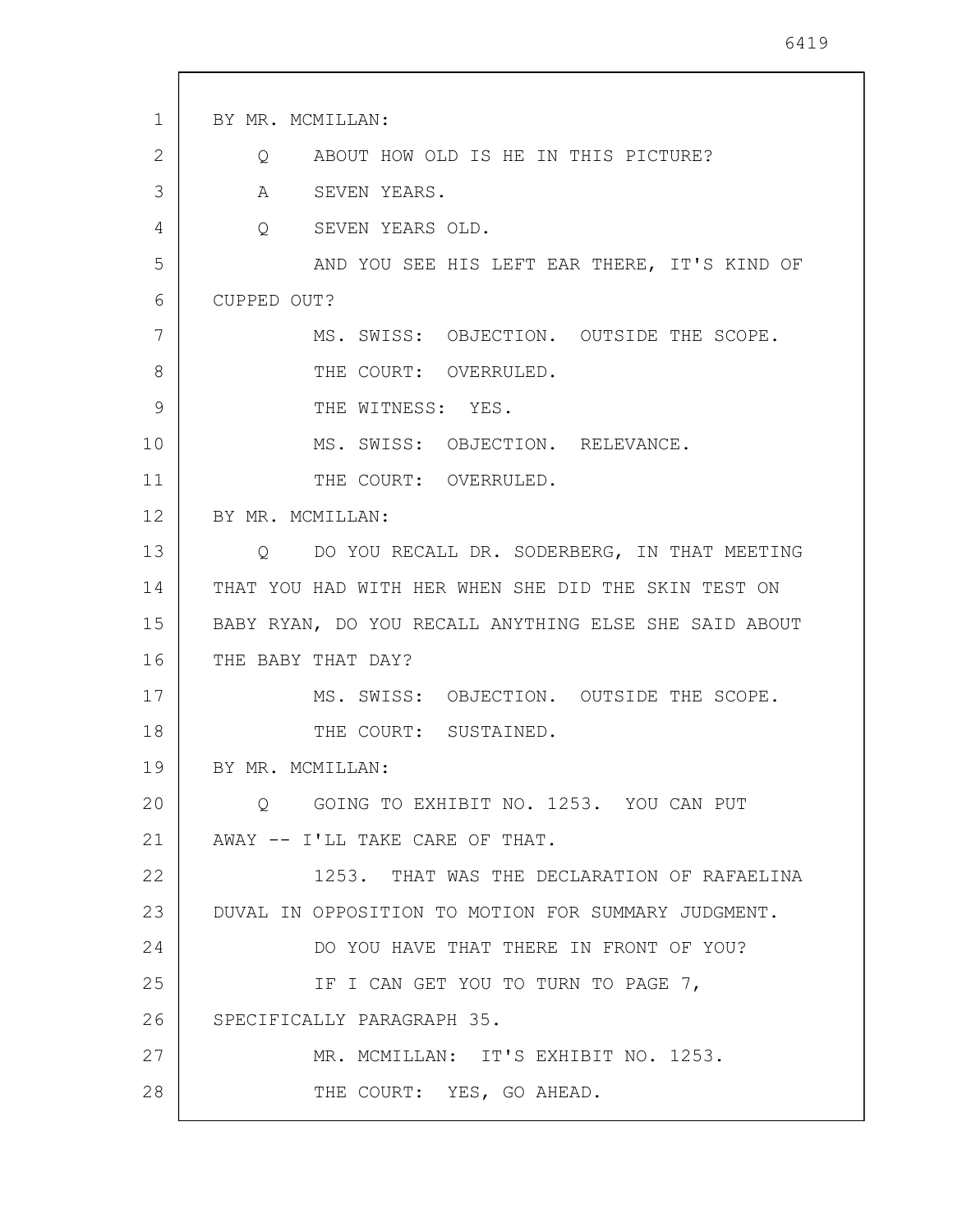| $\mathbf 1$       | MR. MCMILLAN: OKAY.                                           |
|-------------------|---------------------------------------------------------------|
| 2                 | BY MR. MCMILLAN:                                              |
| 3                 | O DO YOU RECALL MS. SWISS READ PARAGRAPH 35 TO                |
| 4                 | YOU?                                                          |
| 5                 | A YES.                                                        |
| 6                 | Q<br>AND IT SAID:                                             |
| 7                 | "I PROMPTLY MADE AN APPOINTMENT                               |
| 8                 | WITH DR. MARGARET SODERBERG, WHO FOUND                        |
| 9                 | NO ALLERGIES AND RD'S BLOOD TEST CAME                         |
| 10                | BACK NEGATIVE. DR. SODERBERG DID NOT                          |
| 11                | MAKE A SUSPECTED CHILD ABUSE" --                              |
| $12 \overline{)}$ | MS. SWISS: OBJECTION. MISSTATES THE -- MY                     |
| 13                | IMPEACHMENT. I DIDN'T READ THE WHOLE PARAGRAPH.               |
| 14                | MR. MCMILLAN: DOCTRINE OF COMPLETENESS, YOUR                  |
| 15                | HONOR.                                                        |
| 16                | MS. SWISS: IMPROPER REFRESHMENT OF                            |
| 17                | RECOLLECTION.                                                 |
| 18                | THE COURT: SHE STATED THAT SHE RECALLS THAT                   |
| 19                | PARAGRAPH BEING READ TO HER. SHE SAID YES.<br>THE             |
| 20                | OBJECTION IS TO THE NEXT QUESTION WHICH GOES BEYOND THE       |
| 21                | FIRST SENTENCE, WHICH IS THE ONLY PORTION THAT SHE WAS        |
| 22                | QUESTIONED ABOUT.                                             |
| 23                | MR. MCMILLAN: LET ME BACK UP.                                 |
| 24                | BY MR. MCMILLAN:                                              |
| 25                | WHEN MS. SWISS READ THAT PARAGRAPH TO YOU, DID<br>$Q_{\rm c}$ |
| 26                | SHE READ YOU THE WHOLE THING, OR JUST PART OF IT?             |
| 27                | JUST PART OF IT.<br>A                                         |
| 28                | WHAT PART DID SHE NOT READ US?<br>Q                           |
|                   |                                                               |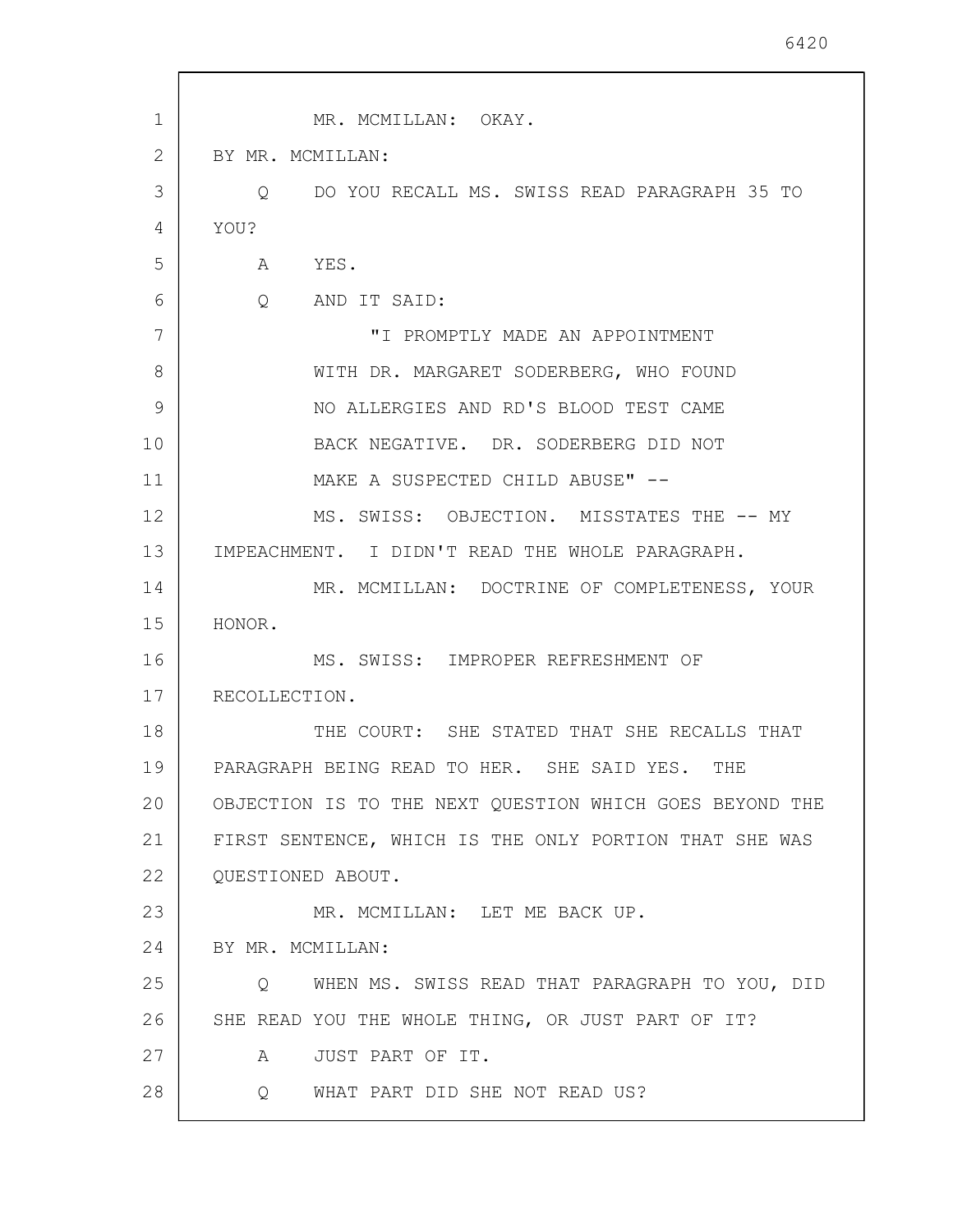1 2 3 4 5 6 7 8 9 10 11 12 13 14 15 16 17 18 19 20 21 22 23 24 25 26 27 28 MS. SWISS: OBJECTION. I DON'T EVEN KNOW -- RELEVANCE? IT'S IMPROPER SOMETHING, YOUR HONOR. THE COURT: IT'S IMPROPER REDIRECT. IF THAT'S THE OBJECTION --MS. SWISS: YES. THE COURT: -- STATED SOMEWHAT DIFFERENTLY, IT'S SUSTAINED. BY MR. MCMILLAN: Q DO YOU RECALL ANYTHING ELSE THAT DR. SODERBERG DID OR DIDN'T DO THAT DAY WHEN SHE DID THE SKIN TEST ON YOUR SON? MS. SWISS: OBJECTION. BEYOND THE SCOPE. THE COURT: SUSTAINED. BY MR. MCMILLAN: Q LET'S JUST FOCUS FOR A MOMENT ON THE APPOINTMENT YOU MADE. WE'VE ALREADY TALKED ABOUT THE SKIN TEST AND THE RESULTS OF THAT. WAS THERE SOME BLOOD DRAWN THAT DAY TOO? MS. SWISS: OBJECTION. BEYOND THE SCOPE. THE COURT: SUSTAINED. BY MR. MCMILLAN: Q AT WHAT POINT IN TIME DID YOU LEARN THAT BABY RYAN DIDN'T SHOW -- OR DIDN'T TEST FOR ALLERGIES? WHEN WAS THAT? MS. SWISS: OBJECTION. VAGUE. LACKS FOUNDATION. OUTSIDE THE SCOPE. THE COURT: OVERRULED. THE WITNESS: SORRY. CAN YOU REPEAT THE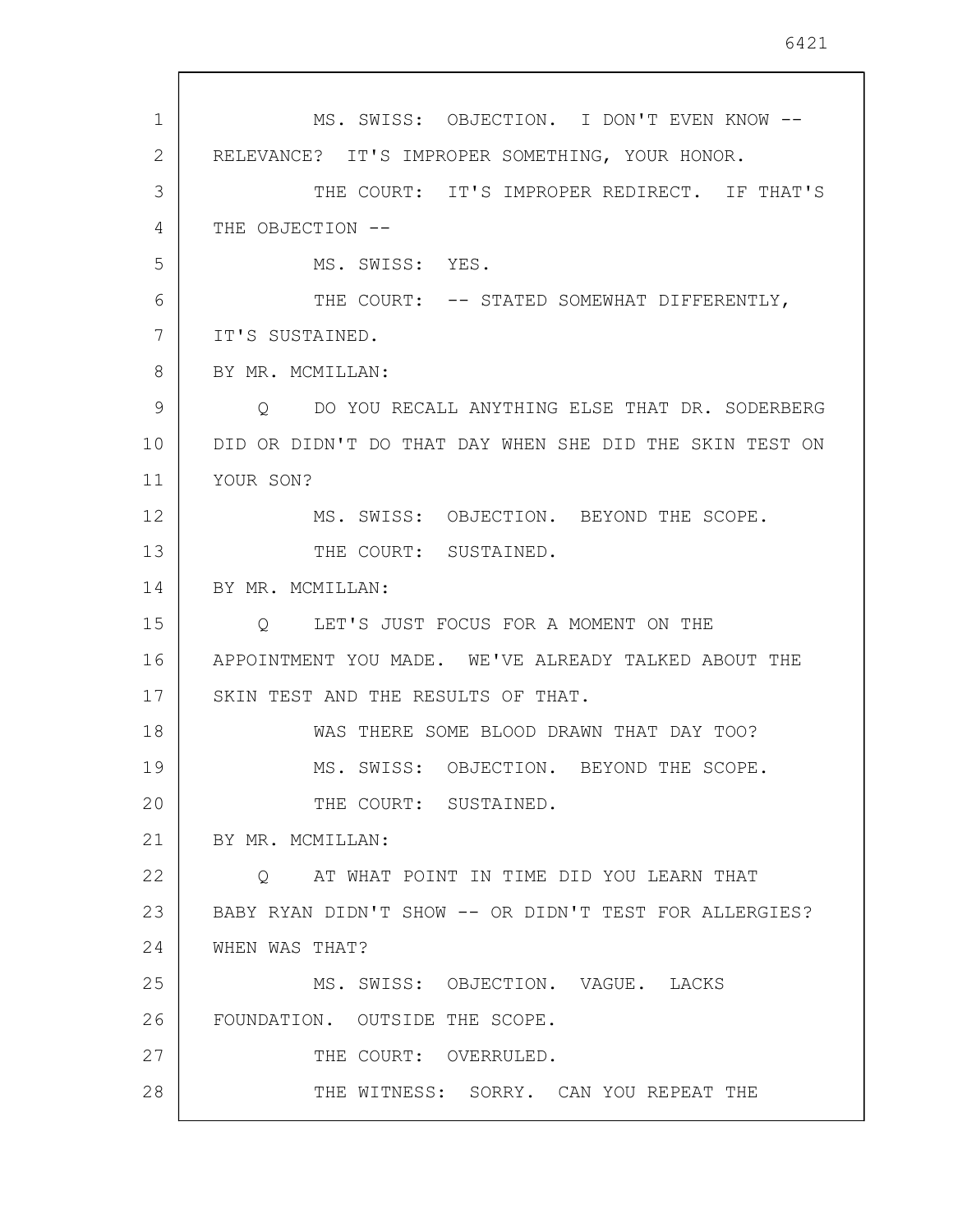1 2 3 4 5 6 7 8 9 10 11 12 13 14 15 16 17 18 19 20 21 22 23 24 25 26 27 28 QUESTION? MR. MCMILLAN: I'M SORRY, YOUR HONOR. CAN WE HAVE IT REREAD? WELL, I CAN RE-ASK IT. BY MR. MCMILLAN: Q AT WHAT POINT IN TIME DID YOU LEARN THAT THE TEST RESULTS HAD COME BACK AND THAT BABY RYAN WAS NEGATIVE FOR ALLERGIES? MS. SWISS: OBJECTION. VAGUE AS TO TEST RESULTS. THE COURT: OVERRULED. HE'S ASKING TEST RESULTS SPECIFICALLY RELATING TO ALLERGIES. MR. MCMILLAN: CORRECT. THE WITNESS: DURING THE DEPENDENCY PROCEEDINGS. BY MR. MCMILLAN: Q WAS THAT AFTER NOVEMBER 3RD? A YES. Q SO AT THE TIME THAT YOU SIGNED THIS DECLARATION UNDER PENALTY OF PERJURY, WAS THIS STATEMENT HERE, IN PARAGRAPH 35, IN FACT, ACCURATE? A YES. Q WITH RESPECT TO -- THERE'S ONE MORE NOTE HERE ON -- WITH RESPECT TO YOUR MEETING WITH DR. SODERBERG, DID YOU LEARN IN THAT MEETING ANYTHING ELSE ABOUT YOUR CHILD THAT MIGHT HAVE INDICATED AN ALLERGIC CONDITION? MS. SWISS: OBJECTION. OUTSIDE THE SCOPE. THE COURT: OVERRULED.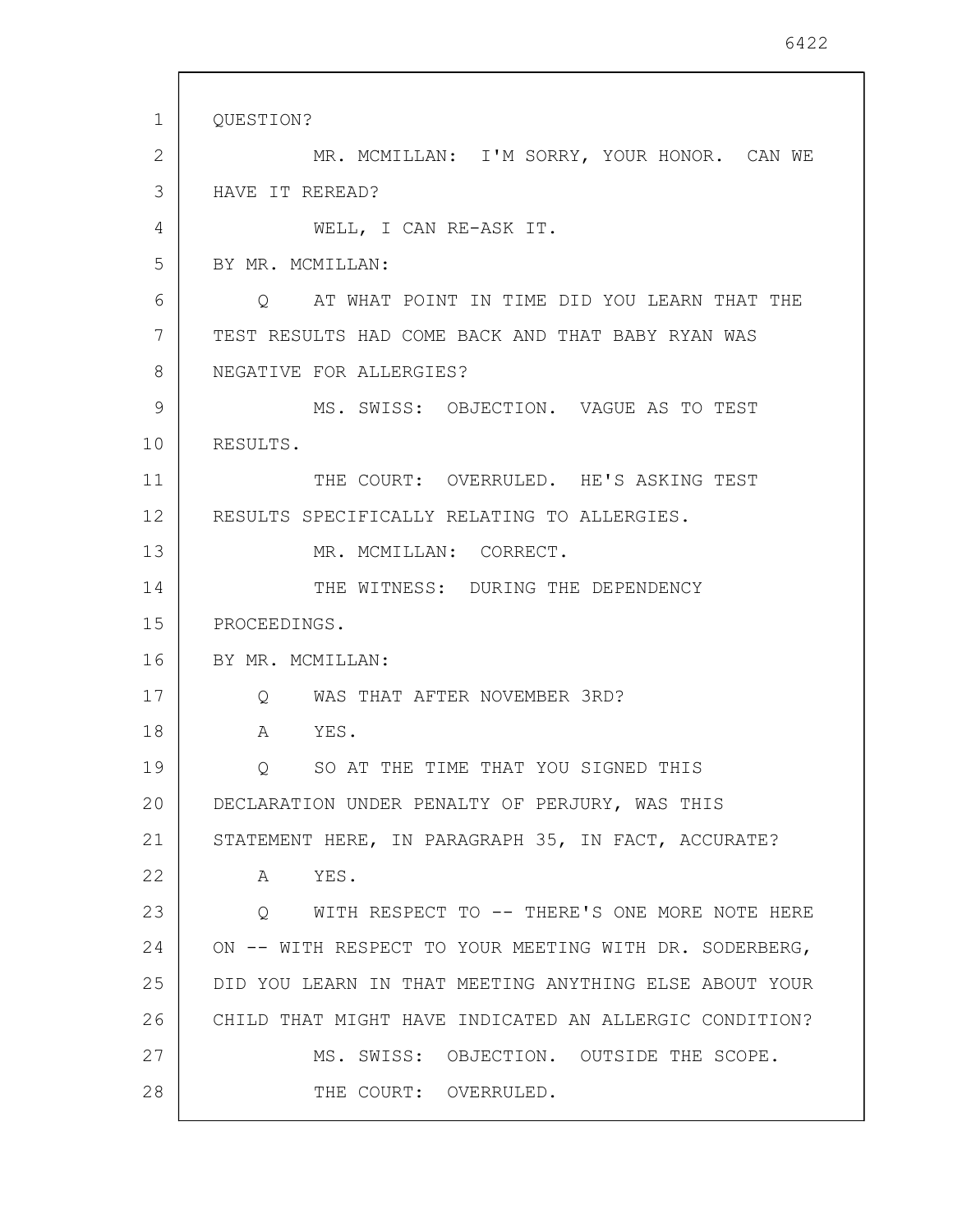| 1  | THE WITNESS: YES, I DID.                                |
|----|---------------------------------------------------------|
| 2  | BY MR. MCMILLAN:                                        |
| 3  | O CAN YOU SHARE WITH US? WHAT ELSE DID YOU              |
| 4  | LEARN?                                                  |
| 5  | A THAT HE WAS -- THERE WAS SIGNS OF ALLERGIC            |
| 6  | RHINITIS, SOME DERMATITIS, AND COBBLESTONES ON HIS      |
| 7  | EYELIDS.                                                |
| 8  | Q DID YOU HAVE A CONVERSATION WITH DR. SODERBERG        |
| 9  | ABOUT THAT?                                             |
| 10 | I DON'T RECALL RIGHT NOW IF I DID OR NOT.<br>A          |
| 11 | THAT'S FINE.<br>$Q_{\rm max}$                           |
| 12 | ALL RIGHT. MS. SWISS ALSO TALKED TO YOU ABOUT           |
| 13 | THE DECLARATION THAT YOU FILED, I THINK IT'S EXHIBIT    |
| 14 | NO. 1064.                                               |
| 15 | IT'S CORRECT THAT AT THIS POINT IN TIME, I              |
| 16 | THINK IT'S JUNE 10, 2009 -- WELL, LET ME ASK YOU: WERE  |
| 17 | YOU -- DID YOU HAVE AN ATTORNEY OR WERE YOU             |
| 18 | REPRESENTING YOURSELF?                                  |
| 19 | A I WAS REPRESENTING MYSELF.                            |
| 20 | IN PUTTING TOGETHER YOUR DECLARATION OR YOUR<br>$\circ$ |
| 21 | ARGUMENTS WITH THE FAMILY LAW COURT, DID YOU DO LEGAL   |
| 22 | RESEARCH?                                               |
| 23 | MS. SWISS: OBJECTION. RELEVANCE.                        |
| 24 | THE COURT: SUSTAINED.                                   |
| 25 | BY MR. MCMILLAN:                                        |
| 26 | DID YOU HAVE ANY LEGAL ASSISTANCE WHEN YOU<br>Q         |
| 27 | WERE PUTTING TOGETHER THIS DECLARATION?                 |
| 28 | MS. SWISS: OBJECTION. RELEVANCE.                        |

 $\overline{\phantom{a}}$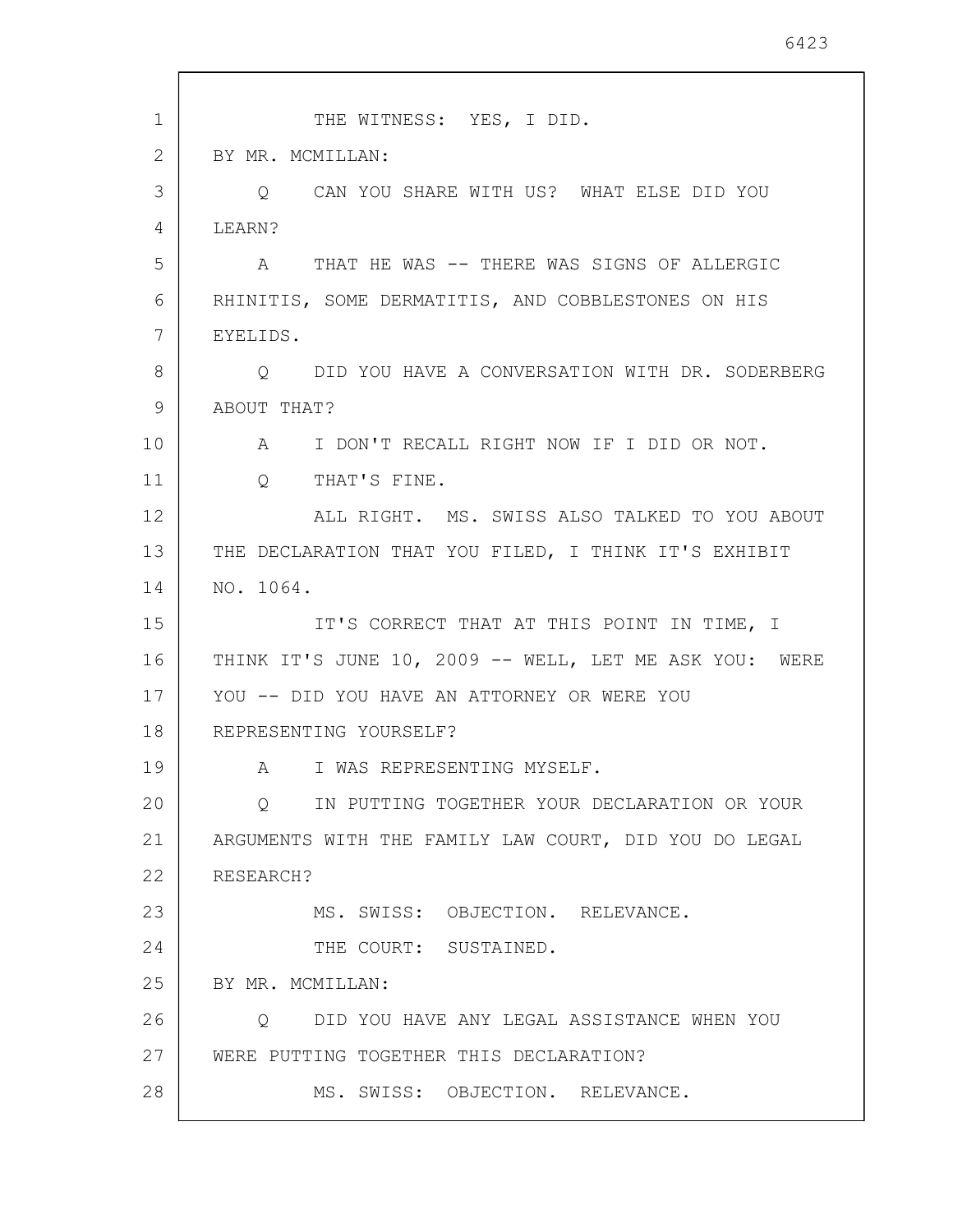1 2 3 4 5 6 7 8 9 10 11 12 13 14 15 16 17 18 19 20 21 22 23 24 25 26 27 28 THE COURT: OVERRULED. THE WITNESS: YES. BY MR. MCMILLAN: Q TO WHAT EXTENT? A TO DO SOME LEGAL RESEARCH FOR ME ON SOME OF THE ISSUES THAT WERE PRESENTED TO THE FAMILY COURT. AND ALSO LETTERS FROM ATTORNEY -- FROM RYAN MILLS'S ATTORNEYS AS WELL. Q IN HERE, IN PARAGRAPH 11, I THINK THAT'S THE PARAGRAPH MS. SWISS TALKED TO YOU ABOUT WHERE IT WAS SOME ISSUE ABOUT THE FATHER, RYAN MILLS, GIVING THE BABY SOME SOLID FOODS WITHOUT YOUR KNOWLEDGE. DO YOU RECALL THAT TESTIMONY? MS. SWISS: OBJECTION. LEADING. THE COURT: OVERRULED. THE WITNESS: YES, I RECALL THAT. BY MR. MCMILLAN: Q OKAY. WHAT TIME PERIOD WERE YOU REFERENCING WHEN YOU WERE WRITING THIS DECLARATION IN JUNE OF 2009? A THE PERIOD BETWEEN SIX MONTHS AND SEVEN AND A HALF MONTHS. Q OKAY. SO THIS WASN'T CURRENT AS OF JUNE? MS. SWISS: OBJECTION. LEADING. THE COURT: SUSTAINED. BY MR. MCMILLAN: Q WAS THIS STATEMENT IN HERE THAT YOU WERE MAKING INTENDED BY YOU AT THAT POINT IN TIME TO BE REFLECTIVE OF THE PRESENT -- THEN PRESENT SITUATION?

6424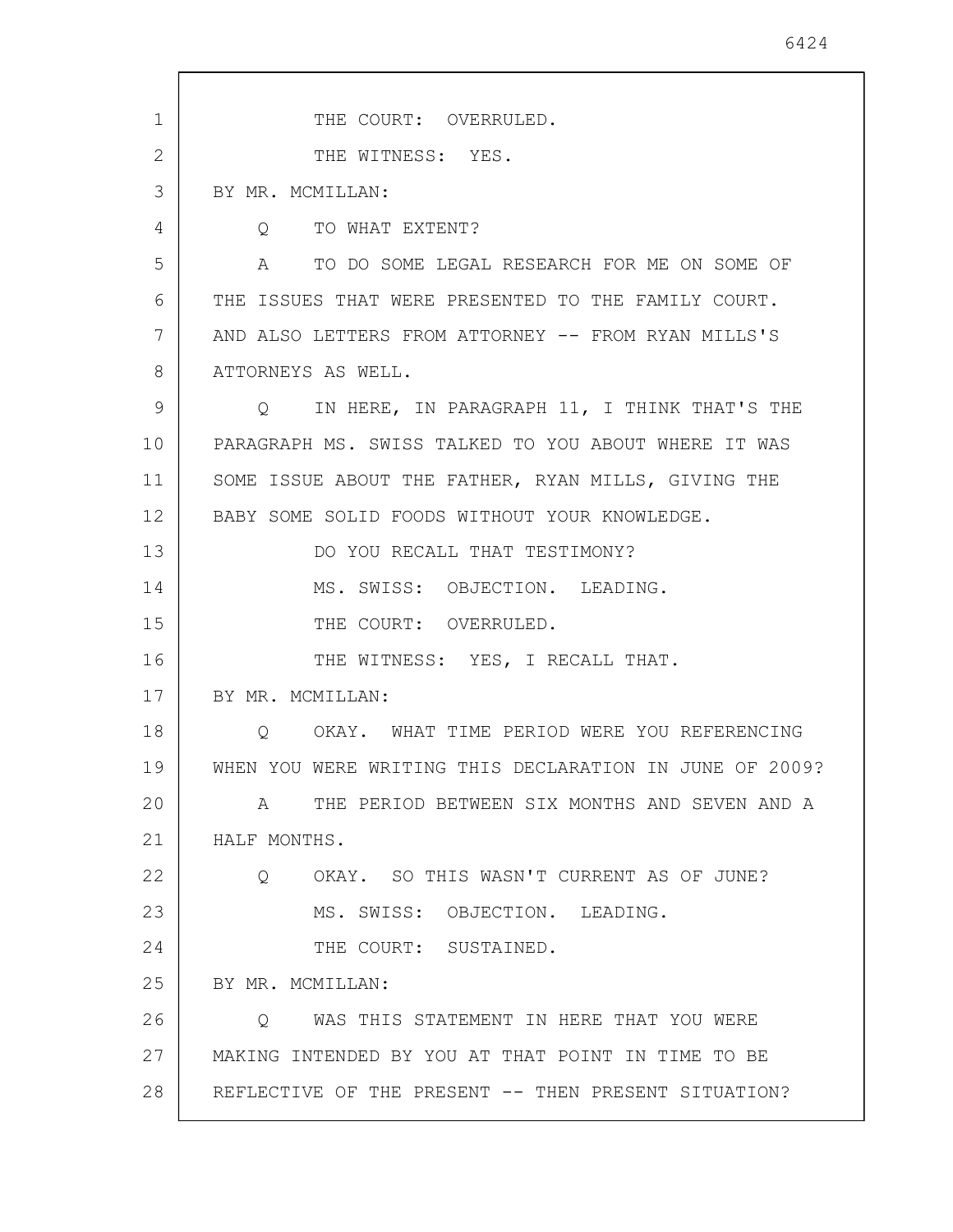| 1              | MS. SWISS: OBJECTION. LEADING.                           |
|----------------|----------------------------------------------------------|
| $\overline{2}$ | THE COURT: SUSTAINED.                                    |
| 3              | BY MR. MCMILLAN:                                         |
| 4              | Q EXHIBIT 290, IF YOU CAN TURN TO THAT. WELL,            |
| 5              | ACTUALLY, YOU DON'T NEED TO TURN TO IT. I JUST HAVE A    |
| 6              | COUPLE QUESTIONS ABOUT IT. THAT WOULD BE THE UP-FRONT    |
| 7              | ASSESSMENT.                                              |
| 8              | DO YOU RECALL TESTIFYING TO MS. SWISS ABOUT              |
| 9              | SITTING FOR AN UP-FRONT ASSESSMENT -- YEAH, SITTING FOR  |
| 10             | AN UP-FRONT ASSESSMENT?                                  |
| 11             | A YES.                                                   |
| 12             | Q WAS THAT UP-FRONT ASSESSMENT -- WHOSE IDEA WAS         |
| 13             | THAT?                                                    |
| 14             | A IT WAS A REFERRAL FROM THE COUNTY SOCIAL               |
| 15             | WORKERS.                                                 |
| 16             | O DO YOU RECALL WHO IT WAS THAT GAVE YOU THE             |
| 17             | REFERRAL?                                                |
| 18             | MS. BUSTOS SAID IT WAS FROM SUSAN PENDER.<br>$\mathbb A$ |
| 19             | HOW DID YOU FIND OUT THAT YOU NEEDED TO GO SIT<br>Q      |
| 20             | FOR THIS UP-FRONT ASSESSMENT?                            |
| 21             | MS. SWISS: OBJECTION. LACKS FOUNDATION.                  |
| 22             | MISSTATES EVIDENCE.                                      |
| 23             | THE COURT: OVERRULED.                                    |
| 24             | THE WITNESS: I LEARNED FROM MS. BUSTOS, WHEN             |
| 25             | SHE CALLED ME, THAT SHE HAD BEEN GIVEN MY PERMISSION     |
| 26             | FOR AN ASSESSMENT.                                       |
| 27             | MS. SWISS: MOVE TO STRIKE AS HEARSAY.                    |
| 28             | THE COURT: OVERRULED. NONHEARSAY PURPOSE.                |

 $\mathbf{r}$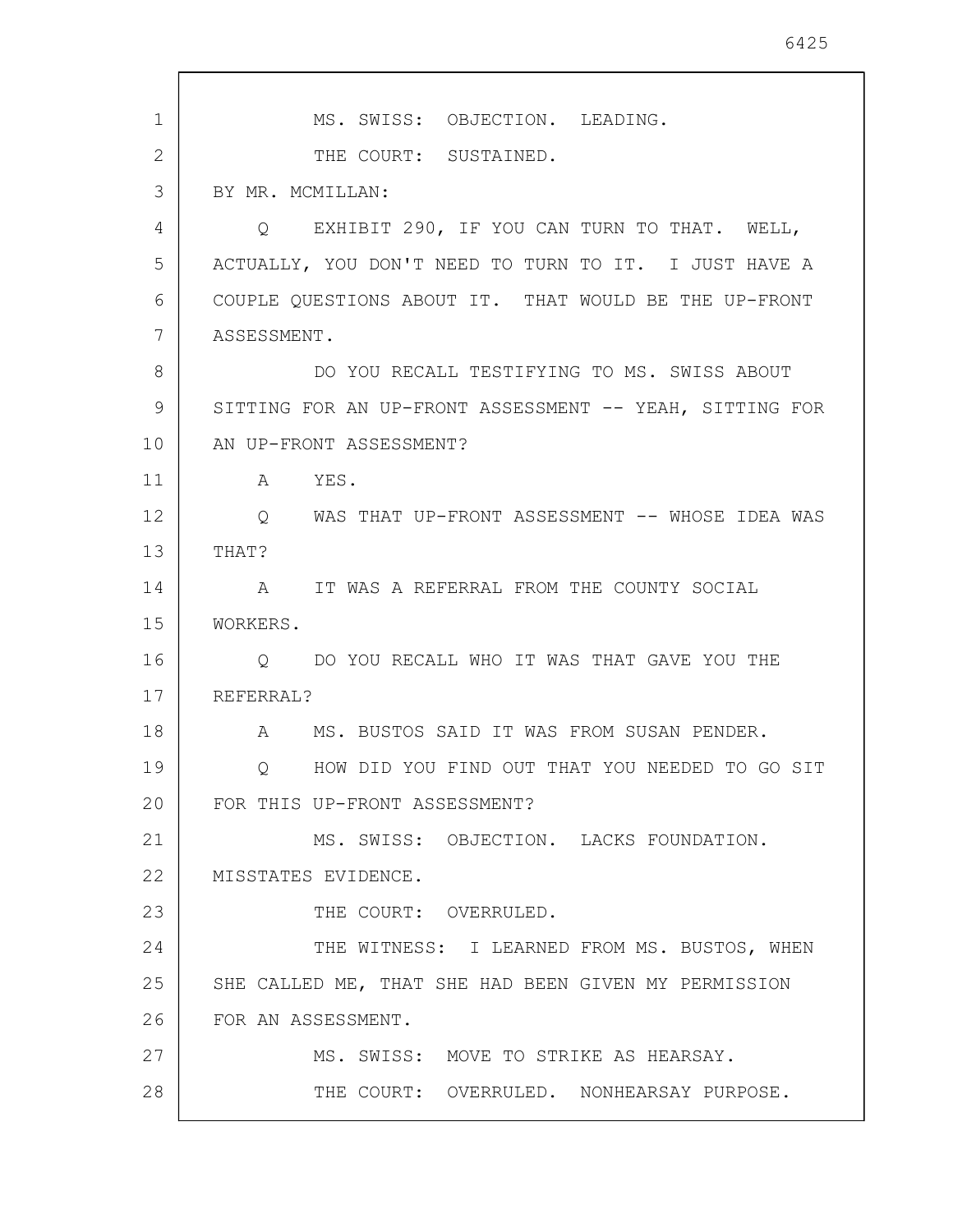1 2 3 4 5 6 7 8 9 10 11 12 13 14 15 16 17 18 19 20 21 22 23 24 25 26 27 28 BY MR. MCMILLAN: Q WAS THE UP-FRONT ASSESSMENT SOMETHING THAT YOU REQUESTED? A NO. Q DID ANYBODY EVER TALK TO YOU AND ADVISE YOU THAT YOU HAD A CHOICE AS TO WHETHER OR NOT -- DID THEY ADVISE YOU WHETHER OR NOT YOU HAD A CHOICE TO GO SIT FOR THAT UP-FRONT ASSESSMENT? MS. SWISS: OBJECTION. ASKED AND ANSWERED. LEADING. THE COURT: OVERRULED, ALL GROUNDS. THE WITNESS: NO ONE INFORMED ME IF I HAD A CHOICE OR NOT, BUT I DID IT TO BE COOPERATIVE. BY MR. MCMILLAN: Q DID YOU NEED TO PAY FOR THAT UP-FRONT ASSESSMENT? WERE YOU CHARGED IN ANY WAY? A NO. Q DO YOU HAVE ANY IDEA WHO DID PAY FOR THAT UP-FRONT ASSESSMENT? MS. SWISS: OBJECTION. LACKS FOUNDATION. SPECULATION. THE COURT: SUSTAINED -- ARE YOU FINISHED? MS. SWISS: YES. THE COURT: I DIDN'T HEAR EVERYTHING YOU SAID. MS. SWISS: FOUNDATION AND SPECULATION. THE COURT: SUSTAINED. BY MR. MCMILLAN: Q ALSO, THERE WAS A QUESTION BY MS. SWISS -- A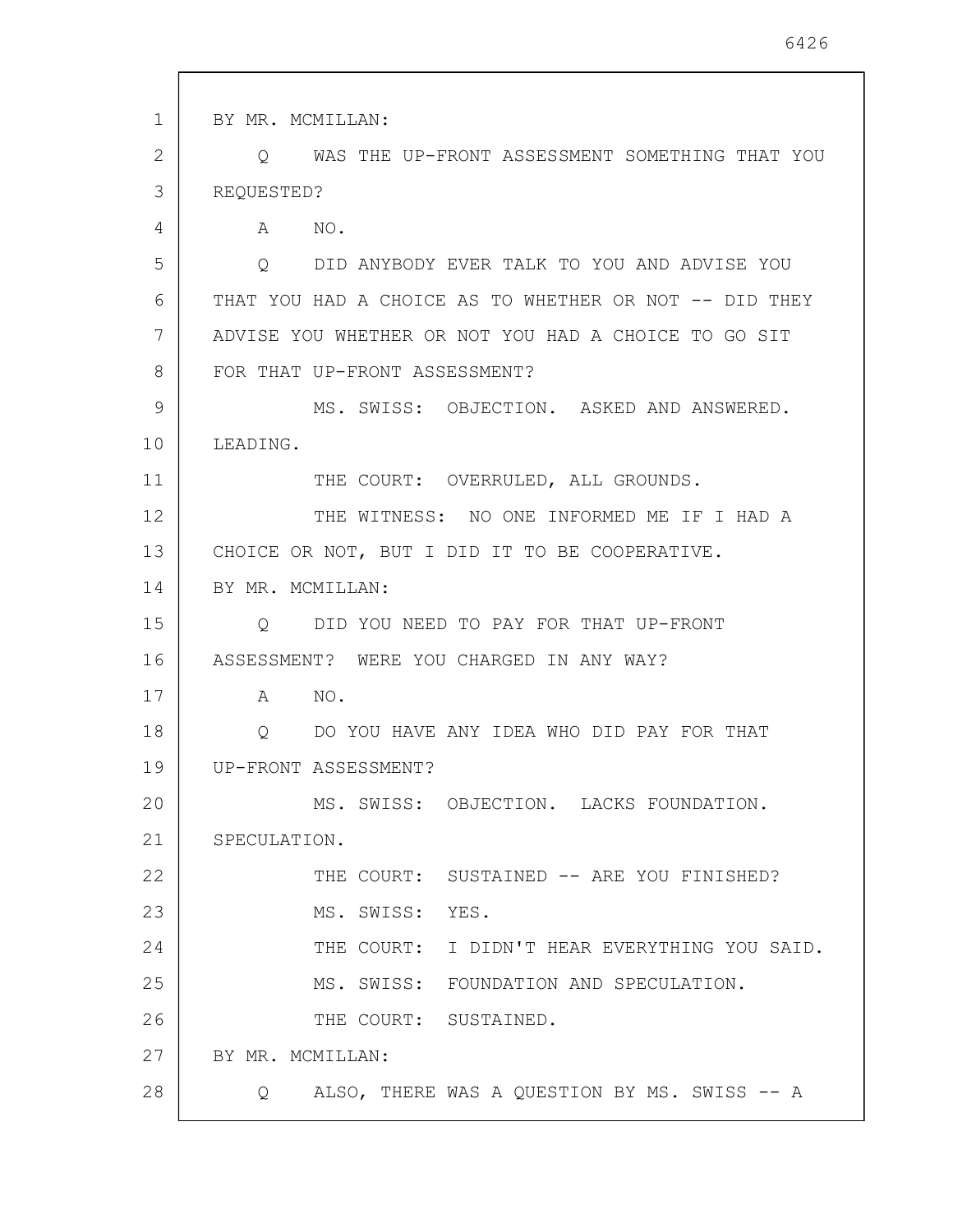| 1  | COUPLE, ACTUALLY -- RELATED TO WHEN MS. SCHEELE ASKED   |
|----|---------------------------------------------------------|
| 2  | YOU ABOUT IF YOU WERE PREGNANT.                         |
| 3  | DO YOU REMEMBER THAT TESTIMONY?                         |
| 4  | YES.<br>A                                               |
| 5  | Q AND I THINK THAT YOU'D SAID THAT, YEAH, IT            |
| 6  | OFFENDED YOU?                                           |
| 7  | A YES.                                                  |
| 8  | Q WHY?                                                  |
| 9  | A THE MANNER IN WHICH I WAS ASKED, THE WAY I WAS        |
| 10 | ASKED, AND WHAT WAS SAID AFTER WAS HURTFUL.             |
| 11 | Q WHAT WAS SAID AFTER?                                  |
| 12 | A BASICALLY THAT IF I EVER HAVE ANOTHER CHILD,          |
| 13 | I -- YOU KNOW, JUST BECAUSE I HAD AN OPEN CASE WITH THE |
| 14 | DEPARTMENT, THAT I COULD LOSE THAT CHILD AS WELL.       |
| 15 | Q OKAY. BACK ON THE UP-FRONT ASSESSMENT, ON THE         |
| 16 | ISSUE OF MUNCHAUSEN BY PROXY, MS. SWISS SPOKE WITH YOU  |
| 17 | A LITTLE BIT ABOUT THAT TOO.                            |
| 18 | DO YOU RECALL THAT?                                     |
| 19 | YES.<br>A                                               |
| 20 | NOW I ACTUALLY DO NEED YOU TO TURN TO<br>$\circ$        |
| 21 | EXHIBIT 290.                                            |
| 22 | I DON'T KNOW WHERE THAT IS.<br>A                        |
| 23 | I'LL GET THAT FOR YOU. I'LL GIVE YOU THE<br>Q           |
| 24 | SPECIFIC BATES NUMBER IN A SECOND.                      |
| 25 | NOW, THIS UP-FRONT ASSESSMENT, WHEN IS THE              |
| 26 | VERY FIRST TIME THAT YOU ACTUALLY SAW IT AND WERE ABLE  |
| 27 | TO READ IT?                                             |
| 28 | MS. SWISS: OBJECTION. OUTSIDE THE SCOPE.                |
|    |                                                         |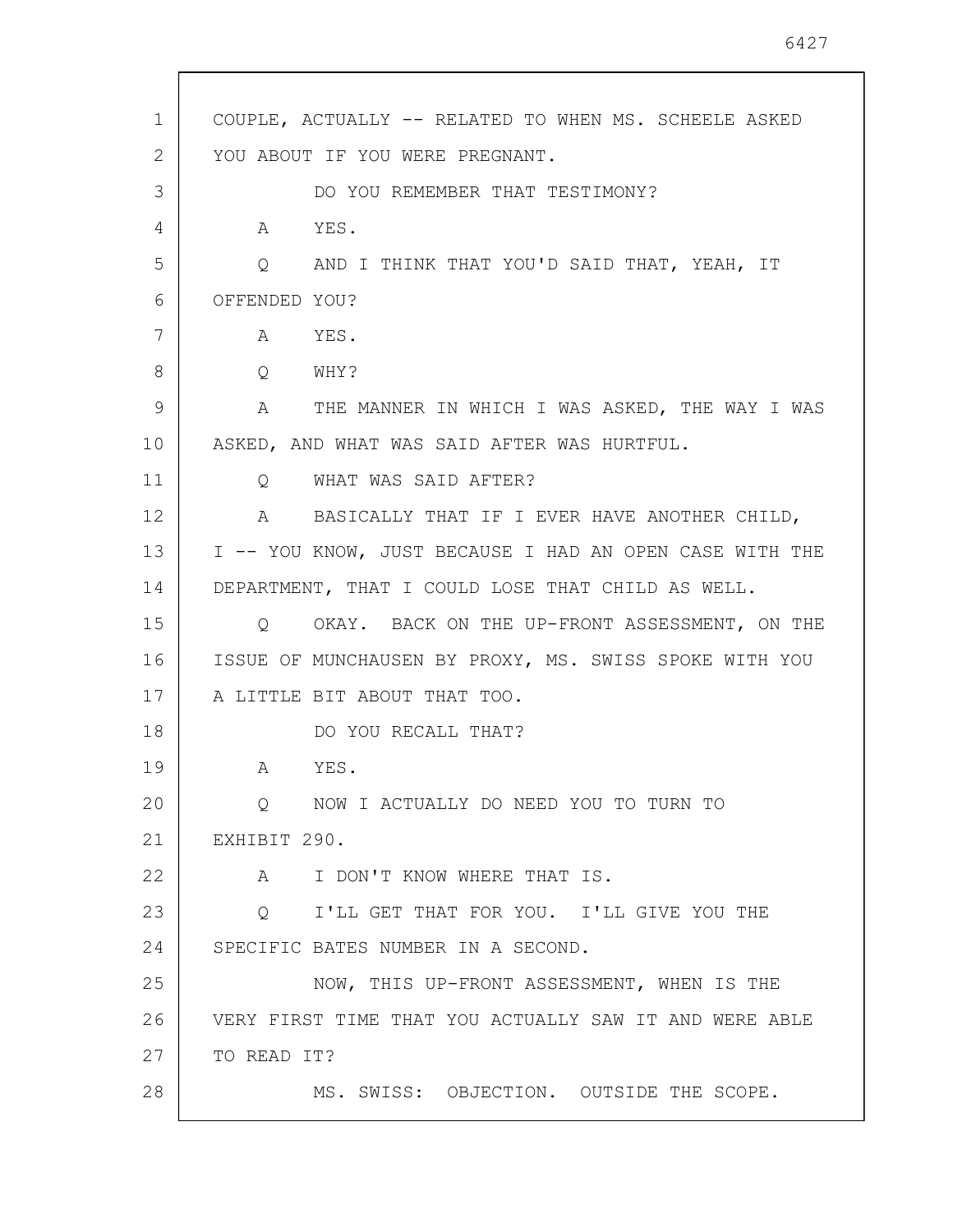| $\mathbf 1$ | RELEVANCE.                                                 |
|-------------|------------------------------------------------------------|
| 2           | THE COURT: OVERRULED.                                      |
| 3           | THE WITNESS: SORRY. CAN I HAVE THE QUESTION                |
| 4           | AGAIN?                                                     |
| 5           | BY MR. MCMILLAN:                                           |
| 6           | Q SURE. THE QUESTION WAS: WHEN IS THE FIRST                |
| 7           | TIME THAT YOU ACTUALLY SAW THE UP-FRONT ASSESSMENT AND     |
| 8           | WERE ABLE TO READ IT?                                      |
| 9           | A THE HEARING OF JANUARY 4TH OF 2010, THAT                 |
| 10          | AFTERNOON.                                                 |
| 11          | Q WAS IT BEFORE, DURING, OR AFTER THE HEARING?             |
| 12          | A AFTER THE HEARING.                                       |
| 13          | Q AND WHEN YOU READ IT -- WELL, LET ME ASK YOU             |
| 14          | THIS FIRST, DO YOU RECALL, IN THE UP-FRONT ASSESSMENT,     |
| 15          | THE ASSESSOR ADDRESSING IN SOME WAY THIS QUESTION OR       |
| 16          | ISSUE ABOUT MUNCHAUSEN SYNDROME BY PROXY?                  |
| 17          | A YES.                                                     |
| 18          | NOW I'M GOING TO ASK YOU TO NOT READ THE<br>$\overline{Q}$ |
| 19          | DOCUMENT BECAUSE IF YOU RECALL WE WANT YOUR                |
| 20          | RECOLLECTION.                                              |
| 21          | WHAT DO YOU RECALL OF THAT ISSUE, THE                      |
| 22          | ASSESSMENT FOR MUNCHAUSEN SYNDROME BY PROXY?               |
| 23          | THAT MS. BUSTOS HAD WRITTEN THAT I DID NOT<br>$\mathbb A$  |
| 24          | MEET THE CRITERIA FOR MUNCHAUSEN SYNDROME BY PROXY,        |
| 25          | THAT IT MAY HAVE BEEN CONFUSED WITH ME BEING               |
| 26          | KNOWLEDGEABLE OF MY SON'S CONDITIONS, AND -- THAT'S        |
| 27          | WHAT I RECALL OFF THE TOP OF MY HEAD.                      |
| 28          | OKAY. NOW, WITH RESPECT TO THE<br>Q                        |
|             |                                                            |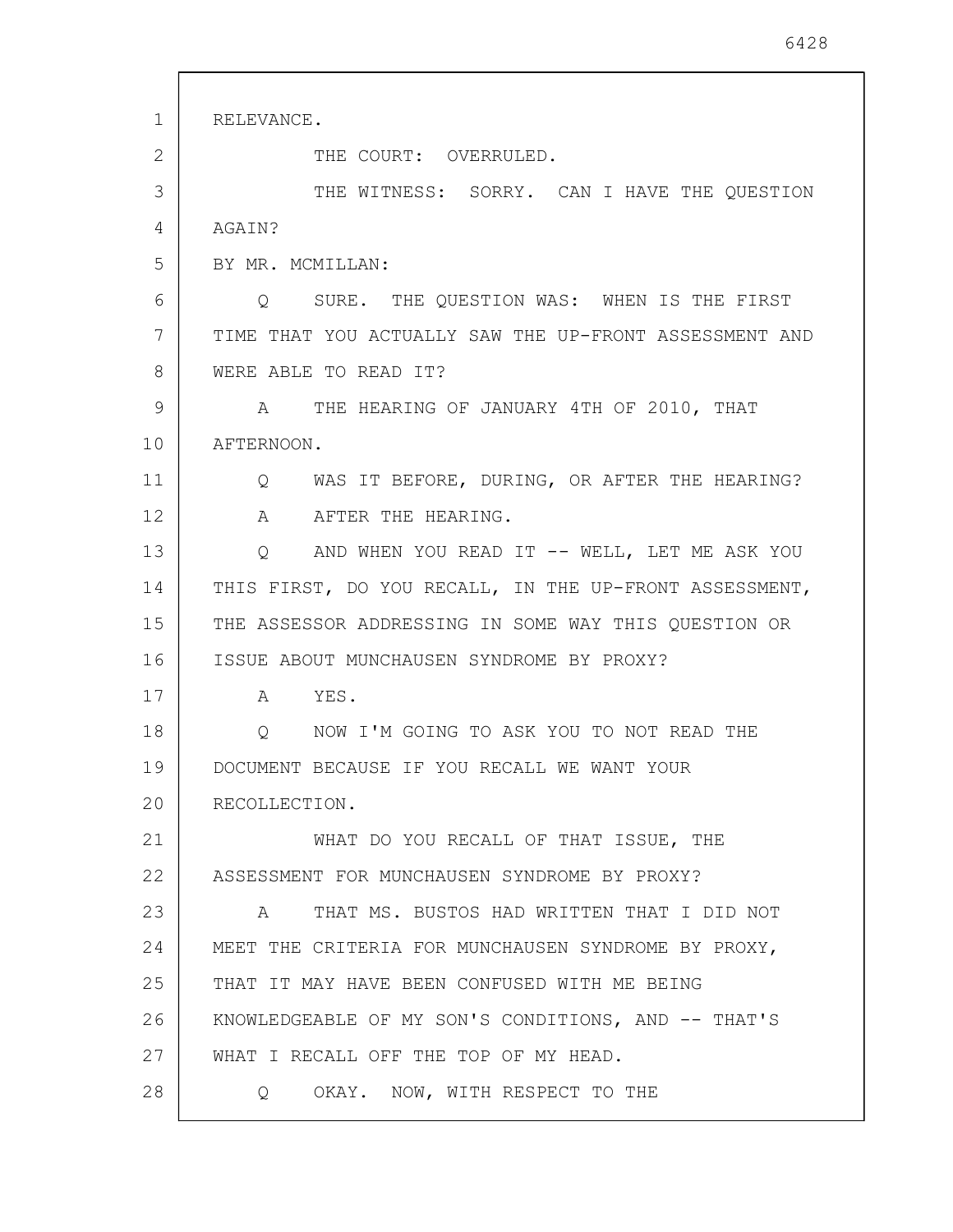1 2 3 4 5 6 7 8 9 10 11 12 13 14 15 16 17 18 19 20 21 22 23 24 25 26 27 28 JURISDICTION/DISPOSITION REPORT, I THINK YOU JUST SAID YOU READ THAT THAT AFTERNOON. THAT PART YOU JUST TOLD US THAT YOU REMEMBER, DO YOU RECALL WHETHER OR NOT THAT WAS INCLUDED IN THE REPORT THAT WAS FILED WITH THE COURT? MS. SWISS: OBJECTION. LEADING. THE COURT: OVERRULED. THE WITNESS: NO. BY MR. MCMILLAN: Q NO, YOU DON'T RECALL? A NO, IT WASN'T. Q IT WAS NOT? A NO. Q OKAY. GOING ON TO MS. ENNIS, NORISSA ENNIS, MS. SWISS TALKED TO YOU ABOUT SOME OF THE MONITORED VISITS THAT MS. ENNIS DID BETWEEN YOU AND YOUR SON AT THE DCFS OFFICES. DO YOU RECALL THAT TESTIMONY? A YES. Q OKAY. AND SHE ASKED YOU WHETHER OR NOT YOU EVER COMPLAINED OR ASKED MS. ENNIS TO ACCOMMODATE YOU. DO YOU RECALL THAT? A I DO. Q AND DID YOU EVER ASK MS. ENNIS TO ACCOMMODATE YOUR NEEDS? A NO. Q WHY NOT? A IT'S NOT HER RESPONSIBILITY. I'M NOT THERE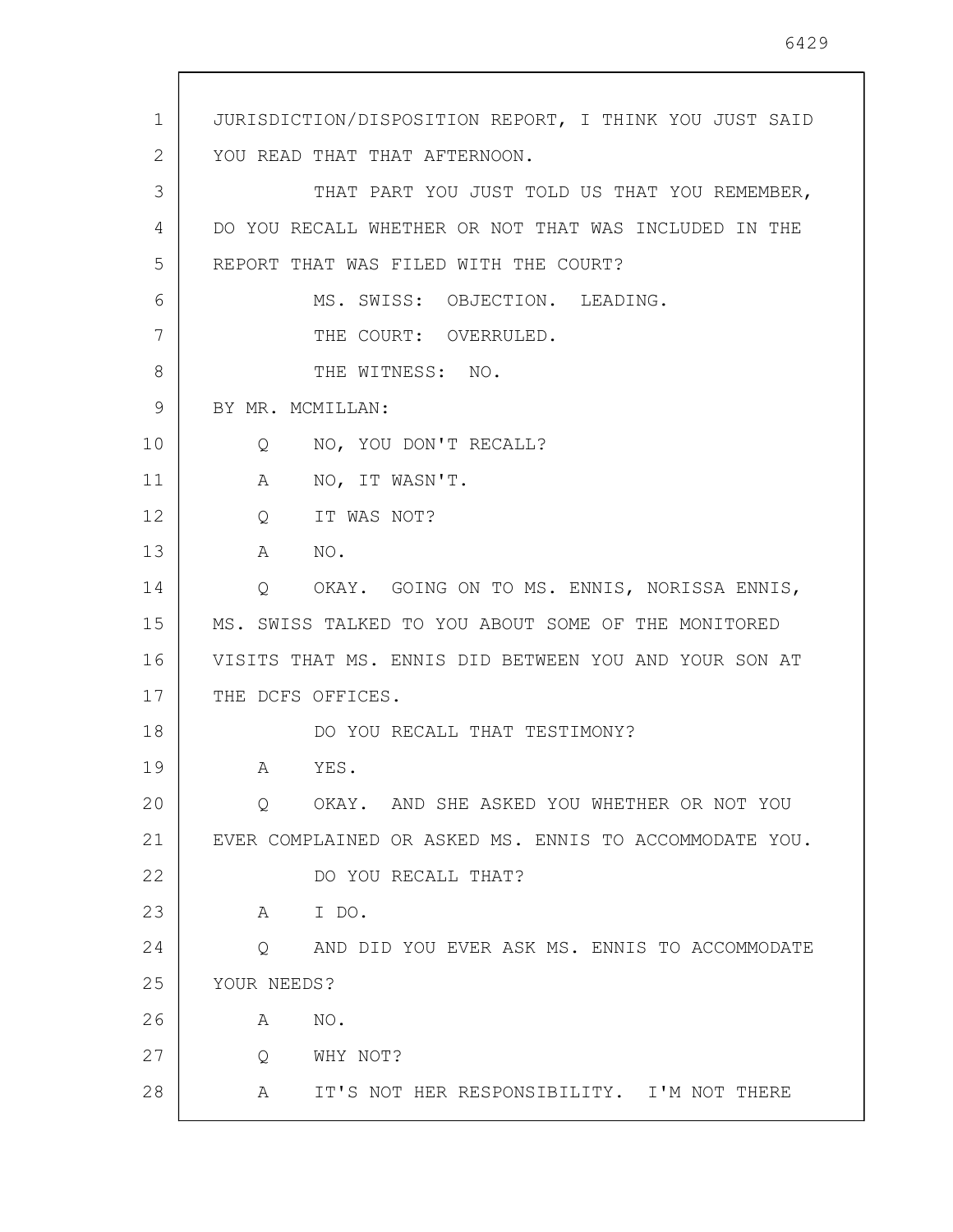| $\mathbf{1}$ | BECAUSE OF HER. I'M THERE BECAUSE OF THE COUNTY.          |
|--------------|-----------------------------------------------------------|
| 2            | DID YOU EVER ASK SOMEBODY AT THE COUNTY TO<br>O           |
| 3            | ACCOMMODATE YOUR NEEDS?                                   |
| 4            | YES.<br>A                                                 |
| 5            | MS. SWISS: OBJECTION. OUTSIDE THE SCOPE.                  |
| 6            | THE COURT: SUSTAINED.                                     |
| 7            | MS. SWISS: MOVE TO STRIKE THE ANSWER.                     |
| 8            | THE COURT: THE ANSWER WILL BE STRICKEN, JURY              |
| 9            | DISREGARD IT.                                             |
| 10           | BY MR. MCMILLAN:                                          |
| 11           | OKAY. IF YOU CAN GO TO EXHIBIT NO. 24. THAT<br>Q          |
| 12           | MAY NOT BE IN FRONT OF YOU EITHER. LET'S SEE IF WE CAN    |
| 13           | DO THIS WITHOUT ME GOING UP THERE AND GETTING THE         |
| 14           | EXHIBIT.                                                  |
| 15           | DO YOU RECALL MS. SWISS WAS TALKING TO YOU                |
| 16           | ABOUT A REQUEST BY SOCIAL SERVICES TO GET                 |
| 17           | 730 EVALUATIONS FOR EVERYONE? DO YOU RECALL EARLIER IN    |
| 18           | THE MORNING SHE ASKED ABOUT THAT?                         |
| 19           | YES.<br>A                                                 |
| 20           | O OKAY. DO YOU REMEMBER, AS YOU'RE SITTING HERE           |
| 21           | RIGHT NOW, WHETHER OR NOT, IN FACT, THE SOCIAL WORKERS    |
| 22           | ASKED FOR PSYCHOLOGICAL EVALUATIONS ON EVERYBODY?         |
| 23           | IT WASN'T ON EVERYBODY, NO. IT WAS ONLY ON<br>$\mathsf A$ |
| 24           | ME.                                                       |
| 25           | Q WAS IT ONLY ON YOU?                                     |
| 26           | A<br>YES.                                                 |
| 27           | Q EXHIBIT NO. 29, I BELIEVE THAT WAS YOUR                 |
| 28           | REQUEST TO CHANGE COURT ORDERS.                           |
|              |                                                           |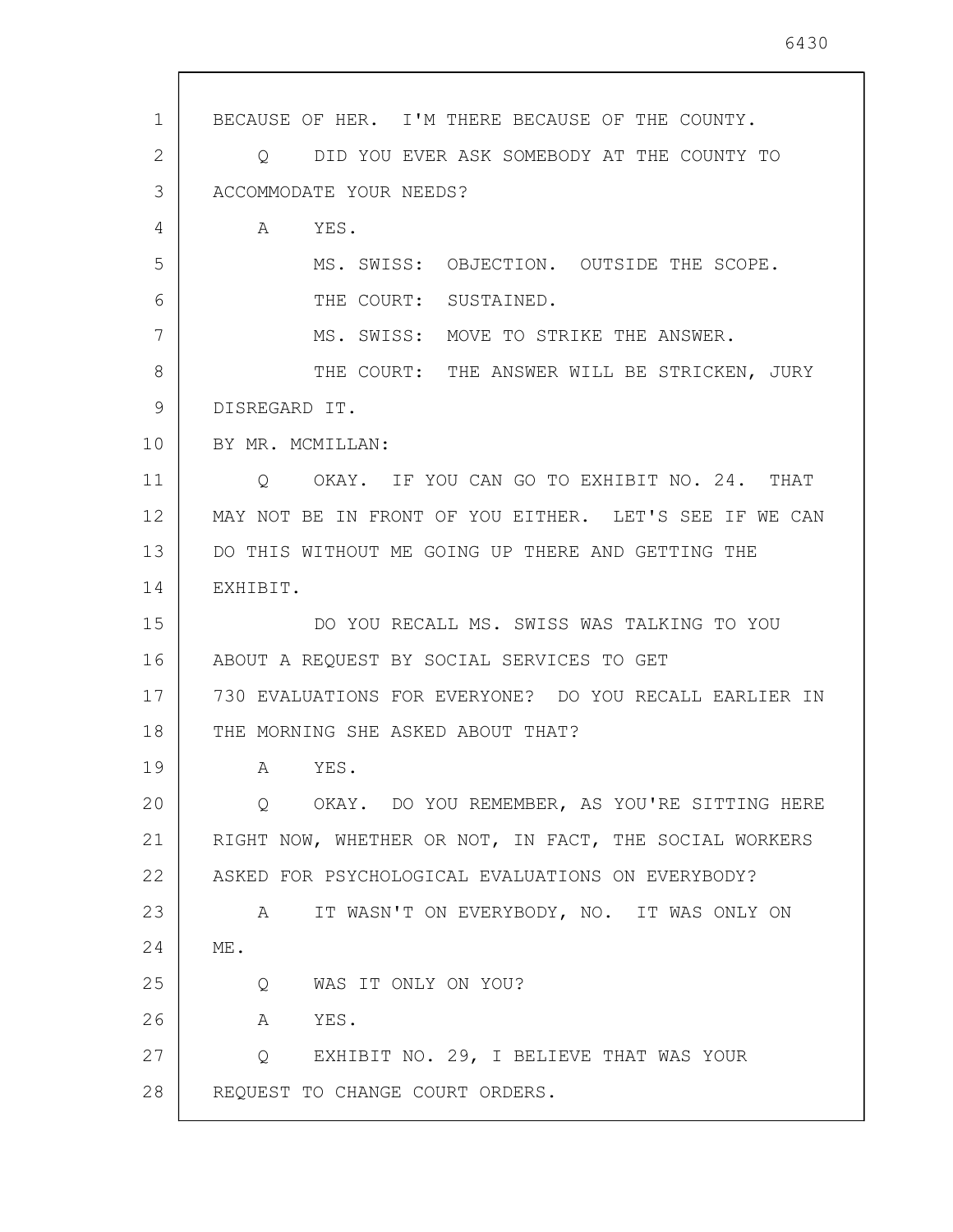| $\mathbf 1$ | DO YOU RECALL THAT?                                    |
|-------------|--------------------------------------------------------|
| 2           | I THINK THERE WAS TWO REQUESTS.<br>$\mathbb A$         |
| 3           | I'M SORRY?<br>$Q \qquad \qquad$                        |
| 4           | A I THINK THERE WAS TWO REQUESTS. I DON'T              |
| 5           | REMEMBER EXACTLY WHAT THE EXHIBIT LOOKED LIKE. I'M     |
| 6           | SORRY.                                                 |
| 7           | Q YOU KNOW, CAN YOU CHANGE THE ANGLE OF YOUR           |
| 8           | MIKE SO THAT IT POINTS RIGHT AT YOUR MOUTH?            |
| 9           | A I THINK THERE WAS TWO REQUESTS THAT I WENT           |
| 10          | OVER. I'M NOT SURE.                                    |
| 11          | Q RIGHT. I BELIEVE THAT'S CORRECT. AND I THINK         |
| 12          | IT'S EXHIBIT 29, AND ANOTHER ONE MIGHT HAVE BEEN       |
| 13          | EXHIBIT NO. 45.                                        |
| 14          | DO YOU RECALL -- AND JUST SO WE'RE CLEAR, WERE         |
| 15          | THOSE REQUESTS TO CHANGE ORDERS, WERE THEY GRANTED OR  |
| 16          | DENIED?                                                |
| 17          | A THEY WERE DENIED.                                    |
| 18          | DO YOU KNOW WHETHER OR NOT THE COUNTY OPPOSED<br>Q     |
| 19          | THOSE REQUESTS?                                        |
| 20          | A I BELIEVE THEY DID.                                  |
| 21          | Q DO YOU REMEMBER WHETHER OR NOT THE COUNTY            |
| 22          | OPPOSED THOSE -- OR, IF YOU REMEMBER WHAT EVIDENCE THE |
| 23          | COUNTY GAVE, IF ANY --                                 |
| 24          | MS. SWISS: OBJECTION --                                |
| 25          | BY MR. MCMILLAN:                                       |
| 26          | Q -- IN IT'S OPPOSITION TO THOSE REQUESTS?             |
| 27          | MS. SWISS: OBJECTION. FOUNDATION.                      |
| 28          | THE COURT: SUSTAINED AS TO FOUNDATION.                 |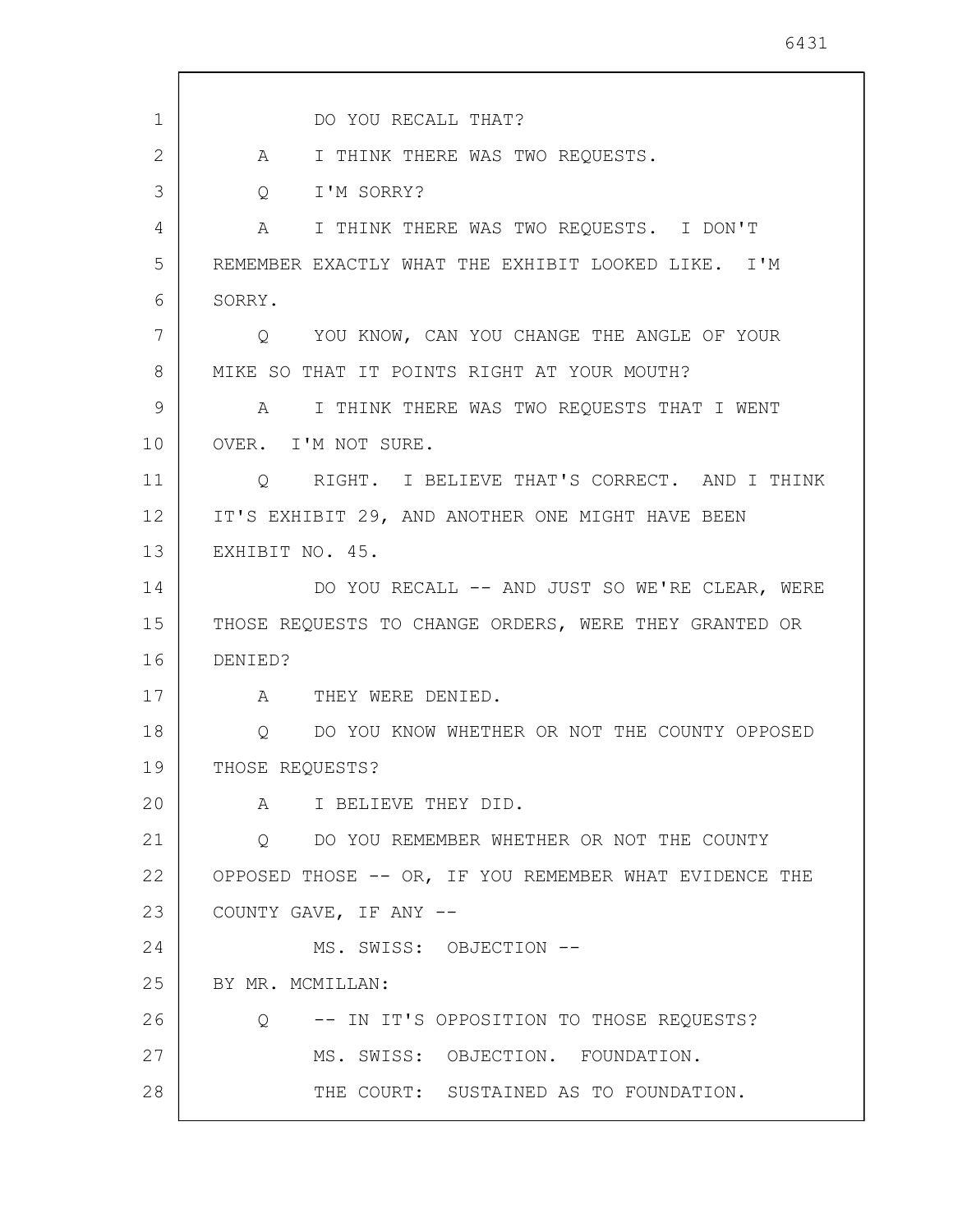1 2 3 4 5 6 7 8 9 10 11 12 13 14 15 16 17 18 19 20 21 22 23 24 25 26 27 28 YOU CAN ASK IT DIFFERENTLY. BY MR. MCMILLAN: Q LET ME ASK: DO YOU KNOW WHAT EVIDENCE, IF ANY, THE COUNTY GAVE TO SUPPORT ITS OPPOSITION TO YOUR REQUEST TO CHANGE THE COURT ORDERS? A I DON'T RECALL RIGHT NOW. Q LET ME ASK YOU: DO YOU REMEMBER THERE BEING AN ACTUAL PHYSICAL HEARING ON EITHER OF THOSE REQUESTS? A I BELIEVE THERE WERE HEARINGS ON THOSE, YES. Q DID YOU GO TO THOSE HEARINGS? A I DON'T KNOW IF I WENT TO THOSE. Q LET ME SEE HERE. LET ME ASK YOU, IF YOU CAN GO TO EXHIBIT NO. 31 -- AND IF YOU DON'T HAVE IT THERE IN FRONT OF YOU, LET ME KNOW AND I'LL COME FIND IT. AND BEFORE YOU LOOK AT THAT, DO YOU REMEMBER WHY IT WAS THAT THE COURT DENIED YOUR REQUEST TO CHANGE ITS ORDERS? MS. SWISS: OBJECTION. IMPROPER REFRESHING OF RECOLLECTION. THE COURT: OVERRULED. BY MR. MCMILLAN: Q THE QUESTION WAS: DO YOU REMEMBER WHY IT WAS? A I DON'T RECALL. Q OKAY. NOW I'D LIKE YOU TO LOOK AT EXHIBIT 31, MIDDLE OF THE PAGE, SUBPARAGRAPH B. A OKAY. Q DOES THAT REFRESH YOUR RECOLLECTION OF WHY IT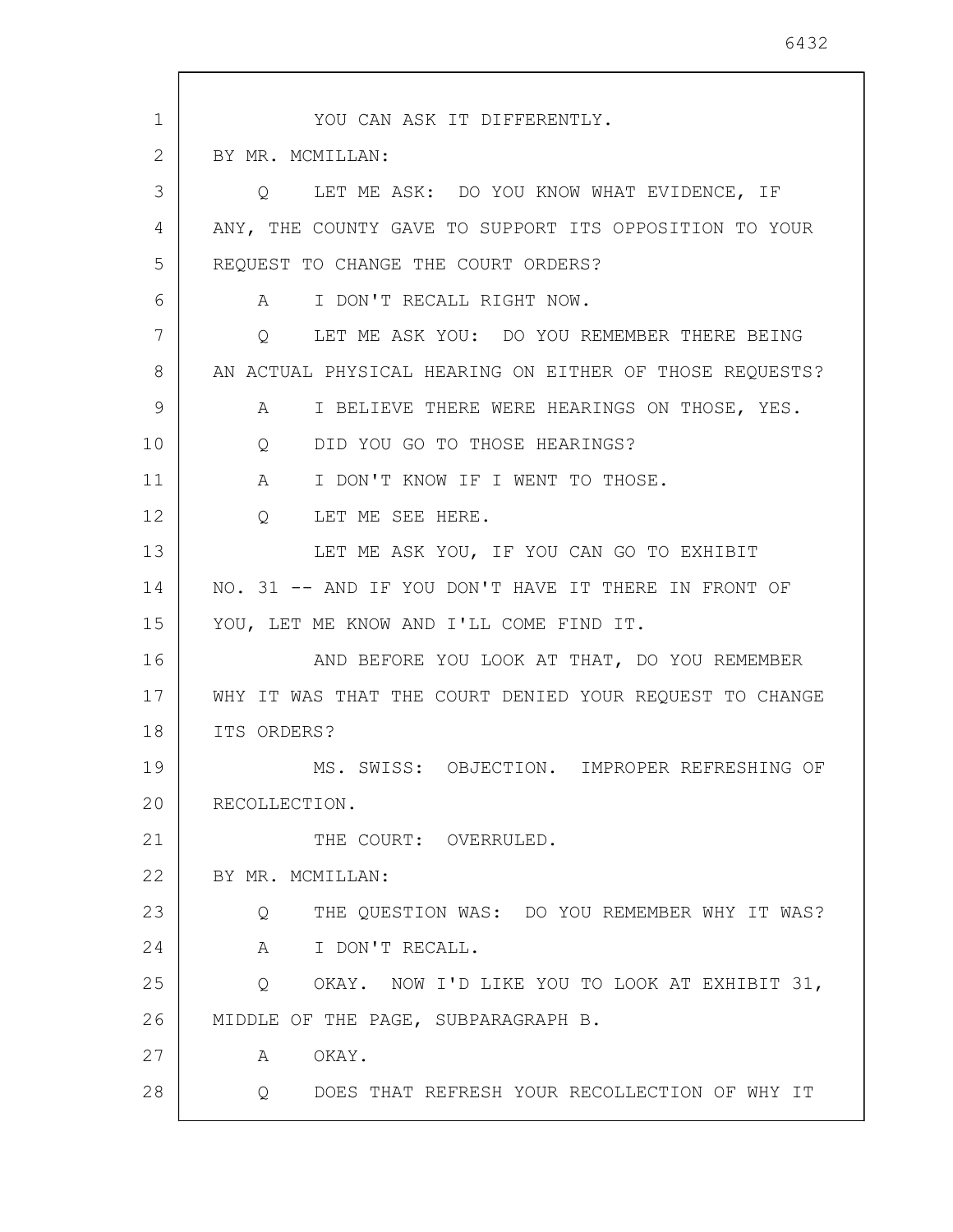WAS THE COURT DENIED YOUR REQUEST TO CHANGE ITS ORDERS? MS. SWISS: OBJECTION. IMPROPER QUESTIONING ON REFRESHING OF RECOLLECTION. THE COURT: SUSTAINED. SHE SAID SHE DIDN'T EVEN REMEMBER ATTENDING A HEARING ON THIS, SO -- MR. MCMILLAN: LET ME BACK UP. BY MR. MCMILLAN: Q AT SOME POINT IN TIME -- I RECOGNIZE YOU DON'T REMEMBER ATTENDING THE HEARING. AT SOME POINT IN TIME, DID YOU LEARN WHETHER OR NOT THE COURT HAD GRANTED OR DENIED YOUR PETITION TO CHANGE ITS ORDERS? A YES. Q AT WHAT POINT IN TIME DID YOU LEARN THAT? A WHEN THE ORDER CAME BACK AS DENIED WITHIN Q OKAY. AND I THINK MS. SWISS COVERED THIS WITH

YOU, BUT YOU READ THAT ORDER WHEN YOU GOT IT?

MS. SWISS: OBJECTION. LEADING.

THE COURT: OVERRULED.

21 THE WITNESS: YES.

22 BY MR. MCMILLAN:

24 HOURS.

1

2

3

4

5

6

7

8

9

10

11

12

13

14

15

16

17

18

19

20

23 24 Q OKAY. AND DO YOU KNOW -- DID YOU KNOW THEN WHY IT WAS THAT THE COURT DID NOT CHANGE ITS ORDERS?

25 A YES.

26 Q PLEASE SHARE WITH US.

27 28 A THERE WAS NO CHANGE OF CIRCUMSTANCES, AND ALSO BECAUSE OF THE MEDICAL STATUS OF THE BABY AT THAT TIME,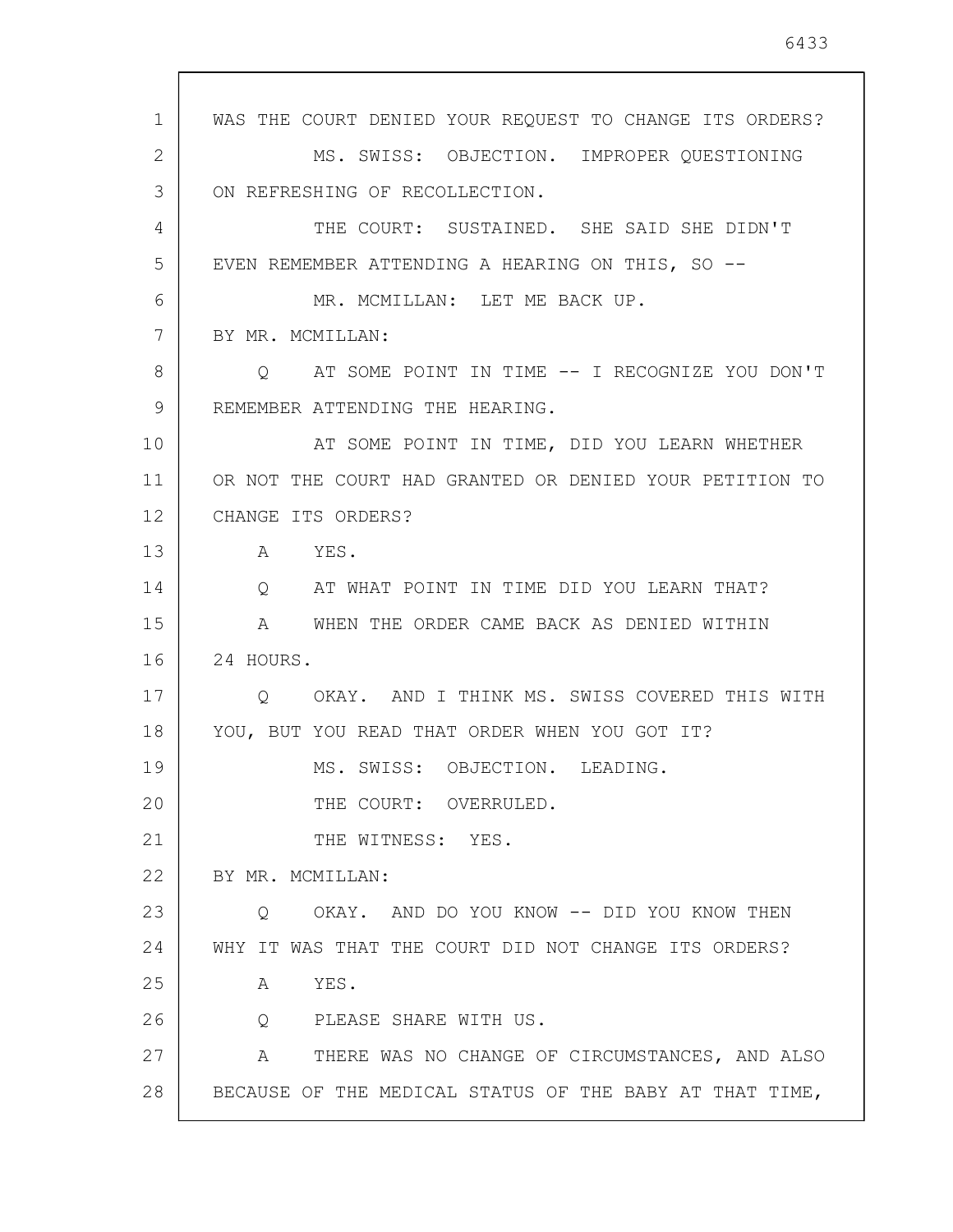1 2 3 4 5 6 7 8 9 10 11 12 13 14 15 16 17 18 19 20 21 22 23 24 25 26 27 28 THAT HE WAS SICK. Q DID YOU HAVE ANY UNDERSTANDING WHAT THE COURT MEANT WHEN IT SAID THAT THERE WAS NO CHANGE IN CIRCUMSTANCES? A I THINK SO, YES. Q WHAT WAS YOUR UNDERSTANDING? A THAT I DIDN'T PROVIDE ANY EVIDENCE THAT SOMETHING HAD CHANGED FROM WHEN THE COURT MADE ITS ORDERS. Q AND WHEN YOU SAY "SOMETHING HAD CHANGED FROM WHEN THE COURT MADE ITS ORDERS," WHAT SPECIFIC TIME PERIOD ARE YOU TALKING ABOUT? WHICH ORDER? A THE ORDER BACK ON OUR JANUARY 4TH, 2010, HEARING. Q AND AS TO THE NEXT REQUEST FOR CHANGE OF ORDER, I THINK THAT WAS EXHIBIT NO. -- I THINK WE SAID FORTY- -- WAS IT 43? THE COURT: 45. MR. MCMILLAN: 45, THANK YOU, YOUR HONOR. BY MR. MCMILLAN: Q EXHIBIT NO. 45, THAT'S WHEN -- DO YOU RECALL WHEN IT WAS THAT YOU FILED THAT ONE? AND IF YOU DON'T, JUST LET ME KNOW, AND WE'LL GO THROUGH THE REFRESHMENT PROCESS. A I DON'T. Q OKAY. IF YOU CAN LOOK AT EXHIBIT 45, BATES NO. 000978, UP IN THE UPPER RIGHT-HAND CORNER THERE, THERE'S SOME INFORMATION.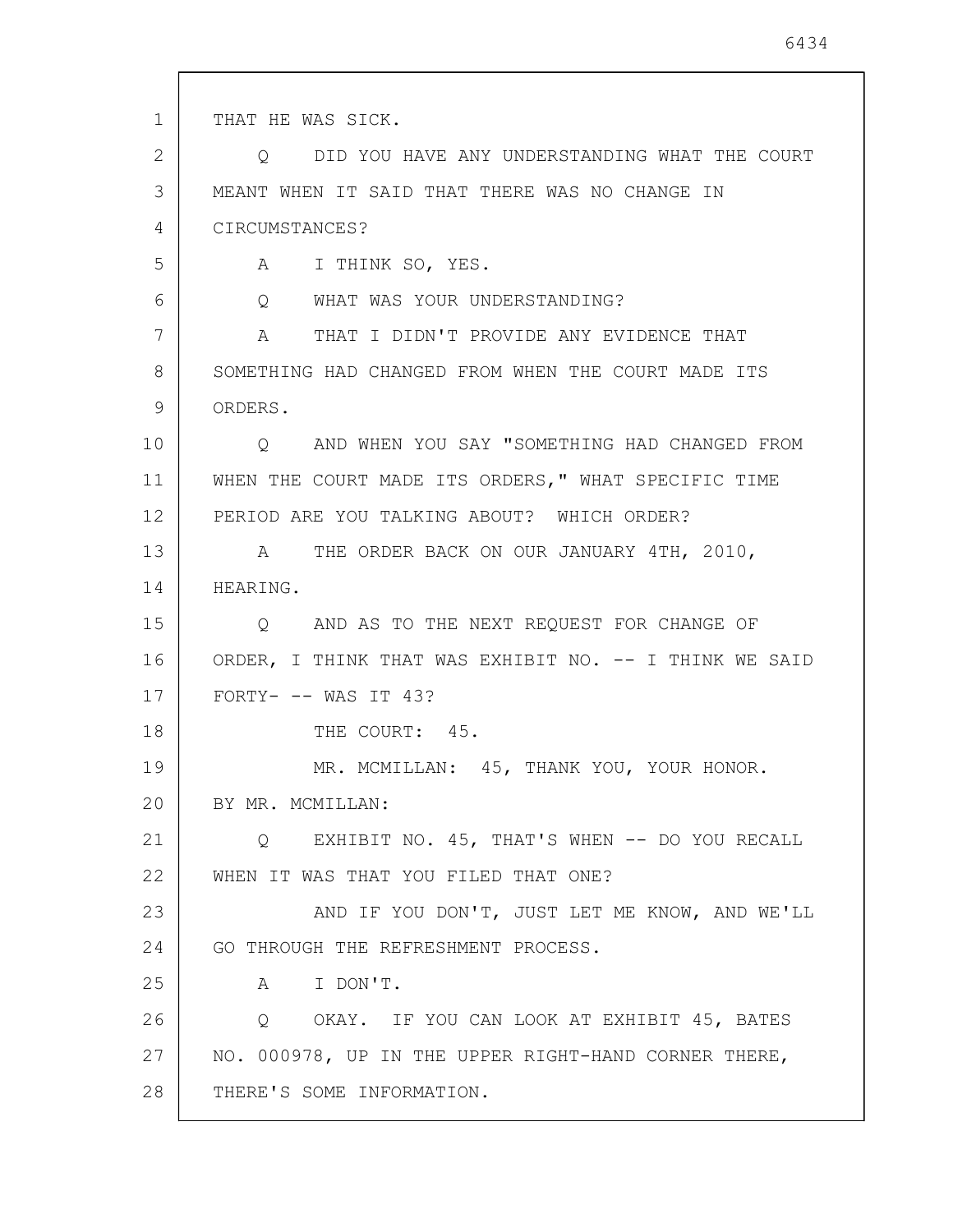| $\mathbf{1}$ | CAN YOU REVIEW IT TO YOURSELF, IN THE                        |
|--------------|--------------------------------------------------------------|
| 2            | RIGHT-HAND CORNER.                                           |
| 3            | A OKAY.                                                      |
| 4            | DOES THAT REFRESH YOUR RECOLLECTION AS TO WHEN<br>$\circ$    |
| 5            | THIS REQUEST TO CHANGE COURT ORDERS WAS FILED?               |
| 6            | A YES.                                                       |
| 7            | DO YOU KNOW WHETHER OR NOT THAT REQUEST TO<br>$\overline{Q}$ |
| 8            | CHANGE COURT ORDERS WAS GRANTED?                             |
| 9            | IT WAS DENIED.<br>$A \quad \alpha$                           |
| 10           | Q DO YOU KNOW WHETHER OR NOT THE COUNTY, WHEN                |
| 11           | YOU FILED -- OR WHEN -- WHEN THIS REQUEST TO CHANGE          |
| 12           | COURT ORDERS WAS FILED, DO YOU KNOW WHETHER OR NOT THE       |
| 13           | COUNTY OPPOSED IT?                                           |
| 14           | A I DON'T RECALL.                                            |
| 15           | DO YOU RECALL WHY IT WAS DENIED?<br>$Q_{\rm max}$            |
| 16           | MS. SWISS: OBJECTION. CALLS FOR SPECULATION                  |
| 17           | ON BEHALF OF THE COURT.                                      |
| 18           | THE COURT: OVERRULED. WHENEVER A QUESTION                    |
| 19           | CALLS FOR A "YES" OR "NO" ANSWER, EITHER YOU RECALL OR       |
| 20           | YOU DON'T.                                                   |
| 21           | THE WITNESS: I DON'T RECALL.                                 |
| 22           | BY MR. MCMILLAN:                                             |
| 23           | Q CAN I GET YOU TO TURN TO EXHIBIT NO. 46.                   |
| 24           | I'M SORRY. I REALIZED I WAS IN THE WRONG<br>A                |
| 25           | EXHIBIT. I WAS ON 46.                                        |
| 26           | I THINK THAT'S WHERE WE ARE, 46.<br>$\overline{Q}$           |
| 27           | I'M SORRY, AT WHAT POINT IN TIME WERE YOU ON                 |
| 28           | THE WRONG EXHIBIT?                                           |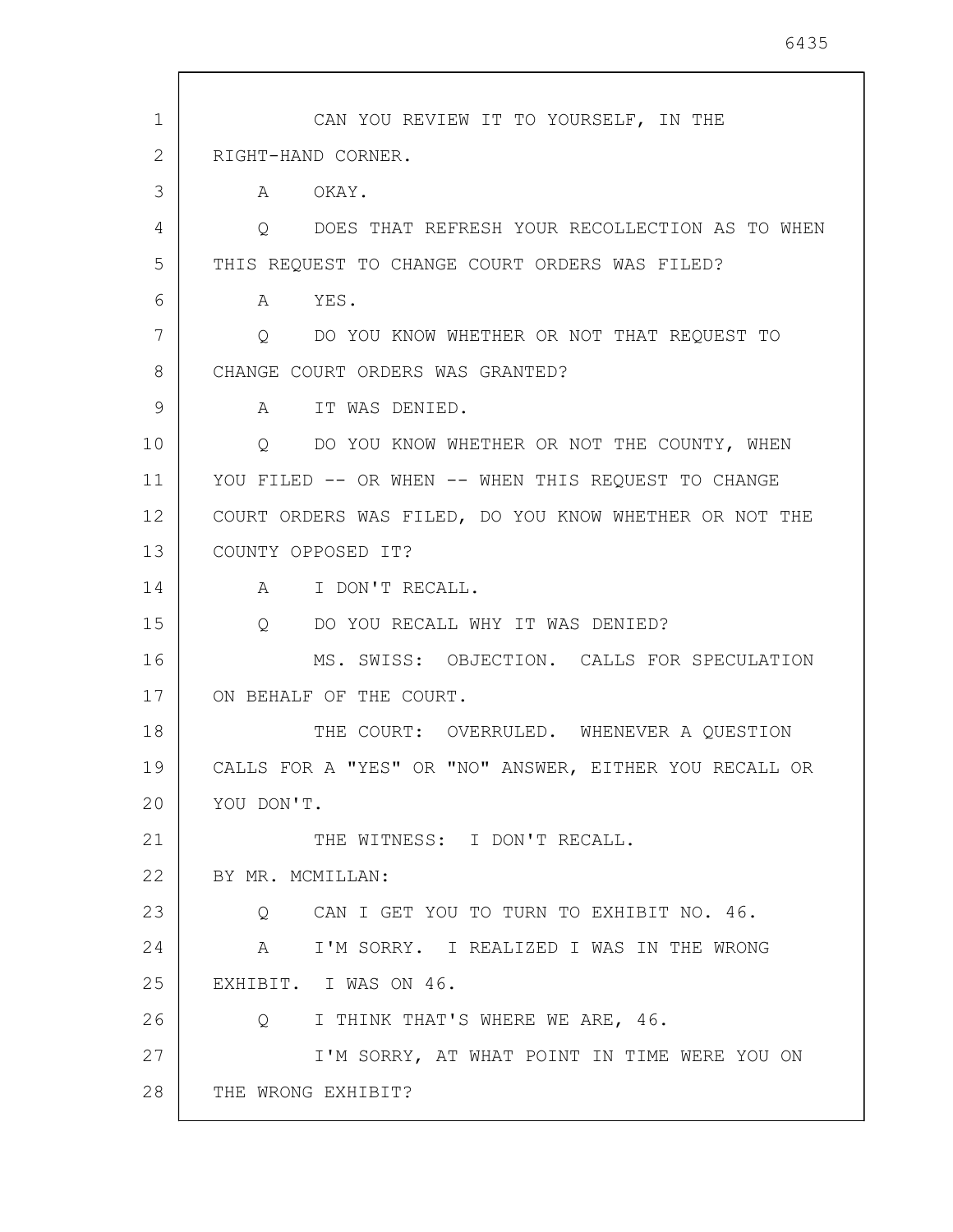| 1  | THE WHOLE TIME.<br>A                                          |
|----|---------------------------------------------------------------|
| 2  | THE WHOLE TIME?<br>$Q \qquad \qquad$                          |
| 3  | A YES. I WAS ON 46, ON THIS EXHIBIT.                          |
| 4  | OKAY. I DON'T ACTUALLY REMEMBER WHAT I ASKED<br>$Q_{\rm max}$ |
| 5  | YOU ABOUT 45.                                                 |
| 6  | WELL, LET'S JUST CARRY ON. ON NO. 46, DO YOU                  |
| 7  | KNOW WHAT THAT IS?                                            |
| 8  | A THAT IS THE STAMPED ORDER FROM THE COURT.                   |
| 9  | O DO YOU RECALL WHETHER OR -- OR DO YOU RECALL                |
| 10 | WHY IT WAS THE COURT -- ACTUALLY, LET ME JUST ASK YOU         |
| 11 | THIS.                                                         |
| 12 | DO YOU RECALL WHETHER OR NOT THE COURT DENIED                 |
| 13 | THE ORDER?                                                    |
| 14 | A YES, IT WAS DENIED.                                         |
| 15 | DO YOU RECALL WHY IT WAS DENIED?<br>Q                         |
| 16 | NO, I DON'T RECALL RIGHT NOW.<br>A                            |
| 17 | Q DOES YOUR REVIEW OF THE DOCUMENT HELP REFRESH               |
| 18 | YOUR RECOLLECTION AS TO WHY IT WAS DENIED?                    |
| 19 | YES.<br>A                                                     |
| 20 | HOW CAN YOU TELL?<br>$Q \qquad \qquad$                        |
| 21 | $\mathbf{A}$<br>BECAUSE ALL OF THE REQUESTS THAT I MADE, I    |
| 22 | WASN'T ABLE TO GET DONE.                                      |
| 23 | WHEN YOU SAY "ALL OF THE REQUESTS THAT YOU<br>Q               |
| 24 | MADE, " WHAT DO YOU MEAN?                                     |
| 25 | I HAD REQUESTED FOR SPECIFIC -- FOR THE COURT<br>A            |
| 26 | TO ALLOW SPECIFIC TESTS, SUCH AS AN MRI, GI OR GENETICS       |
| 27 | TEST, AND THOSE THINGS, I LEARNED THEY WERE DENIED.           |
| 28 | AND THE ORDER IS HERE. MORE TIME WITH MY SON, AND THE         |
|    |                                                               |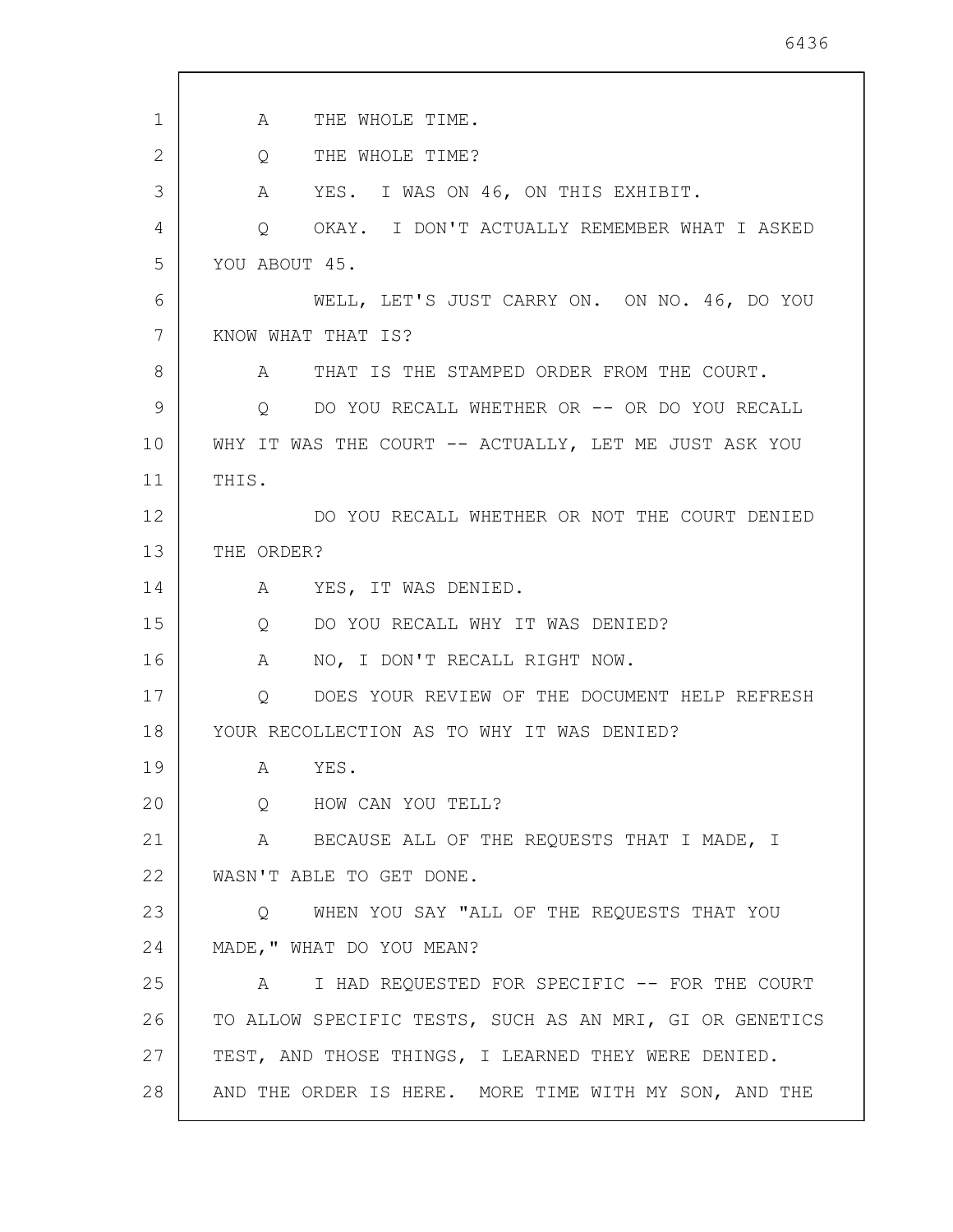| $\mathbf{1}$ | COURT DENIED THAT AS WELL BECAUSE I DIDN'T GET MORE           |
|--------------|---------------------------------------------------------------|
| $\mathbf{2}$ | TIME.                                                         |
| 3            | I THINK WE'RE DONE WITH THAT ONE FOR THE<br>O                 |
| 4            | MOMENT.                                                       |
| 5            | LOOKING AT EXHIBIT NO. 1064. AND THIS IS SORT                 |
| 6            | OF A BIG EXHIBIT, SO THERE'S THREE DIFFERENT BATES            |
| 7            | NUMBERS. IT'S JVCT2015, JVCT2018, AND JVCT2380.               |
| 8            | DO YOU STILL HAVE THOSE UP THERE IN FRONT OF                  |
| 9            | YOU?                                                          |
| 10           | A NO.                                                         |
| 11           | MS. SWISS HAD TALKED TO YOU ABOUT EACH OF<br>Q                |
| 12           | THESE DOCUMENTS EARLY IN THE DAY.                             |
| 13           | DO YOU REMEMBER THAT?                                         |
| 14           | YES.<br>$\mathbb A$                                           |
| 15           | Q IF I CAN START WITH JVCT2015, IT'S THE PRIMARY              |
| 16           | LANGUAGE DESIGNATION FORM.                                    |
| 17           | DO YOU REMEMBER SPEAKING WITH MS. SWISS ABOUT                 |
| 18           | IT?                                                           |
| 19           | YES.<br>A                                                     |
| 20           | LET ME ASK YOU, DID YOU REVIEW THIS FORM<br>$Q \qquad \qquad$ |
| 21           | BEFORE YOU SIGNED IT?                                         |
| 22           | MS. SWISS: OBJECTION. RELEVANCE.                              |
| 23           | THE COURT: SUSTAINED.                                         |
| 24           | BY MR. MCMILLAN:                                              |
| 25           | Q WELL, WHEN YOU SIGNED THIS FORM, WHAT WAS YOUR              |
| 26           | UNDERSTANDING OF WHAT IT WAS YOU WERE SIGNING?                |
| 27           | MS. SWISS: OBJECTION. RELEVANCE.                              |
| 28           | THE COURT: OVERRULED.                                         |
|              |                                                               |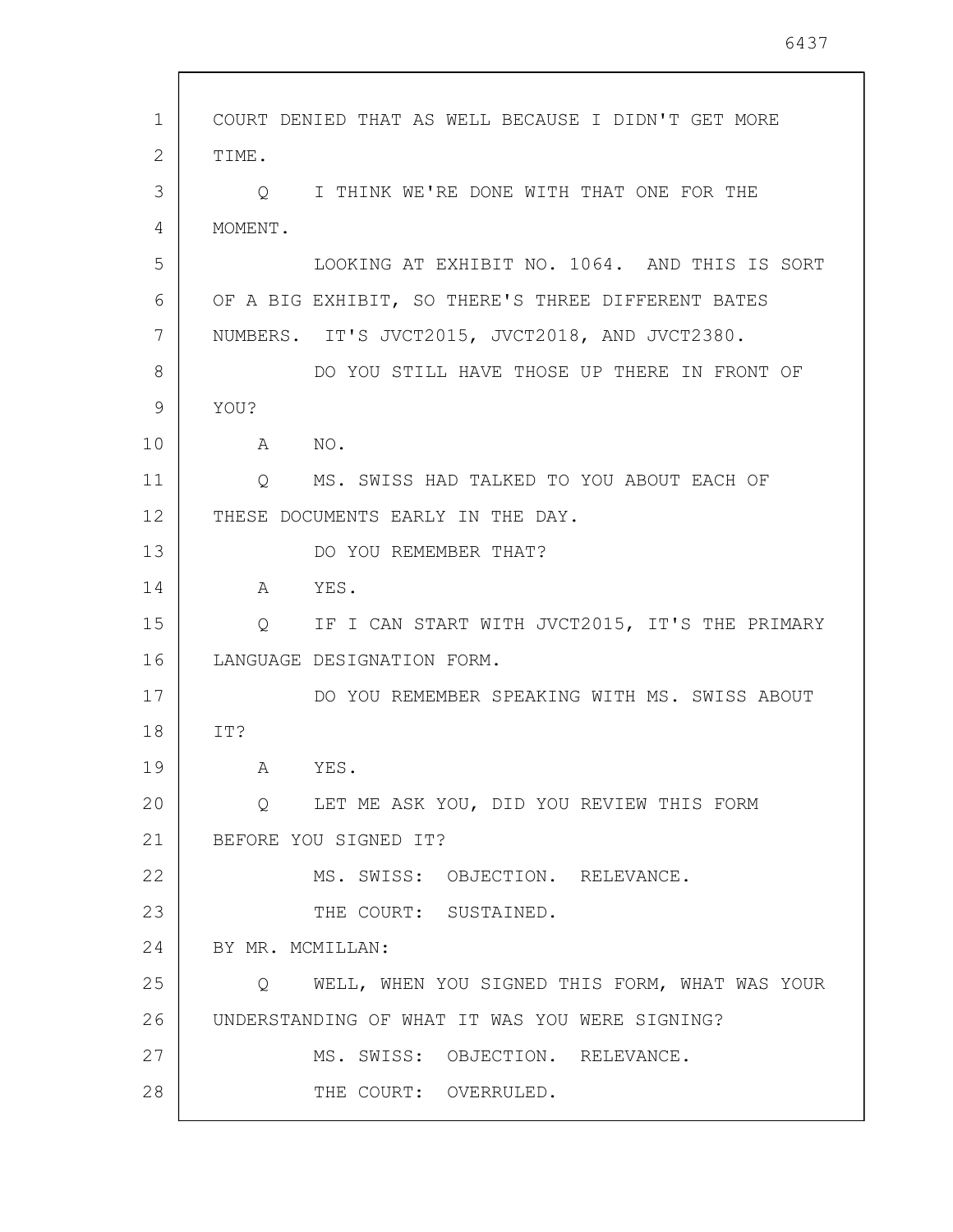| 1  | THE WITNESS: DO YOU MEAN 2015?                          |
|----|---------------------------------------------------------|
| 2  | BY MR. MCMILLAN:                                        |
| 3  | Q YES, 2015.                                            |
| 4  | A I DIDN'T SIGN 2015.                                   |
| 5  | OH, MY BAD. I'M SORRY.<br>$Q_{\rm max}$                 |
| 6  | 2380. THAT'S THE SAME FORM BUT OCTOBER 20,              |
| 7  | 2009; RIGHT?                                            |
| 8  | A YES.                                                  |
| 9  | Q MY MISTAKE. I APOLOGIZE.                              |
| 10 | WHAT WAS YOUR UNDERSTANDING OF WHAT IT WAS YOU          |
| 11 | WERE SIGNING WHEN YOU SIGNED THAT FORM?                 |
| 12 | MY UNDERSTANDING WAS THAT I WAS SIGNING THIS<br>A       |
| 13 | FORM JUST FOR THE PURPOSE OF GETTING ANY TYPE OF        |
| 14 | REPORTS FROM THE DEPARTMENT, AND I WAS CHOOSING THE     |
| 15 | LANGUAGE THAT I WOULD COMMUNICATE WITH THEM, NOT WITHIN |
| 16 | MY FAMILY. SO WHEN I SIGNED THIS, I WAS TOLD THAT I     |
| 17 | COULD CHANGE AT ANY TIME, AND THAT THIS WAS MAINLY      |
| 18 | DOCUMENTS. SO I READ ENGLISH. MY MOM IS NOT GOING TO    |
| 19 | BE READING ALL THIS STUFF. SO THAT'S MY UNDERSTANDING,  |
| 20 | THAT IT WAS JUST DOCUMENTS, NOT, YOU KNOW, ANYTHING     |
| 21 | ELSE OTHER THAN COMMUNICATION BETWEEN ME, THE SOCIAL    |
| 22 | WORKER, OR THIRD PARTIES.                               |
| 23 | O IF YOU LOOK DOWN AT THE BOTTOM LEFT-HAND              |
| 24 | CORNER OF JVCT02380, THERE'S A NUMBER THERE, DCFS 485.  |
| 25 | DO YOU SEE THAT?                                        |
| 26 | A YES.                                                  |
| 27 | Q DO YOU HAVE ANY UNDERSTANDING AS TO THE               |
| 28 | SIGNIFICANCE OF THAT NUMBER?                            |
|    |                                                         |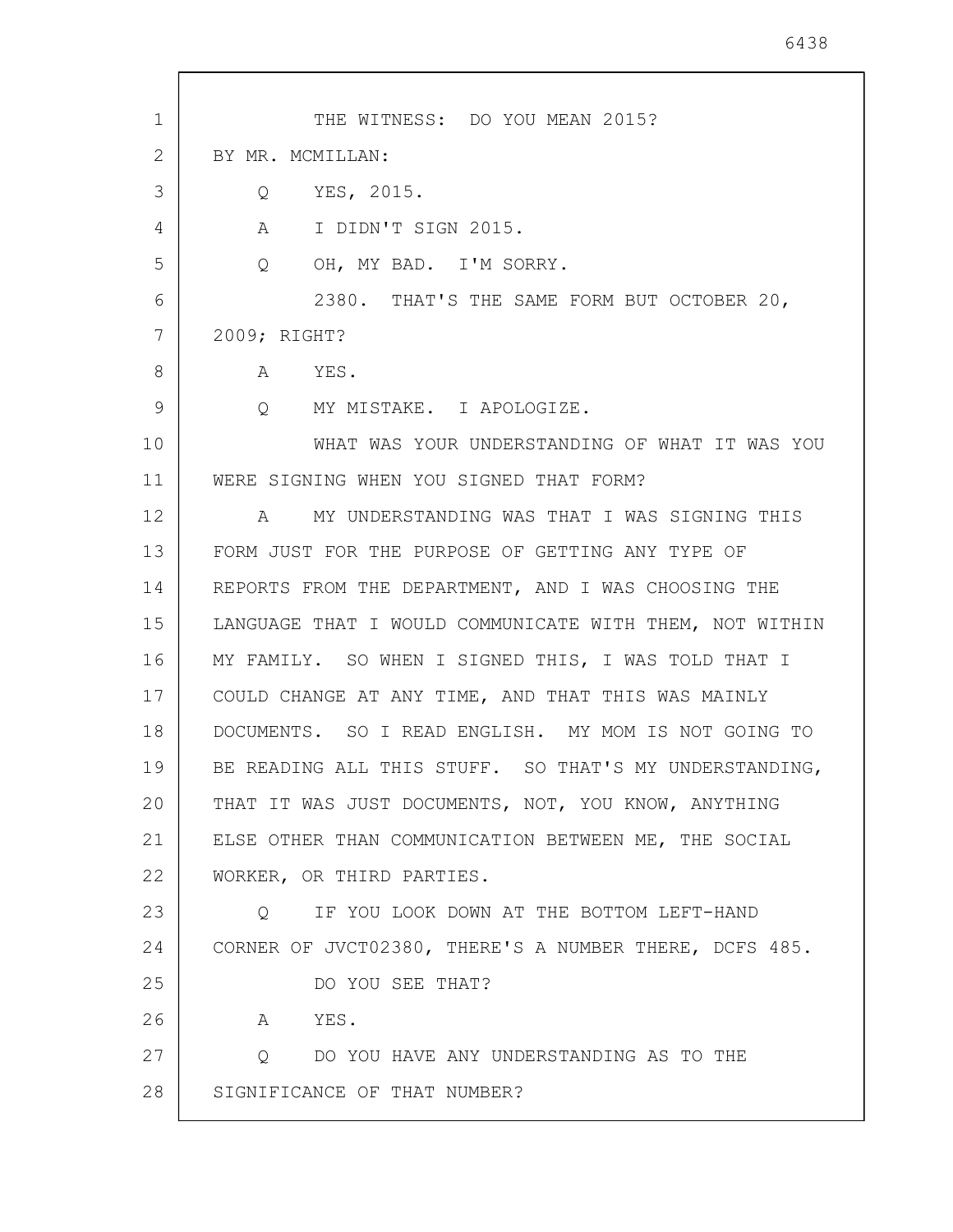1 2 3 4 5 6 7 8 9 10 11 12 13 14 15 16 17 18 19 20 21 22 23 24 25 26 27 28 A NO. Q DID ANYBODY EVER EXPLAIN TO YOU WHETHER OR NOT -- OR WHAT IMPACT YOUR SIGNING OF THIS FORM MIGHT HAVE IN RELATION TO YOUR VISITATION MONITORS? A NO. Q AND GOING ON TO -- THERE'S ONE OF THESE I THINK YOU SAID WAS NOT YOUR SIGNATURE. WAS THAT 201- -- MUST HAVE BEEN 2015; IS THAT RIGHT? A YES. Q DO YOU RECOGNIZE WHOSE SIGNATURE IS ON THE BOTTOM OF THE FORM THERE? A IT'S RYAN MILLS. Q WELL, BELOW HIS? A NO, DON'T KNOW WHO THAT SIGNATURE IS. Q OKAY. THEN ON THE OTHER ONE, 2018, THIS IS ALSO THE DCFS 485 FORM. THAT'S YOUR SIGNATURE THERE IN THE MIDDLE OF THE PAGE, ISN'T IT? A YES. Q WHEN WAS IT THAT YOU SIGNED THIS DOCUMENT? A IN SEPTEMBER, SEPTEMBER 9TH OF 2010. Q WHY WERE YOU SIGNING THIS DOCUMENT IN SEPTEMBER OF 2010? A BECAUSE THERE WAS A CALL THAT I RECEIVED FROM A SOCIAL WORKER WANTING TO COMMUNICATE WITH ME, AND THEY GAVE ME THE FORM AS TO, AGAIN, WHAT LANGUAGE AM I PICKING TO COMMUNICATE WITH THEM. Q DID YOU EVER LEARN WHY IT WAS THAT THIS SOCIAL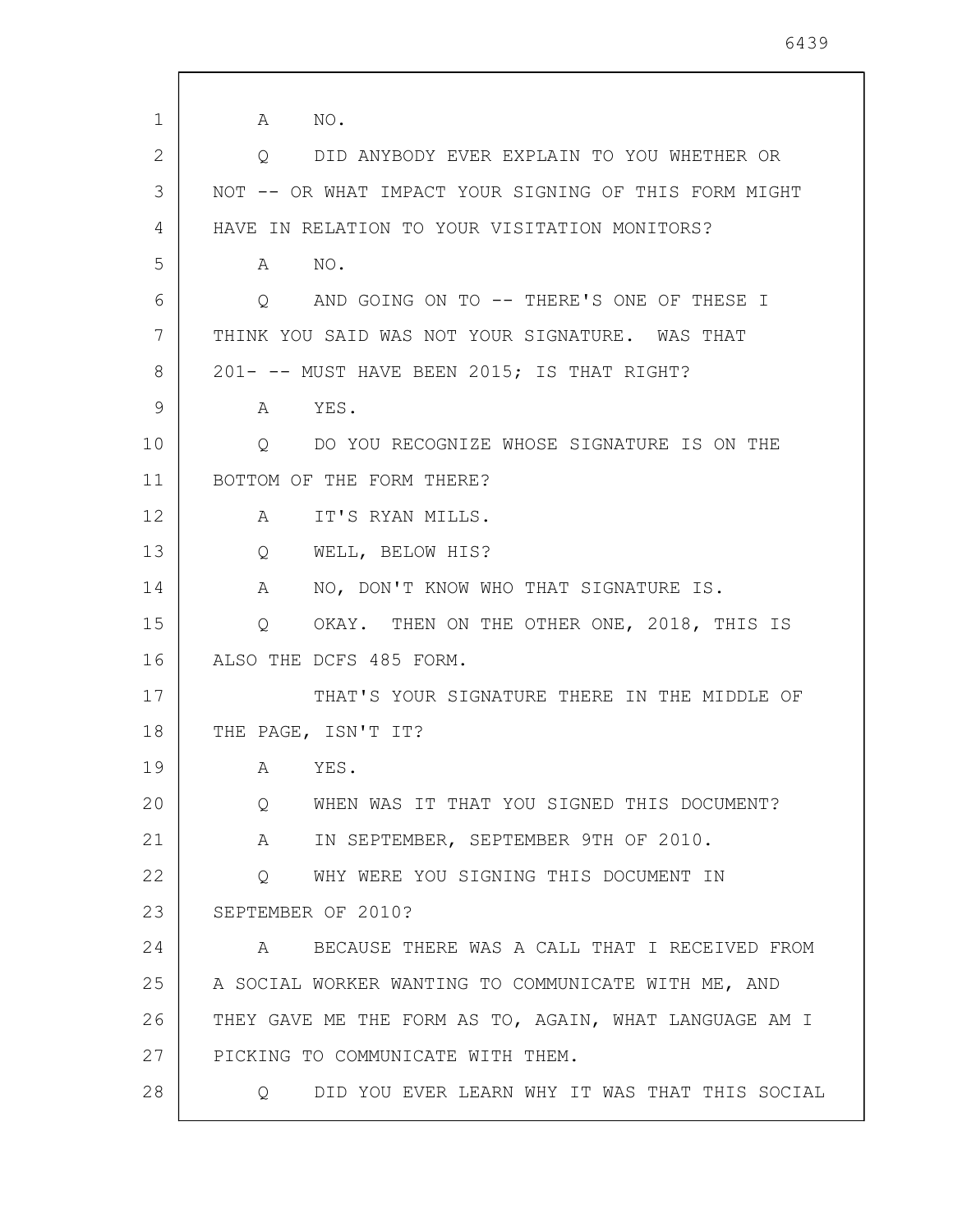| 1  | WORKER IN SEPTEMBER OF 2010 WAS WANTING TO COMMUNICATE    |
|----|-----------------------------------------------------------|
| 2  | WITH YOU?                                                 |
| 3  | MS. SWISS: OBJECTION. RELEVANCE.                          |
| 4  | THE COURT: OVERRULED.                                     |
| 5  | THE WITNESS: YES.                                         |
| 6  | BY MR. MCMILLAN:                                          |
| 7  | Q SHARE THAT WITH US.                                     |
| 8  | A THERE WAS A REFERRAL MADE TO THE DEPARTMENT AT          |
| 9  | THE TIME.                                                 |
| 10 | BY "REFERRAL" -- WHAT DO YOU MEAN WHEN YOU SAY<br>$\circ$ |
| 11 | "THERE WAS A REFERRAL MADE"?                              |
| 12 | A REFERRAL OF CHILD ABUSE MADE TO THE<br>A                |
| 13 | DEPARTMENT.                                               |
| 14 | O DID YOU EVER -- DID ANYBODY EVER TALK TO YOU            |
| 15 | ABOUT WHY IT WAS THEY WERE CALLING YOU FOR THAT?          |
| 16 | MS. SWISS: OBJECTION. OUTSIDE THE SCOPE.                  |
| 17 | THE COURT: OVERRULED.                                     |
| 18 | THE WITNESS: YES. I WAS ASKED TO MEET --                  |
| 19 | BY MR. MCMILLAN:                                          |
| 20 | HOLD ON.<br>$\circ$                                       |
| 21 | YOUR ANSWER WAS YES?                                      |
| 22 | A YES.                                                    |
| 23 | Q PLEASE SHARE.                                           |
| 24 | A I WAS ASKED TO MEET WITH THE SOCIAL WORKER              |
| 25 | THAT WAS HANDLING THAT INVESTIGATION. AND -- AND I        |
| 26 | WENT WHERE THEY ASKED ME TO GO, AND I MET WITH THEM.      |
| 27 | DID YOU GIVE AN INTERVIEW?<br>Q                           |
| 28 | YES.<br>A                                                 |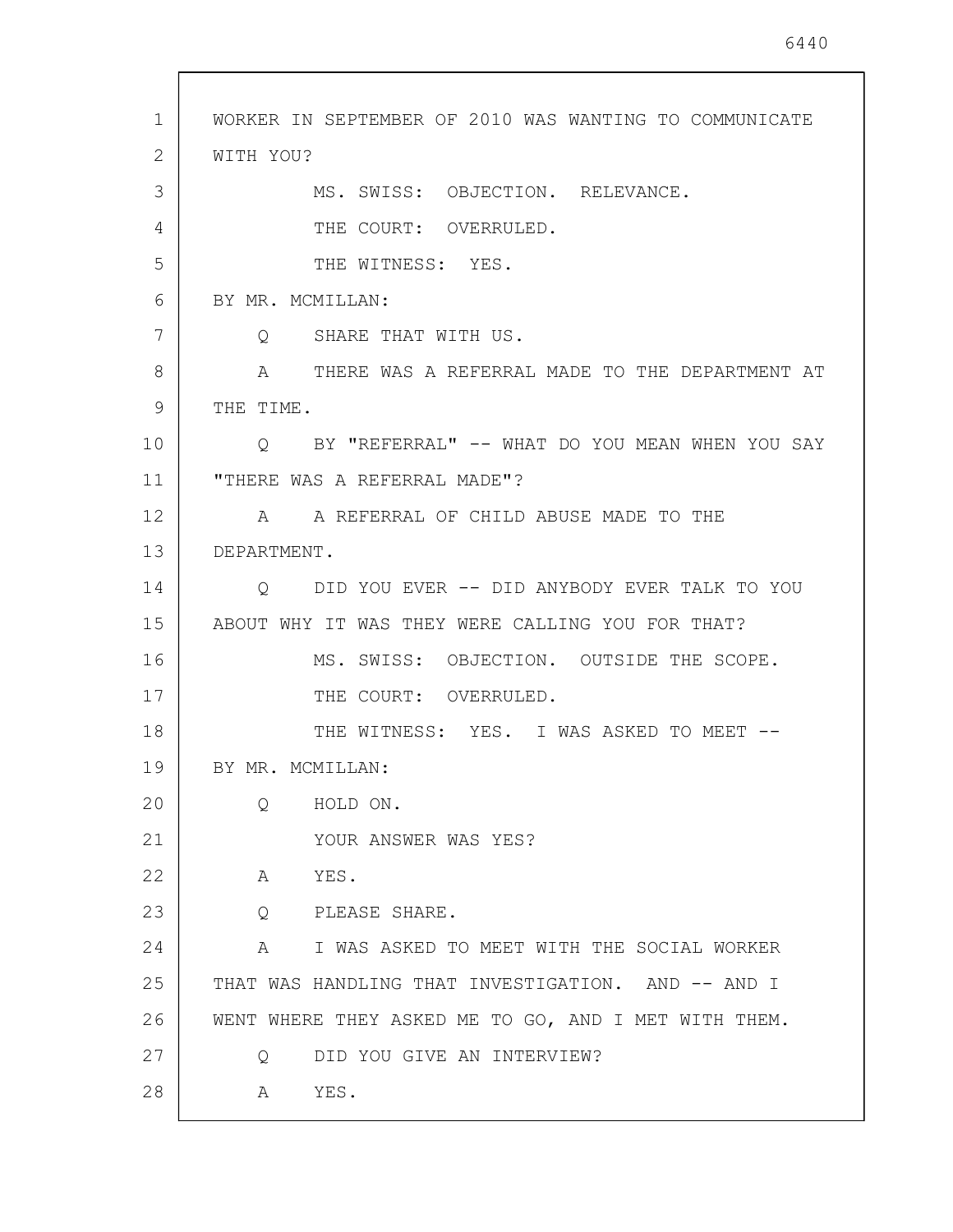1 2 3 4 5 6 7 8 9 10 11 12 13 14 15 16 17 18 19 20 21 22 23 24 25 26 27 28 Q IN THAT INTERVIEW, DID THEY -- HOW DID THAT GO? DID THEY ASK YOU QUESTIONS? A YES. Q WHAT SORT OF QUESTIONS DID THEY ASK YOU? A WHAT THE PREVIOUS ALLEGATIONS AGAINST ME WERE, WHAT I THOUGHT ABOUT IT, HOW IT ENDED. THAT'S MY --THE BULK OF THE RECOLLECTION I HAVE RIGHT NOW. Q AND IF YOU KNOW, WHAT WAS THE OUTFALL OF THAT INVESTIGATION? A I LEARNED THAT IT WAS CLOSED AT SOME POINT AS UNFOUNDED OR UNSUBSTANTIATED. I THINK IT'S UNFOUNDED. Q WHO HAD CUSTODY OF THE CHILD AT THAT POINT? A RYAN MILLS. Q DO YOU KNOW WHO THE SUBJECT OF THE INVESTIGATION WAS? A I BELIEVE IT WAS RYAN MILLS. Q OKAY. WE SPOKE WITH MS. SWISS EARLIER ABOUT EXHIBIT NO. 1247, THAT WAS THE CHILD SAFE VISITATION LETTER FROM MR. MARTINEZ. DO YOU RECALL THAT? A YES. Q AND SHE HAD ASKED YOU SOME QUESTIONS ABOUT WHAT -- WHY IT WAS THAT MR. MARTINEZ WAS TERMINATING SERVICES, THE MONITORING SERVICES? A YES. Q IF I CAN GET YOU TO TURN TO -- THEY'RE NOT BATES-NUMBERED -- EXHIBIT 2 -- LET ME JUST COUNT THE PAGES INTO THE RECORD.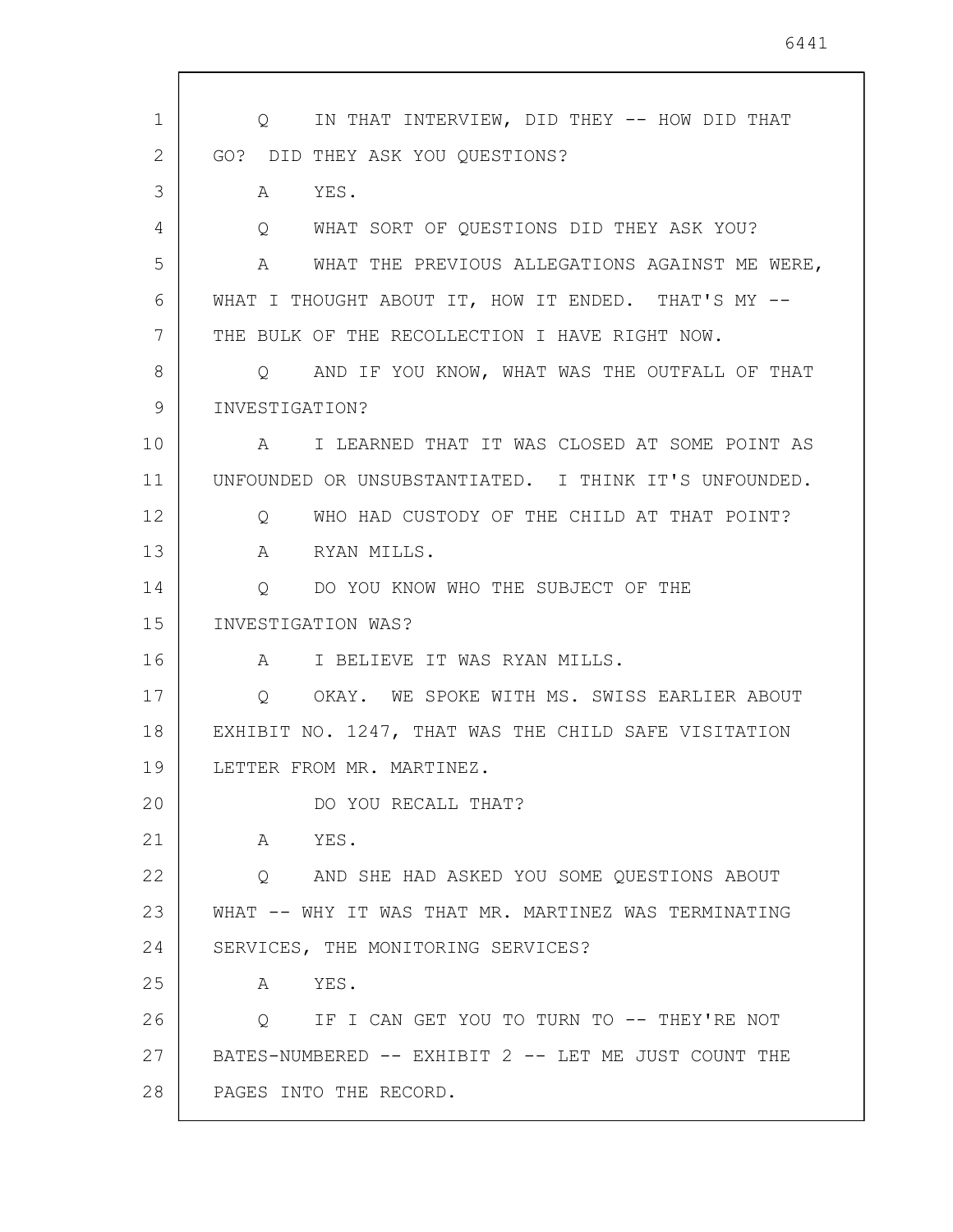| 1  | THE SIXTH PAGE IN ON EXHIBIT NO. 1247.                |
|----|-------------------------------------------------------|
| 2  | IT'S THE ONE DATED 2/23/2016 ON THE BOTTOM?<br>A      |
| 3  | YEAH, BUT I THINK THAT THEY ALL MAY HAVE THAT<br>Q    |
| 4  | DATE.                                                 |
| 5  | A<br>EXHIBIT 2?                                       |
| 6  | OKAY. THE SIXTH PAGE IN OF THE EXHIBIT IS<br>$\circ$  |
| 7  | FINE. IT'S THE ONE THAT'S THE E-MAIL TO YOU FROM GUS, |
| 8  | FEBRUARY -- YEAH, FEBRUARY 22, 2016, AT 6:56 P.M.     |
| 9  | ARE YOU THERE?                                        |
| 10 | A OKAY.                                               |
| 11 | OKAY. NOW BEFORE YOU GO THROUGH THAT, DO YOU<br>Q     |
| 12 | RECALL HAVING SOME COMMUNICATIONS WITH MR. MARTINEZ   |
| 13 | RELATIVE TO THE VISITATION THAT WAS AT ISSUE HERE?    |
| 14 | SORRY. SAY THAT AGAIN?<br>A                           |
| 15 | DO YOU RECALL HAVING COMMUNICATIONS WITH<br>$\circ$   |
| 16 | MR. MARTINEZ ABOUT THE VISITATION THAT WAS AT ISSUE   |
| 17 | HERE IN THIS LETTER WHERE HE WAS DISCONTINUING HIS    |
| 18 | SERVICES?                                             |
| 19 | YES.<br>A                                             |
| 20 | SHARE WITH US IF YOU CAN WHY IT WAS THAT<br>$\circ$   |
| 21 | MR. MARTINEZ WAS WRITING YOU THIS E-MAIL.             |
| 22 | MS. SWISS: OBJECTION. SPECULATION.                    |
| 23 | BY MR. MCMILLAN:                                      |
| 24 | Q LET ME BACK UP.                                     |
| 25 | DO YOU KNOW WHY IT WAS THAT MR. MARTINEZ WAS          |
| 26 | WRITING YOU THIS E-MAIL?                              |
| 27 | YES.<br>A                                             |
| 28 | Q SHARE WITH US, WHY IS THAT?                         |
|    |                                                       |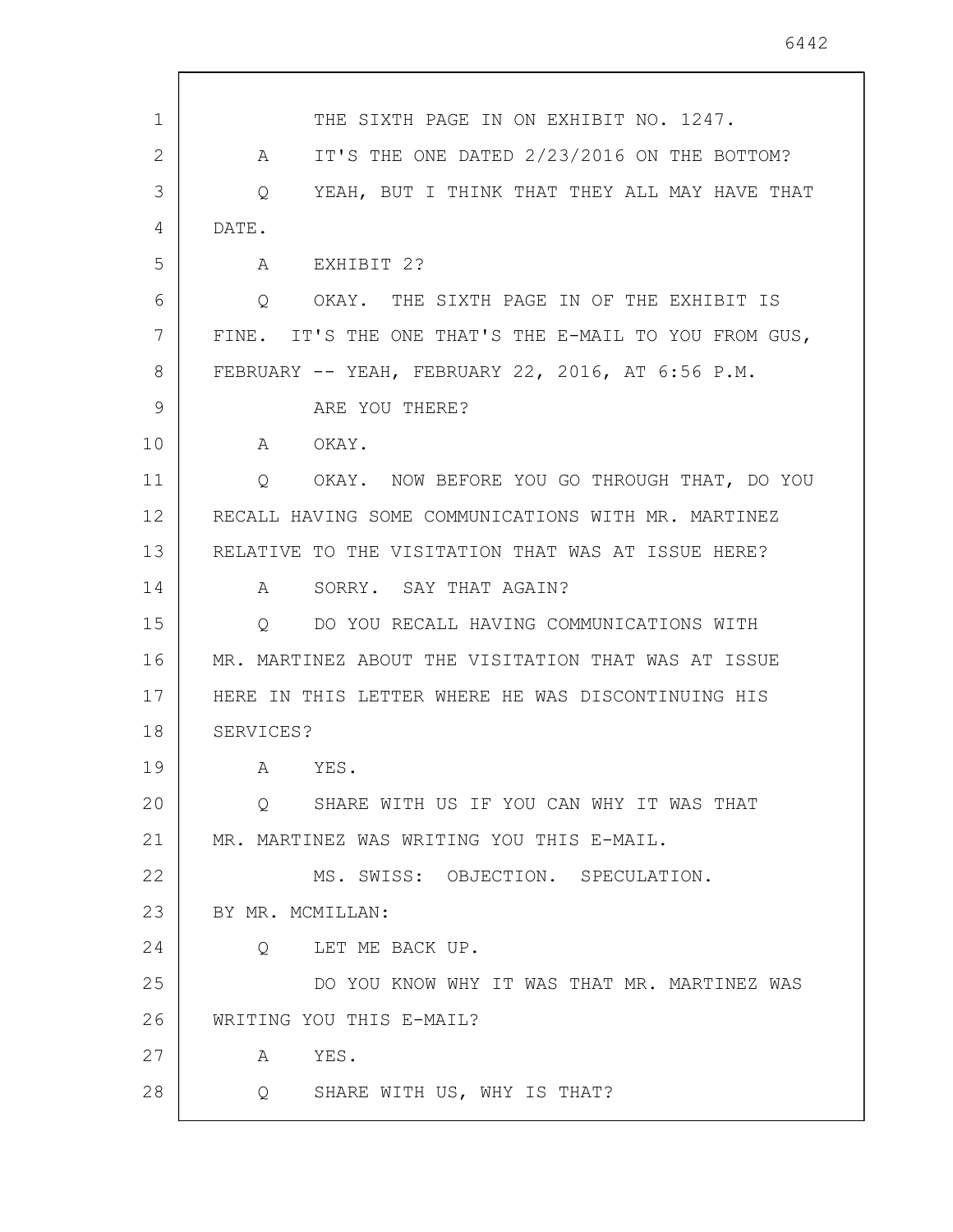1 2 3 4 5 6 7 8 9 10 11 12 13 14 15 16 17 18 19 20 21 22 23 24 25 26 27 28 A HE WAS ASKING ME NOT TO SPANK MY SON DURING THE VISITATION. Q AND DID HE GIVE YOU ANY GUIDANCE ABOUT WHAT HAPPENED AT THE VISITATION AND PERHAPS HOW TO HANDLE IT? MS. SWISS: OBJECTION. RELEVANCE. THE COURT: OVERRULED. THE WITNESS: NO. BY MR. MCMILLAN: Q DID HE SHARE WITH YOU HIS OWN OBSERVATIONS OF WHAT HE SAW AT THAT VISIT? A YES. Q PLEASE SHARE THAT WITH US. A HE TOLD ME THAT HE KNOWS WHY I WAS DISCIPLINING RYAN, BUT -- AND -- AND HE UNDERSTOOD WHY, BUT HE WAS ASKING ME NOT TO -- NOT TO DO THAT. Q OKAY. DID HE EXPRESS TO YOU AT ALL WHETHER HE THOUGHT -- OR WHETHER OR NOT HE THOUGHT THE CHILD HAD BEEN INJURED IN SOME WAY AS A RESULT OF THAT DISCIPLINE? A NO. Q NO, OR YOU DON'T RECALL? A NO, HE DIDN'T EXPRESS THAT THERE WAS ANY INJURY DURING THE VISITATION. Q OH, OKAY. I UNDERSTAND. I THOUGHT YOU WERE SAYING NO, HE DIDN'T -- A NO, THERE WAS NO INJURY. Q AND THEN IF YOU CAN GO TO EXHIBIT NO. 3 OF THE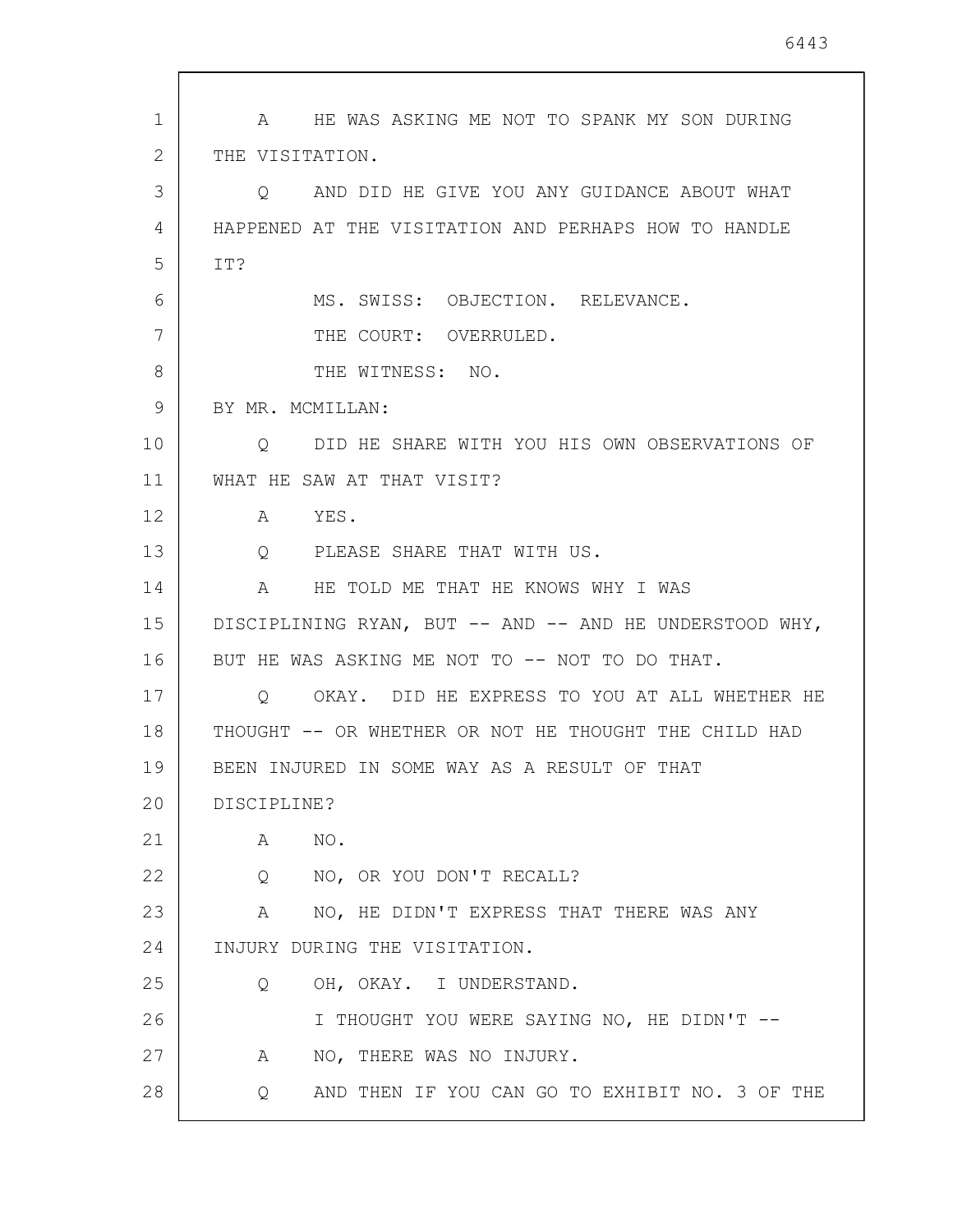| $\mathbf 1$ | SAME EXHIBIT, IT'S TRIAL EXHIBIT 1247 BUT INTERNAL      |
|-------------|---------------------------------------------------------|
| 2           | EXHIBIT NO. 3. IT WILL BE THE SEVENTH PAGE IN. AND      |
| 3           | THAT'S AN E-MAIL DATED APRIL 7, 2016, ALSO FROM         |
| 4           | MR. MARTINEZ.                                           |
| 5           | DO YOU RECALL THE INCIDENT THAT HE'S                    |
| 6           | REFERENCING HERE IN THIS APRIL 7, 2016, E-MAIL?         |
| 7           | A YES.                                                  |
| 8           | Q OKAY. TURN THE E-MAIL OVER.                           |
| 9           | SHARE WITH US WHAT YOU RECALL OF THAT                   |
| 10          | INCIDENT.                                               |
| 11          | WE WERE AT THE ARCADE, AND WE WERE HAVING A<br>A        |
| 12          | GREAT TIME. WE WENT TO THE STORE, KIND OF TO CLAIM      |
| 13          | PRIZES. AND WE WERE COMING OUT, AND ALL OF A SUDDEN,    |
| 14          | MY SON STARTS, RIGHT ON THE -- LIKE, AT THE EXIT, HE    |
| 15          | STARTS KICKING ME AND SCREAMING ALL THESE THINGS. AND   |
| 16          | THERE'S PEOPLE COMING BY, AND I'M TALKING TO HIM.       |
| 17          | I SAID, "HEY, YOU KNOW WHAT, LET'S TALK ON THE          |
| 18          | SIDE HERE, AND, YOU KNOW, YOU CAN'T BE HITTING, KICKING |
| 19          | $ME$ . $"$                                              |
| 20          | AND HE CONTINUES ON, AND HE'S SAYING ALL THESE          |
| 21          | THINGS, "MY DAD SAID THIS, AND I WANT TO GO TO JAIL,"   |
| 22          | ALL THIS STUFF.                                         |
| 23          | AND I WAS AFRAID AT THE MOMENT THAT HE WAS              |
| 24          | GOING TO HIT HIMSELF WITH THE BARS THAT ARE AROUND.     |
| 25          | AND I'M TALKING TO HIM; HE'S NOT LISTENING. AND JUST    |
| 26          | TO KIND OF GET HIS ATTENTION, I JUST WENT, LIKE, "LET'S |
| 27          | GO, PLEASE" I JUST PULLED HIM ASIDE AND TALKED TO HIM   |
| 28          | ON THE SIDE.                                            |

 $\overline{\phantom{a}}$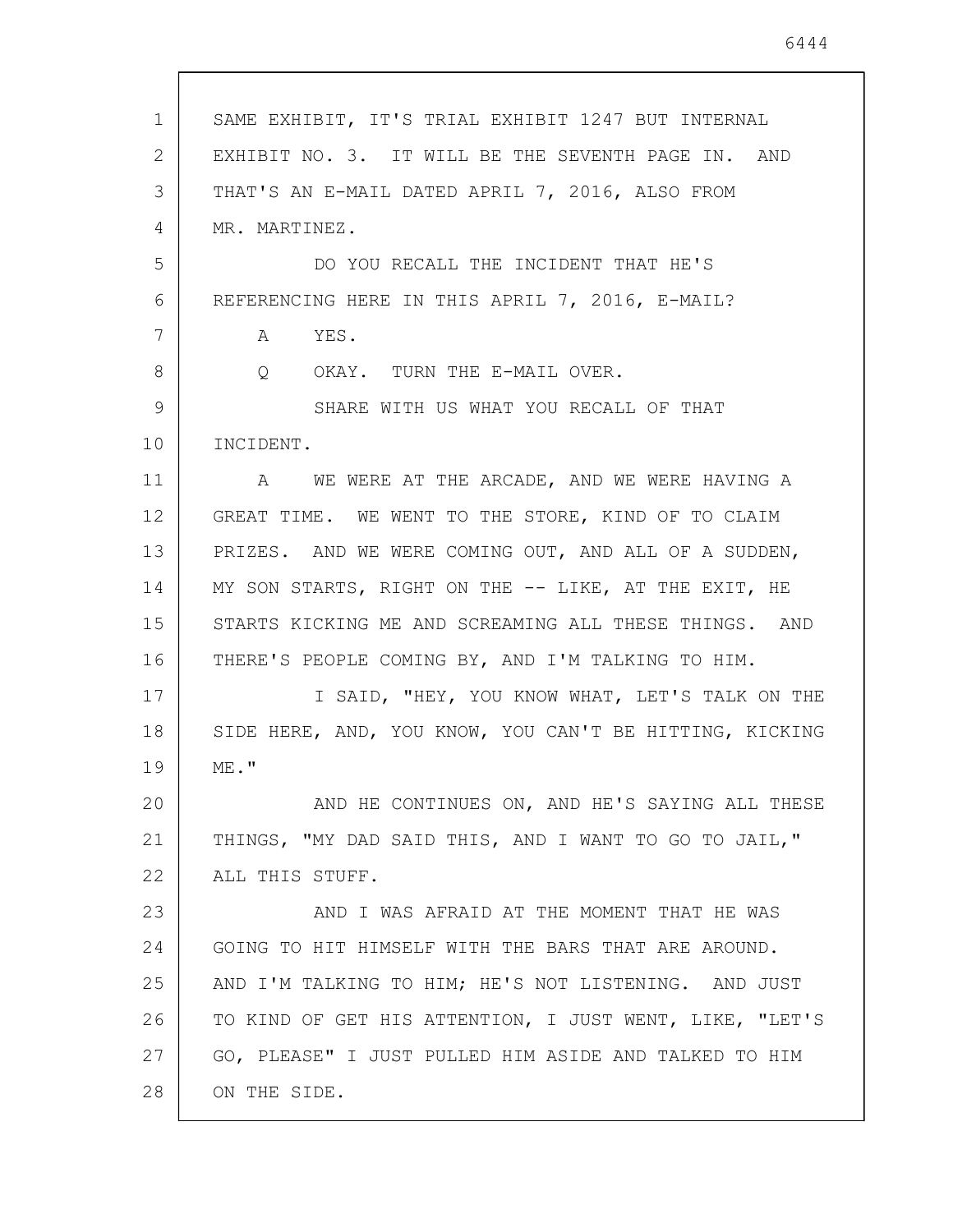1 2 3 4 5 6 7 8 9 10 11 12 13 14 15 16 17 18 19 20 21 22 23 24 25 26 27 28 AND THAT WAS THE INCIDENT. Q AND MR. MARTINEZ, DO YOU HAVE ANY UNDERSTANDING AS TO WHY IT WAS HE WROTE YOU THIS E-MAIL ON APRIL 7, 2016? MS. SWISS: OBJECTION. MISSTATES THE E-MAIL. MR. MCMILLAN: OH, ACTUALLY, I WITHDRAW THAT. BY MR. MCMILLAN: Q WHO IS MS. MONIQUE ARRENAS (PHONETIC)? A SHE WAS THE MONITOR FOR THAT VISIT. Q IN THAT E-MAIL THAT WE WERE JUST REFERENCING, IT WAS -- WAS -- IT WAS MS. ARRENAS THAT WROTE THE E-MAIL, AS FAR AS YOU KNOW? A YES, BOTH MS. ARRENAS, AND I RECEIVED ONE FROM MR. MARTINEZ AS WELL. Q ON THIS E-MAIL THAT MS. ARRENAS SENT, DO YOU HAVE ANY UNDERSTANDING AS TO WHY IT WAS SHE WAS WRITING THIS E-MAIL? A TO STATE WHAT HAPPENED DURING THE VISIT. Q AND THEN ON THE LOWER PART OF THE E-MAIL, THERE'S SOME COMMENTS ABOUT WHAT YOUR SON SAID. DO YOU HAVE ANY UNDERSTANDING AS TO WHY IT WAS THAT SHE WAS DETAILING THOSE COMMENTS? A YES. Q PLEASE SHARE. A AS WE WERE WALKING OUT AND HE WAS MAKING ALL THE STATEMENTS, WE WERE BOTH REALLY ALARMED. AND SHE TOLD ME, LIKE, "I'M ALARMED AT WHAT HE'S SAYING." AND I'M LIKE, "I GET IT." AND I WAS -- YOU

6445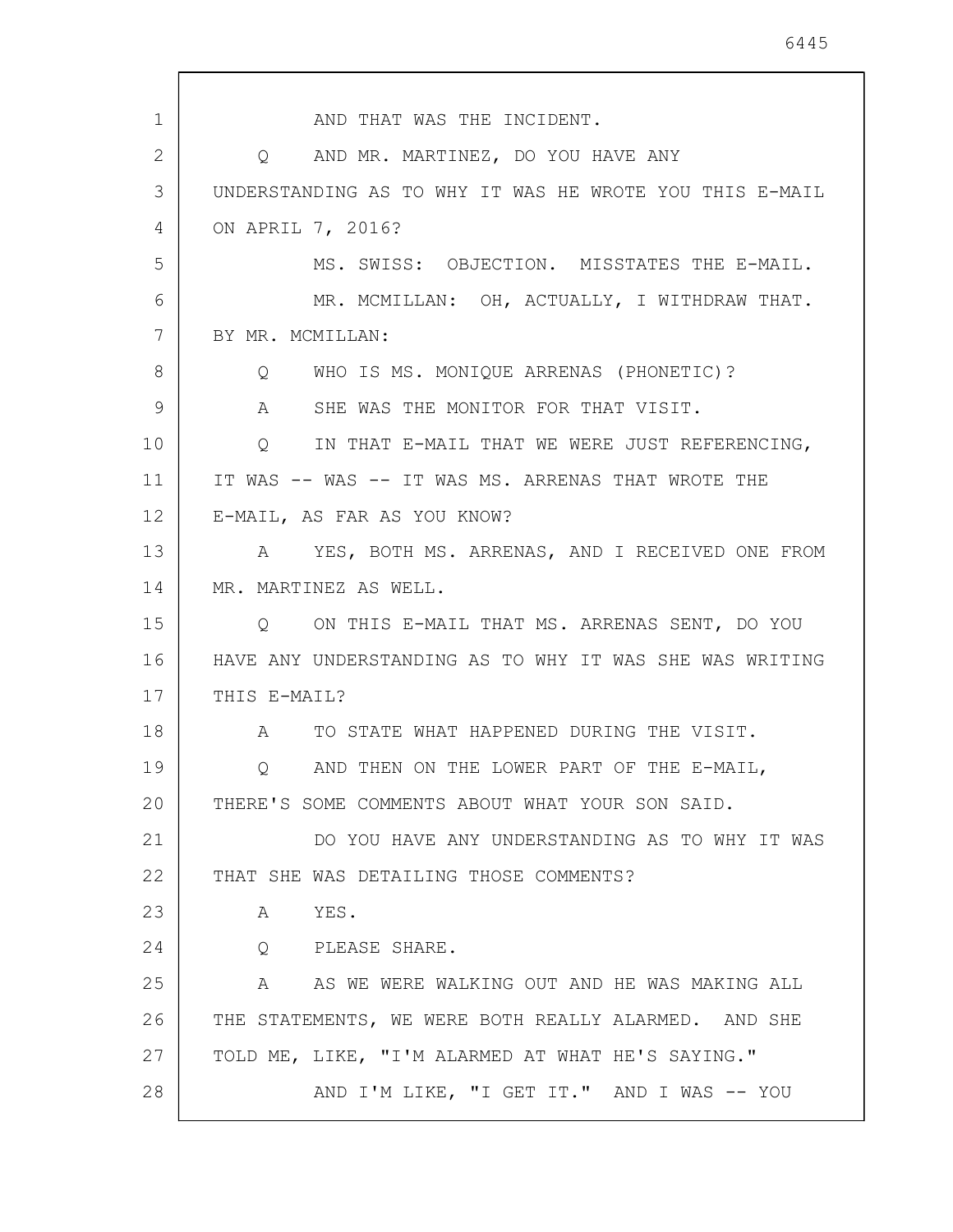| $\mathbf 1$    | KNOW, WE WERE BOTH TALKING TO MY SON AND TRYING TO, YOU |
|----------------|---------------------------------------------------------|
| $\overline{2}$ | KNOW, JUST CALM HIM DOWN A BIT.                         |
| 3              | Q AND THE END RESULT WAS YOU ENDED UP SPANKING          |
| 4              | YOUR SON AGAIN?                                         |
| 5              | A EARLIER.                                              |
| 6              | Q AT THAT VISIT?                                        |
| 7              | A YES.                                                  |
| 8              | Q OKAY. AND AS A RESULT OF THOSE TWO SPANKINGS,         |
| 9              | WHAT HAPPENED WITH RELATION TO CHILD SAFE VISITATIONS   |
| 10             | AND MR. MARTINEZ'S CONTINUED MONITORING OF YOUR VISITS? |
| 11             | A HE DECIDED NOT TO CONTINUE TO MONITOR MY              |
| 12             | VISITS.                                                 |
| 13             | THE COURT: MR. MCMILLAN, WE'RE GOING TO TAKE            |
| 14             | THE AFTERNOON RECESS AT THIS TIME, APPROXIMATELY        |
| 15             | 10 MINUTES.                                             |
| 16             | ALL JURORS, PLEASE REMEMBER THE ADMONITION.             |
| 17             | (JURY EXCUSED)                                          |
| 18             | (RECESS)                                                |
| 19             | THE COURT: ARE WE READY?                                |
| 20             | MS. SWISS: YES, YOUR HONOR.                             |
| 21             | THE COURT: LET'S GET THE JURORS IN, PLEASE.             |
| 22             | (JURY PRESENT)                                          |
| 23             | THE COURT: EVERYONE MAY BE SEATED. WE'RE ON             |
| 24             | THE RECORD. EVERYBODY IS PRESENT.                       |
| 25             | BEFORE WE GO AHEAD, I'VE NOTICED SOME OF OUR            |
| 26             | JURORS HAVE SWEATERS AND JACKETS TODAY. IT MAY BE A     |
| 27             | LITTLE BRISK IN THE COURTROOM. WE HAVE NO THERMOSTAT    |
| 28             | FOR THIS COURTROOM, SO IT SEEMS TO HAVE A MIND OF ITS   |

 $\overline{\phantom{a}}$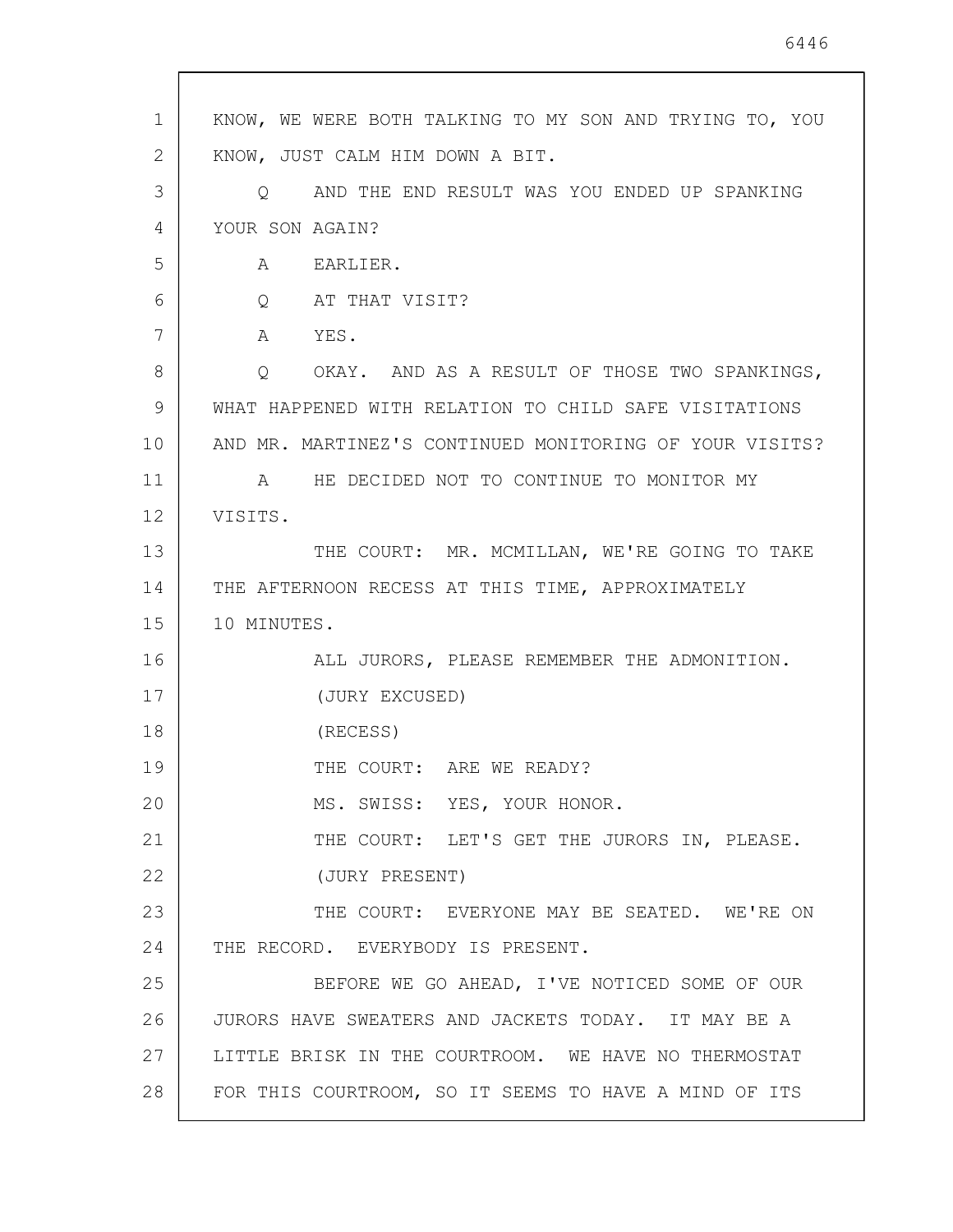| $\mathbf 1$ | OWN. AND I CAN TELL YOU THAT I HAPPENED TO BE IN HERE   |
|-------------|---------------------------------------------------------|
| 2           | THE ENTIRE LAST WEEKEND, SATURDAY, SUNDAY, AND MONDAY,  |
| 3           | AND IT WAS SO HOT IN HERE THAT I HAD TO MOVE TO ANOTHER |
| 4           | PART OF THE COURTHOUSE. AND THEN WE COME IN YESTERDAY,  |
| 5           | AND EVEN MORE SO TODAY, SOMEWHERE, WHATEVER CONTROLS -- |
| 6           | I DON'T THINK IT'S WHOEVER -- CONTROLS THE TEMPERATURE  |
| 7           | IN HERE HAS APPARENTLY HAD A CHANGE OF MIND. SO FOR     |
| 8           | THOSE OF YOU WHO NEED A SWEATER AND JACKET, GOOD        |
| 9           | THINKING. FOR THOSE OF YOU WHO DON'T HAVE ONE WITH      |
| 10          | YOU, I DON'T KNOW IF IT'LL BE ANY DIFFERENT TOMORROW,   |
| 11          | SO YOU MIGHT WANT TO BRING ONE.                         |
| 12          | ANYWAY, WE'RE READY TO GO AHEAD.                        |
| 13          | MR. MCMILLAN: THANK YOU, YOUR HONOR.                    |
| 14          | BY MR. MCMILLAN:                                        |
| 15          | Q GOING BACK FOR A MOMENT TO PAGE 7 OF                  |
| 16          | EXHIBIT 1247, MS. DUVAL, DO YOU RECALL -- AND JUST TURN |
| 17          | THAT OVER FOR A MINUTE.                                 |
| 18          | DO YOU RECALL THE THINGS YOUR SON WAS SAYING            |
| 19          | DURING THIS -- I DON'T EVEN KNOW WHAT TO CALL IT --     |
| 20          | MELTDOWN?                                               |
| 21          |                                                         |
|             | A FEW, YES.<br>A                                        |
| 22          | I'M SORRY?<br>Q                                         |
| 23          | A FEW, YES.<br>A                                        |
| 24          | YOU'VE REALLY GOT TO LEAN INTO THE MIKE.<br>Q           |
| 25          | A<br>I RECALL A FEW, YES.                               |
| 26          | OKAY. SHARE WITH US WHAT YOU DO RECALL.<br>Q            |
| 27          | HIM SAYING THAT HE WANTS TO GO TO JAIL, THAT<br>A       |

 $\overline{\phantom{a}}$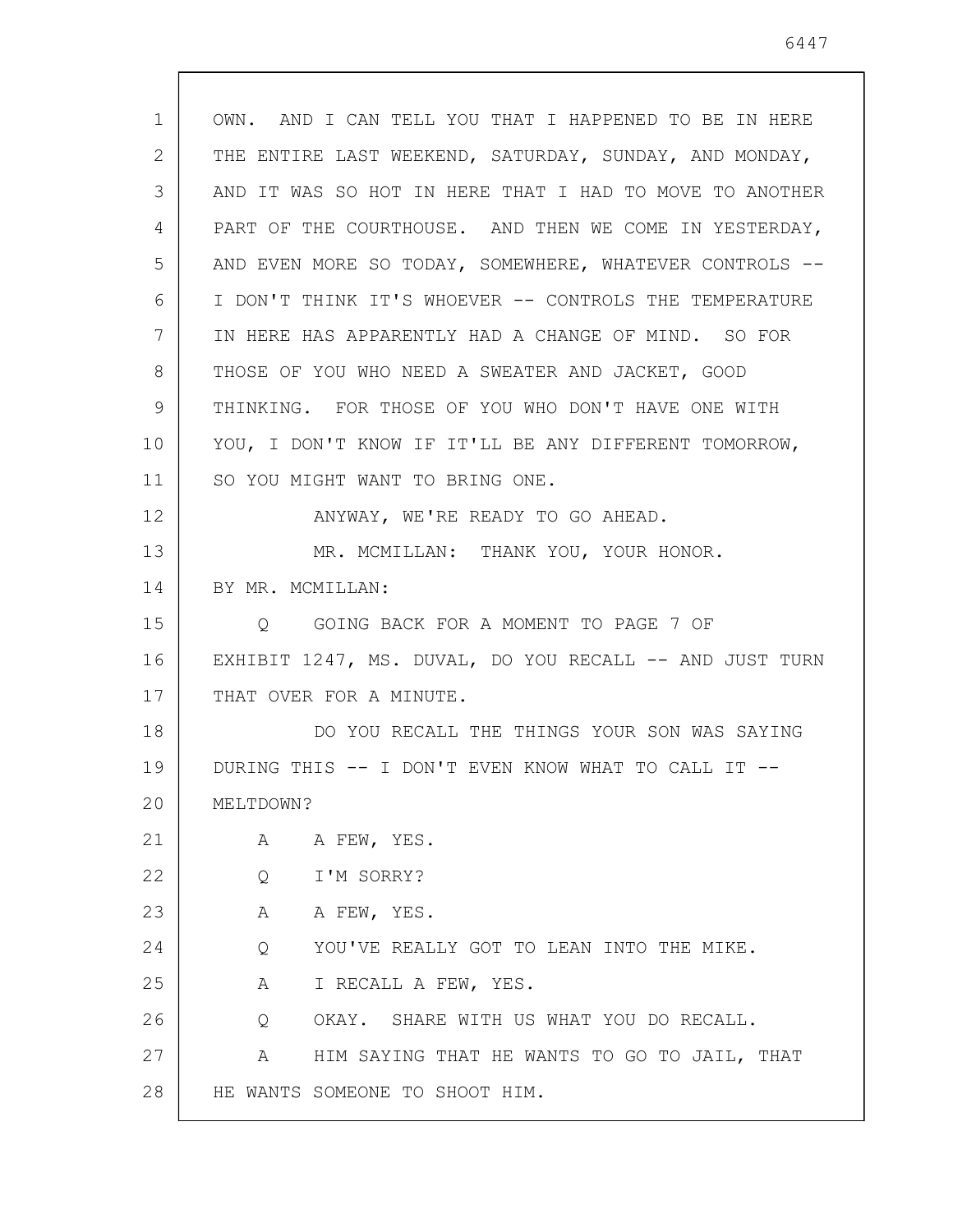| $\mathbf 1$ | IS THAT ALL YOU RECALL?<br>Q                                            |
|-------------|-------------------------------------------------------------------------|
| 2           | RIGHT NOW, YES.<br>A                                                    |
| 3           | OKAY. NOW I'D LIKE YOU TO TURN TO PAGE 7 OF<br>Q                        |
| 4           | EXHIBIT 1247, AND THE BOTTOM PORTION OF THAT E-MAIL,                    |
| 5           | JUST READ IT TO YOURSELF.                                               |
| 6           | OKAY.<br>A                                                              |
| 7           | DOES THAT REFRESH YOUR -- TURN IT BACK OVER.<br>$\overline{Q}$          |
| 8           | DOES THAT REFRESH YOUR RECOLLECTION AS TO SOME                          |
| 9           | OF THE OTHER THINGS THAT YOUR SON SAID THAT DAY?                        |
| 10          | YES.<br>A                                                               |
| 11          | Q<br>PLEASE SHARE.                                                      |
| 12          | THAT HE WANTS TO SIT IN JAIL WITHOUT WATER,<br>A                        |
| 13          | AND THAT HE HITS HIS STEPMOM.                                           |
| 14          | HOW DID THAT VISIT END?<br>$\circ$                                      |
| 15          | I TALKED TO HIM, I TALKED ABOUT THE IMPORTANCE<br>Α                     |
| 16          | OF NOT HITTING MAMA, I TRIED TO CALM HIM DOWN AND                       |
| 17          | ASSURE HIM THAT I LOVE HIM, AND THAT IF IT IS UP TO ME,                 |
| 18          | HE'LL NEVER SIT IN JAIL.                                                |
| 19          | ALL RIGHT. GOING TO EXHIBIT NO. 1248.<br>$Q \left( \frac{1}{2} \right)$ |
| 20          | ALL RIGHT. ARE YOU AT EXHIBIT NO. 1248?                                 |
| 21          | YES.<br>A                                                               |
| 22          | Q WHO IS SHIRLEY DOUGLASS?                                              |
| 23          | A SHIRLEY DOUGLASS IS THE OWNER OF A MONITORING                         |
| 24          | AGENCY BY THE NAME OF DOUGLASS AND ASSOCIATES.                          |
| 25          | NOW, DO YOU RECALL A LITTLE BIT EARLIER IN THE<br>$\circ$               |
| 26          | DAY, MS. SWISS EXAMINED YOU REGARDING SOME SORT OF                      |
| 27          | FALLING OUT OR DISPUTE THAT YOU HAD WITH MS. DOUGLASS?                  |
| 28          | YES.<br>A                                                               |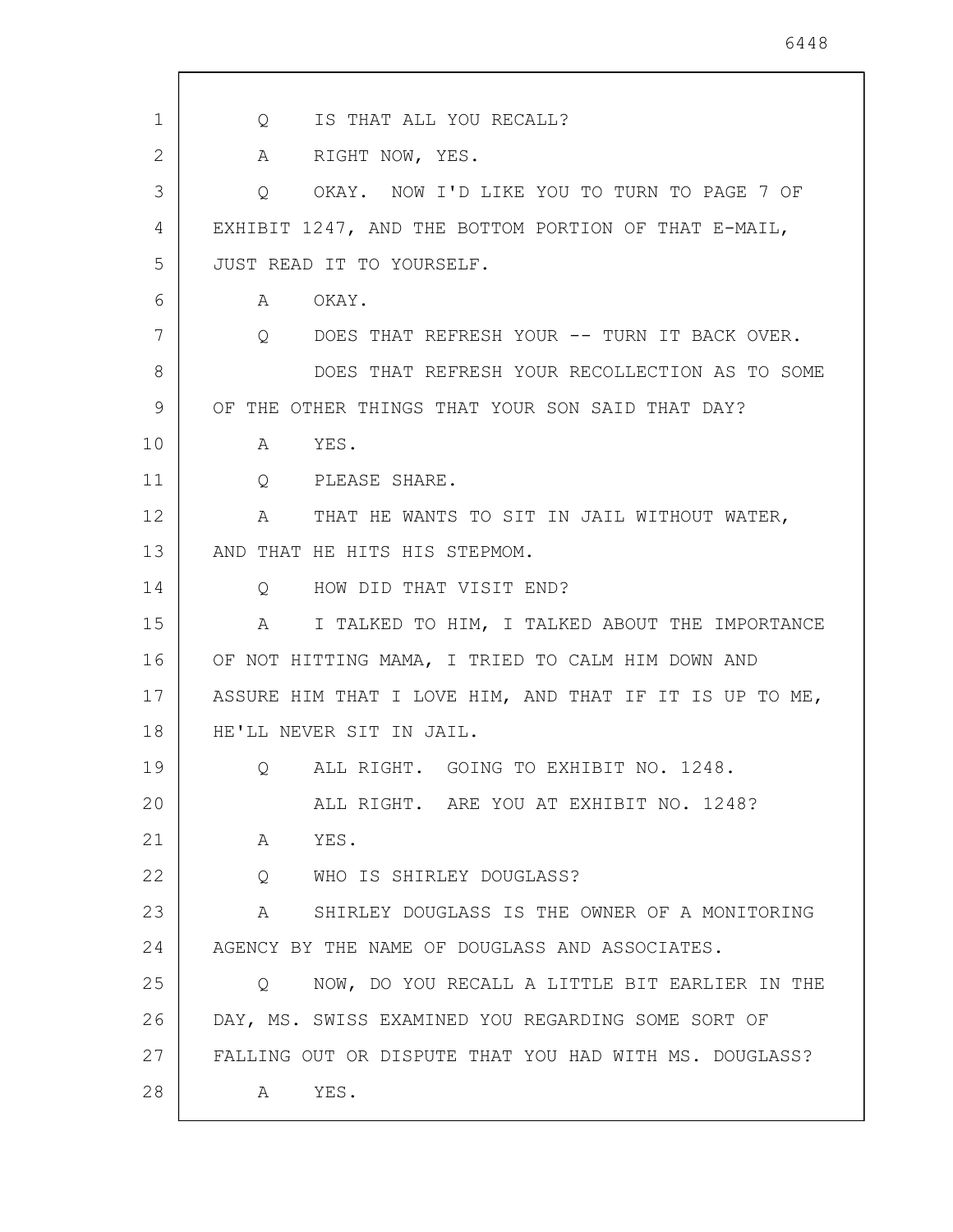| 1  | CAN YOU SHARE WITH US WHAT THAT WAS ALL ABOUT?<br>Q     |
|----|---------------------------------------------------------|
| 2  | YES. THROUGHOUT THE TIME THAT MS. DOUGLASS<br>A         |
| 3  | PROVIDED US SERVICES, THERE WERE OFTEN TIMES -- THERE   |
| 4  | WERE TIMES THAT I ASKED FOR REPORTS, LIKE ACTIVITY      |
| 5  | REPORTS OR DECLARATIONS, AND THERE WERE DISCLOSURES,    |
| 6  | LIKE BY MY SON, THAT WERE NOT INCLUDED. AND IN THIS --  |
| 7  | IN THIS PARTICULAR TIME, WHEN I ASKED THE MONITOR, WHO  |
| 8  | HAD BEEN AT EVERY ONE OF THESE VISITS, I SAID, "WELL,   |
| 9  | THE DISCLOSURES THAT -- THE DISCLOSURES, WHY ARE THEY   |
| 10 | NOT IN HERE? BECAUSE I WOULD LIKE TO BRING IT UP TO     |
| 11 | THE COURT. IT'S IMPORTANT."                             |
| 12 | AND SHE SAYS, "WELL, I HAD IT. SHIRLEY TOOK             |
| 13 | IT OUT."                                                |
| 14 | AND VERY POLITELY, RESPECTFULLY, I CALLED               |
| 15 | SHIRLEY DOUGLASS. AND I SAID, "WELL, WHY DID YOU TAKE   |
| 16 | THAT OUT?"                                              |
| 17 | AND SHE SAYS, "NO, I ONLY FIXED THE GRAMMAR.            |
| 18 | I DIDN'T TAKE ANYTHING OUT."                            |
| 19 | I WENT BACK TO THE MONITOR. THE MONITOR GAVE            |
| 20 | ME AN UNSIGNED COPY AND A SIGNED COPY AND THE COPY THAT |
| 21 | MS. DOUGLASS HAD EDITED. AND BETWEEN THE THREE COPIES,  |
| 22 | THE ONE THAT DIDN'T HAVE THE DISCLOSURES WERE THE ONE   |
| 23 | MS. DOUGLASS EDITED. AND I HAD A PROBLEM WITH THAT.     |
| 24 | O WHY DID YOU HAVE A PROBLEM WITH THAT?                 |
| 25 | MS. SWISS: OBJECTION. RELEVANCE.                        |
| 26 | THE COURT: SUSTAINED.                                   |
| 27 | BY MR. MCMILLAN:                                        |
| 28 | LET ME BACK UP A LITTLE BIT.<br>$\circ$                 |
|    |                                                         |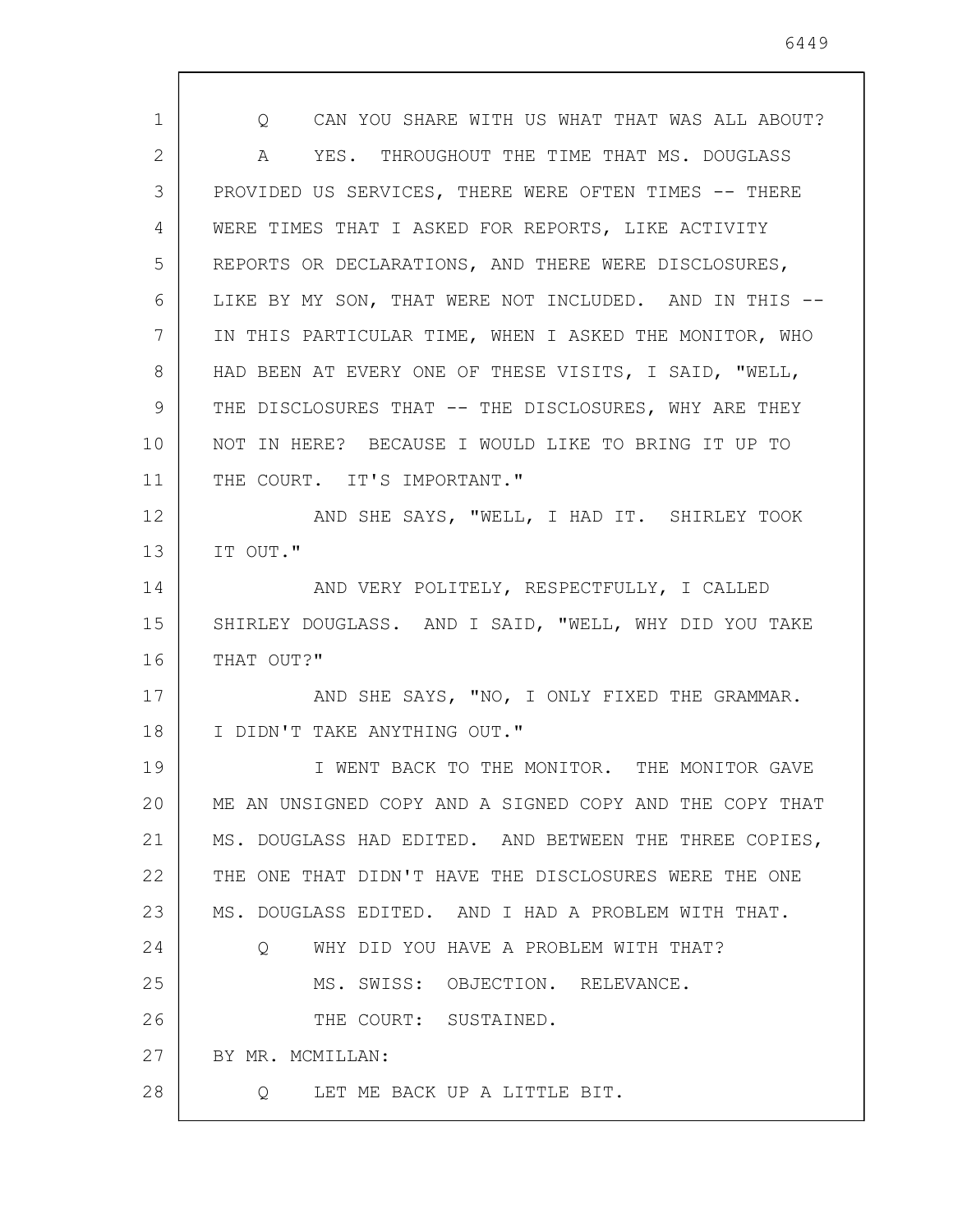| 1  | WHEN YOU TALK ABOUT THIS DISPUTE OVER THE                  |
|----|------------------------------------------------------------|
| 2  | DISCLOSURES BEING INCLUDED OR NOT INCLUDED IN THE          |
| 3  | REPORT, WAS THAT WHAT CAUSED THIS FRICTION BETWEEN YOU     |
| 4  | AND MS. DOUGLASS?                                          |
| 5  | MS. SWISS: OBJECTION. LEADING.                             |
| 6  | THE COURT: SUSTAINED.                                      |
| 7  | BY MR. MCMILLAN:                                           |
| 8  | WHAT WAS THE ROOT CAUSE OF THE FRICTION<br>Q               |
| 9  | BETWEEN YOU AND MS. DOUGLASS?                              |
| 10 | THE DENIAL --<br>A                                         |
| 11 | MS. SWISS: OBJECTION. ASKED AND ANSWERED.                  |
| 12 | THE COURT: OVERRULED. GO AHEAD.                            |
| 13 | THE WITNESS: THE DENIAL THAT SHE DIDN'T TAKE               |
| 14 | THE STATEMENTS MY SON HAD MADE OUT.                        |
| 15 | BY MR. MCMILLAN:                                           |
| 16 | WHAT STATEMENTS HAD YOUR SON MADE?<br>$\circ$              |
| 17 | $\mathcal{A}$<br>THINGS HE HAD HEARD FROM DIFFERENT PEOPLE |
| 18 | WITHIN, YOU KNOW, THE FAMILY. AND I -- THERE WAS JUST      |
| 19 | DIFFERENT STATEMENTS THAT WERE MADE                        |
| 20 | O GIVE US AN EXAMPLE. DO YOU REMEMBER WHAT                 |
| 21 | SORTS OF DIFFERENT STATEMENTS?                             |
| 22 | A I DON'T RECALL RIGHT NOW, BUT IT WAS NEGATIVE            |
| 23 | STATEMENTS TOWARDS ME, DISPARAGING ME IN FRONT OF MY       |
| 24 | SON.                                                       |
| 25 | Q OKAY. GOING ON TO EXHIBIT NO. 53, THAT WAS               |
| 26 | YOUR OPEN LETTER TO MS. SCHEELE. MS. SWISS SPOKE WITH      |
| 27 | YOU A LITTLE BIT ABOUT THAT EARLIER IN THE DAY.            |
| 28 | DO YOU RECALL THAT?                                        |
|    |                                                            |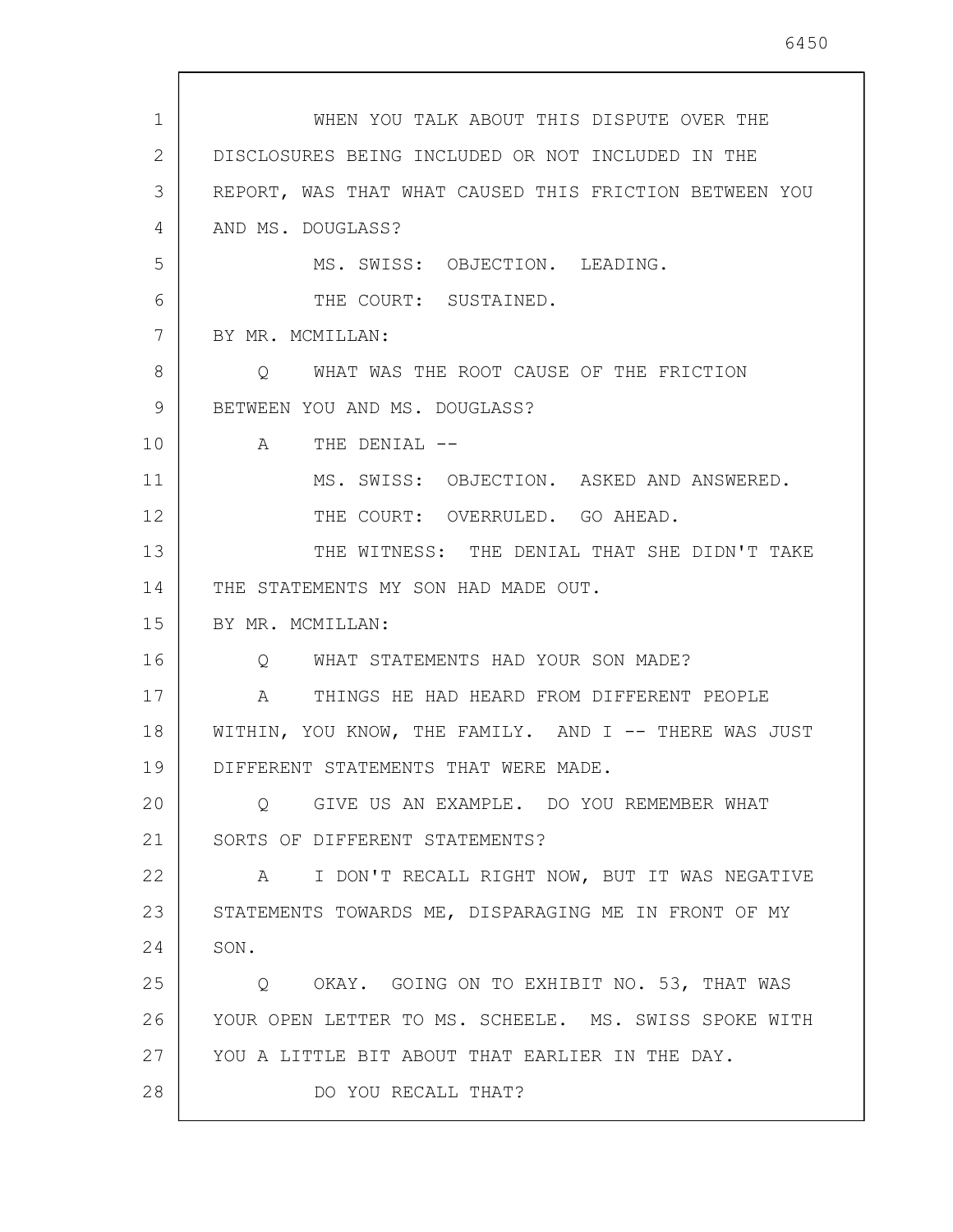| $\mathbf{1}$ | A YES.                                                |
|--------------|-------------------------------------------------------|
| 2            | Q AND I THINK THAT SHE TALKED TO YOU ABOUT A          |
| 3            | COUPLE PARAGRAPHS OF THAT LETTER.                     |
| 4            | DO YOU REMEMBER THAT?                                 |
| 5            | A<br>YES.                                             |
| 6            | Q I'LL ASK YOU SOMETHING SHE DIDN'T ASK YOU           |
| 7            | ABOUT.                                                |
| 8            | WHY WAS IT THAT YOU WERE SENDING MS. SCHEELE          |
| 9            | THIS OPEN LETTER?                                     |
| 10           | MS. SWISS: OBJECTION. OUTSIDE THE SCOPE.              |
| 11           | THE COURT: OVERRULED.                                 |
| 12           | THE WITNESS: I SENT HER THE LETTER BECAUSE I          |
| 13           | FELT SHE WAS PLAYING GAMES WITH ME IN REGARDS TO      |
| 14           | MEDICAL RECORDS.                                      |
| 15           | BY MR. MCMILLAN:                                      |
| 16           | Q WHAT DO YOU MEAN, "PLAYING GAMES WITH YOU IN        |
| 17           | REGARDS TO THE MEDICAL RECORDS"?                      |
| 18           | A<br>I HAD ASKED HER ABOUT CERTAIN TESTS AND          |
| 19           | CERTAIN MEDICAL RECORDS, HOW I COULD HAVE ACCESS TO.  |
| 20           | BECAUSE AT THE TIME I WAS UNDER THE IMPRESSION THAT I |
| 21           | COULDN'T HAVE ANY ACCESS. AND SHE KEPT SAYING "OH,    |
| 22           | DR. EGGE SAID THIS, DR. EGGE SAID THAT."              |
| 23           | AND I SAID, "OKAY, WELL, LET ME CALL                  |
| 24           | DR. EGGE." I PAGED DR. EGGE. I TALKED TO DR. EGGE.    |
| 25           | AND DR. EGGE IS TELLING ME SOMETHING COMPLETELY       |
| 26           | DIFFERENT THAN WHAT MS. SCHEELE IS TELLING ME.        |
| 27           | SO AT THE TIME, I THOUGHT, "WELL, LET'S WRITE         |
| 28           | YOU BOTH A LETTER, AND LET'S FIGURE OUT WHAT IS THE   |
|              |                                                       |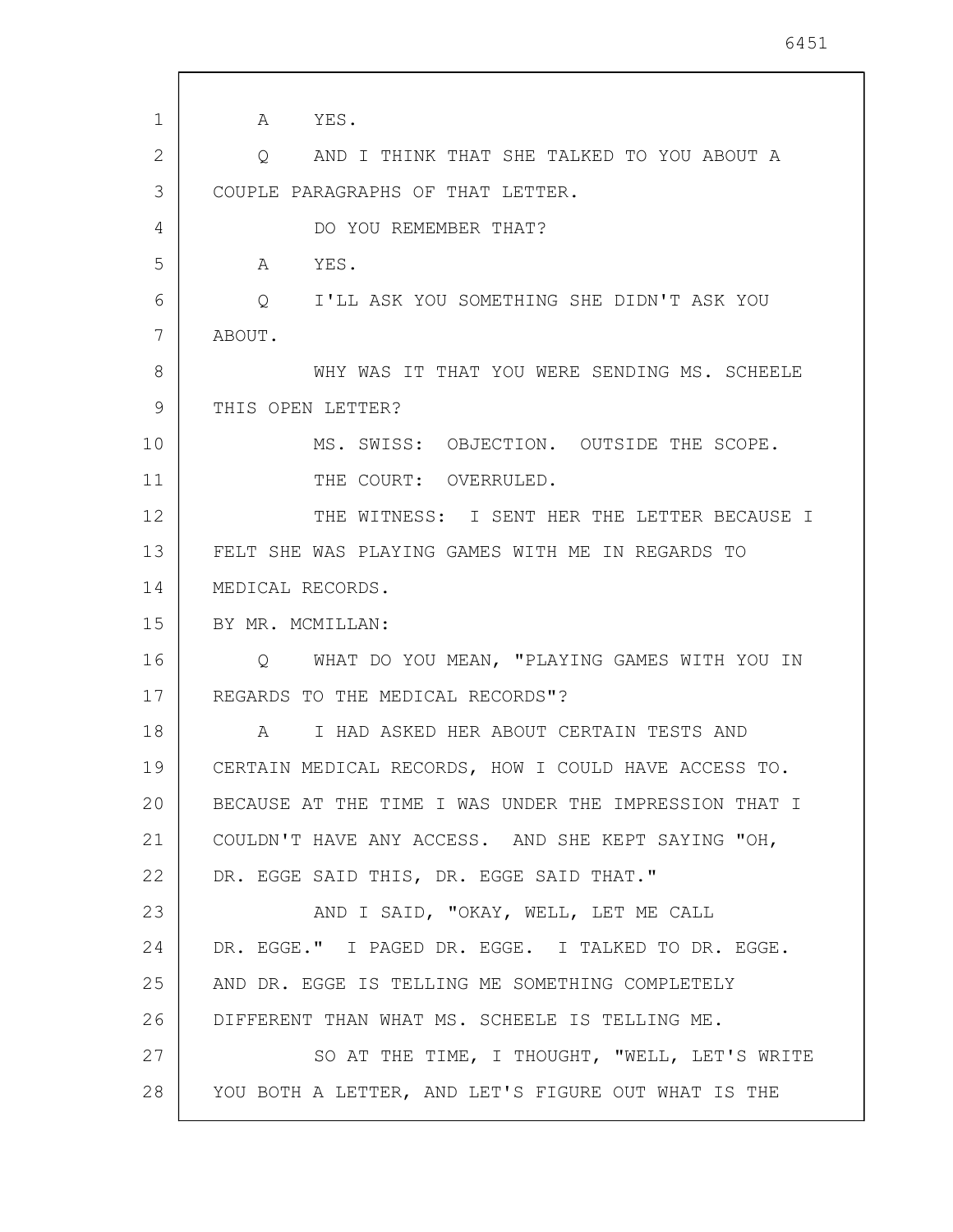1 2 3 4 5 6 7 8 9 10 11 12 13 14 15 16 17 18 19 20 21 22 23 24 25 26 27 28 TRUTH HERE." SO THAT'S WHAT PROMPTED ME TO WRITE THE LETTER. Q AND WHEN WAS IT THAT YOU WROTE THIS LETTER, THIS OPEN LETTER TO MS. SCHEELE? A IT WAS BACK IN APRIL OF 2010. Q UP UNTIL APRIL 2010, HAD YOU BEEN ABLE TO GET A COMPLETE SET OF MEDICAL RECORDS? MS. SWISS: OBJECTION. OUTSIDE THE SCOPE. THE COURT: SUSTAINED. BY MR. MCMILLAN: Q WELL, MS. SWISS SPOKE WITH YOU THIS MORNING ABOUT DRS. NIESEN AND LOTT AND HOW THEY TESTIFIED TO SOME EXTENT IN YOUR JUVENILE TRIAL. DO YOU REMEMBER THAT? A YES. Q AND YOU'D ACTUALLY GIVEN AN ANSWER -- LET ME SEE IF I CAN FIND IT. IT WAS SOMETHING ALONG THE LINES OF "NOT COMPLETELY," IN REFERENCE TO THE TESTIMONY. DO YOU REMEMBER THAT LINE OF INQUIRY FROM THIS MORNING? A YES. Q WHAT DID YOU MEAN BY THAT, WHEN YOU TOLD MS. SWISS THAT DRS. LOTT AND NIESEN WEREN'T ABLE TO TESTIFY COMPLETELY ABOUT THEIR OPINIONS? A BECAUSE DURING THE DEPENDENCY HEARINGS WHERE BOTH EXPERTS WERE TESTIFYING, THE COUNTY SAID THAT THE DOCTORS DIDN'T HAVE THE COMPLETE MEDICAL RECORDS. AND GIVEN THAT -- WELL, TWO MONTHS BEFORE, I'M HAVING THIS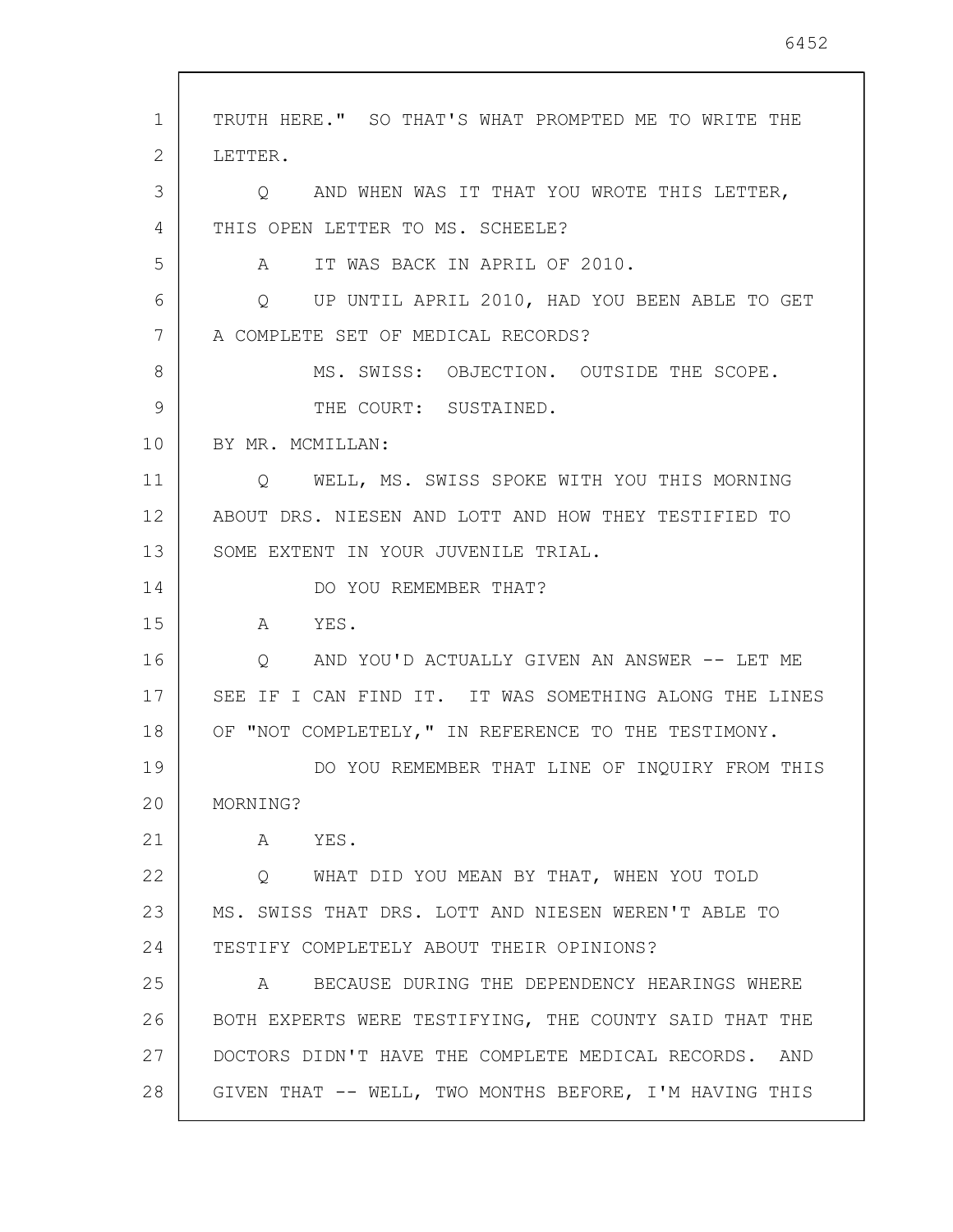1 2 3 4 5 6 7 8 9 10 11 12 13 14 15 16 17 18 19 20 21 22 23 24 25 26 27 28 ISSUE ABOUT DO WE HAVE THE COMPLETE MEDICAL RECORDS? ARE THESE ALL THE MEDICAL RECORDS? AND THEN, A VISIT BEFORE, MS. SCHEELE IS ACCUSING ME OF NOT -- PURPOSELY NOT GIVING THE EXPERTS THE COMPLETE MEDICAL RECORDS. IT WAS JUST FRUSTRATING ALL AROUND. AND SO THE COURT FOUND THAT MAYBE THE EXPERTS DIDN'T HAVE ALL THE MEDICAL RECORDS. Q TO YOUR KNOWLEDGE, WERE YOU EVER ABLE TO OBTAIN ALL OF THE MEDICAL RECORDS FOR YOUR SON DURING THE PERIOD FROM NOVEMBER 3RD, 2009, THROUGH AUGUST 9TH, 2010? MS. SWISS: OBJECTION. FOUNDATION. SPECULATION. OUTSIDE THE SCOPE. THE COURT: SPECULATION AND OUTSIDE THE SCOPE ARE SUSTAINED. BY MR. MCMILLAN: O WAS THERE ANYBODY -- WELL. ALL RIGHT. GOING TO EXHIBIT NO. 49, THAT'S THE EXHIBIT LIST FROM YOUR JUVENILE DEPENDENCY CASE YOU SPOKE TO MS. SWISS ABOUT EARLIER IN THE DAY TODAY. DO YOU RECALL THAT? A I DO. I DON'T HAVE IT IN FRONT OF ME. Q YOU MAY NOT NEED IT. WE'LL SEE. DO YOU RECALL TALKING WITH US ABOUT A -- I GUESS IT'S EXHIBIT A, WHICH WAS A TELEPHONE MESSAGE REGARDING A CONVERSATION WITH MOTHER. DO YOU RECALL MS. SWISS TALKING TO YOU ABOUT THAT THIS MORNING? A YES, I RECALL THAT.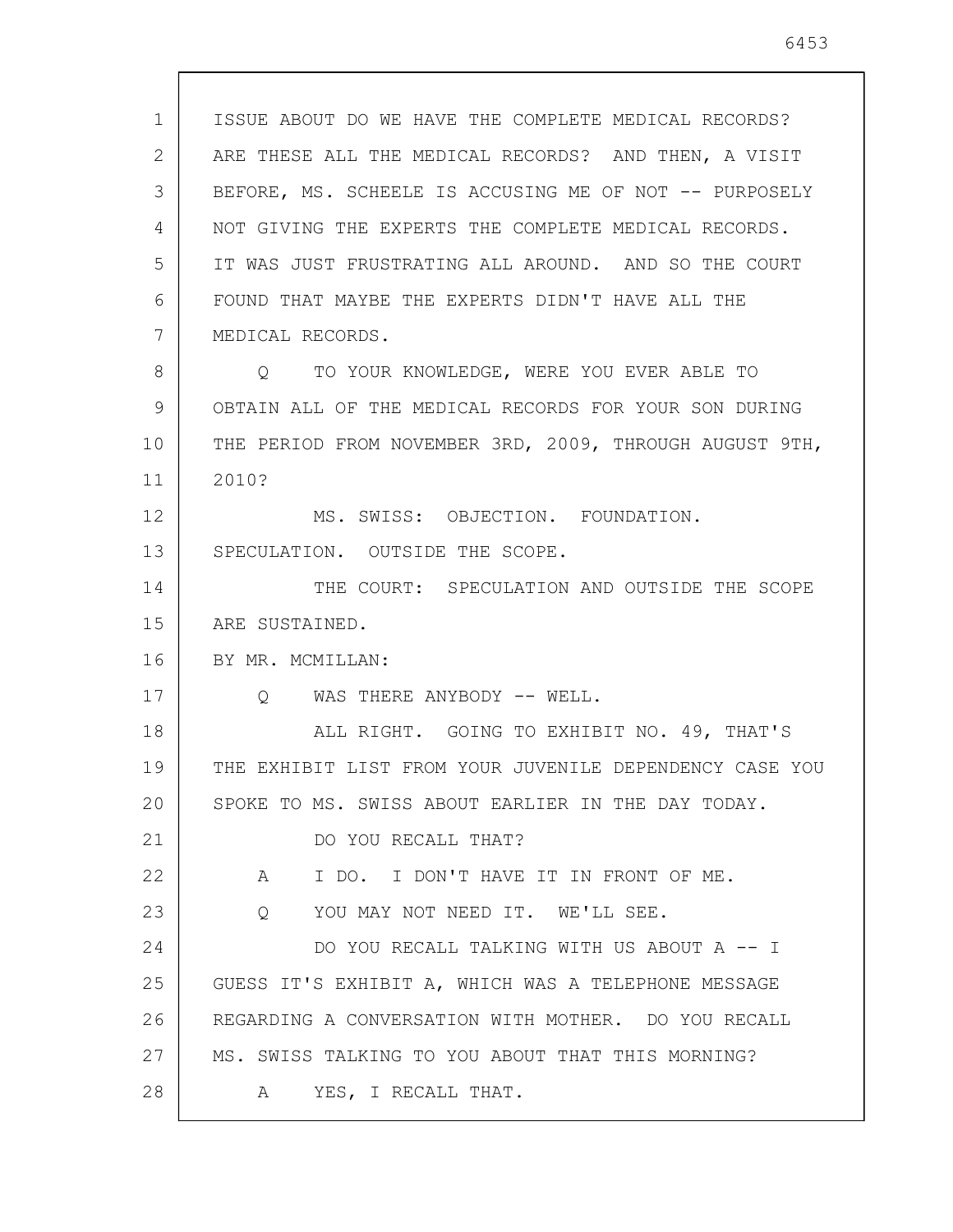| 1  | OKAY. WITHOUT LOOKING AT THE DOCUMENT, DO YOU<br>$\circ$ |
|----|----------------------------------------------------------|
| 2  | RECALL WHAT THE CONTEXT OF THAT TELEPHONE MESSAGE WAS?   |
| 3  | YES.<br>A                                                |
| 4  | CAN YOU SHARE THAT WITH US.<br>Q                         |
| 5  | IT WAS REGARDING SETTING UP AN APPOINTMENT FOR<br>A      |
| 6  | OCCUPATIONAL SERVICES AT A -- PCDA.                      |
| 7  | WHAT IS PCDA?<br>Q                                       |
| 8  | PASADENA CHILD DEVELOPMENT ASSOCIATES.<br>A              |
| 9  | AND WHAT WAS THE NATURE OF THE PHONE MESSAGE<br>$\circ$  |
| 10 | THAT SHE WAS LEAVING YOU?                                |
| 11 | IT WAS REGARDING SCHEDULING. I DON'T RECALL<br>A         |
| 12 | ALL THE -- BUT IT WAS REGARDING SCHEDULING THE           |
| 13 | APPOINTMENT FOR RYAN TO SEE                              |
| 14 | WHO WAS SCHEDULING THE APPOINTMENT, IF YOU<br>$\circ$    |
| 15 | RECALL? WAS IT YOU OR DR. YIM OR SOMEBODY ELSE?          |
| 16 | I DON'T RECALL.<br>$\mathbb A$                           |
| 17 | OKAY. I'LL GO AHEAD AND -- LET'S TURN TO<br>$\circ$      |
| 18 | EXHIBIT NO. 49.                                          |
| 19 | AND I'LL ASK YOU TO JUST READ THAT TO YOURSELF           |
| 20 | WHILE I'M WALKING BACK.                                  |
| 21 | OKAY.<br>A                                               |
| 22 | DOES THAT REFRESH YOUR RECOLLECTION AS TO WHAT<br>O      |
| 23 | WAS GOING ON WITH RESPECT TO SETTING THIS APPOINTMENT    |
| 24 | WITH PCDA?                                               |
| 25 | YES.<br>A                                                |
| 26 | OKAY. CAN YOU PLEASE SHARE WITH US YOUR<br>$\circ$       |
| 27 | REFRESHED RECOLLECTION?                                  |
|    |                                                          |

 $\sqrt{ }$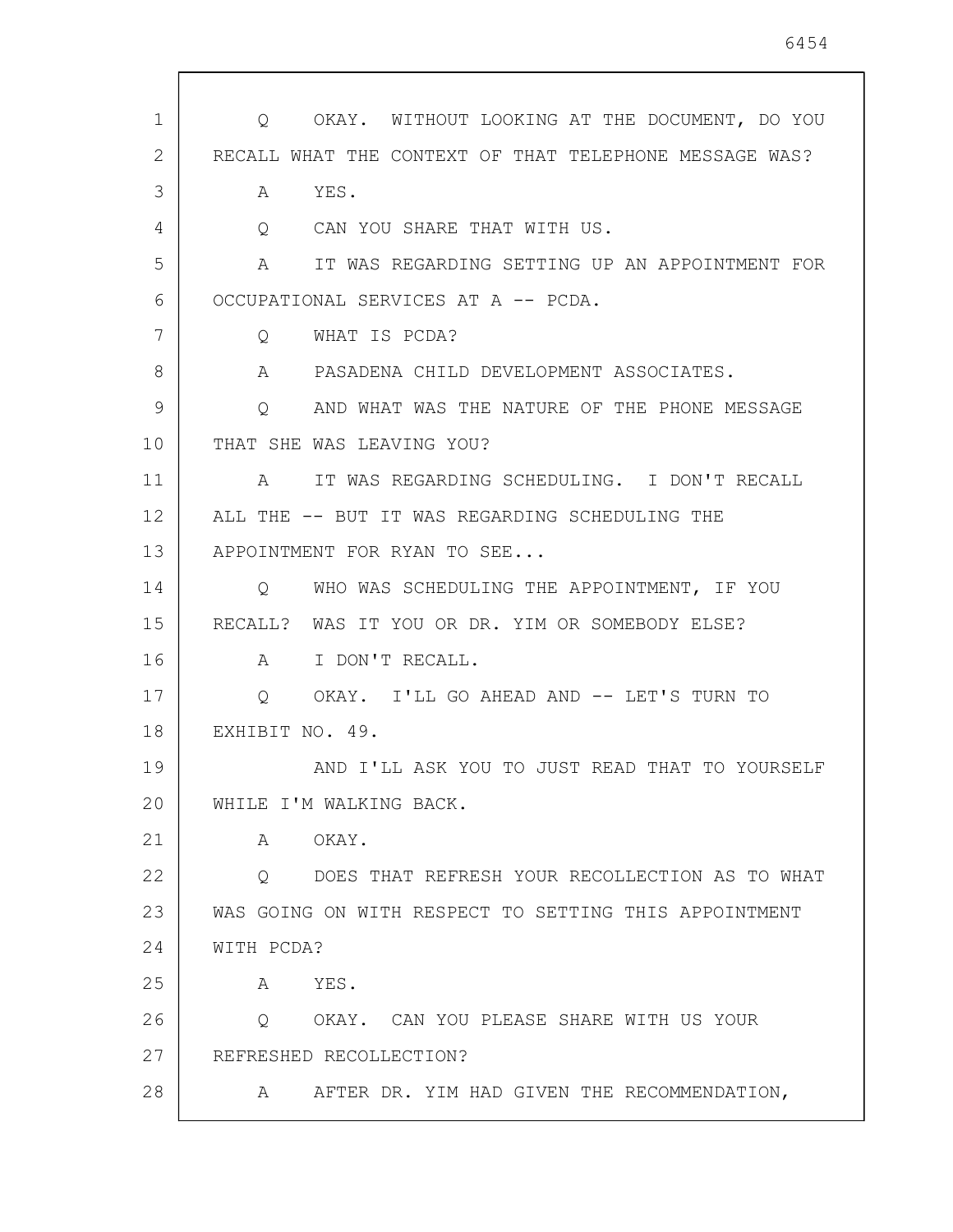| $\mathbf{1}$ | SHE TOLD ME SHE WOULD TRY TO CALL. SO THAT'S WHAT SHE   |
|--------------|---------------------------------------------------------|
| 2            | DID. AND THEN SHE LEFT SEVERAL MESSAGES, AND SHE        |
| 3            | CALLED ME BACK TO SAY THAT SHE WAS ABLE TO GET IN TOUCH |
| 4            | WITH THEM, LEFT THEM MY INFORMATION, AND SHE WAS        |
| 5            | ADVISING ME THAT THEY WOULD BE CALLING ME BACK. AND IN  |
| 6            | CASE THAT THEY DIDN'T, SHE WOULD RECOMMEND REGIONAL     |
| 7            | CENTER INSTEAD. AND THAT WAS THE CONTENT OF THAT        |
| 8            | CONVERSATION.                                           |
| 9            | Q AND WERE YOU EVENTUALLY ABLE TO GO INTO PCDA?         |
| 10           | A I WAS --                                              |
| 11           | MS. SWISS: OBJECTION. LEADING. RELEVANCE.               |
| 12           | THE COURT: OVERRULED.                                   |
| 13           | THE WITNESS: I RECEIVED THAT CALL FROM THEM,            |
| 14           | I SPOKE TO THE COORDINATOR THERE, AND THEY WERE READY   |
| 15           | TO GIVE US APPOINTMENTS THERE.                          |
| 16           | BY MR. MCMILLAN:                                        |
| 17           | Q WELL, DID YOU GET AN APPOINTMENT?                     |
| 18           | A<br>I DID.                                             |
| 19           | DID YOU GO TO THE APPOINTMENT?<br>$Q \qquad \qquad$     |
| 20           | NO.<br>A                                                |
| 21           | Q<br>WHY NOT?                                           |
| 22           | A<br>BECAUSE WHEN I COMMUNICATED TO RYAN MILLS THAT     |
| 23           | I HAD AN APPOINTMENT, HE DID NOT CONSENT TO THE         |
| 24           | APPOINTMENT.                                            |
| 25           | MR. MCMILLAN: ALL RIGHT. YOUR HONOR, I                  |
| 26           | BELIEVE THAT IS IT.                                     |
| 27           | THE COURT: DO YOU HAVE ANYTHING FURTHER,                |
| 28           | MS. SWISS?                                              |
|              |                                                         |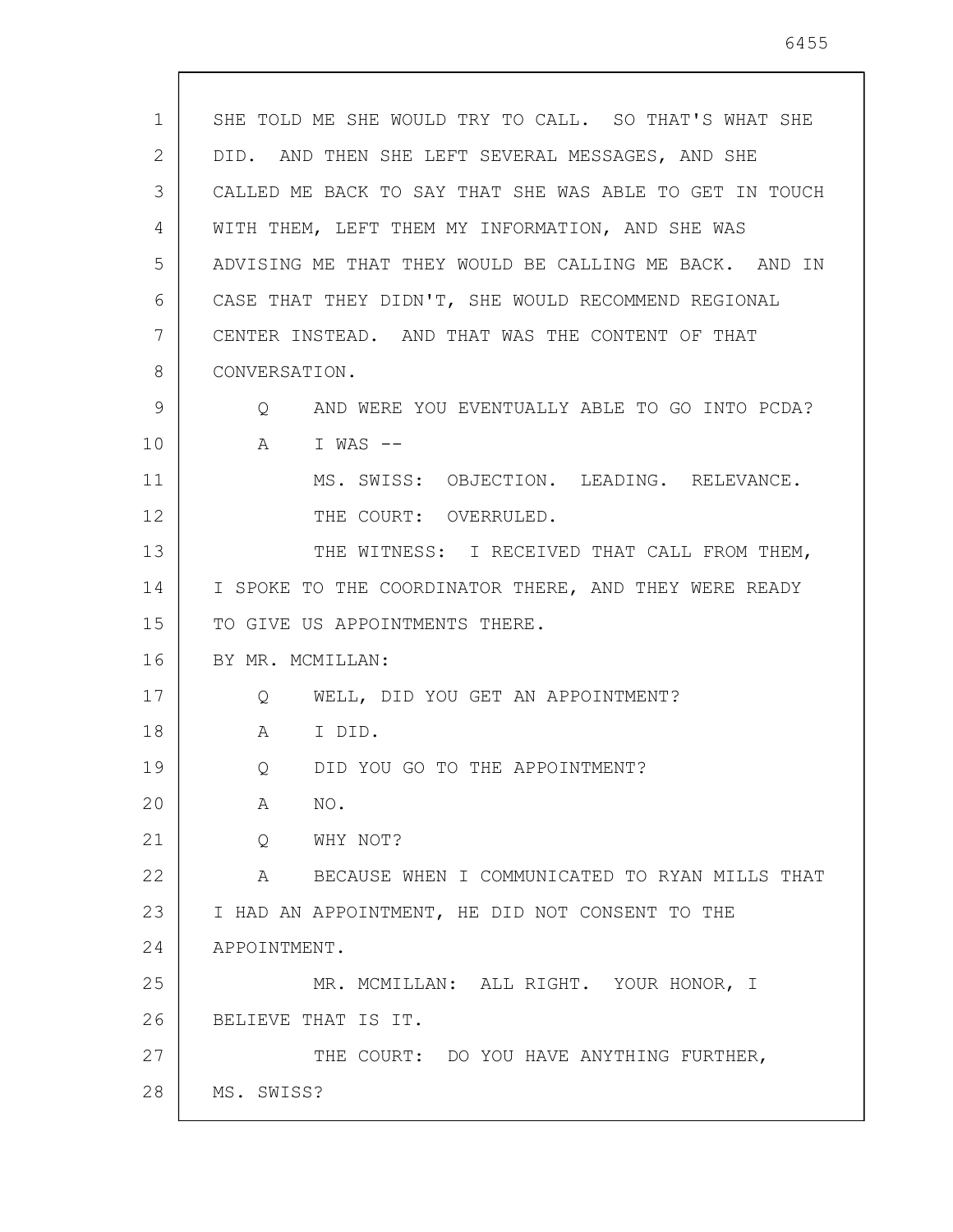| 1  | MS. SWISS: VERY BRIEFLY.                               |
|----|--------------------------------------------------------|
| 2  | THE COURT: ALL RIGHT.                                  |
| 3  |                                                        |
| 4  | RECROSS-EXAMINATION                                    |
| 5  | BY MS. SWISS:                                          |
| 6  | Q MS. DUVAL, EARLIER YOU TESTIFIED THAT YOUR           |
| 7  | RECOLLECTION OF THE JURISDICTION/DISPOSITION REPORT    |
| 8  | THAT WAS FILED BY DCFS ON JANUARY 4, 2010, RECOMMENDED |
| 9  | THAT ONLY YOU RECEIVE A 730 EVALUATION.                |
| 10 | DO YOU REMEMBER THAT TESTIMONY?                        |
| 11 | YES.<br>$\mathbb A$                                    |
| 12 | Q I'D LIKE TO SHOW YOU EXHIBIT 24, BATES-STAMPED       |
| 13 | 468.                                                   |
| 14 | MS. SWISS: AND, YOUR HONOR, THIS IS AN                 |
| 15 | EXHIBIT THAT HAS BEEN RECEIVED INTO EVIDENCE. I'D LIKE |
| 16 | PERMISSION TO PUT THE PAGE ON THE ELMO.                |
| 17 | THE COURT: YES.                                        |
| 18 | BY MS. SWISS:                                          |
| 19 | Q MS. DUVAL, CAN YOU SEE THE SCREEN OKAY?              |
| 20 | YES.<br>A                                              |
| 21 | AND CAN YOU TAKE A LOOK AT NO. 9 THERE?<br>Q           |
| 22 | YES.<br>A                                              |
| 23 | DOES THAT REFRESH YOUR RECOLLECTION, NO. 9,<br>$\circ$ |
| 24 | THAT DCFS ACTUALLY RECOMMENDED THAT THE WHOLE FAMILY   |
| 25 | RECEIVE THE 730 EVALUATION?                            |
| 26 | I THOUGHT THAT WAS REFERRING TO MY FAMILY.<br>A        |
| 27 | Q<br>YOU?                                              |
| 28 | YES.<br>A                                              |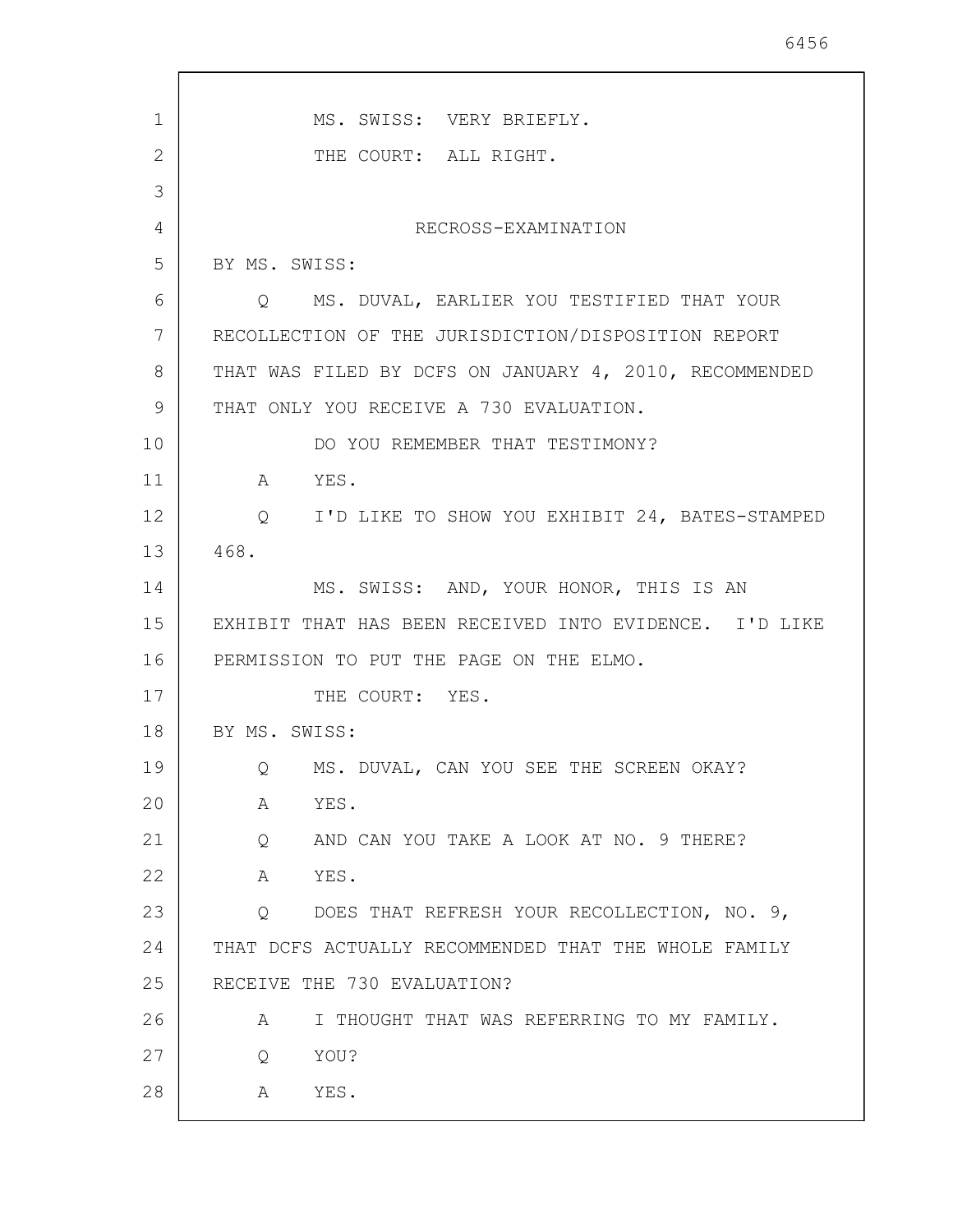1 2 3 4 5 6 7 8 9 10 11 12 13 14 15 16 17 18 19 20 21 22 23 24 25 26 27 28 Q AND MR. MILLS? A I DIDN'T HAVE THAT UNDERSTANDING, NO. MS. SWISS: I HAVE NO FURTHER QUESTIONS. THE COURT: MR. MCMILLAN? MR. MCMILLAN: YOUR HONOR, I DON'T HAVE ANY FURTHER QUESTIONS. THE COURT: ALL RIGHT. MS. DUVAL, YOU CAN STEP DOWN. THANK YOU VERY MUCH. NEXT, MR. MCMILLAN? MR. MCMILLAN: YOUR HONOR, AT THIS POINT IN TIME, WE HAVE THE STIPULATION. AND PLAINTIFF WOULD LIKE TO READ THE STIPULATION TO THE JURY. THE COURT: ALL RIGHT. AND MR. GUTERRES? MR. GUTERRES: ONE MINUTE, YOUR HONOR, JUST LET ME GET THE STIPULATION OUT. THE COURT: SURE. MR. MCMILLAN: I HAVE AN EXTRA COPY IF ANYBODY NEEDS IT. THE COURT: YES. WHILE WE'RE GETTING THAT, THE JURORS WILL RECALL THAT IN THE INSTRUCTIONS I GAVE YOU JUST BEFORE WE BEGAN WITH THE OPENING STATEMENTS WITH COUNSEL IN THE EVIDENCE OF THE CASE, THAT I MENTIONED SOMETIMES EVIDENCE CAN BE RECEIVED THROUGH A STIPULATION. AND BY "A STIPULATION," WE MEAN THE PARTIES HAVE AGREED THAT CERTAIN FACTS ARE TRUE.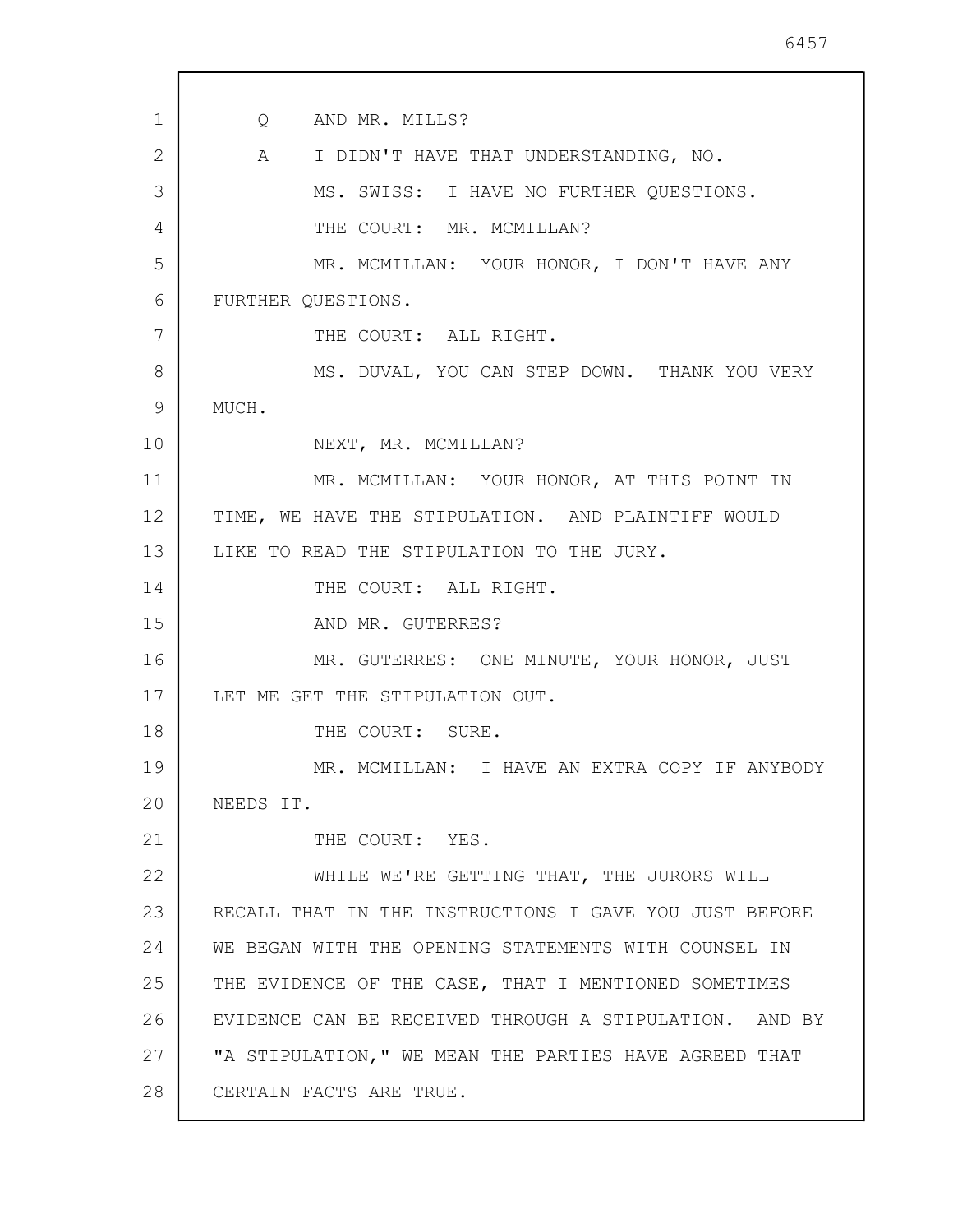| $\mathbf{1}$ | WE DO HAVE A STIPULATION WHICH IS ABOUT TO BE        |
|--------------|------------------------------------------------------|
| 2            | READ TO YOU BY MR. MCMILLAN. AND YOU MUST ACCEPT THE |
| 3            | FACTS STATED IN THAT STIPULATION AS HAVING BEEN      |
| 4            | ESTABLISHED AS BEING TRUE FOR THE PURPOSES OF THIS   |
| 5            | ACTION, AND NO FURTHER EVIDENCE IS NECESSARY TO      |
| 6            | ESTABLISH THOSE FACTS.                               |
| 7            | GO AHEAD, MR. MCMILLAN.                              |
| 8            | MR. MCMILLAN: THANK YOU, YOUR HONOR.                 |
| 9            | "STIPULATION REGARDING ADMISSION                     |
| 10           | OF FACTS. IN THIS CASE, DEFENDANT                    |
| 11           | COUNTY OF LOS ANGELES HAS ADMITTED THE               |
| 12           | FOLLOWING FACTS, AND THE PARTIES AGREE               |
| 13           | THAT THESE FACTS ARE ESTABLISHED.                    |
| 14           | "ONE, THAT PLAINTIFF RAFAELINA                       |
| 15           | DUVAL HAS A RIGHT TO FAMILIAL                        |
| 16           | ASSOCIATION PROTECTED BY THE UNITED                  |
| 17           | STATES CONSTITUTION.                                 |
| 18           | "TWO, THAT AS OF NOVEMBER 3RD,                       |
| 19           | 2009, THE COUNTY OF LOS ANGELES KNEW                 |
| 20           | THAT A PARENT AND CHILD HAD A                        |
| 21           | CONSTITUTIONAL RIGHT TO FAMILIAL                     |
| 22           | ASSOCIATION.                                         |
| 23           | "THREE, THAT AS OF NOVEMBER 3RD,                     |
| 24           | 2009, THE COUNTY OF LOS ANGELES KNEW                 |
| 25           | THAT DUE PROCESS REQUIRES THAT SOCIAL                |
| 26           | WORKERS TO OBTAIN A WARRANT PRIOR TO                 |
| 27           | SEIZING A CHILD FROM THE CUSTODY OF HIS              |
| 28           | OR HER PARENTS WITHOUT CONSENT UNLESS                |

 $\sqrt{ }$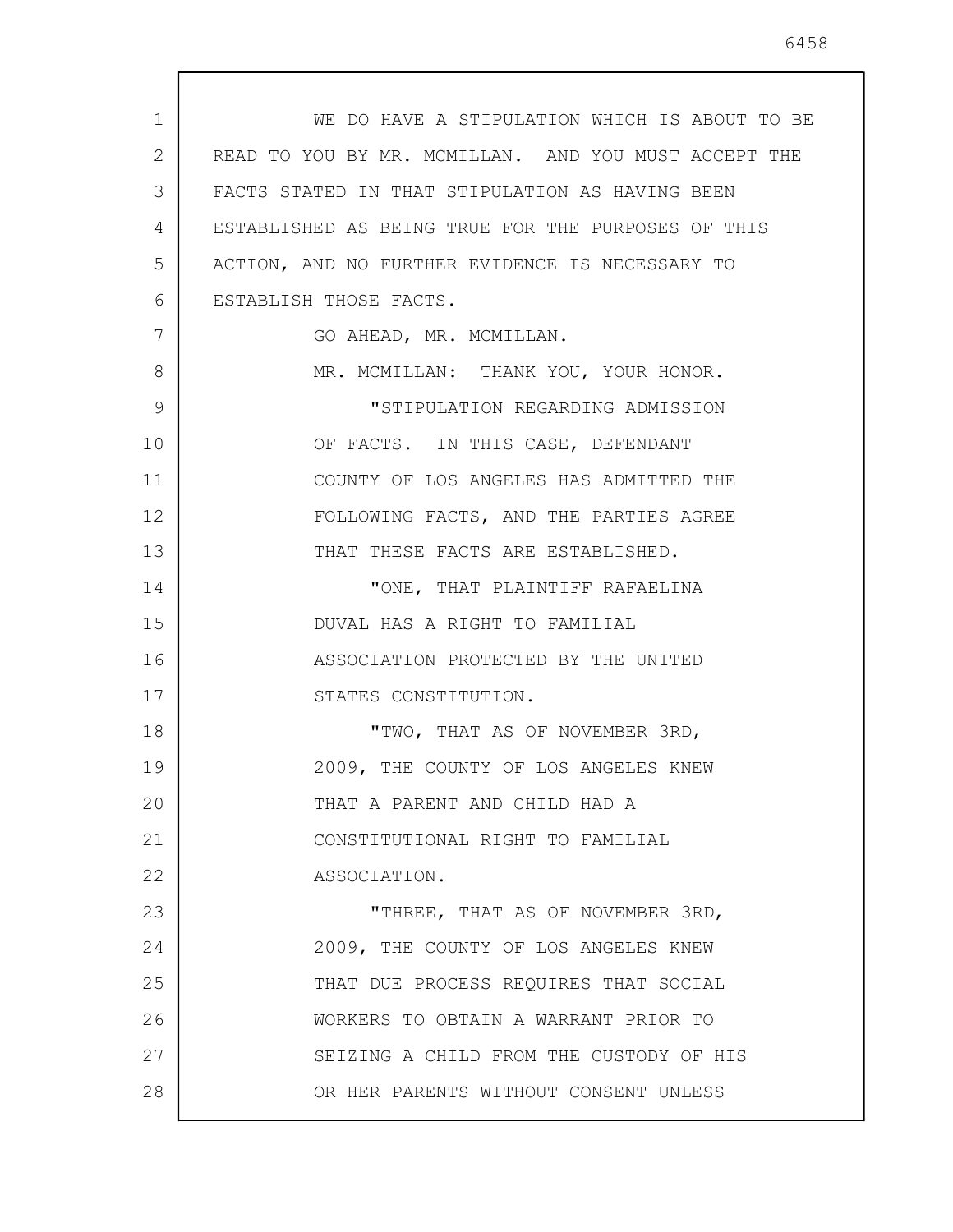| EXIGENT CIRCUMSTANCES EXIST.            |
|-----------------------------------------|
| "FOUR, THAT ON NOVEMBER 3RD, 2009,      |
| THE COUNTY OF LOS ANGELES SEIZED RD     |
| FROM THE CUSTODY OF HIS MOTHER,         |
| RAFAELINA DUVAL, WITHOUT CONSENT.       |
| "FIVE, THAT ON NOVEMBER 3RD, 2009,      |
| WHEN COUNTY SOCIAL WORKERS KIMBERLY     |
| ROGERS AND SUSAN PENDER REMOVED RYAN    |
| DUVAL FROM THE CUSTODY OF HIS MOTHER,   |
| RAFAELINA DUVAL, MS. ROGERS AND         |
| MS. PENDER WERE ACTING PURSUANT TO THE  |
| COUNTY OF LOS ANGELES'S CHILD           |
| DETAINMENT POLICY.                      |
| "SIX, THAT KIMBERLY ROGERS, SUSAN       |
| PENDER, AND MUZEYYEN BALABAN WERE AT    |
| ALL TIMES CARRYING OUT THE POLICIES OF  |
| DEFENDANT COUNTY OF LOS ANGELES IN      |
| THEIR HANDLING OF THE MATTER -- IN      |
| THEIR HANDLING OF 'IN THE MATTER OF     |
| RYAN D., SUPERIOR COURT OF CALIFORNIA,  |
| COUNTY OF LOS ANGELES, CASE             |
| NO. CK79670.'                           |
| "SEVEN, THAT ELBA PINEDO, KIMBERLY      |
| ROGERS, SUSAN PENDER, MUZEYYEN BALABAN, |
| VICTORIA SCHEELE, CANDIS NELSON, AND    |
| TIKA SMITH WERE AT ALL TIMES CARRYING   |
| OUT THE CUSTOMS OF DEFENDANT COUNTY OF  |
| LOS ANGELES IN THEIR HANDLING OF 'IN    |
|                                         |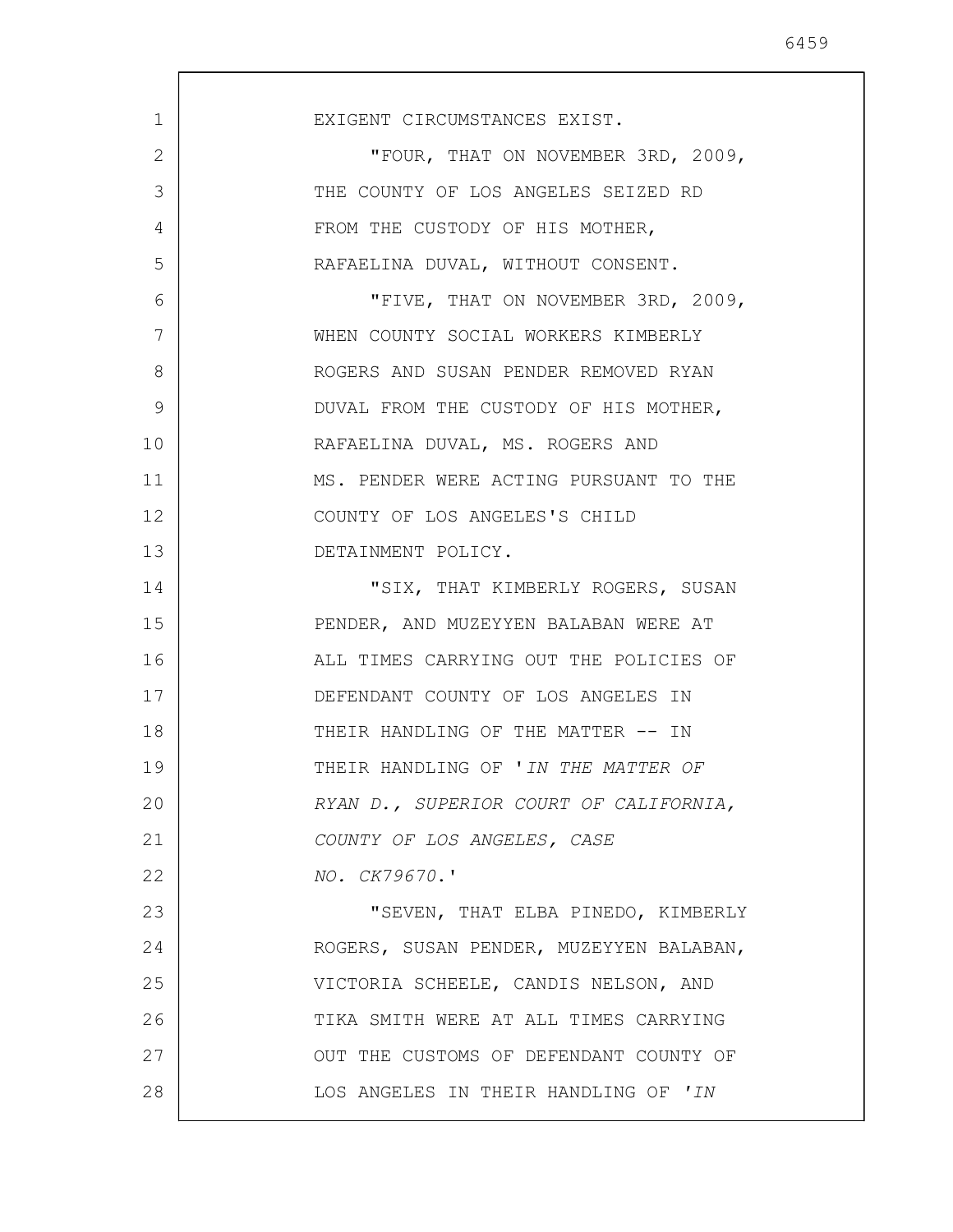| $\mathbf{1}$ | THE MATTER OF RYAN D., SUPERIOR COURT   |
|--------------|-----------------------------------------|
| 2            | OF CALIFORNIA, COUNTY OF LOS ANGELES,   |
| 3            | CASE NO. CK79670.' AS USED HEREIN,      |
| 4            | 'CUSTOM' MEANS A CUSTOMARY, WIDESPREAD, |
| 5            | OR WELL-SETTLED PRACTICE.               |
| 6            | "EIGHT, THAT ELBA PINEDO, KIMBERLY      |
| 7            | ROGERS, SUSAN PENDER, VICTORIA SCHEELE, |
| 8            | CANDIS NELSON, MELISSA EGGE, AND TIKA   |
| 9            | SMITH WERE AT ALL TIMES ACTING WITHIN   |
| 10           | THE COURSE AND SCOPE OF THEIR DUTIES AS |
| 11           | EMPLOYEES OF THE COUNTY OF LOS ANGELES  |
| 12           | IN THEIR HANDLING OF 'IN THE MATTER OF  |
| 13           | RYAN D., SUPERIOR COURT OF CALIFORNIA,  |
| 14           | COUNTY OF LOS ANGELES, CASE             |
| 15           | NO. CK79670.'                           |
| 16           | "NINE, NONE OF THE INDIVIDUAL           |
| 17           | DEFENDANTS IN THIS CASE WERE            |
| 18           | DISCIPLINED FOR FABRICATING EVIDENCE IN |
| 19           | THE JUVENILE DEPENDENCY COURT           |
| 20           | PROCEEDING 'IN THE MATTER OF RYAN D.,   |
| 21           | SUPERIOR COURT OF CALIFORNIA, COUNTY OF |
| 22           | LOS ANGELES, CASE NO. CK79670.'         |
| 23           | "IN THIS CASE, DEFENDANT KIMBERLY       |
| 24           | ROGERS HAS ADMITTED THE FOLLOWING       |
| 25           | FACTS, AND THE PARTIES AGREE THAT THESE |
| 26           | FACTS ARE ESTABLISHED:                  |
| 27           | "ONE, THAT SHE WAS AT ALL TIMES         |
| 28           | CARRYING OUT THE CHILD DETENTION POLICY |
|              |                                         |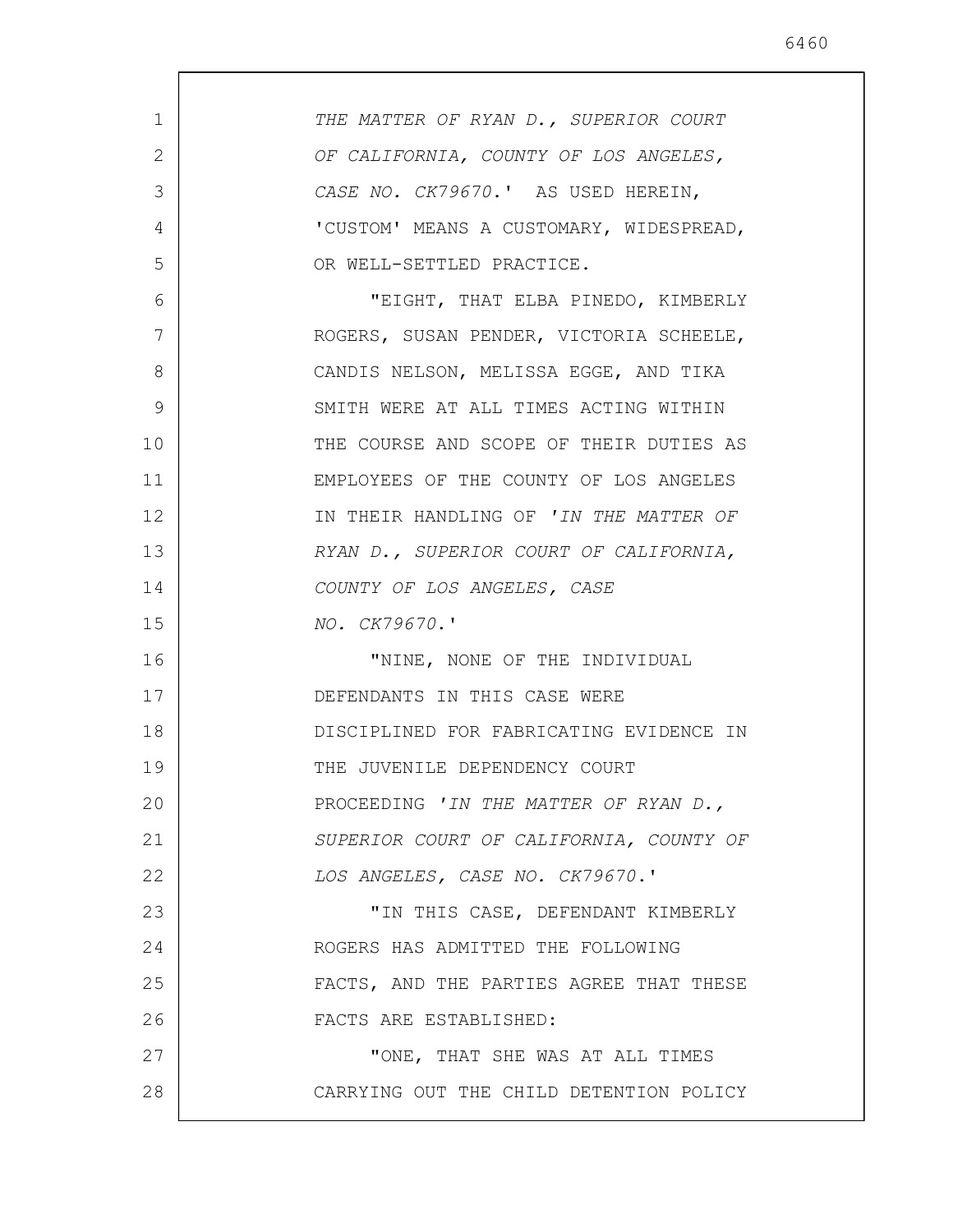| $\mathbf{1}$ | OF DEFENDANT COUNTY OF LOS ANGELES      |
|--------------|-----------------------------------------|
| 2            | DEPARTMENT OF CHILDREN FAMILY SERVICES  |
| 3            | IN HER HANDLING OF 'IN THE MATTER OF    |
| 4            | RYAN D., SUPERIOR COURT OF CALIFORNIA,  |
| 5            | COUNTY OF LOS ANGELES, CASE             |
| 6            | NO. CK79670.'                           |
| 7            | "TWO, THAT SHE WAS AT ALL TIMES         |
| 8            | CARRYING OUT THE CUSTOMS, MEANING THE   |
| 9            | PERMANENT, WIDESPREAD OR WELL-SETTLED   |
| 10           | PRACTICES OF THE DEFENDANT COUNTY OF    |
| 11           | LOS ANGELES DEPARTMENT OF CHILDREN AND  |
| 12           | FAMILY SERVICES, IN HER HANDLING OF 'IN |
| 13           | THE MATTER OF RYAN D., SUPERIOR COURT   |
| 14           | OF CALIFORNIA, COUNTY OF LOS ANGELES,   |
| 15           | CASE NO. CK79670.'                      |
| 16           | "THREE" $--$                            |
| 17           | I NEED A SIP OF WATER.                  |
| 18           | "THREE, THAT SHE WAS AT ALL TIMES       |
| 19           | ACTING IN THE PERFORMANCE OF HER        |
| 20           | OFFICIAL DUTIES IN HER HANDLING OF 'IN  |
| 21           | THE MATTER OF RYAN D., SUPERIOR COURT   |
| 22           | OF CALIFORNIA, COUNTY OF LOS ANGELES,   |
| 23           | CASE NO. CK79670.'                      |
| 24           | "FOUR, THAT ON NOVEMBER 3RD, 2009,      |
| 25           | KIMBERLY ROGERS DETAINED RD FROM THE    |
| 26           | CUSTODY OF HIS MOTHER, RAFAELINA DUVAL. |
| 27           | "FIVE, THAT ON NOVEMBER 3RD, 2009,      |
| 28           | KIMBERLY ROGERS MADE THE DECISION TO    |
|              |                                         |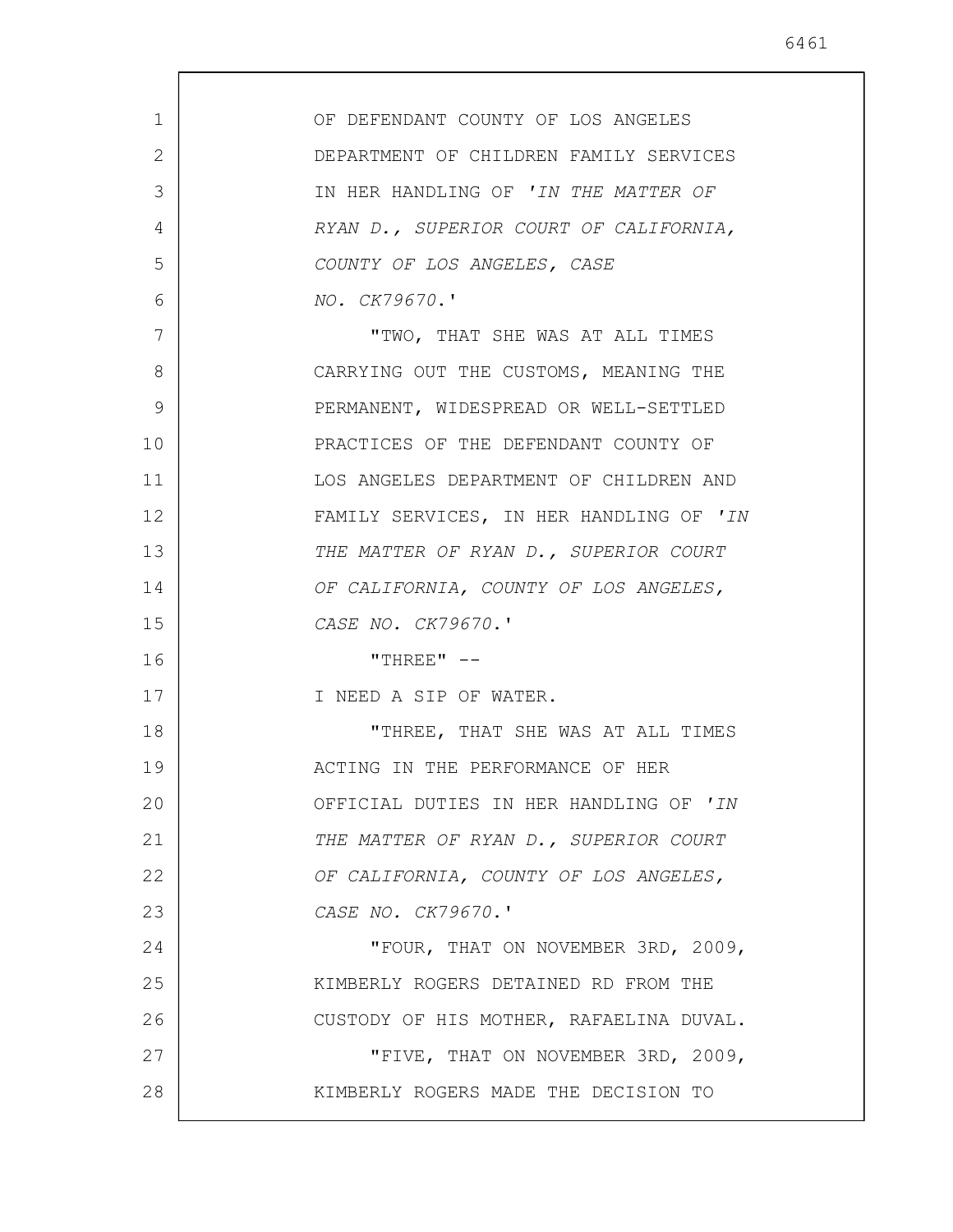|--|--|

| $\mathbf 1$<br>DETAIN RD FROM THE CUSTODY OF HIS<br>2<br>MOTHER, RAFAELINA DUVAL, WITHOUT FIRST<br>3<br>OBTAINING A COURT ORDER OR WARRANT<br>4<br>AFTER CONSULTING WITH HER SUPERVISOR AT<br>5<br>THE TEAM DECISION-MAKING MEETING.<br>6<br>"SIX, THAT ON NOVEMBER 3RD, 2009,<br>7<br>RAFAELINA DUVAL DID NOT CONSENT TO HAVE<br>8<br>HER SON, RD, DETAINED FROM HER CUSTODY.<br>9<br>"SEVEN, THAT ON NOVEMBER 3RD,<br>2009, MORE THAN TWO HOURS HAD ELAPSED<br>10<br>11<br>BETWEEN THE BEGINNING OF THE TEAM<br>12<br>DECISION-MAKING MEETING AND THE MOMENT<br>13<br>THAT RD WAS DETAINED FROM THE CUSTODY<br>14<br>OF HIS MOTHER, RAFAELINA DUVAL.<br>15<br>"IN THIS CASE, DEFENDANT SUSAN<br>PENDER HAS ADMITTED THE FOLLOWING FACTS<br>16<br>17<br>AND THE PARTIES AGREE THAT THESE FACTS<br>18<br>ARE ESTABLISHED:<br>19<br>"ONE, THAT SHE WAS AT ALL TIMES<br>20<br>CARRYING OUT THE CHILD DETENTION<br>21<br>POLICIES OF THE DEFENDANT COUNTY OF LOS<br>22<br>ANGELES DEPARTMENT OF CHILDREN AND<br>23<br>FAMILY SERVICES IN HER HANDLING OF 'IN<br>24<br>THE MATTER OF RYAN D., SUPERIOR COURT<br>25<br>OF CALIFORNIA, COUNTY OF LOS ANGELES,<br>26<br>CASE NO. CK79670.'<br>27<br>"TWO, THAT SHE WAS AT ALL TIMES<br>28<br>CARRYING OUT THE CUSTOMS, MEANING THE |  |
|-----------------------------------------------------------------------------------------------------------------------------------------------------------------------------------------------------------------------------------------------------------------------------------------------------------------------------------------------------------------------------------------------------------------------------------------------------------------------------------------------------------------------------------------------------------------------------------------------------------------------------------------------------------------------------------------------------------------------------------------------------------------------------------------------------------------------------------------------------------------------------------------------------------------------------------------------------------------------------------------------------------------------------------------------------------------------------------------------------------------------------------------------------------------------------------------------------------------------------------------------------------------------------|--|
|                                                                                                                                                                                                                                                                                                                                                                                                                                                                                                                                                                                                                                                                                                                                                                                                                                                                                                                                                                                                                                                                                                                                                                                                                                                                             |  |
|                                                                                                                                                                                                                                                                                                                                                                                                                                                                                                                                                                                                                                                                                                                                                                                                                                                                                                                                                                                                                                                                                                                                                                                                                                                                             |  |
|                                                                                                                                                                                                                                                                                                                                                                                                                                                                                                                                                                                                                                                                                                                                                                                                                                                                                                                                                                                                                                                                                                                                                                                                                                                                             |  |
|                                                                                                                                                                                                                                                                                                                                                                                                                                                                                                                                                                                                                                                                                                                                                                                                                                                                                                                                                                                                                                                                                                                                                                                                                                                                             |  |
|                                                                                                                                                                                                                                                                                                                                                                                                                                                                                                                                                                                                                                                                                                                                                                                                                                                                                                                                                                                                                                                                                                                                                                                                                                                                             |  |
|                                                                                                                                                                                                                                                                                                                                                                                                                                                                                                                                                                                                                                                                                                                                                                                                                                                                                                                                                                                                                                                                                                                                                                                                                                                                             |  |
|                                                                                                                                                                                                                                                                                                                                                                                                                                                                                                                                                                                                                                                                                                                                                                                                                                                                                                                                                                                                                                                                                                                                                                                                                                                                             |  |
|                                                                                                                                                                                                                                                                                                                                                                                                                                                                                                                                                                                                                                                                                                                                                                                                                                                                                                                                                                                                                                                                                                                                                                                                                                                                             |  |
|                                                                                                                                                                                                                                                                                                                                                                                                                                                                                                                                                                                                                                                                                                                                                                                                                                                                                                                                                                                                                                                                                                                                                                                                                                                                             |  |
|                                                                                                                                                                                                                                                                                                                                                                                                                                                                                                                                                                                                                                                                                                                                                                                                                                                                                                                                                                                                                                                                                                                                                                                                                                                                             |  |
|                                                                                                                                                                                                                                                                                                                                                                                                                                                                                                                                                                                                                                                                                                                                                                                                                                                                                                                                                                                                                                                                                                                                                                                                                                                                             |  |
|                                                                                                                                                                                                                                                                                                                                                                                                                                                                                                                                                                                                                                                                                                                                                                                                                                                                                                                                                                                                                                                                                                                                                                                                                                                                             |  |
|                                                                                                                                                                                                                                                                                                                                                                                                                                                                                                                                                                                                                                                                                                                                                                                                                                                                                                                                                                                                                                                                                                                                                                                                                                                                             |  |
|                                                                                                                                                                                                                                                                                                                                                                                                                                                                                                                                                                                                                                                                                                                                                                                                                                                                                                                                                                                                                                                                                                                                                                                                                                                                             |  |
|                                                                                                                                                                                                                                                                                                                                                                                                                                                                                                                                                                                                                                                                                                                                                                                                                                                                                                                                                                                                                                                                                                                                                                                                                                                                             |  |
|                                                                                                                                                                                                                                                                                                                                                                                                                                                                                                                                                                                                                                                                                                                                                                                                                                                                                                                                                                                                                                                                                                                                                                                                                                                                             |  |
|                                                                                                                                                                                                                                                                                                                                                                                                                                                                                                                                                                                                                                                                                                                                                                                                                                                                                                                                                                                                                                                                                                                                                                                                                                                                             |  |
|                                                                                                                                                                                                                                                                                                                                                                                                                                                                                                                                                                                                                                                                                                                                                                                                                                                                                                                                                                                                                                                                                                                                                                                                                                                                             |  |
|                                                                                                                                                                                                                                                                                                                                                                                                                                                                                                                                                                                                                                                                                                                                                                                                                                                                                                                                                                                                                                                                                                                                                                                                                                                                             |  |
|                                                                                                                                                                                                                                                                                                                                                                                                                                                                                                                                                                                                                                                                                                                                                                                                                                                                                                                                                                                                                                                                                                                                                                                                                                                                             |  |
|                                                                                                                                                                                                                                                                                                                                                                                                                                                                                                                                                                                                                                                                                                                                                                                                                                                                                                                                                                                                                                                                                                                                                                                                                                                                             |  |
|                                                                                                                                                                                                                                                                                                                                                                                                                                                                                                                                                                                                                                                                                                                                                                                                                                                                                                                                                                                                                                                                                                                                                                                                                                                                             |  |
|                                                                                                                                                                                                                                                                                                                                                                                                                                                                                                                                                                                                                                                                                                                                                                                                                                                                                                                                                                                                                                                                                                                                                                                                                                                                             |  |
|                                                                                                                                                                                                                                                                                                                                                                                                                                                                                                                                                                                                                                                                                                                                                                                                                                                                                                                                                                                                                                                                                                                                                                                                                                                                             |  |
|                                                                                                                                                                                                                                                                                                                                                                                                                                                                                                                                                                                                                                                                                                                                                                                                                                                                                                                                                                                                                                                                                                                                                                                                                                                                             |  |
|                                                                                                                                                                                                                                                                                                                                                                                                                                                                                                                                                                                                                                                                                                                                                                                                                                                                                                                                                                                                                                                                                                                                                                                                                                                                             |  |
|                                                                                                                                                                                                                                                                                                                                                                                                                                                                                                                                                                                                                                                                                                                                                                                                                                                                                                                                                                                                                                                                                                                                                                                                                                                                             |  |
|                                                                                                                                                                                                                                                                                                                                                                                                                                                                                                                                                                                                                                                                                                                                                                                                                                                                                                                                                                                                                                                                                                                                                                                                                                                                             |  |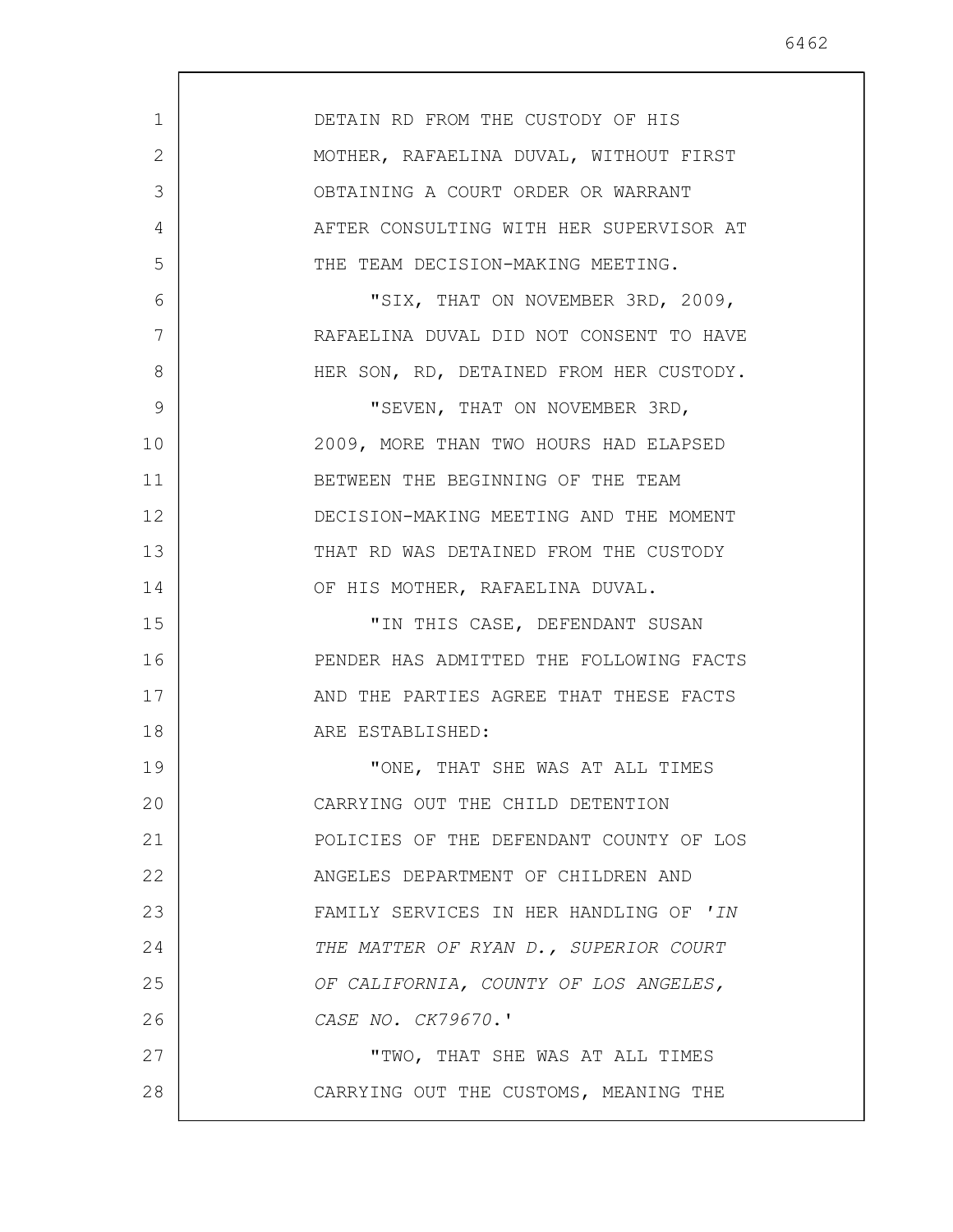| 1  | PERMANENT, WIDESPREAD, OR WELL-SETTLED         |
|----|------------------------------------------------|
| 2  | PRACTICES OF THE DEFENDANT COUNTY OF           |
| 3  | LOS ANGELES DEPARTMENT OF CHILDREN AND         |
| 4  | FAMILY SERVICES IN HER HANDLING OF 'IN         |
| 5  | THE MATTER OF RYAN D., SUPERIOR COURT          |
| 6  | OF CALIFORNIA, COUNTY OF LOS ANGELES,          |
| 7  | CASE NO. CK79670.'                             |
| 8  | "THREE, THAT SHE WAS AT ALL TIMES              |
| 9  | ACTING IN THE PERFORMANCE OF HER               |
| 10 | OFFICIAL DUTIES IN HER HANDLING OF 'IN         |
| 11 | THE MATTER OF RYAN D., SUPERIOR COURT          |
| 12 | OF CALIFORNIA, COUNTY OF LOS ANGELES,          |
| 13 | CASE NO. CK79670.'                             |
| 14 | "FOUR, THAT ON NOVEMBER 3RD, 2009,             |
| 15 | MORE THAN TWO HOURS HAD ELAPSED BETWEEN        |
| 16 | THE BEGINNING OF THE TEAM                      |
| 17 | DECISION-MAKING MEETING AND THE MOMENT         |
| 18 | THAT RD WAS DETAINED FROM THE CUSTODY          |
| 19 | OF HIS MOTHER, RAFAELINA DUVAL."               |
| 20 | AND WITH THAT, YOUR HONOR, PLAINTIFF RESTS,    |
| 21 | SUBJECT TO THE EVIDENTIARY ISSUES.             |
| 22 | THE WITNESS: YES. ALL RIGHT.                   |
| 23 | LET ME SEE COUNSEL FOR A MOMENT, PLEASE.       |
| 24 | (THE FOLLOWING PROCEEDINGS WERE HELD AT        |
| 25 | SIDEBAR.)                                      |
| 26 | THE COURT: ALL RIGHT. WE'RE AT SIDEBAR.        |
| 27 | COUNSEL ARE PRESENT.                           |
| 28 | MR. GUTERRES, WHAT DO YOU WANT TO DO WITH THIS |
|    |                                                |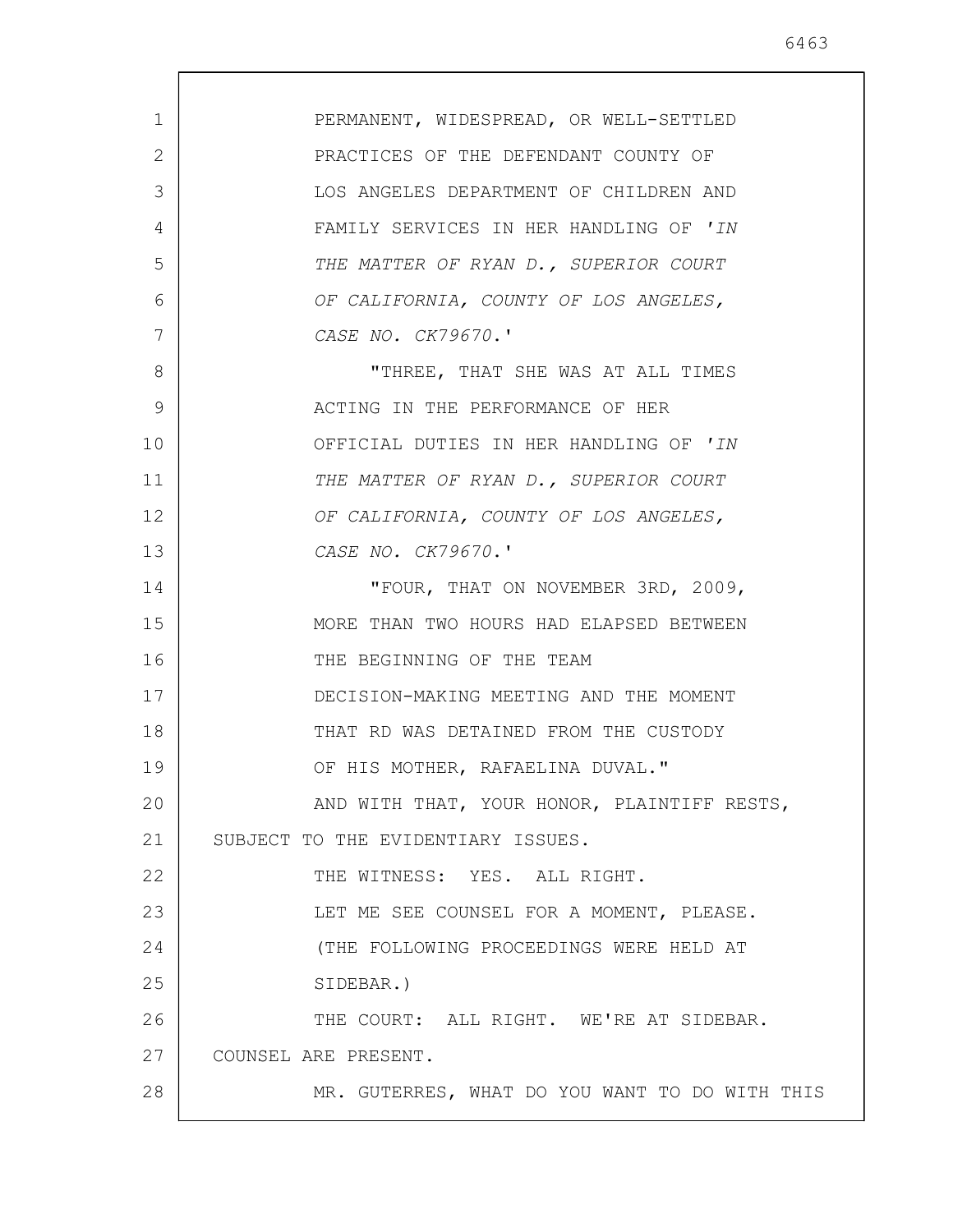1 2 3 4 5 6 7 8 9 10 11 12 13 14 15 16 17 18 19 20 21 22 23 24 25 26 27 28 TIME OF DAY AT THIS POINT, PLAINTIFF HAVING JUST RESTED? MR. GUTERRES: GO HOME. THE COURT: I WAS HOPING YOU'D SAY THAT. SO GIVE ME A SECOND OPTION. MS. SWISS: COCKTAILS. THE COURT: WELL, GIVE ME MORE -- WE'LL FIND ALL THE OPTIONS AND ALL THREE OF YOU CAN SUGGEST. MR. GUTERRES: YOUR HONOR, WE DO INTEND TO MOVE FOR A DIRECTED VERDICT OF NONSUIT ON CERTAIN OF THE DEFENDANTS AND CERTAIN OF THE ISSUES. AND GIVEN THE TIME, PERHAPS WE COULD DO THAT OUTSIDE THE PRESENCE SINCE WE ONLY HAVE FIVE MORE MINUTES BEFORE THE --THE COURT: RIGHT. WELL, I THINK THAT'S A PRETTY GOOD OPTION. SO THAT'S WHAT WE'RE GOING TO DO. IN OTHER WORDS, I'M GOING TO SEND THE JURY HOME FOR THE DAY. MR. KING: SINCE WE HAVE A SHORTENED DAY TOMORROW, SHOULD WE SEE IF THE JURORS CAN COME A LITTLE EARLIER? THE COURT: SHE ASKED TO QUIT AT 3:00 TOMORROW, SO YES, WE DO HAVE A SHORTENED DAY. SO YOUR THOUGHT IS WHAT? MR. KING: MAYBE WE START AT 8:30 WITH THE JURY, OR EVEN 8:45. THE COURT: HERE'S WHAT I THOUGHT WE WILL DO. I PREVIOUSLY HAD INDICATED THAT WHEN PLAINTIFF RESTS THAT IT WOULD BE SUBJECT TO OUR HAVING ADDRESSED THE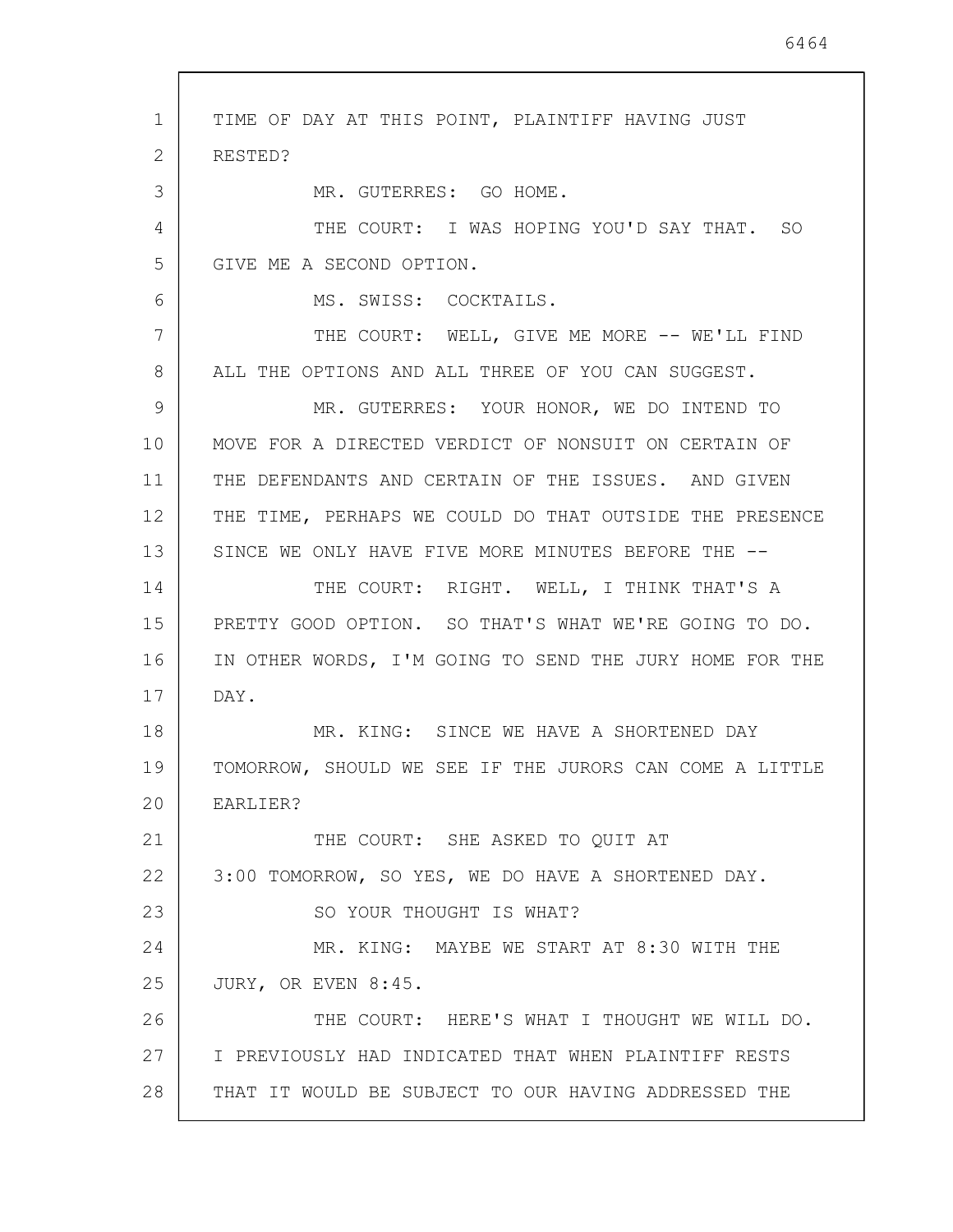| $\mathbf{1}$ | EXHIBITS. AND TECHNICALLY, THERE NEEDS TO BE A RULING   |
|--------------|---------------------------------------------------------|
| 2            | ON ALL THE EXHIBITS BEFORE A COURT WOULD RULE ON ANY    |
| 3            | MOTION, UNLESS WE HAVE A STIPULATION. AND DEPENDING ON  |
| 4            | WHERE WE ARE, WE CAN ADDRESS THAT LATER, BUT I THINK    |
| 5            | THAT IT DOES NEED TO BE COMPLETED. SO MY THOUGHT IS     |
| 6            | THAT -- AND LET ME ADD TO THAT, THAT IT IS PRESENTLY MY |
| 7            | INTENTION, SO THAT WE CAN FACILITATE HEARING THE        |
| 8            | EVIDENCE, THAT I WILL DEFER MAKING A RULING ON THE      |
| 9            | MOTION FOR SUMMARY JUDGMENT -- EXCUSE ME, FOR A         |
| 10           | DIRECTED VERDICT IN ORDER THAT WE PROCEED WITH THE      |
| 11           | EVIDENCE IN THE CASE. IN SO DOING, I WILL ACKNOWLEDGE   |
| 12           | THAT THE MOTION FOR NONSUIT MUST BE ADDRESSED SOLELY ON |
| 13           | THE EVIDENCE PRESENTED IN THE PLAINTIFF'S CASE, AND THE |
| 14           | COURT CAN NOT AND WILL NOT CONSIDER EVIDENCE THAT MAY   |
| 15           | BE PRESENTED IN THE DEFENDANT'S CASE. AND THE PURPOSE   |
| 16           | OF DOING THAT IS SIMPLY TO TRY TO USE THE JURY'S TIME   |
| 17           | AS WELL AS WE POSSIBLY CAN.                             |
| 18           | I WOULD ALSO, PERHAPS AS A FURTHER REASON FOR           |
| 19           | DOING THAT, I'D INDICATED TO BOTH SIDES THAT, FOR THE   |
| 20           | ISSUES WE DISCUSSED YESTERDAY, THAT I WOULD LIKE        |
| 21           | WHATEVER POINTS AND AUTHORITIES THE PARTIES HAVE BY NO  |
| 22           | LATER THAN THE CLOSE OF BUSINESS TODAY. JUST A FEW      |
| 23           | MINUTES AGO, I WAS HANDED A BRIEF ON BEHALF OF THE      |
| 24           | DEFENDANTS, WHICH I ACKNOWLEDGE HAVING SEEN BUT HAVE    |
| 25           | NOT READ. I'M JUST AWARE OF WHAT IT IS. AND WE HAVE     |
| 26           | YET TO HEAR FROM MR. DANER.                             |
| 27           | MR. MCMILLAN: WE WILL.                                  |
| 28           | THE COURT: AND DO YOU HAVE A BRIEF?                     |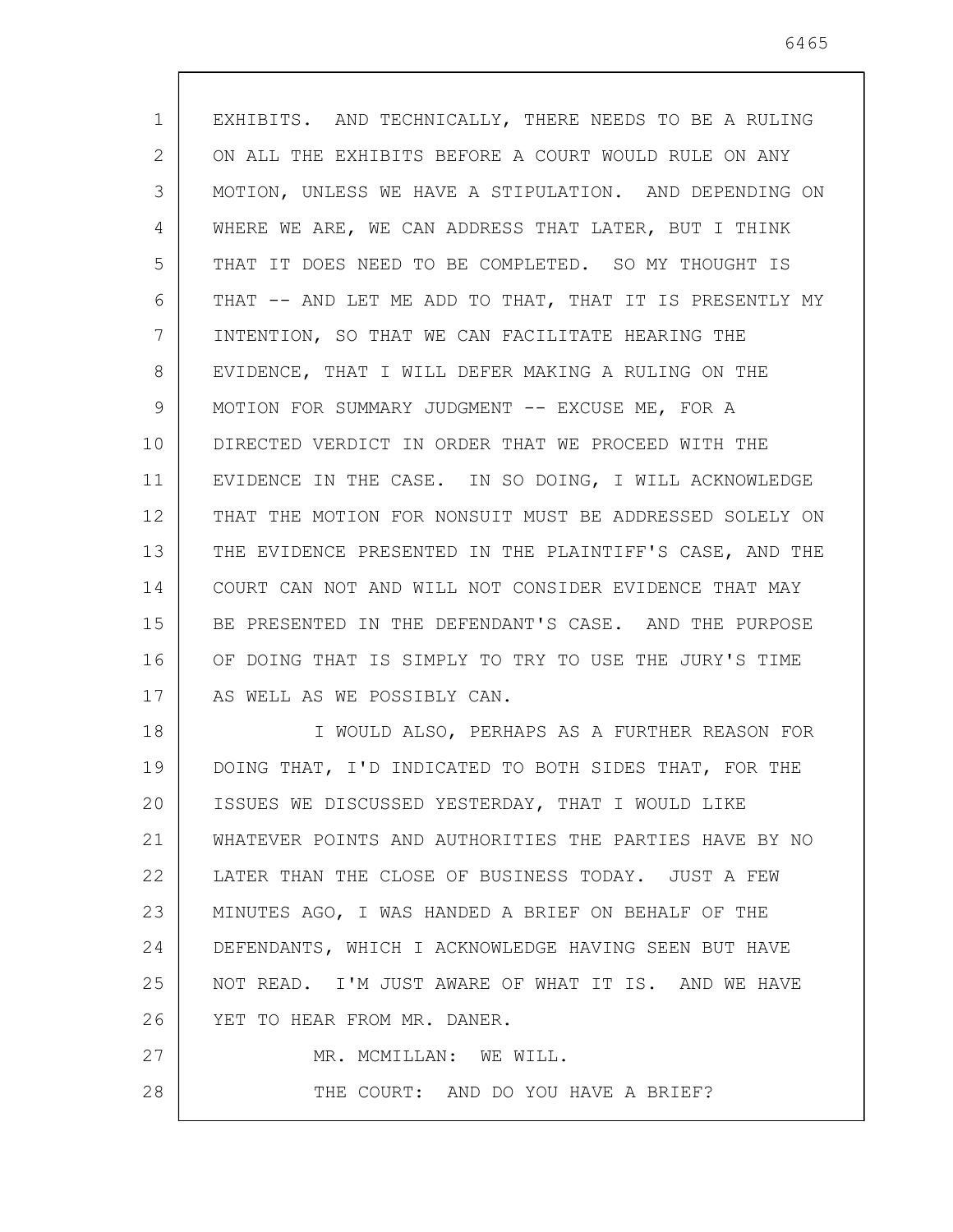1 2 3 4 5 6 7 8 9 10 11 12 13 14 15 16 17 18 19 20 21 22 23 24 25 26 27 28 MR. MCMILLAN: NOT YET, BUT I EXPECT ONE WITHIN ABOUT 15, 20 MINUTES. THE COURT: WELL, IN ANY EVENT, IT SEEMS TO ME THAT IT'S ALSO GOING TO BE TO EVERYBODY'S ADVANTAGE, IN LISTENING TO YOUR ARGUMENT, MAKING ANY DECISION I'D BE CALLED UPON TO MAKE, FOR US ALL TO HAVE HAD AN OPPORTUNITY TO READ AND DIGEST THOSE BRIEFS. SO WE CAN DISCUSS THAT. BUT I THINK FOR NOW THAT I WILL SEND THE JURY HOME. AND THE ONLY REASON I'M HESITATING TO TELL THEM WHAT TIME TO COME BACK IN THE MORNING, ONLY ONE OF THEM NOW KNOWS THAT THEY'RE GOING TO BE RECESSING TOMORROW AT 3:00, AND THAT WAS OUR JUROR MANZANO, WHO MADE THE QUESTION. AND I PROBABLY WILL WAIT TO TELL THE REST OF THEM TOMORROW. BUT THEY MAY KNOW THAT ANYWAY; THAT'S THE KIND OF THING THEY COULD TALK ABOUT OUT IN THE HALLWAY. THAT HAS NOTHING TO DO WITH THE SUBJECT MATTER OF CASE. SO I'M THINKING -- I'M THINKING TO TELL THEM TO COME IN AT 9:30 TOMORROW MORNING, WHICH WOULD -- MR. MCMILLAN: -- GIVE US SOME TIME. THE COURT: -- GIVE US SOME TIME FOR THE MOTION FOR NONSUIT, AS WELL AS, HOPEFULLY, TO BE ABLE TO ADDRESS SOME OF THE EXHIBITS AS WELL. MR. MCMILLAN: DO YOU WANT US AT 8:00, YOUR HONOR? THE COURT: YES. I MUST CONFESS TO YOU THAT I'M A LITTLE TIRED TODAY, AND I DON'T KNOW WHETHER IT'S

6466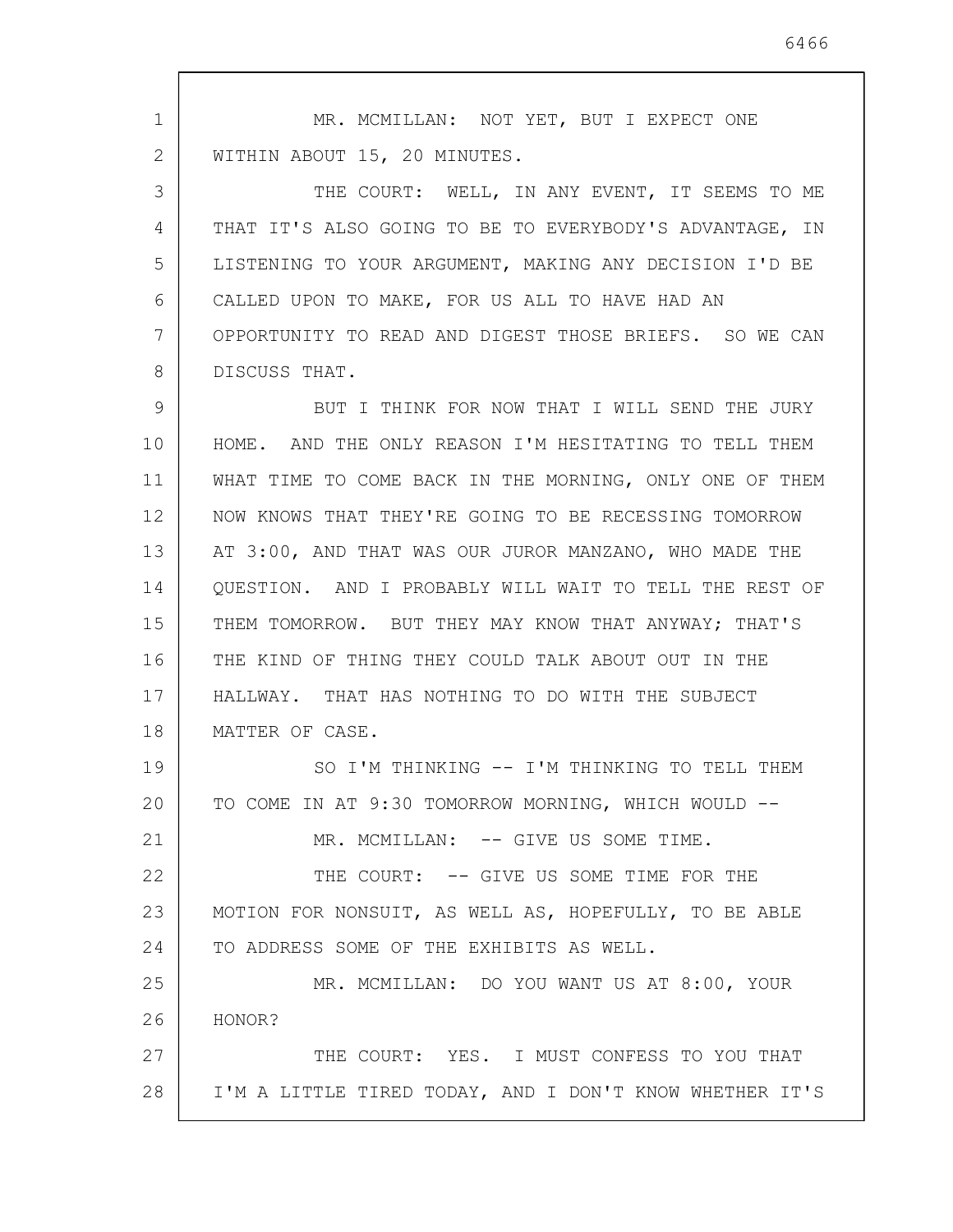1 2 3 4 5 6 7 8 9 10 11 12 13 14 15 16 17 18 19 20 21 22 23 24 25 26 27 28 DUE TO THIS CASE OR SOMETHING ELSE. PERSONALLY, I'D PREFER TO HAVE YOU COME BACK IN ABOUT A WEEK. BUT THAT WON'T HAPPEN. MR. GUTERRES: YOU DID LIKE MY FIRST SUGGESTION. THE COURT: YES, I DID. ALL RIGHT. THAT'S WHAT WE'RE GOING TO DO. MR. MCMILLAN: THANK YOU, YOUR HONOR. MR. GUTERRES: THANK YOU, YOUR HONOR. (THE FOLLOWING PROCEEDINGS WERE HELD IN OPEN COURT IN THE PRESENCE OF THE JURY.) THE COURT: ALL RIGHT. WE'RE BACK ON THE RECORD. WE'RE GOING TO RECESS NOW AS FAR AS THE JURY IS CONCERNED. WE'RE GOING TO RESUME AGAIN, AS FAR AS THE JURORS ARE CONCERNED, AT 9:30 TOMORROW MORNING. AND BETWEEN NOW AND THEN, PLEASE REMEMBER THE ADMONITION TO NOT HAVE ANY COMMUNICATION WITH ANYONE ON ANY SUBJECT OR ISSUE OR PERSON INVOLVED IN THE CASE. DO NOT SEEK NOR RECEIVE INFORMATION FROM ANY SOURCE ON ANY OF THE ISSUES, SUBJECT, OR PERSON. AND DO NOT FORM NOR EXPRESS ANY OPINION ON ANY ISSUE OR SUBJECT MATTER IN THE CASE. AS FAR AS THE JURY IS CONCERNED, THEN, WE ARE RECESSED UNTIL 9:30 TOMORROW MORNING. (JURY EXCUSED) THE COURT: AND AS FAR AS COUNSEL IS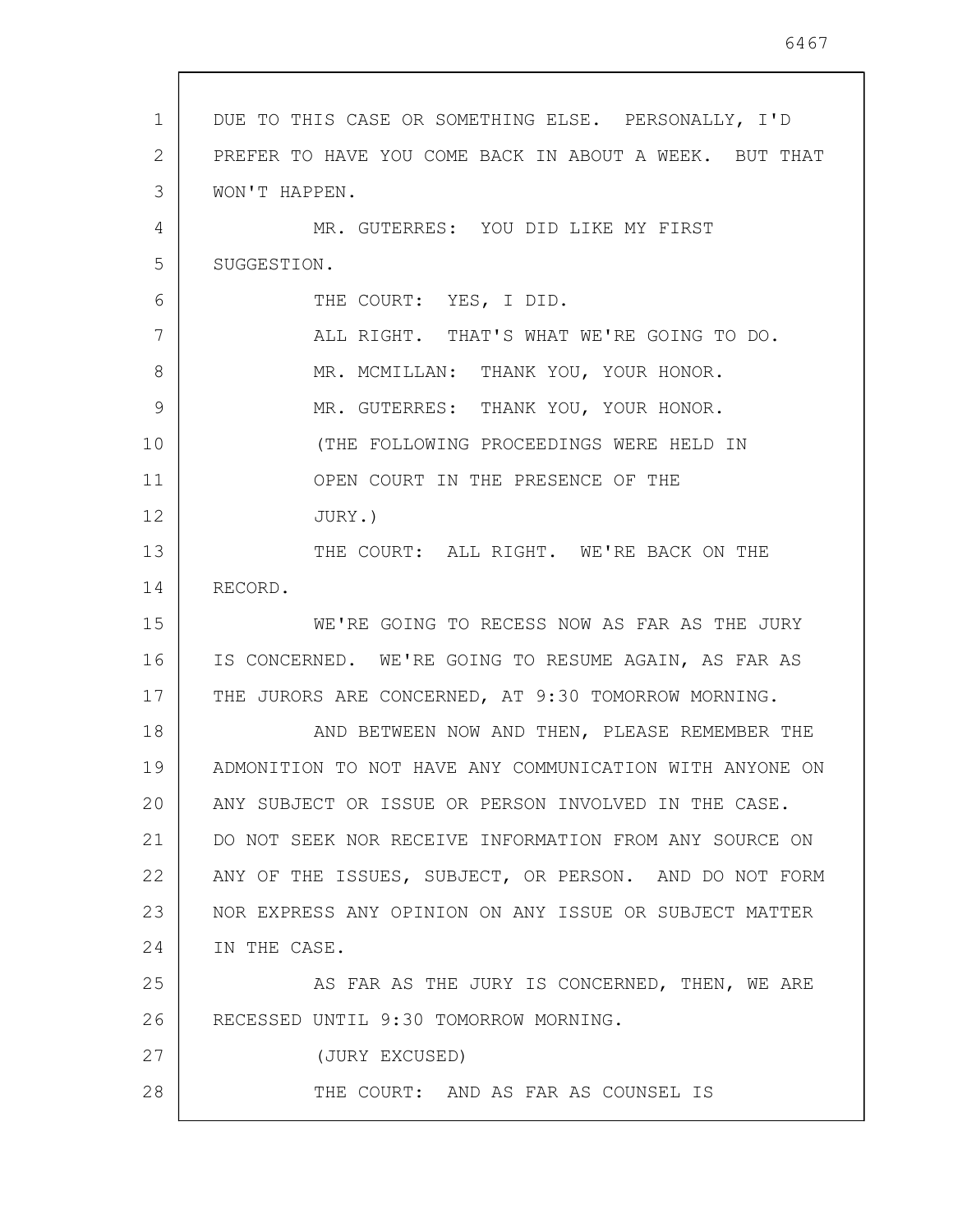1 2 3 4 5 6 7 8 9 10 11 12 13 14 15 16 17 18 19 20 21 22 23 24 25 26 27 28 CONCERNED, I WANT TO TAKE A BRIEF RECESS, ABOUT 5 MINUTES OR SO, AND THEN WE'LL ADDRESS SOME FURTHER BUSINESS. MR. MCMILLAN: THANK YOU, YOUR HONOR. MS. SWISS: THANK YOU, YOUR HONOR. (RECESS) THE COURT: I HOPE MR. GUTERRES DIDN'T TAKE ME AT MY WORD AND LEAVE FOR A WEEK. MS. SWISS: I DON'T THINK SO. THE COURT: GOOD. MS. SWISS: I HOPE NOT. BUT IT WOULD CALL FOR SPECULATION. I DON'T KNOW. THE COURT: HE'LL BE BACK IN A MOMENT. MS. SWISS: HE SHOULD BE. I'M ASSUMING HE RAN TO THE RESTROOM. THE COURT: THAT'S FINE. WE'LL WAIT FOR HIM. MR. GUTERRES: MY APOLOGIES, YOUR HONOR. THE COURT: THAT'S ALL RIGHT. WE ARE ON THE RECORD NOW AND COUNSEL ARE PRESENT. SO MY QUESTION IS: WHAT DO YOU WANT TO DO WITH THE TIME THAT WE HAVE? I KNOW MR. GUTERRES HAS HIS MOTION TO MAKE, BUT I DON'T KNOW THAT RECEIVING THE BRIEF THAT WE CAN EXPECT TO GET FROM -- THAT'S AUTHORED BY MR. DANER WILL BE HERE. AND WOULD YOU PREFER TO TAKE A LOOK AT THAT BEFORE YOU GAVE YOUR -- MADE YOUR MOTION? MR. GUTERRES: I THINK THAT THAT MIGHT BE BETTER.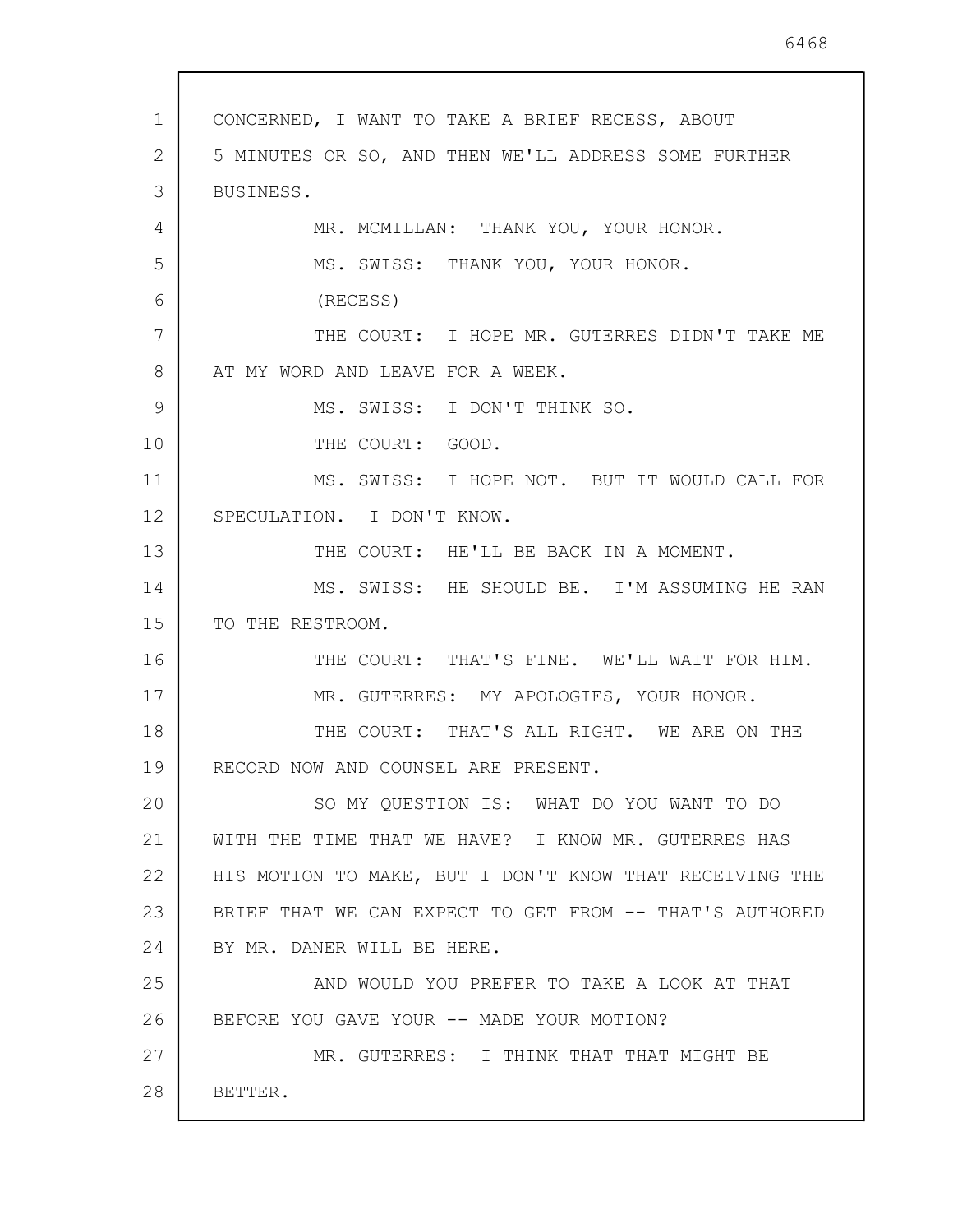1 2 3 4 5 6 7 8 9 10 11 12 13 14 15 16 17 18 19 20 21 22 23 24 25 26 27 28 THE COURT: YEAH, IT CERTAINLY OCCURS TO ME THAT IT WOULD BE. SO WHAT I'M THINKING IS MAYBE WE SHOULD RESUME WITH ALL OF YOU AT 8:00 A.M. TOMORROW. AND MR. MCMILLAN, YOU CAN ARRANGE, I'M SURE, TO GET WHATEVER BRIEF WILL BE -- YOU'LL BE FILING TO MR. GUTERRES, IT COULD BE E-MAILED TO HIM, SO HE CAN HAVE A CHANCE TO LOOK AT IT OVER THE EVENING. MR. MCMILLAN: I CAN DO THAT, YOUR HONOR. BUT I'VE RECEIVED A TEXT, AND I'M EXPECTING AT ANY MOMENT SOMEONE TO COME BURSTING THROUGH THE DOORS WITH PAPERS. SO I KNOW WE DID RENT AN APARTMENT FOR THIS TRIAL, AND IT'S ABOUT TWO BLOCKS AWAY. AND I PRESUME THEY'RE WALKING. SO IT MIGHT BE FIVE OR TEN MINUTES' WALK, BUT I BELIEVE THEY ARE ON THEIR WAY HERE WITH IT. THE COURT: WELL, WE CAN CERTAINLY HANG ON. IN ANY EVENT, IT MAY BE WORTH DOING SO MR. GUTERRES HAS IT IN HAND WITH HIM. AND WE COULD -- AND MAYBE THAT'S THE BEST THING TO DO. WE DO HAVE A LITTLE TIME BEFORE WE WOULD NORMALLY QUIT, AND WE COULD TAKE A FURTHER LOOK AT THE -- SOME OF THE EXHIBITS DURING THAT TIME. ALTHOUGH IT DID OCCUR TO ME -- AND WE WILL, BUT IT DID OCCUR TO ME THAT SOME -- SOME FURTHER CONSULTATION AMONG ALL OF YOU MAY EXPEDITE THIS PROCESS. RIGHT NOW, WE'RE ON PAGE 3 OF A LIST OF 33 PAGES LONG. THE CLERK: THERE'S A NEW LIST FOR TODAY. MR. PARIS: YOUR HONOR? THE COURT: YES.

6469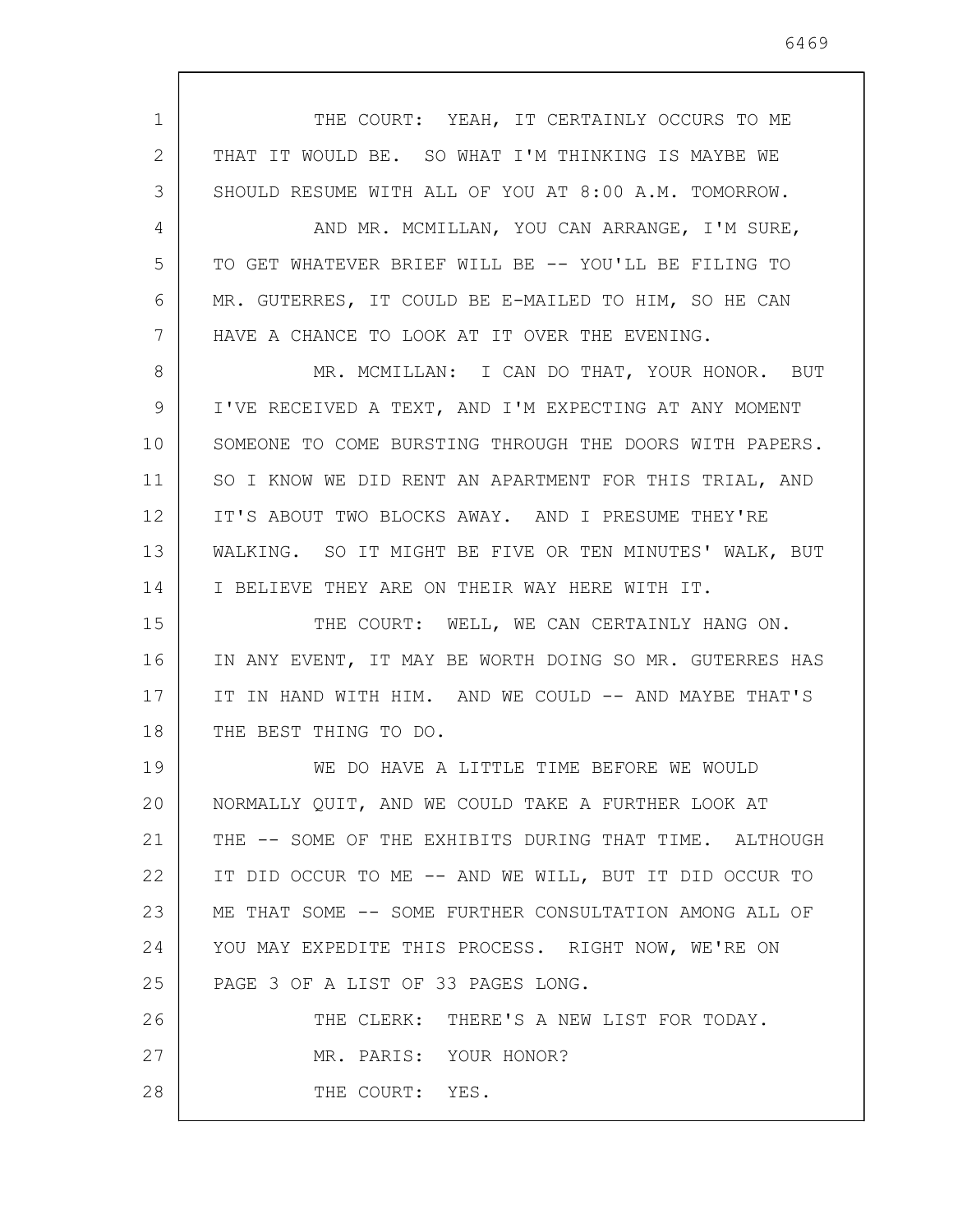1 2 3 4 5 6 7 8 9 10 11 12 13 14 15 16 17 18 19 20 21 22 23 24 25 26 27 28 MR. PARIS: I'VE PROVIDED THIS REVISED LIST AND NARROWED IT DOWN AND DID SOME FORMATTING. A COUPLE OF THINGS: I'VE MARKED ON THERE WHICH ONES WE'VE ALREADY RULED ON -- OR WITH -- SUBJECT TO THE LIMITING INSTRUCTION. BUT AS TO -- AND I BELIEVE IT WAS MENTIONED DURING THE MORNING SESSION -- EXHIBIT 175, I DID GO THROUGH AND RECHECK, AND I'VE MODIFIED THAT ONE FOR THE ONE PAGE THAT WAS IDENTIFIED. PLAINTIFF BELIEVES THAT THERE ARE OTHER EXHIBITS THAT WILL PROVIDE THE MEDICAL INFORMATION THAT WE NEED. SO 175 WILL BE -- THE OFFERING WILL BE THAT ONE PAGE THAT WAS IDENTIFIED. THE COURT: ALL RIGHT. MR. PARIS: WHICH IS BATES NO. 002251. THE COURT: MR. GUTERRES, DO YOU FEEL LIKE DIGGING THAT OUT? MR. GUTERRES: SURE. NO OBJECTION, YOUR HONOR. THE COURT: IT WILL BE RECEIVED. NO. 176 IS IDENTIFIED AS RD'S PEDIATRIC BILLING SUMMARY. AND THIS CONSISTS OF APPARENTLY ONE PAGE, 002369. MR. GUTERRES: I DON'T KNOW ABOUT THE NAME OF THE DOCUMENT, BUT INSOFAR AS THE ONE PAGE, BATES 2369 OF EXHIBIT 176, WE HAVE NO OBJECTION, YOUR HONOR. THE COURT: IT WILL BE RECEIVED. NEXT IS 178, WHICH IS IDENTIFIED ON OUR LIST AS THE HARBOR REGIONAL CENTER EARLY INTERVENTION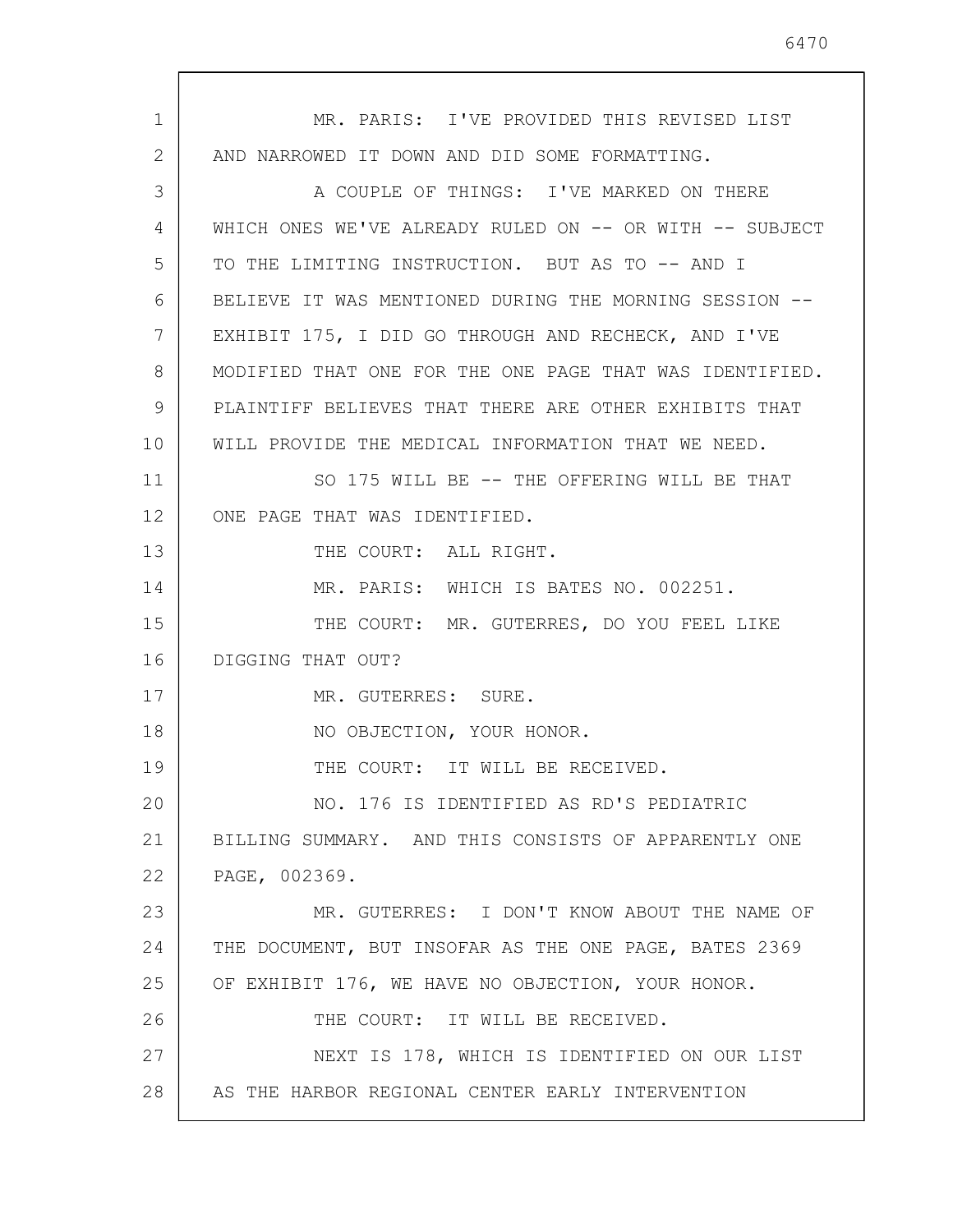1 2 3 4 5 6 7 8 9 10 11 12 13 14 15 16 17 18 19 20 21 22 23 24 25 26 27 28 INDIVIDUALIZED FAMILY SERVICE PLAN. THIS IS PAGES BATES-NUMBERED 002417 THROUGH 002490. SO THAT'S A 73-PAGE DOCUMENT. MR. GUTERRES: YOUR HONOR, WE DON'T THINK THERE'S ANYTHING REALLY RELEVANT IN THERE. TALKS ABOUT HIS IEP. WE JUST DON'T SEE A NEED FOR IT. I THINK  $IT'S$  --THE COURT: I'LL TAKE A LOOK AT THAT, GO THROUGH IT AGAIN. I'LL TAKE A LOOK AT THAT AS SOON AS I HAVE A CHANCE. NO. 81 IS -- MR. GUTERRES: 181? THE COURT: EXCUSE ME, 181, YES, THE NEXT IN ORDER, IS CHARACTERIZED AS THE DECLARATION OF CYNTHIA HERNANDEZ BUTER, DATED MARCH 19, 2015. MR. GUTERRES: WE WOULD OBJECT TO THIS, YOUR HONOR. THIS IS THE DECLARATION THAT HAS THE STATISTICAL INFORMATION IN CHARTS. WHAT'S BEEN TESTIFIED TO IS, I THINK, WHAT THE COURT ALLOWED, AND I THINK TRYING TO GET THE EXHIBIT 181 IS CUMULATIVE AND IT HAS A NUMBER OF INFORMATION THAT I THINK IS NOT NECESSARY AND IS PROBABLY GOING TO BE MISLEADING. THE COURT: ALL RIGHT. I'LL TAKE A LOOK AT IT. 183 IS THE DECLARATION OF JASMEET GILL, M.D., DATED JULY 22, 2014, BEARING BATES NOS. 002557 THROUGH 002559. SO THAT'S A THREE-PAGE DOCUMENT. MR. GUTERRES: YOUR HONOR, WE ALSO FEEL THAT A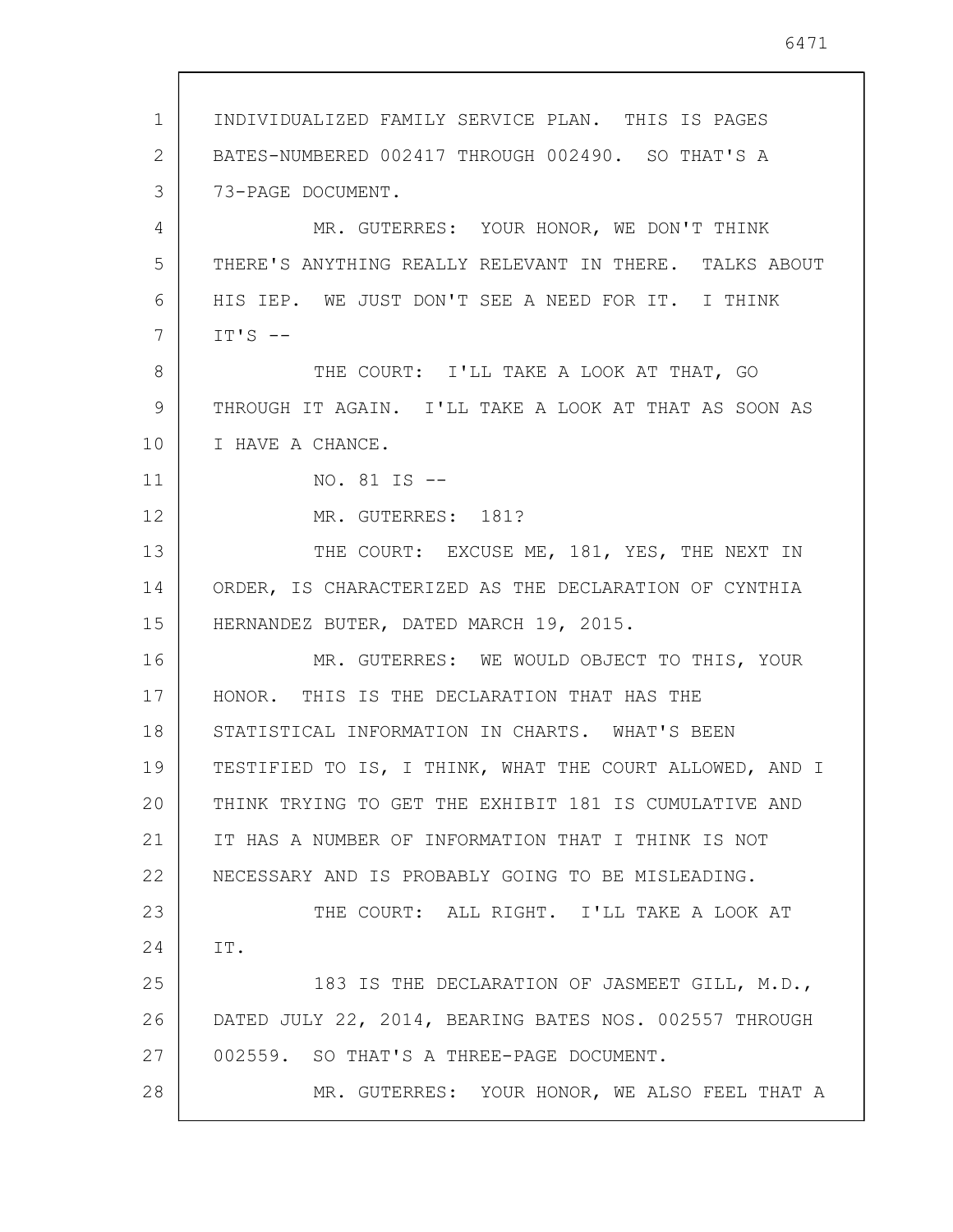1 2 3 4 5 6 7 8 9 10 11 12 13 14 15 16 17 18 19 20 21 22 23 24 25 26 27 28 LOT OF THIS INFORMATION IS CUMULATIVE TO WHAT DR. YIM HAS ALREADY TESTIFIED TO. THE COURT: ALL RIGHT. I'LL TAKE A LOOK AT THAT. THE NEXT IN ORDER IS 202, WHICH IS A LETTER OF DETERMINATION FROM MICHELLE HOCHSTEIN TO PLAINTIFF, DATED OCTOBER 4, 2010, BEARING BATES NO. PAGES 002692 THROUGH 002693, TWO PAGES. MR. GUTERRES: WE WOULD OBJECT TO THIS, TO THE LETTER. THE COURT: ON WHAT GROUND? MR. GUTERRES: IT'S HURTFUL. PREJUDICIAL. THE COURT: DO WE HAVE A FURTHER OBJECTION? OR ADDITIONAL? MR. GUTERRES: THAT ONE WON'T WORK? THE COURT: WELL, SOMETIMES IT CAN IF YOU HAVE A 352 ISSUE. BUT I REMEMBER THIS LETTER WITHOUT LOOKING AT IT, AND I DON'T THINK THERE'S GOING TO BE A 352 BASIS FOR EXCLUDING IT. SO DO YOU HAVE AN ADDITIONAL GROUND YOU'D LIKE TO STATE? MR. GUTERRES: THAT WOULD BE MY OBJECTION, YOUR HONOR. THE COURT: ALL RIGHT. THAT OBJECTION WILL BE OVERRULED AND 202 WILL BE RECEIVED. NEXT ONE IS 203, WHICH IS A DECLARATION OF THE CUSTODIAN OF RECORDS FOR THE CALIFORNIA DEPARTMENT OF SOCIAL SERVICES BEARING BATES-NUMBERED PAGES 002695 TO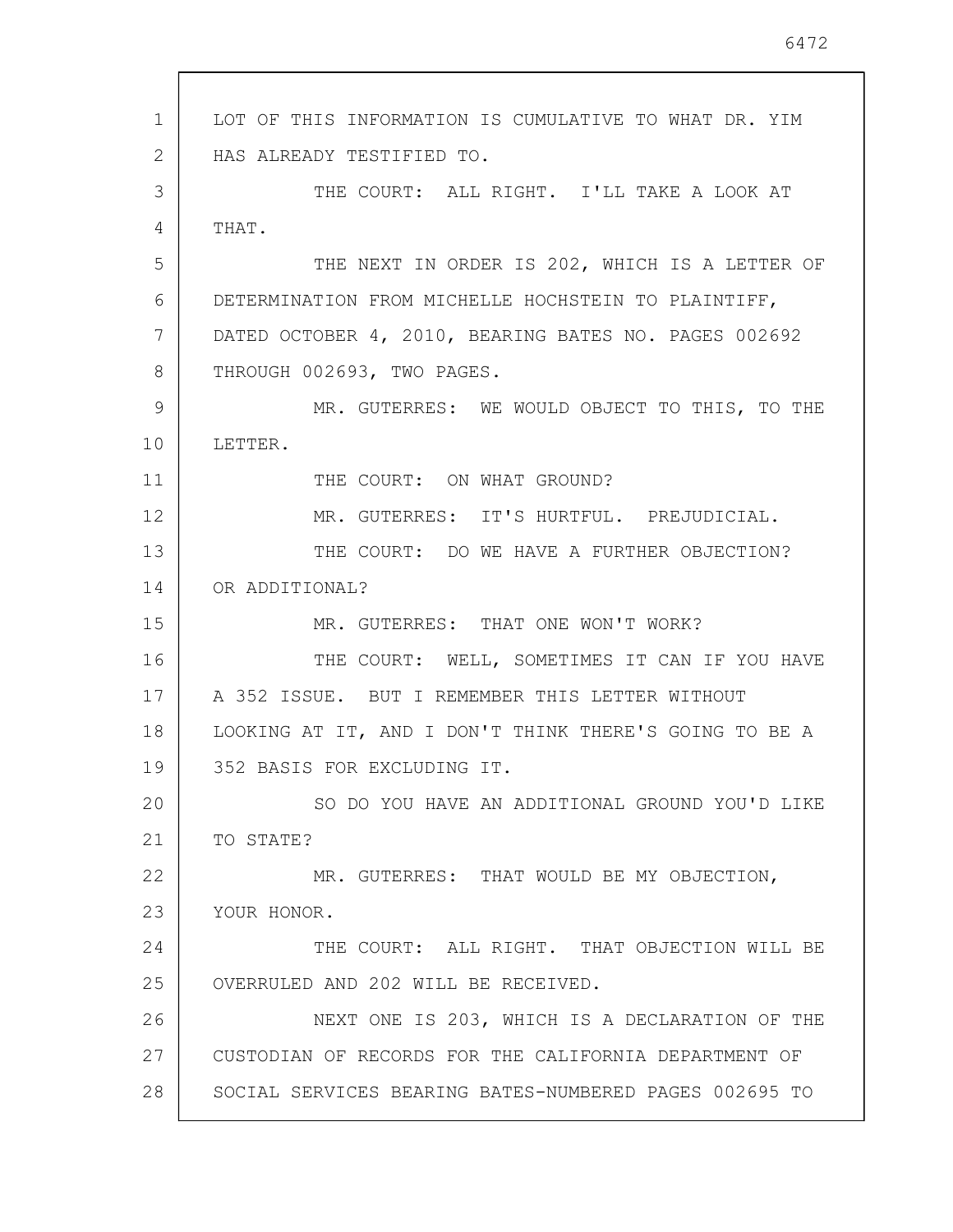1 2 3 4 5 6 7 8 9 10 11 12 13 14 15 16 17 18 19 20 21 22 23 24 25 26 27 28 002703. I DON'T KNOW WHY WE WOULD HAVE A DECLARATION OF A CUSTODIAN OF RECORDS RECEIVED IN EVIDENCE UNLESS -- I'M NOT EVEN SURE IT NEEDS TO BE RECEIVED INTO EVIDENCE. EVEN IF WE HAVE AN OBJECTION TO LACK OF FOUNDATION FOR THE RECORDS, IT MAY BE THAT IT WOULD BE RECEIVED IN EVIDENCE. THEN THE REAL QUESTION IS DO WE HAVE A DECLARATION THAT WOULD MEET THE REQUIREMENTS FOR VERIFYING BUSINESS RECORDS? SO I DON'T -- WELL, IT'S CALLED THE DECLARATION. DOES THIS ALSO INCLUDE, BESIDES THE DECLARATION, CERTAIN RECORDS FROM DCFS? MR. PRAGER: YOUR HONOR, I BELIEVE IT DOES. AND I THINK THIS IS ALL -- THE COURT: IT LOOKS LIKE THE MOMENT HAS ARRIVED. MR. PRAGER: THE CAVALRY HAS ARRIVED. MR. GUTERRES: YOUR HONOR, THIS IS JUST THE DECLARATION. THE COURT: IT'S JUST THE DECLARATION? MR. GUTERRES: YES. AND WE WOULD AGREE WITH THE COURT'S POSITION. I DON'T KNOW WHY IT HAS TO BE ADMITTED INTO EVIDENCE. IT DOESN'T INCLUDE ANY ATTACHMENTS OTHER THAN THE ACTUAL SUBPOENA. THE COURT: YES. I'M NOT GOING TO RECEIVE IT IN EVIDENCE, BUT THIS IS WITHOUT PREJUDICE TO OFFERING IT AGAIN IN THE EVENT IT BECOMES PERTINENT AS EVIDENCE. MR. PRAGER: IF I COULD JUST FINISH FOR THE

6473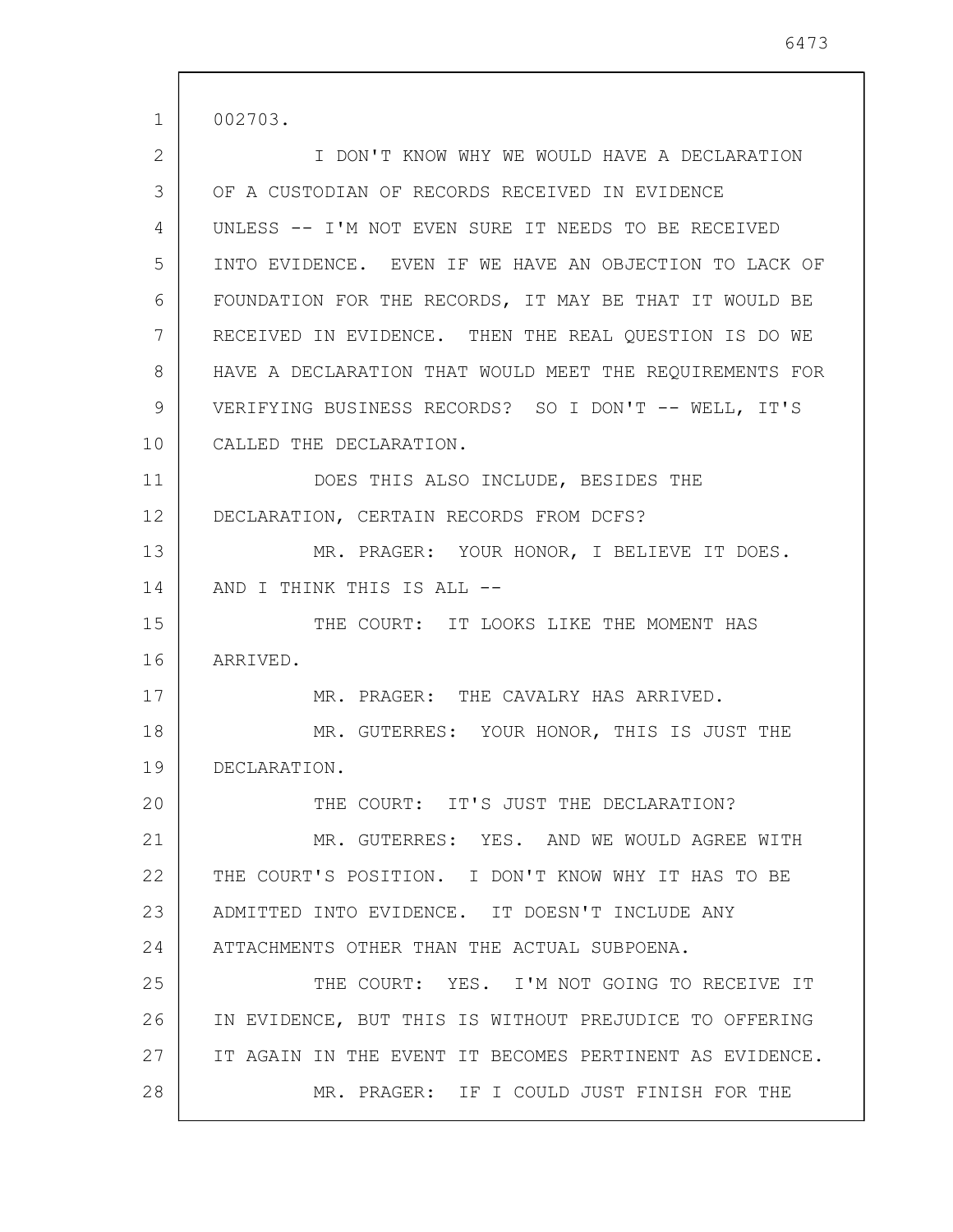1 2 3 4 5 6 7 ALSO, I THINK, LAID THE FOUNDATION FOR THE RECEIPT OF THE DOCUMENT THROUGH HIS TESTIMONY. AND THE DOCUMENTS ARE IN OUR EXHIBIT LIST; THEY'RE JUST A DIFFERENT NUMBER. SO THE DECLARATION HAS THIS NUMBER, AND EXHIBITS ARE NUMBERED SEQUENTIALLY IN A DIFFERENT ORDER.

8 9 10 11 12 13 14 THE COURT: ALL RIGHT. WELL, MY RULING IS GOING TO BE AS I'VE STATED. I'M NOT RECEIVING 203 AT THIS TIME. BUT FOR THE REASONS THAT I'VE STATED, THAT RULING WILL BE WITHOUT PREJUDICE TO RENEWAL IN THE EVENT WE FIND ANY REASON WHY IT SHOULD BE RECEIVED INTO EVIDENCE. NORMALLY WE DON'T RECEIVE CUSTODIAN OF RECORDS DECLARATIONS.

15 16 17 18 19 20 21 MR. MCMILLAN: YOUR HONOR, I THINK THAT OUR PRELIMINARY BRIEF IS HERE. AND IN KEEPING WITH YOUR HONOR'S REQUEST OF YESTERDAY, AT LEAST INSOFAR AS I RECALL IT, YOU HAD REQUESTED THAT PLAINTIFFS PUT TOGETHER A LIST OF ALL OF THE -- WHAT WE BELIEVE ARE THE MATERIALLY FALSE STATEMENTS AND ALL OF WHAT WE BELIEVE ARE THE MATERIAL OMISSIONS.

22 23 24 25 26 27 28 NOW, THERE WAS SOMEWHAT OF A LIMITED PERIOD OF TIME TO PUT THAT ALL TOGETHER. WE'VE DONE THE BEST WE CAN WITH WHAT WE'VE FILED, BUT WE'RE CONTINUING THAT EFFORT WITH AN INDEX AND SPREADSHEET WHERE WE LIST THE PARTICULAR ITEM AND THEN TAG IT TO THE PARTICULAR AREA IN THE TRANSCRIPT OR THE CURRENT RECORD WHERE THE EVIDENTIARY SUPPORT FOR THAT ITEM CAN BE FOUND. THOSE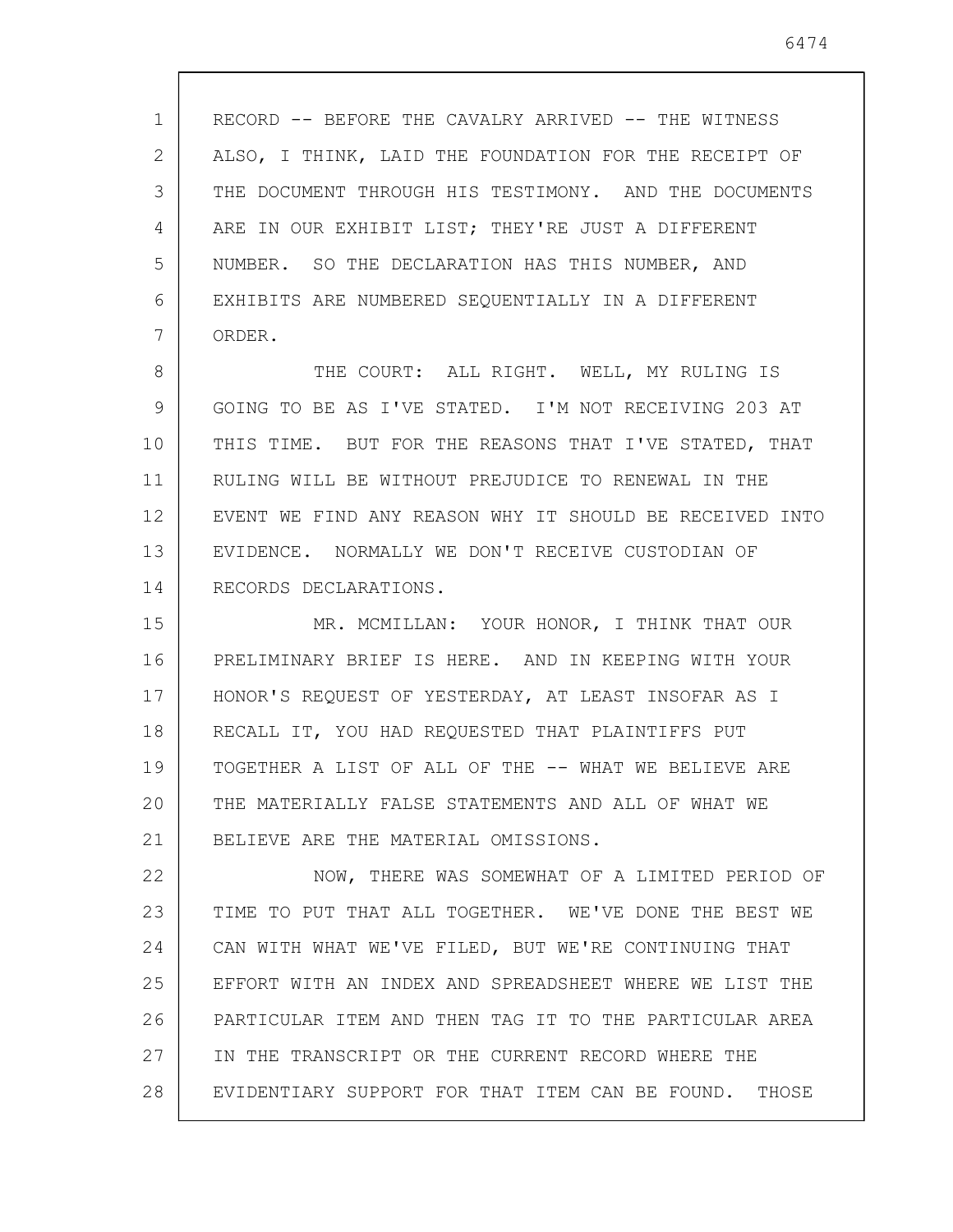1 2 3 4 SPREADSHEET LISTS ARE NOT YET COMPLETE, BUT WE'VE MADE AN EFFORT TO GET THE BIG ONES IN THE BRIEF THAT YOU'VE GOT THERE. THE ONES THAT, YOU KNOW, ARE HUGE, IN OUR VIEW, ARE IN THAT BRIEF.

5

21

28

MR. GUTERRES: IT'S A LOT OF READING.

6 7 8 9 10 11 12 13 14 15 16 17 18 THE COURT: I DON'T KNOW THAT IT WILL BE NECESSARY TO CONSIDER ALL OF THIS. IT IS CORRECT THAT MR. DANER HAS DONE WHAT I ASKED HIM TO DO, WHICH WAS TO DESIGNATE WHAT THE PLAINTIFF CONTENDS WAS FALSE REPORTING, AS WELL AS WHAT THEY CONTEND WAS OMITTED FROM THE REPORT THAT SHOULD HAVE BEEN REPORTED. I DON'T KNOW YET WHETHER THAT IS NECESSARY TO BE CONSIDERED TOMORROW, ALTHOUGH, UNFORTUNATELY, IT MIGHT. AND THIS WILL INDICATE WHAT WE TALKED ABOUT ON THE RECORD JUST BEFORE SENDING THE JURY HOME FOR THE DAY, THAT SOME TIME IS PROBABLY GOING TO BE NECESSARY FOR EVERYBODY TO BE ABLE TO ORGANIZE THEIR POSITION ON THIS CASE.

19 20 LET ME ASK MR. DANER AN ENTIRELY DIFFERENT QUESTION.

MR. DANER: YES, YOUR HONOR.

22 23 24 THE COURT: BY CHANCE, DID WE FIND THE MAGIC CASE IN HERE THAT TELLS US EXACTLY WHAT WE'RE SUPPOSED TO DO?

25 26 27 MR. DANER: YOUR HONOR, IN ALL HONESTY, I DID NOT HAVE ANY TIME TO REALLY GO AND RESEARCH ADDITIONAL CASE LAW.

THE COURT: ALL RIGHT.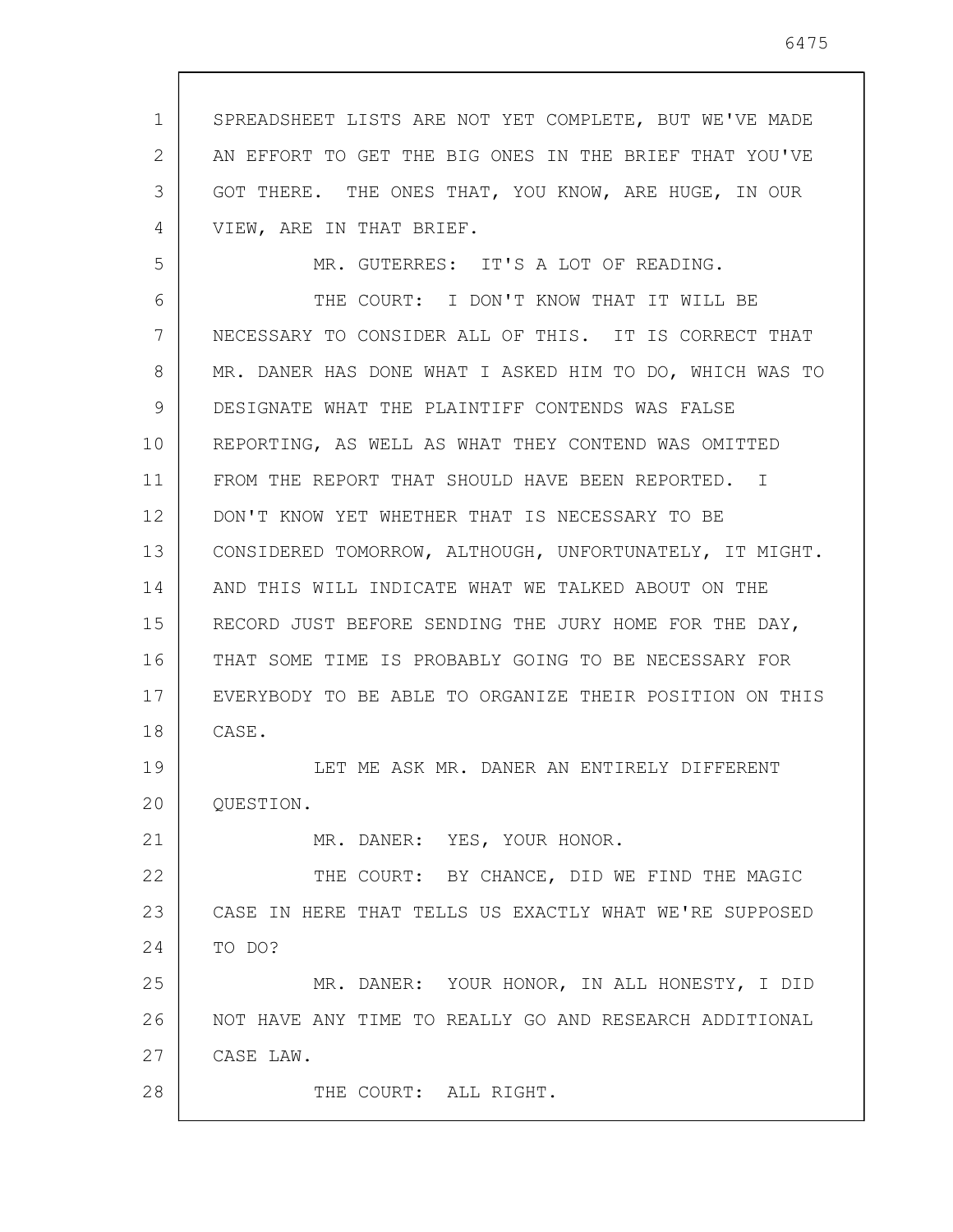1 2 3 4 5 6 7 8 9 10 11 12 13 14 15 16 17 18 19 20 21 22 23 24 25 26 27 28 MR. DANER: I ASSEMBLED THE CASES THAT STRUCTURED WHAT COULD GIVE YOUR HONOR SOME GUIDANCE ON WHAT IS AND WHAT ISN'T MATERIALITY AND THEN PLUG IT INTO THE BIG ISSUES THAT WE FELT REALLY WOULD HIGHLIGHT THAT. THE COURT: ALL RIGHT. THAT'S UNDERSTANDABLE. I'M NOT SURE THERE IS A MAGIC CASE, WHAT I'M REFERRING TO AS THE MAGIC CASE, THAT WOULD TELL US WHAT TO DO WITH THE SITUATION THAT WE'RE LOOKING AT IN TRIAL. I HAVE A FEELING IF THE CASE WAS OUT THERE, PROBABLY BOTH SIDES WOULD HAVE FOUND IT AND BEEN AWARE OF IT. SO IT'S A PRETTY GOOD ASSUMPTION THAT A SPECIFIC CASE IS NOT GOING TO GIVE US THE SPECIFIC ANSWER, THAT WE'RE GOING TO HAVE TO FIND THE ANSWER OURSELVES FROM CONSIDERATION OF THE CASES WE DO KNOW OF AND TRY TO DETERMINE WHAT THEY WERE INSTRUCTING US. MR. DANER: YEAH. THE COURT: OKAY. THAT'S FINE. THANKS VERY MUCH. MR. DANER: YOU'RE WELCOME, YOUR HONOR. THE COURT: WELL, THE NEXT EXHIBIT -- WE'RE JUST GOING TO DO A COUPLE MORE -- IS NO. 205, WHICH IS THE -- IS CHARACTERIZED IN OUR LISTING AS THE CALIFORNIA DFS DISCRIMINATION COMPLAINT SUMMARY, BEARING PAGES BATES-NUMBERED 002710 THROUGH 002712. I DON'T HAPPEN TO RECALL THIS DOCUMENT, SO WITHOUT LOOKING IT UP, DO YOU KNOW WHAT THIS DOCUMENT IS, MR. GUTERRES?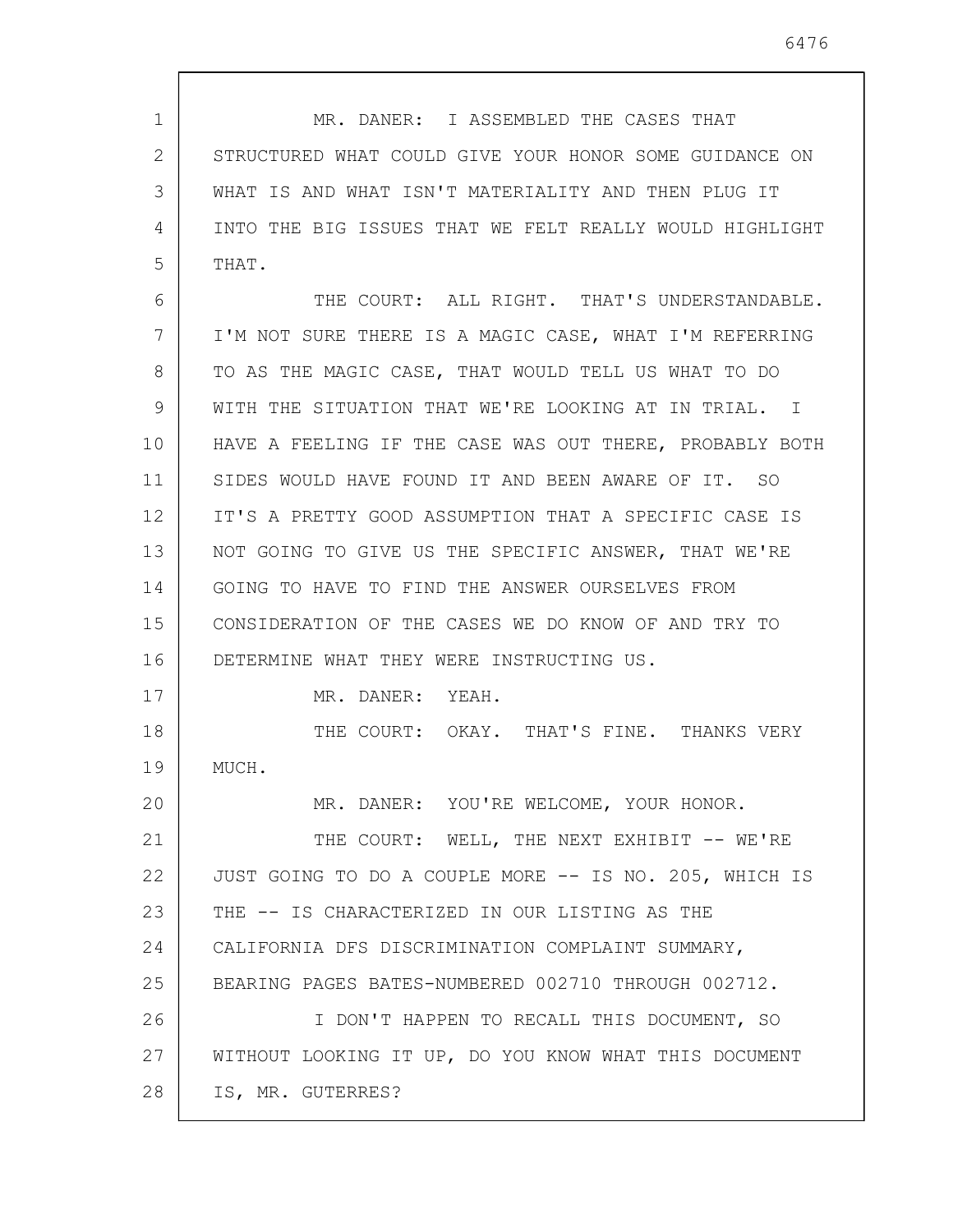1 2 3 4 5 6 7 8 9 10 11 12 13 14 15 16 17 18 19 20 21 22 23 24 25 26 27 28 MR. GUTERRES: YES, YOUR HONOR. AGAIN, I THINK MR. URQUIZO WAS QUESTIONED SPECIFICALLY AS TO EVERY SINGLE ENTRY JUST ABOUT. I THINK THIS WOULD JUST BE CUMULATIVE. THE COURT: ALL RIGHT. I'LL TAKE A LOOK AT IT. MR. GUTERRES: THIS IS THE ONE THAT HAD THE BASES FOR THE DISCRIMINATION COMPLAINT. IT'S KIND OF A CHECK BOX. THE COURT: RIGHT. OKAY. I DO RECALL THAT NOW. MR. PRAGER: YOUR HONOR, I THINK THIS IS THE PRIMARY DOCUMENT THAT HE RELIED UPON, THAT HE AUTHENTICATED WHEN HE WAS TESTIFYING HERE, AS TO THE STATE'S RECORDS AND THE EVENTS AS HE TESTIFIED TO THEM BASED UPON HIS REVIEW OF THESE RECORDS AS WELL. SO I THINK THESE ARE CRITICAL TO BE ADMITTED. THE COURT: WELL, I UNDERSTAND WHAT YOU SAID. I MENTIONED EARLIER THE FACT THAT SOMEONE IS RELYING ON SOMETHING DOESN'T MAKE IT ADMISSIBLE. IT HAS TO BE ADMISSIBLE ON ITS OWN MERITS, NOT ADMISSIBLE FOR THE TRUTH OF THE MATTER ASSERTED THEREIN, EXCEPT ON ITS OWN MERITS, NOT BECAUSE SOMEONE RELIED ON IT. MR. PRAGER: UNDERSTOOD. AND I DO THINK THAT THERE IS -- THE POINT OF THE DECLARATION REPORT THAT'S IN THESE RECORDS IS THESE RECORDS DO DOCUMENT PHYSICAL EVENTS ABOUT WHEN DOCUMENTS WERE RECEIVED, WHEN THEY WERE TRANSMITTED. AND TO THAT EXTENT, I THINK THAT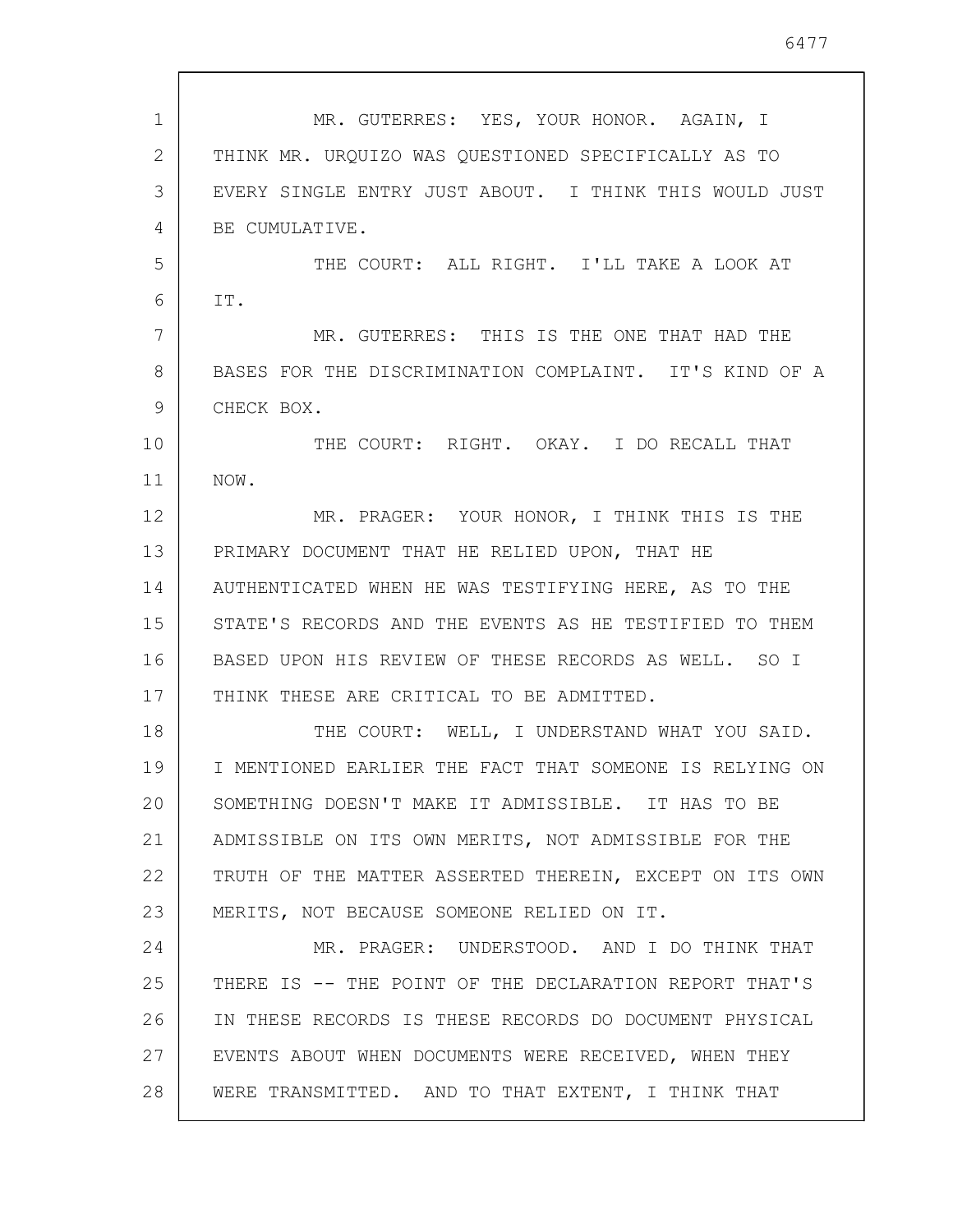1 2 3 THEY SHOULD BE ADMITTED AS BUSINESS RECORDS BECAUSE THEY DO DOCUMENT THE TRANSACTIONS THE DEPARTMENT WAS INVOLVED IN.

4 5 6 THE COURT: I'LL TAKE A LOOK AT IT. BUT I'M WONDERING IF THERE'S ANY -- WHAT'S THE RELEVANCE OF THE DATES THEY WERE RECEIVED AND WHEN THINGS WERE SENT?

7 8 9 10 11 12 13 14 15 MR. PRAGER: WE HAVEN'T GOTTEN TO WHAT WE'LL CALL THE END OF THE CIVIL RIGHTS INVESTIGATION TOO DEEPLY YET. WE EXPECT THE DEFENSE TO OFFER THE THIRD AND FOURTH VERSIONS OF THE REPORTS FOR THE CIVIL RIGHTS INVESTIGATION, AND THESE DATES WILL BECOME MORE GERMANE BECAUSE THERE WILL BE TESTIMONY -- THERE WAS TESTIMONY ALREADY ABOUT WHAT HAS BEEN CALLED THE SECOND AMENDED CIVIL RIGHTS REPORT AND THE FINAL AMENDED CIVIL RIGHTS REPORT.

16 17 18 19 SO THE STATE HASN'T SENT THIS INFORMATION, AND THE COUNTY WE EXPECT WILL TESTIFY THEY HAVE NOT TAKEN CERTAIN ACTION PENDING FURTHER INFORMATION FROM THE STATE, WHICH IS WHY THE DATES ARE RELEVANT.

20 21 22 23 THE COURT: WELL, IT MAY BE THAT THAT'S GOING TO HAVE TO BE ADDRESSED LATER WHEN I CAN DETERMINE THAT THERE IS RELEVANCE TO IT. SO RIGHT NOW I'VE GOT IT IN MY LIST OF THINGS TO LOOK AT.

MR. PRAGER: VERY GOOD, YOUR HONOR.

25 26 THE COURT: DOESN'T MEAN THERE'S GOING TO BE A RULING ON EVERYTHING AT THIS TIME.

SO, 207?

24

27

28

MR. GUTERRES: 207, YOUR HONOR IS THE LETTER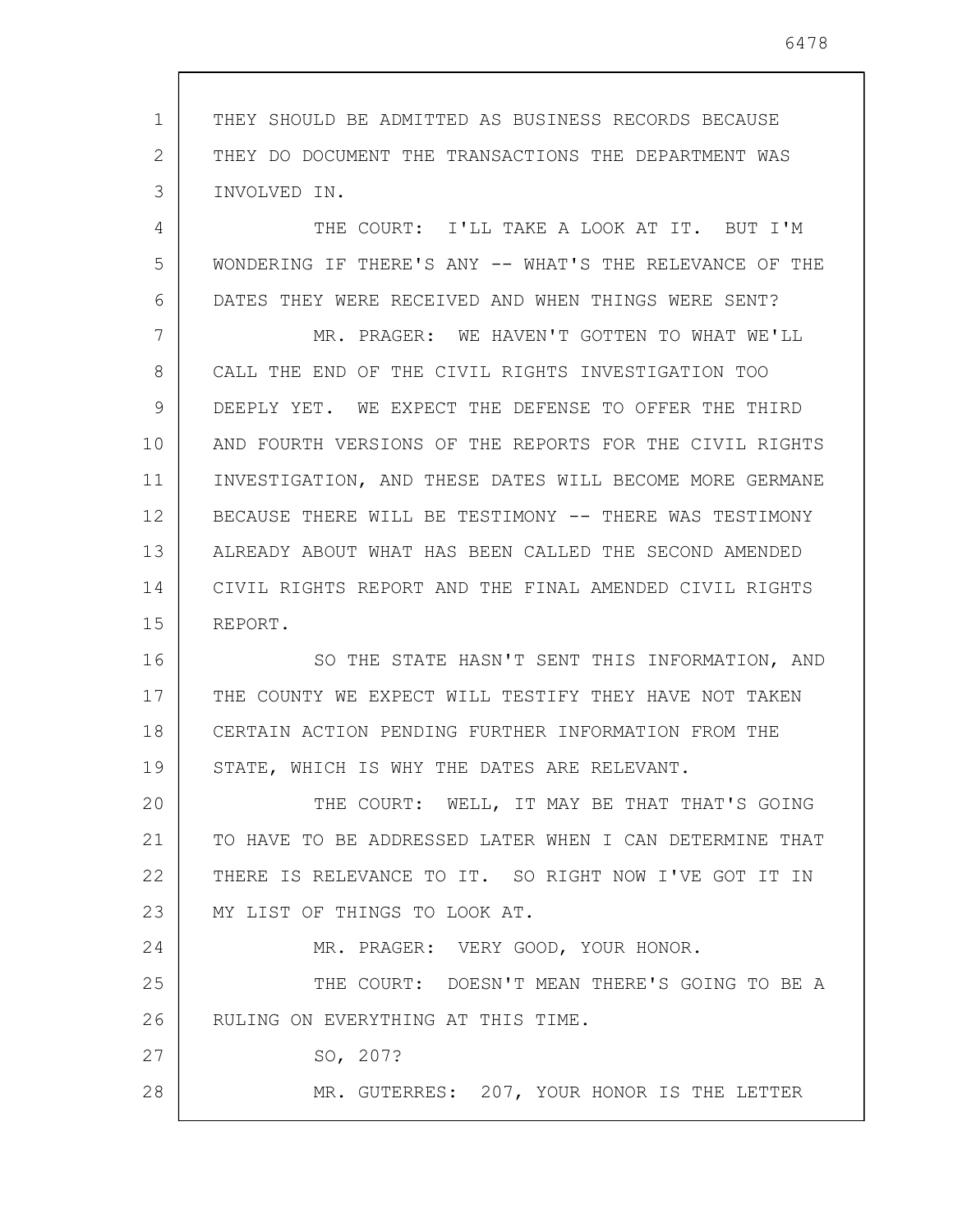1 2 3 4 5 6 7 8 9 10 11 12 13 14 15 16 17 18 19 20 21 22 23 24 25 26 27 28 FROM MS. NICHOLS TO THE CIVIL RIGHTS BUREAU OF THE STATE. IT INCLUDES THE SECOND AMENDED REPORT OF INVESTIGATION. IT CONTAINS A NUMBER OF -- IT CONTAINS ALL SORTS OF HEARSAY. THE COURT: ALL RIGHT. I'LL TAKE A FURTHER LOOK AT THAT. MR. PRAGER: YOUR HONOR, IF I MAY? THE COURT: YES. MR. PRAGER: I DON'T HAVE IN OUR 207 THE COVER LETTER. WHAT WE HAVE IS THE ACTUAL COMPLAINT OF DISCRIMINATORY TREATMENT THAT MS. DUVAL WROTE IN HER OWN HAND, AND THAT'S BATES NO. 2732, WHICH SHE AUTHENTICATED DURING HER TESTIMONY. AND THEN WE DO HAVE ADDITIONAL DOCUMENTS THAT RUN FROM BATES NO. 2733 THROUGH -- I'LL HAVE TO DOUBLE CHECK, YOUR HONOR, BUT IT SHOULD BE 274- -- I'M SORRY, 2750, AND THOSE WERE ALL AUTHENTICATED BY HER. AND THE FIRST DOCUMENT WAS THE CHARGING COMPLAINT AGAINST THE DEFENDANTS, WHICH OUTLINES BOTH THE FACTUAL BASIS FOR HER COMPLAINT AND THE CATEGORIES OF DISCRIMINATION THAT SHE WAS ALLEGING AGAINST THE DEFENDANTS. SO I THINK THAT DOCUMENT WOULD BE VERY RELEVANT FOR THE JURY TO RECEIVE AND REVIEW IN MAKING THEIR DECISIONS ABOUT THIS CASE. THE COURT: ALL RIGHT. WELL, AS I INDICATED, I HAVE TO TAKE A LOOK AT IT, AND I'LL -- IF I DON'T RECALL ALL OF YOUR ARGUMENT FROM THIS MOMENT, THEN YOU CAN GIVE IT TO ME AFTER I HAVE A CHANCE TO LOOK AT IT.

6479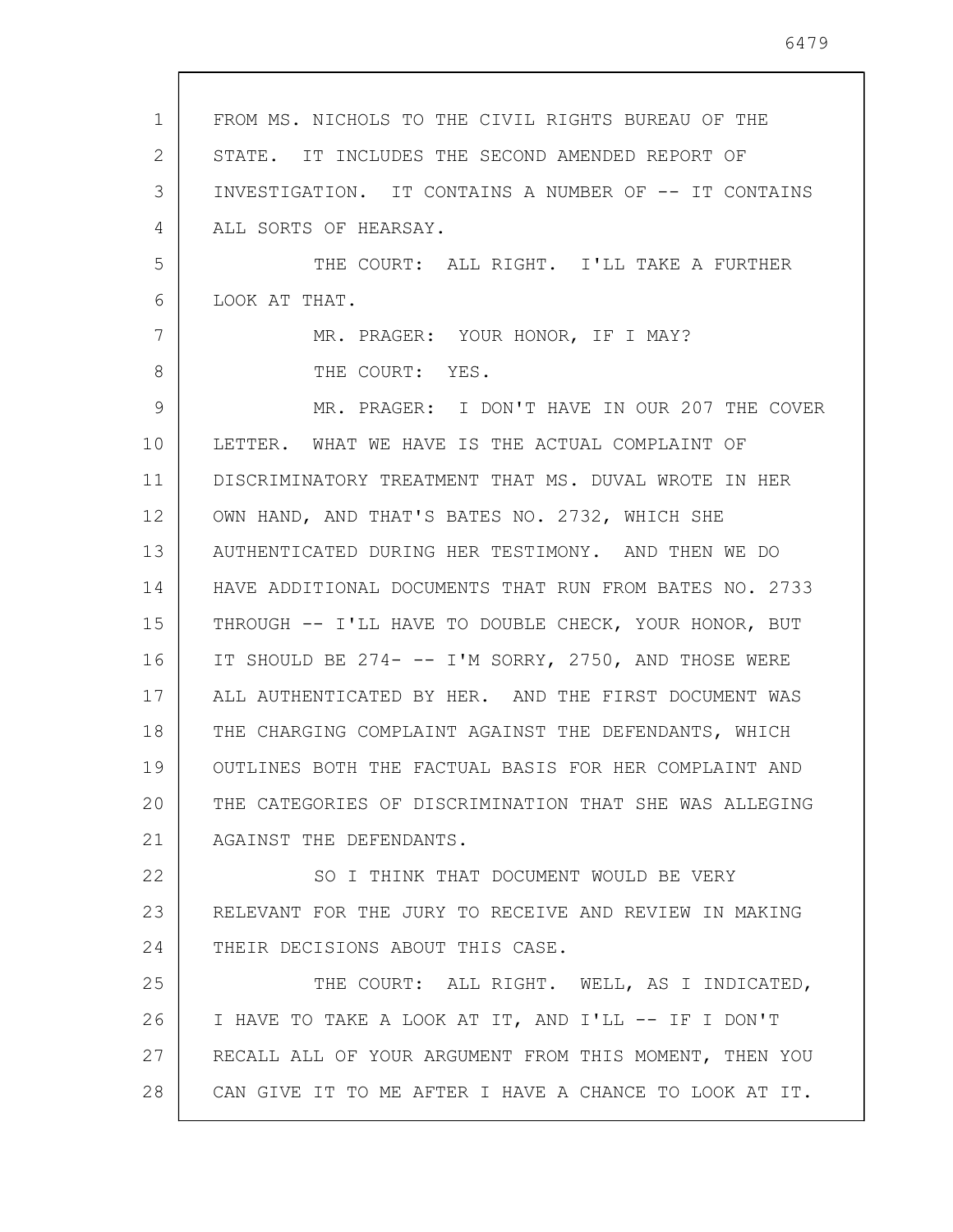1 2 3 4 5 6 7 8 9 10 11 12 13 14 15 16 17 18 19 20 21 22 23 24 25 26 27 28 I'M TRYING TO FIND DOCUMENTS THAT WE CAN GET INTO EVIDENCE WITHOUT SPENDING A GREAT DEAL OF TIME BECAUSE WE'RE STILL ON PAGE 4 OF 25. AND SO WE STILL HAVE A LOT OF WORK, AND I'M NOT GOING TO STOP RIGHT NOW TO READ THESE DOCUMENTS. MR. PRAGER: UNDERSTOOD. THE COURT: SO IT'S ON THE LIST TO BE LOOKED AT. MR. PRAGER: THANK YOU, YOUR HONOR. MR. GUTERRES: YOUR HONOR, IF I MAY, IN GOING THROUGH THIS, IT IS OUR INCLINATION THAT, YOU KNOW, MOST OF THE LAST MINUTE IN COURT REPORTS -- IF WE CAN FIGURE OUT WHICH VERSION IS THE ONE THAT WAS ADMITTED, WE MAY AGREE TO THOSE. SO JUST GOING THROUGH THIS --AND I HAVEN'T ACTUALLY PULLED THE DOCUMENTS, BUT, YOU KNOW, WE'RE GOING TO HAVE ISSUES WITH THE CIVIL RIGHTS REPORTS AND INVESTIGATION. BUT AS WE GET IN TOWARDS THE 260S AND THE LAST-MINUTE INFORMATION TO THE COURT, THOSE MAY BE AREAS THAT WE MAY BE ABLE TO COME TO SOME AGREEMENT WITH. I JUST HAVE TO PULLED THE ACTUAL EXHIBIT AND MAKE SURE THAT'S THE ONE THAT -- THE COURT: ALL RIGHT. I THINK WE'RE GOING TO RECESS AT THIS TIME, IN ANY EVENT. AND SO I'LL SEE COUNSEL AT 8:00 A.M. TOMORROW. MR. GUTERRES: THANK YOU, YOUR HONOR. MR. MCMILLAN: THANK YOU, YOUR HONOR. (RECESS)